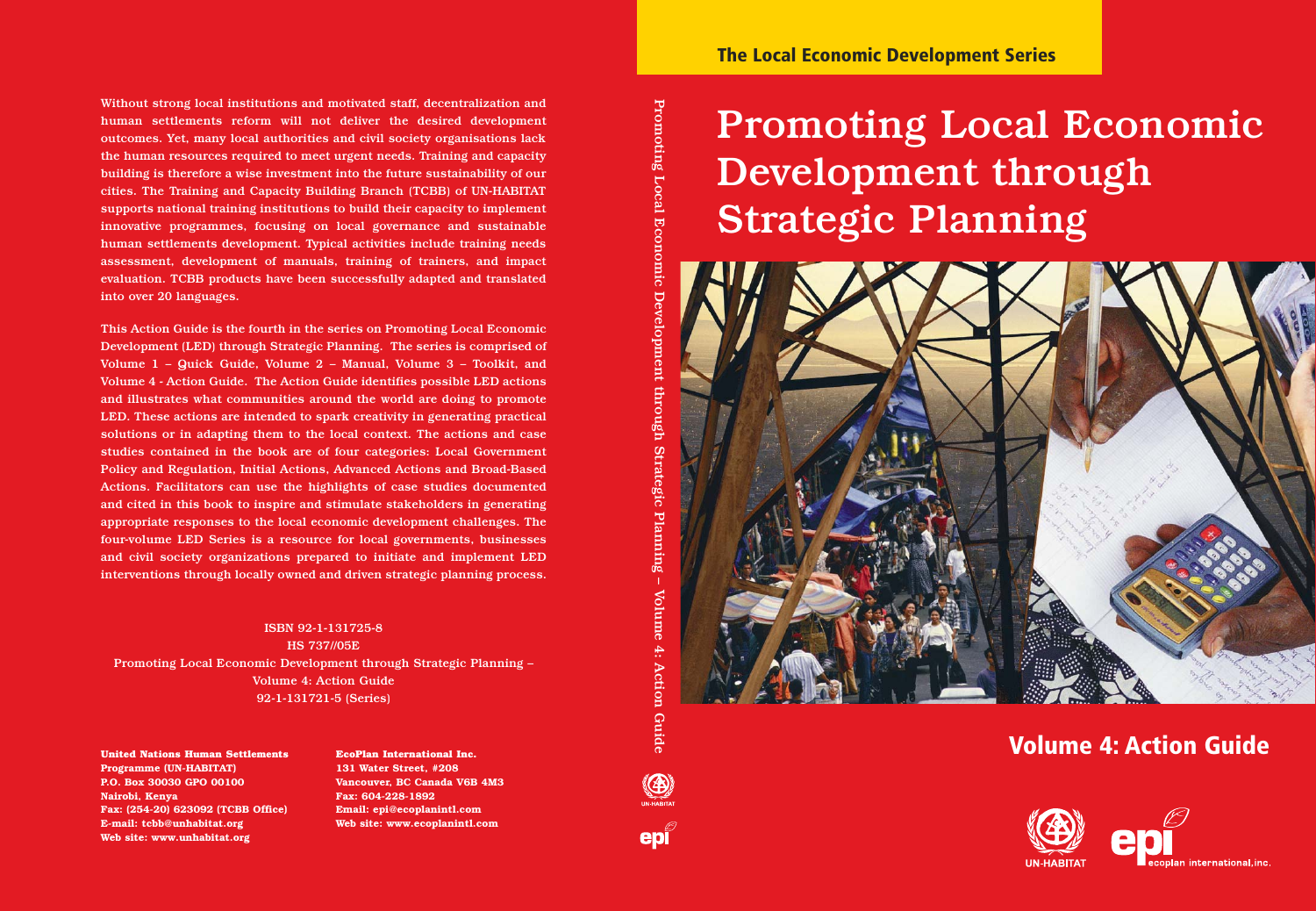Copyright © United Nations Human Settlements Programme, 2005

ISBN 92-1-131725-8 HS 737//05E Promoting Local Economic Development through Strategic Planning — Volume 4: Action Guide 92-1-131721-5 (Series)

#### DISCLAIMER

The designations employed and the presentation of material in this publication do not imply the expression of any opinion whatsoever on the part of the Secretariat of the United Nations concerning the legal status of any country, territory, city or area or its authorities, or concerning the delimitation of its frontiers or boundaries regarding its economic system or degree of development. Excerpts may be reproduced without authorization, on condition that the source is indicated.

Designed and printed in Nairobi by the United Nations Office at Nairobi

Cover photocollage photographs by: Panos Pictures - Aerial view of urban sprawl in Mexico © Mark Henley / Community organiser with calculator in Mali © Crispin Hughes / Crowd in Indonesia © Mark Henley / Black market money change in China © Mark Henley / Coal power plant pylons in Mongolia © Mark Henley

The publication of the Local Economic Development Series was made possible through the financial support of the Dutch Government.

#### Published by:

United Nations Human Settlements Programme (UN-HABITAT) P.O. Box 30030 GPO 00100 Nairobi, Kenya Fax: (254-20) 623091 (TCBB Office) E-mail: tcbb@unhabitat.org Web site: www.unhabitat.org

#### and

EcoPlan International Inc. 131 Water Street, #208 Vancouver, BC Canada V6B 4M3 Phone: 604-228-1855 Fax: 604-228-1892 E-mail: epi@ecoplanintl.com www.ecoplanintl.com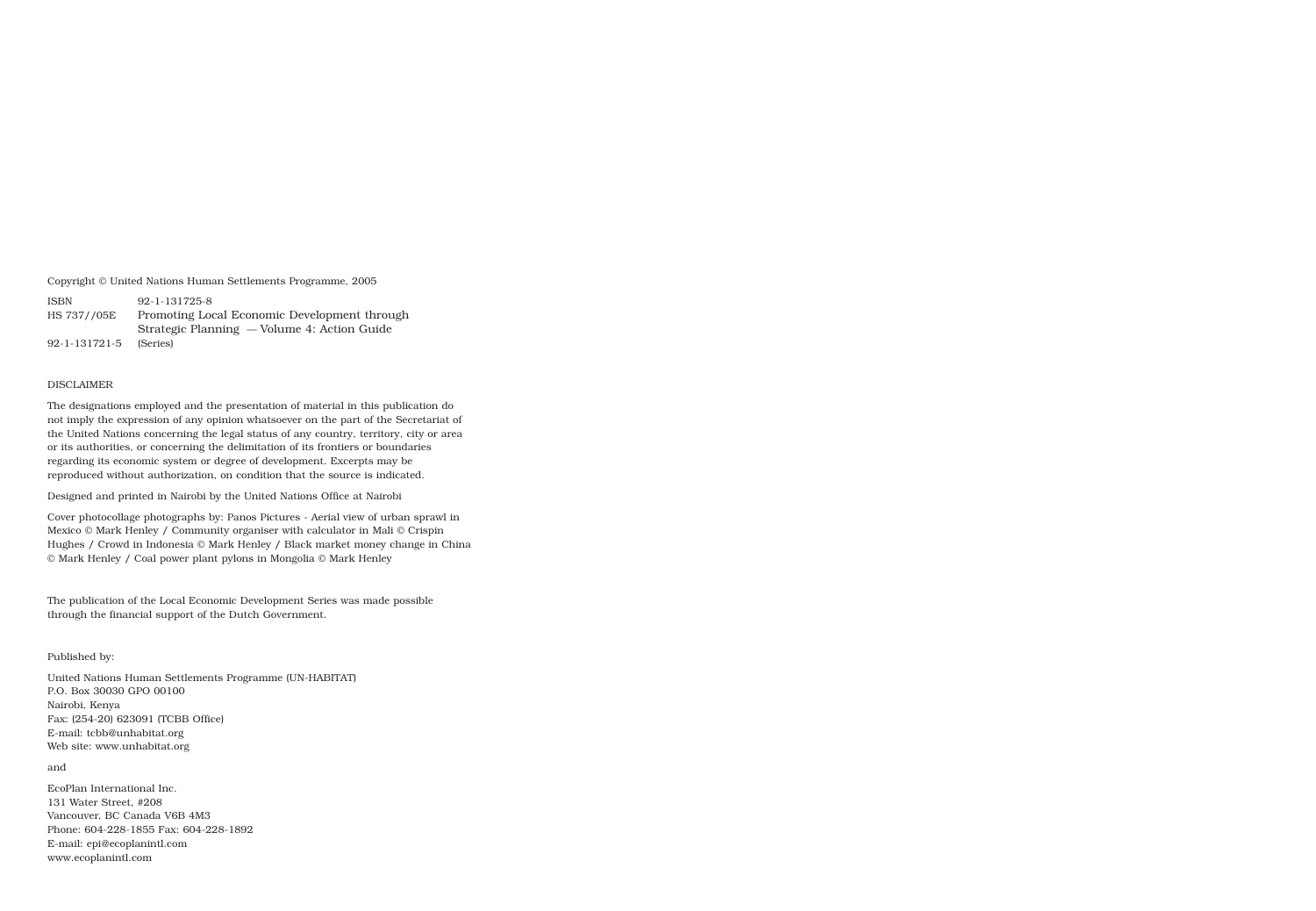# Promoting Local Economic Development through Strategic Planning

## Volume 4: Action Guide



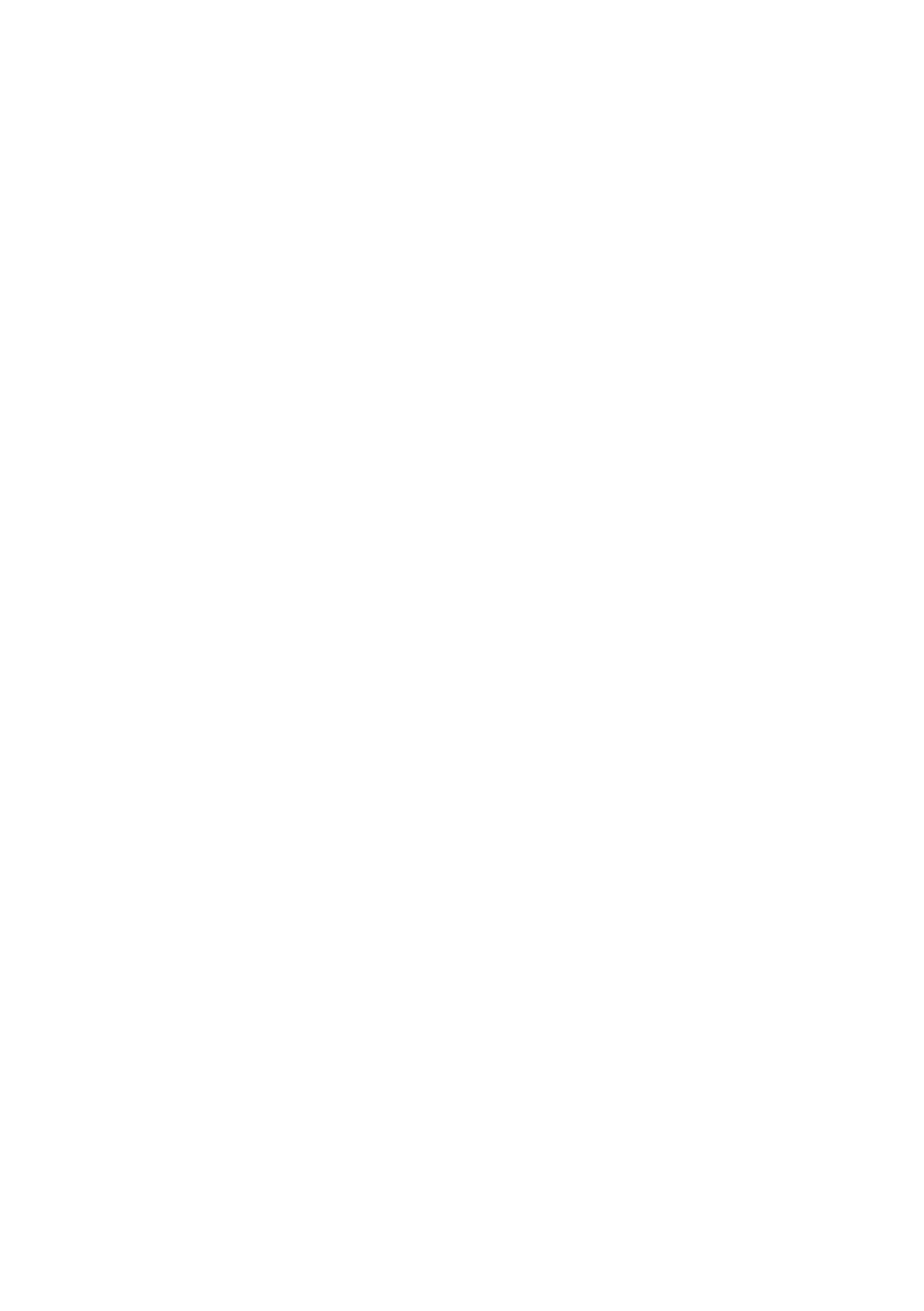### Foreword

All around the world, local governments, the private sector and civil society are demanding better ways to achieve local economic development, a cornerstone of sustainable development. This is due to the fact that local governments face increased democratic reforms and greater decentralization at the same time as massive transformations are taking place in the global economy resulting from trade liberalization, privatization, and enhanced telecommunications. The significance of these changes is that citizens and local governments now face



formidable challenges, greater opportunity, and growing responsibility to work together to address the economic health of municipalities and the livelihood of their local citizens, many of whom may be under- or unemployed and living in poverty.

The purpose of the training series on Local Economic Development (LED) is to respond to this demand and help local authorities and their partners in the private, public and community sectors address these issues. Achieving economic growth and staying competitive is a serious challenge in itself. Ensuring the benefits of growth spread widely such that development becomes inclusive and impacting on the quality of life of all citizens is even more challenging. The question therefore is not only how we can make economic growth a reality in our communities, but how we can make sure that the growth benefits the marginalized and the poor. This requires firmly placing LED within the broader framework of local sustainable development. This in turn demands a strategic approach to LED that implies careful consideration of the various trade-offs, and making difficult choices. It also demands harnessing and mobilizing the local human, social, financial and natural capital towards the common vision, goals and objectives that the community aspires to achieve. This is possible only when the various stakeholders and actors join forces to make a difference in quality of life in their cities, towns and settlements.

This series on Local Economic Development, developed by UN-HABITAT, in partnership with EcoPlan International, is built around these principles. Whilst there are many tools and best practices in the field of local economic development, mainstreaming these into the local government institutional structure and development agenda remains a key challenge. This series will go a long way in bridging this gap, and enhancing the role of local authorities, elected officials and their officers, in guiding and stimulating local economic development to the benefit of their citizens.

The process of developing the LED Training Series relied on the above-mentioned basic philosophy of knowledge sharing. As is evident in the Acknowledgements, a wide range of local economic development professionals offered their ideas and experience to make this final document rich in content, robust in methods and widely applicable. There are many to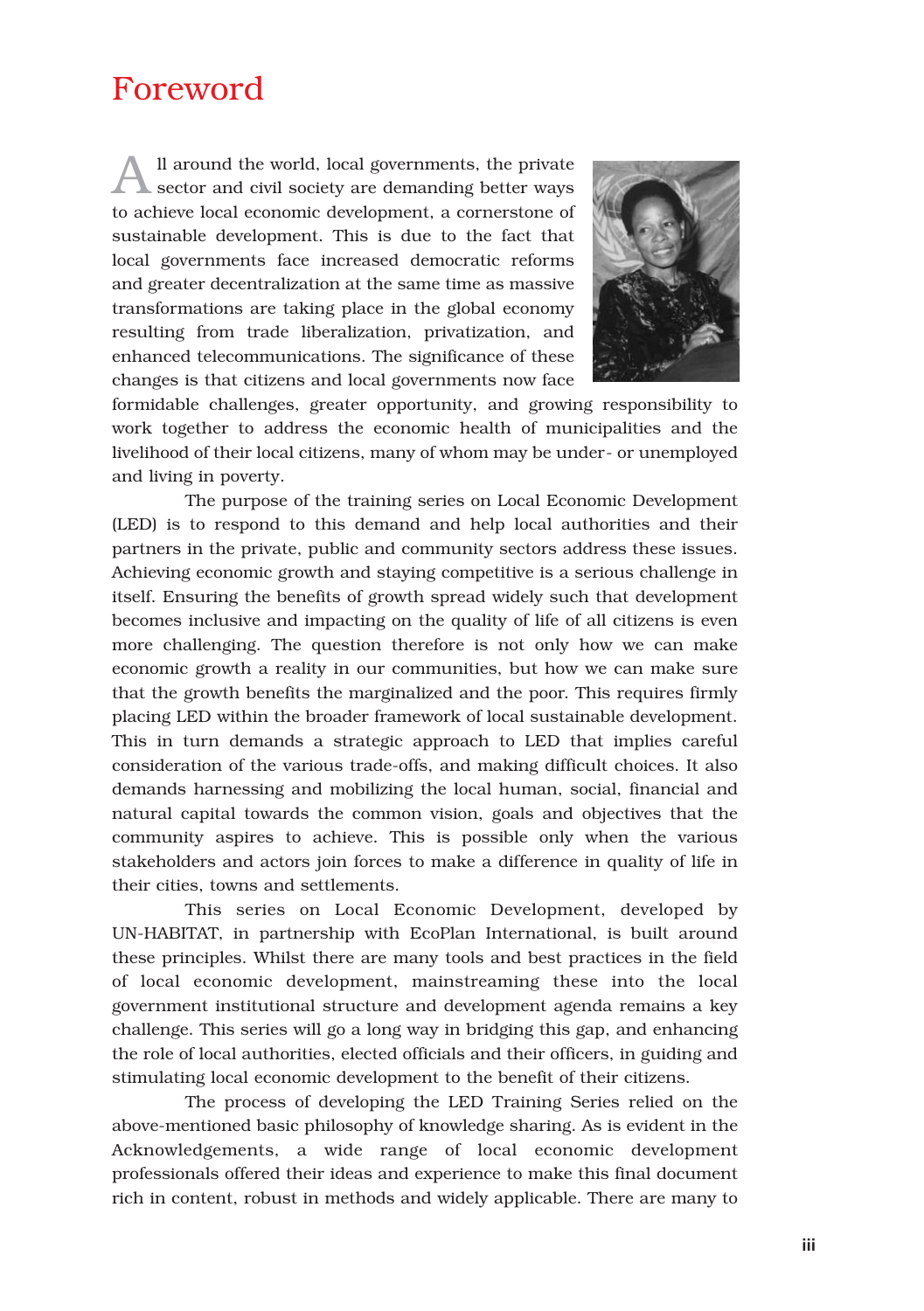thank in the achievement of this training series: from the funding agencies – the Canadian International Development Agency (CIDA) and the Dutch Partnership Programme, to the contributing members of the "virtual round table", to the dozens of trainers and members of local government, private sector and civil society. Their wisdom and pragmatism permeate the documents in this series. Due acknowledgement must also go to Gulelat Kebede and the Training and Capacity Building Branch (TCBB) team of UN-HABITAT who guided and contributed to the project while bringing it to fruition. Final gratitude is reserved for principal author William Trousdale of EcoPlan International, Inc. (EPI), as well as to the many co-authors who undertook the challenge of articulating this innovative training series.

Chambiguelo Theighton

Anna Kajumulo Tibaijuka Executive Director, UN-HABITAT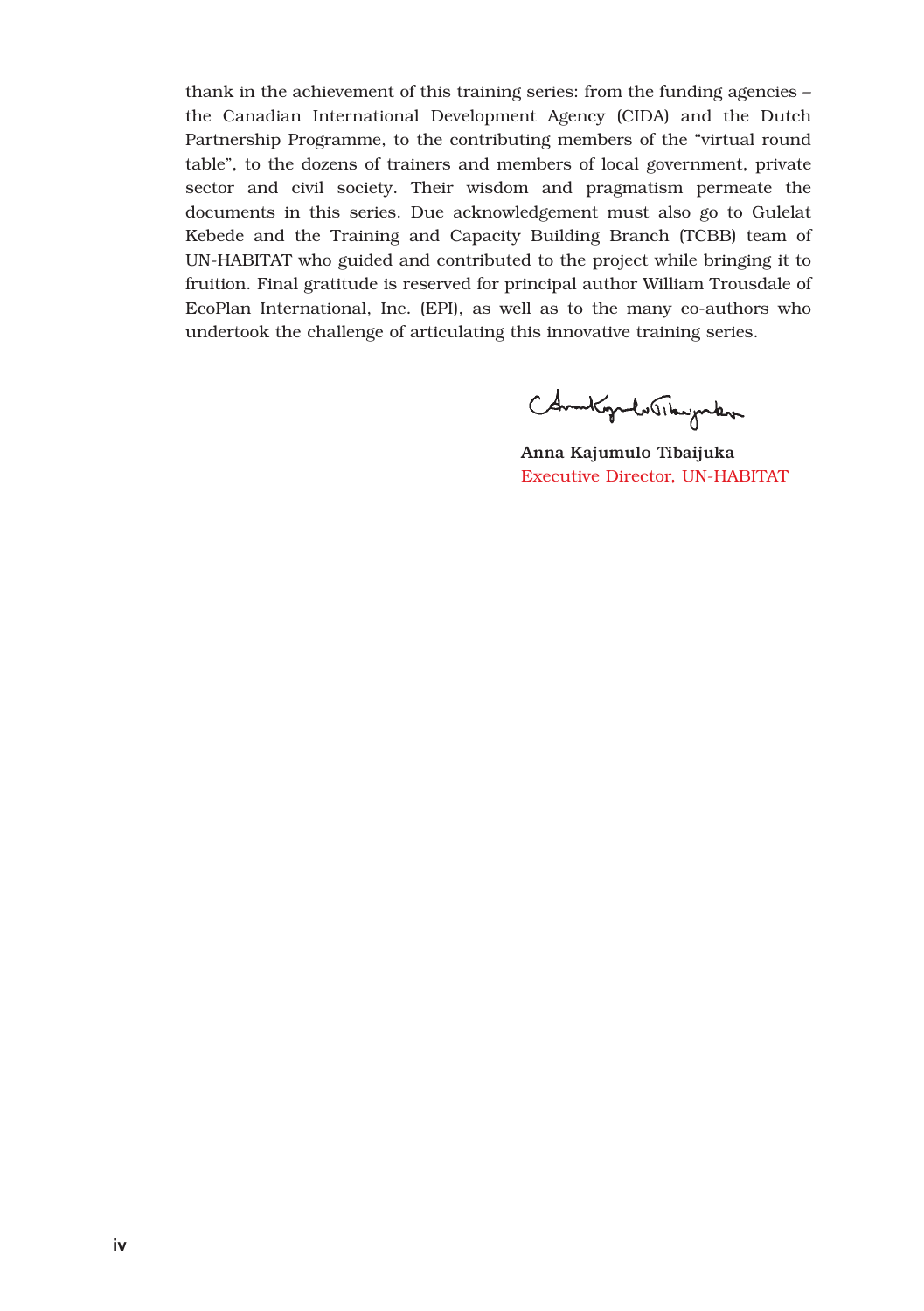### Preface

Strategic planning for local economic development is important. It is a cornerstone of sustainable development. It involves wise resource use, integrating values and thinking ahead. These are demanding tasks that can be intimidating, and at times, overwhelming. They need not be.

In our work around the world, we have seen local economic development (LED) planning processes unnecessarily get stuck, lose momentum or, worse yet, not get started in the first place. In other cases, we have seen LED processes craving fresh insight, innovative ideas or a new sense of direction. We believe that confronting these basic challenges and taking advantage of these opportunities are well within our reach. It is this belief that inspired the development of this training series on LED.

As part of the development of this LED training series, we convened a Global Round Table of LED professionals. From Africa to Asia, Slovakia to Canada, Washington, DC to Quito, we received a myriad of perspectives on the core issues of LED. What we found was encouraging — the opportunities are great, the success stories extensive and the lessons learned helpful. Our Round Table participants pinpointed key issues in LED, such as leadership; enabling environments; children, youth and gender; job quality; society and environment; governance and democracy; culture; capacity; poverty reduction and globalization — to name but a few. Our Round Table participants agreed that for LED to succeed, local leaders and economic development practitioners need to have access to a range of tools, ideas and experiences to help them strategically address their own complex issues at the local level. Local challenges require local solutions.

We believe that strategic planning for LED is a pragmatic and powerful tool that can help significantly address local issues. By engaging in a strategic planning process for LED, at a minimum, this offers a way to improve the necessary interaction among business, government, labor and the poor. If done well, it provides a way to clarify competitive advantages, identify cooperative opportunities, craft innovative options and generate strategies that better achieve local priorities.

The commonality at the heart of all the comments from our Round Table is the belief that LED, broadly defined, can help communities to realize vibrant, resilient and sustainable local economies capable of improving the quality of life for all.

The LED series will yield a number of key measurable outcomes. It would respond to the existing demand and culminate in production of a tangible output that begins with local adaptations of these manuals, and ends with durable, long-term training and capacity building initiatives which are ultimately captured in the application of what has been learned. The LED Training Series targets the development of concrete action plans as a clear output of the training process. Partnerships and cooperation between public, private and civil society sectors underpin these action plans. The series is important in its contribution to promoting knowledge sharing. The LED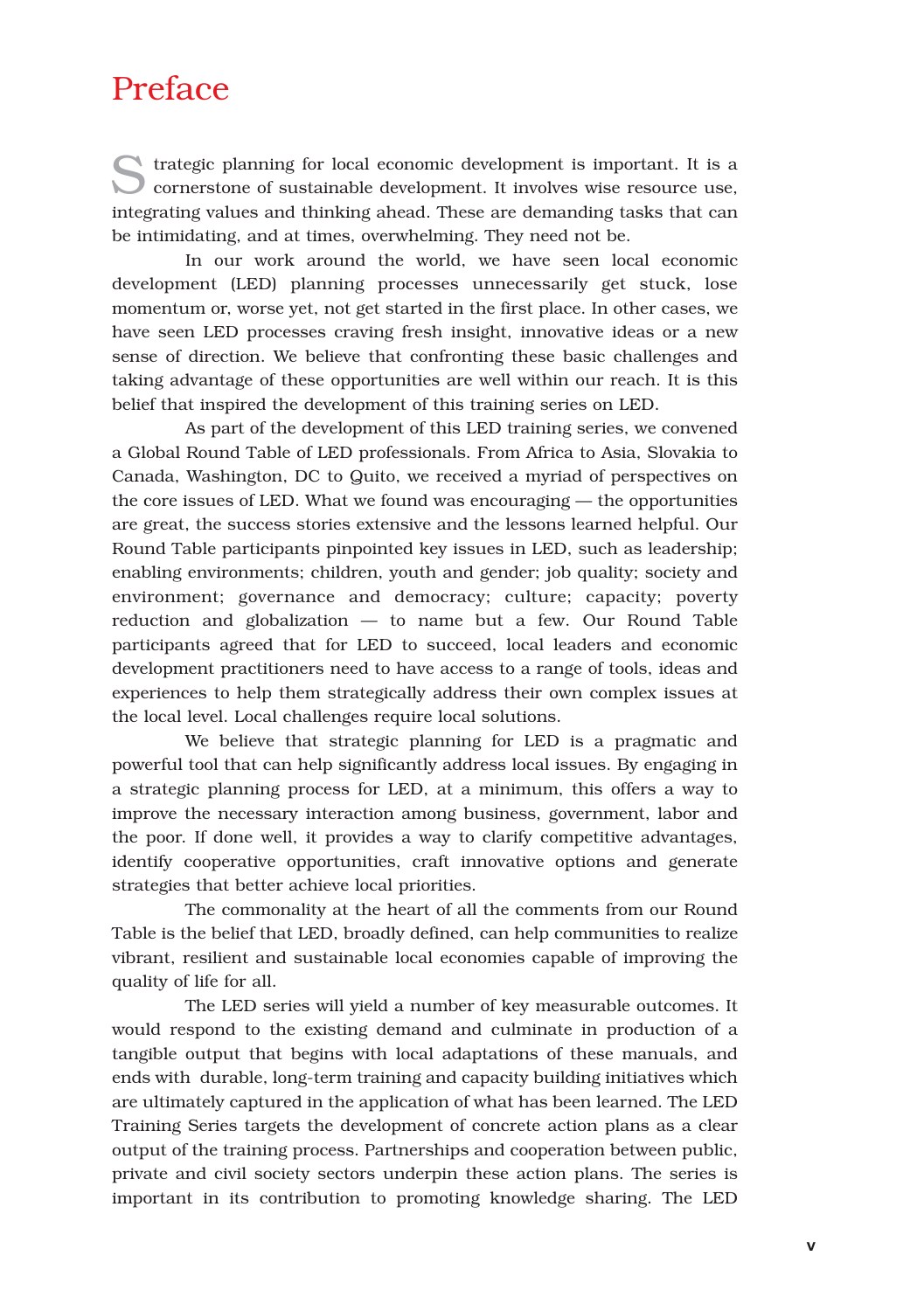Training Series uses case studies and real world examples to encourage the evolution of learning-by-doing. The ultimate success and realization of these outcomes however lies on the creativity of local establishments and actors local authorities, training institutions, informal sector operators, businesses, and civil society organizations-in adapting the tools to the realities on the ground and using this series as a living document, keeping it enriched through new insights, knowledge and experience.

#### So, if you have found yourself asking:

- ❑ *How do we get started in LED?*
- ❑ *What are the steps and tools needed to develop a LED strategy?*
- ❑ *What are alternative LED programs and projects?*
- ❑ *What are other communities doing?*

#### ……then this LED Manual Series was designed to help you.

Similar to the other UN-HABITAT training manuals, the LED training manual and companion documents will be accessible to the public in print and electronic formats. It is our vision to have this manual become a "living document" that will continue to be improved over time and we encourage adaptation to local, regional and national contexts. As you use, change and adapt the documents in this training series, we request due acknowledgement and credit.

> Gulelat Kebede LED Project Coordinator Training and Capacity Building Branch, UN-HABITAT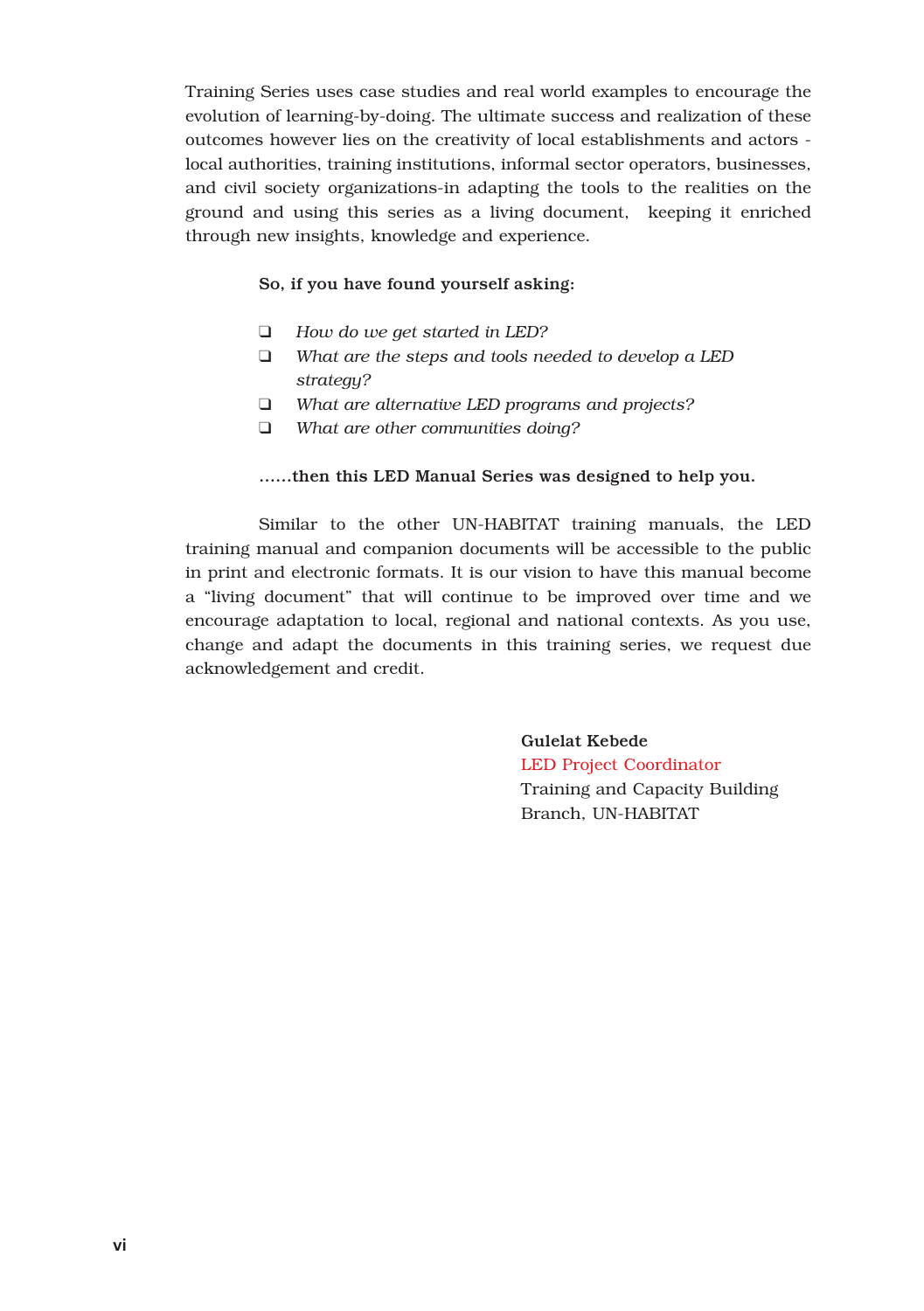### Acknowledgements

The ideas and information contained in this training manual series for Local Economic Development (LED) come from many sources and experiences. First and foremost, it is essential to acknowledge the support, advice and contributions of Gulelat Kebede, the UN-HABITAT manager of this project. Without his commitment and professionalism, this document would not have been possible and would have been of a lesser quality. It is also important to acknowledge the important contributions of his colleagues at UN-HABITAT, in particular Tomasz Sudra (who also participated in the fieldtesting), but Rafael Tuts, Erik Vittrup C., Catalina Hinchey Trujillo, and Dinesh Mehta also made important contributions.

In addition, we would like to thank those that contributed to our "Virtual Round Table", which served as both the peer review process and a forum for discussion. We would especially like to acknowledge the contributions of Wassala Nimaga, CIDA; Gwen Swinburn and Fergus Murphy at the World Bank; Kees Van der Ree and his staff at the International Labour Organization (ILO); Jacqui Boulle, UN-Habitat Special Advisor to KPEL Indonesia; Karen Peachey, EcoTrust Canada; Luba Vávrová, Local Government Development Center Bratislava; Dr. Theo Van Der Loop, Regional and Local Development Studies of the Addis Ababa University; Francis Gentoral, Canadian Urban Institute Philippines; Nestor Vega, International Union of Local Authorities; and Peter Boothroyd, School of Community and Regional Planning at the University of British Columbia.

We would also like to thank other Round Table members for their involvement: Paola Bordi, ILO; Andrew Farncombe, Canadian Urban Institute; Jan Fransen, Institute for Housing and Urban Development Studies; Rebecca Justicia, Fundación Maquipucuna; Fred Fisher, IDIOM/USA; Peter Gerstlauer, LED Coordinator for the Local Government Water and Related Services, Sector Education, Training Authority (LGWSETA) South Africa; Michael Harstone, Oxfam Canada / BC Hydro; Tom Laviolette, Portland Hotel Society; Anna Vasilache, Partners Foundation for Local Development (FPDL); Maria de la Vega, Foundation for Sustainable Development; and Brian Ward, Federation of Canadian Municipalities.

After the peer review process, we conducted several field tests that greatly improved the content and usability of the manual. We would like to acknowledge the special contributions in Romania of Anna Vasilache, Nicole Rata and Ancuta Vamesu. We would also like to thank the town officials of Horezu, Romania and the 40 participants of the three-day workshop where these methods were applied. Finally, much excellent input was received from the participant trainers who came from Bosnia and Herzegovina, Bulgaria, Moldova and Romania during the training-of-trainers exercise, including Zoran Kulundzija, Miglena Todorova, Kostadinka Todorova, Aliona Niculita, Liviu Ianasi, Elena-Marilena Porbumb, Sabina Chirvai, Olivia Baciu and Claudiu Runceanu.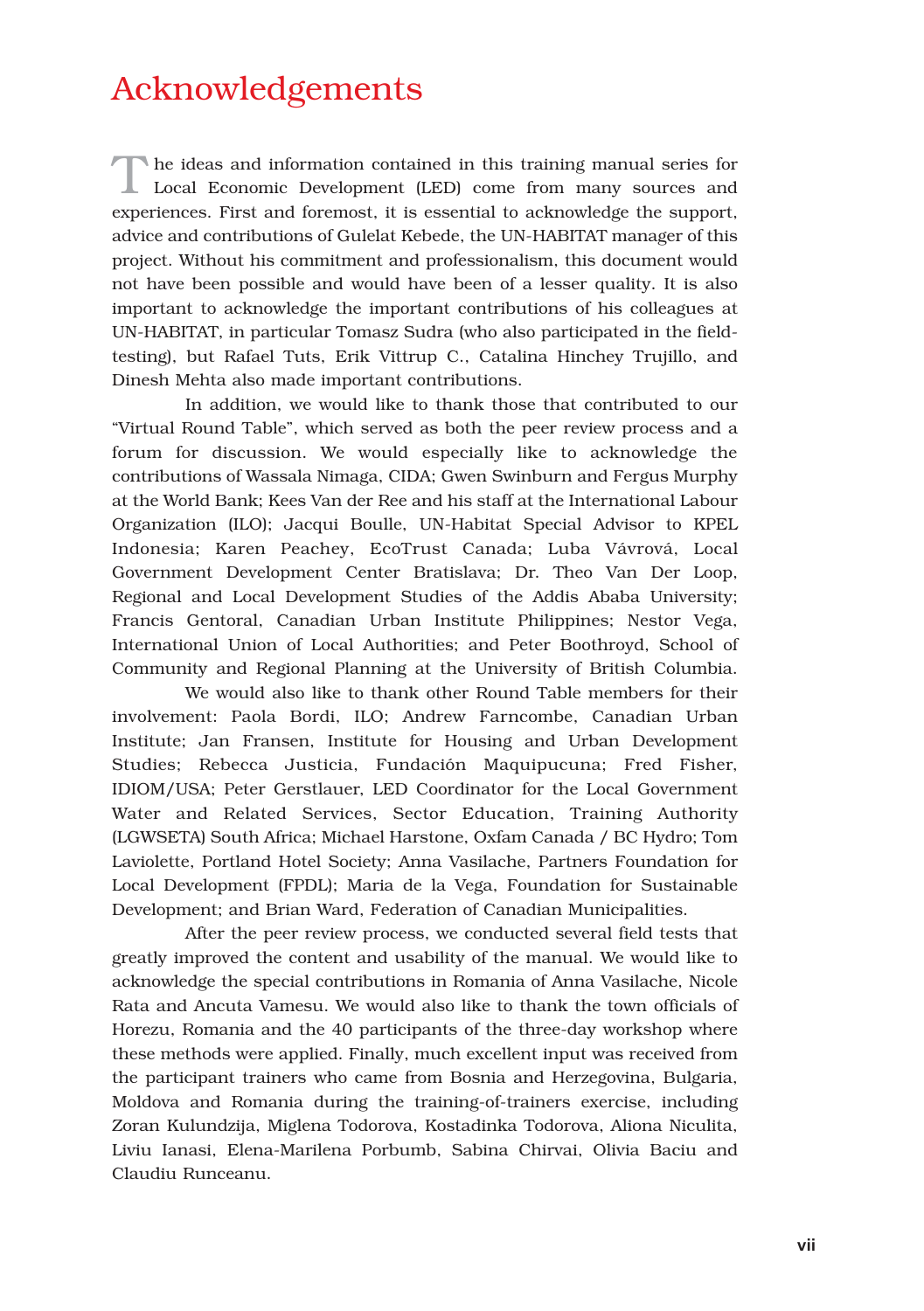For our work in Zambia, we would like to acknowledge the facilitation and methodological input of Wassala Nimaga. Great thanks go to our partner organization, the Local Government Association of Zambia, and the significant contributions of Dan Longwe, Maurice Mbolela and Colonel Kenneth Kabungo. The field-testing was greatly facilitated by the assistance of Josephine Muchelemba and Pierre-Paul Perron at the CIDA Project Support Unit in Lusaka. However, the substance came from the Zambian and Zimbabwean participants, and heartfelt thanks go to Josephine Chimbwali, Mbwainga Mbwainga, Daniel Mapulanga, Patrick Katoti, Godfrey Musonda, Lilo Marohn, Mpataji Namumba, Ephraim Belemu, Joyce Chimbila, Ronald Daka, Prof. Peter Lolojih, Joseph Zulu, Morgen Gomo, Jonathan Simbeya and Gerrit McGowan for his technical support.

The Philippines was the final field testing site of LED Training Series. We partnered with the Canadian Urban Institute to field test in the Philippines. The professionalism and dedication of Francis Gentoral and his staff in Iloilo, Philippines made the work insightul and succesful. EPI trainers John Ingram and Glen Hearns brought the materials to life. As always, it was the 40 participants from the Metropolitan Iloilo Development Council and the province of Guimaras that made experience worthwhile and input relevant.

We recognise the work done earlier by EcoPlan International, Inc. manual, co-authored with Karen Peachey, which was part of international project work completed with the Canadian Urban Institute, with the financial assistance of the Canadian International Development Agency. This local economic development training series has evolved from this earlier work. It is also not possible to overstate the importance of research and contributions of Lisa Kon Kam King, Maria Olascoaga, Daphne Powell, Samantha Andersen, Darren Cole, Sanjay Coelho, Jason Emmert, Johm Ingram and Aaron Burgbusch. We are also grateful for the contributions in editing by Heather Conn.

Finally, we would like to offer our special thanks to the Canadian International Development Agency (CIDA). Their support allowed for the original manual development. CIDA also actively participated in the Virtual Round Table process and supported the field-testing for this series.

> William Trousdale Principal Author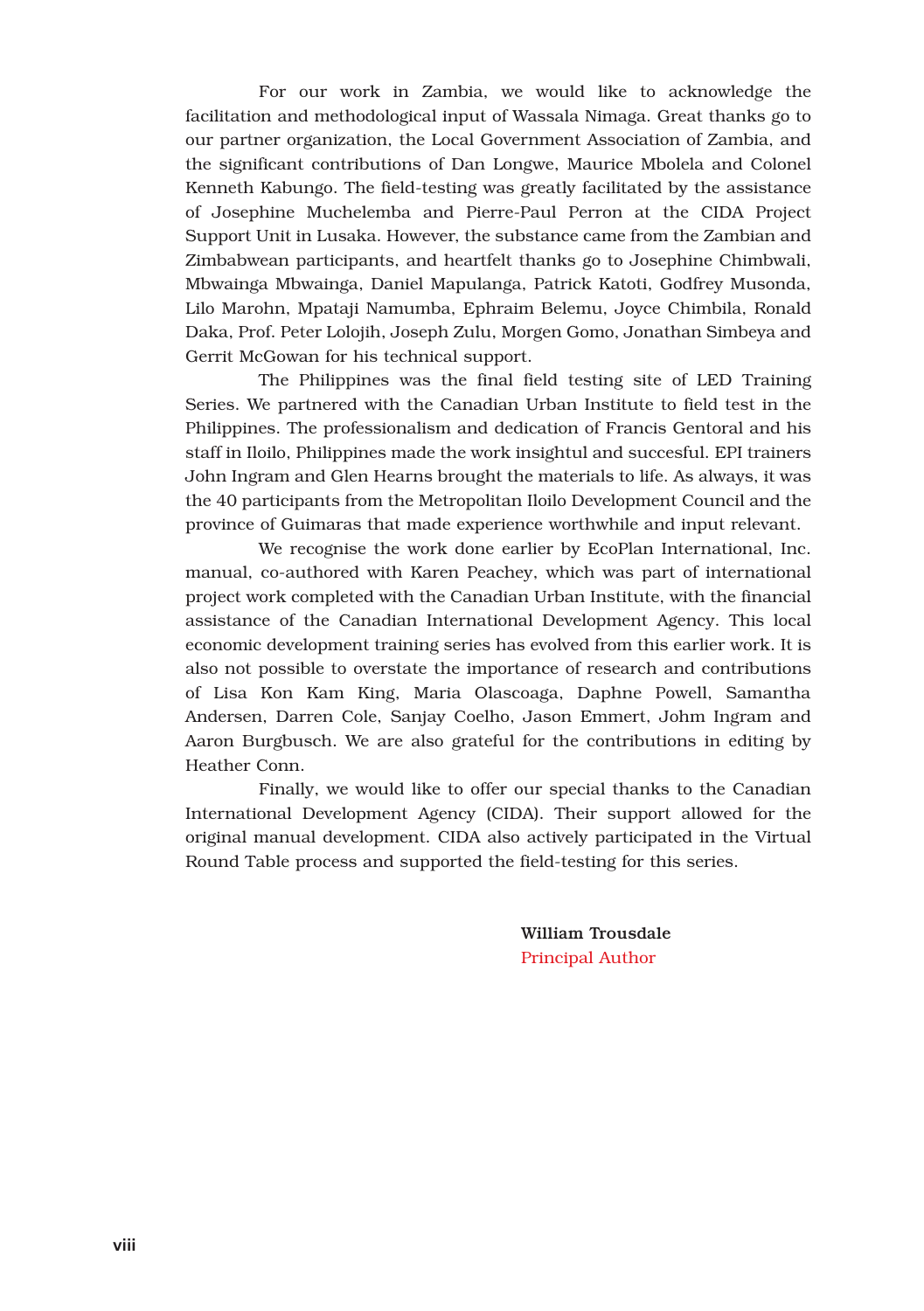## Table of Contents

| Action 2.<br>Action 3.<br>Action 4.<br>Action 5.<br>Action 6.<br>Action 7. | Stakeholder Implementation Group 15<br>Local procurement and "buy local" campaigns 38<br>Simple upgrading of local business areas / streetscape |
|----------------------------------------------------------------------------|-------------------------------------------------------------------------------------------------------------------------------------------------|
| Action 8.                                                                  |                                                                                                                                                 |
|                                                                            |                                                                                                                                                 |
| Action 10.                                                                 | <b>Marketing and Knowledge Management</b><br>Action 9. Knowledge Management 53                                                                  |
|                                                                            | <b>Entrepreneur and small business support</b>                                                                                                  |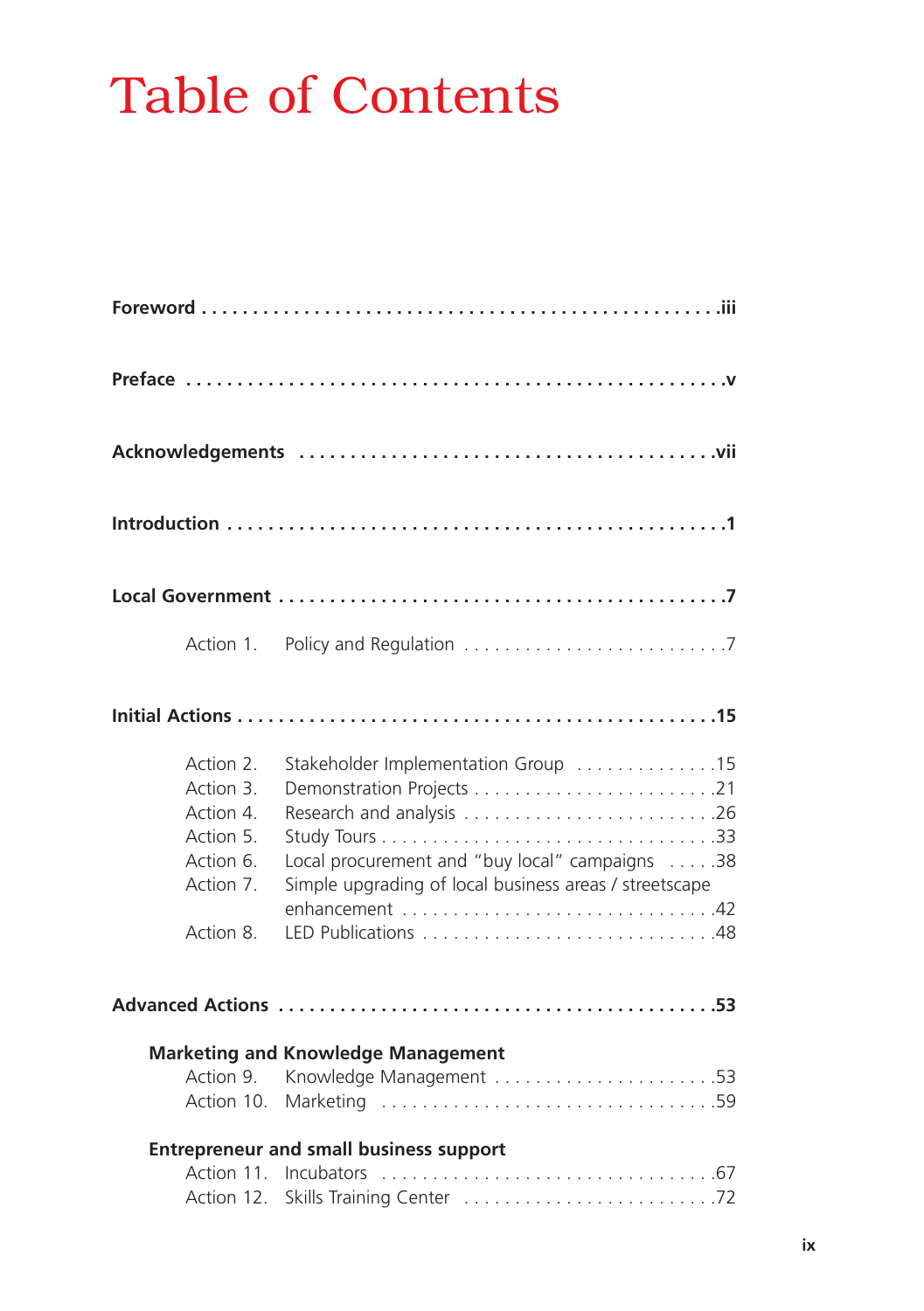|                             | Action 13. Micro and Small-Scale Enterprise (MSE) Development .77<br>Action 14. Small Business Development Centers 83 |
|-----------------------------|-----------------------------------------------------------------------------------------------------------------------|
|                             | Physical revitalization, infrastructure and land planning                                                             |
| Action 15.                  | Physical Infrastructure investment 89                                                                                 |
| Action 16.                  |                                                                                                                       |
|                             | Action 17. (Eco) Industrial / Business / Science Parks 102                                                            |
|                             | Action 18. Town center / business areas enhancement 109                                                               |
|                             | Action 19. Development "Linking" 116                                                                                  |
|                             | <b>Organizational development for LED</b>                                                                             |
| Action 20.                  | Creating LED Organizations 122                                                                                        |
| Action 21.                  |                                                                                                                       |
|                             |                                                                                                                       |
|                             | Action 23. Institutional Co-ordination Mechanisms 139                                                                 |
| <b>Finance</b>              |                                                                                                                       |
|                             | Action 24. Micro-credit and local banking 144                                                                         |
| Action 25.                  | Local Currency or Community Currency Systems 151                                                                      |
| <b>Investment</b>           |                                                                                                                       |
| Action 26.                  | Promoting Foreign Direct Investment 156                                                                               |
|                             | Action 27. Local Inward Investment 161                                                                                |
|                             |                                                                                                                       |
|                             |                                                                                                                       |
| Action 28.                  | Support for the Informal Sector 166                                                                                   |
| Action 29.                  | Sustainable Tourism Development 173                                                                                   |
| Action 30.                  |                                                                                                                       |
| Action 31.                  | Invest in Natural Capital 187                                                                                         |
| <b>Strategy Development</b> |                                                                                                                       |
|                             |                                                                                                                       |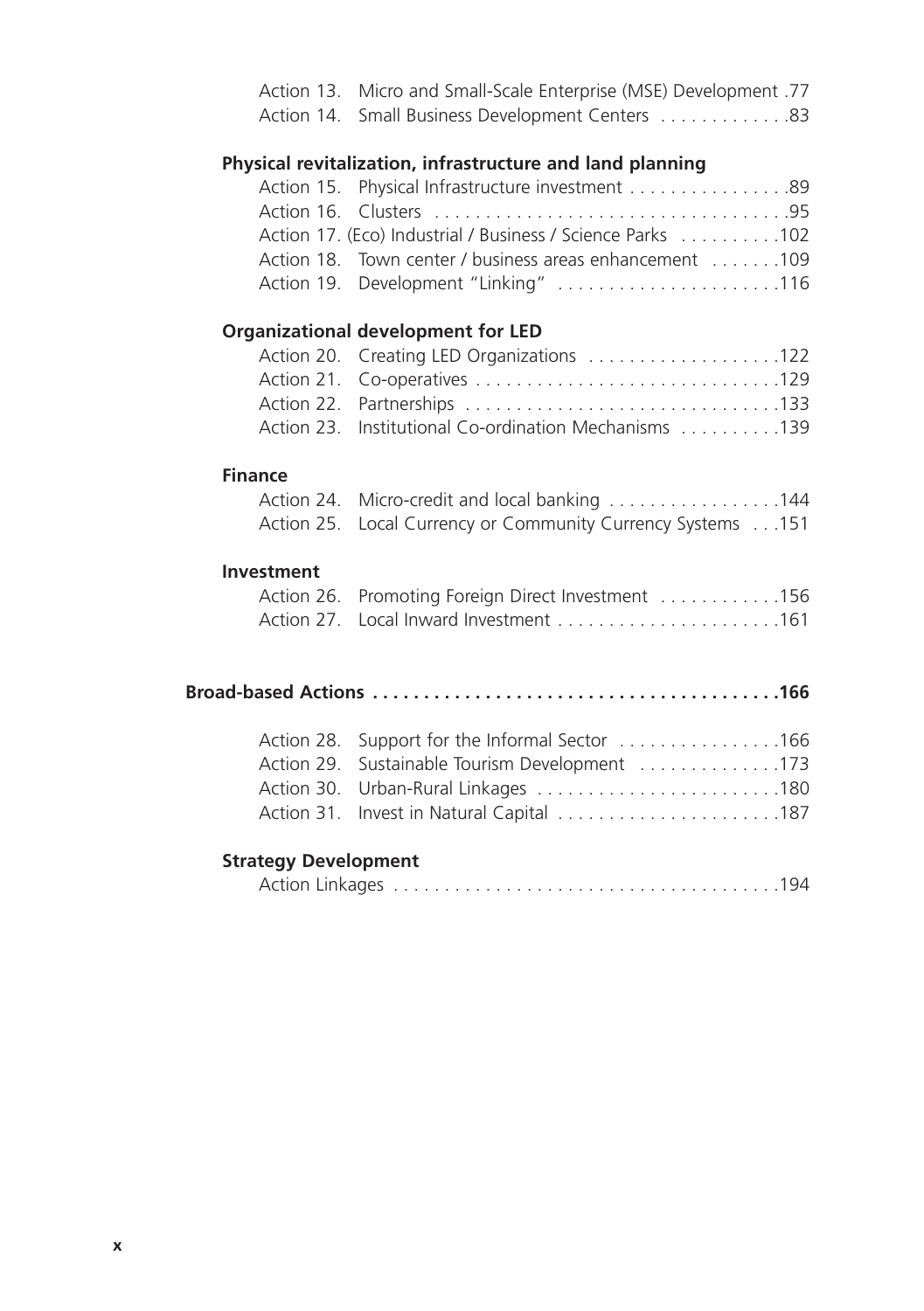## Introduction

**T**his document, Volume 4: Action Guide, is the last document in the Local Economic Development Training Series. It is a companion piece to Volume 1: The Quick Guide, Volume 2: The Manual and Volume 3: The ToolKit. Volume 4: Action Guide focuses on Ideas and Case Studies. It has been developed to identify common LED actions and illustrate what communities around the world are doing to promote local economic development. The Action Guide document is geared for two target audiences. First, facilitators can use appropriate case studies to draw out key points as they help a group move through the participatory planning process. In particular, the Action guide document provides support for *Step 6: Identifying and Evaluating Alternatives*, in The Manual. Second, practitioners in the field, such as local government staff and municipal leaders, can find pragmatic examples of what is happening in other communities. The intent is for these action ideas to spark creativity and be adapted to the local context.

*Part I* provides a summary overview and description of common LED actions. The descriptions should alert LED professionals to the range of LED opportunities available for creating a LED strategy. However, most actions will require additional process, such as more in-depth research, analysis and implementation. Therefore, references for further information and related resource links are provided. Similarly, the case studies provided are brief, providing an introduction of how a LED action was implemented, and then providing links where additional information can be obtained. The combination of actions and case studies are divided into four subsections:

- ❑ Local Government: Policy and Regulation
- ❑ Initial Actions
- ❑ Advanced Actions
- ❑ Broad-Based Actions.

*Local Government: Policy and Regulations* is the first section. It is provided as the initial section because almost every LED action will, or should, involve the local government to some degree. Local governments are important since they are deeply involved in local business activity as suppliers of infrastructure, as tax collectors, through service delivery, resource allocation and as regulators of land, buildings and activities. Therefore, nearly every action described in this document will need to consider the role of the local authority.

Many communities will want to see visible and tangible results quickly, and/or might not have the financial capital or governance capacity to tackle big projects right away; therefore, this document is arranged so that basic ideas and actions are presented first. These *Initial Actions* represent the starting points for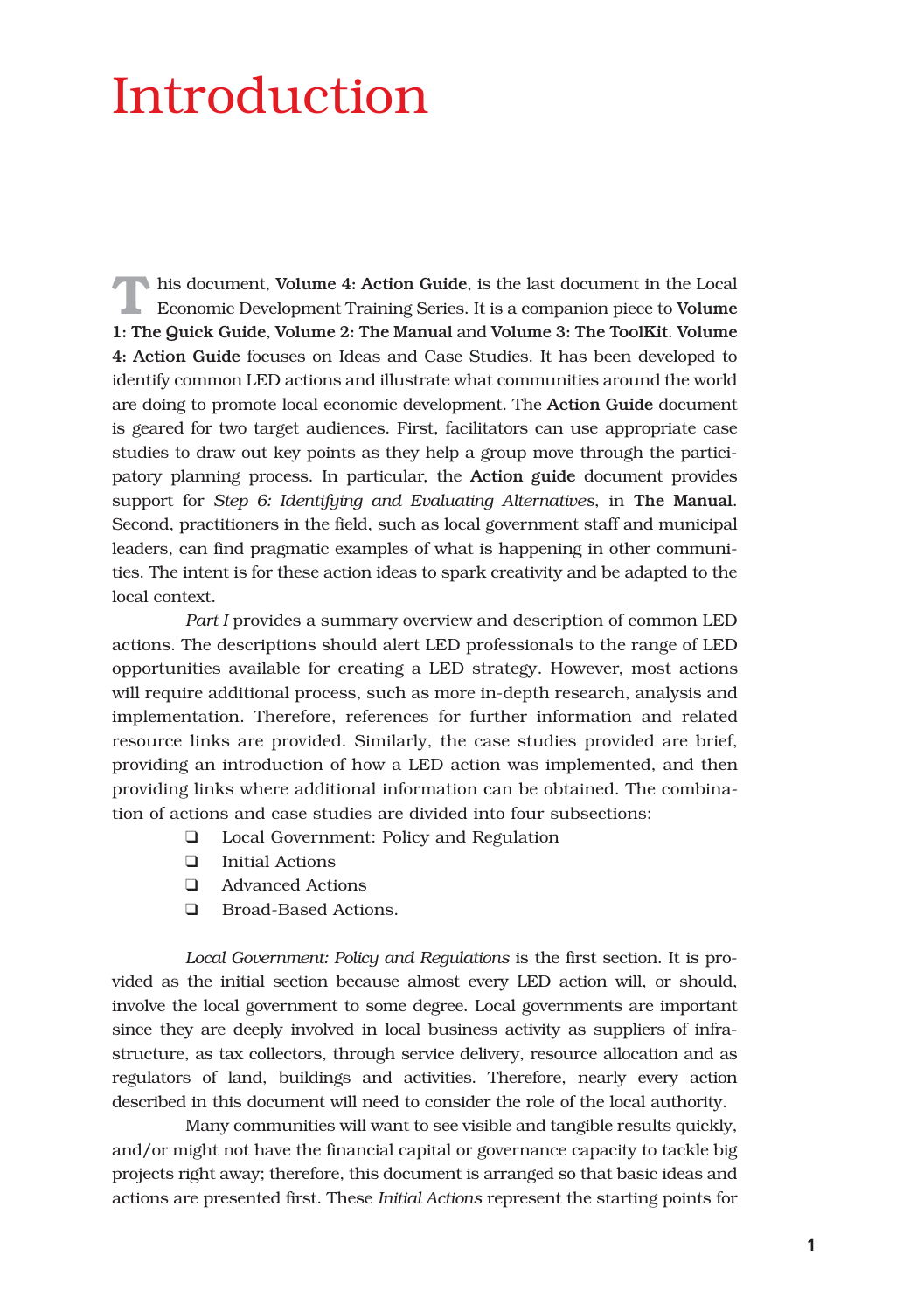local economic development and might be good first steps in getting a strategy moving forward. These actions, by and large, do not require significant financial capital, infrastructure requirements or organizational capacity. Examples of *Initial Actions* include creating a stakeholder group, committing to 'buy-local' goods and services and implementing demonstration projects.

These *Initial Actions* are then followed by *Advanced Actions*, which require more technical know-how, organizational capacity, experience and money. In fact, most of these actions will require additional research, specific expertise and more time than initial actions. Of course, scaled-down versions might be possible and implemented as demonstration projects (see *Action 3: Demonstration Projects*). Depending on your approach, these *Advanced Actions* might be one part of a larger LED strategic plan, or in some cases, might be all that the local community is capable of implementing. Examples of *Advanced Actions* include constructing physical infrastructure, establishing business incubators or organizing co-operatives.

The final sub-section looks at larger action programs, referred to as *Broad-based Actions*. These are more comprehensive approaches, or sectorspecific alternatives (e.g., sustainable tourism), that incorporate many of the previously outlined actions in an integrated program. Although they can be more expensive and complicated to co-ordinate, broad-based alternatives generally bring significant results, given their comprehensive and integrated nature. Examples of *Broad-based Actions* include informal economy, sustainable tourism and urban-rural linkages.

For each action, a summary is provided to explain the action, simple steps for making the action work are outlined, its community benefits highlighted and its challenges and obstacles discussed. With the overlap and interrelation between many of the actions, the sub-sections also highlight-related actions. Finally, given some of the complexities involved in implementing some of the actions and developing the broad-based action programs, case studies for each of the actions and resource links are provided.

| <b>Local Government</b> |                                     |                                                                                                                                                                                                                                                                                                                                                                                                                                                                                                                       |
|-------------------------|-------------------------------------|-----------------------------------------------------------------------------------------------------------------------------------------------------------------------------------------------------------------------------------------------------------------------------------------------------------------------------------------------------------------------------------------------------------------------------------------------------------------------------------------------------------------------|
| Action 1.               | Policy and Regulation               | Local governments should be involved, to some degree, in<br>local economic development planning. Policy and regulation<br>mechanisms can affect local business activity through<br>infrastructure, taxes and regulation of land, buildings and<br>activities. Creating business and entrepreneur "enabling<br>environments" depends on clear and stable policies and<br>regulations.                                                                                                                                  |
| <b>Initial Actions</b>  |                                     |                                                                                                                                                                                                                                                                                                                                                                                                                                                                                                                       |
| Action 2.               | Stakeholder<br>Implementation Group | Once the plan has been agreed to, there needs to be an<br>organizational mechanism for implementing it. Either an<br>existing agency with an identified individual needs to take the<br>lead, or an implementing organization needs to be formed.<br>Options for institutionalizing LED include the establishment of a<br>Local Business Council or a Local Economic Development.<br>Agency, composed of public and private institutions,<br>representatives of political and economic spheres, and civil<br>society. |

**Table 1: Overview of possible LED Actions**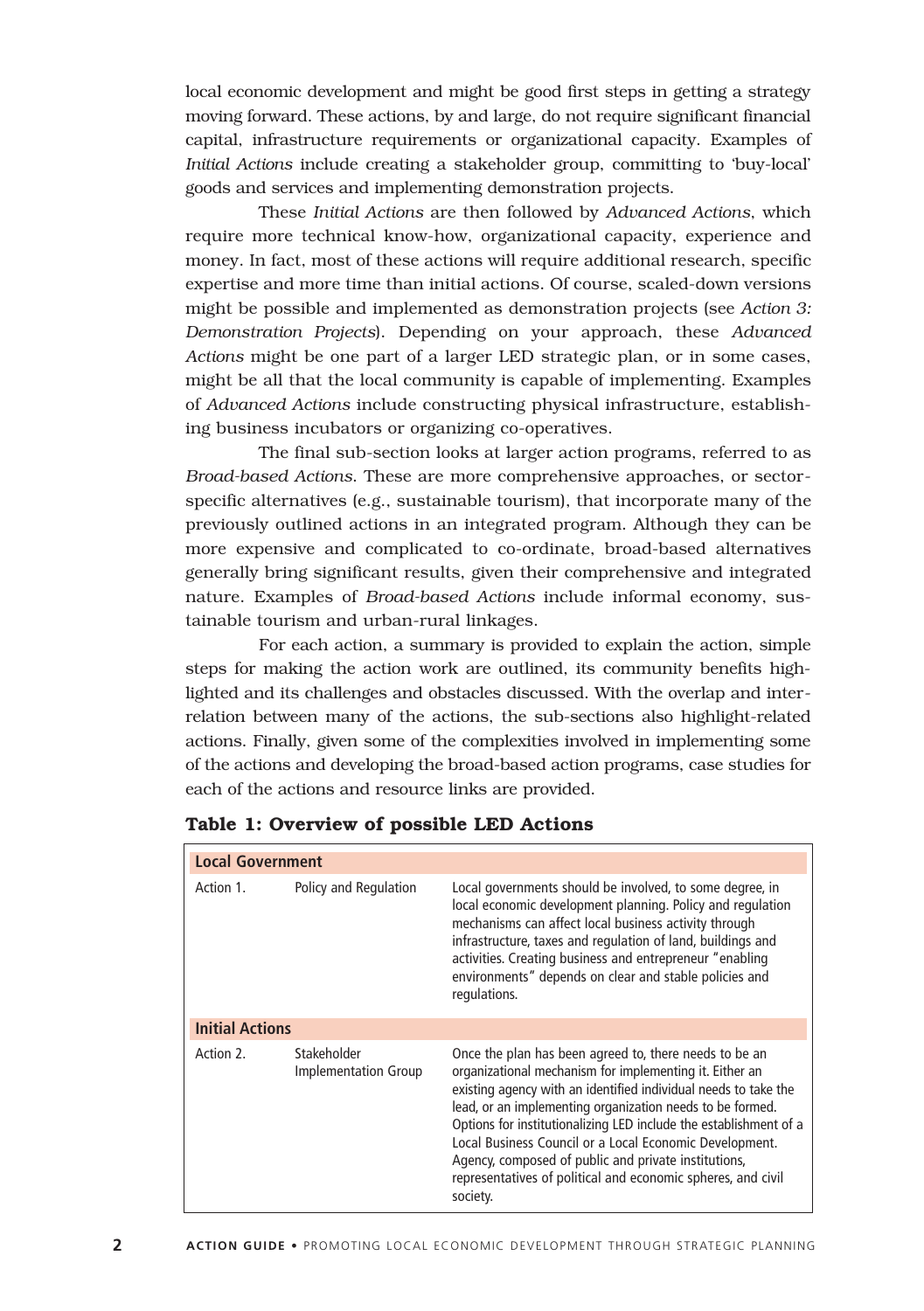| Action 3.                                      | <b>Demonstration Projects</b>                  | Pilot or demonstration projects are small-scale, short-cycle<br>projects or test projects that prepare the way for replication or<br>expansion and keep the momentum in a LED process going.                                                                                                                                                                                                                                                |
|------------------------------------------------|------------------------------------------------|---------------------------------------------------------------------------------------------------------------------------------------------------------------------------------------------------------------------------------------------------------------------------------------------------------------------------------------------------------------------------------------------------------------------------------------------|
| Action 4.                                      | <b>Research and Analysis</b>                   | Nearly every action identified will have additional information<br>requirements (feasibility analysis). The LED process might also<br>have identified key data gaps where spending time and<br>money on additional research is warranted (e.g. markets and<br>opportunities, the supply chain, value-added processing<br>opportunities, import substitution, salvage operations,<br>remanufacturing, concept testing/feasibility analysis). |
| Action 5.                                      | <b>Study Tours</b>                             | Actually seeing what is possible helps to link concept and<br>ideas with reality. Having leaders in LED strategy visit other<br>communities or locations where LED actions have taken place<br>to see first-hand how they work is a powerful catalyst in<br>mobilizing activity.                                                                                                                                                            |
| Action 6.                                      | Local procurement and<br>"buy local" campaigns | Local procurement is simply a commitment made by the local<br>authority to buy and hire locally. "Buy local" campaigns are<br>similar except they target consumers and businesses,<br>encouraging them to buy local products (e.g., local farmers<br>sell to local restaurants).                                                                                                                                                            |
| Action 7.                                      | Simple upgrading of<br>local business areas    | Sometimes simple actions, such as cleaning up an area,<br>adding plants and greenery or banners, can build pride,<br>support local businesses, encourage infill development and<br>reuse resources.                                                                                                                                                                                                                                         |
| Action 8.                                      | <b>LED Publications</b>                        | Some LED publications can be produced quickly and easily<br>with limited staff time and using information collected during<br>the LED process. Simple publications are useful ways of<br>getting existing businesses involved in the LED process.<br>Examples include Local Area Brochure and Profile Letter; Local<br>area or Economic Profile; and The Business Directory.                                                                |
| <b>Advanced Actions</b>                        |                                                |                                                                                                                                                                                                                                                                                                                                                                                                                                             |
|                                                | <b>Marketing and Knowledge Management</b>      |                                                                                                                                                                                                                                                                                                                                                                                                                                             |
| Action 9.                                      | Knowledge Management                           | A tremendous amount of information from best practices to<br>lessons learned to business matching depends on good<br>knowledge management. Collection, access and organization<br>of information and data in a usable way are important.<br>Developing information portals (Web-based) is one way to<br>manage and use knowledge.                                                                                                           |
| Action 10.                                     | Marketing and Promotion                        | Marketing is a process and a product that uses information to<br>identify customers, position a local area, and sell the local<br>area and/or its products. Promotion is part of marketing.<br>Marketing strategies combine other actions (publications,<br>upgrading, knowledge management) in a strategic way for<br>specific market purposes.                                                                                            |
| <b>Entrepreneur and small business support</b> |                                                |                                                                                                                                                                                                                                                                                                                                                                                                                                             |
| Action 11.                                     | <b>Incubators</b>                              | An incubator consists of a building or set of buildings where<br>office space is rented out to fledgling businesses at below-<br>market rents to help minimize their overhead.                                                                                                                                                                                                                                                              |
| Action 12.                                     | <b>Skills Training Center</b>                  | A skills training centre is a facility that works in partnership<br>with businesses and the local area to provide access to<br>education and training in various fields, conduct programs to<br>assist the creation of employment opportunities and make<br>available a job bank network for the local area.                                                                                                                                |

*Table 1: Overview of possible LED Actions (Continued)*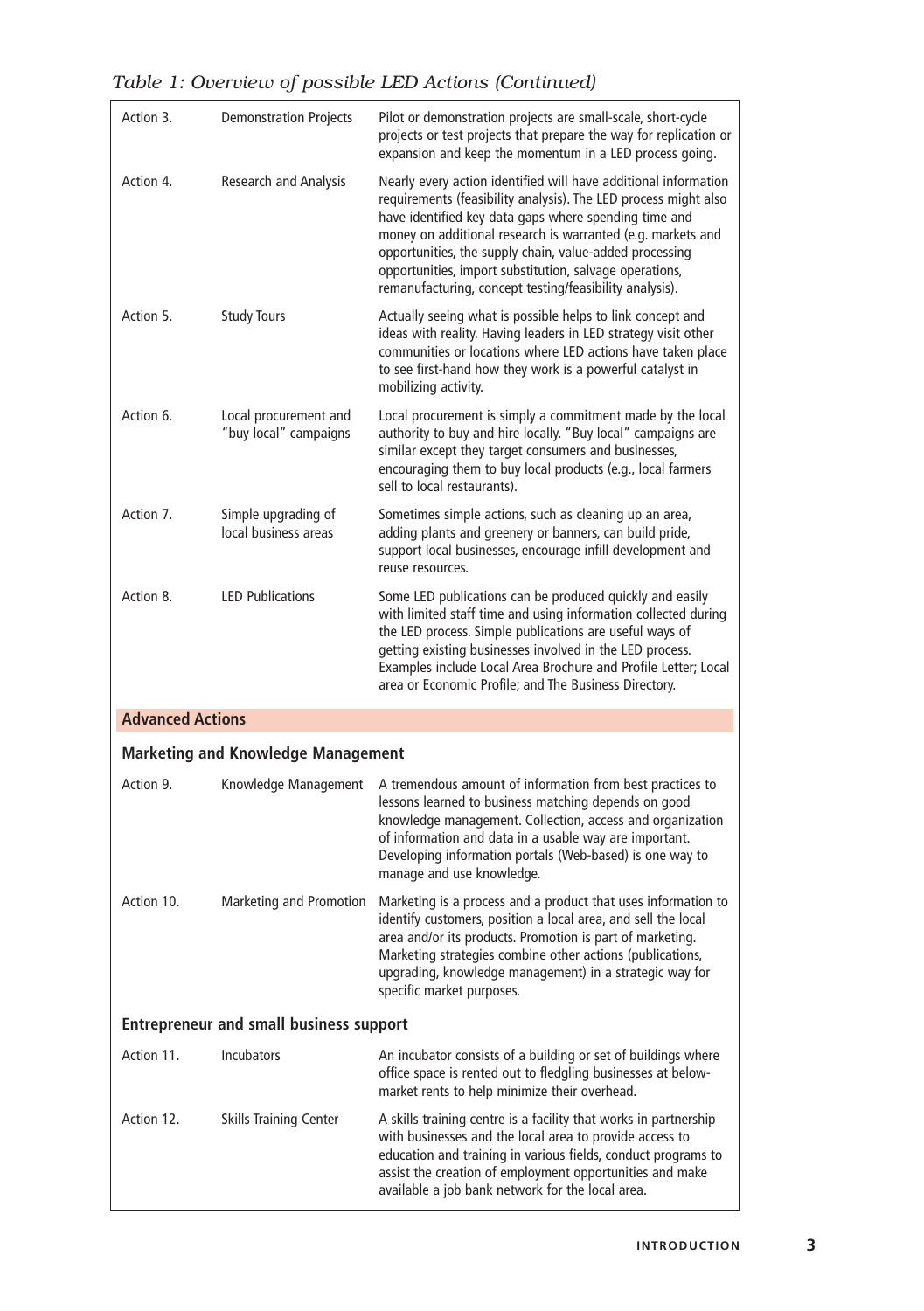| Action 13.                                | Micro and Small-Scale<br>Enterprise (MSE)<br>Development  | Micro and Small-Scale Enterprise (MSE)<br>development planning at the local government level aims to<br>create linkages and networking among different stakeholders<br>and sectors of the local economy, and typically includes<br>business support, training and micro-credit.                                                                                                                                                                                                                                             |
|-------------------------------------------|-----------------------------------------------------------|-----------------------------------------------------------------------------------------------------------------------------------------------------------------------------------------------------------------------------------------------------------------------------------------------------------------------------------------------------------------------------------------------------------------------------------------------------------------------------------------------------------------------------|
| Action 14.                                | <b>Small Business</b><br><b>Development Centers</b>       | Small Business Development Centers (SBDC) are places<br>designed to provide a range of support for local prospective<br>and operating entrepreneurs to develop their capacity to run a<br>small enterprise effectively and profitably. Like MSE, they seek<br>to create linkages and networks, and often include links to<br>business support, training and financing.                                                                                                                                                      |
|                                           | Physical revitalization, infrastructure and land planning |                                                                                                                                                                                                                                                                                                                                                                                                                                                                                                                             |
| Action 15.                                | Physical infrastructure<br>investment                     | Investments in physical or "hard" infrastructure projects are<br>undertaken to improve the built environment. Often these<br>projects are done to improve economic efficiency<br>(transportation) and/or quality of life (water, sewer, power),<br>which make the local area more liveable and attractive for<br>business retention, expansion and attraction of new<br>businesses. Government or partnerships can implement<br>physical infrastructure.                                                                    |
| Action 16.                                | Clusters                                                  | "Clustering" refers to firms or entrepreneurs (including<br>farmers) engaged in similar economic activities locating in one<br>area and working together to advance business opportunities<br>and add value. Related concepts are growth nodes and<br>investment corridors.                                                                                                                                                                                                                                                 |
| Action 17.                                | Industrial/Business/<br>Science and Eco-Parks             | The idea is to set aside or zone a significant area of land (a<br>park) where specific activities will take place. Eco-industrial<br>parks (or eco-clusters) have been promoted and are basically<br>the same concept, except they intentionally try and attract<br>businesses that can co-operate to improve their environmental<br>and economic performance through more efficient use of raw<br>materials, reducing outputs of waste, conserving energy and<br>water resources and reducing transportation requirements. |
| Action 18.                                | Town center / business<br>area upgrading                  | Similar to Action 7 but more resource intensive. Town Center<br>Enhancement typically involves partnerships and can include<br>physically upgrading the area (building renovation, banners<br>and flags, greenery, daily street cleaning), targeting<br>investment, marketing, events, etc.                                                                                                                                                                                                                                 |
| Action 19.                                | Linking of permits                                        | Development linking is when the concept of spatial planning<br>(bringing people and jobs closer together to reduce traveling<br>times and costs) is expanded by linking profitable growth with<br>redistributive development - concurrent with permitting real<br>estate developers to build in profitable areas, local<br>governments require complementary investment in more<br>impoverished neighborhoods.                                                                                                              |
| <b>Organizational Development for LED</b> |                                                           |                                                                                                                                                                                                                                                                                                                                                                                                                                                                                                                             |
| Action 20.                                | Creating LED<br>Organizations                             | Local economic development organizations are devoted to the<br>implementation and ongoing planning of LED actions. They<br>include Business Improvement/ Development Associations<br>(BIA, BDA); Local area Development Corporations (CDC);<br>Municipal Government LED Department, Chambers of<br>Commerce and many more.                                                                                                                                                                                                  |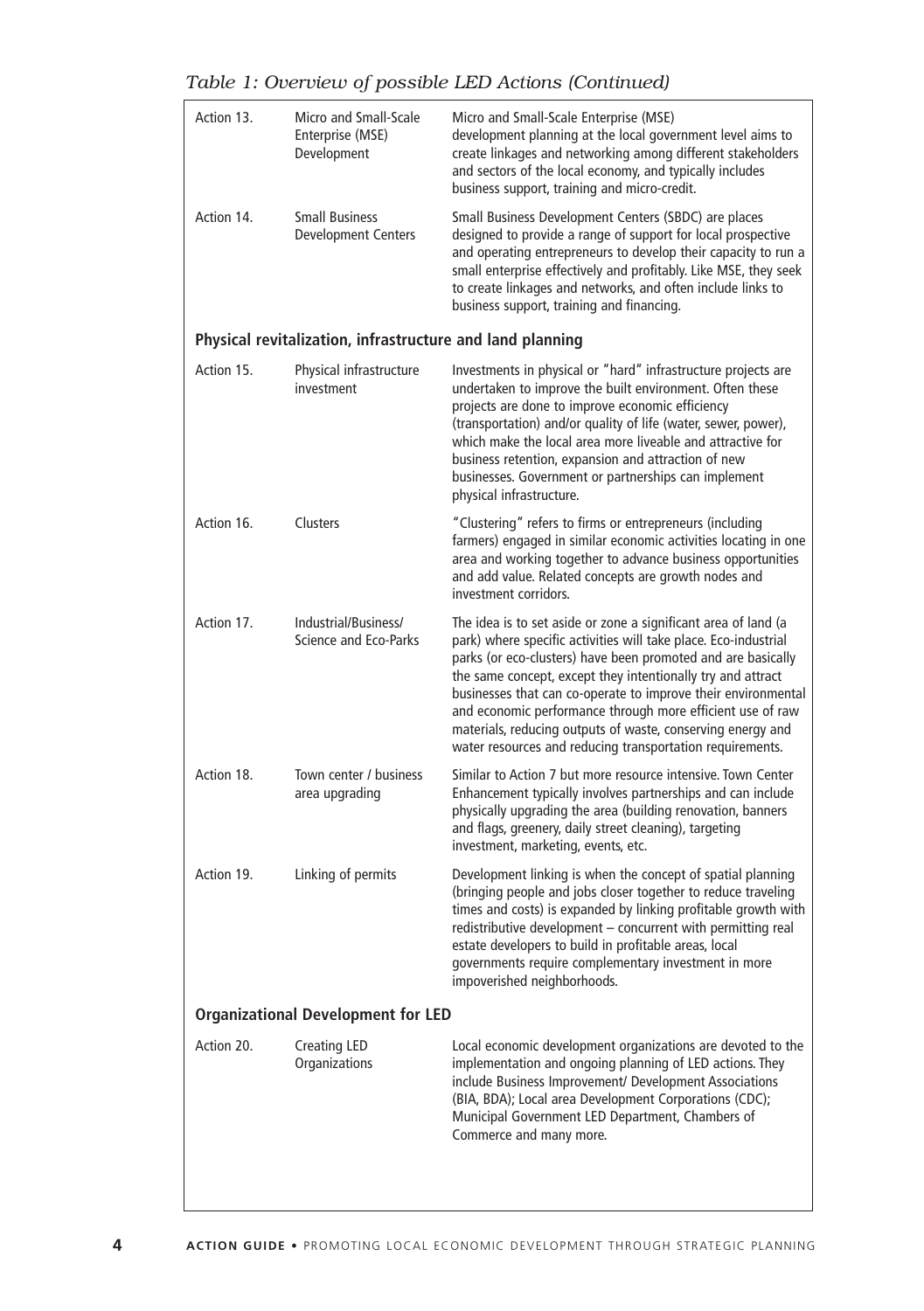| Action 21.                 | Co-operatives                                      | A co-operative is a democratically controlled enterprise owned<br>by its members to fulfill a financial, economic, social or<br>cultural need.                                                                                                                                                                                                                                                                                                                                                                 |
|----------------------------|----------------------------------------------------|----------------------------------------------------------------------------------------------------------------------------------------------------------------------------------------------------------------------------------------------------------------------------------------------------------------------------------------------------------------------------------------------------------------------------------------------------------------------------------------------------------------|
| Action 22.                 | Partnerships                                       | Partnerships between the public and private sector and the<br>local area represent an effective and efficient approach to<br>implementing LED strategies in local communities and are<br>essential in many LED actions.                                                                                                                                                                                                                                                                                        |
| Action 23.                 | Institutional<br>Co-operation<br><b>Mechanisms</b> | For local areas, co-operating in a competitive world is a key to<br>success. Both formal and informal mechanisms exist for<br>promoting greater co-operation.                                                                                                                                                                                                                                                                                                                                                  |
| <b>Finance</b>             |                                                    |                                                                                                                                                                                                                                                                                                                                                                                                                                                                                                                |
| (also see<br>Action 21)    | Financial Co-op                                    | Local lending institutions and financial co-operatives.                                                                                                                                                                                                                                                                                                                                                                                                                                                        |
| Action 24.                 | Micro-credit                                       | Micro-credit is the extension of small loans to entrepreneurs<br>who are too poor to qualify for traditional bank loans.                                                                                                                                                                                                                                                                                                                                                                                       |
| Action 25.                 | Local Currency or Local<br>area Currency Systems   | Local Currency or Local Area Currency Systems are a type of<br>parallel currency system whereby a local area organizes and<br>administers a system of exchanging locally produced goods<br>and services, using an interest-free currency whose circulation<br>is limited to a particular geographic area or social group. The<br>local currency operates alongside the conventional national<br>currency of the country.                                                                                       |
| Investment                 |                                                    |                                                                                                                                                                                                                                                                                                                                                                                                                                                                                                                |
| Action 26.                 | Foreign Direct Investment                          | This involves attempting to attract foreign direct investment<br>from outside the local area. Once a LED strategy is in place,<br>the goal is to attract investment that is responsive to the local<br>area values.                                                                                                                                                                                                                                                                                            |
| Action 27.                 | Domestic Inward<br>Investment                      | Domestic inward investment is an attempt to keep local<br>money in the local economy. Often, money is put into banks<br>that invest outside the local area or investors seek opportunity<br>outside the local area. Local credit unions, community<br>credit/debit cards and other investment strategies can be<br>developed to locally reinvest money earned in the local area.                                                                                                                               |
| <b>Broad-based Actions</b> |                                                    |                                                                                                                                                                                                                                                                                                                                                                                                                                                                                                                |
| Action 28.                 | Support for the<br>Informal Economy                | The informal economy is comprised of economic activities not<br>recorded and not subject to formal rules of contract, licensing,<br>labor, and taxation. Informal economies often contribute<br>directly to poverty reduction by providing for the livelihoods of<br>large portions of the population. By supporting the informal<br>economy, other important social development issues can also<br>be addressed, including gender equity, cultural preservation,<br>child labor and public health and safety. |
| Action 29.                 | Sustainable Tourism                                | Sustainable tourism is often pursued because it is not so<br>dependent on financial capital or major infrastructure, and is<br>therefore, an entry sector that can achieve quick results,<br>especially important for poorer areas. It is also seen as a win-<br>win option, designed to mitigate the economic needs of a<br>local area and to protect the cultural and natural environment.<br>However, balance is never an easy task to obtain.                                                              |
|                            |                                                    |                                                                                                                                                                                                                                                                                                                                                                                                                                                                                                                |

*Table 1: Overview of possible LED Actions (Continued)*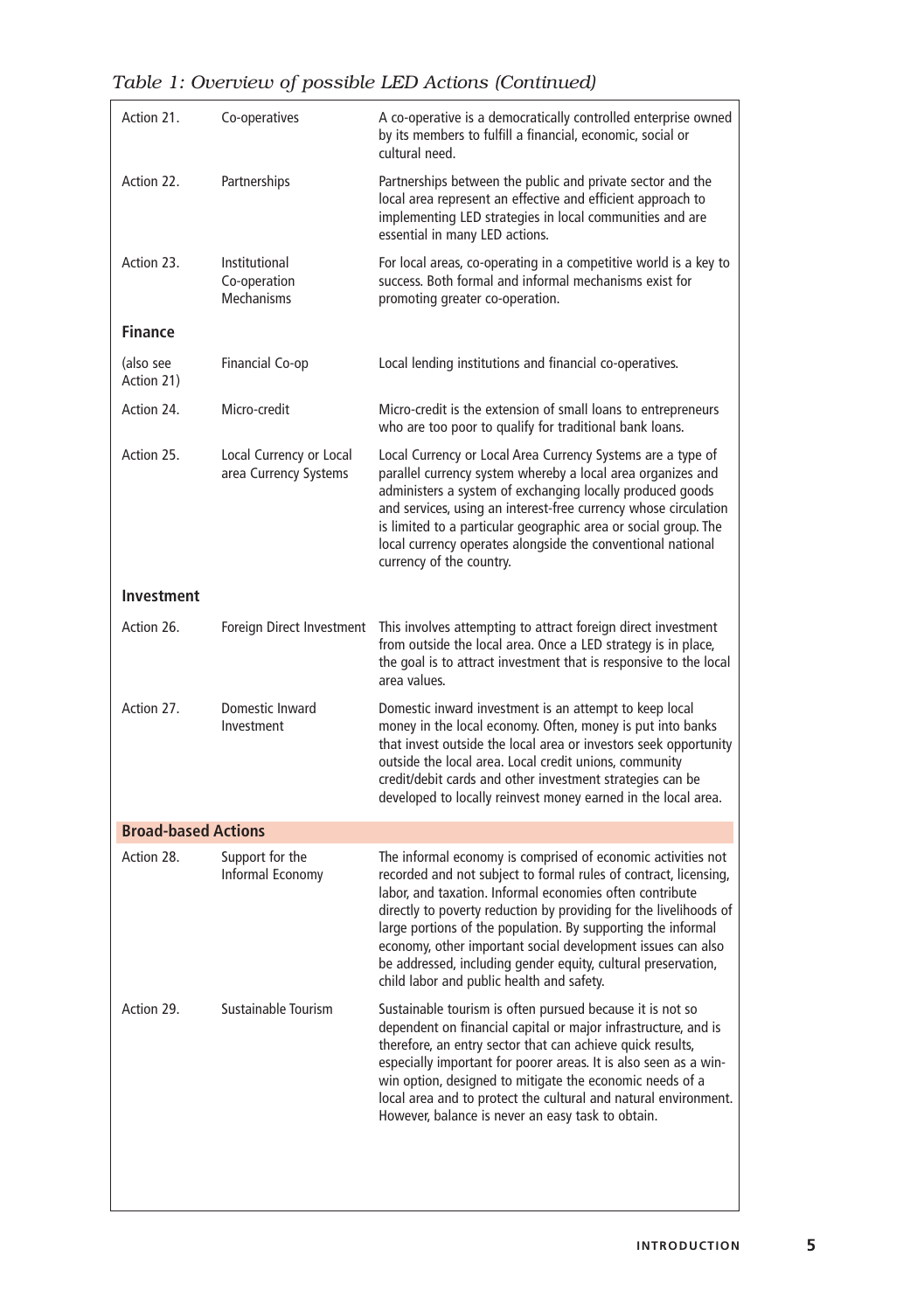*Table 1: Overview of possible LED Actions (Continued)*

| Action 30. | Urban-Rural Linkages      | Creating improved urban-rural linkages is a key component for<br>ensuring the sustainability of both rural and urban areas. By<br>connecting the resources, the rural people's desire for direct<br>access to end users of rural products and the urban need for<br>more affordable and better quality products can be facilitated<br>through more co-operative networks.                                                                                                                                      |
|------------|---------------------------|----------------------------------------------------------------------------------------------------------------------------------------------------------------------------------------------------------------------------------------------------------------------------------------------------------------------------------------------------------------------------------------------------------------------------------------------------------------------------------------------------------------|
| Action 31. | Invest in Natural Capital | Living systems provide us with resources (trees, water, soil, air,<br>oil) and services (aesthetics, flood control, purification of<br>water and air, pest and disease control, storage and cycling of<br>fresh water). Investing in resources (tree planting, reef<br>protection/development) and services (create urban<br>ecosystems for aesthetics and pest/disease control, maintain<br>wetland for waste treatment and storm water retention,<br>maintain watersheds for flood control, drinking water). |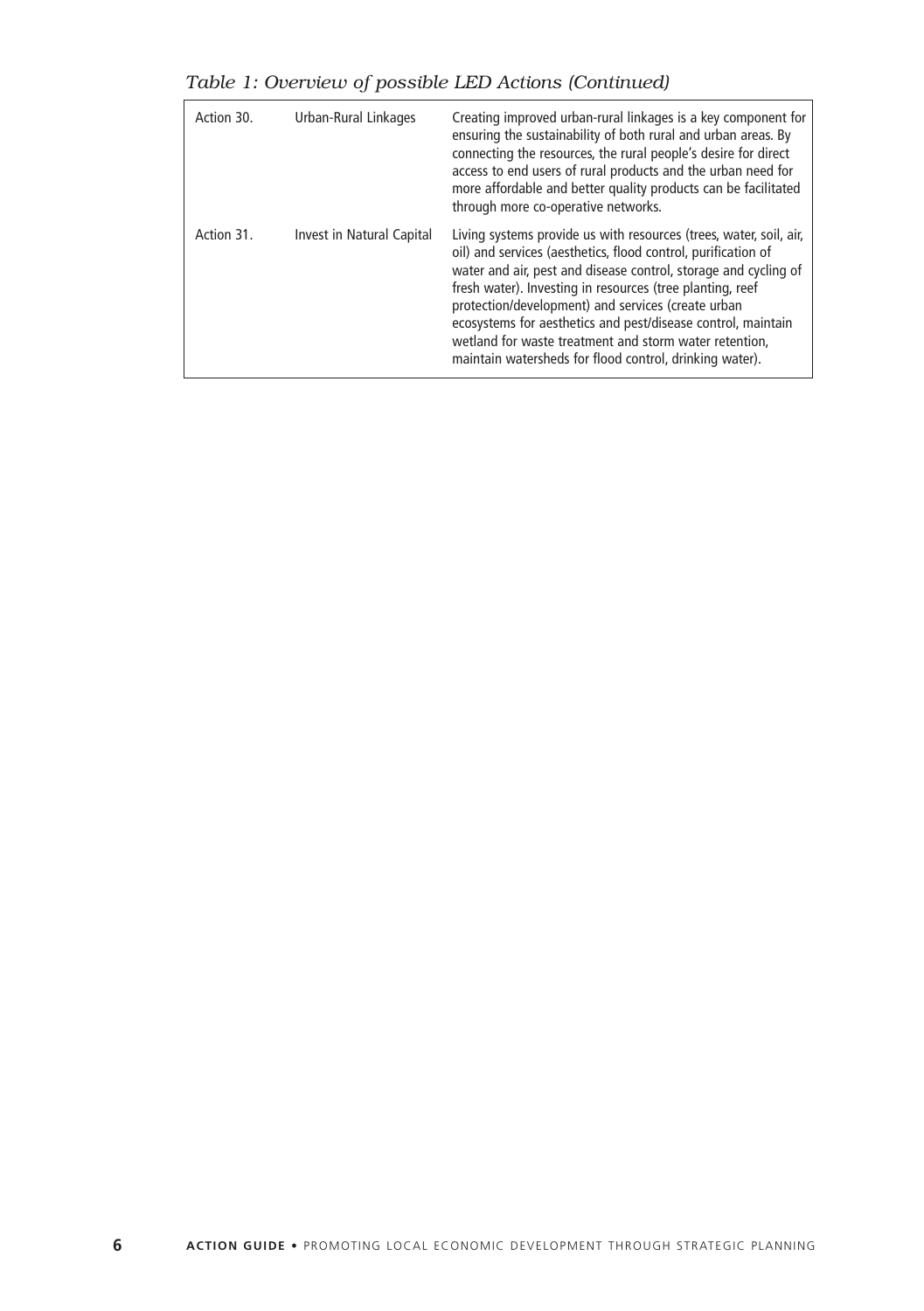## Local Government

**L**ocal Government: Policy and Regulations is the first section. It is pro-vided as the initial section because almost every LED action will, or should, involve the local government to some degree. Local governments are deeply involved in local business activity as suppliers of infrastructure, as tax collectors, through service delivery, resource allocation and as regulators of land, buildings and activities. Therefore, many actions described in this document will need to consider the role of the local authority.

### Action 1. Policy and Regulation

Related Actions: Partnerships, Institutional Co-operation Mechanisms

#### Summary

Local government policy and regulation is complex and far reaching. As much as the local government can support LED, it can also hinder it. Recent research indicates that local government can play an active or passive role in LED, depending on its political philosophy, but in every case, creating business-enabling environments is very important. Assessing how to streamline the complexity and cost of government bureaucracy, and evaluating options for improvement, should go handin-hand with evaluating options for promoting LED objectives through government channels.

A few examples of local government involvement in LED include, but are not limited to, the following:

- ❑ Land and Property:
	- Land Title
	- Property rights enforcement
	- Property Registration
	- Zoning
	- **Expropriation**
- ❑ Planning and Development Control / Permitting
	- Real estate development permits and improvements
	- Building plans (new and improvements)
- ❑ Taxes, User Fees and Collection
	- Property
	- **Infrastructure**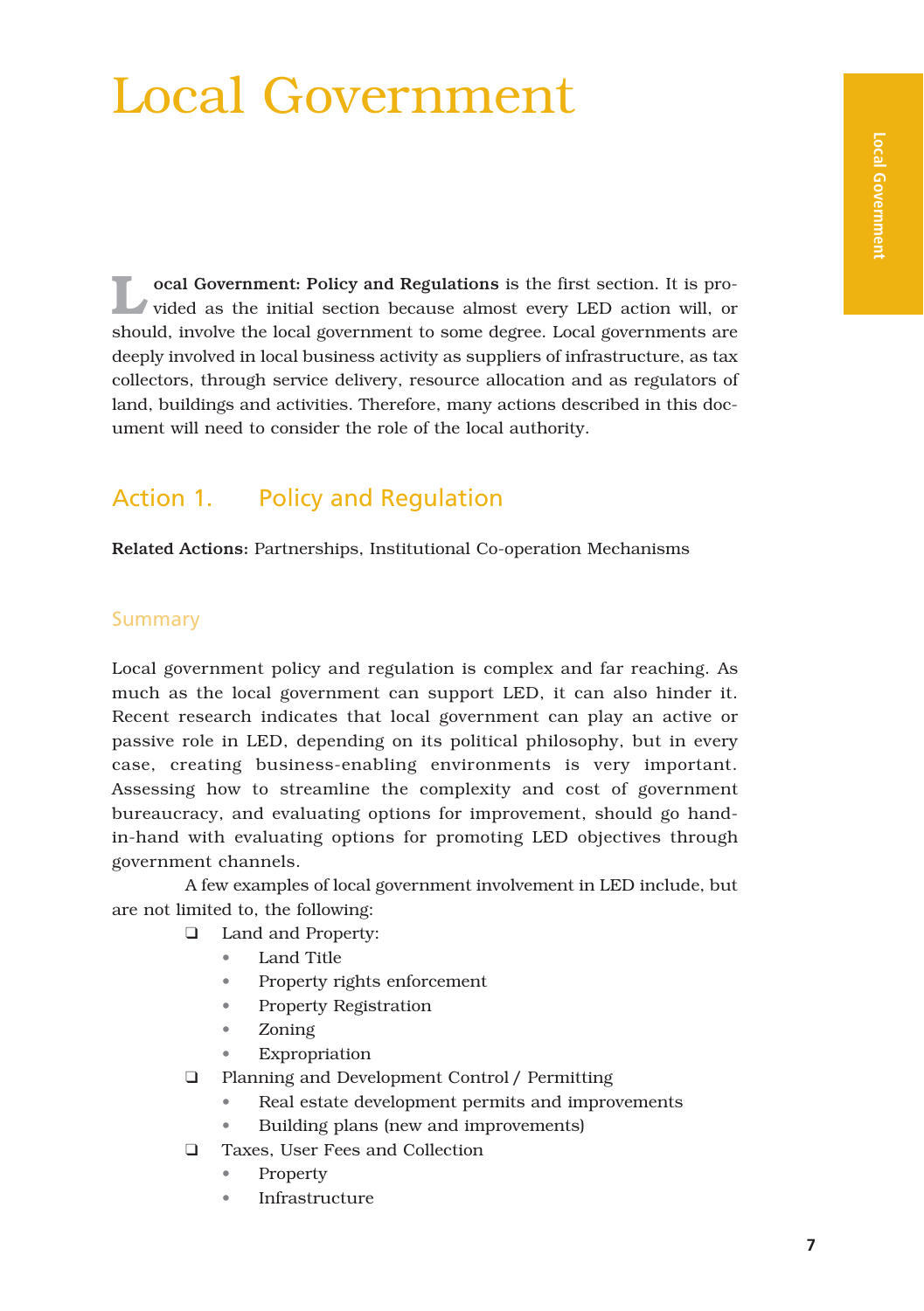- ❑ Infrastructure Provision and Maintenance
	- Transportation (roads, rail, ports)
	- Electricity
	- Water and sewer
	- Garbage collection
- ❑ Regulations and Licensing
	- **Business**
	- Health and safety (environmental standards, occupational health)
- ❑ Promotion and marketing
- ❑ Services
	- Policing
	- Fire, etc.
- ❑ Communication
	- Internal -operations and procedures
	- External -public information
- ❑ Public involvement

#### Making Policy and Regulation work

#### *Ensure political commitment*

Policy and Regulation requires political commitment along with the desire and vision to effectively work with the local area to bring about long-term development and change.

#### *Establish clear decision rules and procedures in government*

Effective business codes and land use zones that promote long-term plans and a clear and stable economic "playing field" are some examples of government regulations that promote LED.

#### *Create a political environment that is safe*

Poor economic policies and weak government systems can negatively affect LED by increasing risks and production costs. For example, risks and production costs are affected when investment opportunities and key government posts are given to unqualified friends and relatives of the political party in power; when bribes are extorted from businesses and entrepreneurs, holding them hostage to politicians; and when tax rates or regulations are uncertain and change with each new administration. For many investors, consistency, predictability and clarity of government policies and regulations are as important as a business environment with few restraints.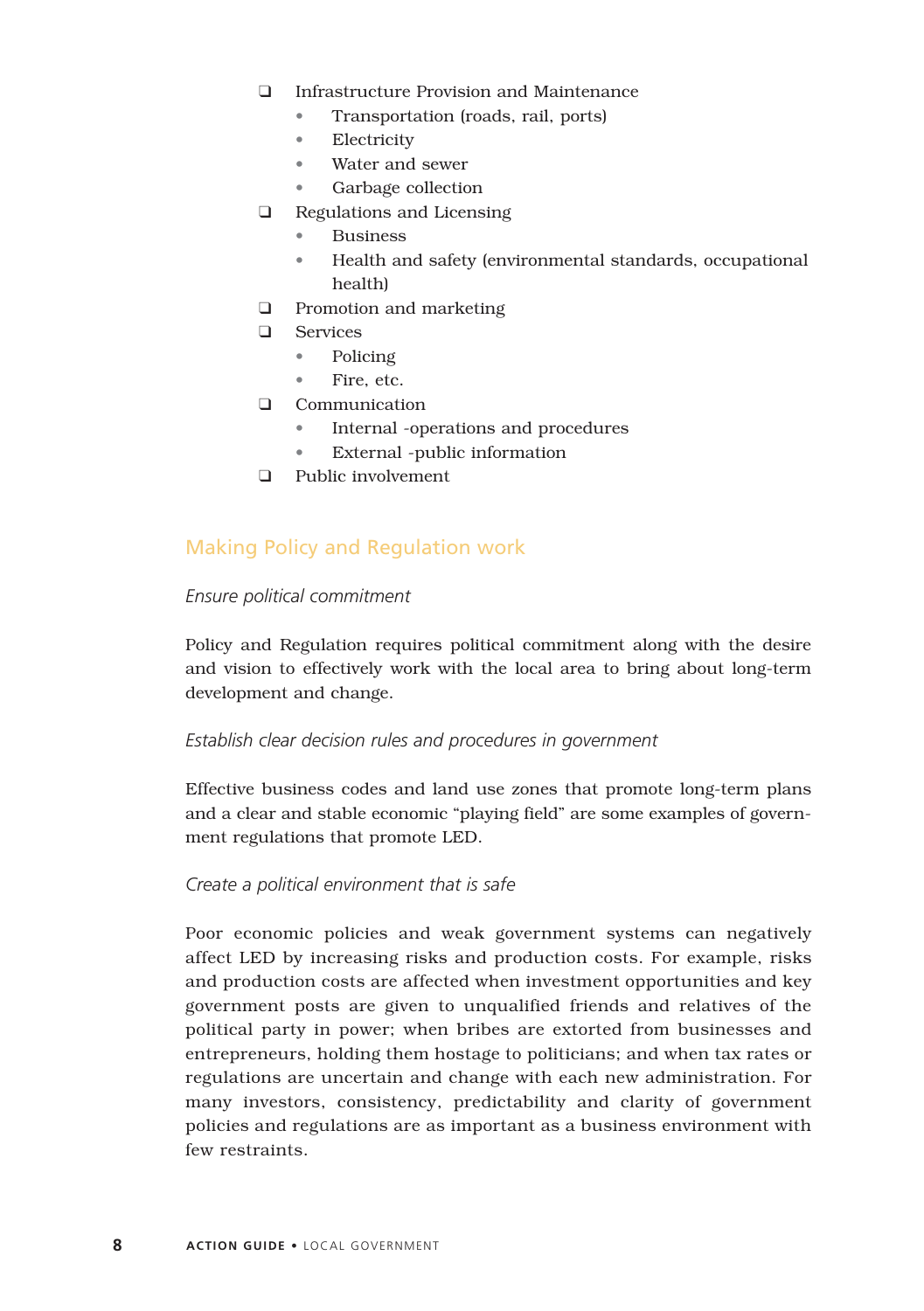*Create business-enabling environments that have a high ease of business entry and efficient regulation enforcement*

Jurisdictions with heavy regulation and weak enforcement have higher rates of corruption, are less democratic and are more likely to be poor.

#### *Clarify local property rights and enhance real estate management capacity*

Fostering LED through local government policy development and implementation often requires a land-use planning system that is real estate development savvy and able to work effectively and efficiently with private sector development companies.

#### *Update administrative systems and procedures*

Revised tax valuations, updated property registers and better data management are important for effective policy and regulation. Local authorities also need control over determining how land should be managed (e.g. enforceable zoning regulations), as well as procedures for changes to legal and legislative frameworks.

#### *Combine governance with culture*

For institutions and strategies to gain respect, legitimacy and acceptance by the local citizens is required. Involving local citizens in developing policy and regulation can help achieve these goals. Step 2: Stakeholders and Participation in The Manual discusses how to do this.

#### *Monitoring*

Effective policy and regulation requires careful monitoring of the local economic context and the effects of policies that have been implemented. This is important to maintain flexible and adaptable policymaking, which can respond effectively when new or revised policies are needed.

#### Community Benefits

❑ Facilitates equitable and appropriate investment and development

> Local governments can help smaller businesses gain more equitable access to land and property through grant programs, zoning initiatives, land assembly and other price control programs.

Local government can also encourage economic development that reflects the values of the community.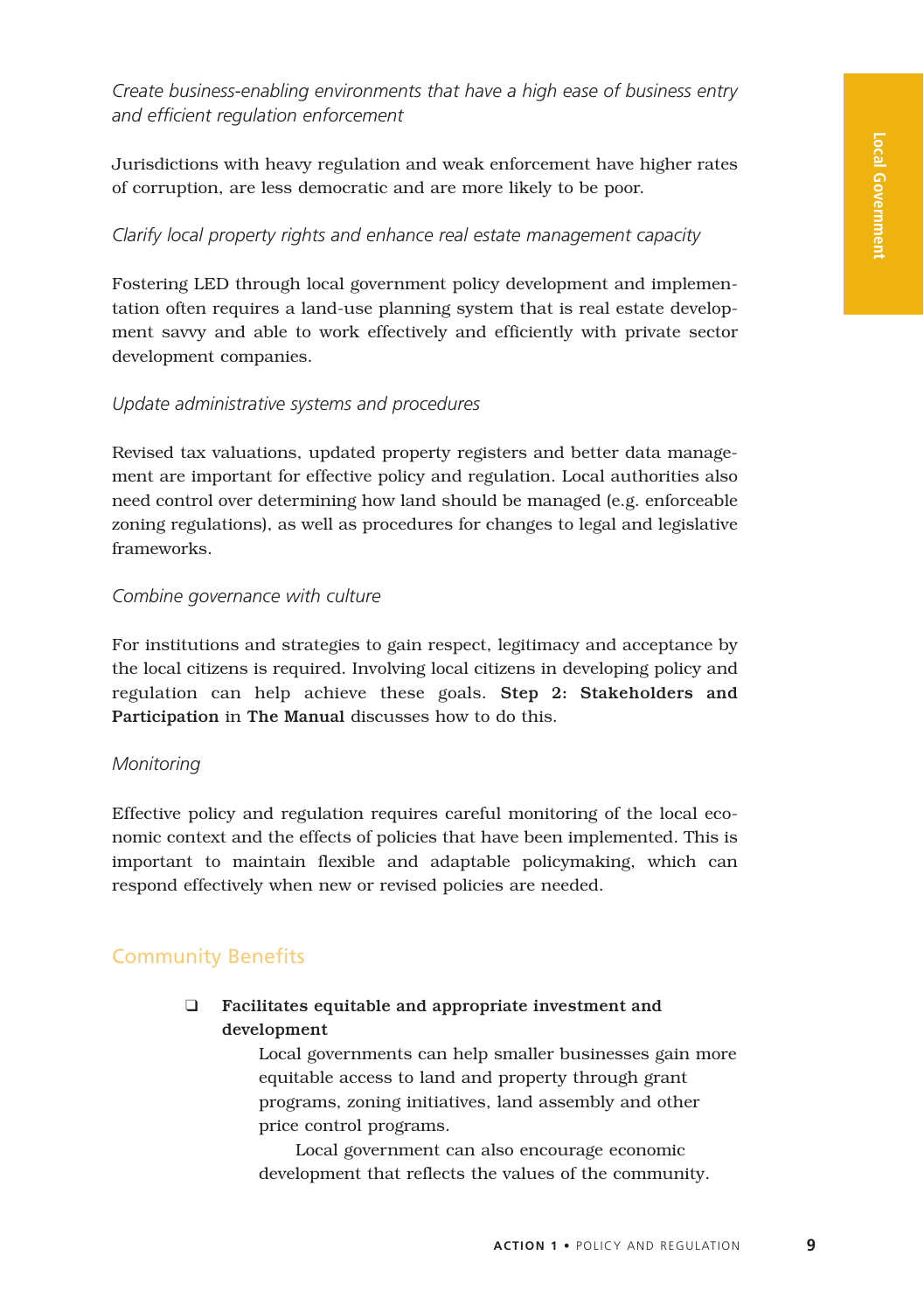❑ Encourages more appropriate, community-based development of the city or municipality

> Land-use planning can help define the location of many city activities and industries to ensure a more livable city with a good balance of accessible jobs, community services, housing and infrastructure.

❑ Stimulates the creation of small- and medium-sized enterprises

> A local government is often able to offer strategic property tax incentives, offer reduced cost services (e.g., water, sewer, electricity, etc.), provide grants or assist in other ways to make it easier to establish small and mediumsized businesses.

#### Obstacles and Challenges

❑ Corruption and capacity

Perhaps one of the most pressing challenges in LED is implementation and administration of both process and actions. Beyond the simple lack of capacity and followthrough are the negative effects of cronyism, nepotism and corruption, which can be particularly negative when policymakers are preoccupied with maintaining or enhancing personal power. Strong and appropriate institutions are necessary.

❑ Lengthy implementation period

It can take a great deal of time to develop and implement supportive local government policies, which can lead to a LED planning process losing momentum. Often municipal bureaucracy is a factor in slowing and sidetracking LED initiatives.

❑ Unanticipated Results or Events

Policymakers should be able to respond to negative outcomes of currently existing policies, or when unanticipated adverse events occur that impede the LED process. Flexibility and adaptability in policymaking are very important. Monitoring can help stakeholders respond effectively.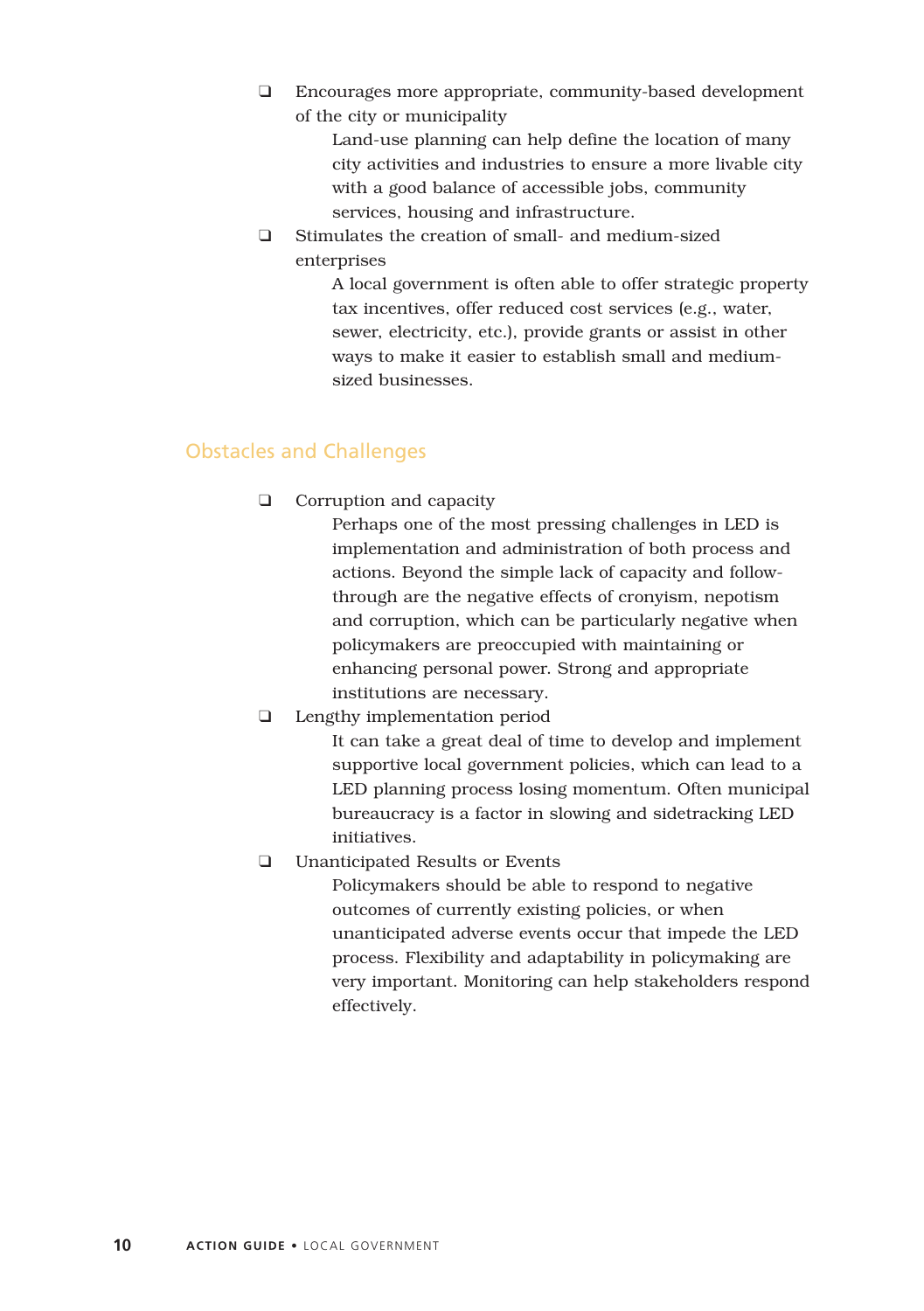#### **Case Study 1: Pilot Project in Networking for Local Economic Development, Slovakia**

Members of the Slovak City Managers Associations asked the Local Government Development Center (LGDC, a small NGO focused on training, institution-building and international co-operation) to help them better understand the concept of local economic development for municipalities. Their proactive request was based on daily problems they have had to solve, significantly influenced by overall transition processes in Slovak society and its economy.

LGDC prepared a pilot project called Networking for Economic Development, funded by the US Embassy in Slovakia's Small Democratic Grant scheme. Eight cities put together teams of four representatives each – one from local government, one from district state administration, one from local business and one from a NGO. The pilot project was designed as a series of five workshops.

The first two workshops focused on soft skills – learning how to better communicate together, how to build teams, solve problems, negotiate and make decisions. A third workshop asked an economic development practitioner from a US municipal office to lead a workshop entitled, "What is working for us?" The fourth and fifth workshops were focused on situational analysis and action planning. Each city put together some ideas about how to follow up on setting a LED approach in their community, whom to involve and how to start.

The most important impact of the project was that cities started incorporating LED into the way they do business by changing their organizational charts and creating the position of economic development officer. Several municipalities started to work on projects using a new approach that included involving a wider group of stakeholders and promoting public communication and involvement in LED.

*Contact: Local Government Development Center, Slovak Republic www.crs.sk*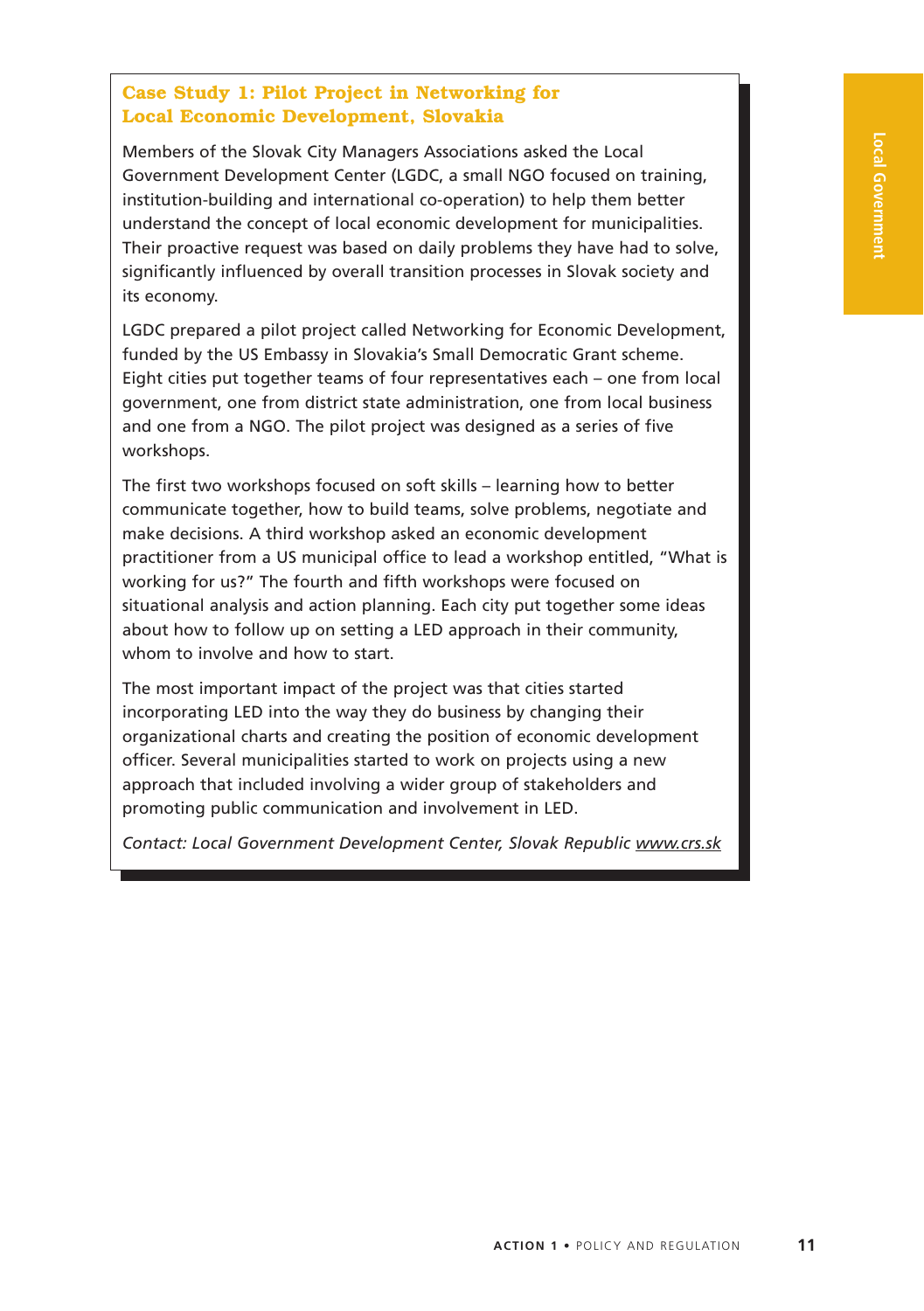#### **Case Study 2: Land Titling Project in Laos**

The People's Democratic Republic of Laos has suffered from informal and unclear land ownership and titling and valuation methods, which combined to make property development projects and associated LED projects difficult to undertake. To resolve these issues and develop a clear land title system, the national government decided to develop an efficient property development system and market by creating a system of clear and enforceable land-use ownership rights and by developing land-valuation capacity. The seven-year US\$28.4- million project is being administered by the World Bank.

Through this project, about 258,500 parcels of land, corresponding to an equal number of families, will be registered. This will benefit about 1.3 million people in urban and peri-urban areas, mainly low-income land holders. They will have secure tenure against unfair land acquisition, the opportunity to sell land rights at fair prices and the ability to use land as collateral. This will reduce conflict over land rights.

The main components of the project include:

- Completion of a policy and legal framework for land management and administration;
- Implementation of an accelerated land titling program;
- Improvements in the infrastructure, facilities and systems for land administration;
- Improvements in land valuation; and
- Support for project management and implementation, and institutional strengthening.

Studies have been completed on community land tenure and registration, definition of forest boundaries, cost recovery, land-rights issues on nationalized lands and the socio-economic impact of land titling. The project has also sought to address and incorporate gender issues. Registration of property rights reflect women's traditional rights to property ( e.g., land owned by a woman prior to her marriage remains her individual property). The Lao Women's Union has been included as a member of the Project Oversight Committee at a provincial level, and provisions have been made for gender awareness training, and monitoring gender statistics of land registration. The socio-economic benefits of land titling are illustrated by the success of the First Thailand Land Titling Project, completed in 1991. Impact surveys showed that

- Farmers with land titles increased their borrowing from institutional sources by 27 %;
- Borrowers using land as collateral received 75 to 123 % more institutional credit;
- Farmers with land titles had higher agricultural output and performed more land improvements than those without;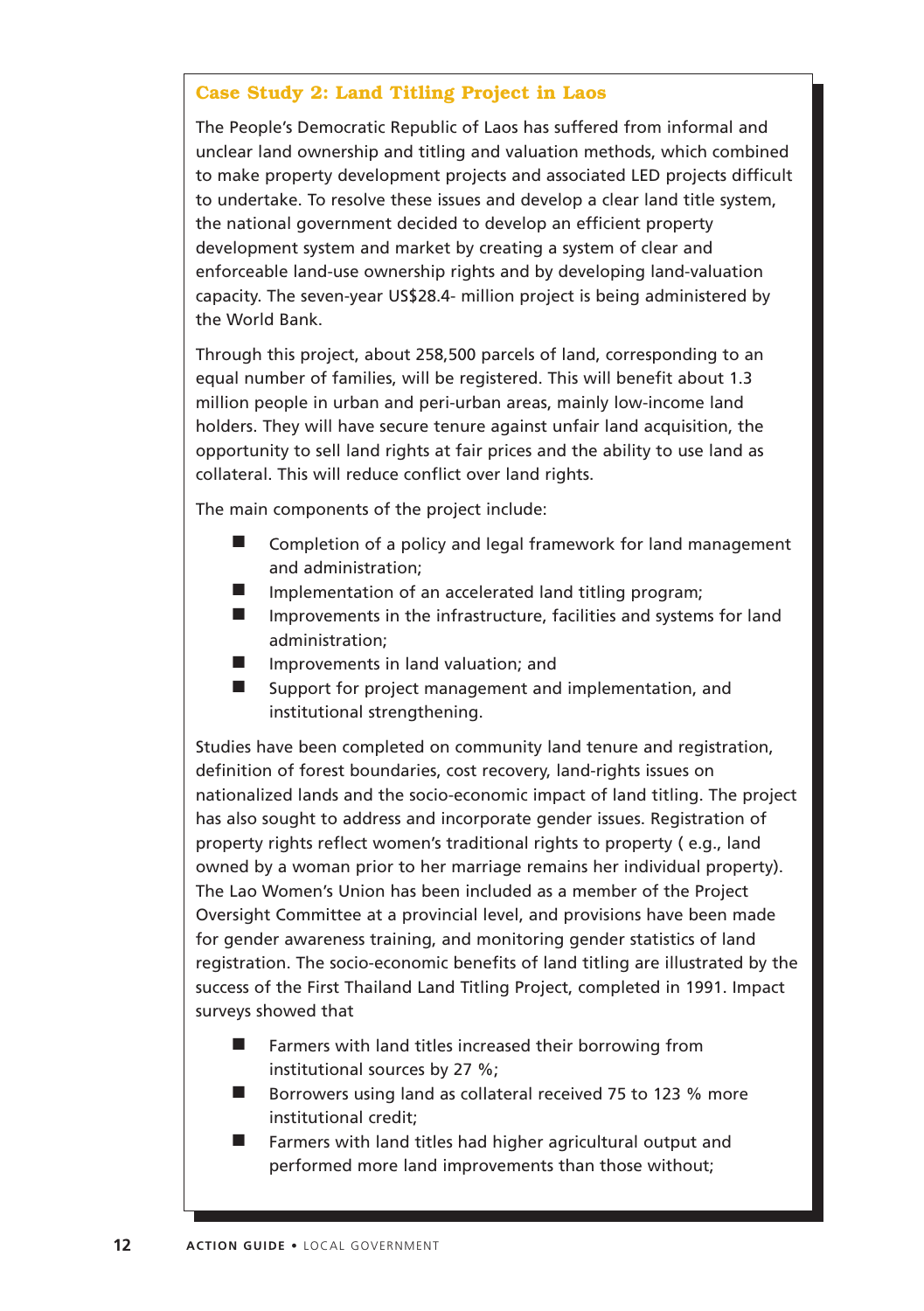#### *Case Study 2 (Continued)*

- Titled land was 75 to 192 % more valuable than undocumented land; and
- Revenues from land-related taxes increased 500 % over a ten-year period, to US\$1 billion.

*Further Information: www.finnmap.laopdr.com/ www.wds.worldbank.org*

#### **Case Study 3: Small enterprises to solve environmental problems and create jobs in Dar es Salaam, Tanzania**

Women and youth are the first beneficiaries of new-style privatization that City Council adopted with ILO support in 1997. Collection and transport of solid waste in the city of Dar es Salaam resulted from the privatization and has helped create more than 1,500 jobs. Additional benefits include extending waste collection to previously un-serviced low income areas.

An important institutional innovation resulting from this experience has been that community-based enterprises have entered into contracts with the local authorities. The public-private partnerships clearly specify the rights and obligations of both parties: the community groups and the local authorities. This represents an important step towards the formal recognition and empowerment of informal service providers. These "franchisees," about 70 in all, are private enterprises, associations and community organizations. Sensitization campaigns, neighborhood meetings and support from the local elected ward leaders were crucial in ensuring fee payment by the serviced households and businesses. These fees make up a living wage for the waste collectors and cleaners. Moreover, the official recognition and praise they are receiving all round has altered their selfesteem and feeling of belonging to the local economy. They have recently formed the Dar es Salaam Waste Management Association (DAWAMA), officially registered in April 2001. Recycling and safe and healthy working conditions are key concerns. WHO and UNDP/LIFE have donated small safety equipment to the workers.

After the evaluation of the project confirmed the relevance and effectiveness of the approach, many other municipalities in Tanzania want to follow the project's lead. Neighboring Kenya and Uganda, as well as authorities in Zambia and Lesotho, have asked the ILO for assistance to tap into the huge potential of jobs for in cleaning their cities.

*Source: ILO and UN-HABITAT www.ilo.org www.unhabitat.org*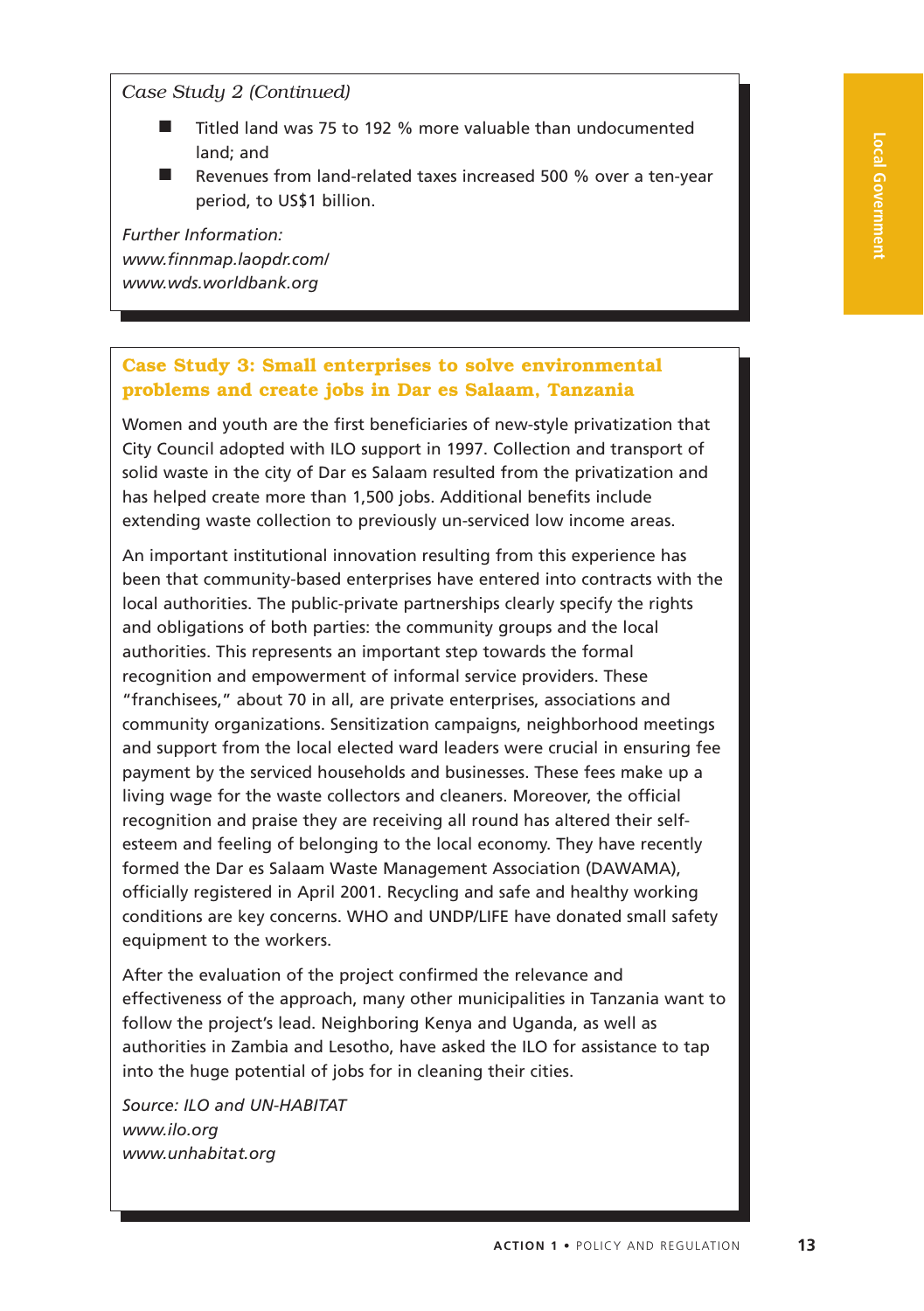#### **Resource Links**

Governance, Policy and Regulation: UN-HABITAT: Urban Governance Toolkit Series hhttp://www.unhabitat.org

World Bank: http://www.worldbank.org/urban/city\_str/cds.htm, http://www.worldbank.org/urban/re\_dev/red\_body.htm

Cities Alliance: http://www.citiesalliance.org/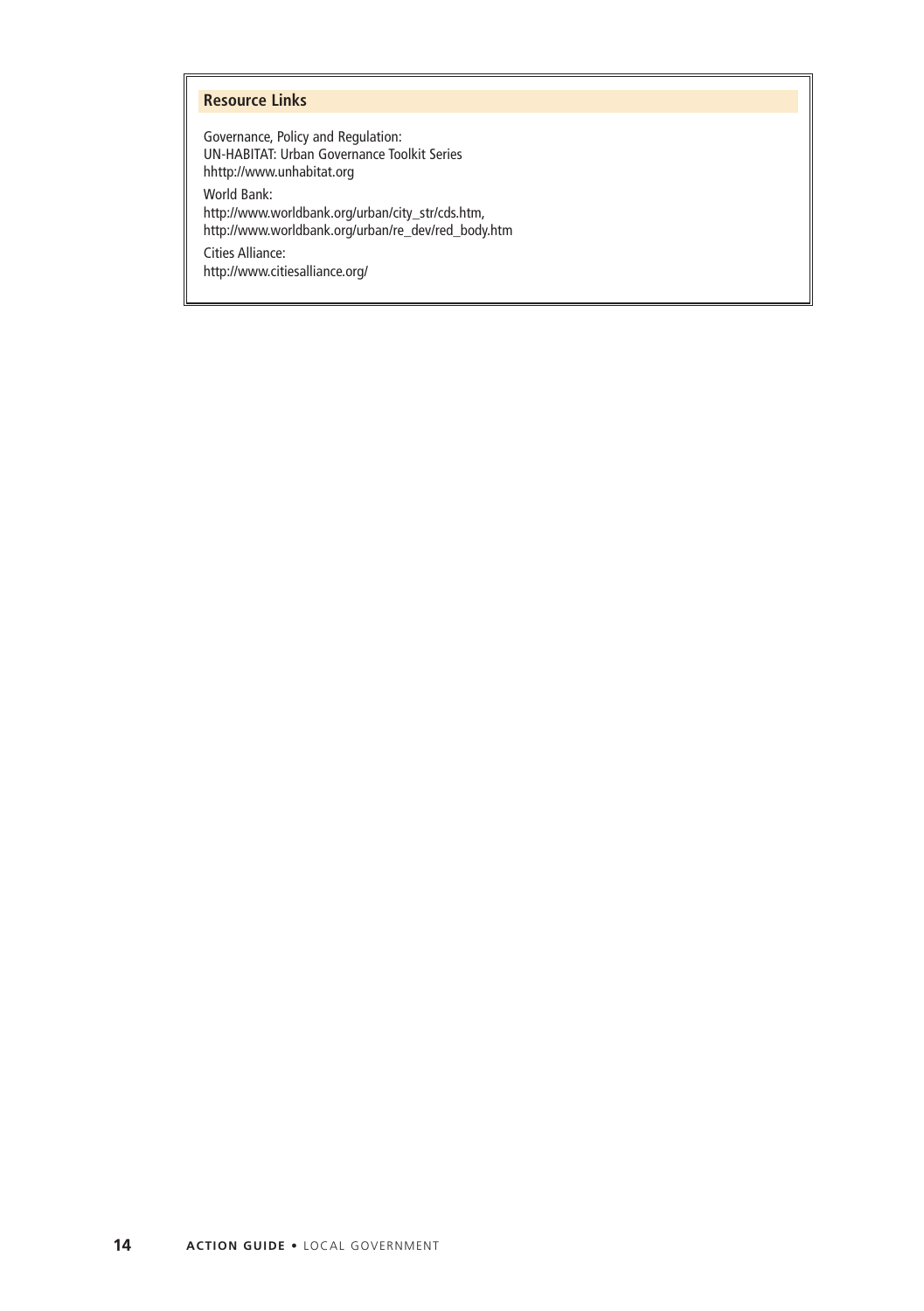## Initial Actions

**B**ecause many communities will want to see visible and tangible results quickly, and might not have the financial capital or governance capacity to tackle big projects right away, this document is arranged so that the basic ideas and actions are presented first. These *Initial Actions* represent the starting points for local economic development and might be good first steps in getting a strategy moving forward. These, by and large, do not require significant financial capital, infrastructure requirements or organizational capacity. Examples of *Initial Actions* include creating the stakeholder group, committing to 'buy-local' good and services and implementing demonstration projects.

#### Action 2. Stakeholder Implementation Group

Related Actions: Demonstration Projects, Research and Analysis, Partnerships

#### Summary

Stakeholder Implementation Groups are a group of identified stakeholders who work together to implement and advise a project or plan. They provide significant benefits for LED in many different ways. They can participate in the development and implementation of a Local Economic Development plan. They can also help to institutionalize LED, since Stakeholder Implementation Groups often continue to exist beyond the time and tenure of an enthusiastic individual, political leader or party.

Stakeholder Groups can have different roles. On the one hand, they can make recommendations on the broader policies, plans and different actions that should be taken, on the other, they can act as a working group that provides information required by the Stakeholder group on a specific topic. Stakeholder Groups are sometimes also referred to as a Local Economic Development Agency (LEDA), Task Force, Advisory Committee, Coalitions etc. They are generally composed of interested groups or individuals from public and private institutions, representatives from political and economic spheres, and interested individuals from the community or local area in general.

In *Step 2: Stakeholders and Participation*, The Manual suggests involving stakeholders in the planning process and to seek ways to increase public participation. Stakeholder Groups are an excellent way of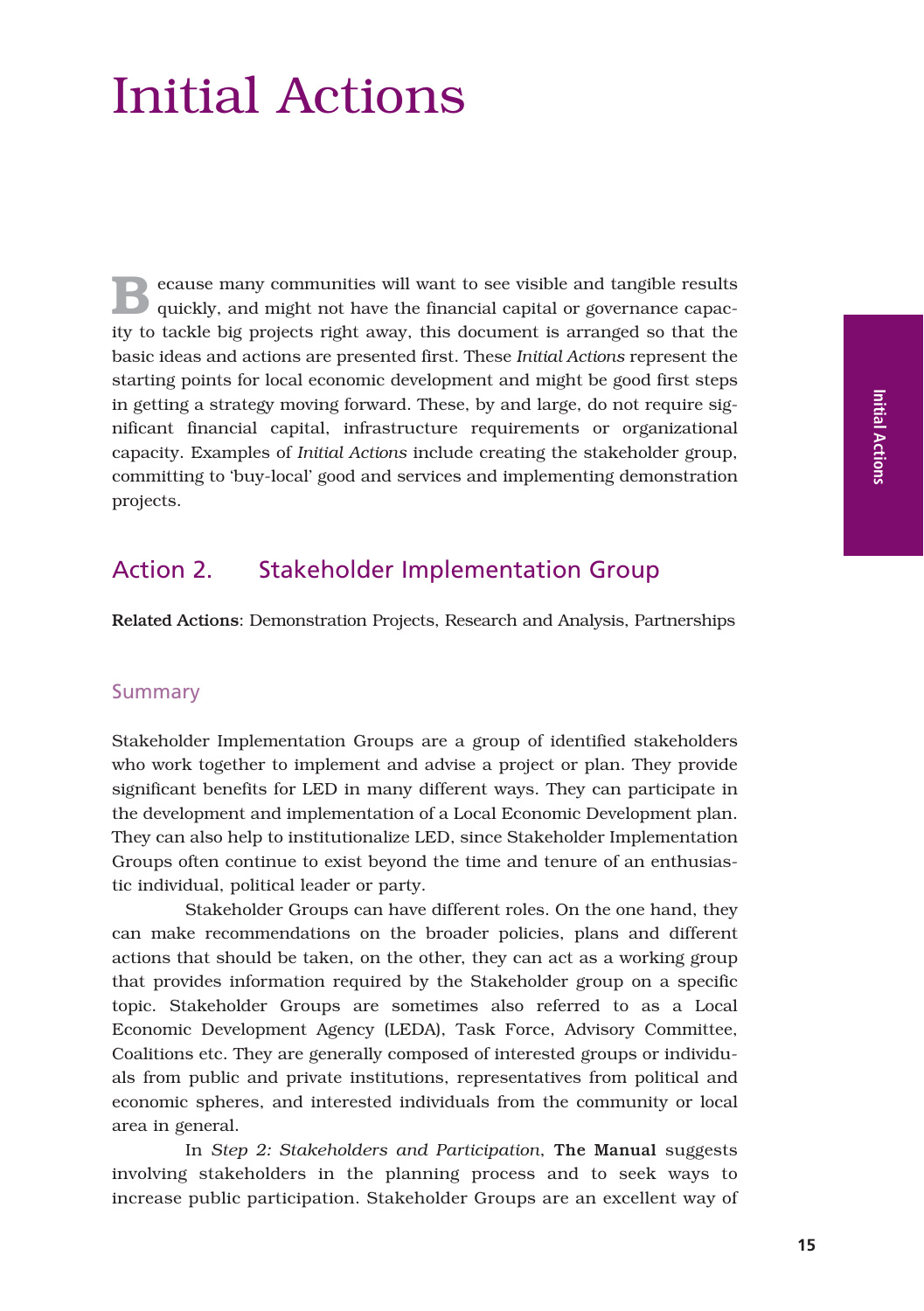doing this for a variety of reasons. The first is Stakeholder Groups can increase the involvement of stakeholders in the planning process. Second, Stakeholder Groups can build capacity within community groups and the wider community. Third, Stakeholders Groups allow stakeholders to interact in a formal structure. This formalized interaction can encourage the formation of partnerships, friendships and other links. Fourth, Stakeholder Groups are often key actors in implementing a plan and ensuring "buy-in." Stakeholders become personally and organizationally invested in the plan and the actions that come out of it, and therefore wish to see it succeed. (For further information see *Action 4: Research and Analysis*.) Finally, Stakeholder Groups provide a place for stakeholders to share information, exchange ideas and learn about each other, which in turn can lead to a strong community.

While the benefits of creating a Stakeholder Implementation Group are many, for these benefits to be realized, it is important that a clear mandate and terms of reference are set out at the beginning of the LED process. Support might be needed in the form of information, personnel, resources or training, to ensure that the Stakeholder Group is able to carry out its necessary functions. Pitfalls do exist, insofar as Stakeholder Groups can quickly consume a great deal of time and resources. As well, achieving a desired, balanced representation can be quite difficult, but it is important for the legitimacy of the group. Nevertheless, the benefits of a Stakeholder Implementation Group greatly outweigh the challenges they pose, and in carefully considering the obstacles, it is possible to avoid them!

For further information see *Step 2: Stakeholders and Participation* in the Manual.

#### Making Stakeholder Implementation Groups work

#### *Encourage widespread participation*

Encourage the creation of Stakeholder Implementation Groups by providing incentives to participate. For example, an event featuring interesting guest speakers might help to increase interest in the project. Events will also help to identify groups or individuals who were not identified in *Step 2: Stakeholders and Participation* of The Manual. See *Step 2, Task 2* of The Manual for guidance on the size and structure of the stakeholder group

#### *Ensure balanced representation*

To ensure the continued engagement of major stakeholders, good representation is important. Having a wide variety of interested parties from different sectors of society is important to legitimize the group. This will also help to ensure that the recommendations made by the group do indeed represent the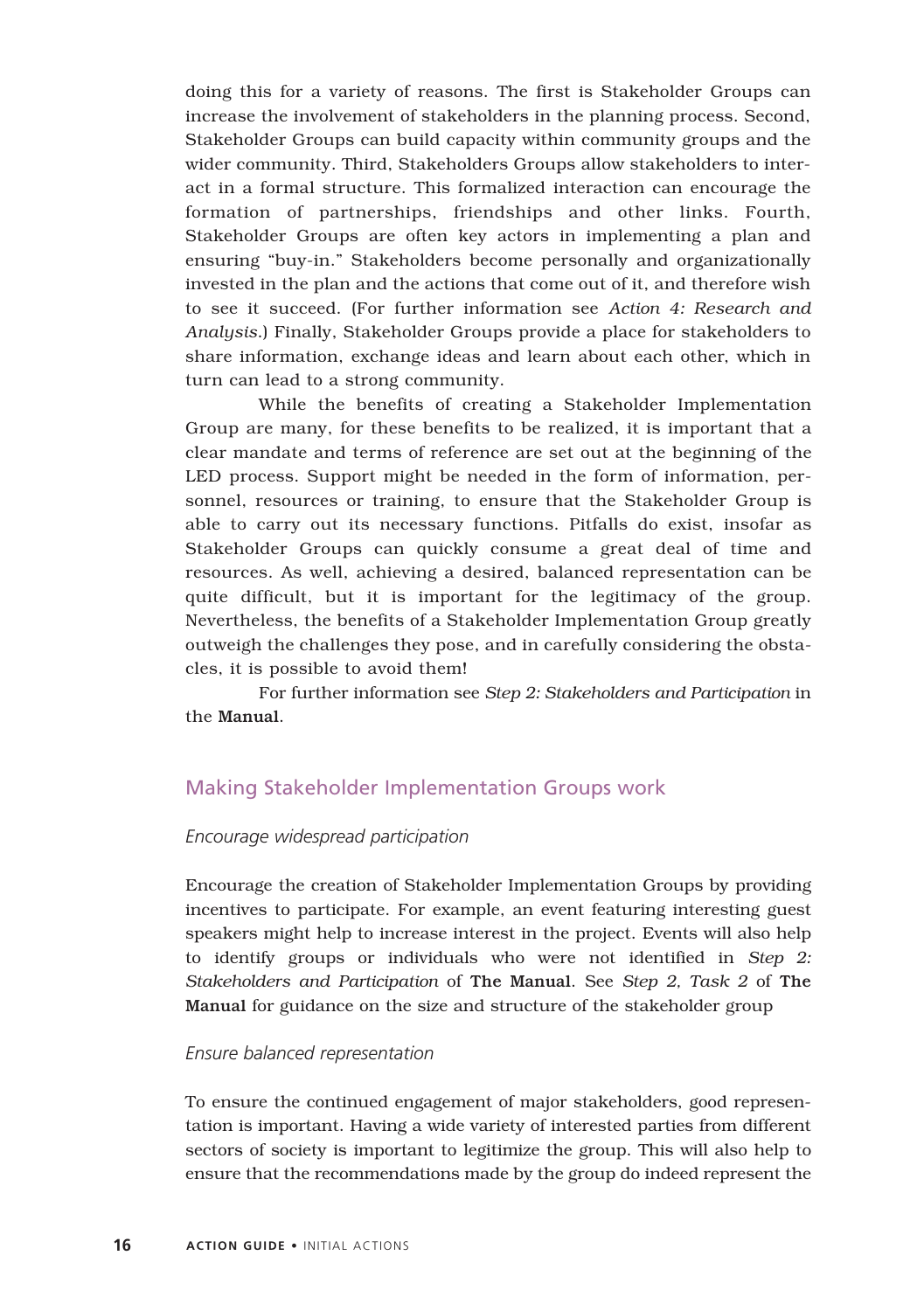**Actions**

desires and needs of the wider community. Good representation within the group can also help to alleviate any unforeseen opposition.

Representation of public and private institutions is necessary, as is the inclusion of political actors, local business operators and community stakeholders. It is also important to ensure that marginalized stakeholders are encouraged to participate and are provided the opportunity to participate in the stakeholder group. Ensure that barriers to participation are identified. Providing things like day care, food or holding the meetings in the evenings might encourage more participation from women and the poor. It is also important to think about strategies to encourage youth participation.

See *Step 2: Stakeholders and Participation* of the Manual and Tool 2a in the Toolkit.

#### *Ensure there is adequate support*

Stakeholder Groups require support, but the support required will vary, depending on the activities the group is engaged in and the resources available to the group. In general, support can take the form of providing information, personnel or training in the areas of moderation, facilitation, negotiation and conflict resolution. It can also include providing technical information, guidance during the planning process and administrative or technical support that can come from internal or external sources. At this stage, it is important to think about how the group will be organized and who will facilitate the meetings.

#### Community Benefits

❑ Fosters partnerships

Stakeholders participate actively to clarify issues, formulate strategies, develop action plans and implement demonstration projects, which promotes a shared sense of purpose, as well as a shared commitment to the plan. This is known as "buy-in," and can be a strong contributing factor to the long-term success of a LED plan.

❑ Builds understanding

Increased understanding among stakeholders is achieved through their involvement and co-operation on a specific project or issue. This can lead to the possibility of reaching consensus or compromise on issues, through the sharing of information and stories.

❑ Increases stakeholder capacity

Participating in a Stakeholder Implementation Group provides an opportunity for Stakeholders to analyze problems, find solutions, expand their network and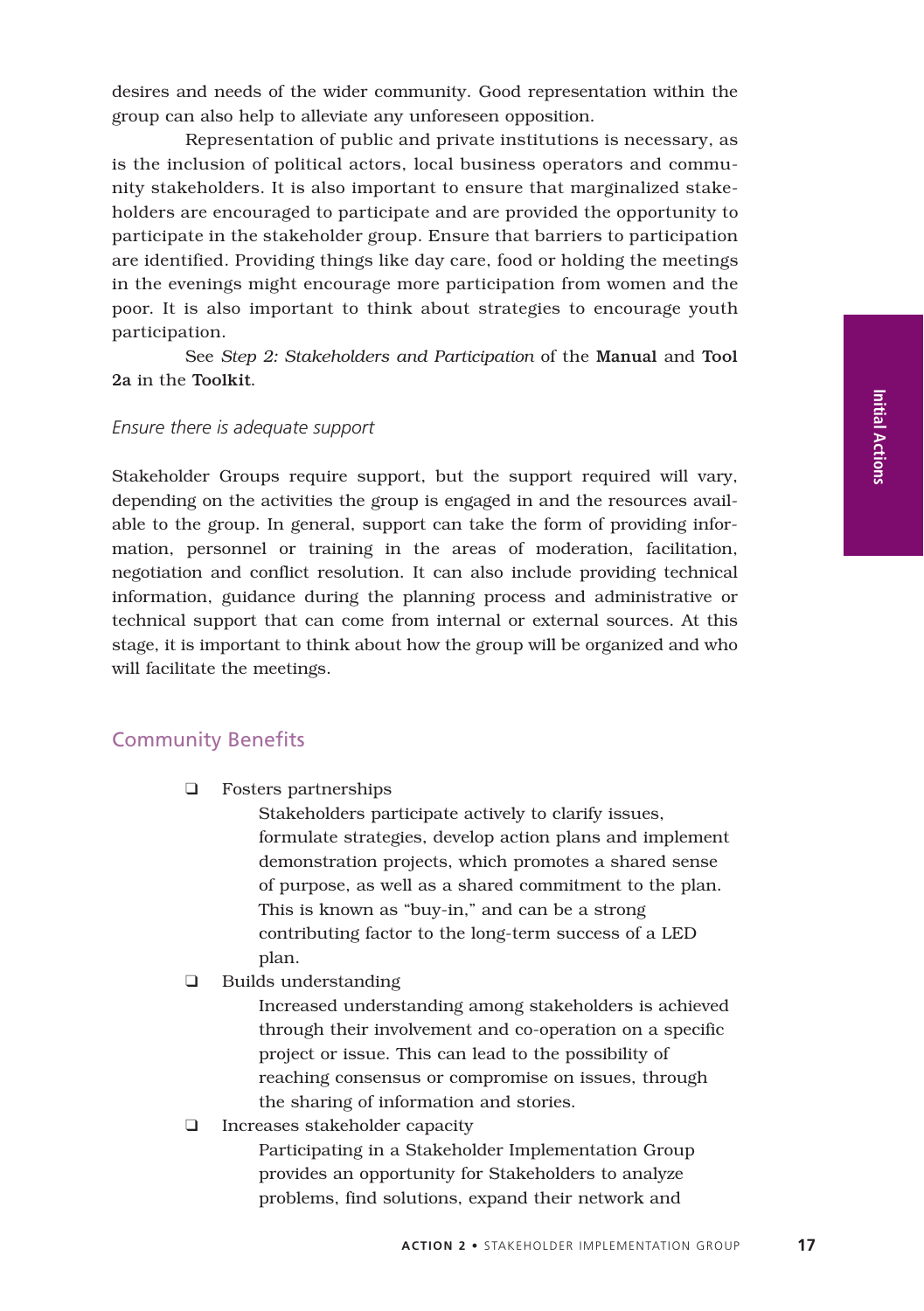interact with a wide variety of stakeholders, both in the public and private sector; this increases their capacity to engage in an ongoing way in the decisions and activities of their community.

#### Obstacles and Challenges

❑ Time and resources

Stakeholder Groups require time and resources. This is often challenging for the host organizations and the stakeholders themselves. It is important for the host organization to assess in advance what resources will be available to the Stakeholder Group, and how much time will be required of the group. It is equally important to provide incentives to the Stakeholder, where appropriate, to avoid process fatigue.

❑ Achieving cross-sectoral representation

As noted, it is important to have a good representation of the stakeholder members in the group. This is sometimes difficult to achieve for a variety of reasons, such as a lack of capacity within a stakeholder group, lack of resources or lack of desire to participate. It is the challenge and the responsibility of the local leaders and partner organizations to encourage groups to participate. As well, the core planning group can assess what incentives might be available. The core planning group can also assess barriers to participation.

❑ Group dynamics

Whenever stakeholders from a variety of backgrounds and interests gather, conflict can arise. The reasons for conflict vary, but typically relate to loyalties, ambitions, prejudices, differing political ideology or conflicts of interest. These are not easy to handle – but they are inescapable in any activity where people work together. It is important to devise strategies to deal effectively with such conflict, so that the group is able to productively engage in the work it was brought together to do. A clear Terms of Reference can be one tool used to eliminate confusion or misunderstandings later on in the planning process. Additionally, negotiation and mediation might be required to address some disputes in a relatively nonadversarial manner. (See *Tool 2d* in The Toolkit).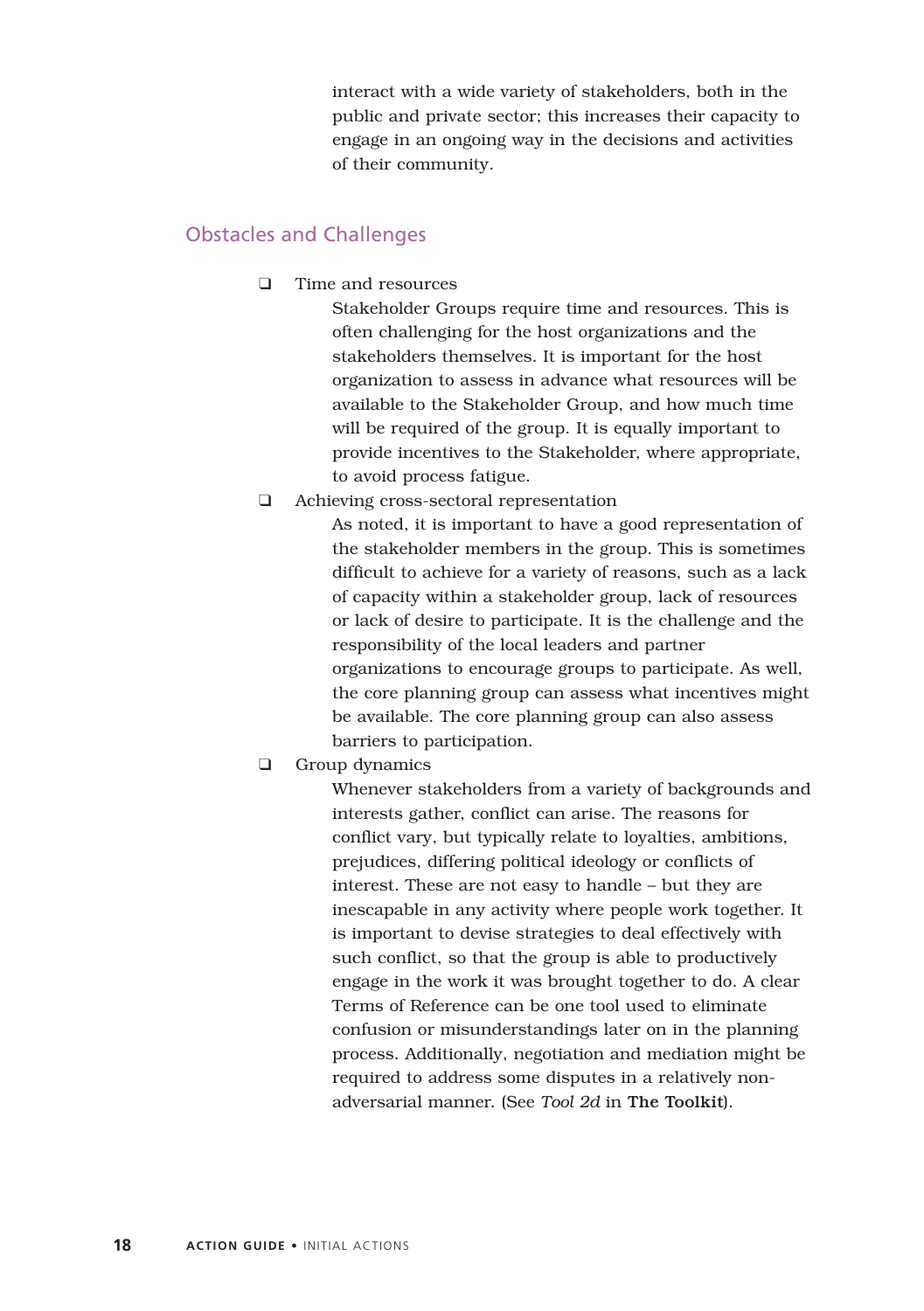#### **Case Study 4: LED with LEDA, Mozambique**

The case of LED in Mozambique is an excellent example of a successful LED experience, generating nearly 1200 jobs in almost 120 newly formed enterprises in less than two years. The LED initiative began in Mozambique in 1999. The project fell under The UN Interagency Program PDHL/MOZ (Programa de Desenvolvimento Humano a Nivel Local: Human Development Program at the Local Level), launched in March 1999, of which LED was a component developed by the ILO.

Local stakeholders were involved at various levels and in various groups. One group was the Grupos de Trabalho Distrital, made up of representatives from the public and private sectors, and funding agencies, like the PDHL and ILO. This group contributed to a more comprehensive understanding of major problems in the local economies and stimulated interest and awareness for integrated actions and initiatives. Subsequent to this group, workshops were held in the different districts that enabled the first exchanges of information among local stakeholders. These groups were followed by LED Forums in each province to develop their individual strategies, implementing measures and activities. For example, in the province of Manica, the forum consisted of 42 representatives from the public and private sector, civil society and funding agencies, many of whom had been involved in the previous workshops. This forum decided to establish a Local Economic Development Agency (LEDA) to develop LED initiatives.

The discussions of the working groups resulted in the formulation of a LEDA profile containing the following sections: introduction; nature of the organization; general and specific objectives; activities; organizational structure and terms of reference or mandate; participants and representation; intervention strategy and sustainability. The Local Economic Development Agencies in Mozambique were incorporated as legal entities.

Although the Local Economic Development Agencies (LEDA) are still relatively new institutions in Mozambique, they have generally experienced acceptance at all levels, from the national government to the local administration, from the private sector to the NGOs working in the areas. One of their main objectives and achievements has been to foster social dialogue and increase the participation of a wide range of socio-economic actors. At the same time, one of the important contributions of the new institutions has been to generate local ownership of the development effort.

#### *Source:*

*http://www.ilo.org/dyn/empent/docs/F684122533/case%20study%20moz.pdf*

*Further Information:*

*http://www.ilo.org/dyn/empent/empent.portal?p\_prog=L*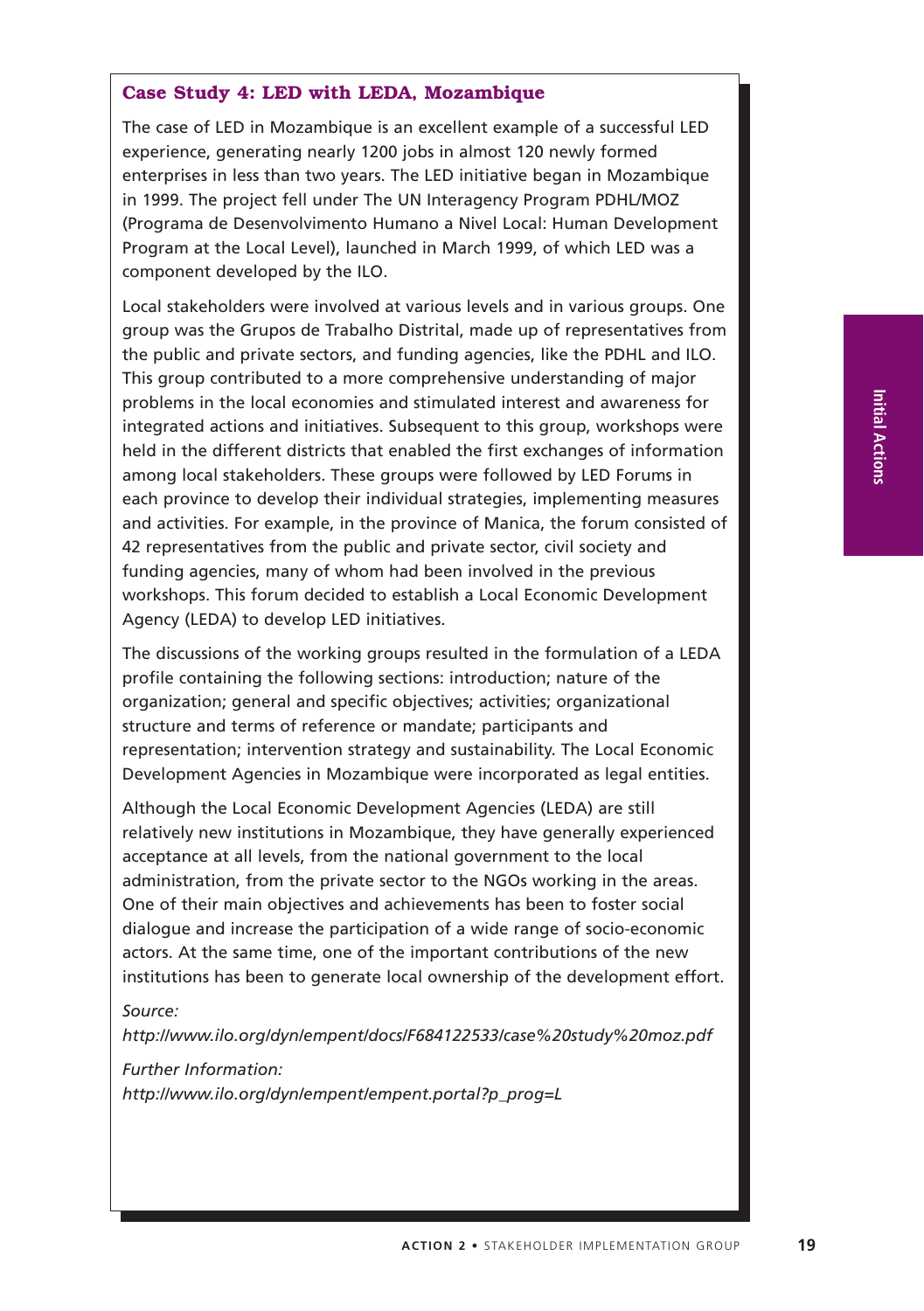#### **Resource Links**

Step 2: Stakeholders and Participation in The Manual: Strategic Planning for Economic Development

United Nations Human Settlements Programme (UN-HABITAT): Urban Governance Toolkit Series: Tools to Support Participatory Urban Decision Making http://www.unhabitat.org/campaigns/governance/docs\_pubs.asp#Toolkit

International Association for Public Participation: http://www.iap2.org/

United Nations Human Settlements Programme (UN-HABITAT): Sustainable Cities Programme http://www.unhabitat.org/scp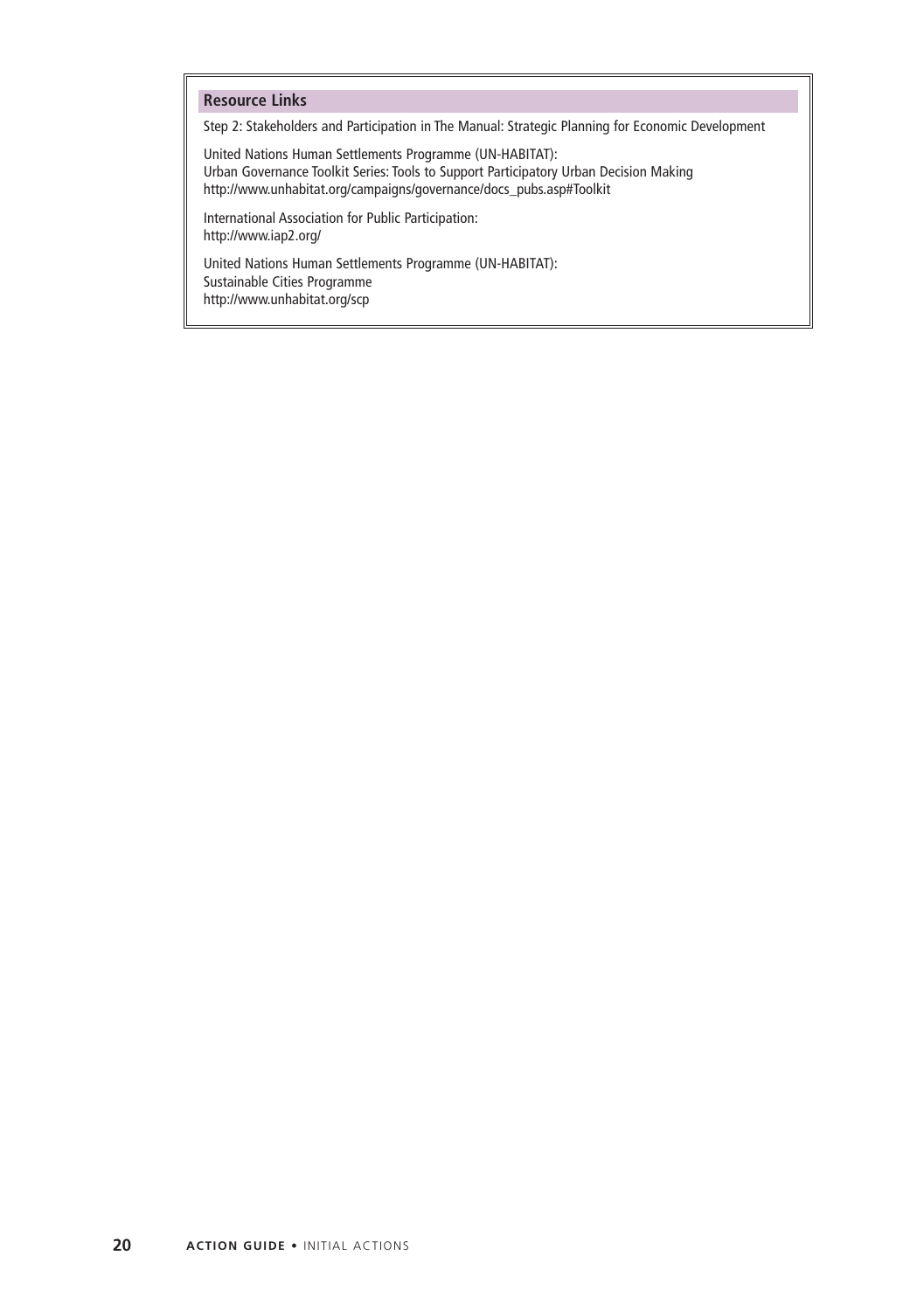#### Action 3. Demonstration Projects

Related Actions: Stakeholder Implementation Group; Simple Upgrading of Local Business Areas/Streetscape Enhancement; Marketing; Partnerships

#### **Summary**

Demonstration projects are small-scale, short-cycle projects that prepare the way for replication or expansion in the LED process. Pilot projects are very similar to demonstration projects in many regards; however, pilot projects focus on testing new and innovative ideas. Demonstration projects demonstrate how a specific problem can be addressed. These projects are a good idea when a local community is thinking about doing something new or innovative with great uncertainty about the actual benefits and outcomes. They are useful when social processes, behavioral changes and institutional reform might be required.

Demonstration projects are especially valuable where individual capacity might be low and could be increased though a small project, or when there is a need to captivate interest and keep momentum going in the LED project, typically at the beginning of a participatory process. (See *Step 8: Strategic Plan Implementation* in The Manual.) For example, if a clear and simple project presents itself early in the planning process, demonstration projects can be implemented while the more difficult planning work goes on. In this way, they keep those actionoriented participants engaged while the planning work continues. Demonstration projects are also useful when a project is limited in financial resources. Often, a demonstration project can be undertaken with minimal financial costs.

#### Making Demonstration Projects work

#### *Good design*

It is important to consider the goals and priorities of the project. Spatially, it should be in a small, well-defined area and the project cycle should be short. The beneficiaries should be well established and focused on tangible results. For example, if the project is to work towards poverty reduction, this objective needs to be clearly stated in the design, and the project should remain focused on this goal. Local ownership of the project is important, and can be achieved through strong local participation. Getting commitment from all stakeholders is very important, as is having a good internal organization for the project. *Tool 7a: Action Planning Frameworks* in The ToolKit provides a good framework for the development and structure of planning for a demonstration project.

#### *Feasible financing*

The method of financing demonstration projects often has implications for the feasibility of up-scaling and replicating the project. Seed funds (funding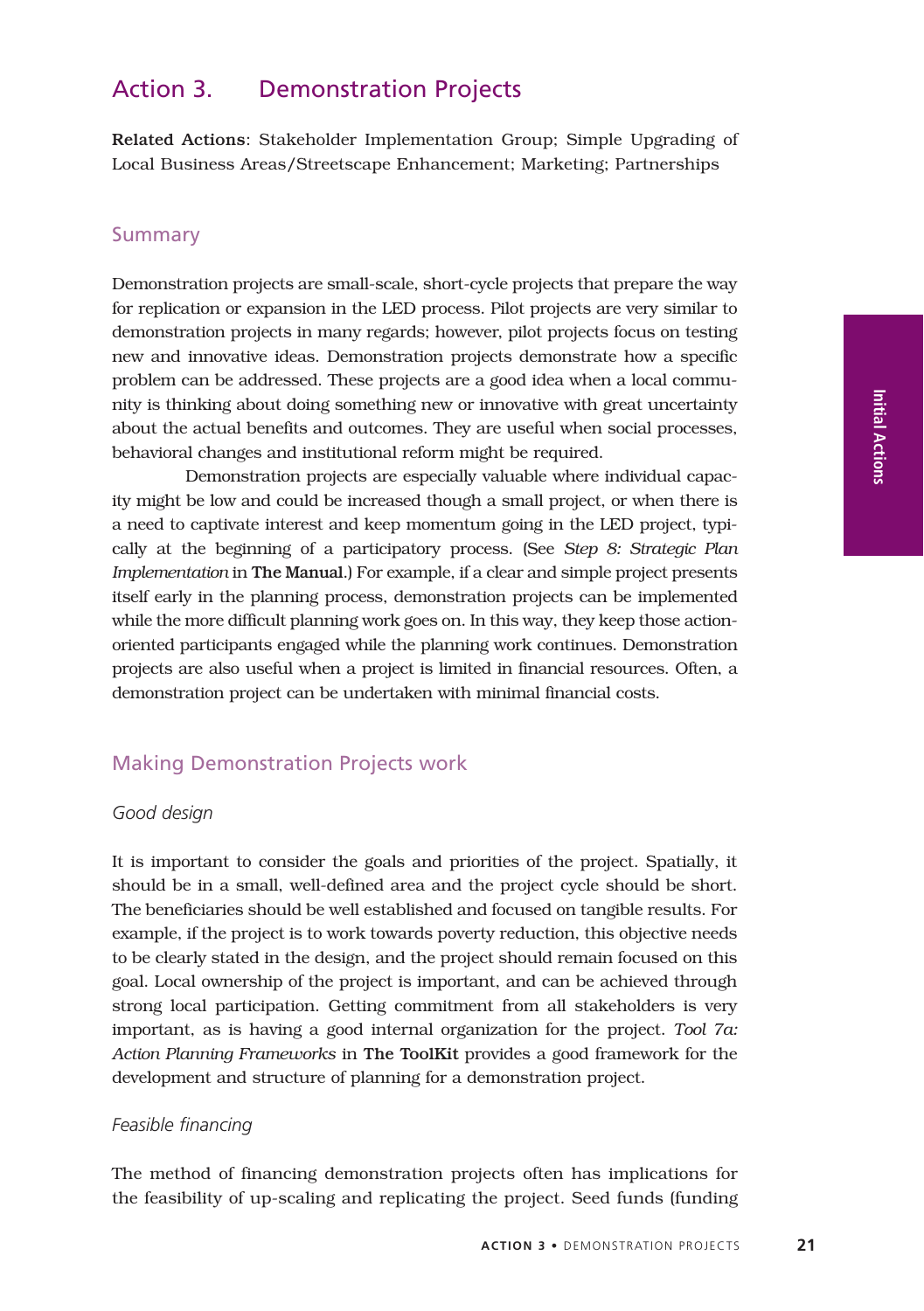specifically contributed or granted to start a new project), small grants or cost-sharing are common ways to finance demonstration projects. Partnerships with other organizations are also opportunities for funding.

#### *Effective monitoring*

Effective monitoring, including the use of clear and readily measured indicators, is a good idea and should be planned for at the very beginning of the project. Monitoring allows for lessons to be learned from the project, and for the benefits or problems to be analyzed. A clearly defined baseline is an important first step in the monitoring process, which can then be used to measure the outcomes of a project. (*See Tool 9a: Developing a Monitoring Framework* in the ToolKit, and *Step 9: Monitor and Evaluate* in the Manual).

#### *Using Local Knowledge*

Demonstration projects provide an excellent opportunity to tap into local experience and knowledge. This can be achieved through the creation of partnerships with local organizations, which can provide experience and resources. It is important that open communication lines are established to inform and encourage participation in the demonstration project. Including local experts or other participants in the design stage might also be useful in accessing and putting to use the skills and expertise existing within the local area.

#### Community Benefits

- ❑ Making early results and benefits of a LED project visible A key benefit of demonstration projects is that they demonstrate to stakeholders what various actions can be accomplished. Not only is the capacity within the stakeholder groups showcased, but the early results spur on further projects, and bolster support for the LED planning process. This can be particularly useful when stakeholders are apprehensive to carry a LED initiative forward.
- ❑ Provides the opportunity to be innovative

The scale and scope of demonstration projects presents unique opportunities. The risk is low, as is the investment both in time and money, and this can encourage innovative and experimental projects.

❑ Low risk

The small scope and limited scale of demonstration projects reduce the financial and personal risk involved in planning a project. The short project cycle does not put as great a burden on project managers as a full-scale project. As indicated, low risk contributes to innovative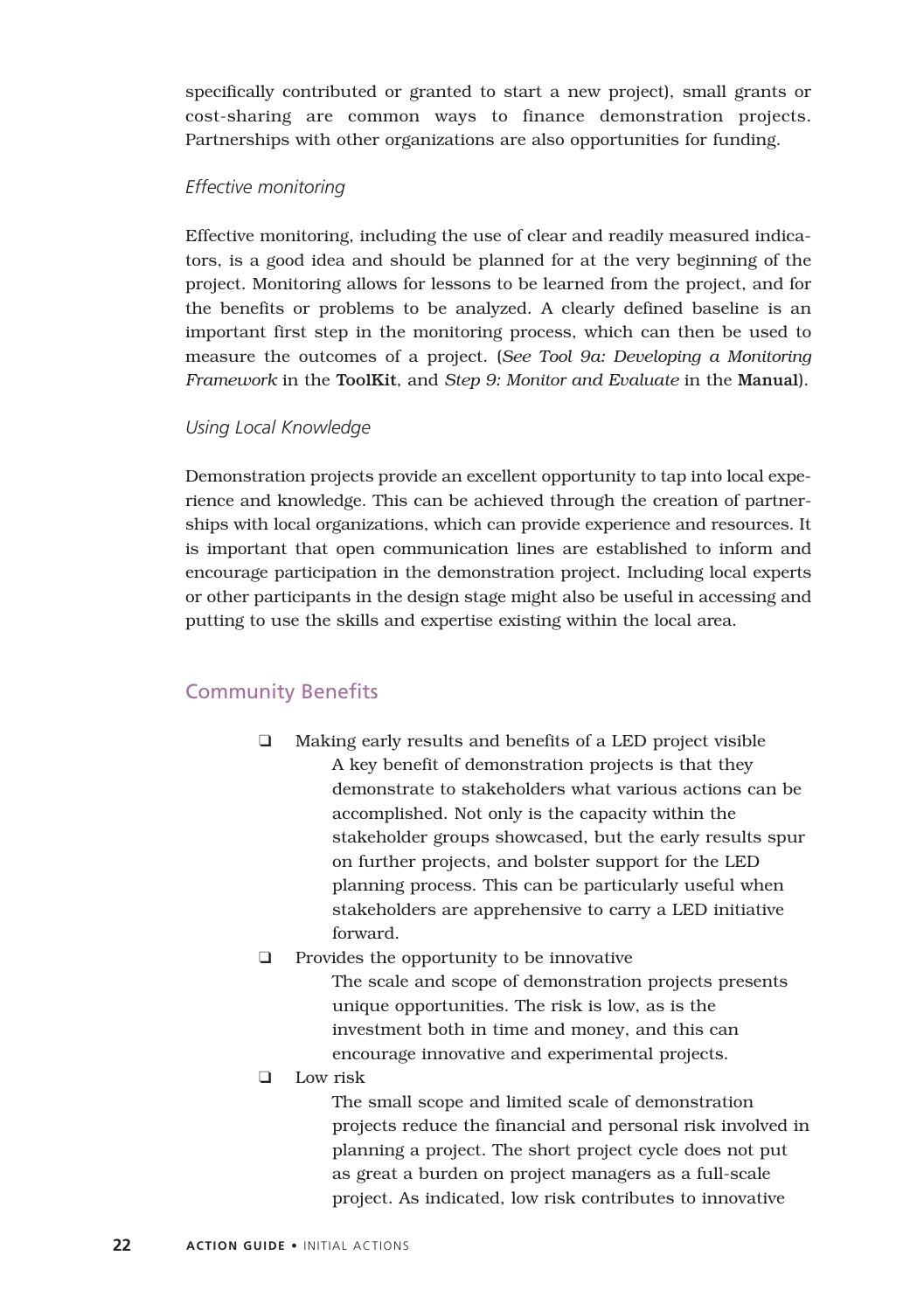ideas and experiments in developing demonstration projects.

❑ Provide an opportunity for learning

Demonstration projects are an excellent way to showcase new approaches and solutions. Demonstration projects are usually local in their scale; therefore, the benefits, activities and results are highly visible to the community and stakeholders. This can help to encourage the development of other projects and to increase community and stakeholder participation, not only in the demonstration project, but also in the wider LED planning objectives.

Demonstration projects also provide an opportunity to pinpoint challenges in a project, which can then be anticipated if the project is replicated on a larger scale.

#### Obstacles and Challenges

❑ Poor monitoring

If no monitoring is done, or if it is done poorly, it will be difficult to determine the outcomes of a project and to successfully up-scale the project. Donors, sponsors and stakeholders might become skeptical of the benefits of a project, and the momentum could be lost for the greater local economic development objectives. *See Step 9: Monitor and Evaluate* in the Manual.

❑ Financing for up-scaling or replicating

While a demonstration project is small in scale and completed over a short period, replication of the project on a larger scale can pose challenges. As a project gets larger, so do the financial costs and human capital required to make it happen. This will require imaginative financing, such as cost-sharing agreements, partnerships or grants. Demonstration projects can help to overcome these challenges since they have shown the potential benefits and success of the proposed project.

❑ Poor design

Designing a demonstration project can be challenging, especially when incorporating monitoring and impact measurement. Poor design can mean that the project does not target the stated and intended areas. It might also mean that stakeholders do not feel a part of the project or that they did not have an opportunity to provide input. It can also mean that indicators have not been created or decided and that the baseline for monitoring had not been established.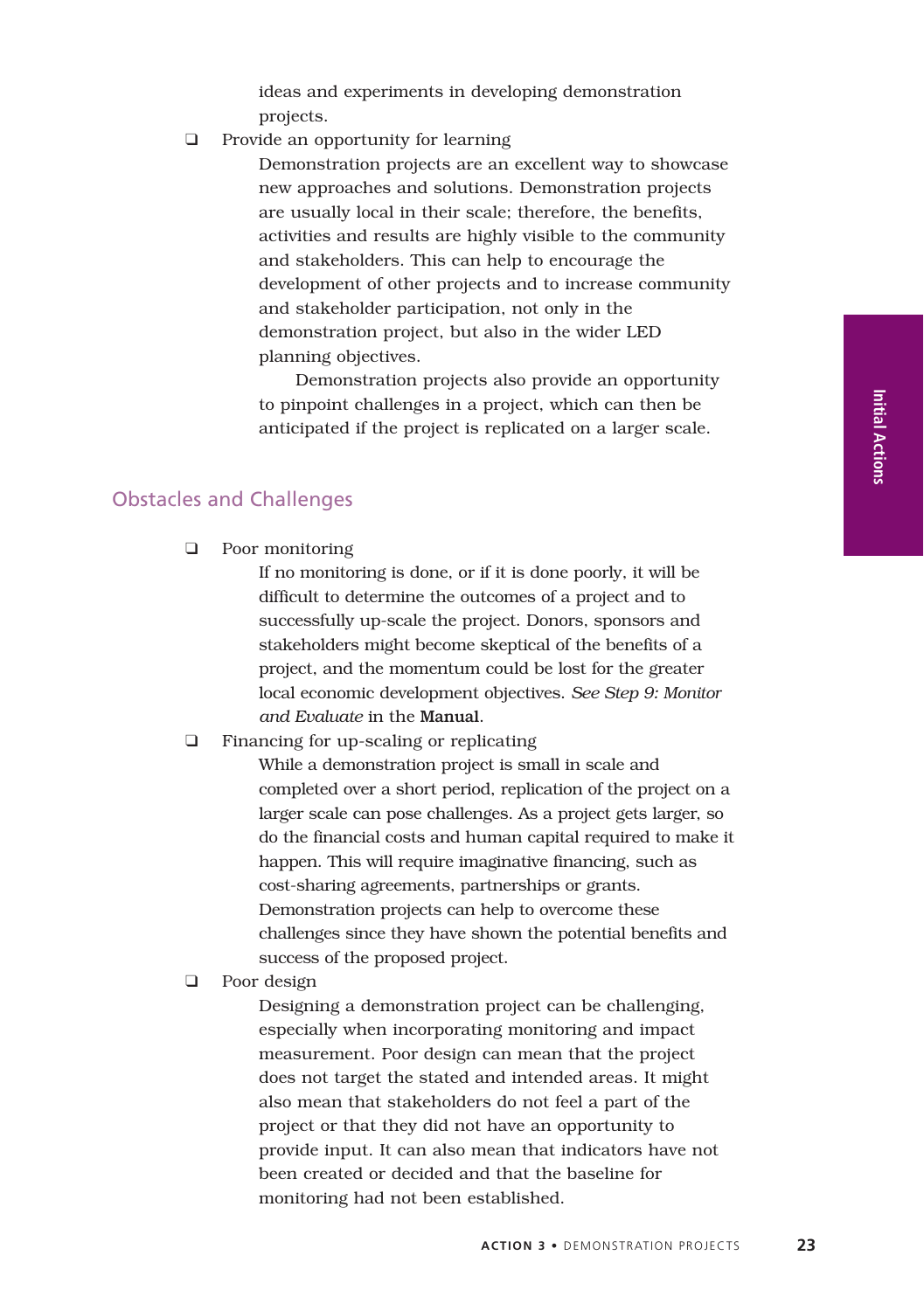#### **Case Study 5: Sustainable Cities Programme in Ibadan, Nigeria**

The borehole project in the city of Ibadan, Nigeria, is an example of a successful demonstration project that was quickly developed and implemented, led to the creation of a revenue stream and helped to build credibility and create enthusiasm for the ongoing, larger Sustainable Ibadan Project (SIP). SIP is a project under the global Sustainable Cities Programme (SCP), through the United Nations Human Settlements Programme (UN-HABITAT) and the United Nations Environment Programme (UNEP). The state government of Nigeria applied in 1992 to participate in the Sustainable Cities Programme and the project has continued to grow and evolve since then.

The city of Ibadan created the borehole project in Bodija market under the Sustainable Ibadan Project (SIP) Trust Fund (developed in 1996 and implemented in 1998). The local community formulated its plans (using primarily local expertise and knowledge), mobilized funds (local funds, UNICEF, and the SIP Trust Fund, SIPTF), and implemented the project by working with the SIP Working Group. The water from the borehole was sold, creating a revenue stream that allowed them to repay the loan (from SIPTF) and upgrade the system by buying a power generator for use during electricity cut-offs and by purchasing a metering system to ensure honest distribution. While demonstration projects were not written into the Project Documents or the budgets for the Sustainable Ibadan Project (SIP), the idea of a small-scale project, which could be quickly created and would produce tangible results, was very attractive and proved successful.

#### *Source:*

*http://www.unhabitat.org/cdrom/governance/html/yellop7.htm http://www.unhabitat.org/programmes/SustainableCities/ibadan.asp*

#### **Case Study 6: Community Based Economic Development in Nagykata, Hungary**

In the mid-90s, the city of Nagykata faced an unemployment rate of 25per cent, greatly diminished support from the central government and a high level of citizen dissatisfaction with local authorities. Under these conditions, Nagykata decided to participate in a project with the Canadian Urban Institute (CUI) that would help them find better solutions for their future development. For the city of Nagykata, the purpose of the project was to democratize the town's management and to demonstrate a united community vision. Part of their plan was to attract and retain environmentally friendly investment through an aggressive promotional campaign (see Action 10: Marketing). The strategy was ultimately successful in attracting much-needed investment, including a US\$ 20 million investment by a Japanese electronics firm, which created over 900 jobs in the community.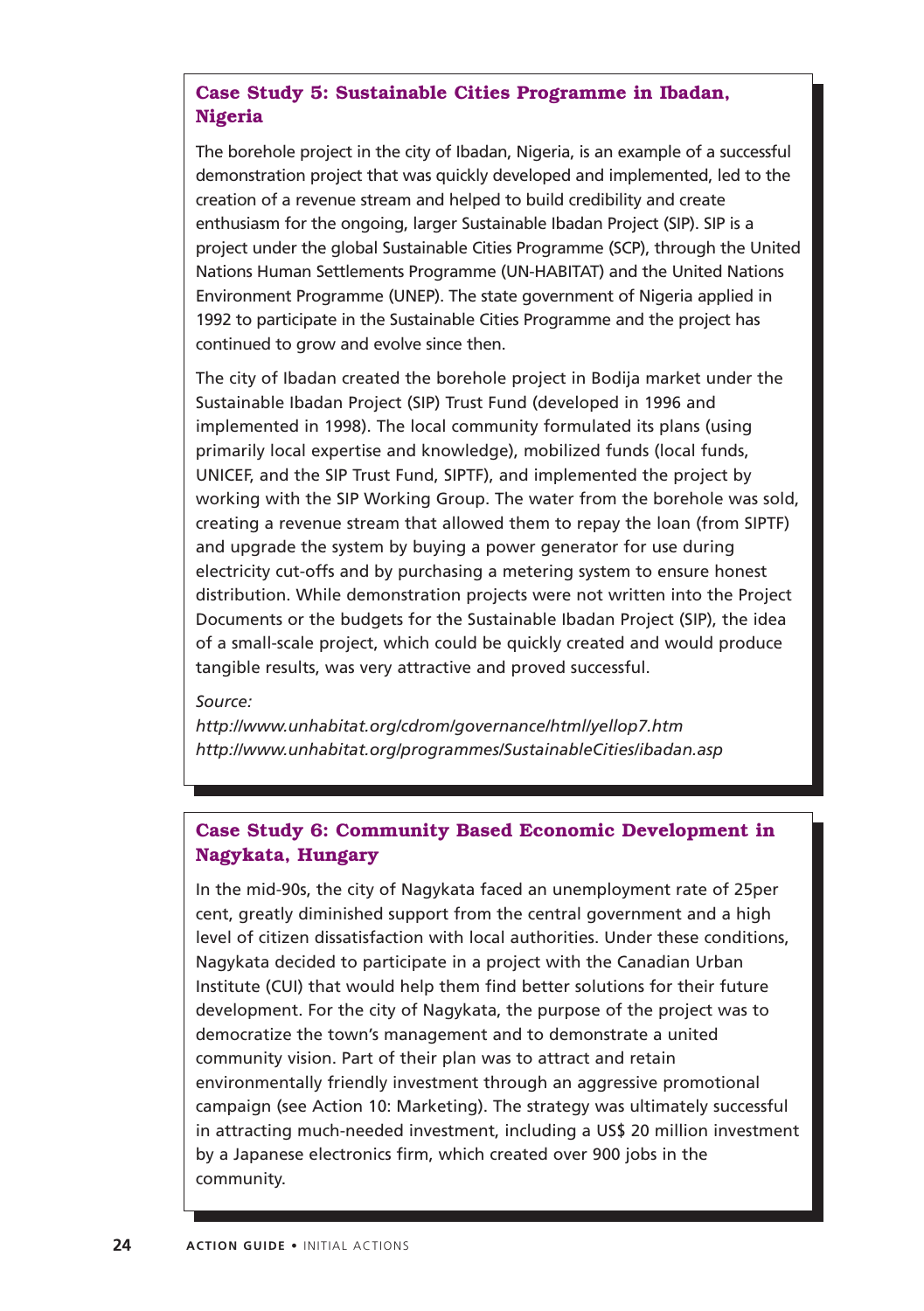*Case Study 6 (Continued)*

The success of the city of Nagykata was in part due to the creation and implementation of a demonstration project. At the very beginning of the project, the priority for implementing a demonstration project as a tangible output was stated. The city implemented a demonstration project in cooperation with the library, which promoted local investment opportunities and improved recreational and information facilities for the town's young people. (cont'd next page)

The increase in investment in Nagykata allowed the municipality greater resources from which to finance other aspects of their community vision. Investments were made towards improving the town's recreational and

information facilities, which, in turn, helped boost tourism and develop further growth.

*Source:*

*http://www.bestpractices.org/cgibin/bp98.cgi?cmd=detail&id=5843&key=ElAty rkbfah*

*Further Information: Canadian Urban Institute Tel: 1-416-365-0817 Fax: 1-416-365-0647 Email: cui@interlog.com*

#### **Resource Links**

Tools to Support Participatory Urban Decision Making: UN-HABITAT http://www.unhabitat.org/campaigns/governance/docs\_pubs.asp

Global Campaign on Urban Governance : UN-HABITAT P.O. Box 30030, Nairobi, Kenya Tel: (254-2) 623216, Fax: (254-2) 624264 E-mail: governance@unhabitat.org Website: http://www.unhabitat.org/governance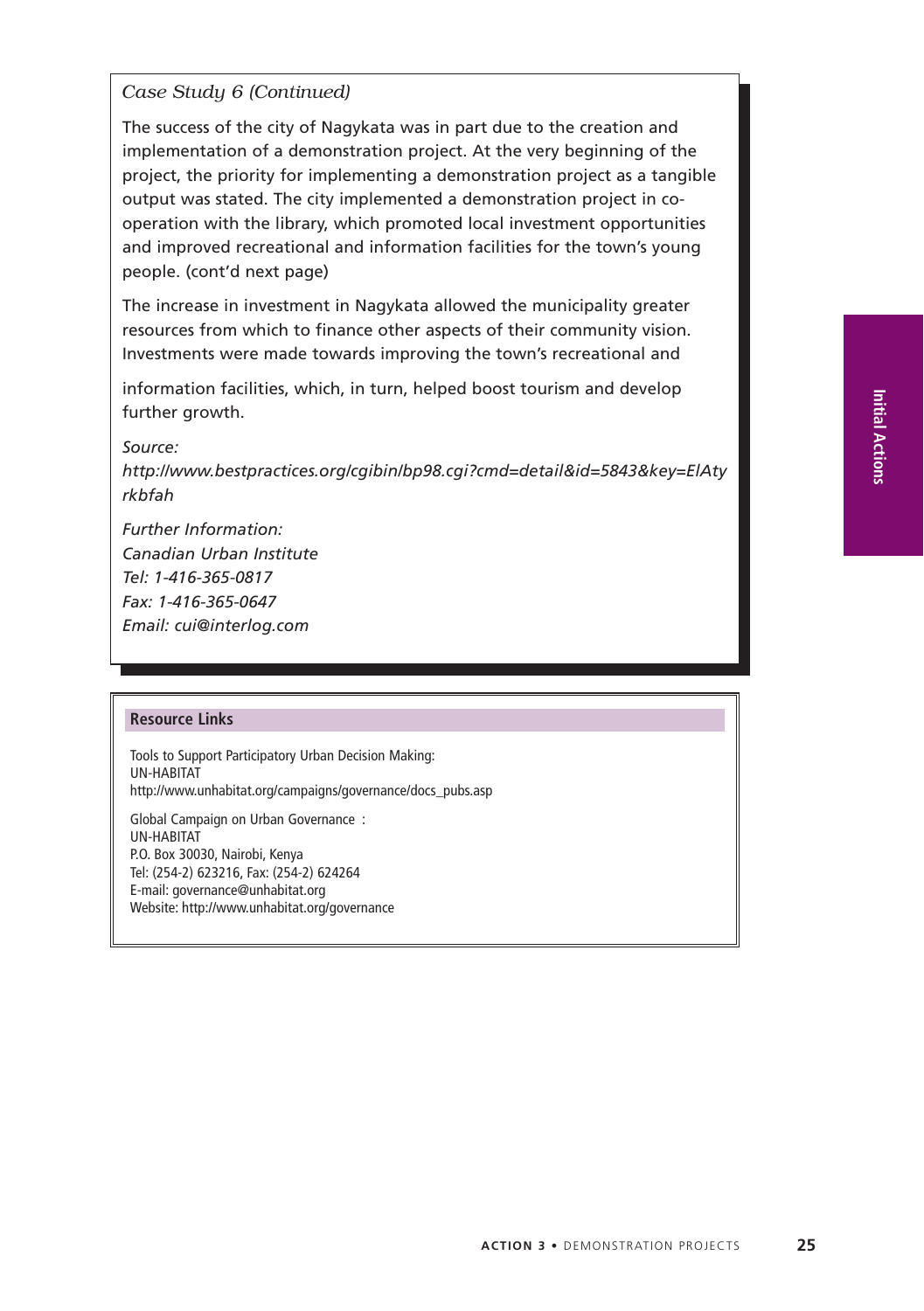# Action 4. Research and analysis

Related Actions: Stakeholder Implementation Group; LED Publications; Knowledge Management; Marketing; Partnerships

# **Summary**

Research and analysis refers to follow-up work required to answer questions that emerge before or during the LED process. This might include detailed research (e.g., specific cost estimates), project- level impact assessments, consultation (e.g. open houses, community surveys) and more precise analysis. It often involves filling data gaps that were identified during the LED process. For example, additional research on markets and opportunities, the supply chain (e.g. business surveys) or specific concepts (e.g., eco-industrial parks) might be necessary.

These are project actions in themselves, which should be undertaken before significant capital is used, when possible. A great deal of research can be done before the LED process progresses past *Step 3: Situation Analysis*, but research and analysis might be required at any time (see the Manual). The table below provides examples of research that might be appropriate at different stages in LED, as indicated in the Manual.

# Making Research and Analysis work

#### *Start early and continue throughout the process*

It is helpful to complete major research and assessment tasks early in the LED process to the extent possible, but these tasks might be necessary at any time. In The Manual, *Step 3: Situation Analysis* provides a good opportunity to undertake research and analysis, but other opportunities will emerge throughout the LED process.

#### *Identify what is required*

Research and analysis is often required after data gaps have been discovered. Before identifying what tools are needed, it is important to identify what questions are already answered, and where more research is required.

#### *Explore a wide variety of options*

There are a wide variety of economic, social and environmental assessment tools available for LED. The ToolKit provides a variety of methods for using research and analysis in different stages of the LED process, and the table below identifies examples of analytical methods that might be used at different stages.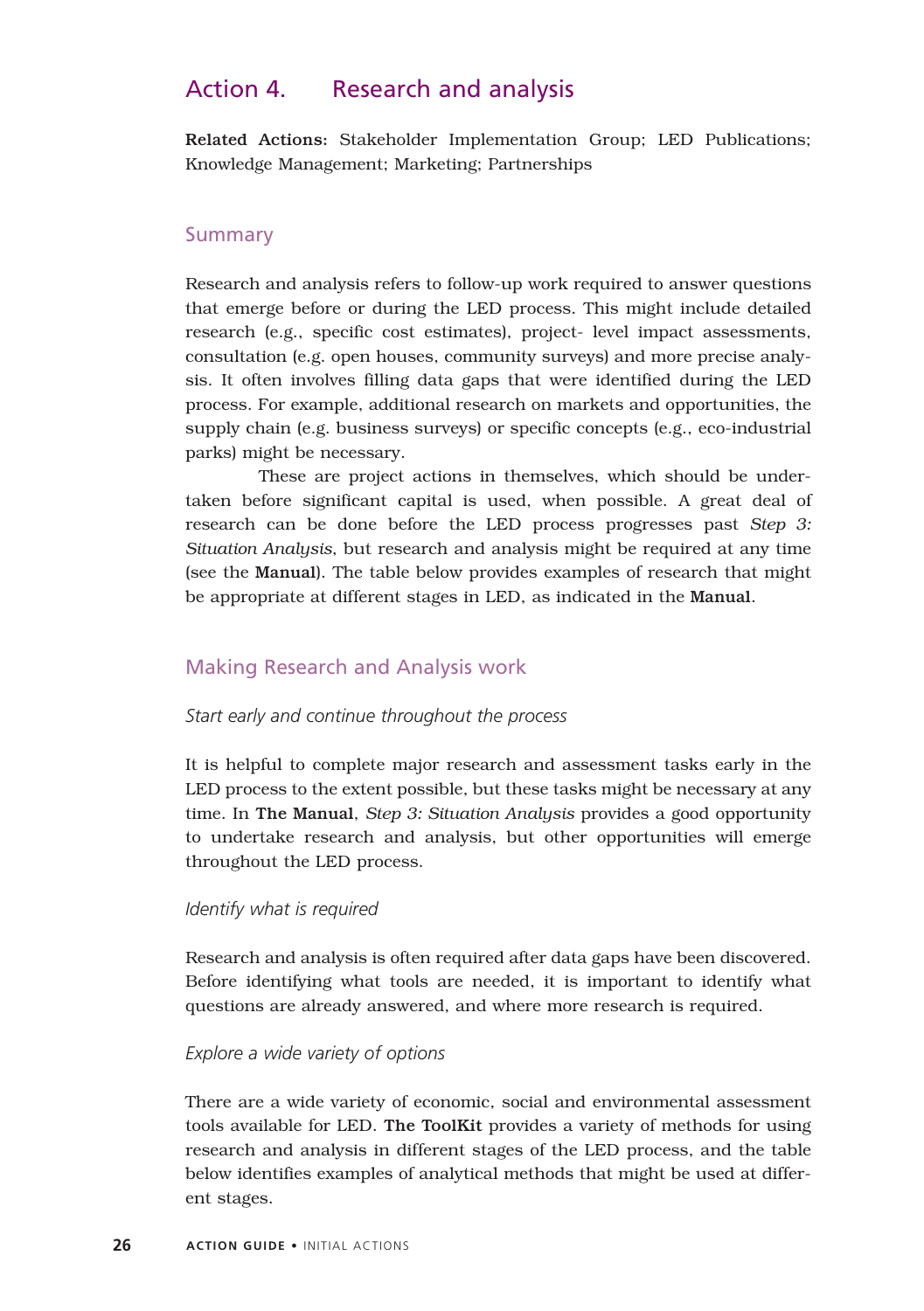#### *Consult the public as part of research and analysis*

In addition to impact evaluations and other tools, stakeholders should consider how to consult and engage the public in research and analysis. One appropriate point to do this is *Step 2: Stakeholders and Participation* in the Manual, when stakeholders should be identified. *Part 2: Facilitation Tools* of the ToolKit, also provides some ideas for facilitating a participatory LED process.

#### *Take a multidisciplinary approach*

Any comprehensive LED assessment will likely require specialists and generalists from many different disciplines (e.g., economics, planning, engineering and others), in addition to the general public. Although organizing multi-disciplinary assessment teams can be difficult, it is worthwhile when necessary.

Creating a Stakeholder Implementation Group is one way to develop a multi-disciplinary team for undertaking LED research (*see Action 2*). Also, *Tool 2A* in the ToolKit provides suggestions for identifying stakeholders, whether or not a stakeholder group is used.

# Community Benefits

❑ More effective project implementation, and higher chances of success

> Research and analysis is conducive to a better planning process with a higher chance of success, when used appropriately at different stages in the LED process.

❑ Develops partnerships

Where stakeholders from different communities or organizations work together to solve problems and answer questions, research and analysis can help develop partnerships (*see Action 22: Partnerships*).

❑ Long-term cost savings

Projects that fill information gaps and account for potential problems are likely to be more cost-effective. For example, the need for ongoing maintenance in infrastructure development projects might be significantly limited by identifying, and possibly avoiding, such costs in the first place.

❑ Develops community knowledge and encourages involvement Research and analysis can help build public support for a project by informing the public about the costs and benefits of LED. Depending on the project, research and analysis might also identify a role for the public in mitigating some of the potentially negative aspects of LED initiatives. As a result, research and analysis can give the community a greater sense of ownership of the LED process.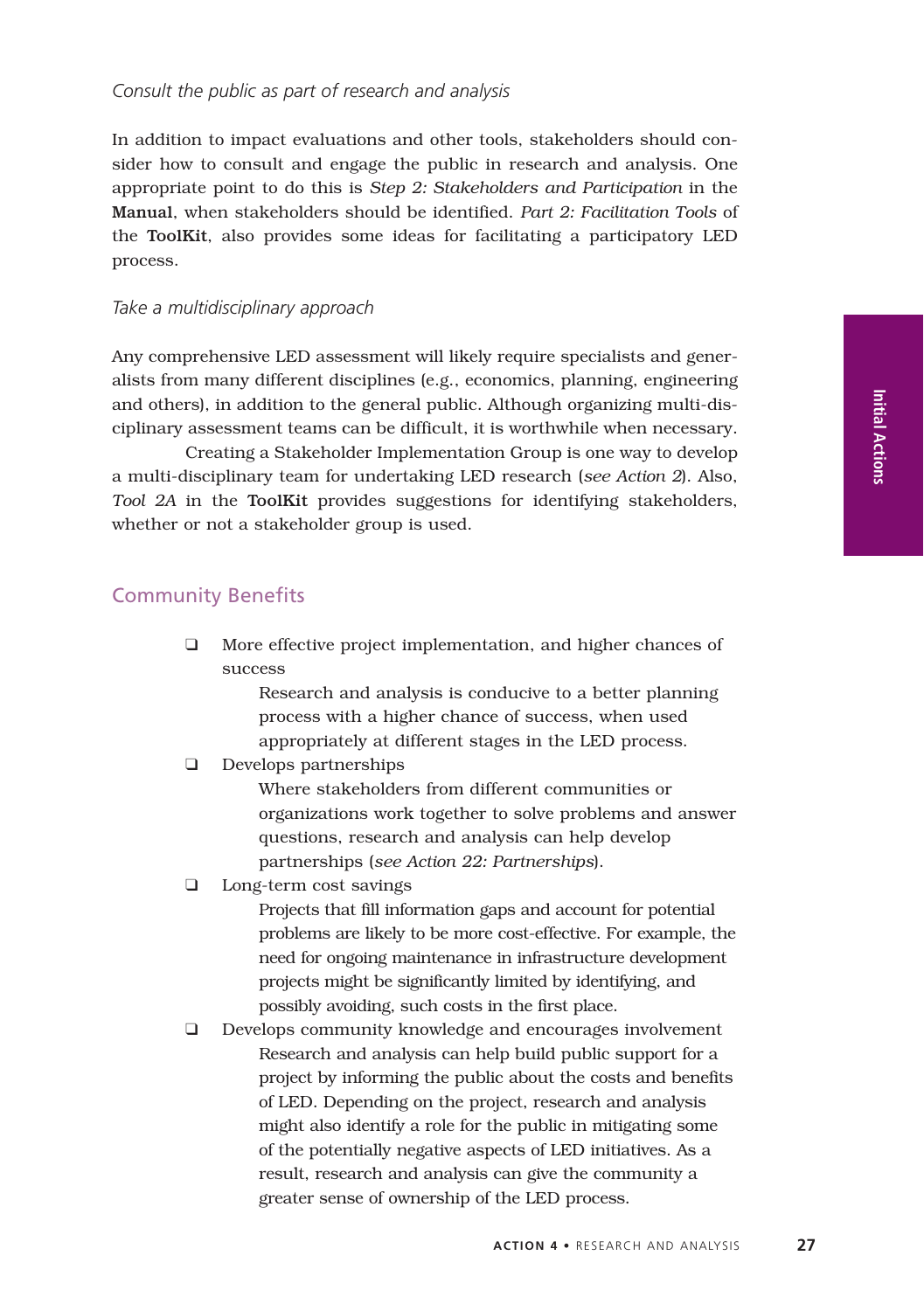# Obstacles and Challenges

❑ Unfocused research and analysis

When poorly done, research and analysis can delay the LED process, cause unnecessary expense and frustrate stakeholders. It is important, therefore, to use correct research methods at appropriate stages throughout the process. Stakeholders should reassure themselves that they have made the right choice, by first identifying what should be answered.

❑ Making advice from elsewhere fit

When considering what questions need to be asked, it is worthwhile to examine similar LED projects in other jurisdictions, either in nearby localities or in other countries. These comparisons, however, should take into account a different cultural, political and economic context.

❑ Conflicting results of research

Stakeholders may encounter difficulties when the conclusions of different research conflict with each other. This is quite common in development projects, where the economic benefits might be great but negative environmental consequences might be inevitable.

❑ Redundancy

Although research and analysis should be conducted when necessary, there is always a risk of undertaking unnecessary research, where questions have already been answered or where the issues examined did not require research in the first place.

❑ Costs and data limitations

Assessments can be costly, and necessary data can be difficult or sometimes impossible to find. In some cases, government or the private sector might be able to sponsor the project and provide some of the research funds. Depending on the project, however, costs and data limitations might impede the research effort.

❑ Determining when enough research has been conducted At some point, it will be necessary for stakeholders to determine when they have satisfied their requirements and to move onto the next stage of the LED process or complete the LED project. This can be challenging because it might be difficult to reach conclusive results on certain issues. Legal regulations, public feedback, financial constraints and the specific interests of the project participants can help guide these decisions. In The Manual, the stated objectives of each stage in the LED process should help stakeholders decide when they can continue.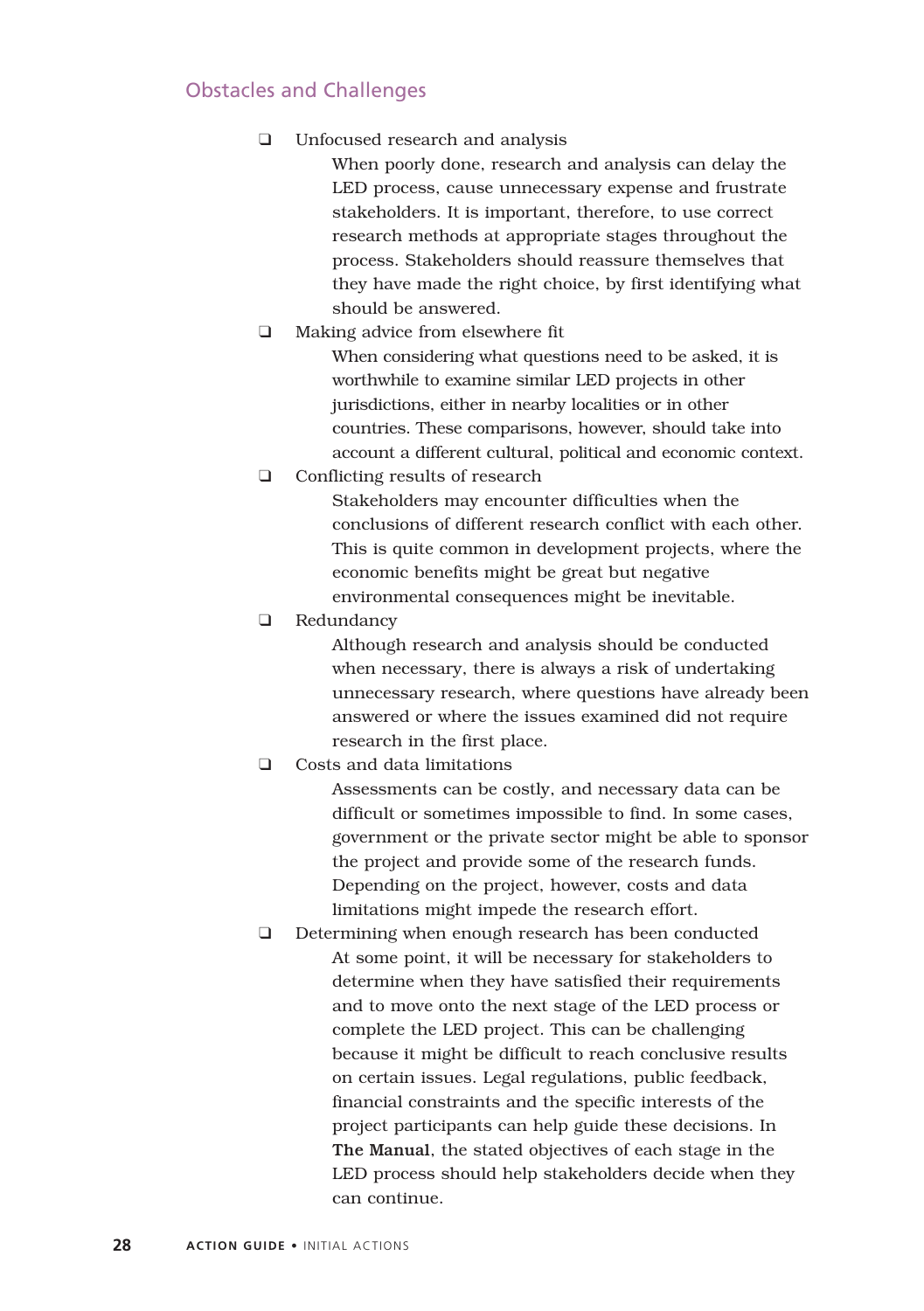| <b>Step in the LED Process</b>                                  | <b>Typical Types of Research and Analysis</b>                                                                                                                                                                                                                                                                                                                                                     |
|-----------------------------------------------------------------|---------------------------------------------------------------------------------------------------------------------------------------------------------------------------------------------------------------------------------------------------------------------------------------------------------------------------------------------------------------------------------------------------|
| Step 1: Getting Started<br>(see Step 1, ToolKit)                | Process analysis<br>process funding analysis<br>$\bullet$<br>process scope analysis<br>ò<br>process roles and responsibility analysis<br>$\bullet$<br>trigger event analysis<br>ò                                                                                                                                                                                                                 |
| Step 2: Stakeholders and Participation<br>(see Step 2, ToolKit) | Stakeholder analysis<br>П<br><b>Public consultation</b><br><b>In</b>                                                                                                                                                                                                                                                                                                                              |
| Step 3: Situation Assessment<br>(see Step 3, ToolKit)           | Background and baseline analysis<br>ш<br>demographic analysis<br>economic base analysis<br>$\bullet$<br>gender analysis<br>$\bullet$<br>leakage, market and supply chain analysis<br>$\bullet$<br>complementary and competitive analysis<br>٠<br>business and community attitude surveys<br>$\bullet$<br>local area assessment<br>٠<br><b>SWOT analysis</b><br>$\bullet$<br>Livelihood assessment |
| Step 5: Objectives and Measures<br>(see Step 5, ToolKit)        | Research related to key issues and objectives<br>×<br>(e.g., business permitting systems in other jurisdictions)<br>Analysis related to specific performance measures<br>п<br>cost-benefit analysis<br>environmental/social impact analysis<br>risk analysis<br>Objectives prioritization analysis<br>П                                                                                           |
| Step 6: Alternatives<br>(see Step 6, ToolKit)                   | Alternative development<br>П<br>Alternative evaluation<br>П                                                                                                                                                                                                                                                                                                                                       |
| Step 7: Action Planning<br>(see Step 7, ToolKit)                | Project specific feasibility analysis<br>×<br>economic feasibility<br>financial feasibility<br>$\bullet$<br>institutional capacity<br><b>Business plans</b><br>ш                                                                                                                                                                                                                                  |
| Step 8: Organizations and<br>Implementation                     | Organizational development analysis<br>ш                                                                                                                                                                                                                                                                                                                                                          |
| Step 9: Monitor and Evaluate<br>(see Step 1, ToolKit)           | R&A related to specific performance measures<br>п                                                                                                                                                                                                                                                                                                                                                 |
| Step 10: Adjust and Modify                                      |                                                                                                                                                                                                                                                                                                                                                                                                   |

# **Examples of Research and Analysis in LED**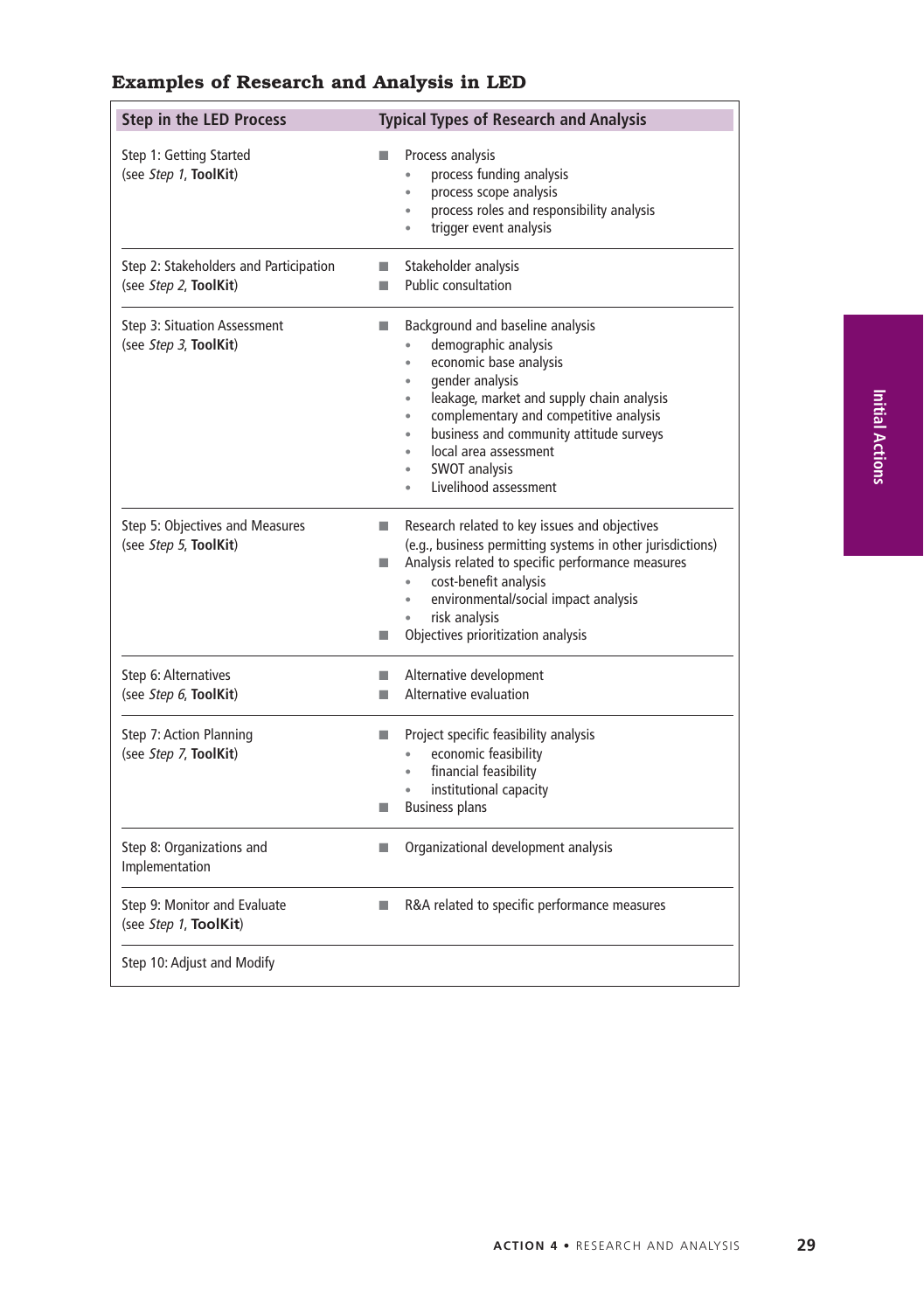# **Case Study 7: Specific Research – Value Added Coconut Cluster By-products, Sulawesi, Indonesia**

In 2001, several economic development and poverty alleviation programs in Indonesia merged to create the Partnership for Local Economic Development (KPEL), a program developed by the Government of Indonesia, UNDP and UN-HABITAT. One of KPEL's focuses has been to identify clusters of economic activity and to provide support to improve the performance of the cluster. In the North Sulawesi region, coconut farmers were confronted with extreme fluctuations in the price of dried coconut. As a result, Sulawesi became involved in KPEL.

Given that diversified clusters perform better than single produce or service clusters, KPEL commissioned research into the opportunities for derivative coconut products and brought in an expert from Sri Lanka, a world leader in coconut production. The research identified derivative opportunities such as nata-de-coco (a local sweet), charcoal, coconut oil and husk fiber. Training sessions were then held where 65 women learned to produce the different coconut-based products. Households attending training sessions have improved average incomes by 78per cent. As well, all the derivative products are sold locally. In addition, a second diversification strategy was pursued to plant corn, an alternate crop that grows in similar conditions to coconut.

For Further Information:

Wiranto, Tatag. Partnership for Local Economic Development (KPEL): Experiences and Lessons for Poverty Alleviation. Paper presented at the Urbanrural Linkages Workshop UN-HABITAT and ESCAP. Cambodia September 2002

*Source: http://www.kpel.or.id*

# **Case Study 8: SWOT Analysis in Grimsby, England, UK**

Grimsby is a relatively small town on the east coast of England, which has traditionally had higher unemployment rates than the rest of the country. In the 1960s and 1970s, the fishing industry began to decline; both the fish port and the commercial port lacked investment under state ownership. These factors, and the oil and economic crises of the 1970s and early 1980s, caused Grimsby to suffer a strong economic downturn. In 1986, Grimby undertook a SWOT analysis, to identify opportunities for LED, with the following results:

# **STRENGTHS**

- A well-developed new road and railroad network
- Labor force used to working long shifts (over 18 hours)
- Large labor pool (due to unemployment)
- Lower wages than UK average
- Largest amount of cold storage in Europe
- Staff used to handling food products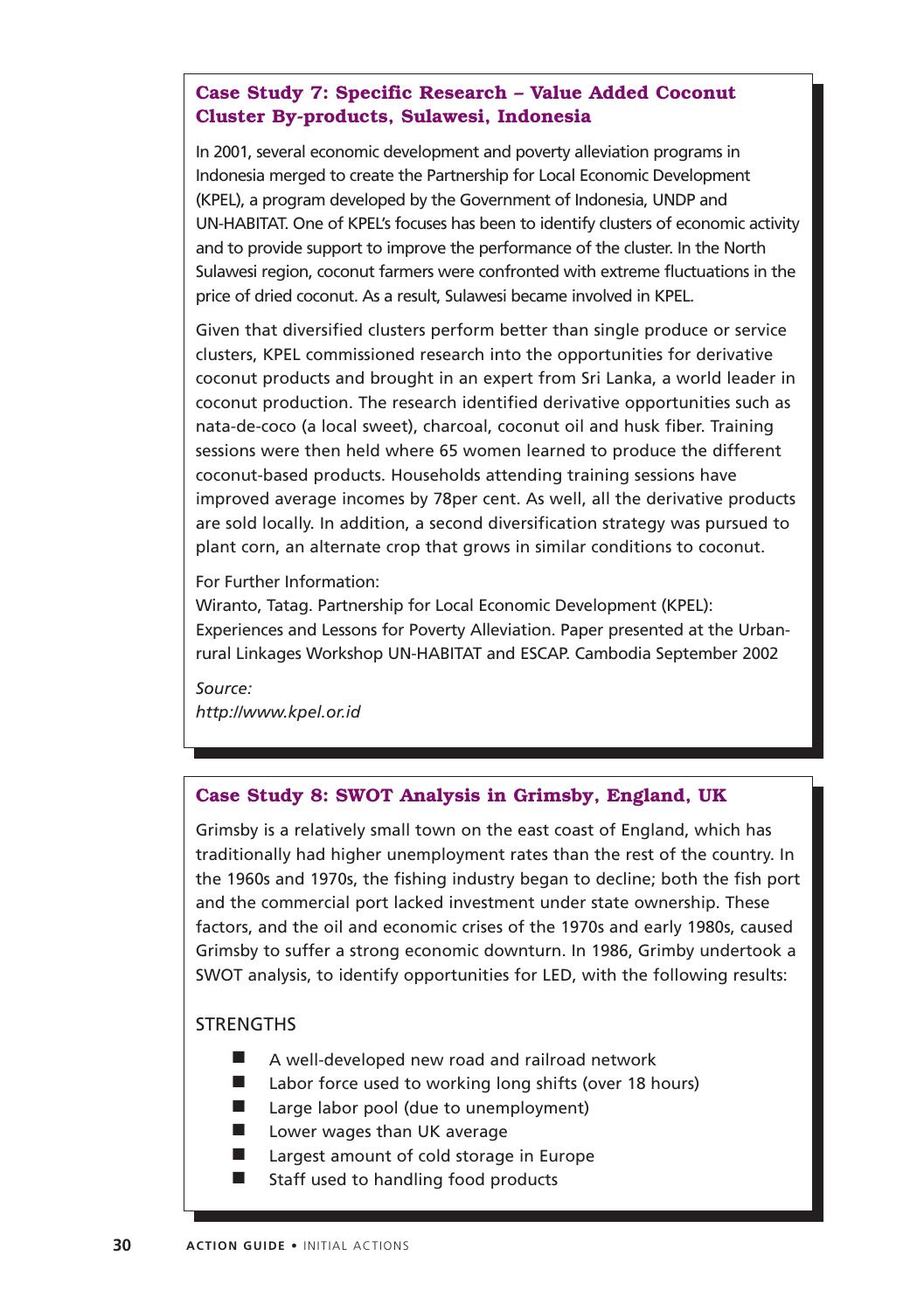*Case Study 8 (Continued)*

- Low crime rate
- Easy availability to inexpensive industrial land
- Land allocated for petro-chemicals
- Large agricultural hinterland
- Access to grants from the EU for LED investment
- Access to grants from the UK government, because UK Government also listed Grimsby as an "intermediate" area
- A good local government, wanting to be involved with LED

## **WEAKNESSES**

- Low level of added value
- No local airport
- Low level of educational attainment
- Lack of dynamic SMEs
- Community lacking in confidence
- Large tracts of unused industrial land
- Local government had only limited legal authority to undertake LED
- Unattractive in terms of traditional tourism
- Lack of experience in local government in strategic planning
- Lack of experience in collaborative projects
- Employment concentrated in a few large businesses
- Geographically isolated from the rest of the UK
- Inadequate higher and vocational training
- Ports in public ownership
- Low-cost housing

# **OPORTUNITIES**

- Located on the east coast for trade with continental Europe
- EU membership
- Increasing demand for pre-prepared and chilled foods
- A deregulated port and deep water facilities
- North sea oil and gas
- The changing demands of tourism
- Further development of petro-chemical sector on the banks of the Humber
- Tourism exploiting Grimsby's fishing heritage

# THREATS

- Nearby communities better located for most business activities
- Nearby communities and those communities further away
- EU expansion likely to bring threats to community
- Thatcher Government did not support local government or EU involvement in LED.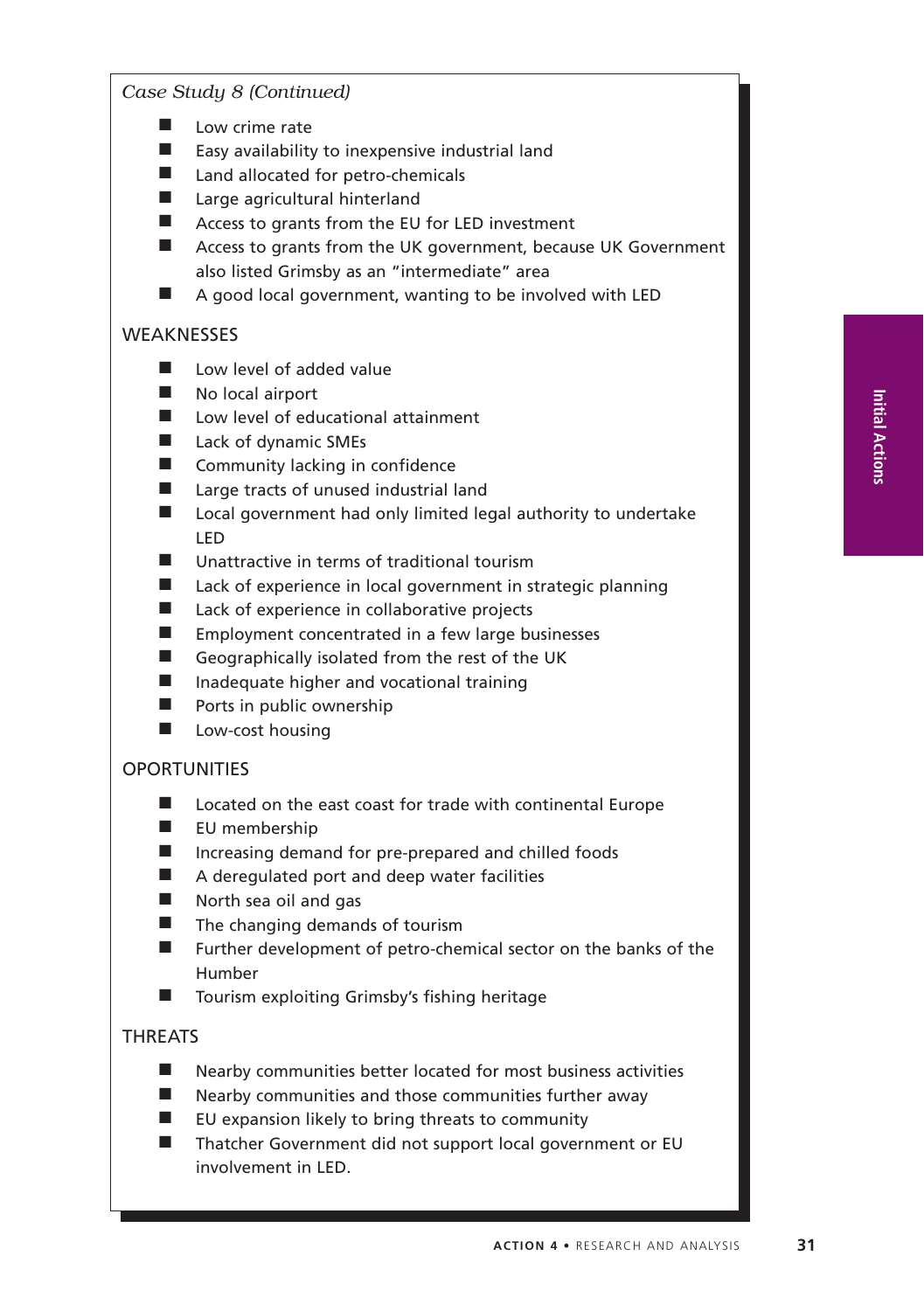# *Case Study 8 (Continued)*

Based on this analysis, Grimsby was able to develop a long-range plan for LED, to diversify the fishing-based economy. The plan contained several directives, one of which was to develop the food processing industry. In response to the directives, the LED program included training for potential workers in food processing plants, marketing programs were undertaken for the food processing industry and three food processing facilities were built. Based on these and a variety of other actions (informed by the SWOT analysis), Grimsby has been developing its food processing industry for more than 15 years. In 1999, The Europarc Business Park, a successful park for food processing and packaging facilities, opened in Grimsby. In 2001, it was reported that several new food processing companies had moved into the park.

#### *Source:*

*The World Bank Group http://www.worldbank.org/urban/led/seed/module6.pdfTaken from Southeast Europe Enterprise Developmentwww2.ifc.org/seed/*

#### **Resource Links**

Research and Analysis Community and Economic Development Toolbox http://www.cardi.cornell.edu/cd\_toolbox\_2/cdindex.cfm

The World Bank Group- Local Economic Development http://www.worldbank.org/urban/led/step\_two.html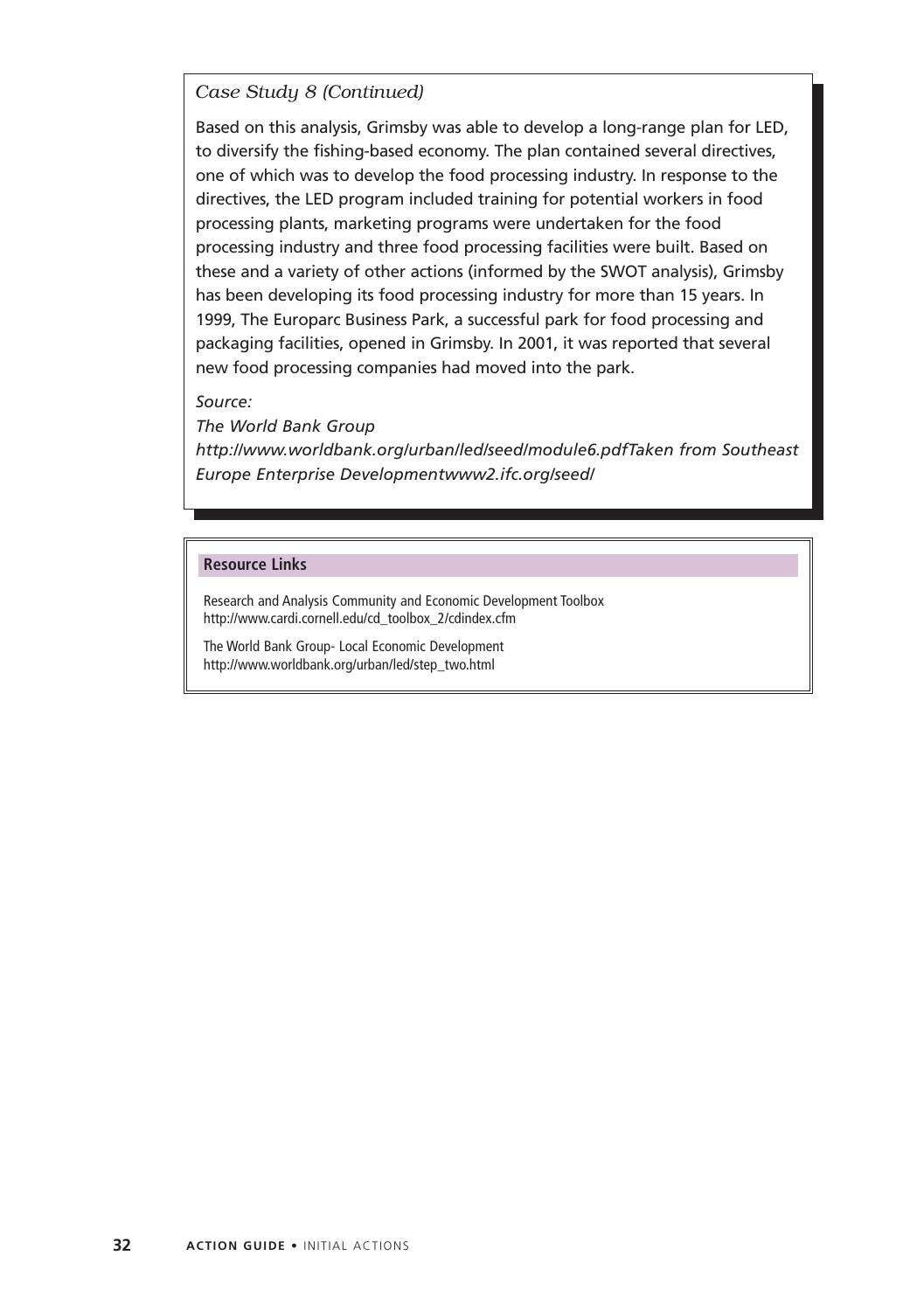# Action 5. Study Tours

Related Actions: Demonstration Projects; Research and Analysis; Partnerships; Institutional Co-operation Mechanisms

## **Summary**

A study tour is a visit by LED stakeholders to see first hand what is being done to stimulate development in another local area. Study tours can take many forms – they might include visitors and/or hosts from only one local area, or visitors and/or hosts from many different localities (see *Case Study 8* and *Case Study 9* for examples).

Study tours are important because seeing what is possible in other communities helps LED stakeholders link concepts and ideas with reality. Having leaders in a LED strategy visit other locations where LED actions have taken place can be a positive catalyst for mobilizing activity. It can be particularly useful for illustrating the potential of LED strategies that stakeholders are considering, but might be hesitant to put into action. When timed and implemented correctly, study tours might help a LED process maintain momentum, particularly if the participants have been engaged in lengthy research and decision-making activities. In most cases, study tours will allow visitors to see what has, or, in some cases, has not worked in other places, and should help clarify some of the important reasons why.

## Making Study Tours Work

#### *Decide when to start a study tour in the LED process*

Study tours can be held at any point during the LED process, but there are ways to ensure they are timed appropriately. When a study tour is designed to inform specific LED initiatives in the home jurisdictions of the visitors, it is often worthwhile to hold it near the beginning of the LED process, or when the visitors are considering alternatives for development (see *Step 6: Identifying and Evaluating Alternatives* in the Manual).

If a study tour is conducted near the beginning of the LED process, it might be best to hold it after the stakeholders have been identified and included, or after a situation analysis has been conducted in the local economic area (see *Step2: Stakeholders and Participation*, and *Step 3: Situation Analysis* in the Manual).

In some cases, it is less beneficial to hold a study tour when significant actions have already been undertaken; holding study tours in advance of Action Planning (*Step 7: Action Planning and Strategy Document* in the Manual) is advisable in these situations.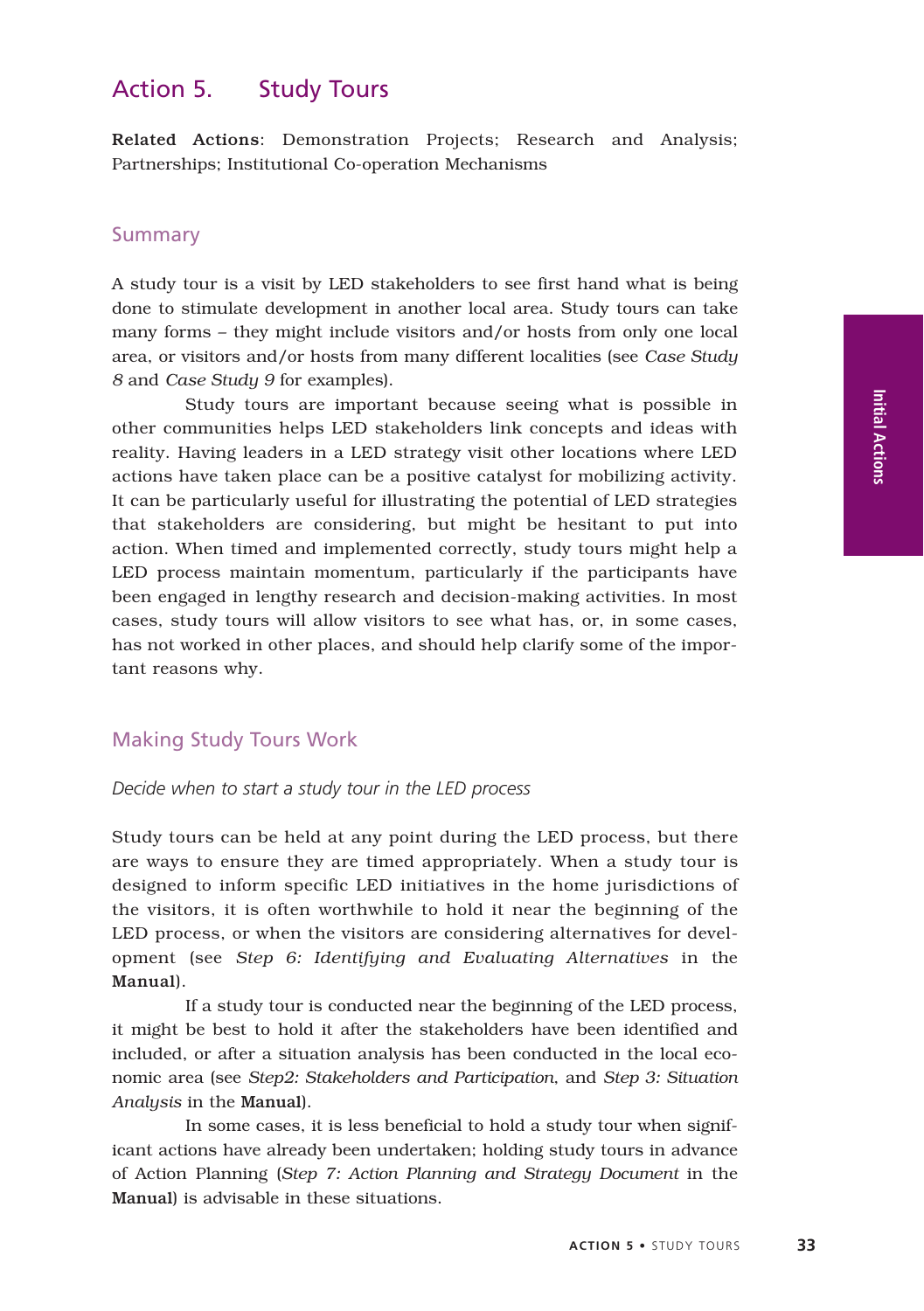#### *Secure sources of funding*

It is important to establish funding sources early when starting to organize a study tour. In some cases, local, regional or national governments might fund study tours, and international organizations (e.g., UNDP, The World Bank Group, and The International Labour Organization) are also frequent sponsors. Outside funding, however, is not always necessary, and study tours can be relatively inexpensive.

## *Define clear, feasible learning objectives*

All of the stakeholders involved in a study tour should be able to clearly articulate why they are holding a tour. Clear learning objectives should be established with the agreement of all participants. It is also important for all the stakeholders to accept all aspects of the study tour, and to be given a clear itinerary of the tour activities far in advance of the tour itself. It would be helpful to draft a memorandum of understanding (MOU), an agreement to define mutually agreed-upon expectations of both the visiting and host participants.

## *Make time to evaluate and reflect on the findings*

Study tours are extremely informative; it is worthwhile for both visitors and hosts to make time to evaluate and reflect on what they have learned, in relation to the original learning objectives. While doing so, visiting participants, in particular, should contextualize what has been learned, by considering everything within the cultural, economic and social milieu they have recently experienced. If a study tour is conducted after a project has been implemented, the tour might help inform the monitoring and evaluation process because stakeholders will be able to compare the success of their project with one somewhere else (see *Step 9: Monitor and Evaluate* in the Manual).

# Community Benefits

❑ Development of partnerships

Study tours provide good opportunities to build partnerships between hosts and visitors, which can facilitate further exchange between them (see *Action 22: Partnerships*). They are also helpful for establishing mutual trust, which makes it easier to identify additional opportunities for collaboration after a tour has been completed. As such, study tours encourage team building.

❑ Sharing "best practices" and LED strategies A key benefit of a study tour is that "best practices" and LED strategies can be shared. Although the process will often show what was successful in the hosting locality,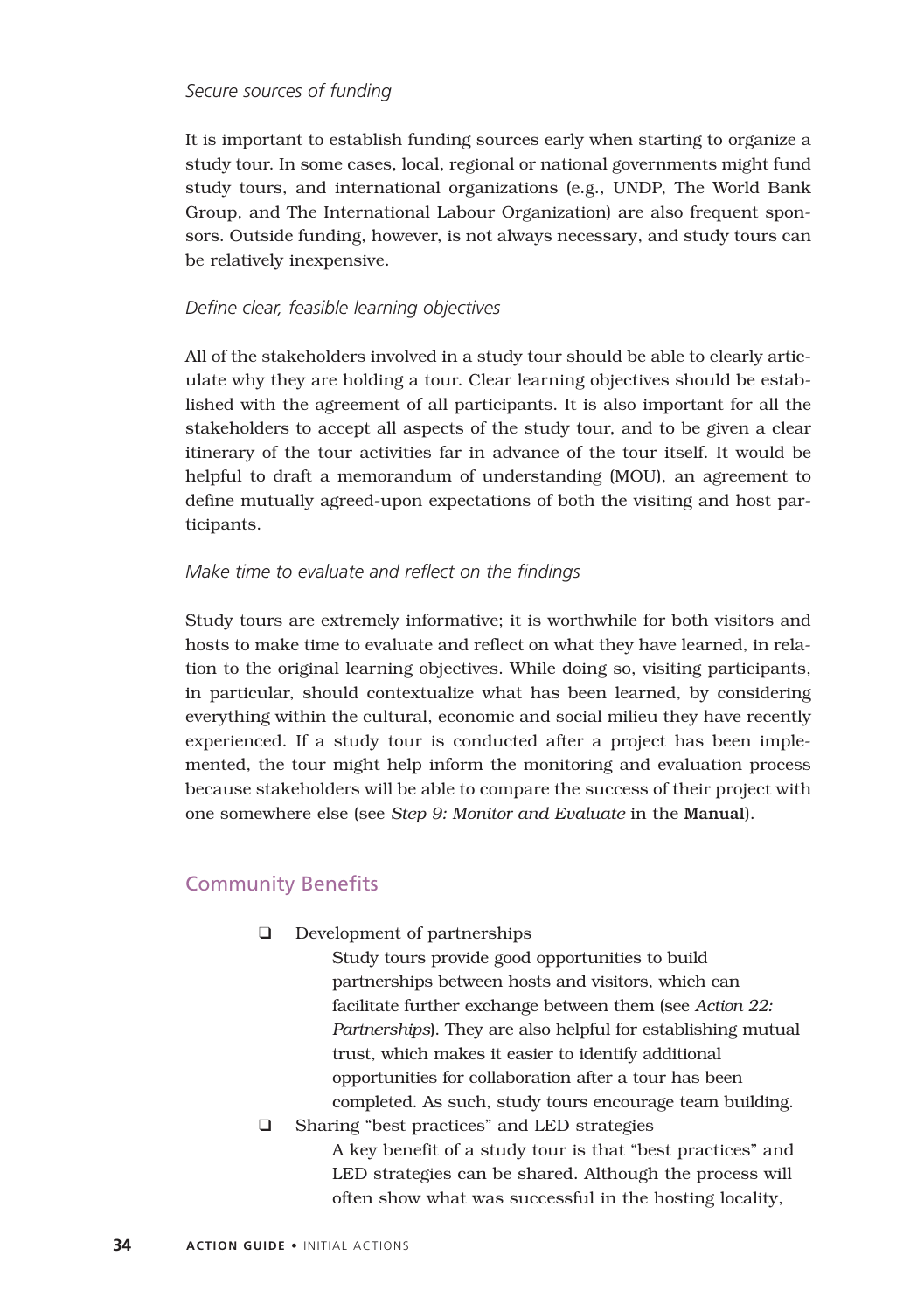touring might also help visitors understand the shortcomings, challenges and lessons to be learned from LED in the area they are observing.

❑ Greater political buy-in

A LED process can be strengthened when stakeholders can see what works in other areas. If they have tangible evidence that what they are considering is achievable, LED initiatives might receive greater political support. This can help develop momentum for LED strategies at home; therefore, study tours serve many of the same purposes as *Action 3: Demonstration Projects*.

# Obstacles and Challenges

❑ Learning from a different cultural context

A great number of LED study tours are organized between countries, regions or communities that have some similarities, but also significant economic, political and cultural differences. As mentioned, it is useful to determine what can be feasibly learned in a different cultural context.

❑ Creating a win-win situation

For study tours to work properly and establish long-lasting relationships, it is helpful for both sides to benefit. Therefore, visitors should be able to describe LED strategies at home or plans they are considering implementing. In most cases, a study tour is arranged for the benefit of visitors, but this does not have to be the case.

## **Case Study 9: LED Study Tours in Hungary**

From September 29 to October 7, 2001, Progress Consulted, a public-sector consulting firm in Hungary, hosted 10 municipal officials from various municipalities in Bulgaria for a training program in LED in Hungary. The objectives of the tour were to familiarize the visitors with methods that have been particularly effective in LED in Hungarian cities, such as industrial parks, marketing and business incubators. After a welcoming reception in Budapest, the tours were conducted over five days. On the first day, the group visited Nyíregyháza. In the morning, the participants were asked to articulate their specific learning objectives for the tour; after this, they visited an industrial park and a business incubator. The second day of training was in Ozd and focused on employment and economic restructuring in LED. The group visited the North-Hungarian Regional Retraining Center, a job center designed to help the unemployed update their skills and find new jobs. Next, they visited a local business incubator.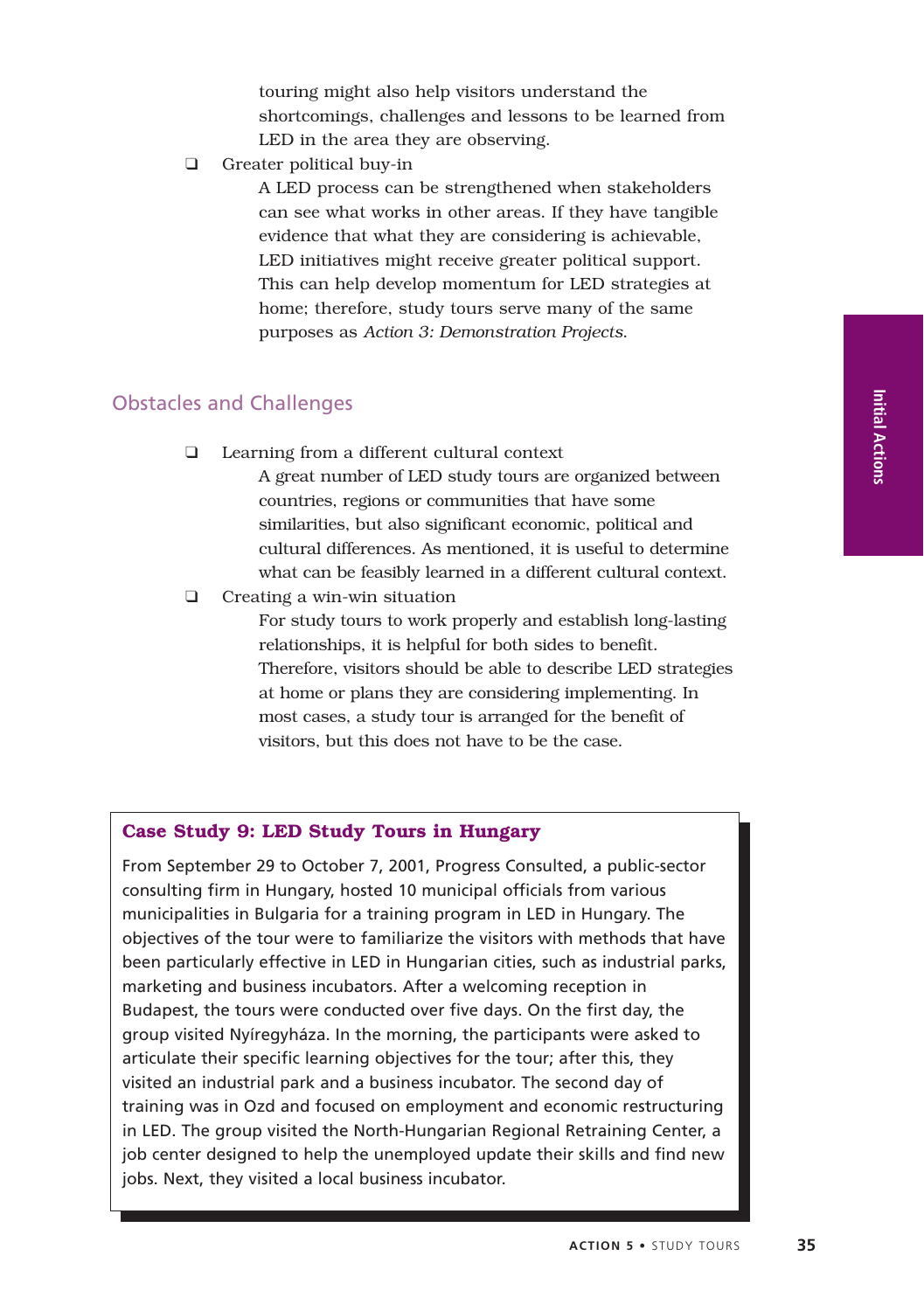# *Case Study 9 (Continued)*

The third day was in Gyor in northwest Hungary. In the morning, the Hungarian hosts gave a presentation, discussing economic planning and strategic planning for regional economic development in West Pannon, a region in northwest Hungary. The group discussed how to effectively use EU funding for local economic development. In the afternoon, the group visited a technology center and an industrial park. The fourth day of the study tour was held in the town of Szombathely in western Hungary. In the morning, the guests attended a presentation about the work of the Research Centre of European Studies, and discussed how the center's research might be used for developing regional economic growth initiatives. Afterwards, a second presentation was given on marketing and attracting foreign investment into local economies. In particular, the group identified the criteria typically used when investors are making decisions. Following the presentations, the group visited another industrial park.

On the final day, the group went to the town of Sopron in northwest Hungary. Speakers summarized what had been discussed throughout the week. They also discussed how partnerships in LED might be further developed between Hungary and Bulgaria. Before returning home, the group spent the weekend sightseeing. The Bulgarian guests were happy; they believed that stronger LED ties could be developed between Hungary and Bulgaria in the future, and that they would be able to apply what they had learned in their own respective cities.

#### *Further Information:*

*The Hungarian-American Partnership Initiative, http://www.hapi.hu/indexeng.html*

# **Case Study 10: Local Economic Development Agencies in Bulgaria, Italy, Germany and Portugal**

Since the end of the civil war in Yugoslavia in 1995, Croatia has made considerable strides as one of Europe's transitional economies, and development has been diverse and multifaceted. With the support of UNDP and UNOPS, Local Economic Development Agencies (LEDAs) were established in Western Slavonia (2000) and Sibernik Country (2001), to help co-ordinate LED in these regions and to generate greater public support for LED. LEDAs were identified as a way to administer LED within regions as a whole, to establish linkages across different levels of policy-making and to identify existing local institutions and programs through which LED could be implemented. However, when they were established, most stakeholders did not know how these LEDAs should be used.

In 2001, to show local stakeholders in Sibernik County and in Western Slavonia how LEDAs operate, a study tour was organized by the ILO for stakeholders from these regions, to visit LED organizations in other countries. The tours were planned for Bulgaria, Italy, Germany and Portugal.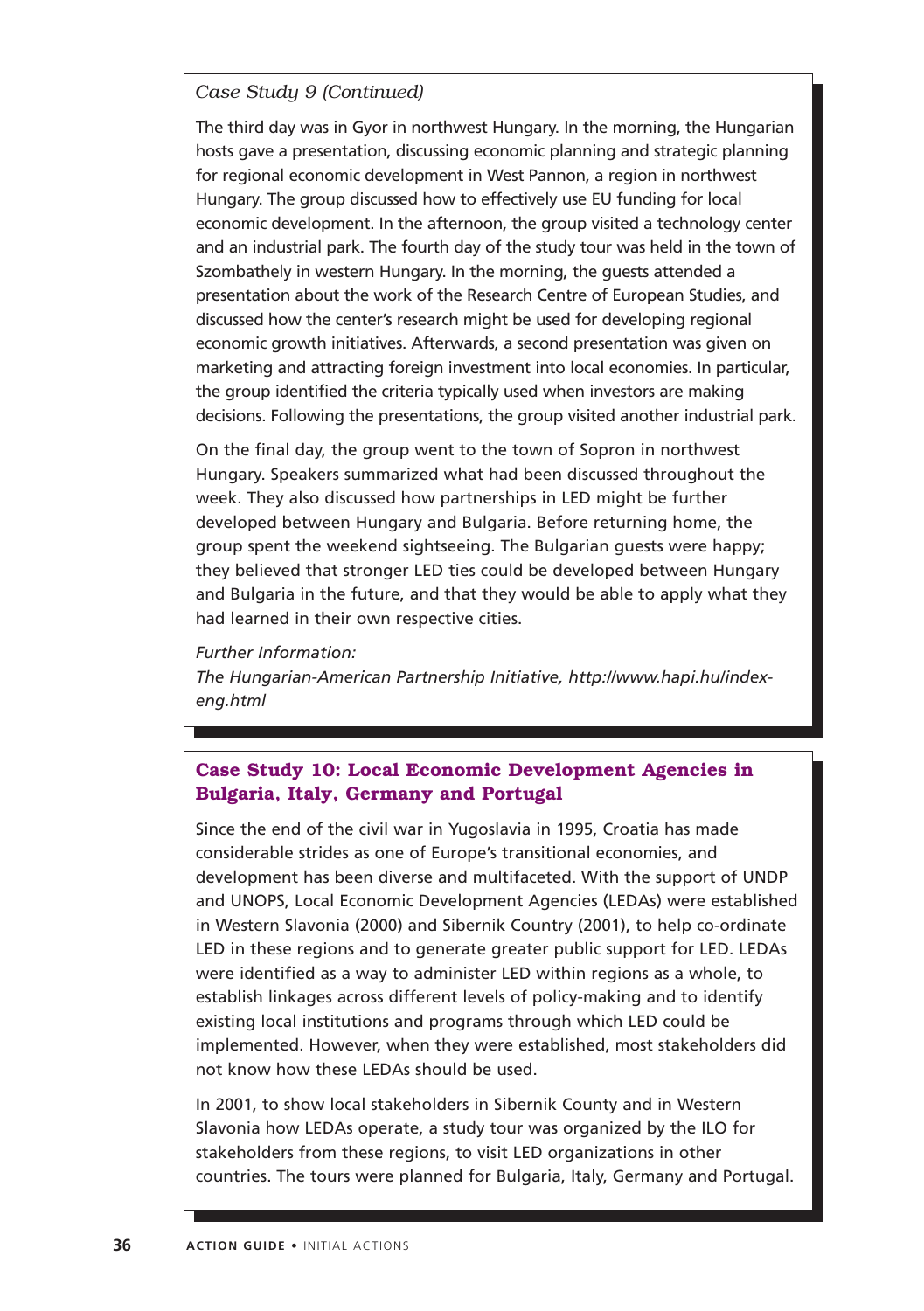# *Case Study 10 (Continued)*

In Bulgaria, the tour visited several economic agencies, including an agency for regional development in Devin, a LEDA in Razalog, and a center for SME development in Rousse. They discussed how to promote self-employment and also examined how to integrate minority groups in the LED process, and the challenges presented in doing so. In Italy, the group visited SOPRIP, a development agency working to encourage business innovation in Parma. They also visited social service and welfare offices, and toured a wood and furniture design cluster in Emilia Romogna. The group discussed welfare and social service provision, in addition to cluster formation. The role of LEDAs in economic development was clearly articulated throughout.

In Germany, the group visited Rhein Efrt, an economic promotion agency in Frechen, and a technology center in Aachen. The stakeholders discussed the decline of the chemical and energy industries in the State of Nord-Rhein Westphalen and examined how collaborative networks between the LEDAs, universities, local administration and high-tech industries has help create new opportunities for the region, particularly in the service sector. Lastly, the group visited two Portuguese regional development agencies. The first was ADR, an agency in Amarante, and the second was ADRAL, an agency in Evora. With the assistance of the EU, the Portuguese economy has been decentralizing, and the hosts discussed some of the challenges of these changes. This trip was the most relevant for the Croatian visitors, because Croatia has also undertaken decentralization for several years. Upon completion, the visitors felt that the tours had answered many of their questions about LEDAs. They also felt that what they had learned would allow them to use LEDAs more effectively in their own communities. The two LEDAs still operate in Western Slavonia (www.hinet.hr/leda/) and Sibernik County, and receive financial support from the ILO.

#### *Source:*

*Salzano, Carmela. Applying the Comprehensive LED Approach: The Case of Croatia. Geneva: International Labour Organization, 2002.*

*Further Information:*

*ILO LED Programme Cooperative Branch 4, route des MorillonsCH-1211 Geneve 22 Email: led@ilo.org Webpage: www.ilo.org/led*

#### **Resource Links**

Study Tours The International Labor Organization www.ilo.org/led

The Hungarian-American Partnership Initiative http://www.hapi.hu/index-eng.html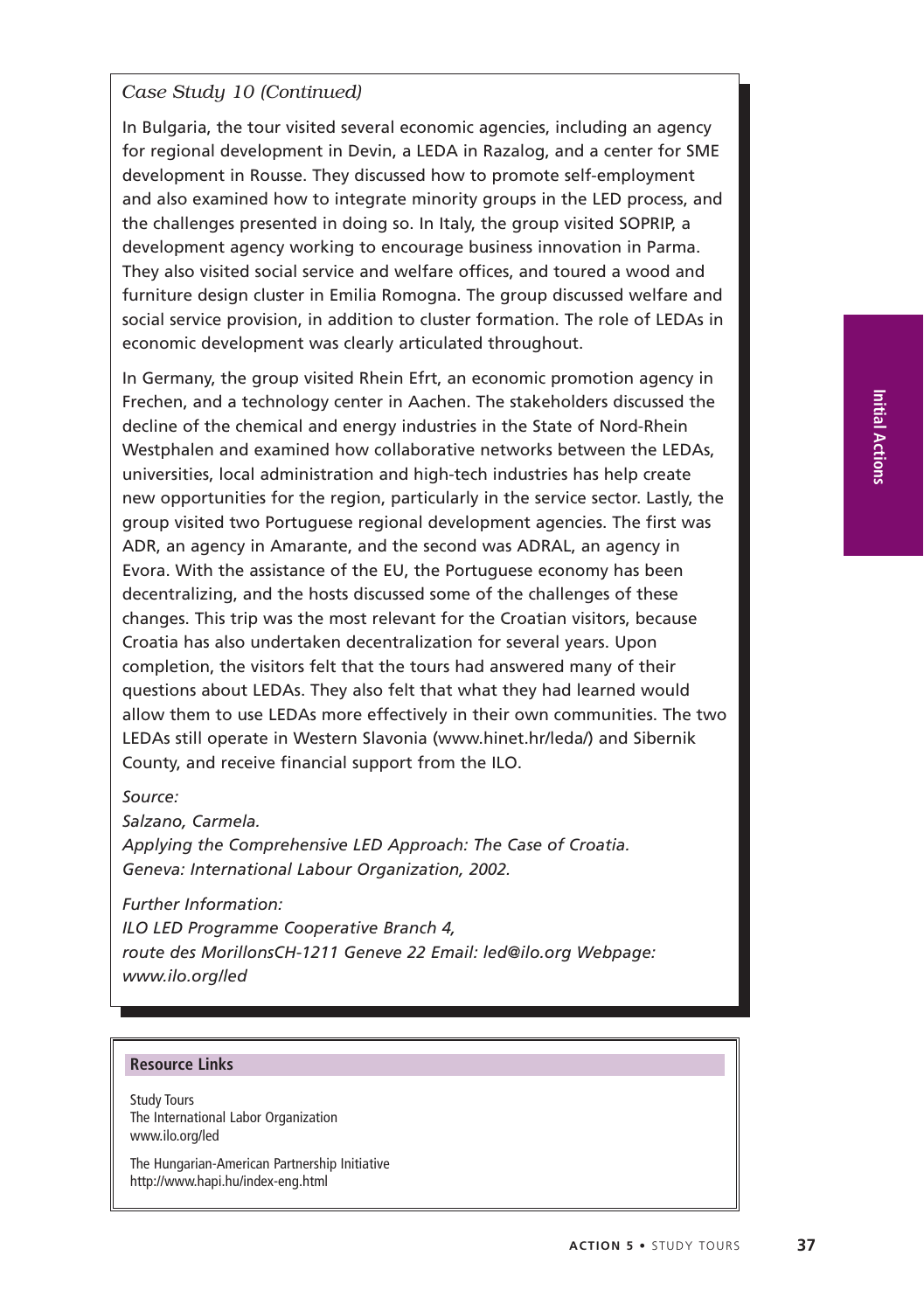# Action 6. Local procurement and "buy local" campaigns

Related Actions: Policy and Regulation; Skills Training Center; Physical Infrastructure Investment; Creating LED Organizations; Local Currency or Community Currency Systems

#### Summary

Local procurement is simply a commitment made by the local authority to buy and hire locally. "Buy local" campaigns are similar, except they target consumers and businesses and encourage them to buy local products. Various actions, such as developing a local business directory (See *Action 8: LED Publications*), are very helpful in implementing this action.

Local procurement is particularly important to municipalities because they are often major employers that contribute significantly to local economies. Municipalities can, therefore, act as leaders for the rest of the community, by buying and hiring locally. Municipalities, operating as they do on local taxes, should consider it important to reinvest that money in the local economy. Adjusting the size of local contracts so that smaller firms can compete, and awarding municipal contracts to local businesses will increase local job creation; it will also help improve the skills and experience of local businesses. Local companies will also become more competitive and able to generate business from the private sector, reinforcing the economic dynamism of the area.

Similarly, any business or community organization dedicated to improving the local area should be committed to spending and hiring locally. It is often more difficult to convince individuals to support local businesses as they might be more concerned with price, convenience, or the prestige of buying imported products, or they might simply think their spending is so insignificant that it does not matter. However, retaining money in an economy can make a huge difference. The economic success of Japan and the Asian tiger economies had as much to do with their populations buying their own products as with their success in exporting.

*Step 3, Task 3: Situation Analysis* of *The Manual* provides some information on how to do an economic leakage, markets and supply chain analysis that would be a helpful reference in beginning this action.

# Making Local Procurement and "buy local" campaigns work

#### *Develop a transparent tendering process*

Municipal contracts should be openly advertised and submitted to a fair tendering process with clear selection criteria to permit the hiring of the best local company for the job. A transparent process will help smaller, local com-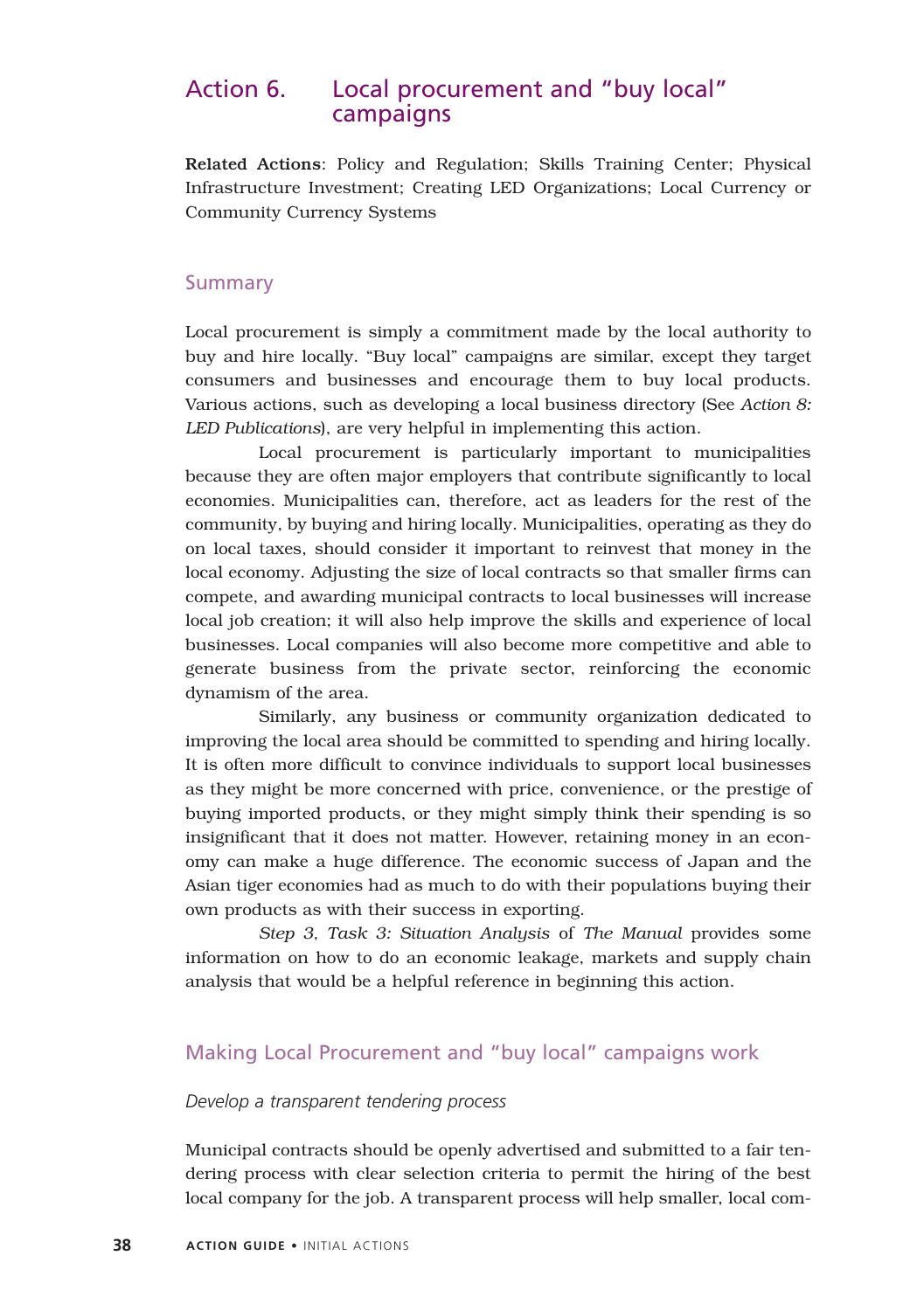**Initial Actions**

panies compete against larger national or multinational companies that might have more resources to make attractive bids. It should be noted that simply because a company is small or local does not mean that it will necessarily do a poorer job than a larger company. Larger companies are, however, better equipped to put together impressive marketing materials when bidding for contracts.

#### *Maintain expectations*

Local companies should be held to high standards for fulfilling a contract and should never feel that they can submit substandard work or will receive preferential treatment simply because they are locally based. If they are held to high standards, the quality of their business will also improve.

## *Upgrade skills*

If local companies do not have the skills necessary to compete, local procurement policies need to be combined with other LED strategies like skills training or incubation programs, with the understanding that companies that complete these courses will perform better in future tender processes. *See Action 12: Skills Training Center*.

## *Promote local products*

Sometimes, there are mental barriers to buying locally or hiring local companies. People either believe that local products are inferior or they do not realize the impact that their purchases can make on their community. A marketing campaign that promotes local businesses might prove effective in convincing residents that their spending does matter, and that supporting local businesses means more jobs and prosperity for everyone in the end. The municipality, Chamber of Commerce or local Business Improvement Associations might be interested in producing such a campaign.

# Community Benefits

- ❑ Generates local jobs and promotes local investment By building demand for local products and services, local procurement can help generate new jobs, which can bring more money into the local economy. New or expanded companies will also provide opportunities for local investment.
- ❑ Keeps money in the community
	- Local procurement helps keep money in the community.
- ❑ Builds local capacity Local procurement can improve community business skills, services and products.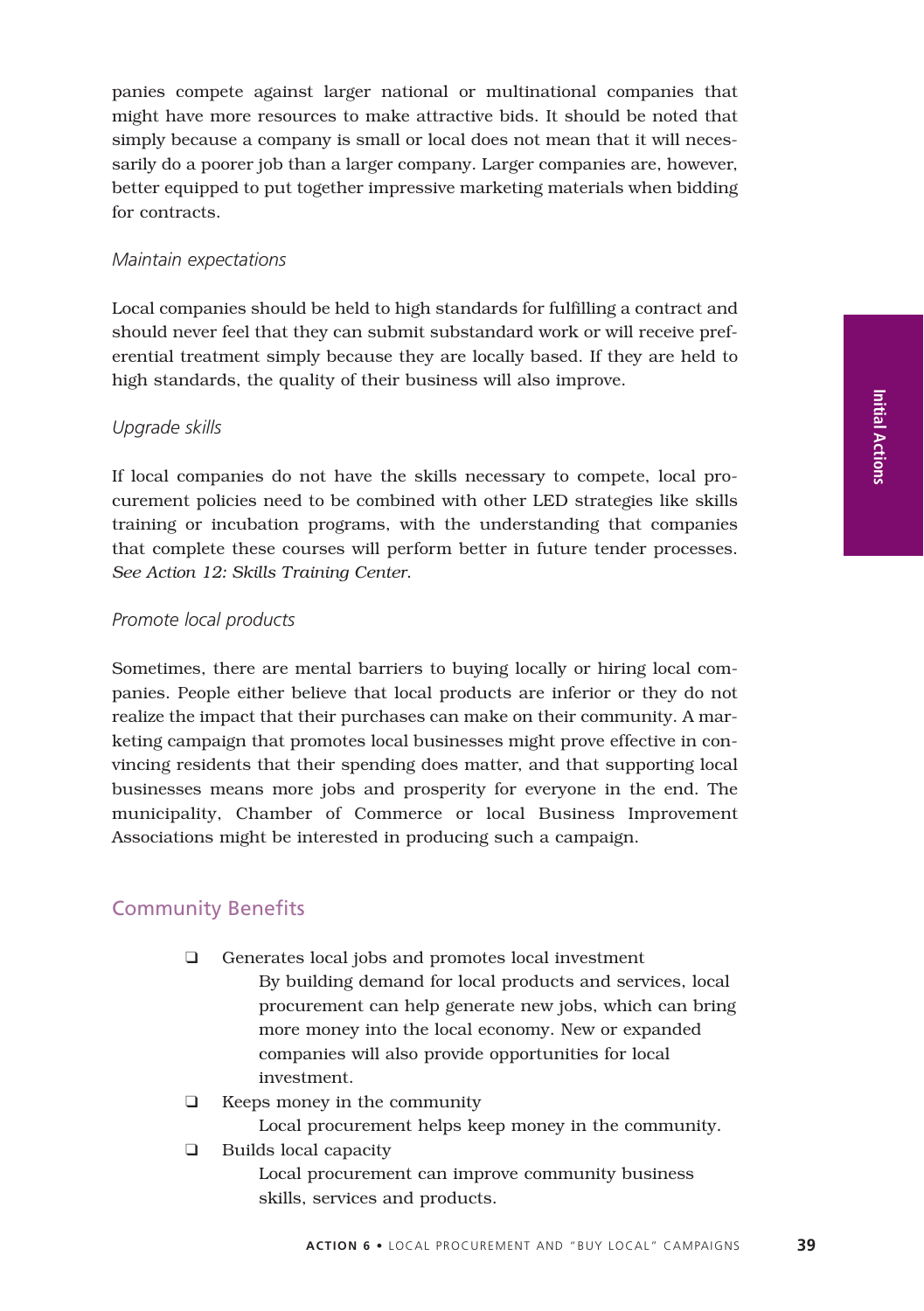# Obstacles and Challenges

- ❑ Local companies might not have the skills to fulfill a contract It is possible that local companies may not have the skills to compete for municipal contracts.
- ❑ Local products might not be available There might be no local products or substitutions available, particularly for more specialized products.
- ❑ Accusations of unfair competition

Companies from other places (either national or international) might complain that selection criteria favor local companies over outsiders and are unfair. Municipalities should make themselves aware of any national or regional trade agreements that might expose them to sanctions for favoring local companies. See *Action 4: Research and Analysis*.

Larger, non-local companies might produce more competitive bids than local ones. Municipalities, other organizations and individuals might want to consider using local companies even if they do not provide the most competitive bid or the cheapest goods, within reason. The long-term benefits of developing the local economy might outweigh immediate cost-saving measures of going with the cheapest option. Municipalities, however, must make sure that their motives are clear, as they might be accused of fiscal irresponsibility.

# **Case Study 11: Sarajevo Housing Project in Sarajevo, Bosnia and Herzegovina**

During the civil war in the former Yugoslavia, 80per cent of the housing stock in the old town of Sarajevo was damaged. Many residents were living in one room or the cellars of their damaged houses. The Municipality planned to rebuild housing stock, so that refugees could return home and displaced persons occupying other people's homes would be able to move into other accommodation. Norwegian People's Aid set up the housing project, in partnership with the Municipality of Sarajevo, non-governmental organizations, and residents of the seven districts that the Municipality had identified as most in need of attention. Public consultations occurred throughout the entire process and included weekly meetings with representatives from the municipality, residents and contractors.

Residents were expected to provide much of the labor, but in situations where residents were unable to do so (because of age, infirmity or where the damage was too extensive), local private enterprises were hired. Selfhelp groups learned from skilled workers, improving their own skills as well as reconnecting with neighbors. Building materials were purchased through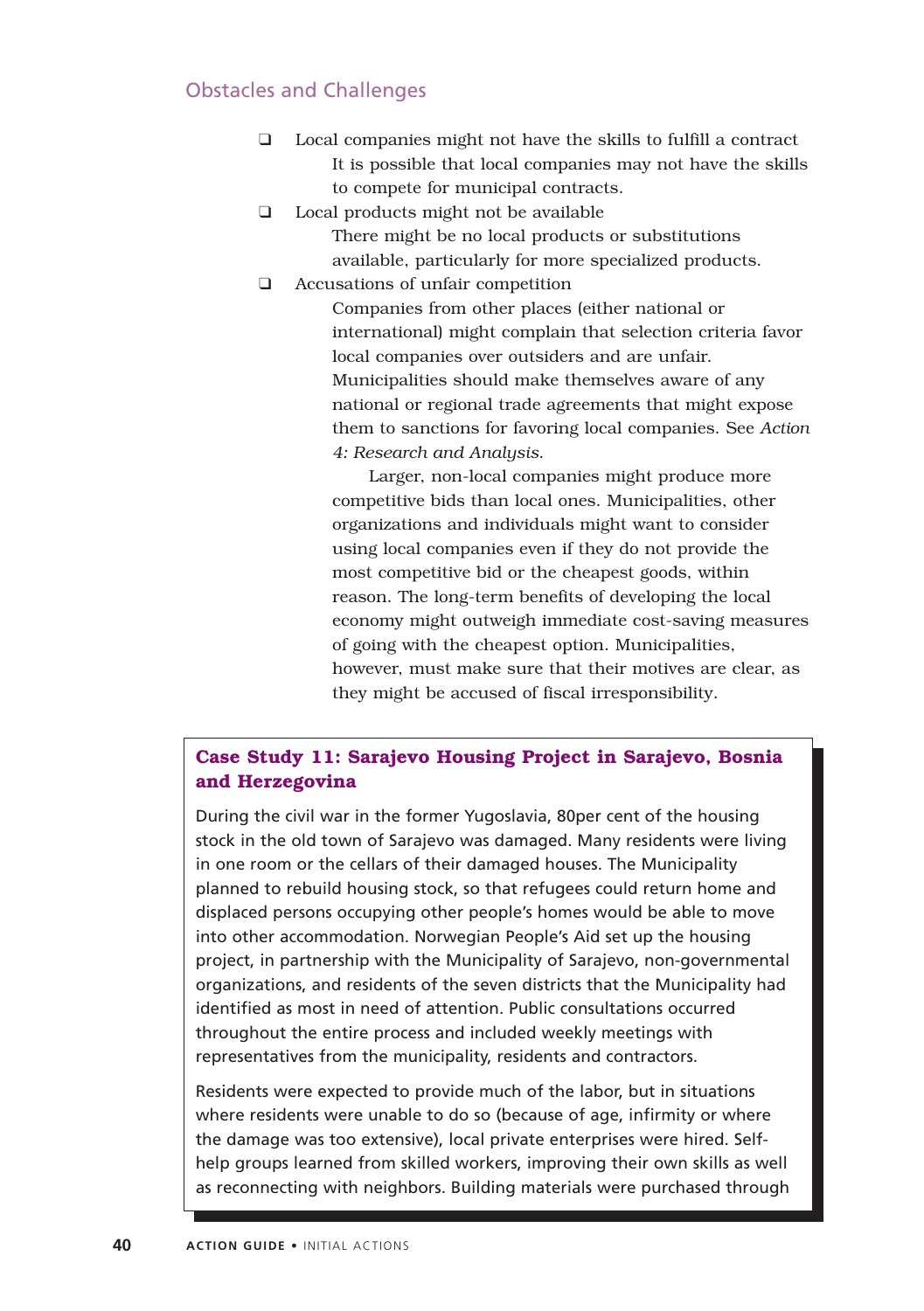## *Case Study 11 (Continued)*

local companies with criteria being cost, quality and local products. The use of local products also helped preserve the architectural heritage of the old town. Demolition rubble was also re-used, allowing more resources to be committed to the project.

In the end, 603 houses were built, 103 more than was originally planned. The purchase of local materials and use of local contractors helped generate jobs and stimulated the production of building materials. All the companies hired as contractors are still in business and some have expanded their operations. Many residents were also able to establish small businesses in their rebuilt houses and take out loans on their improved properties.

Local economic development does not need to be kept in isolation from other municipal or community goals. By emphasizing the need to keep in mind local products and to support local businesses while engaging in the provision of shelter, this project also led to economic development. LED can, and should, be integrated into all the objectives of a community.

*Further Information: Program Coordinator Norwegian People's Aid Storgt.33a P.O.BOX 8844 Youngstorget N-0028 OSLO. Tel: +47 22 03 76 46 Fax: +47 22 20 08 70*

#### **Resource Links**

Encouraging Local Business Growth http://www.worldbank.org/urban/led/local\_business.html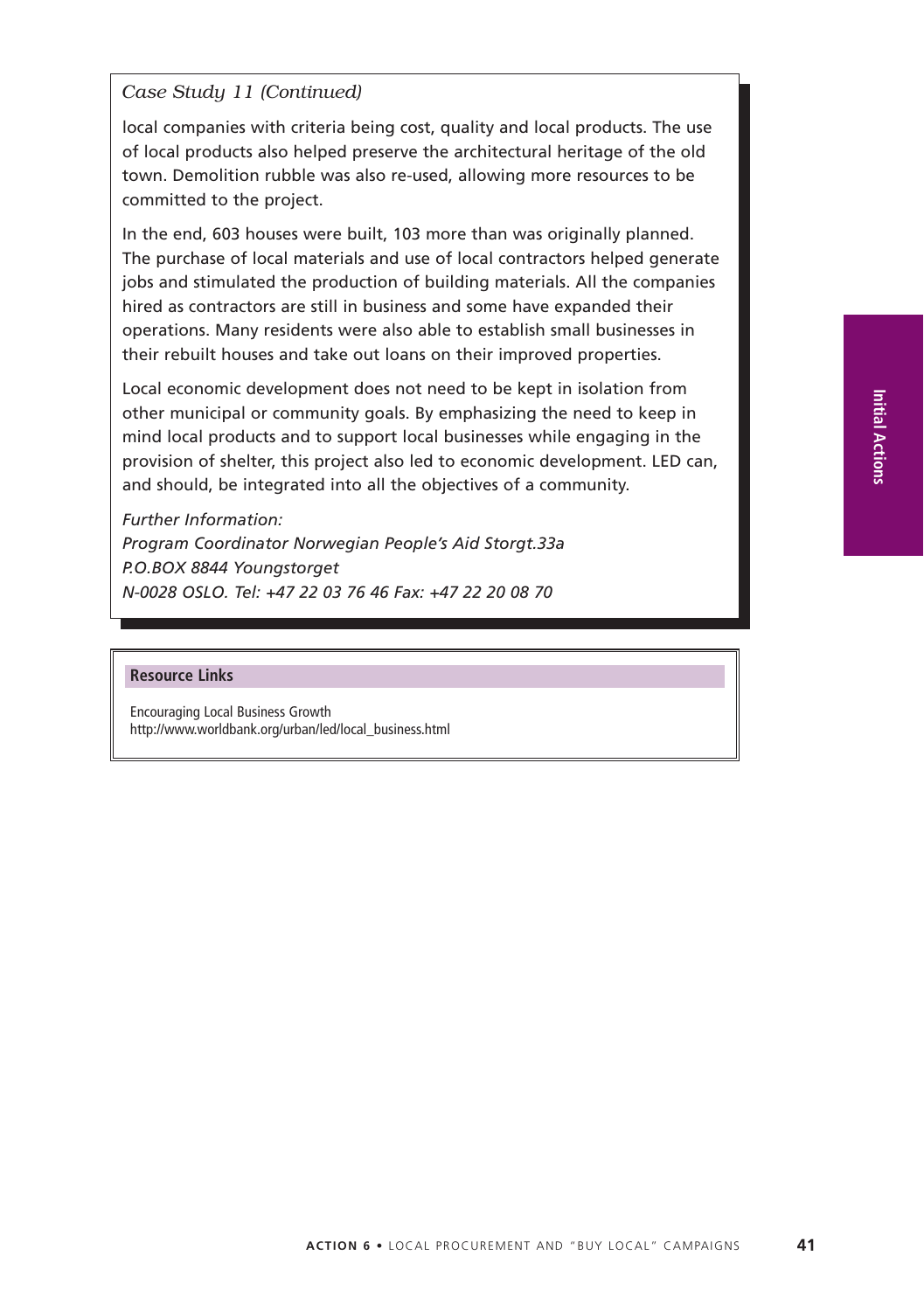# Action 7. Simple upgrading of local business areas / streetscape enhancement

Related Actions: Demonstration Projects; Physical Infrastructure Investment; Partnerships; also see Town Center Business Area Enhancement for larger scale upgrading

#### Summary

Simple upgrades and streetscape improvements are small-scale actions that involve changing the physical exterior of a local business area. Benefits of simple upgrades and streetscape enhancement include generating local employment, retaining existing customers and attracting new customers. In addition, simple upgrading actions are well positioned to link with demonstration projects (see *Action 3: Demonstration Projects*) as they are small scale in nature and highly visible. Simple upgrading can also be implemented as part of town center enhancement (see *Action 18: Town Center/Business Area Enhancement*).

Over time, local business areas can become stagnant or physically degraded. As a result, customers might begin to perceive the area as less attractive and dynamic and might choose to stop shopping and using the services located there. Also, new and existing businesses might be deterred from locating in the area. Street appearances are important to local economic development because they connect businesses and provide places for human and commercial interaction. The purpose of simple upgrades and streetscape improvements, therefore, is to create a positive image of a local business area that will motivate new customers to visit and retain existing customers, thereby increasing business sales and service provision.

Simple upgrades and streetscape improvements are used to transform the physical image of business areas. Enhancement projects can be implemented incrementally based on available resources. For example, a small change, such as improved lighting, can make people in a business area feel safer and more comfortable. Improvements should be planned strategically so that each action builds upon the next with visible results after each upgrade.

# Making Simple Upgrading of Local Business Areas work

#### *Determine which upgrades are most appropriate for the area*

Upgrading must be carried out in the context of the community living, and businesses operating, in that area. Consulting local residents and business owners will help identify the upgrades considered most important (see *Case Study 12* below). Potential improvements might include:

- ❑ Lighting
- ❑ Trees and landscaping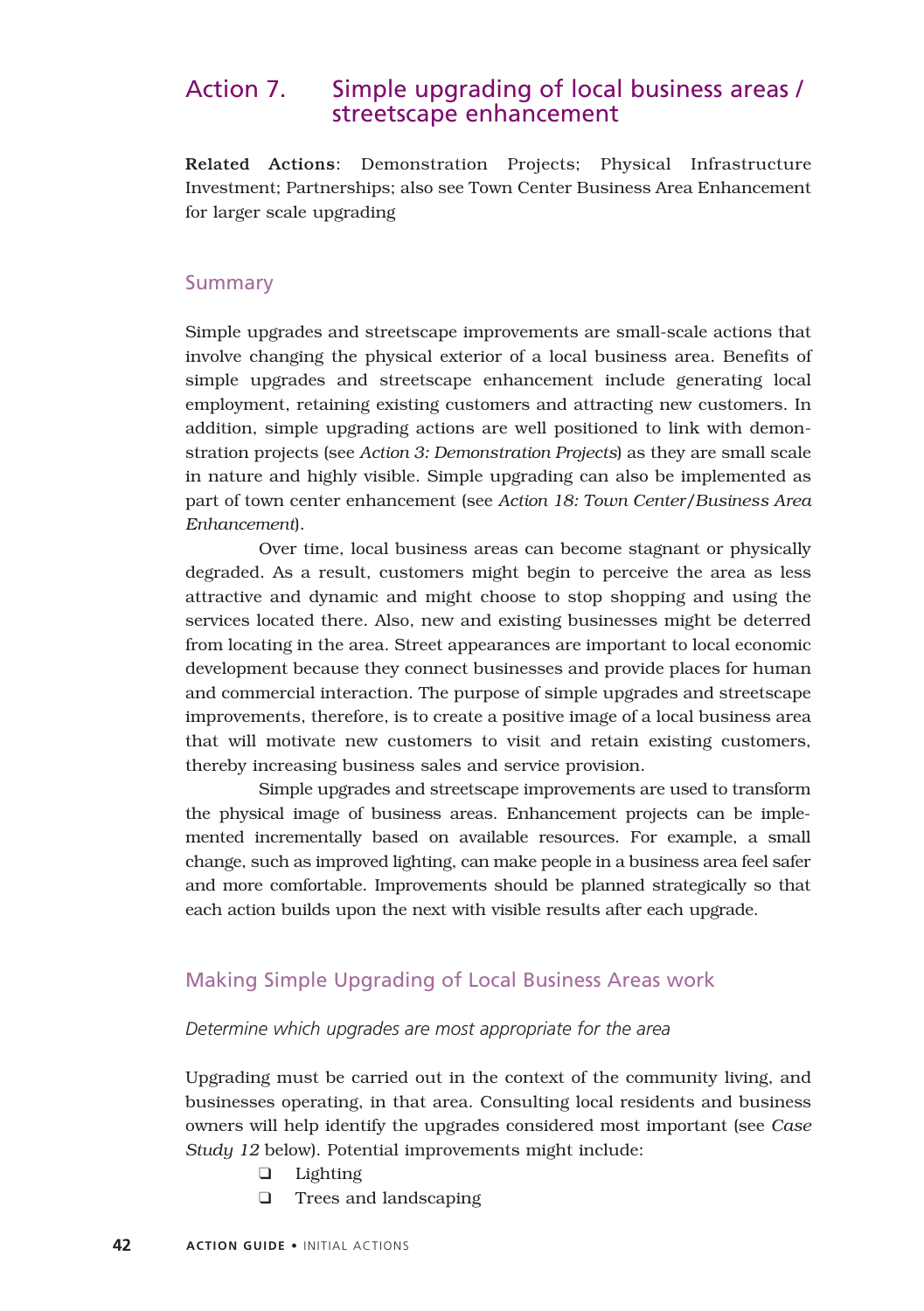- ❑ Building façade improvements
- ❑ Banners
- ❑ New signage
- ❑ Painting
- ❑ Garbage receptacles
- ❑ Murals and public art
- ❑ Benches and tables
- ❑ Bus and rain shelters
- ❑ Pedestrian and cyclist paths
- ❑ Calming car traffic to make streets safer for pedestrians
- ❑ Bicycle racks
- ❑ Litter and graffiti clean-up.

#### *Determine what upgrades are in the budget*

It is important to decide how much money can be allotted for the local business area upgrades. See *Step 7: Action Planning and Strategy Documentation* in the Manual. Initial costs and ongoing maintenance costs need to be considered. For example, building exteriors might need to be painted every few years. By clearly marking the area that will be enhanced, it will be easier to estimate the initial and long-term costs of each option. If there are limited resources, improvements such as street trees are low cost and can improve the aesthetic quality of an area. As well, forming a partnership with municipal, regional and/or national governments might help to secure funding.

#### *Plan for ongoing maintenance*

Cleanliness and tidiness contribute to the visual character of an area and maintaining physical enhancements can be difficult without proper planning. When choosing upgrades, stakeholders should determine the maintenance requirements of each option (see *Tool 7a: Action Planning Frameworks* in The ToolKit) and their long-term costs. It is also useful to strategically plan how the upgrades will be physically implemented to allow for easy maintenance. For example, choose garbage receptacles that can be emptied without difficulty.

#### *Choose upgrades that will foster a comfortable physical environment*

Simple upgrades and streetscape enhancements are intended to create a comfortable physical environment for customers, which, in turn, contribute towards increased economic activity in an area. To create a comfortable streetscape, factors such as personal safety, protection from the weather and protection from vehicle traffic should be considered in the selection of upgrades. For instance, improvements such as bus shelters can be used to protect pedestrians from the sun and rain. Enhancements should also be designed to accommodate a range of users, including pedestrians and cyclists. Bicycle racks and widening sidewalks encourage pedestrian and cyclist use. A streetscape that is accessible by pedestrians, cyclists and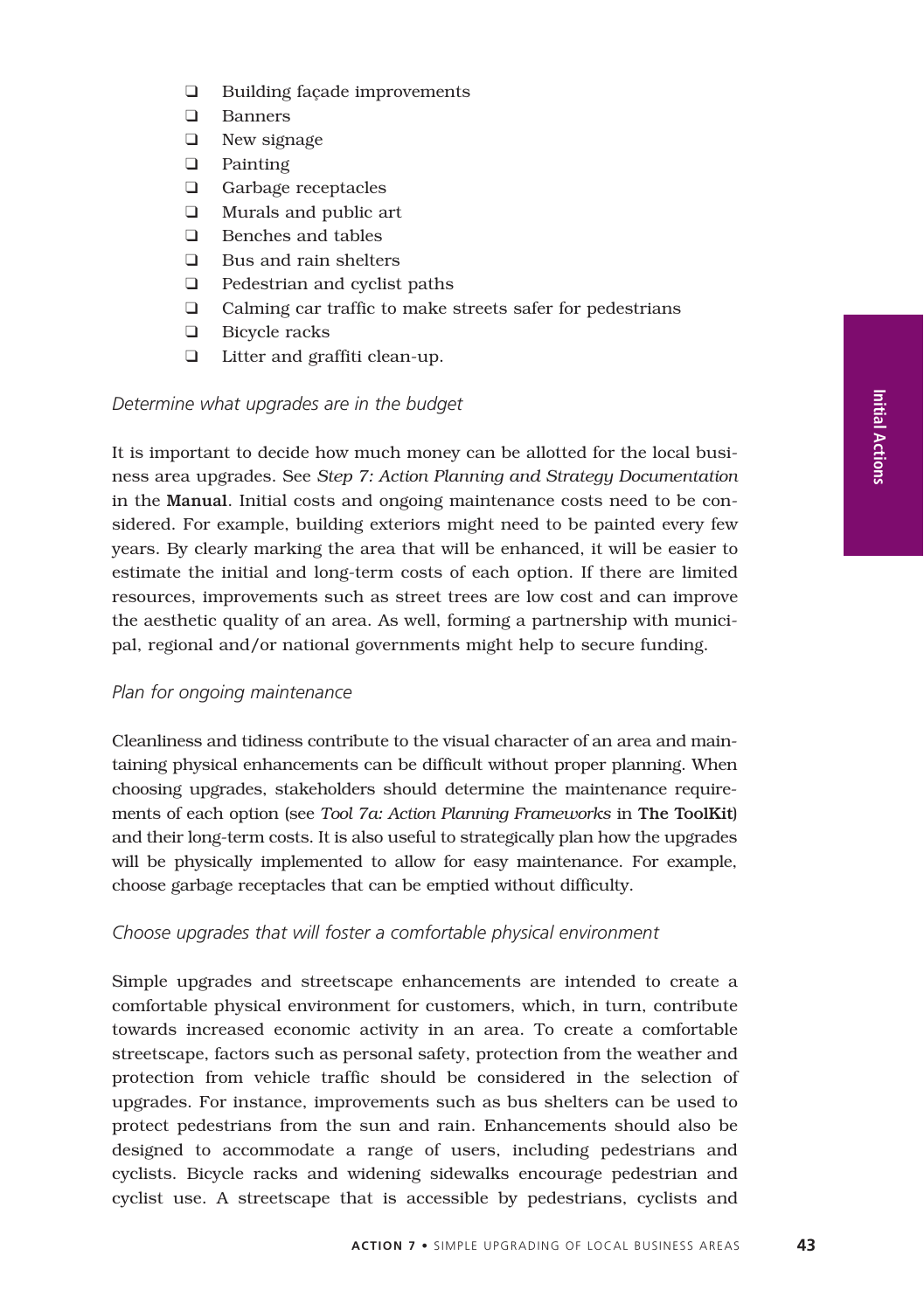motorists will cater to a broader range of customers and provide more economic opportunities.

#### *Choose upgrades that make the business area distinctive*

Simple upgrades can help make a local business area a distinctive place within the context of the wider community. Banners and signage are often used to set an area apart. Murals on buildings also present opportunities to display public art and involve local artists (see *Case Study 13* below). By creating a sense of place, a local business area might become more attractive for local customers and tourists.

# Community Benefits

❑ Generates local employment

Simple upgrades generate employment in several ways. The actual implementation and maintenance of upgrades create new jobs. Reviving a local business area can also result in new businesses opening and existing businesses expanding, which lead to more employment opportunities for residents.

❑ Attracts old and new customers

A local business area becomes a more comfortable and welcoming place after it has been upgraded. Negative images once associated with the area are often transformed into more attractive ones. As a result, former customers and new customers will be drawn to the business area, stimulating economic activity.

- ❑ Contributes to the character of the community Simple upgrades and improvements can influence and help to define the visual character of a community. In some cases, the historical past of an area might be emphasized by the use of specific paint colors or street lighting. An increased sense of place in a local business area is often accompanied with greater civic pride.
- ❑ Retains local businesses and customers Local business area upgrades help to maintain businesses within the community and can prevent customer leakage out of the area; therefore, more resources are retained in the community.

# Obstacles and Challenges

❑ Improvements are not maintained Over a prolonged period of time, funding and commitments to maintain the upgrades can be difficult to sustain.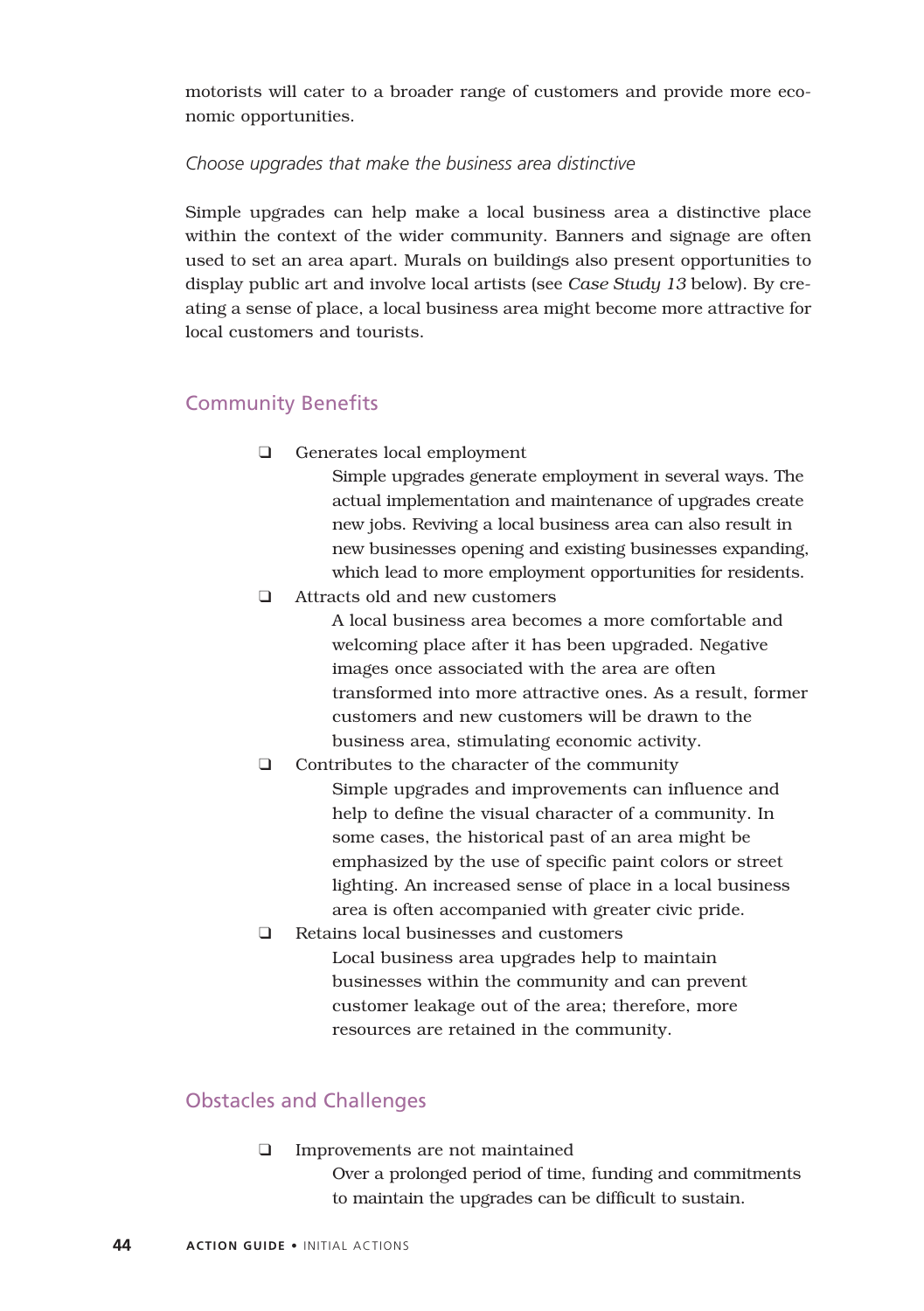❑ Lack of funding

The initial costs of simple upgrading challenge the implementation of local business area improvements. Outside funding to assist communities might not be available or sufficient to support enhancement projects.

❑ Poor integration of upgrades and improvements Improvement efforts can be inefficient if strategies to upgrade a local business area have not been well coordinated. The area might be perceived as unattractive and uncomfortable due to poor workmanship or the use of too many different materials.

#### **Case Study 12: Chinatown Revitalization, Vancouver, Canada**

Chinatown in downtown Vancouver has traditionally been a vibrant commercial and retail area. In recent years, however, increasing crime rates, deteriorating buildings and regional competition have threatened the economic stability of the area. In response to these problems, a Chinatown Revitalization project was created through a partnership between the City of Vancouver, National Crime Prevention Strategy Staff and the Chinatown Revitalization Committee. Efforts of the partnership have resulted in the articulation of a long-term vision for Chinatown and strategies to realize community goals.

A major objective of the Chinatown Revitalization project has been the improvement of the streetscape. A walkway between the Vancouver Public Library and Chinatown was named the "Silk Road." Banners and signage were erected along this walk and story-telling panels, illustrating the area's history, will be installed in the future. In addition, a Chinatown Millennium gate was built to demark the entrance of the business area. Additional streetscape improvements include the placement of 90 new decorative lamp posts, public art, new paving stones and community mosaics. The City of Vancouver has also initiated a heritage incentive program to encourage the maintenance of historic buildings in Chinatown.

The streetscape enhancements in Chinatown resulted from an effective collaboration between business owners, residents and municipal government. An integral aspect of the Chinatown Revitalization has been the consultation of more than 25 community groups in the selection of streetscape improvement details. As a result, the streetscape enhancements in Chinatown reflect the ideas and preferences of the people living and working there. The upgrades to Chinatown have helped to retain businesses in the area and secure Chinatown as a popular tourist destination within Vancouver.

*Further Information: City of Vancouver http://www.city.vancouver.bc.ca/commsvcs/planning/dtes/strategies.htm*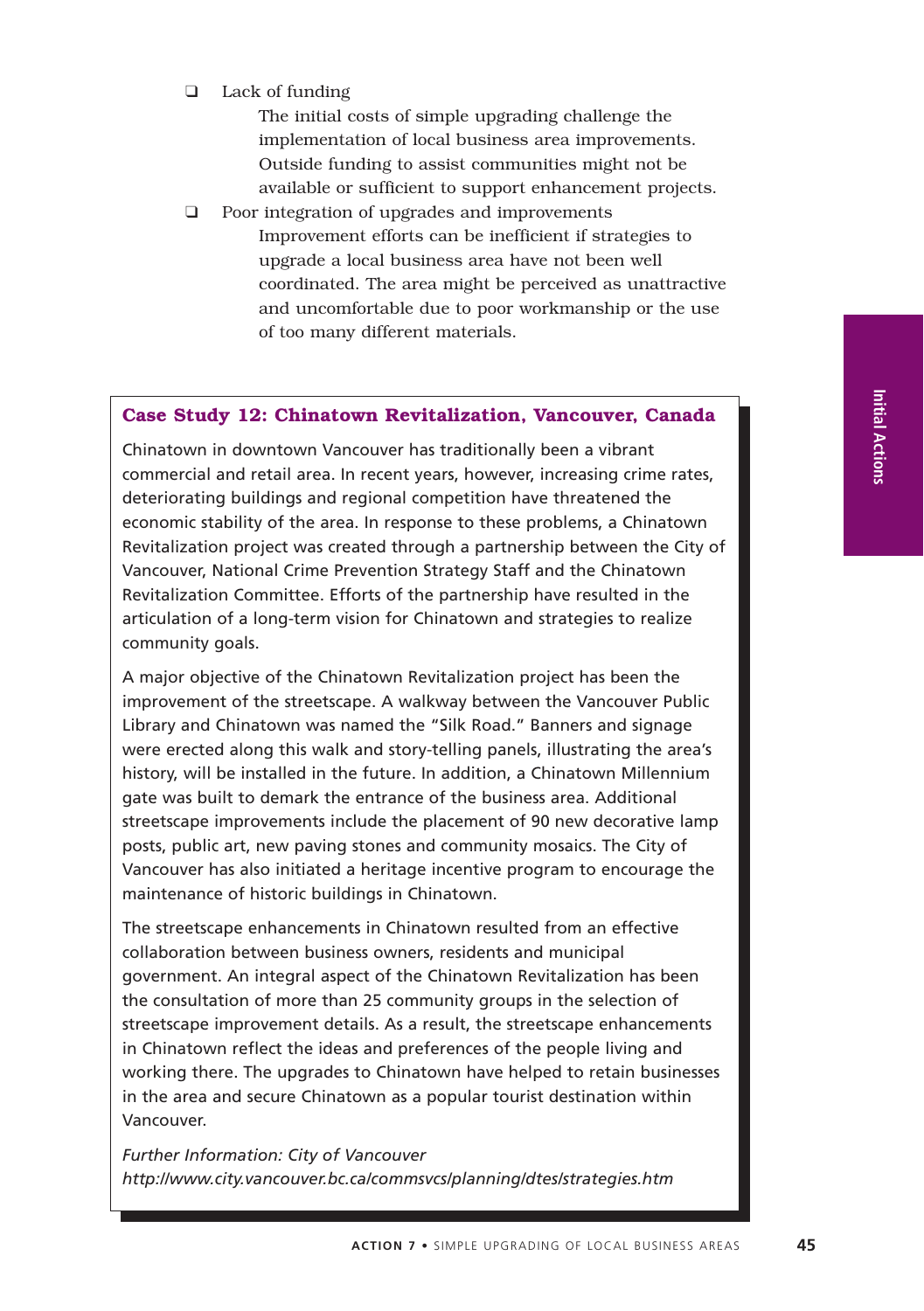# **Case Study 13: Chemainus Downtown Revitalization, British Columbia, Canada**

Chemainus is a small town on the east shore of Vancouver Island, British Columbia, with a population of approximately 4,000 people. Like many small towns on Vancouver Island, Chemainus relied upon the forestry industry to provide the backbone of its economy. A primary source of employment in Chemainus was a sawmill. In the 1980s, however, the forestry industry began to slow down, resulting in the closure of the mill and the loss of more than 700 jobs. To respond to this change, the city council initiated a downtown revitalization project to give a fresh new look to the main street in Chemainus.

A businessman and local resident came up with the idea of painting the rich history of Chemainus on the walls of downtown businesses. An organization called the Festival of Murals was formed in 1983 to oversee the murals project and is largely comprised of volunteers. Since the inception of the project, more than 35 murals have been painted, which have formed an outdoor art gallery.

The mural project in Chemainus has not only beautified the downtown core, but has become a significant tourist attraction for the region. Spin-off effects from the project includes the expansion of accommodations

and restaurants that cater towards visitors. In 1983, Chemainus won the prestigious New York Downtown Revitalization Award for redevelopment of the town core. It has since gained worldwide acclaim for the integrity and superb artistry of its huge depictions of the town's history, earning the British Airways Tourism for Tomorrow Award (the Americas) in 1994.

*Further Information: Chemainus.com http://www.chemainus.com/ The Festival of Murals Society: http://www.muraltown.com/*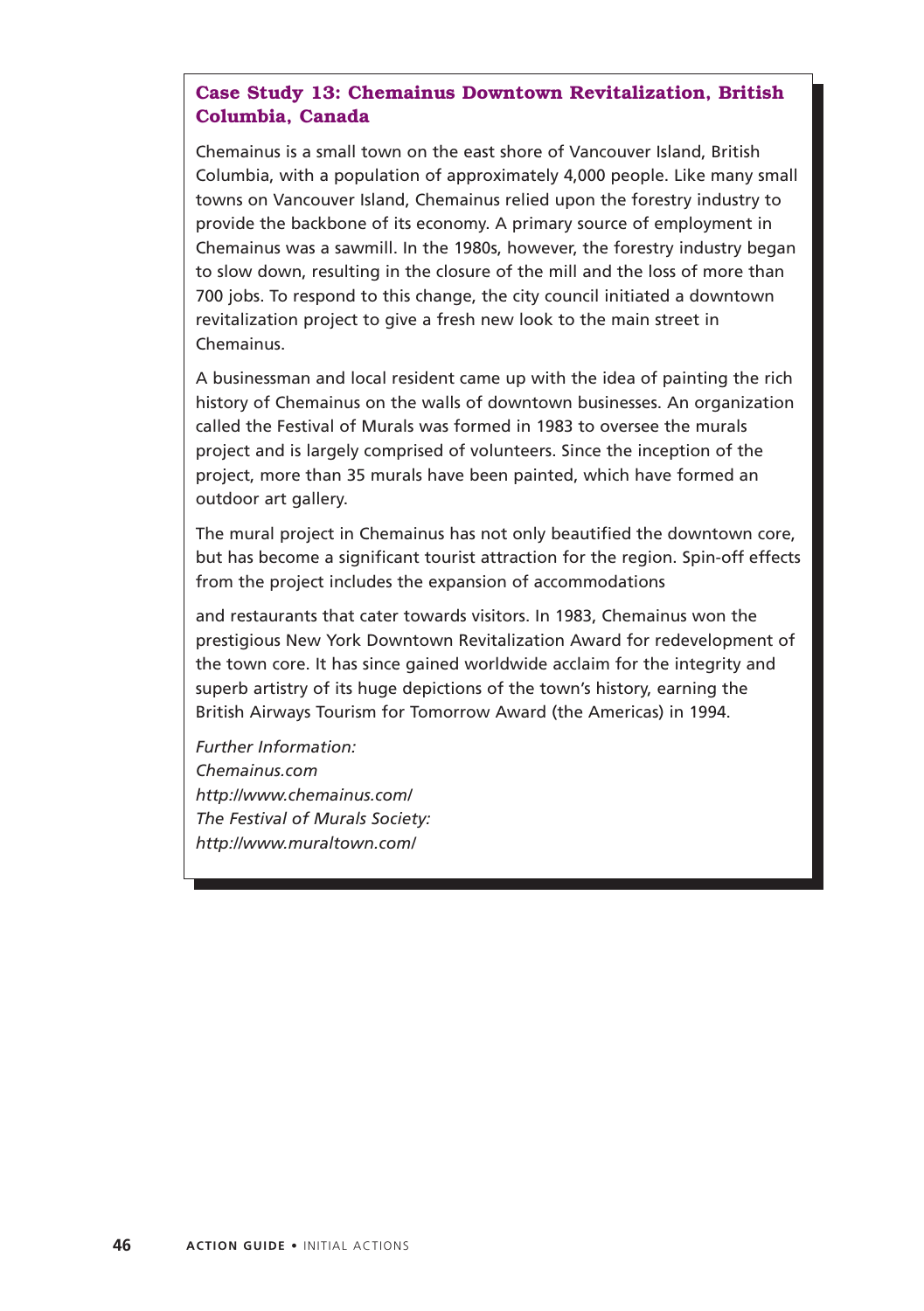#### **ACTION 7** • SIMPLE UPGRADING OF LOCAL BUSINESS AREAS **47**

The Rizal Avenue pedestrian shopping mall project was initiated by the City of Manila in an attempt to improve a decaying shopping area in the city. At one time, the commercial area located between Rizal Avenue, Recto Avenue and Carriedo Street was a popular shopping destination. However, heavy car traffic and a light rail transit system (LRT) have caused considerable air and noise pollution in the area, making it uncomfortable for pedestrians to shop there. In an attempt to spur economic development in the area, the City of Manila decided streetscape improvements were necessary to create an environment for businesses to thrive.

The major focus of the project was to transform Rizal Avenue into a pedestrian shopping strip that could be accessed by the 600,000 LRT commuters who pass through the area every day. Car traffic has been redirected to alternative routes in the city to improve pollution and pedestrian safety. The center island that once divided the street has been removed and replaced with attractive stone blocks to encourage pedestrian use. Other streetscape improvements include trees and shrubs, planted on both sides of the street, and building facade improvements. Many existing buildings have repainted their exteriors. Additional improvements are planned for Rizal Avenue such as decorated tiles and lights, which will be installed on the supporting posts of the LRT system. A shopping center is expected to be constructed in the center portion of Rizal Avenue.

This project has reduced the pollution and noise once prevalent along Rizal Avenue. Monitoring of vehicle traffic by the City of Manila has also indicated that there have been no traffic jams along the routes where vehicular traffic was redirected. Given the large number of LRT commuters per day, if the Rizal Avenue pedestrian shopping mall can capture ten per cent of the commuters business daily, the project will be a success.

*Source: City of Manila http://www.cityofmanila.com.ph/newsarchivesjuly.htm#avenida*

#### **Resource Links**

City of Vancouver http://www.city.vancouver.bc.ca/commsvcs/planning/dtes/strategies.htm

Chattanooga Urban Area Sidewalk-Streetscape Policy Guidehttp://www.chcrpa.org/Pages/Transportation/Meetings/sidewalk\_guide\_draft8\_13.pdf

The Festival of Murals Society http://www.muraltown.com/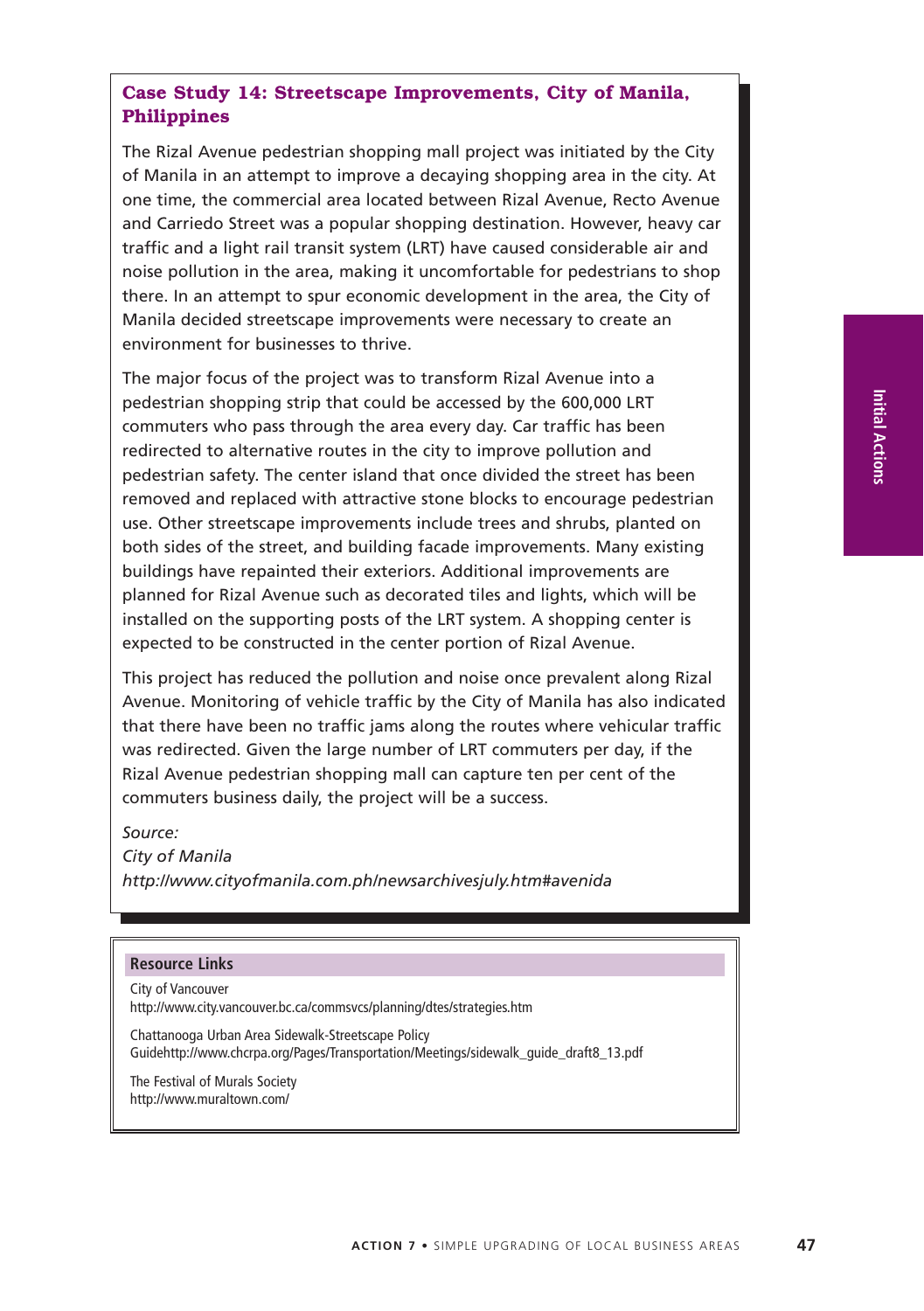# Action 8. LED Publications

Related Actions: Research and Analysis; Knowledge Management; Marketing

#### Summary

LED publications are communication tools used to convey information about a local area. They are often used to attract new businesses and support the expansion of existing businesses. the Manual, *Step 3: Situation Assessment* indicates that research and analysis of the local business environment should be completed in the LED process. Besides providing a basic understanding of the economic environment and businesses that exist in the defined area, this information can be used to generate publications. There are a range of LED publications such as simple leaflets used for developing networks and community information packets provided to new businesses considering locating in the area. Often, LED publications are used to support marketing activities (see *Action 10: Marketing*).

These publications are included as "Initial Actions" because they can be done quickly and easily with limited staff time. They are also useful ways to involve existing businesses in the LED process. However, they can also be expensive and time consuming if glossy brochures, magazines and other types of publications are developed. Three types of useful LED publications are discussed below.

#### Making LED Publications work

#### *Develop a business directory*

The business directory is a listing of businesses in the LED area, and information related to those businesses. Ideally, it is compiled on a computerized database, so that it might be sorted by any criteria contained in the database. It is usually used for "business-to-business" contact information, so it is useful if LED objectives include keeping money in the local economy longer and supporting local businesses. However, it has many uses, including checking for the presence of competing businesses, supplier/purchaser contacts, employment searches and potential partnership/co-operation arrangements. Information commonly found in business directories includes the following:

- ❑ Names of businesses, arranged alphabetically
- ❑ Names of businesses listed by type (in North America, Standard Industrial Classification codes are commonly used)
- ❑ Address, phone, fax, e-mail, Web site addresses
- ❑ Key contacts
- ❑ Main products or services
- ❑ Number of employees
- ❑ Years in business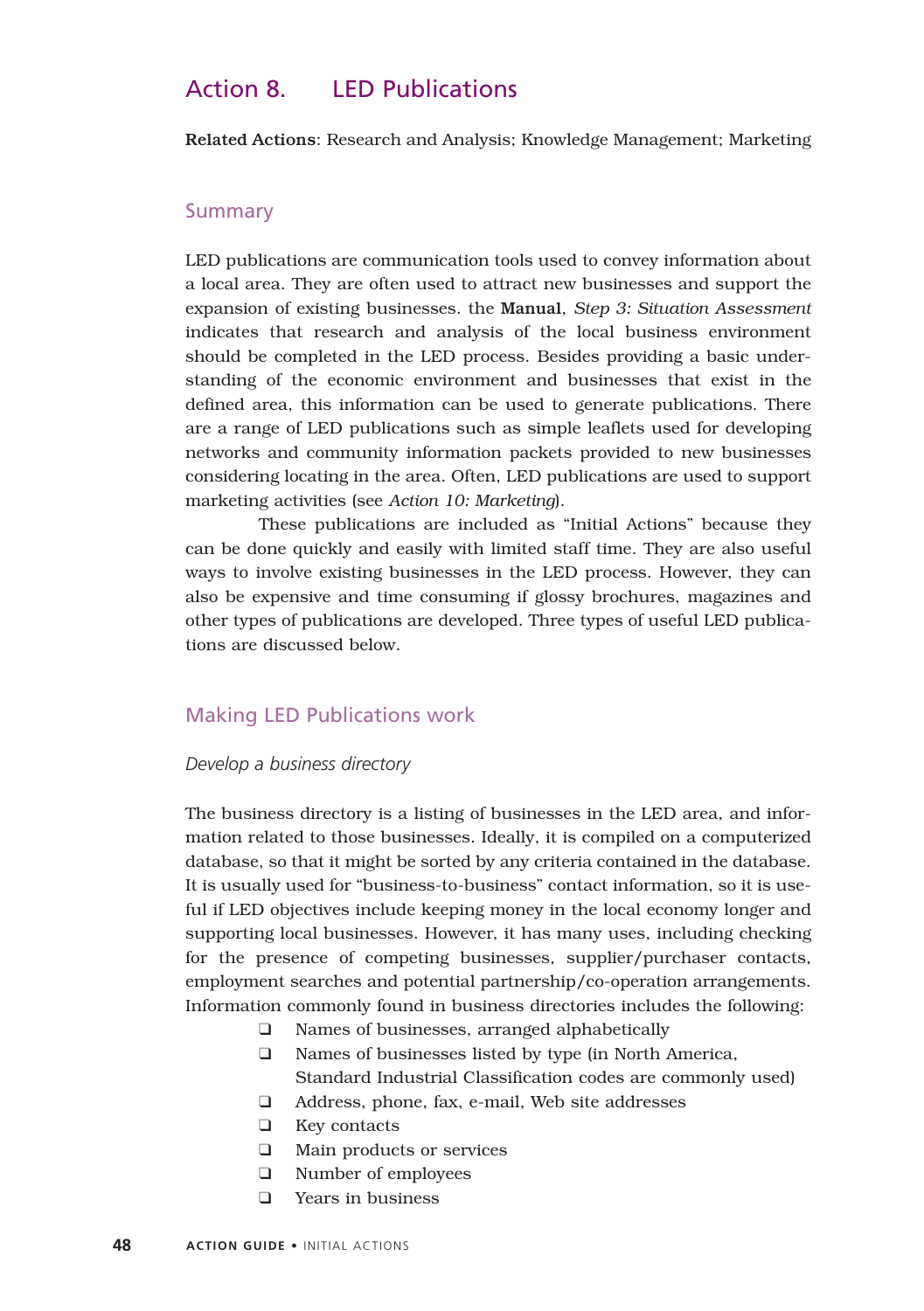- ❑ Notes regarding export activity, investment opportunities, or other needs
- ❑ All employers (for example, governments, educational institutions, etc.)
- ❑ A list of the largest employers.

*Create a city or community brochure, economic profile or investment guide*

The community or economic profile is the "facts and figures" publication that more concretely describes the LED area and might provide comparable data for other cities. It provides specific information that the reader might require in decision-making, such as obtaining preliminary market information, investing in the city, cost of starting a business, available resources or issues surrounding a potential move to the local area. City or community brochures and economic profiles are useful tools if attracting businesses into the community is an economic development objective (see *Case Study 15* below). A properly designed booklet will have additional value if used in conjunction with other communication methods.

Much of the data for the profile can be obtained during a strategic planning process (see *Tool 3a* in the ToolKit). Types of data communicated in the profile might include

- ❑ Location, climatic and geographic information distances and locations with respect to other major urban areas, history and heritage description of the LED area
- ❑ A socio-demographic profile
- ❑ A general description of the structure of the local economy
- ❑ An employment profile, and a description of each major group of economic activities (primary, manufacturing, construction, wholesale & retail trade, education, etc.)
- ❑ Education and labor force characteristics (employment/unemployment, employment by occupation, wages & salaries, etc.)
- ❑ Communications infrastructure
- ❑ Transportation infrastructure
- ❑ Utility infrastructure
- ❑ Business start-up and operation costs (labor, real estate: lease and sale, permits, utilities and communication, taxes, etc.)
- ❑ Financial support infrastructure
- ❑ Financial, accounting, consulting resources
- ❑ Natural and academic resources
- ❑ Tourism and cultural resources
- ❑ Foreign investment and trade
- ❑ A description of the quality of life in the LED area and its components (living standards, health care, social insurance, environment, etc.)
- ❑ Organizational resources, such as chambers of commerce, and economic development organizations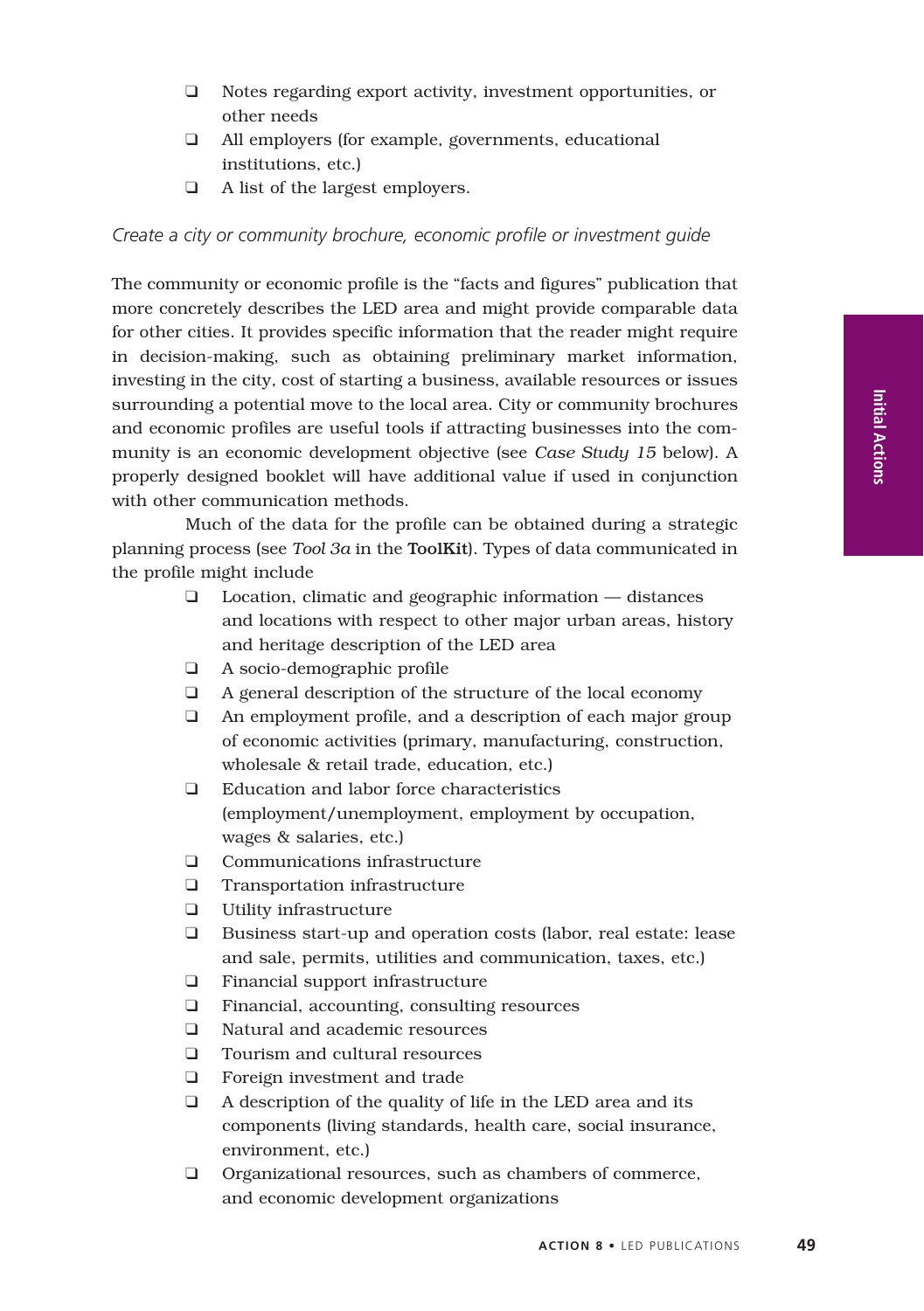#### *Develop a community profile letter*

A community profile letter offers an alternative or complementary approach for communities trying to attract prospective businesses. A community profile letter is a personal letter sent directly from the city manager, township supervisor and/or economic development coordinator to the chief executive officer of the prospective business. They send it as a personalized business letter printed on a letter-quality word processor. This letter contains all the information about the community in which the business has expressed interest, or which the community leaders feel the business could use in making its decision. This information should be continuously updated so that each printed letter has upto-date information.

A community brochure might also be included with each letter, but the brochure has a different purpose than that of the letter. The aim of the brochure is not to transmit specific information. Rather, it communicates an image of the community as a good place to live and work.

## Community Benefits

❑ Promotes the local area

LED publications help local businesses promote themselves to other businesses, both locally and outside the LED area, and to tourists. Publications assist with attracting new businesses to the LED area.

❑ Increased job creation

Effective LED publications can assist job creation by attracting new businesses and linking existing businesses together. In addition, the development of the publications can be used as new sources of employment.

# Obstacles and Challenges

❑ High production costs

LED publications can be expensive to produce (cost of including images, printing on high-quality paper and professional binding) and difficult to keep current as information constantly changes. Community profile letters, however, are usually inexpensive to produce.

❑ Impersonal common-place products

Local areas commonly produce LED publications. The standardized format and text of the publications might appear impersonal, making it difficult for them to stand out to prospective businesses and investors.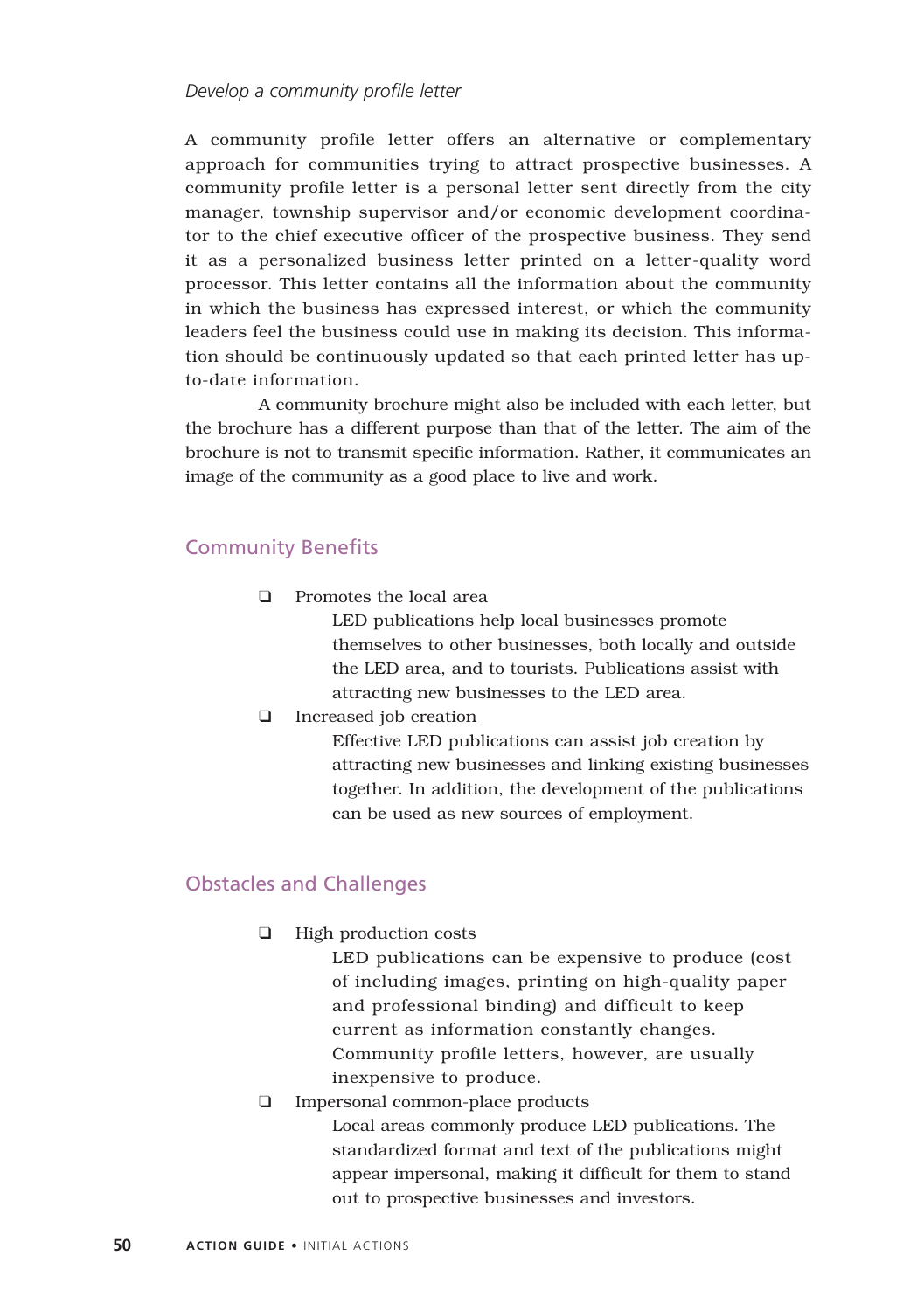# **Case Study 15: Development of an Economic Profile for Blagoevgrad, Bulgaria**

The municipality of Blagoevgrad is a small city of approximately 78,000 people. A plan outlining strategic development for the city until 2015 was produced, and creating a favorable environment for foreign business recruitment was identified as a top priority for economic development. To achieve this goal, the municipality decided it was necessary to develop a promotional tool for the municipality;; a document that would provide targeted and structured information. As a result, a marketing profile was developed.

The first step in the development of a marketing profile was to asses past business recruitment efforts. Weaknesses in the City's attempts to attract businesses included the following:

- Lack of enough specific information that would interest potential investors;
- The information available was inappropriate, unstructured and often targeted at tourists instead of businesses;
- Lack of technical capability to produce timely updates of dynamic economic data; and
- The information was presented in an expensive format, the traditional printed brochure.

In response to these weaknesses, the municipality decided to create an inexpensive electronic marketing profile, targeted at foreign investors, highlighting the strengths and weaknesses of the area. The profile was developed in several stages. Initially, a concept was conceived for the profile. The second stage was to plan the layout of the profile. After this was completed, the relevant data for the profile was collected. Information collected for the profile consisted of: the following

- Workforce data:
- Taxes and fees:
- Environmental protection requirements; and
- Infrastructure (e.g. transport, telecommunications, water and energy).

The final stage of the process was to edit the information to ensure that the profile was written clearly and concisely. Since the marketing profile has been uploaded onto the Internet, there have been multiple benefits for Blagoevgrad. The electronic format of the profile has made it easy for prospective businesses to immediately assess information about the municipality. In addition, the profile can be updated often as information changes and is inexpensive to maintain. Several other municipalities in the area have followed Blagoevgrad's example and initiated their own profiles.

*Further Information: Foundation for Local Government Reform Technical Twinning Program 22-A San Stefano str.Sofia 1504, Bulgaria Tel.: +359 2 943 44 22 Fax: +359 2 944 23 50 Email: flgr@flgr.bg http://www.flgr.bg/techtwin\_new/blagoev\_caseen.htm*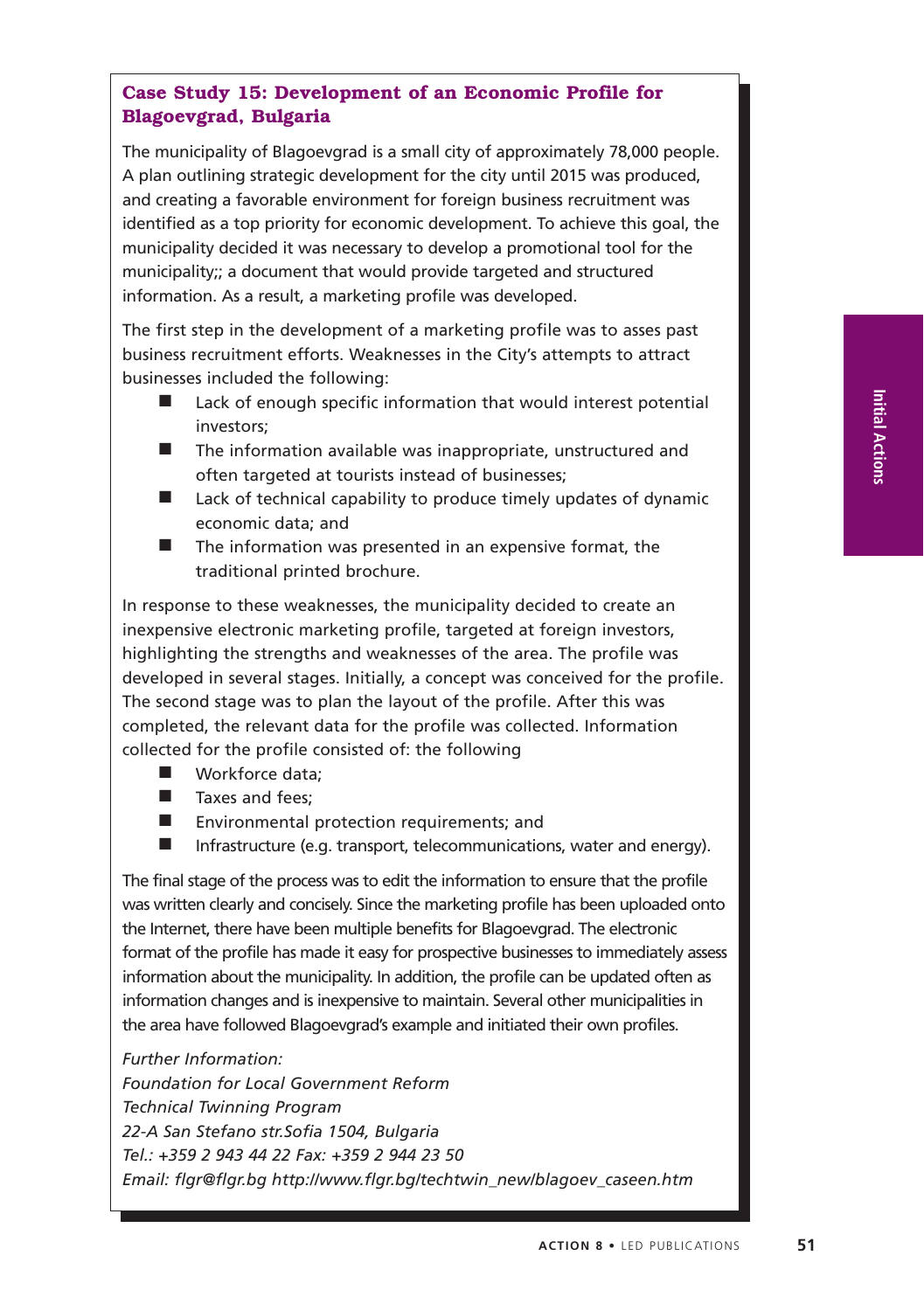❑ Inaccurate information

In an attempt to attract new businesses, LED publications might be developed to present an artificially positive image of a community.

#### **Resource Links**

Community Profile Network http://www.villageprofile.com/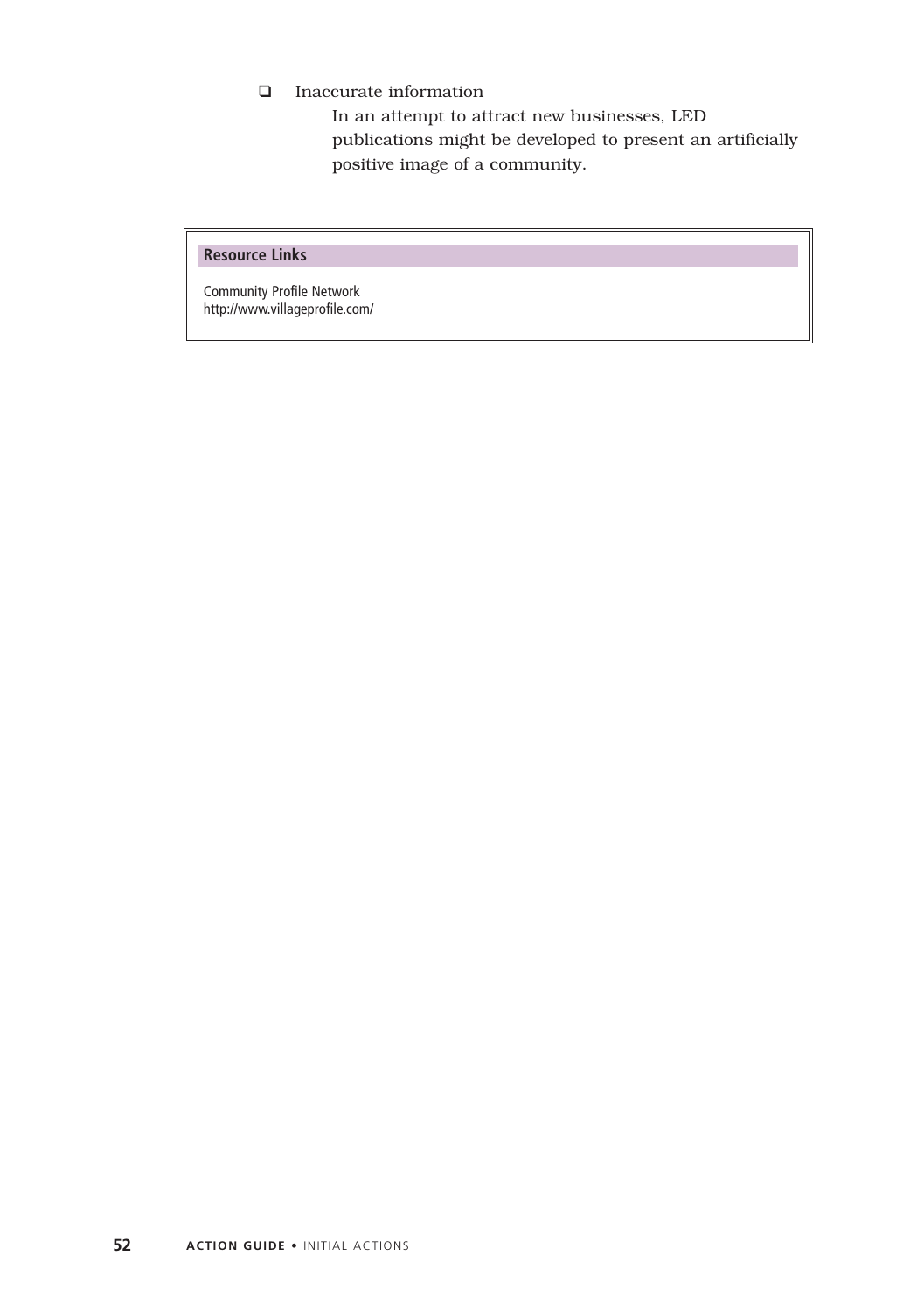# Advanced Actions

**T**he *Initial Actions* provided above are followed by *Advanced Actions*, which are more detailed and technical actions that will either require considerable organizational expertise, experience or money. In fact, most of these will require additional research and/or specific expertise. Depending on your approach, these might be one part of a larger LED strategic plan, or in some cases, they will be all that the local community can initiate and carry out. Some of these actions include establishing incubators, small business development centers, co-operatives, community development corporations (CDCs), micro-credit and basic infrastructure.

# Marketing and Knowledge Management

# Action 9. Knowledge Management

Related Actions: Research and Analysis; LED Publications; Marketing; Institutional Co-operation Mechanisms

# **Summary**

Knowledge Management, also sometimes referred to as Knowledge Sharing, is primarily about putting people in touch with each other, with expertise and with information. It is about getting the right knowledge to the right people at the right time. It is about creating a way to help people share information and to ensure that knowledge is retained before a project ends or a staff member leaves. It is about creating institutional memory. It is about learning.

Knowledge Management is a relatively new concept in local economic development. It has largely evolved with, and because of ,the pervasiveness of technical advances and the increase of information at our disposal. While Knowledge Management can use technological tools, such as the Internet or databases, it is more than that. It can also mean the institutionalization of information-sharing meetings or the development of newsletters. Knowledge Management (KM) strategies might vary. depending on the needs of decision-makers and the availability of relevant information.

# Making Knowledge Management work

#### *Develop a knowledge management structure*

Sharing and managing knowledge is a big job. It often requires a dedicated staff person to develop strategies to manage and share knowledge internally.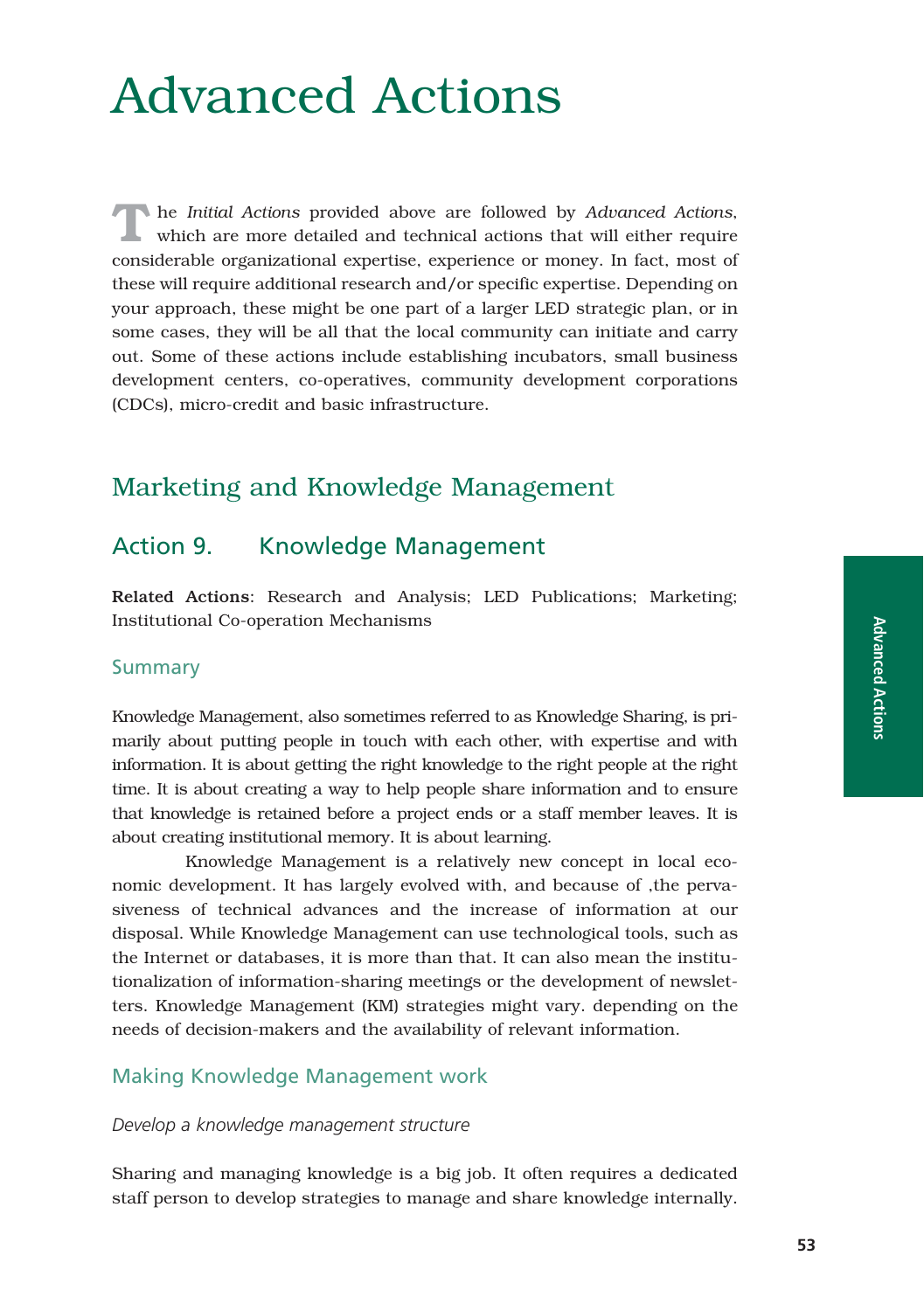It is also helpful for the goals and principles of knowledge management to be understood and shared within the organization. This allows knowledge to be shared easily. As well, open internal access to knowledge allows for a better understanding of what knowledge is important to the organization and what needs to be managed. Clear guidelines are also needed for managing and storing knowledge internally. These guidelines can include details about how long information should be kept, what sort of information needs to be kept, where it will be stored and who will have access to it.

## *Establish tools for knowledge management*

Whether the knowledge management needs of your organization or project are fulfilled through a weekly face-to-face meeting, or through technical means such as an intranet or Web portal, tools are needed to structure the way knowledge will be shared and managed. Examples of such tools include

Non-Technical

- ❑ Simple bulletin boards (public boards, local newspaper postings, basic Websites)
	- Job opportunities
	- Market opportunity bulletin boards
	- Local procurement opportunities
- ❑ Face-to-face meetings
- ❑ Fact sheets
- ❑ Policy documents

#### Technical

- ❑ Shared computer networks
- ❑ Intranets
- ❑ Databases
- ❑ FTP sites
- ❑ Web portals

#### *Create mechanisms to facilitate the sharing of information*

There is often a reluctance to share knowledge and a lack of recognition of what information is important or valuable. It is important to introduce mechanisms that will encourage the sharing and expression of tacit knowledge, as well as the recognition and support for knowledge-sharing in general.

#### *Ensure people are trained*

People create knowledge; therefore, people are central to any knowledge management system. Knowledge management implies the sharing of knowledge with other organizations, people and cultures. Through this sharing, knowledge is not lost when a project ends, or when someone leaves. It is important to ensure that the people involved in a knowledge management strategy receive the training necessary to use knowledge-sharing tools and to learn about the importance of KM to the organization.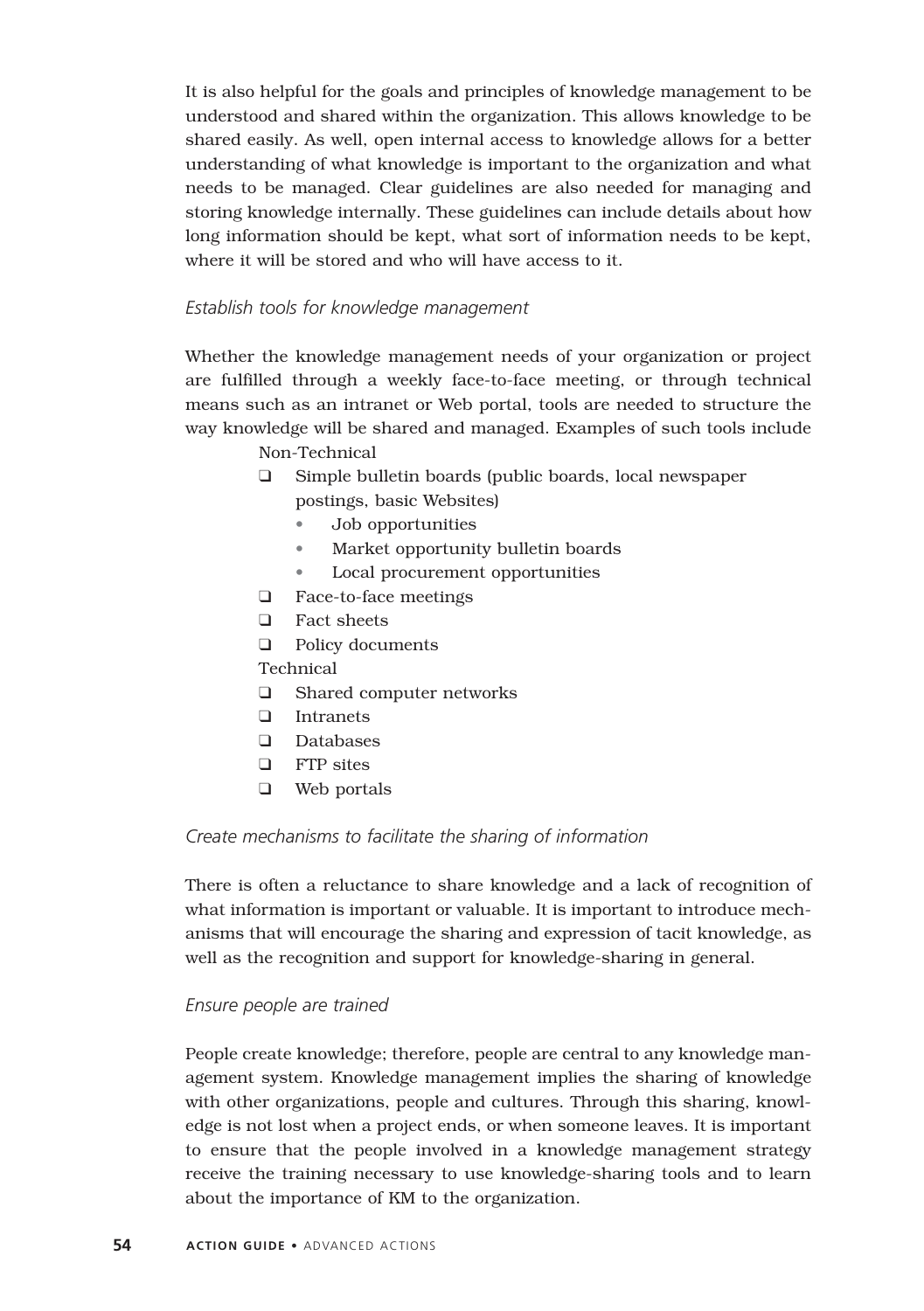# Community Benefits

❑ Improved governance

Knowledge Management can help improve governance. This is possible due to an increase in transparency through the sharing and access of information. People become easier to contact, organizational structures are more transparent and documents are often available through on-line resources. This gives access to information to a wide variety of people and groups. Finally, decision-making is improved with greater access to information.

❑ Increasing linkages

The purpose of Knowledge Management is to facilitate the sharing and transfer of information and knowledge. This facilitates the creation or strengthening of links with other partners, communities and countries, and between different levels of government. Information about programs, activities and resource management is shared, thereby creating opportunities for learning. Significantly, Knowledge Management provides the opportunity to learn from other organizations' or countries' mistakes, and from their success in local economic development. It also allows for past mistakes and challenges to be recorded, so that those same mistakes are not repeated, due to a lack of institutional memory. Institutional memory is the retention of lessons learned. It is also the memory within an organization about the successes and failures of past projects.

❑ Capacity development

Sharing knowledge helps build capacity through ongoing education and learning. People engaged in knowledge management usually expand their technical skills through regular computer use. Encouraging the sharing of knowledge also increases capacity by empowering people to use and access knowledge. Knowledge management often allows for the horizontal flow of information, giving voice to the poor or marginalized who might not otherwise have the opportunity to connect with professionals. Therefore, KM fosters job creation and helps to facilitate partnerships between people for LED.

❑ Institutionalization of knowledge

Loss of knowledge when staff or contractors leave, or when a project ends, can be avoided with a clear Knowledge Management strategy. Important information, such as contacts, outcomes, processes, research studies and other research can be kept long after a person leaves the organization or the project ends.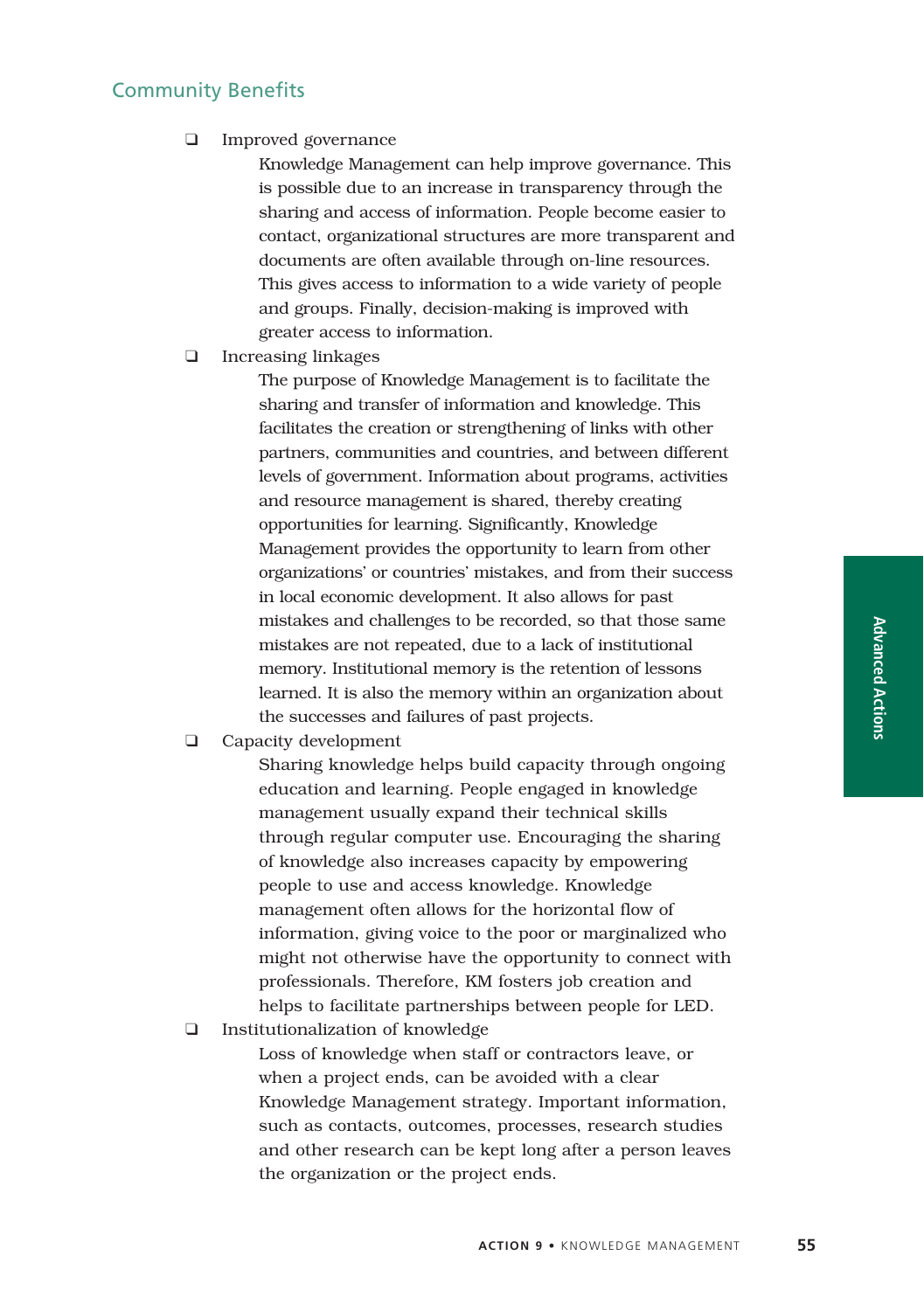#### ❑ Incorporation of outside knowledge

Effective knowledge management might allow LED stakeholders to access information from outside their community and outside their own local experience, which could be useful in the LED process. For example, when considering the merits of a particular LED initiative, decision-makers might more easily read about experiences in other communities that have undertaken similar initiatives in the past. Outside knowledge can be useful for LED, and knowledge management can make it more accessible.

# Obstacles and Challenges

❑ Setting priorities

One challenge in developing Knowledge Management systems is simply the difficulty in setting the priority to share or manage knowledge. Often, politics or other priorities will overshadow the mandate to share and manage knowledge. It becomes easier to maintain a Knowledge Management strategy if the practices and policies are clearly laid out, and training is provided at the beginning to entrench and routinize the knowledge-sharing practices.

❑ Information overload

Knowledge Management allows a great deal of information to be shared and accessed in a wide variety of formats, whether through regular information-sharing meetings, email list serves, Web portals, or shared network drives. Too much information can become available, making it difficult to discern the valuable information from the invaluable. The possibility can also arise where increased access to information can lead to an increased work load, which runs counter to the belief that more information might increase the efficiency of work. Strategies to avoid information overload include a well-designed KM system. For example, this can mean carefully filing information according to topic or project, so that information is easy to locate and retrieve. It can also be helpful to ensure that information retained is carefully labeled, according to a set of agreed-upon criteria.

❑ Informal knowledge

Knowledge Sharing goes further than simply setting up shared networks or Web portals. Much of the information and knowledge is contained within the learning experiences of people working in a given area on a given topic, and poses some special challenges to Knowledge Management. This speaks to the informal nature of the knowledge that exists within an organization. Some ways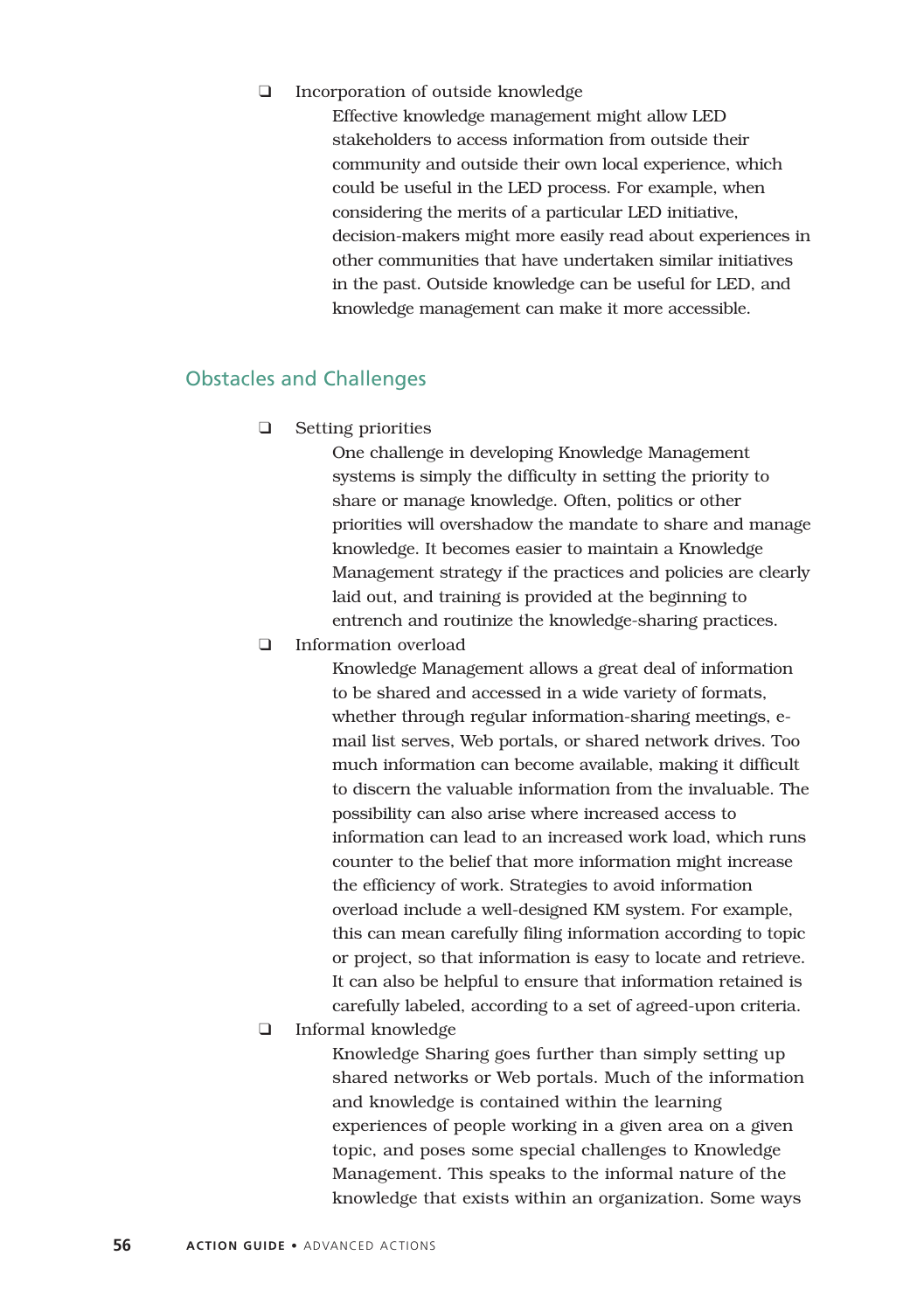in which this informal or contextual knowledge can be tapped is by holding regular information-sharing meetings and exit interviews when someone leaves. This will help to ensure that important sources of informal knowledge are not lost and that experiences are recorded or shared.

Knowledge Management can also mean documenting information that is generally not written. For example, oral histories or traditions of aboriginal people in Canada have traditionally not been recorded in a written form, and can be lost if they are not repeated to subsequent generations. A Knowledge Management strategy can help to capture that information.

❑ Limitations in Communication Infrastructure

Some tools for knowledge management, particularly technical tools (e.g., shared computer networks), can be difficult to establish due to limitations in communication infrastructure. For this reason, a multifaceted strategy for knowledge management that incorporates different tools (technical and non-technical) might be needed, as appropriate.

#### **Case Study 16: Development Gateway Foundation, USA**

The Development Gateway Foundation Web site is an excellent example of how knowledge management can be done well. Through the extensive use of information and communication technology (ICT), the Development Gateway Foundation is able to fulfill its mission of improving public sector transparency, enabling aid effectiveness, increasing knowledge sharing and building local capacity to empower communities, through the medium of a Web portal. This Web site links a great many topics and people together to better share information and resources. The Development Gateway is currently contributing toward increasing knowledge sharing through the Development Gateway portal, Topic Pages, a Development Gateway Forum and a Training Center in the Republic of Korea.

The Development Gateway Foundation provides a space for communities to share information and experiences on development projects. In addition, the Development Gateway Foundation has a Country Gateway, which networks locally owned and managed public-private partnerships in 58 countries. Each of these 58 networks facilitates innovative and effective use of the Internet and other ICTs in the country to reduce poverty and promote sustainable development. Another feature of this Web portal is the Topic Pages, where over 80,000 registered users of the Development Gateway share information, knowledge and experience on a variety of topics and issues such as Culture and Development, Foreign Direct Investment, Globalization, Knowledge Economy, Microfinance, and Youth for Development.

# *Source: Development Gateway Foundation*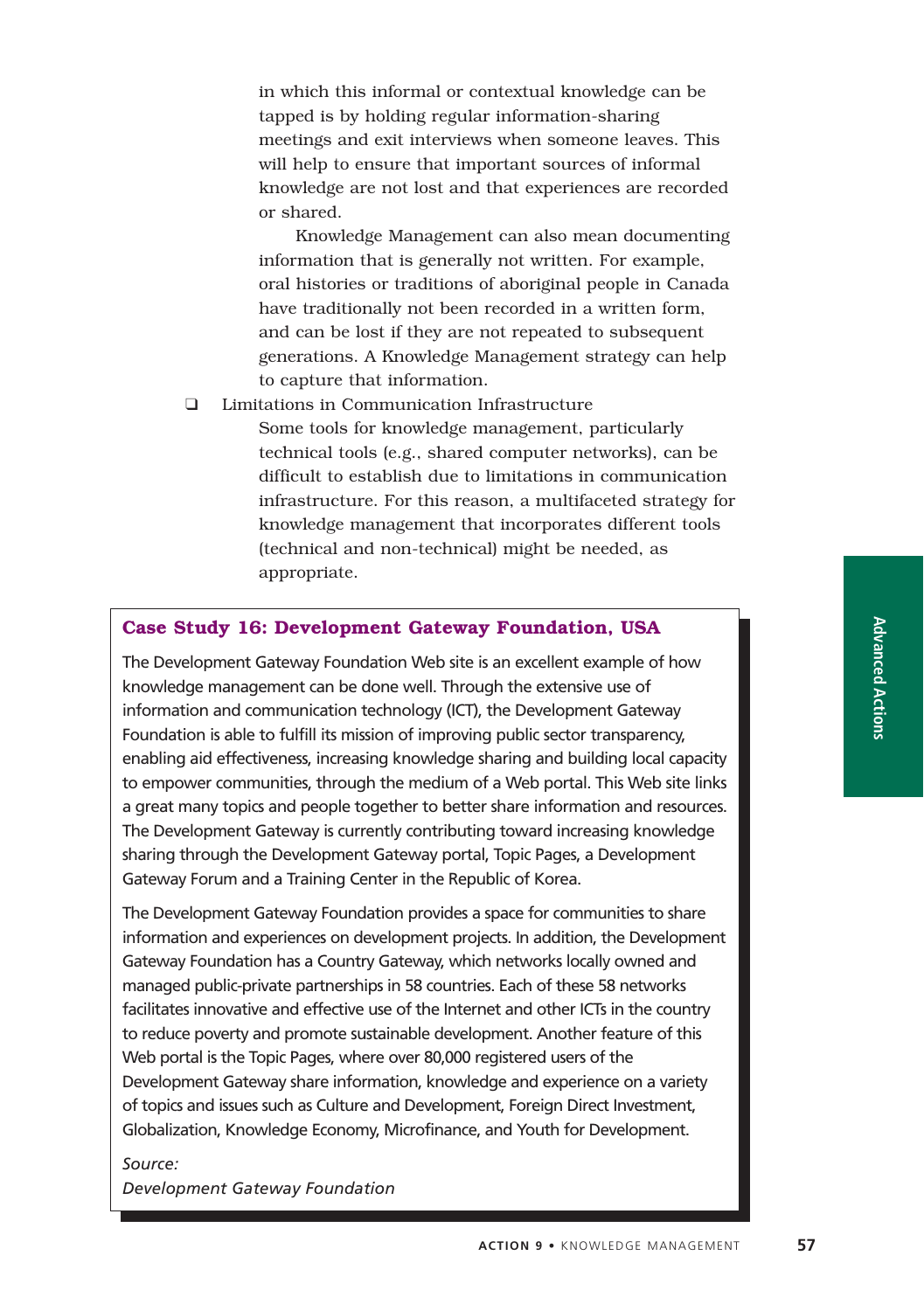*Case Study 16 (Continued)*

*Further Information: Development Gateway Foundation 1889 F Street NW, 2nd floor Washington, DC, US 20006 PTel:: +1-202-458-6868 Fax: +1-202-458-6424 info@dgfoundation.org http://www.developmentgateway.org/*

#### **Case Study 17: Business Information Database, Mozambique**

As part of a LED strategy in Mozambique, a business information database was created. The database will support further economic activity, and focuses on gathering and supplying information on different markets, producers and buyers. The Business Information Database is provided through a Local Economic Development Agency and facilitates the establishment of contacts between producers and clients. The type of data collected and supplied through the Business Information Database includes the following:

- Address details of companies, business institutions or administrative offices;
- Information about products, supplier or potential markets;
- Sources of funding (e.g. credit lines, assistance programs, bank documents or procedures);
- Trade events (e.g. .fairs, exhibitions or commodity exchanges); 27
- Information on custom tariffs, concessions, exemptions or quotas;
- Updated information on legal and taxation regulations; and
- LED projects in the works.

#### *Source:*

*http://www.ilo.org/dyn/empent/docs/F684122533/case%20study%20moz.pdf Further Information:*

*http://www.ilo.org/dyn/empent/empent.portal?p\_prog=L*

#### **Resource Links**

Health Canada's Knowledge Management Web site http://www.hc-sc.gc.ca/iacb-dgiac/km-gs/english/kmhome.htm

Sharing Knowledge: Innovations and Remaining Challenges http://www.worldbank.org/oed/knowledge\_evaluation/

Knowledge Management for Development http://open.bellanet.org/km/

Organisation for Economic Co-operation and Development E-government, Knowledge Management and the Use of IT http://www.oecd.org/about/0,2337,en\_2649\_34133\_1\_1\_1\_1\_37405,00.html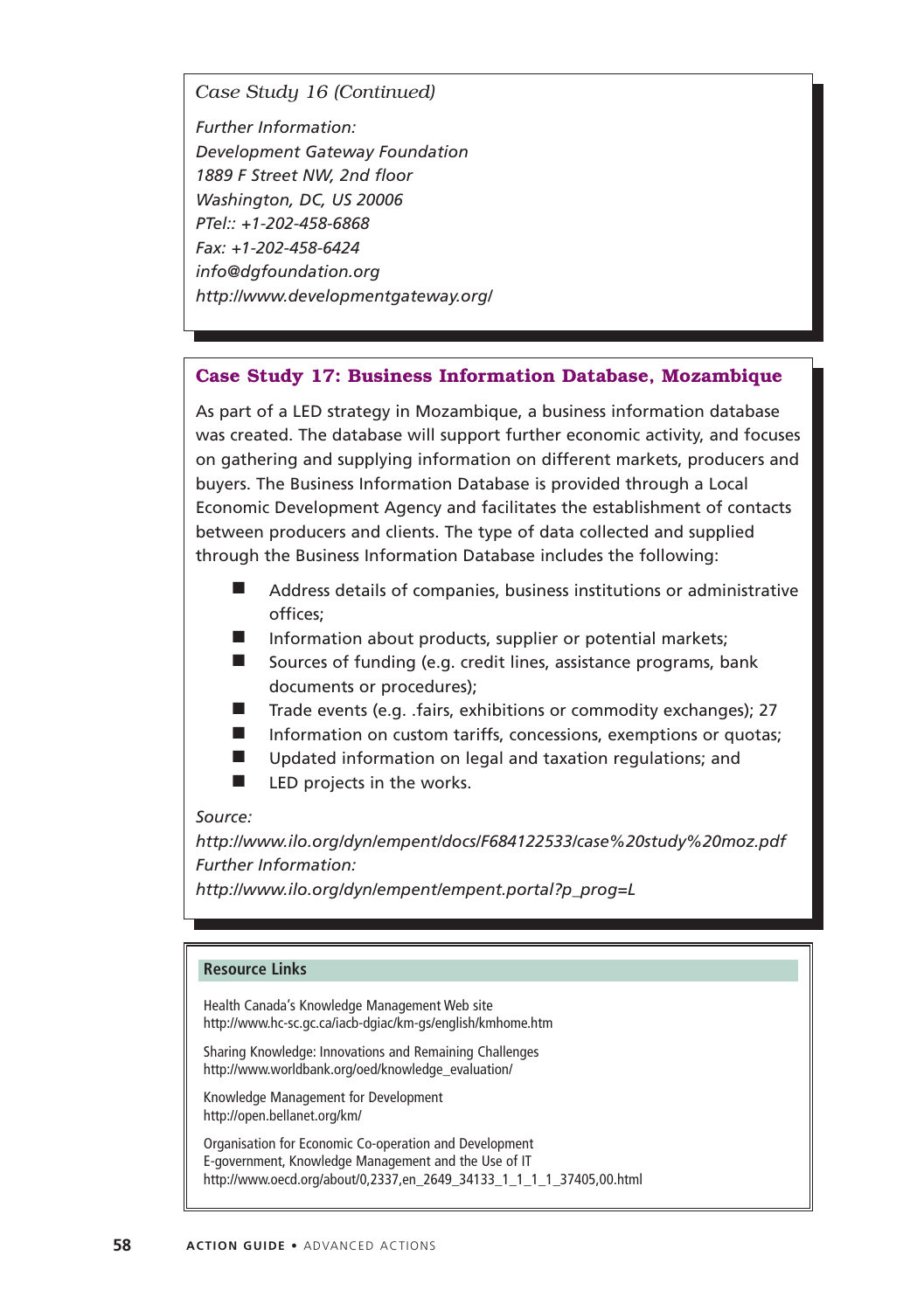# Action 10. Marketing

Related Actions: Research and Analysis; Buy Local Campaign; LED Publications; Knowledge Management; Creating LED Organizations; Foreign Direct Investment

## Summary

Marketing is a process that uses information to obtain a greater understanding of existing and potential customers, products and/or businesses within a locale. The main purpose of marketing is to assist local areas to strategically enhance their services and products and match them with customers. Marketing enables communities to tailor their services, labor and products towards the needs of customers and businesses, thereby creating more economic opportunities and promoting local economic development.

Marketing helps communities assess how their services, labor pools and/or products compare in relation to other locations. It empowers business owners and citizens to develop strategies to sell their local area and/or its products. Marketing can also be used to encourage local exchange of labor, goods and services through "buy local" campaigns (see *Action 6: Local Procurement* and '*Buy Local*" Campaigns).

In many cases, promotion is confused with marketing. Although promotion is a key aspect of marketing, it is usually insufficient as a standalone action for effective marketing within an area. The success of marketing depends on adopting appropriate strategies and actions, which have been articulated in a marketing plan. Outlined below are important aspects in the development of a marketing plan.

# Making Marketing work

#### *Determine your desired results*

Before a local area embarks on implementing marketing strategies, it is important that they determine their desired results. These outcomes should reflect the overall LED objectives that were identified using the Manual (see *Step 5: Setting Objectives*). Marketing will be most effective when strategies are designed to meet these objectives. In some cases, the desired result might be to attract new businesses, or to retain existing labor pools within the area.

#### *Understand the local market and community resources.*

In the Manual, *Step 3: Situation Analysis* suggests undertaking research and analysis of the local business environment. This will illuminate opportunities for LED, providing directions for marketing strategies (see *Step 3: Situation Assessment Tools* in the ToolKit). For example, the analysis might indicate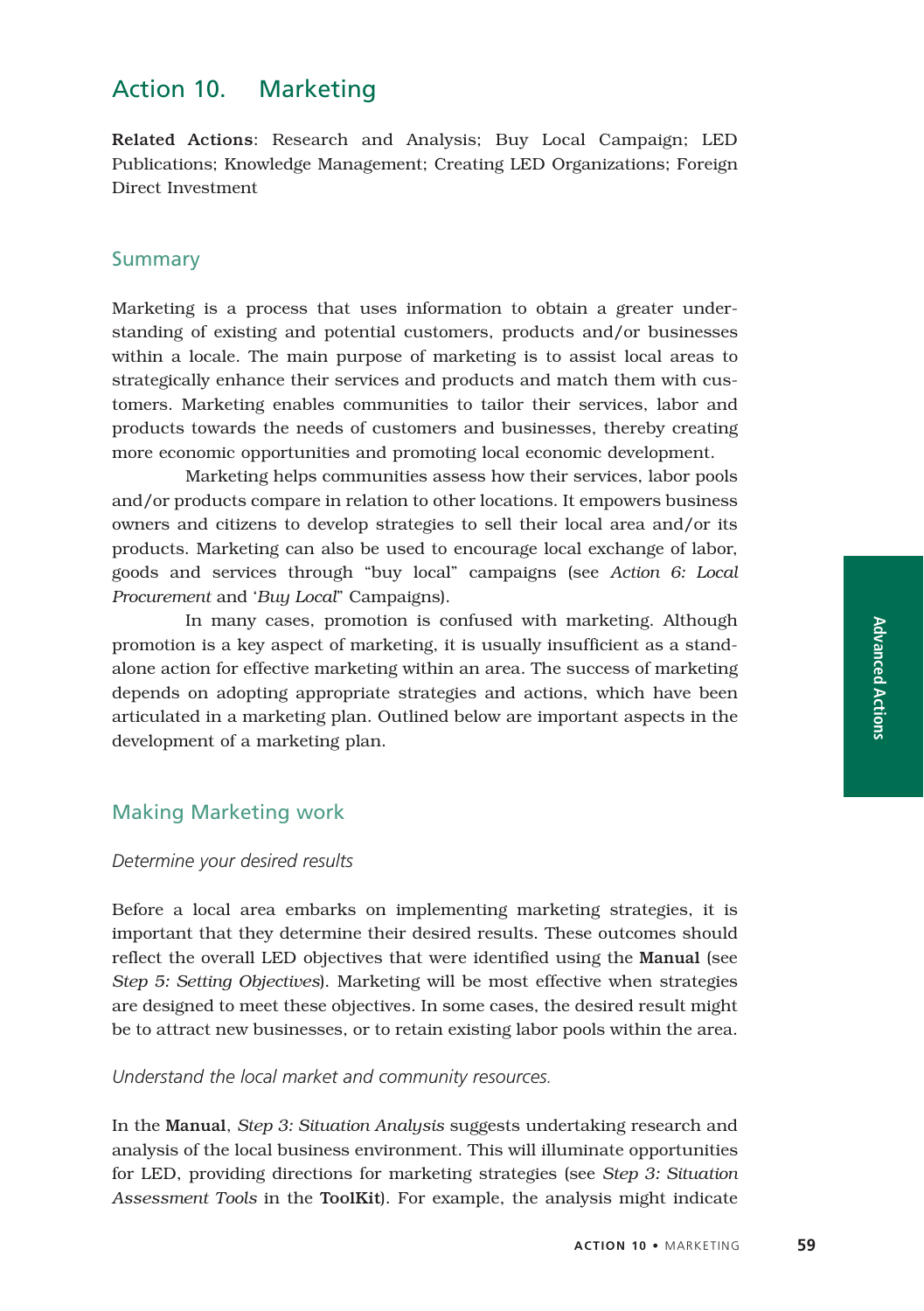that attracting new business from outside the community offers the most potential for increasing employment.

#### *Determine target markets*

Target markets are segments of the market that have been identified as having the greatest potential. It is important that marketing activities are directed towards target markets. These target groups should reflect segments of the market to which local businesses and municipalities can best provide services and products. Target markets might be characterized by factors such as age, income, nationality or employment sector. For instance, a situation analysis might reveal that there are opportunities for tourism, with the greatest prospects of attracting families to the area.

#### *Develop a set of marketing actions*

After the target markets have been identified, a set of actions needs to be developed for marketing. Depending on the target markets, these actions might range in scale from publishing a newsletter to organizing a conference. For example, if the purpose of marketing is to retain existing businesses and the target market is comprised of local business owners, marketing strategies might include offering incentives to existing businesses, such as special tax advantages. In addition, a useful initial action is the creation of a business directory (see *Action 8: LED Publications*). A business directory provides potential investors with a comprehensive reference and can help identify potential partnerships between local businesses. Possible marketing actions include

- ❑ Developing an inventory of land and buildings available for expansion;
- ❑ "Buy local" campaigns (see *Action 6Local Procurement* and "*Buy Local*" Campaigns);
- ❑ Producing packages with LED publications sent to potential investors;
- ❑ Internet marketing;
- ❑ Community branding; and
- ❑ Market linking.

#### *Determine what you want to say and the best way to say it*

Promotion is an integral aspect of marketing. The media that are accustomed to conveying the marketing message can be highly influential. In some cases, low-cost measures such as newsletters, banners and city slogans can effectively reach the target market. More cost- intensive marketing vehicles such as a community brochure, an Internet site and video presentations might be more appropriate for reaching markets outside the region (see *Case Study 17* below). Promotion is an ongoing action and should be used to highlight positive change within the community. Promotional activities include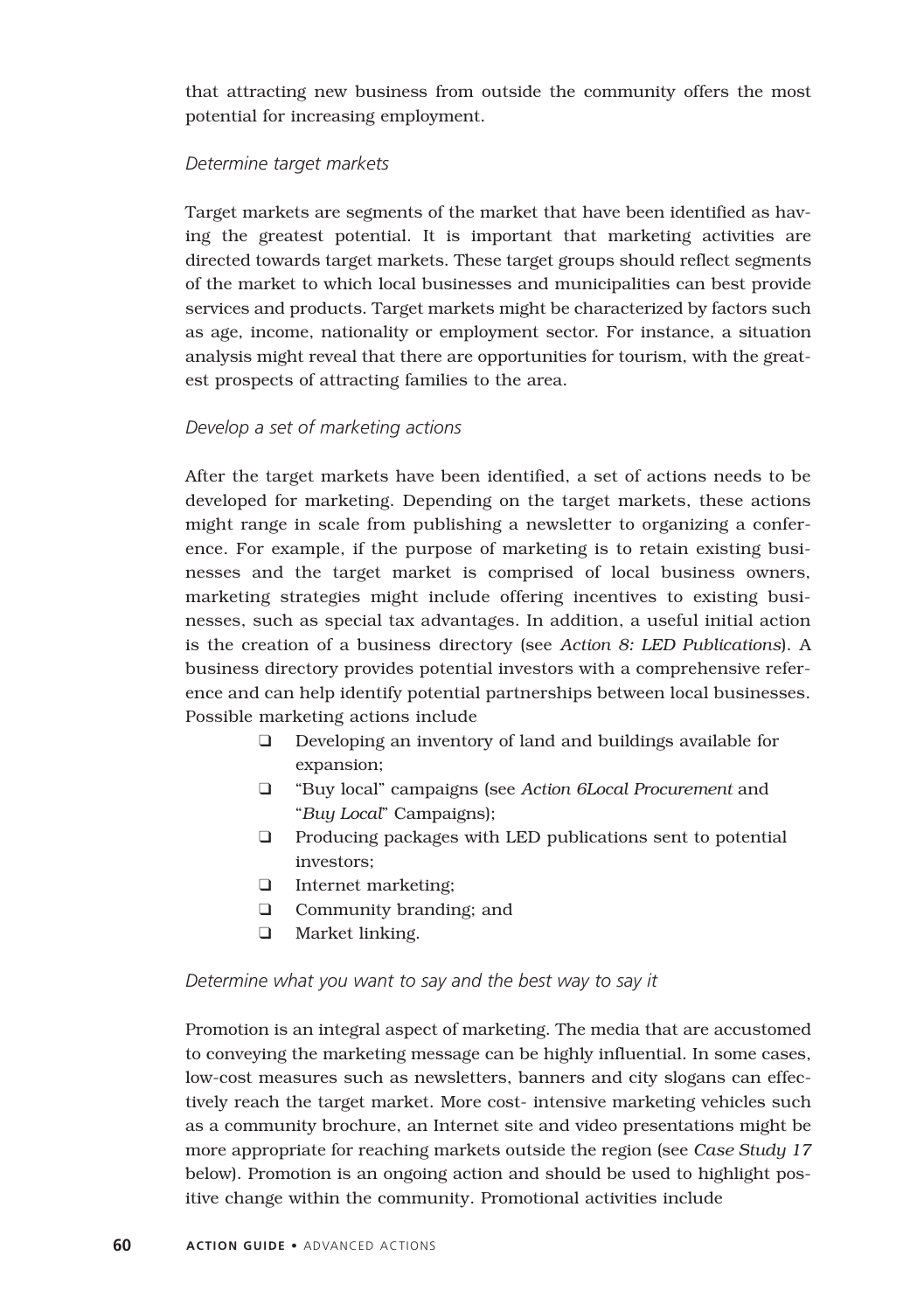- ❑ LED publications (see *Action 8: LED Publications*);
- ❑ Radio and/or television advertising;
- ❑ Signs, posters and banners;
- ❑ Print advertisements and articles;
- ❑ Newsletters;
- ❑ Web sites;
- ❑ Festivals and community events;
- ❑ Exhibits at regional fairs and/or conferences;
- ❑ Logos and slogans; and
- ❑ Packaging of products, designed for promotion

#### *Measure your success*

In the marketing plan, develop realistic methods and targets to evaluate the success of the community's marketing efforts. Indicators such as tourism rates, number of jobs created/retained and the number of business inquiries about the community can indicate the effectiveness of your marketing strategies

### *Ensure the quality of products and services when promoting them*

Marketing is about informing people of a product or service that they should want to have. The quality of a product or service should be high. Poor quality is a major factor in underperformance in many industries. Remember the old adage: Nothing kills a poor product or service faster than good marketing!

# Community Benefits

❑ Fosters a more productive local economy

Marketing can help a community attract, retain and expand local economic activity. Successful marketing assists communities to increase employment stability and the number of jobs available to its citizens over the longterm. Spin-off effects from marketing might benefit other industries and/or businesses.

- ❑ Fosters a renewed sense of community pride Marketing can help improve the image of a community by fostering discussion about its positive aspects and then promoting actions emphasizing these strengths. In communities with a negative public image, marketing can instill pride and improve self-esteem among citizens, while improving the outward image of the community.
- ❑ Improves communication between citizens and public employees

Citizens are often involved in diverse aspects of the marketing process. Involving multiple stakeholders in market research and promotion are examples of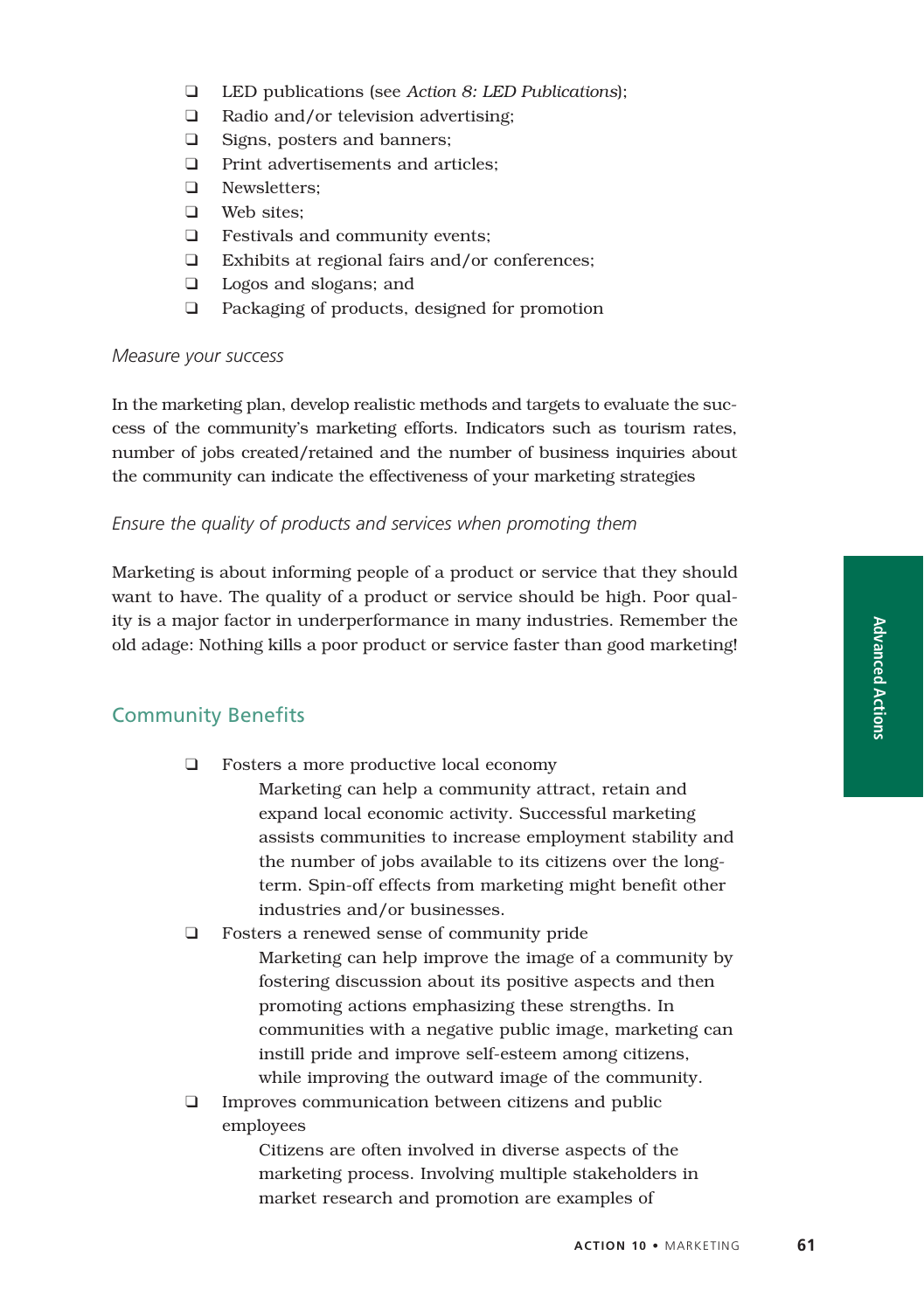opportunities to increase communication and cooperation among different sectors.

## Obstacles and Challenges

- ❑ Expecting too much too soon Marketing often takes time to pay off. During the marketing process, parties might become frustrated and wish to abandon the marketing project.
- ❑ Access to required information

Marketing often requires a substantial research effort to understand characteristics of the target markets, or even which market to target . For many communities, lack of accessible information or clear thinking about what information is important can impede the marketing strategy or waste resourced with ineffective marketing.

❑ Market changes

Market behavior can be unpredictable and demands from target markets might change unexpectedly. Marketing strategies might have to be adapted to respond to these changes.

❑ Scattering efforts

Communities might use marketing to try and fulfill more LED objectives than they can achieve with their resources. It is more useful to focus on a few tangible objectives than trying to do everything at once.

❑ Competing over your head

Rather than focusing on the uniqueness of the local area, marketing efforts might be directed towards competing with communities with a different set of resources. This might accentuate what the local area lacks instead of what it has to offer potential customers.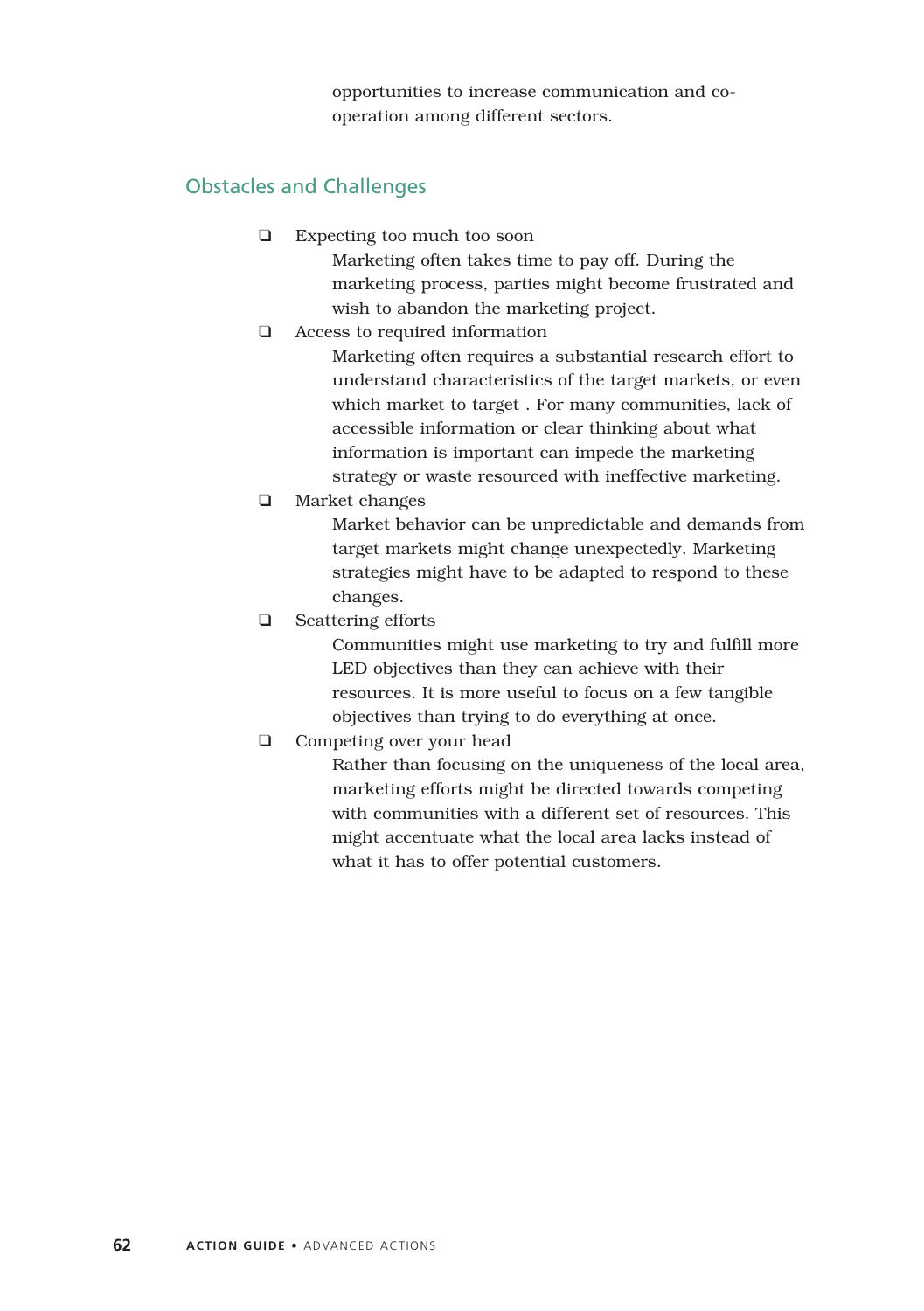# **Case Study 18: Joint Marketing Initiative (JMI), Cape Town, South Africa**

The Province of the Western Cape and the City of Cape Town launched the Joint Marketing Initiative (JMI) in April 2001 as a shared initiative in an effort to promote these locales to national and international markets to attract trade, investment and tourism. The joint project marks the start of a new era of cooperation in which both spheres of government will dovetail their economic objectives. As the manager of the process explains: "We want people beyond our borders to identify the province and the city as an efficient, world-class destination with a common commitment to providing excellent service in all areas. It makes perfect economic sense to bring all our efforts under one umbrella with a single marketing approach." The five key sectors embraced by the JMI are the following:

- Tourism (including leisure, conferencing, membership, information and special projects);
- Major events;
- Film;
- Investment promotion; and
- Trade and export promotion.

The objectives of the JMI are the following:

- To clarify strategic focus in relation to the marketing of tourism and the promotion of trade and investment;
- To avoid duplication and overlap between spheres of government and the private sector;
- To achieve synergy, alignment, rationalization and leverage for economic growth and development; and
- To create a coherent, multi-disciplinary and effective marketing strategy that is driven by customer needs.

It should be stressed that the intention of the JMI is not to create a new one-sizefits-all bureaucracy but to achieve success through alignment of strategies and structures. The aim of the partnership is to promote the region and the city, which will stimulate the local economy and increase job creation. Marketing efforts have centered on the creation of a brand for Western Cape and the City of Cape Town. The purpose of the brand is to shape domestic and foreign perceptions of the region as a desirable place in which to do business, invest and visit. To develop this brand, seven steps have been followed:

- Step 1: Vision and Goals;
- Step 2: Resource Analysis:
- Step 3: Market segmentation and target markets;
- Step 4: Positioning;
- Step 5: Capabilities for success;
- Step 6: Marketing mix and tactics; and
- Step 7: Organizational design and implementation.

*Further Information: The Joint Marketing Initiative http://www.jmi.co.za/*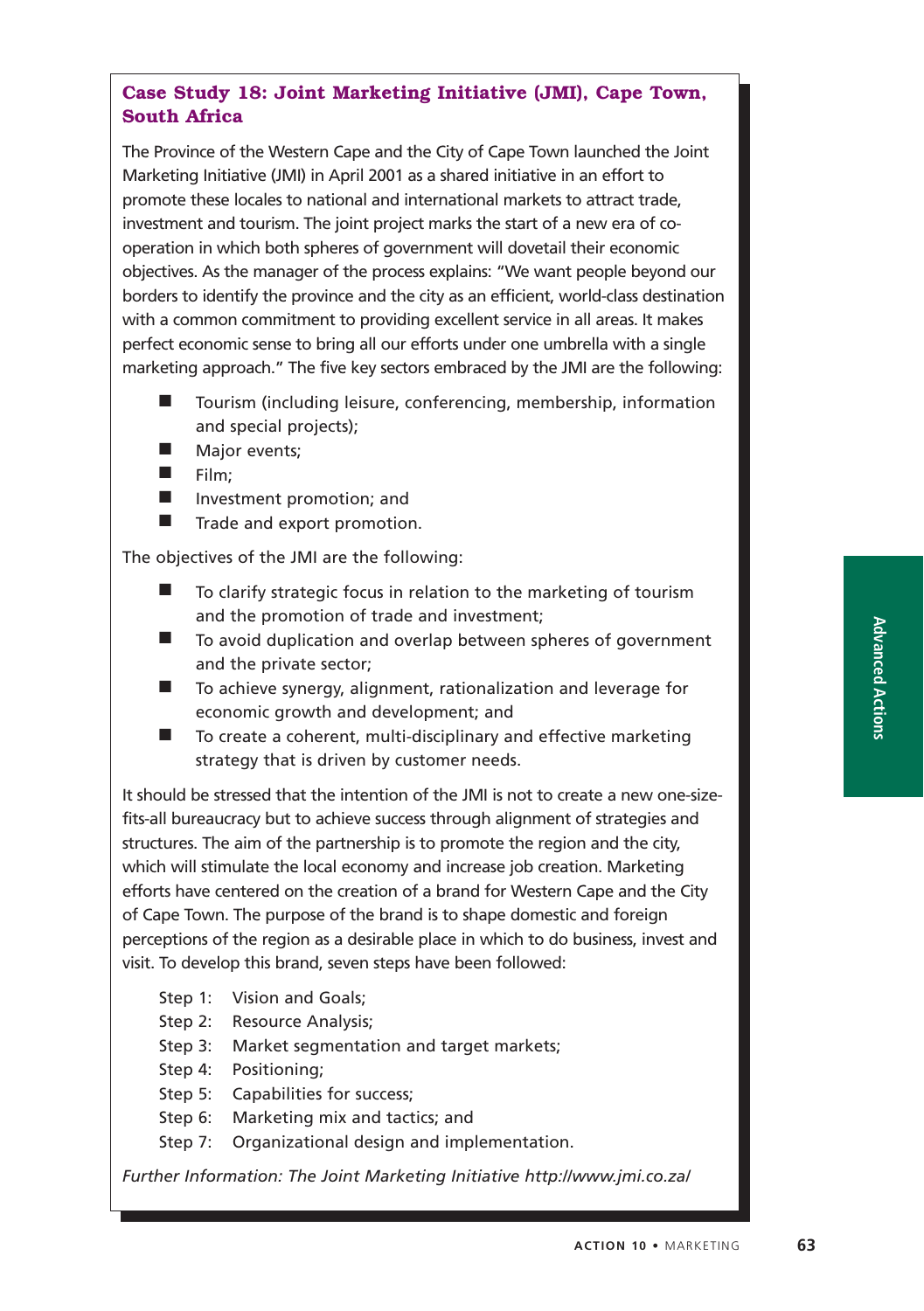# **Case Study 19: Economic Development Marketing Program, Vidin, Bulgaria**

The Municipality of Vidin, Bulgaria has experienced a high rate of unemployment (25per cent, in part due to the closure of a large chemical and tire factory that supplied 5,000 jobs, and conflict in the former Republic of Yugoslavia, resulting in reduced trade with Serbia. A bridge crossing the Danube River has presented new opportunities for Vidin to market itself globally as a manufacturing center. However, Vidin's prior marketing efforts lacked information specifically targeted to respond quickly and effectively to potential investors. Vidin became involved in the Bulgarian Technical Twinning Program and was matched with the city of West Carrollton, Ohio to work together on economic development projects. Through this partnership, the municipality developed an economic development marketing plan. A major component of this plan was the creation of a business Web site. The main goals of the website were identified as follows:

- To be user friendly so businesses can easily assess all the information they need from their office;
- To provide both summary and detailed information about economic opportunities in Vidin;
- To illustrate Vidin's geographic location and proximity to major markets;
- To provide information on the municipal economy, contacts for local companies and available lots and agricultural lands located along major European highways; and
- To provide information on the construction of the bridge across the Danube.

The development of the Web site followed a detailed timeline and was completed in 2002. The benefits have been identified as follows:

- Put Vidin in a better position to respond quickly to investors;
- Allowed Vidin to focus on marketing the most strategic sites for development through the process of gathering information for the Web site;
- Municipal staff established valuable contacts through networking with private businesses in Vidin; and
- Municipal staff continue to build networking relationships with their economic development colleagues in national and regional organizations

*Further Information: Foundation for Local Government Reform Technical Twinning Program http://www.flgr.bg/techtwin\_new/vidin\_caseen.htm*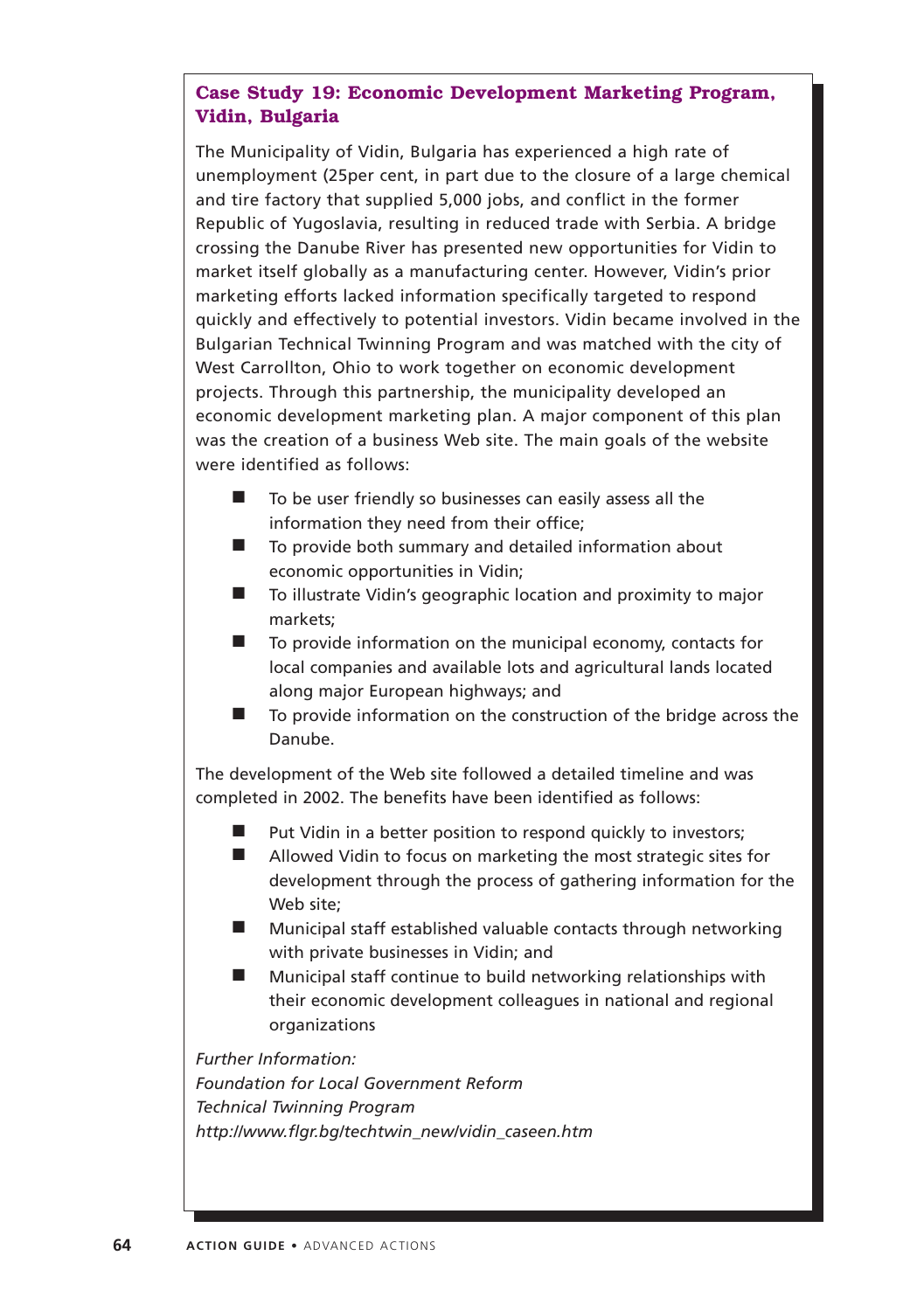## **Case Study 20: Rural Marketing, Banaskantha District, India**

The Self-Employment Women's Association (SEWA) initiated Banascraft, a program aimed at helping poor women in the Banaskantha district of India to manufacture and market traditional handicrafts. Agriculture and cattle breeding are the primary means of livelihood in the sparsely populated district of Banaskantha. During lean periods, workers are forced to migrate in search of work. The Banascraft project aims to empower craftswomen in the district to earn a living through handicraft production, thereby retaining and expanding employment in the local area. The Banascraft program has assisted thousands of women to market their products locally, in urban markets in India and internationally. Crafts are marketed through a Banascraft store in the city of Ahmedabad and a shop in Delhi. Craftswomen also show their handicrafts at festivals and tradeshows in various cities in India and they have attended a trade show in France. Additional promotional activities have included customer discounts, print advertising, television commercials, special festival promotions and exhibits in major hotels. In exchange for facilitating the sales, Banascraft receives a 10per cent share of the final selling price of the crafts. Prior to the program, craftswomen received lower prices for their goods from traders. The Banascraft program has increased employment for women and helped to preserve craft traditions within the district. Women in Banaskantha have also gained experience working with business people and government officials within and beyond their local area.

#### *Source: ILO*

*Further Information:*

*Menning, Garret. SEWA Banascraft Project: A Case Study in Rural Marketing Paper, presented at the Business Services for Small Enterprises in Asia: Developing Markets and Measuring Performance International Conference ILO. Hanoi, April 2000.*

### **Case Study 21: Fair Trade Marketing, Ecuador**

In the mid 1990s, coffee producers in Ecuador were facing rapidly declining prices for coffee. This resulted from overproduction of beans and an emergence of new coffee-producing countries. As a result, many coffee farmers converted their crops, sold or lost their land. In the late 1990s, the University of Georgia and the Ecuadorian Maquipucuna Foundation ventured into a partnership to protect the biodiversity of a conservation corridor in Ecuador named the Choco Andes Biodiversity Corridor, and to ensure the livelihoods of coffee farmers living in the Choco Andean region. Through this partnership, the Allanza Choco-Andes project was founded. The goals of the project are to

- Assist farmers to directly market their coffee;
- Provide farmers with access to certified organic seeds; and
- Provide adequate processing facilities for shade-grown coffee.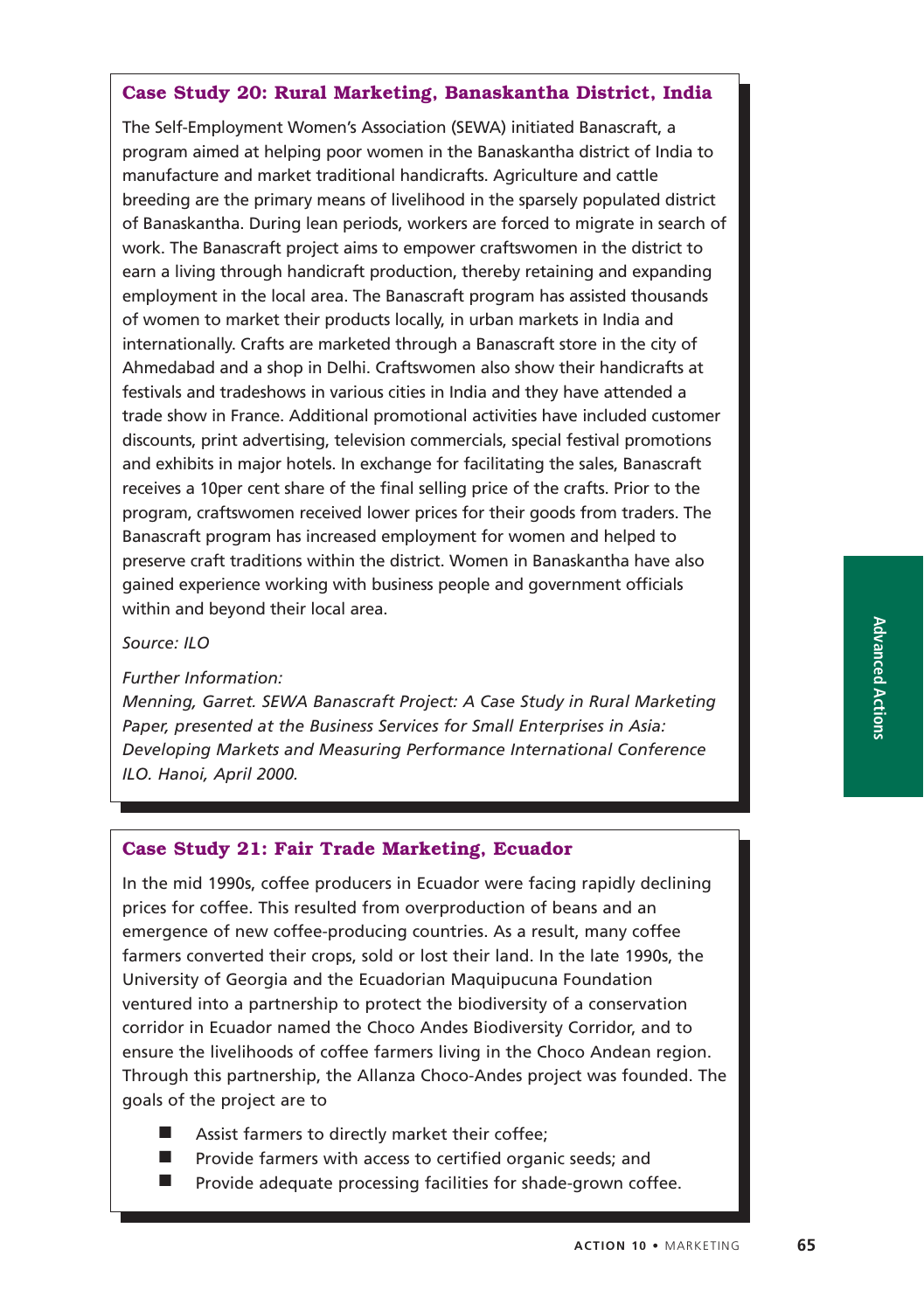*Case Study 21 (Continued)*

Through this project, the farmers have tailored their coffee towards gourmet-grade organic production. The coffee is bought by the Maquipucuna Foundation and then transported to a local coffee roaster in Athens, Georgia. Using direct marketing, the coffee is then sold over the Internet and to a coffee shop located in the University of Georgia. This project has enabled farmers to engage in sustainable coffee production that protects the productivity of their land. In addition, the project has enabled coffee farmers to receive profits several times higher than selling their coffee to intermediaries at regular market prices. Through an effective marketing strategy, the farmers are now producing a world-class product and reducing poverty in their region.

*For Further Information:*

*The University of Georgia http://www.uga.edu/aboutUGA/competemaquipucuna.html The Maquipucuna Foundation http://www.maqui.org Choco Andes Foundation http://www.chocoandes.org/*

#### **Resource Links**

International Economic Development Council: Economic Development Resource Guide http://www.iedconline.org/hotlinks/ED\_Marketing.html

Municipal Research & Services Center of Washington http://www.mrsc.org/Subjects/Econ/ed-mark.aspx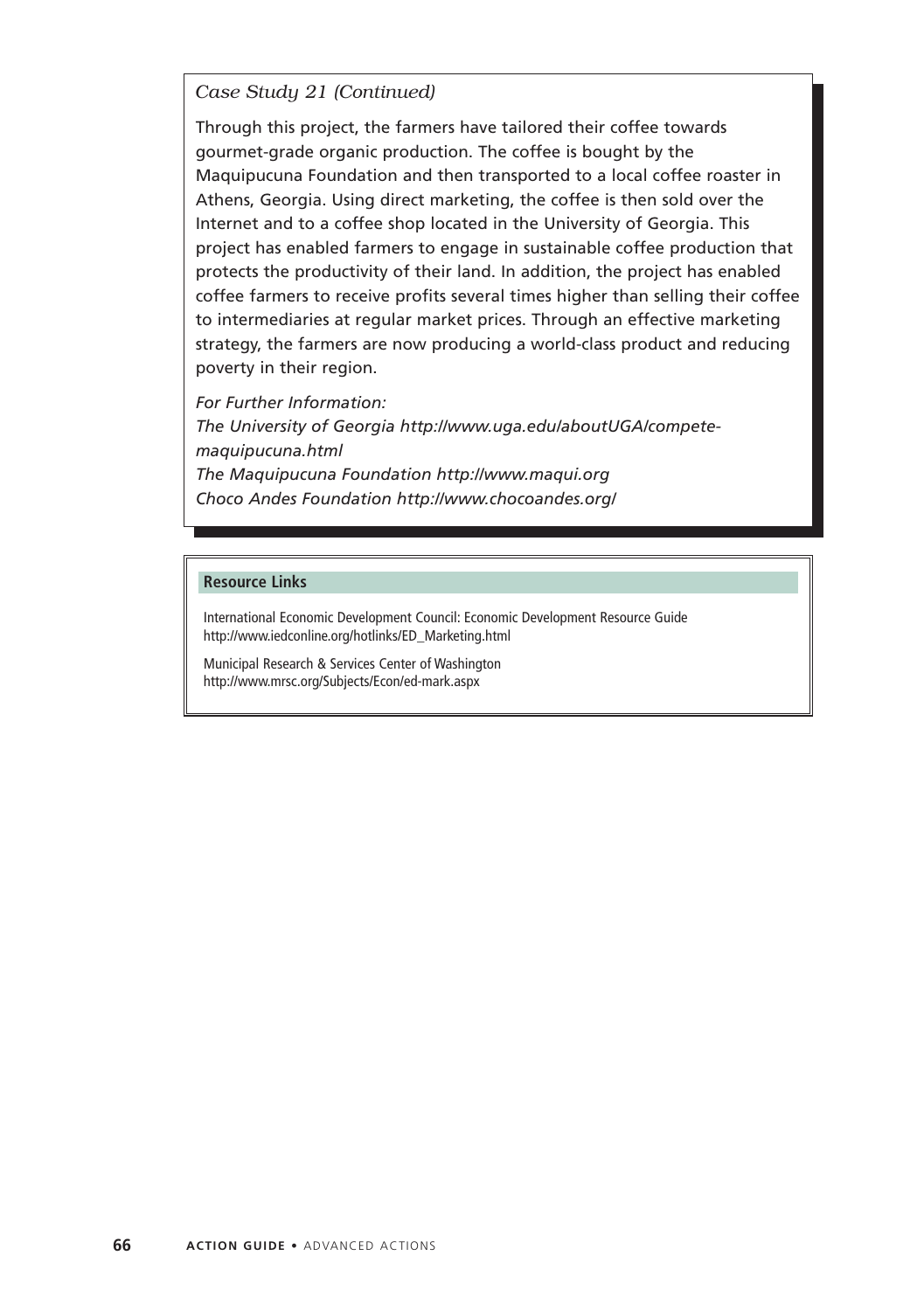# Entrepreneur and small business support

# Action 11. Incubators

Related Actions: Skills Training Centers; Small Business Development Centers; Physical Infrastructure Investment; Clusters; Micro-Credit

### Summary

An incubator is a facility committed to helping new entrepreneurial firms succeed by providing them with managerial support and skills training. Normally, an incubator consists of a building or set of buildings where office space is rented out to fledgling businesses at below-market rents to help minimize their overhead. Often, the buildings are old warehouses, factories, office buildings or retail space that would otherwise be vacant and unused.

Incubators typically provide secretarial support staff and office infrastructure, such as equipment, photocopiers, telephones, office furniture and conference rooms shared by tenants. Incubators might house industrial, manufacturing or commercial businesses, or sometimes a mixture of business types.

Incubator managers review incoming firms' business plans and guide them to strengthen their business so that they can "graduate" from the incubator and move out within two to three years. Normally, the incubator will select only those businesses that will benefit most from participating in the incubator. Managers also help incubating businesses with such things as navigating government regulations, obtaining business licenses and preparing income tax returns.

Incubators can be set up by not-for-profit or for-profit organizations and might be run by a number of agencies and organizations, including city governments, chambers of commerce, private corporations or economic development corporations. A consortium of partner agencies and organizations can also operate incubators.

## Making Incubators work

### *Ensure qualified managerial support*

New businesses typically fail because they have to "go-it-alone" while facing new challenges, uncertainties, long hours and difficult conditions. Incubators address these basic issues. The key to the success of an incubator is strong managerial support provided by the operating organization. This includes having enough staff to give adequate time to all the participating firms. Managers should be competent and experienced business leaders who are able to provide client businesses with technical assistance on accounting, taxes, marketing, financing, labor issues, etc. Incubators are oriented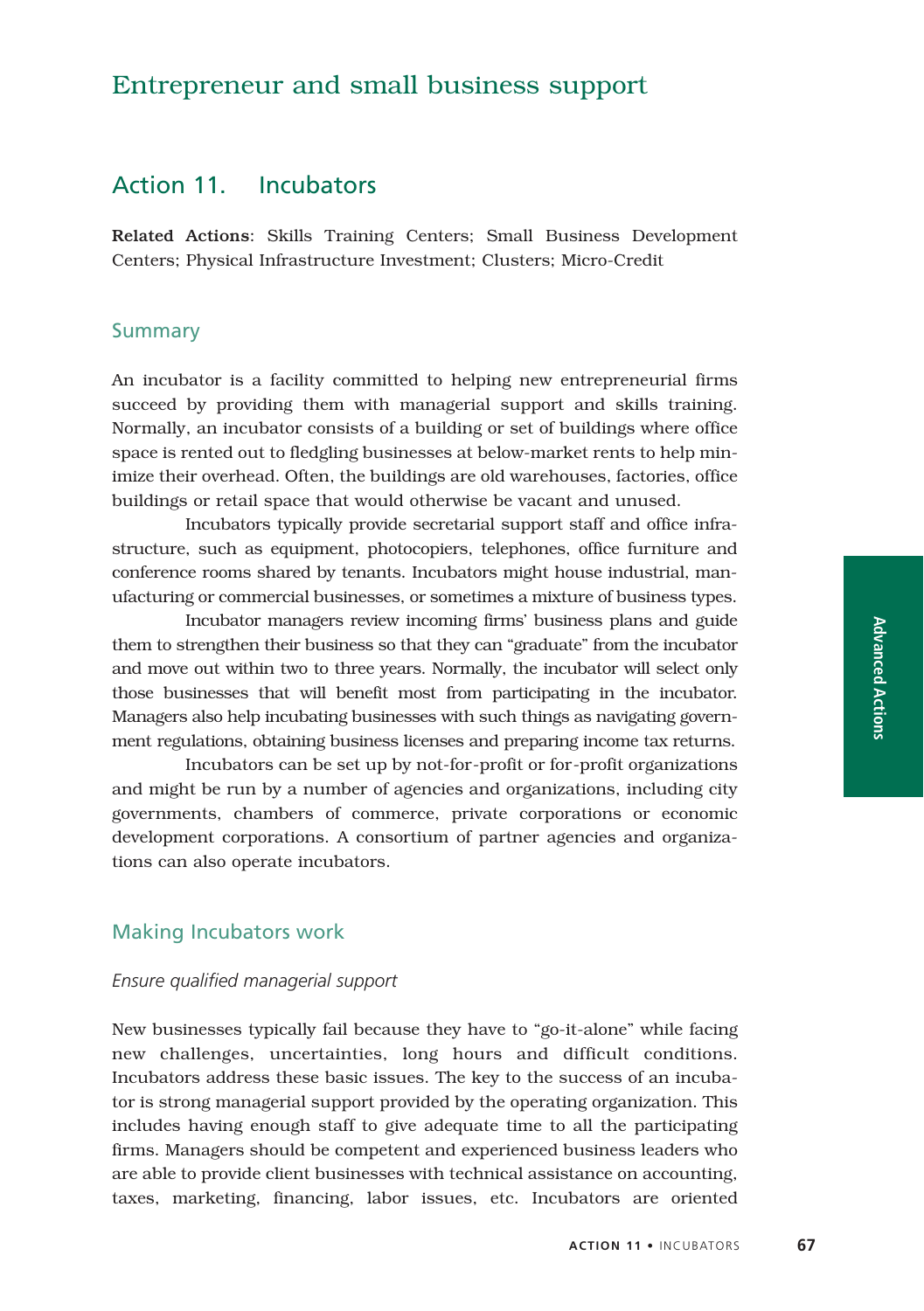towards increasing participating businesses' skills base (see *Action 12: Skills Training Centers*); therefore, managerial staff should be knowledgeable about business development.

## *Provide access to financing and seed capital*

To help ensure financial stability and viability, incubators often use microcredit programs (see *Action 24: Micro-Credit*) to provide venture capital to participating firms. Seed capital can be either debt or equity capital and varies in amount, depending on the nature of the small business, its needs and the risk involved. Although financing might be limited, even small amounts of venture capital are helpful (see *Case Study 22*, below).

## *Accept only firms with good business plans*

An incubator program is only as successful as the number of businesses it "graduates." It is important to ensure that the businesses accepted into the incubator program are committed to becoming self-sufficient businesses.

### *Draw upon graduated businesses' knowledge to assist new businesses*

Incubators present an opportunity for graduated businesses to pass on their knowledge to assist new businesses and support the incubator. To achieve this, successful graduates of the incubator might be required to provide inkind services in future years, such as sharing their experiences with new participants.

### *Monitor the incubator*

An integral aspect of operating a successful incubator is monitoring (see *Step 9: Monitor and Evaluate in the Manual*). The incubator should be dynamic, evolving to meet the specific needs of the participating businesses.

# Community Benefits

❑ Protects and nurtures start-ups

Incubators help small firms through their most vulnerable time, and can mean the difference between success and failure.

❑ Improves local economies and provides local jobs by creating successful small businesses

> In the US, numerous studies have demonstrated that the majority of incubator "graduates" is still in business. The new businesses provide local jobs, strengthen the local community and help diversify the local economy.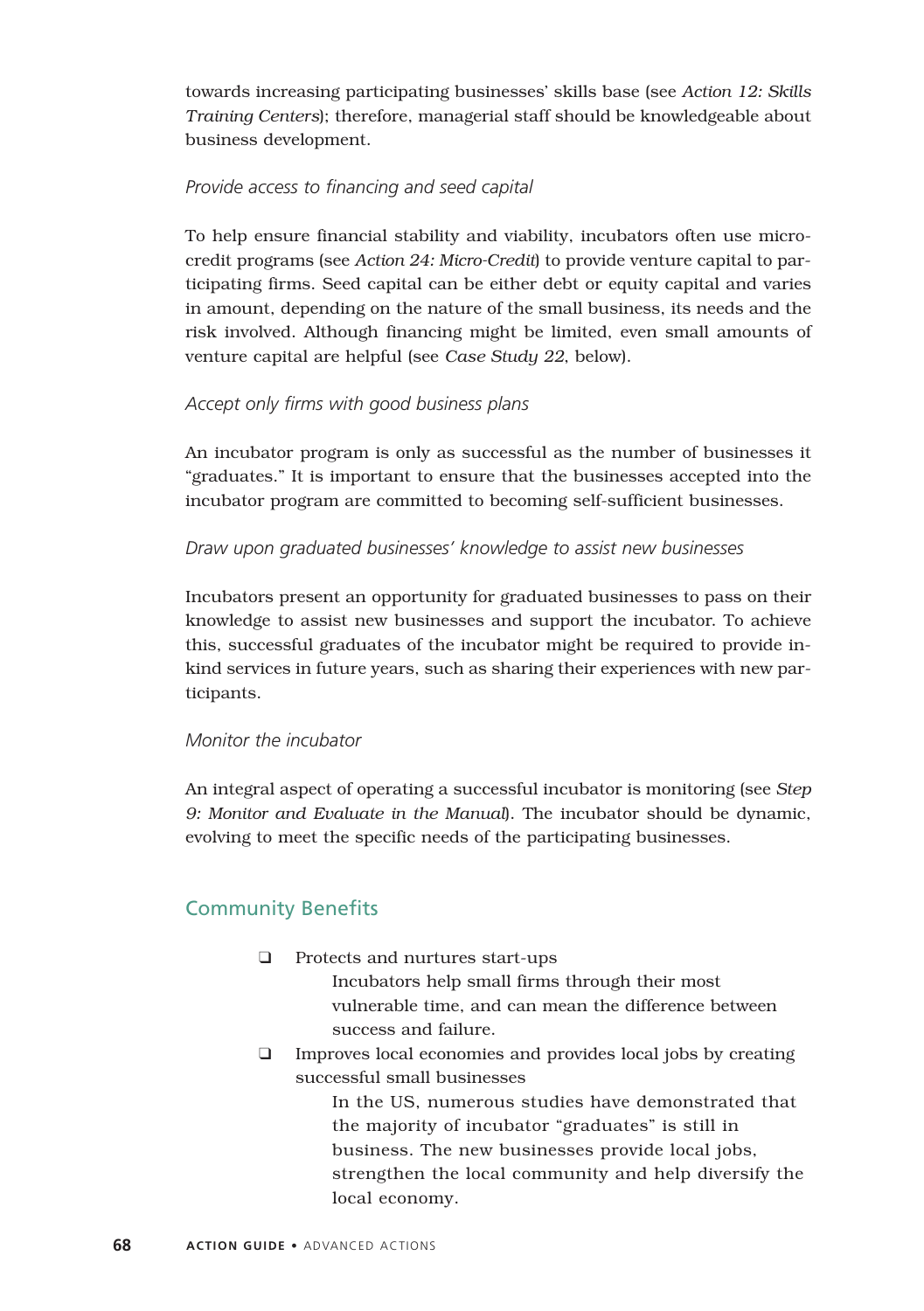- ❑ Physical revitalization and heritage preservation Incubators often locate in underused or vacant commercial buildings, which they subsequently renovate. Their presence can help animate previously depressed neighborhoods and, if the incubator is located in an older building, assist with community heritage preservation.
- ❑ Creates business networks

Businesses that participate in incubator programs broaden their professional networks. This assists businesses in expanding their activities and strengthens relationships between local businesses. The results of building networks include retaining employment in a local area and fostering private partnerships.

# Obstacles and Challenges

❑ Lack of managerial support, training, marketing and business contacts

> Sometimes incubators only provide cheap rent for small businesses; although this can be helpful when a business is just starting, it might limit a new business' success. Incubators that graduate more successful businesses offer strong managerial support, skills training, marketing assistance and business contacts.

❑ Securing adequate funding

Incubator programs usually commit to assisting participating businesses for several years. Therefore, adequate funding for rent, operating costs and loans are essential. Adequate funding for incubators can be secured through developing realistic business plans and forming partnerships with local governments, educational institutions and businesses.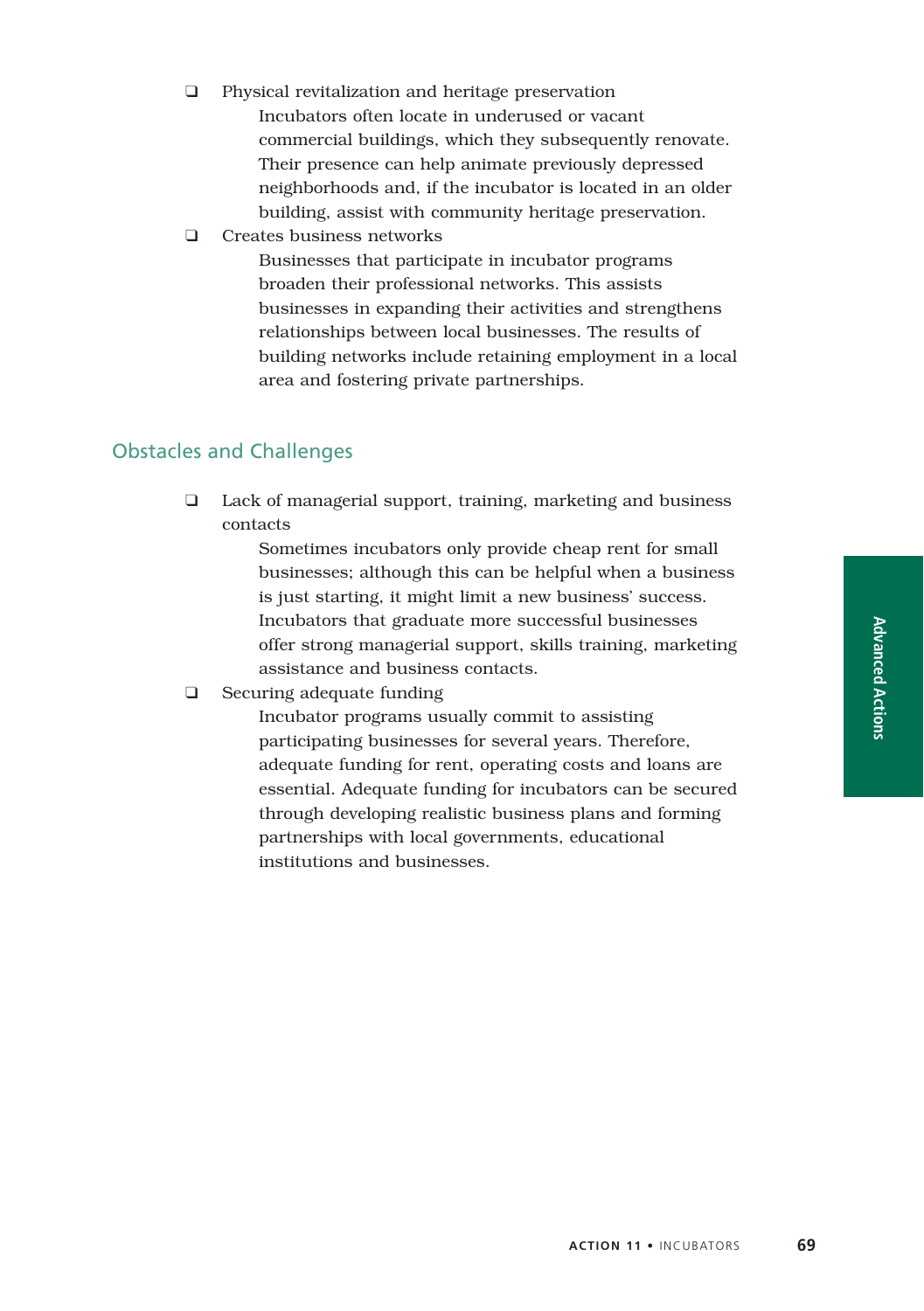## **Case Study 22: High-tech Incubators, People's Republic of China**

China opened its first high-tech incubator in 1988. Since then, 200 high-tech enterprise incubators have been built. The incubators assist more than 5,290 enterprises, in addition to 1,900-plus enterprises, which have matured. In 2001, the combined annual revenue of these enterprises was more than US\$2.6 billion and they provided 164,000 jobs.

Most of China's incubators are non-profit organizations coordinated by the Ministry of Science and Technology's Torch High-technology Industry Development Center. Although the incubators are government run, the participating firms are almost all private.

China's incubators normally consist of one or several floors of a publicly owned office building, and focus on biotechnology, microelectronics, software and telecommunications market specializations. Rents are initially 50per cent or more below market price and rise over a three- to four-year period to encourage firms to become self-sufficient. Staff provide participating companies advice on management practices and loan applications as well as low-cost or free legal and accounting services.

There is also limited access to venture capital. Although loans tend to be small, they are important in China where venture capital, especially for small entrepreneurial firms, is still difficult to come by. The most significant problems that China's business incubator program has encountered mainly relate to managers with little relevant business expertise, and incubator understaffing. The lack of staff has resulted in some businesses receiving very limited support and assistance.

In 2001, China's Ministry of Science and Technology decided to earmark US\$2.4 million annually to support the construction and development of high-tech enterprise incubators over 10 years. The construction of incubators is not limited to high-tech development zones, but will also extend to universities, scientific research institutes and State-owned enterprises.

*Source:*

*China Education and Research Network http://www.edu.cn/20010101/22351.shtml*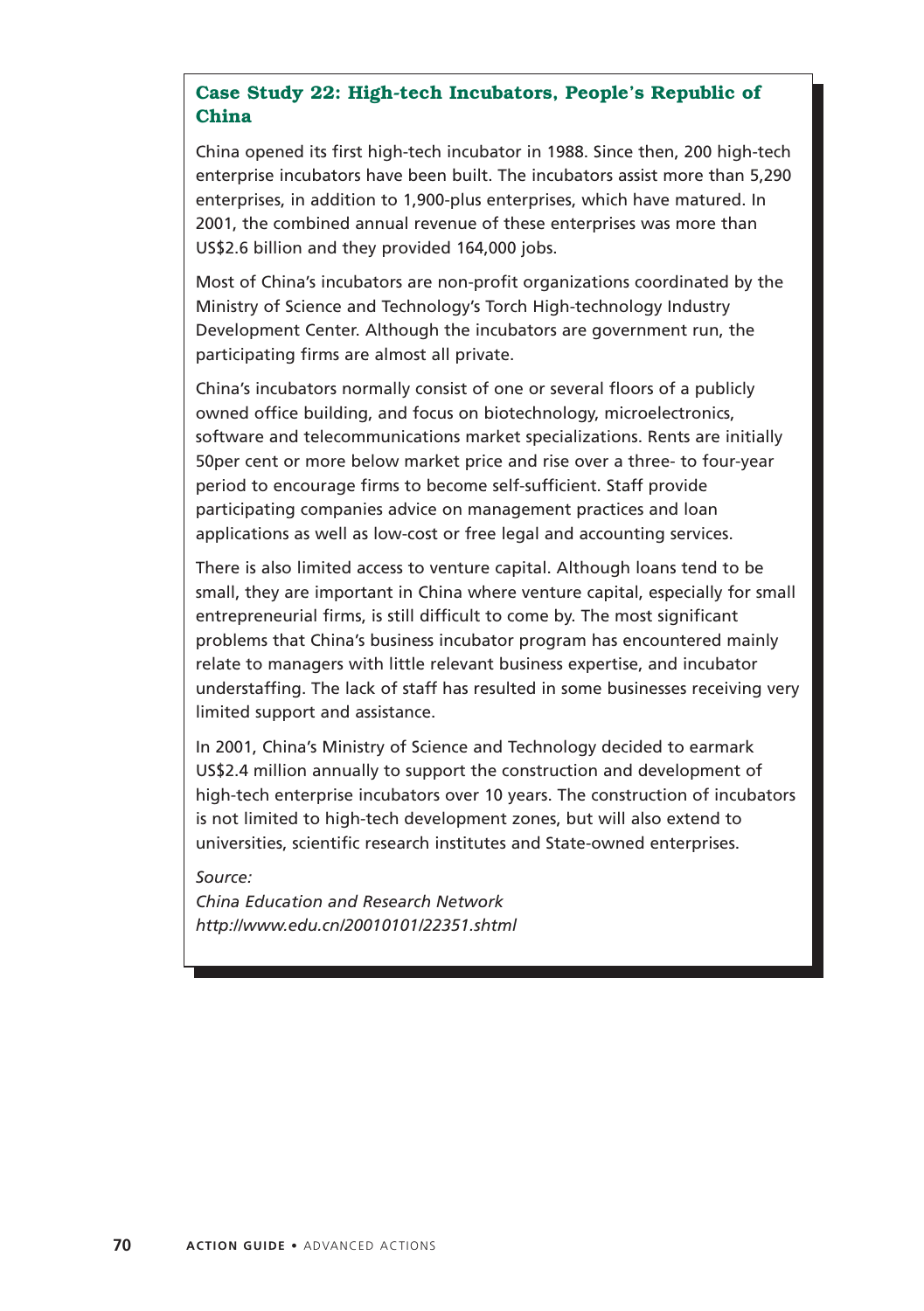## **Case Study 23: The Technology Innovation Centre at the University of Technology, Kingston (Jamaica)**

The Entrepreneurial Center at the University of Technology in Kingston offers business services to start-up companies either operating from home or located at the university. Services for at-home businesses include use of the Extension Center's mailing address, postal delivery, outgoing mail handling, office reception, telephone answering services and access to the University's resource library. The extended program allows the entrepreneur to be physically based at the Center, providing a cubicle, access to conference rooms and other business services.

The Business Center is now planning to transform its entrepreneurial Center into a Technology Innovation Center. The facility will nurture start-ups and facilitate the development of early-stage enterprises into stronger and larger companies by providing essential business services, consultation, training and flexible working space. As part of the new direction, a new 1,500-squaremeter [16,150-square-foot] center will be constructed.

The decision to refocus the business Center as a technology-focused Center is intended to give graduating students with sought after technical skills the opportunity to launch their business careers in Jamaica rather than out of the country. It also highlights the major challenge faced by both the Business Center and the new Technology Innovation Center of keeping skilled workers in the country.

*Further Information: Technology Innovation Center University of Technology Jamaica http://www.utech.edu.jm/ or http://www.ticjamaica.com/*

*Canadian International Development Agency www.cidajamaica.org.jm/privsec.htm*

#### **Resource Links**

The National Business Incubator Association

www.nbia.org

European Union Quick Impact Facility http://www.euqif.ba/arhiv/publikacije/BusinessIncubatorsEng.pdf

United Nationals Industrial Development Organization http://www.unido.org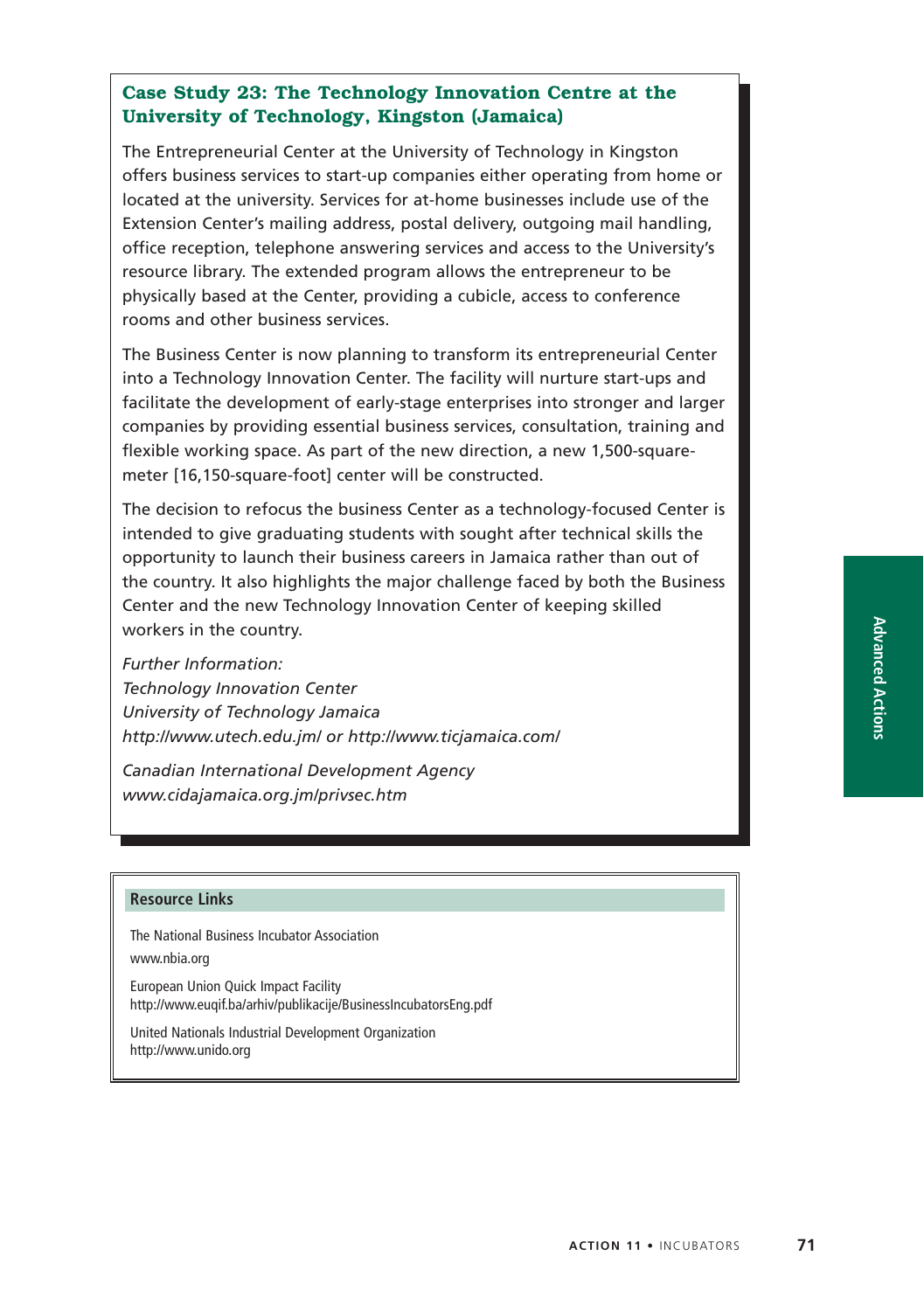# Action 12. Skills Training Center

Related Actions: Small Business Development Center; Partnerships; Micro-Credit; Support for the Informal Sector

## **Summary**

A Skills Training Center is a facility that works in partnership with businesses and the community to provide access to education and training in various fields, conduct programs to assist the creation of employment opportunities and make available a job bank network for the community.

# Making Skills Training Centers work

### *Linking skills training to job placement*

Matching skills training to the needs of the marketplace through job placement assistance is key to making Skills Training Centers work. To determine the needs of the marketplace, an evaluation of the local area is useful (see *Step 3: Situation Analysis* in The Manual). Some of methods discussed in Action 4: Research and Analysis can help evaluate the marketplace in the local area.

### *Identify training needs and develop an appropriate plan*

Centers should offer programs that match local labor market training needs, and the skills taught should be in relatively high demand in the local community. Community training needs should be identified (e.g., In what areas and sectors does community capacity need building?), in addition to the development of a training plan designed to meet the identified need.

### *Identify partners and take community context into account*

Human, technical and financing resources should be identified. Training centers are usually developed through collaboration between local authorities and the private sector; therefore, the potential for partnerships should be considered (see *Action 22: Partnerships*). Although the local authority should play a leading role, especially in financing, other community players and organizations should be involved. The social, cultural, religious, economic and political context of the locale must also be identified and incorporated in the Center's development plan, and local authorities should be consulted when identifying specific community needs.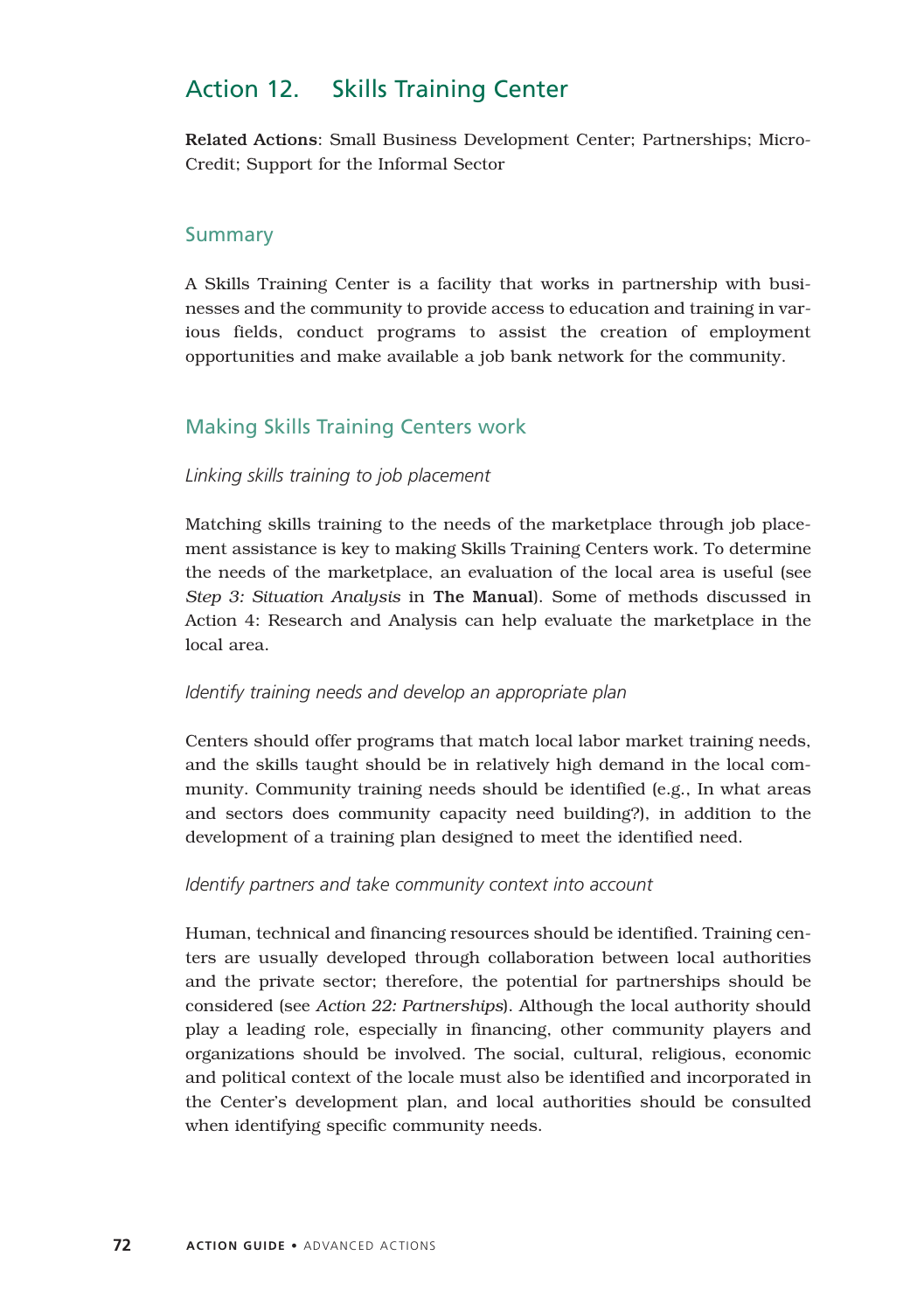#### *Monitor and evaluate the Center's success*

Continuously monitor and evaluate the performance, quality and results achieved and adjust Center training programs accordingly, when opportunities to improve training programs or when community needs change. Skills Training Centers should be flexible and adaptable.

### Community Benefits

- ❑ Strengthens the skills and abilities of the community Through the dissemination of information and training programs, the Center will help build local capacity, skills and education, which will have positive spin-off effects for the local community.
- ❑ Provides a venue where the business community can hire new recruits

Businesses can help develop Center training programs to help meet their own employment needs. Businesses can also hire program "graduates" to work in their firms.

❑ Promotes social development and gives people better opportunities

> Skills Centers promote social development and can lead to increased entrepreneurial activity in the local community.

### Obstacles and Challenges

- ❑ Increase divisions within the community Training might only help individuals and not the community as a whole; therefore, it could increase disparity within the community.
- ❑ Promotes exclusivity

Center training programs should not only focus on some areas or members of the community at the exclusion of other programs and community members, in particular, youth and women. Also, fees should not be set high enough to exclude those people who need training the most. It should be affordable for the intended groups.

Example of a pathway to employment: support from a skills training center's job counseling, training and work experience scheme1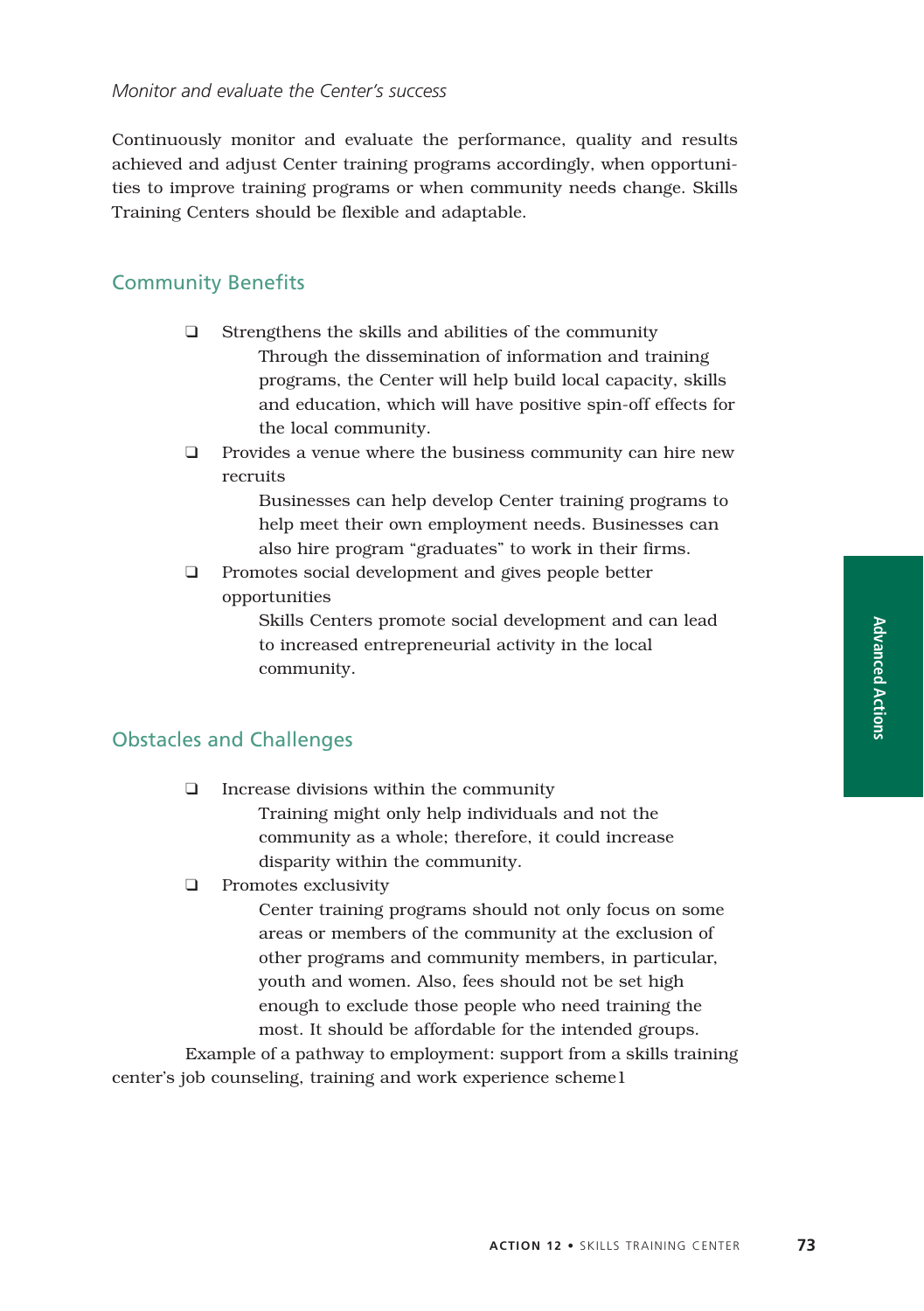**Example of a pathway to employment: support from a skills training center's job counseling, training and work experience scheme1**



**<sup>1</sup>** Adapted from European Union Quick Impact Facility. Local Economic Development Tools: An introduction for Municipalities and Local Economic Service Providers in Bosnia and Herzegovina. Quick Start Guide. V2. www.euqif.ba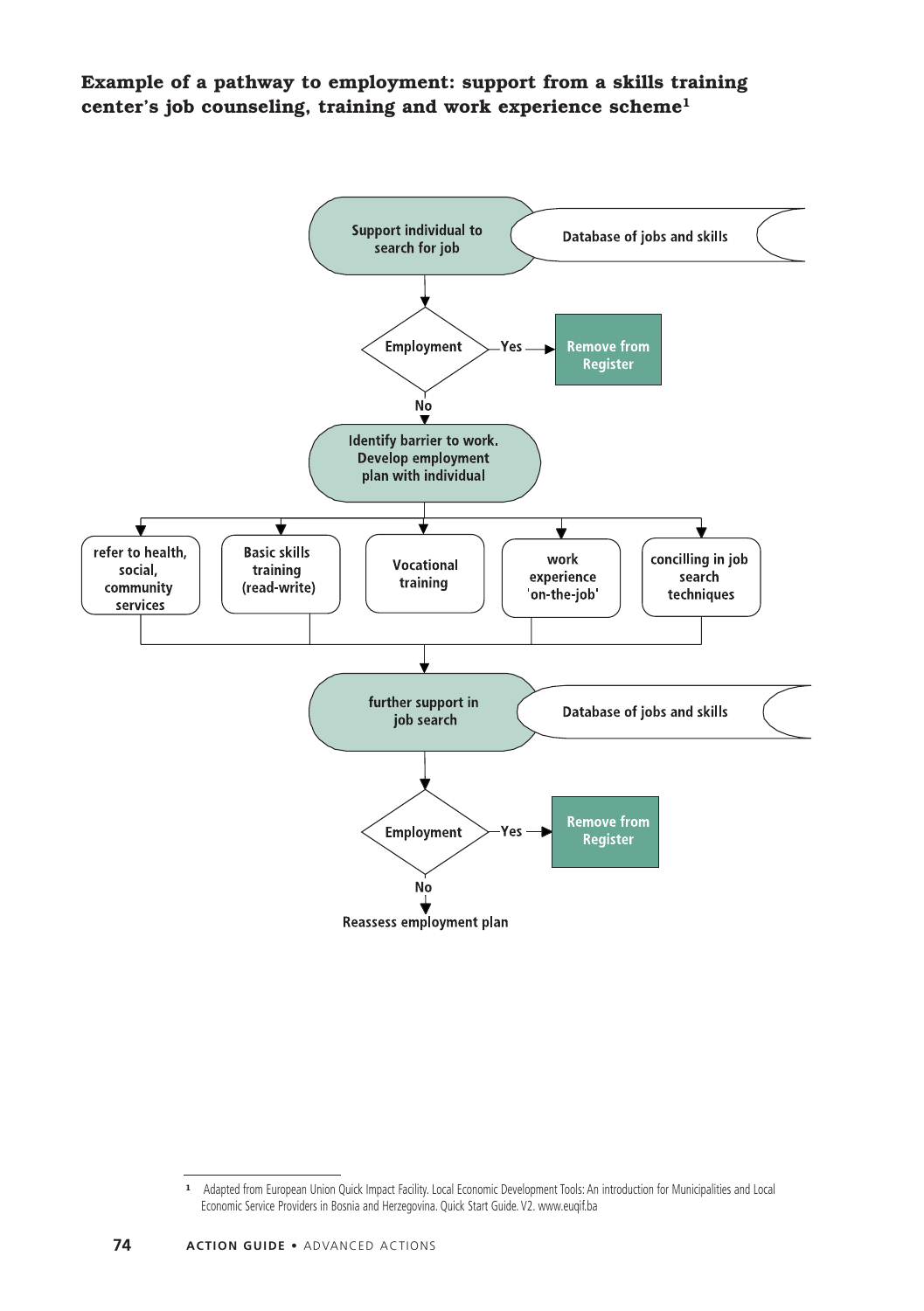## **Case Study 24: Women's Empowerment Program (WEP), Nepal**

To help improve the welfare of women in rural Nepal, a governmentsponsored Initiative, the Women's Empowerment Program (WEP), was developed to empower women through an innovative program integrating literacy, micro-finance and micro-enterprise training, and an understanding of legal rights and advocacy.

The objective of WEP is to develop well-managed, transparent savings and credit groups that enable women to borrow from their savings groups to develop micro-enterprises on the principle of women learning from women, and to increase women's self-confidence, decision-making power and leadership skills.

WEP, however, offers no seed money, matching grants or subsidized interest rates. Women must own the program by creating their own group policies, paying fees, buying books, providing facilities and supplies and finding literacy volunteers. WEP assumes that the poor will pay for the services they need. It requires that all members be literate, understand the banking process and know how to form and operate a business.

As a result, women's contributions are estimated at US\$260,000. Two-hundredand-forty NGOs work as partners for implementation. WEP also encourages financial independence and for every ten WEP groups they work with, the NGO receives less than five dollars for administration. As a result, in-kind contributions from supporting NGOs are estimated at \$100,000 to date.

The program uses an approach that was developed in Nepal and encourages women to build on their strengths to overcome obstacles. This approach teaches an organization to learn and implement a major program in a transparent and accountable manner and to adopt low-cost methods to promote literacy and economic participation to reduce dependence on external funding. In the process, the program instils a sense of self-reliance.

WEP has also produced a four-part book series entitled Women in Business. The first book teaches basic literacy and numeracy as well as principles for forming strong groups. The second book teaches basic math skills to track the growth of savings. The third book teaches responsible lending and borrowing and basic bookkeeping, with the goal of enabling the group to function as a self-sufficient village bank. The final book teaches entrepreneurship. These simplified books enable newly literate women to teach each other basic skills. Within a few months, they start putting them to use in ways that ensure skill retention.

Overall, the program has demonstrated that women can teach themselves the skills they need to improve their lives, to save money and start small businesses. The Program reaches 123,000 women in nearly 7,000 economic groups in southern Nepal.

*Further Information: http://www.pactworld.org/initiatives/worth/worth\_model.htm*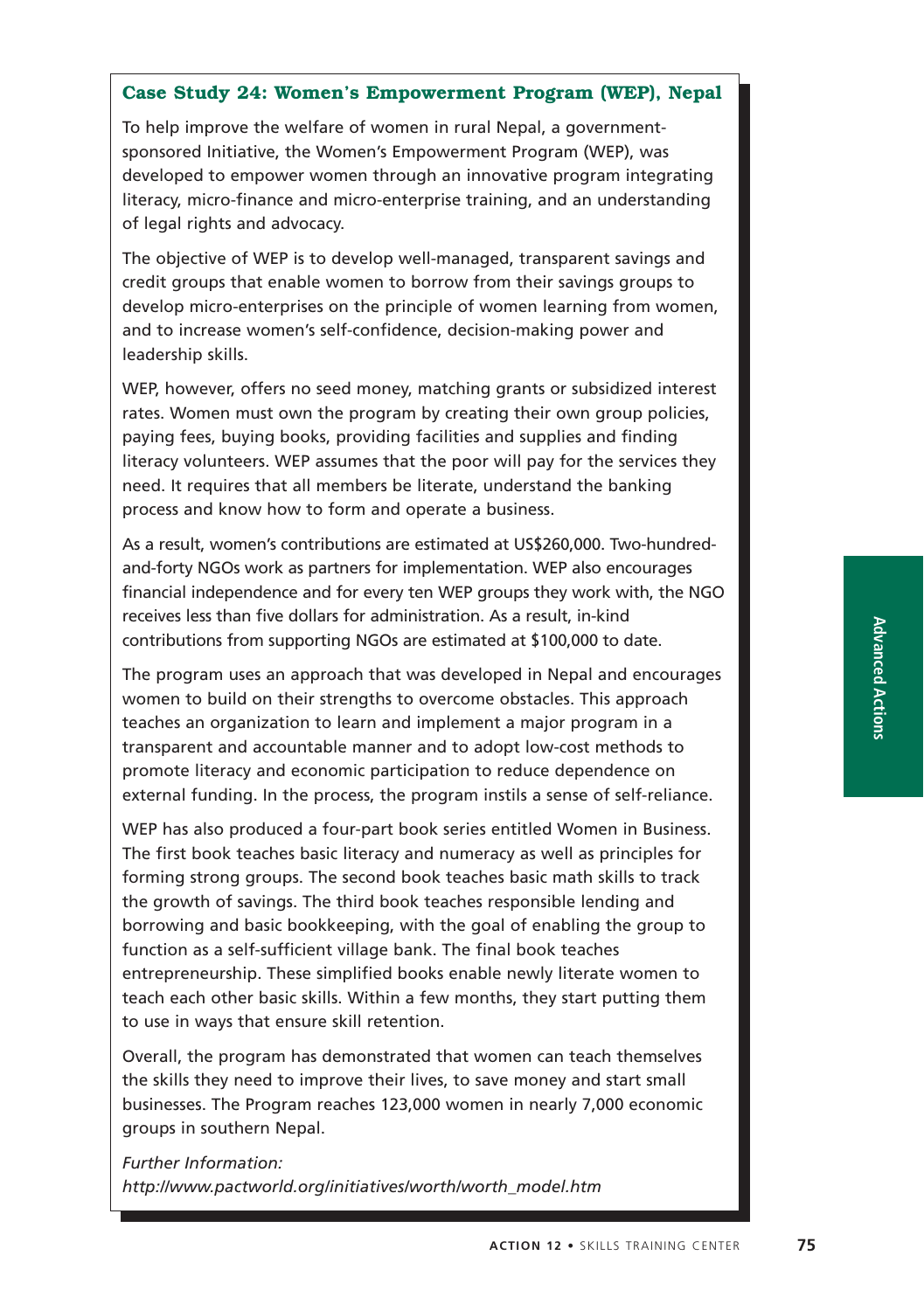## **Case Study 25: Tomaszow Enterprise Incubator Foundation, Poland**

Tomaszow is a former industrial city, located in Poland, that has significant unemployment. To reduce unemployment and improve local vocational training capacity, a coalition of vocational training organizations called the Employment Forum was organized to co-ordinate vocational training programs and to develop new training schemes for the unemployed.

The Employment Forum was made up of representatives of training organizations, public officials from the City of Tomaszow and surrounding counties, local employers and unemployed persons. As a group, their first undertaking was to prepare a community needs assessment, which involved surveying 6,000 local employers to assess their training needs and hiring plans for the next three years. The survey was conducted with the assistance of unemployed community members. With this information, the Forum then built a database on local training needs, training capacity and training graduates to improve local information flow, develop better training courses and bring together newly trained individuals with potential employers. To date, three new training programs have been developed to meet specific local labor market and training needs.

The Employment Forum has also worked with the local government to develop and incorporate employment generating policies and programs in the City's planning processes. Representatives of large local companies also played a key role in formulating an employment strategy, later incorporated into the long-term municipal economic development plans.

In addition to helping with the development of new local policies and a municipal economic development plan, the Tomaszow Enterprise Incubator has achieved a high success rate for trainees, with 6per cent of trainees finding jobs or continuing their training education. The program is currently being expanded to include another four cities in the Piotrkow Province, and the cities of Opole and Zyrardow.

*Further Information: http: www.bestpractices.org*

### **Resource Links**

Women's Empowerment Program: http://www.pactworld.org/initiatives/worth/worth\_model.htm

World Bank Education Sector Strategy: http://www1.worldbank.org/education/strategy.asp

Best Practices: http://www.bestpractices.org.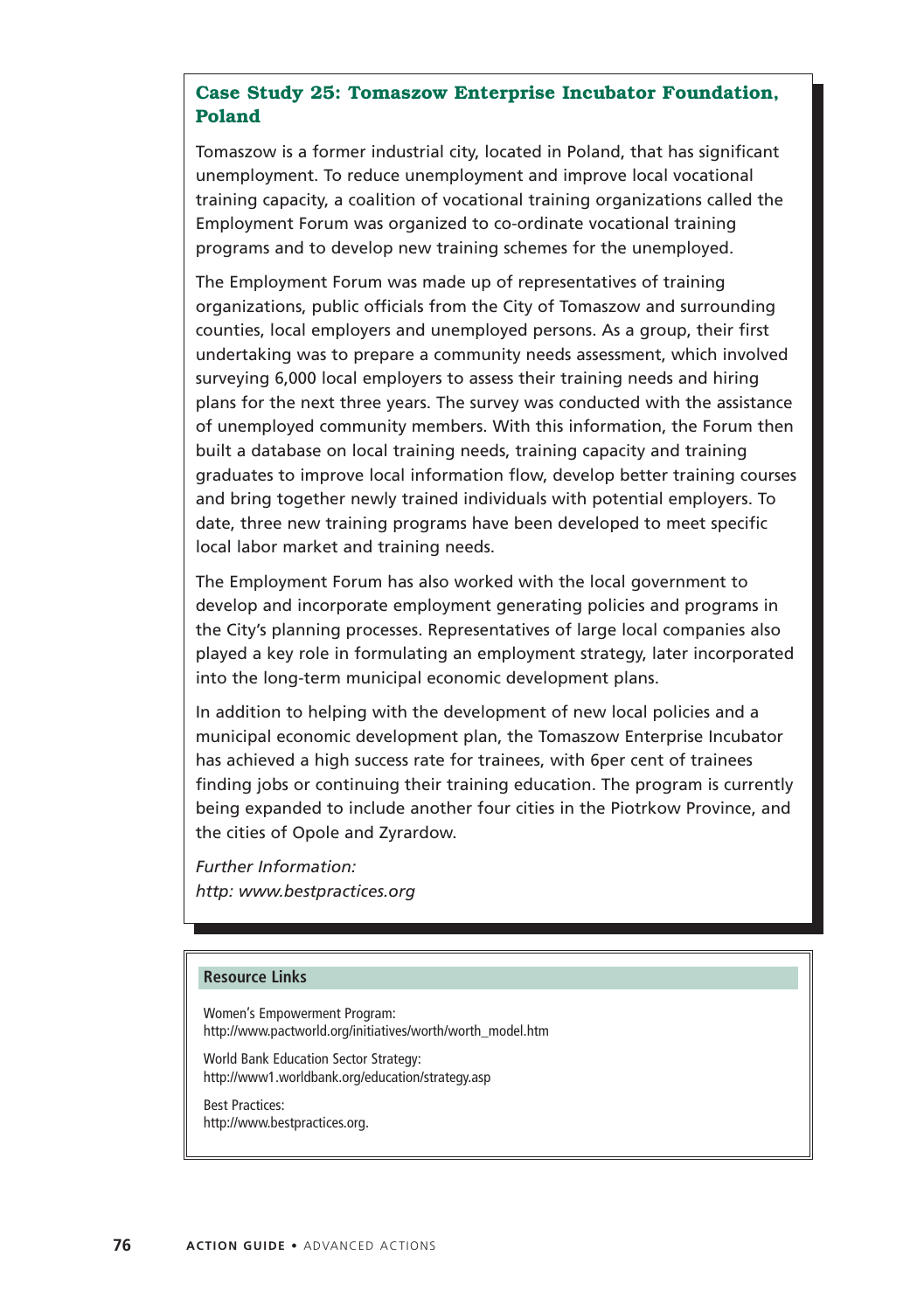# Action 13. Micro and Small-Scale Enterprise (MSE) Development

Related Actions: Incubators, Small Business Development Centers; Partnerships, Micro-Credit, Support for the Informal Sector

## Summary

Micro and Small-Scale Enterprise (MSE) development planning at the local government level aims to create linkages and networks among the local agencies concerned with different components of micro-enterprise. In addition, MSE development strives to build sustainable partnerships among government organizations, local government bodies, private sector institutions, non-governmental organizations and communities to ensure continuing support for micro-enterprises to grow, sustain and expand their businesses.

### Making MSE work

#### *Nurture and support micro-entrepreneurs*

To achieve poverty reduction, it is important to design MSE programs not only for existing entrepreneurs, but also to take into account the market potential and the special needs of women and the poor. This can mean providing access for women to the program at, or near, their homes. Other aspects of meeting the needs of women through MSE programs might involve assisting in the organization of community-based childcare (see *ToolKit: Tool 3e*).

### *Provide and harness micro-credit*

Successful Micro-credit components need(see *Action 24: Micro-Credit*) the following:

- ❑ Entrepreneurs who know their markets but need loans for working capital with terms less than one year;
- ❑ Streamlined lending and monitoring processes to minimize administrative costs. Credit decisions should be based on eligibility rather than on business appraisal;
- ❑ Lenders using special techniques such as sanctions or peer review, to motivate borrower repayment; and
- ❑ A strategy for long-term financial viability, which should be designed for cost-effectiveness and sustainability, and considers the full range of costs associated with MSE development.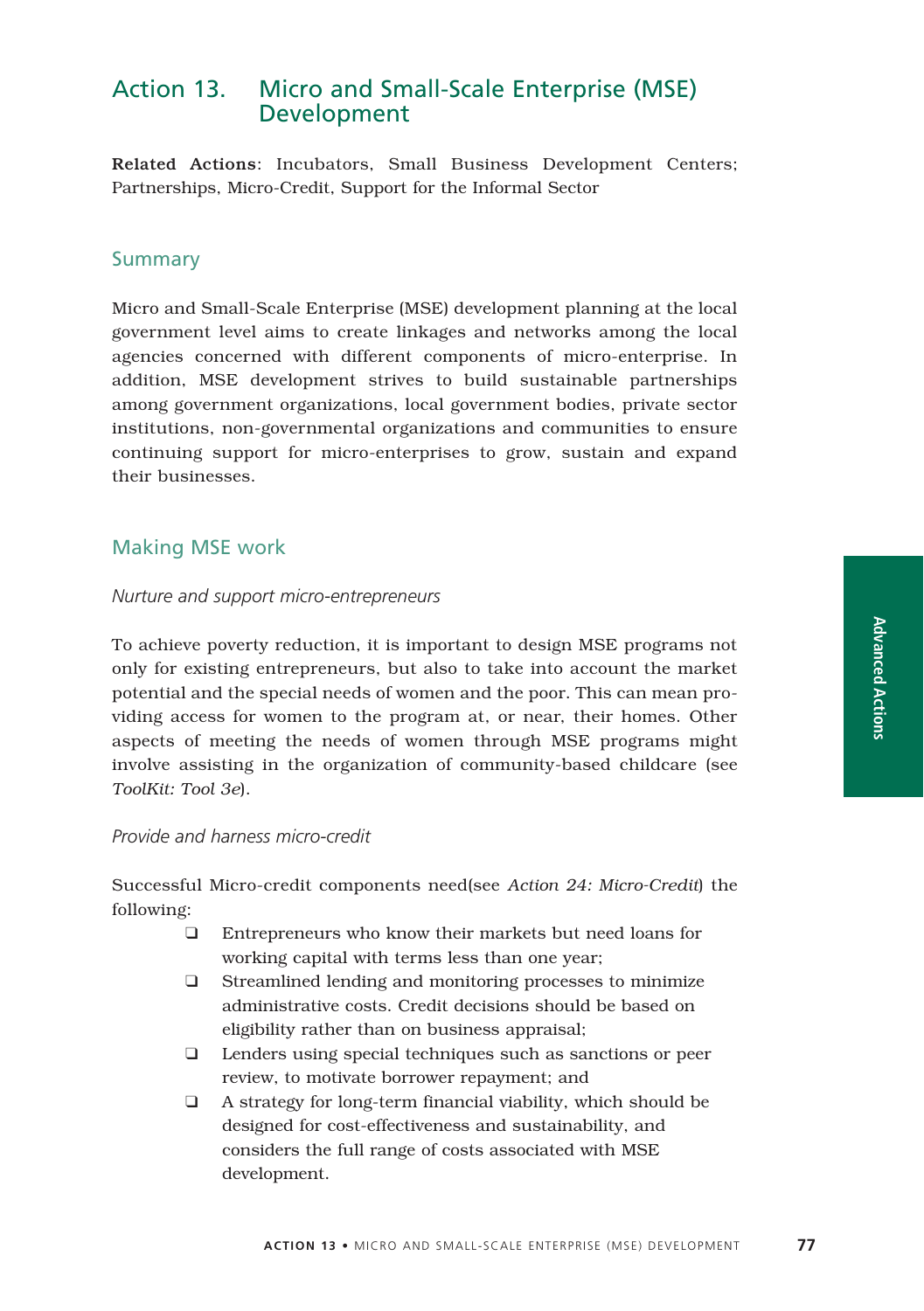### *Provide technical assistance*

Technical assistance includes business and financial management capacitybuilding, business counselling, accounting and bookkeeping. Other initiatives include the following:

- ❑ Prototype development of products and processes;
- ❑ Quality control and testing of products/services;
- ❑ Identification of alternative raw materials, equipment, etc.;
- ❑ Product design and development;
- ❑ Improvement of packaging, labeling, etc.;
- ❑ Identification of "know-how" and adaptation of appropriate technology; and
- ❑ Upgrading of technical skills to match new developments (see *Action12: Skills Training Centers*).

*Develop Small Business Development Centers (see* Action 14: Small Business Development Centers*)*

BDCs are designed to build capacity and offer support to entrepreneurs. Successful BDCs offer

- ❑ A centralized organization Center for business development;
- ❑ Capacity-building (e.g. business plan writing, credit referrals, management training);
- ❑ Support for existing enterprises;
- ❑ Training in new technology, management and marketing;
- ❑ Training in business ethics and practices that benefit the community.

## *Establish micro- and small enterprise boards (MSE)*

Establish a community-based MSE to provide an institutional and regulatory framework for the implementation of government policy for MSEs. The boards can also advise and monitor the implementation of the government policies, recommend marketing strategies and co-ordinate education, training, technology and research initiatives.

## *Establish a marketing strategy (see* Action 10: Marketing*)*

Marketing strategies for MSEs include

- ❑ Research of market opportunities;
- ❑ Development of sector-specific information systems;
- ❑ Participation in trade shows and missions at all economic levels;
- ❑ Building of organizational capacity for promotion;
- ❑ Development of linked marketing arrangements among MSEs;
- ❑ Cyberspace and Web marketing; and
- ❑ Improvement of marketing skills of individual MSEs.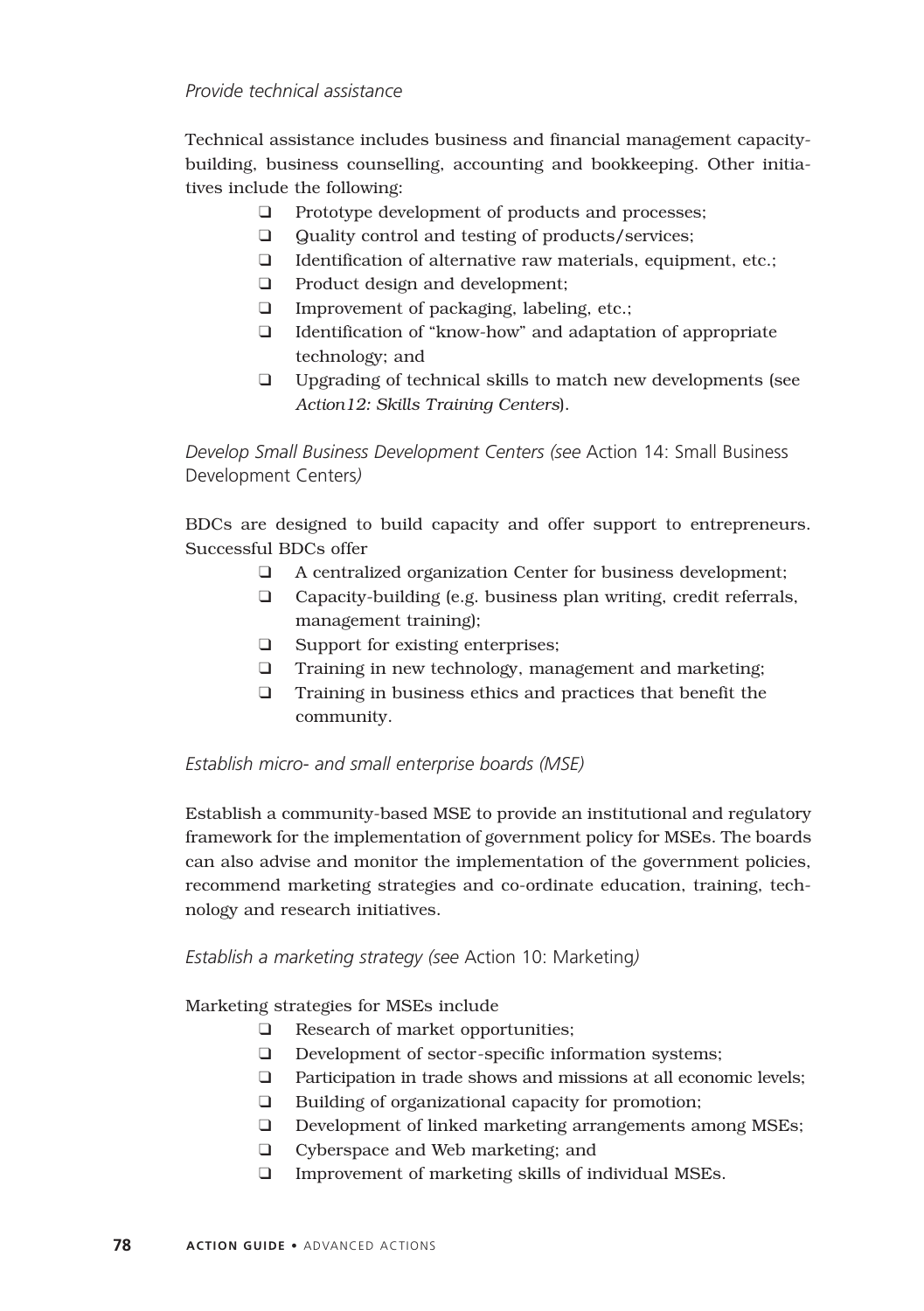Incubators support fledgling businesses by providing inexpensive rental office space and support services (e.g., managerial support, secretarial, printing, etc.) during their first few years of operation.

### Community Benefits

- ❑ Creates employment at the local level MSE is specifically intended to help generate and sustain local employment.
- ❑ Facilitates poverty reduction with low-income families and women

Through targeted services and programs, MSE can create employment in sectors of the economy often hard to reach, such as women and youth.

❑ Builds capacity of micro-enterprise development services By providing business training and development counseling, MSE builds capacity for local delivery of development services.

### Obstacles and Challenges

| Lack of capital                                        |
|--------------------------------------------------------|
| MSE requires an injection of start-up and operational  |
| capital to begin operating.                            |
| Limited market for products and services               |
| Good market analysis is critical to MSE success.       |
| Business plans for small- and medium-sized enterprises |
| should carefully examine marketing concerns and        |

❑ Collaboration

opportunities.

Partnerships are usually essential for successful MSE development. Creating working partnerships between the public and private sector, in particular, can be difficult to undertake in some communities.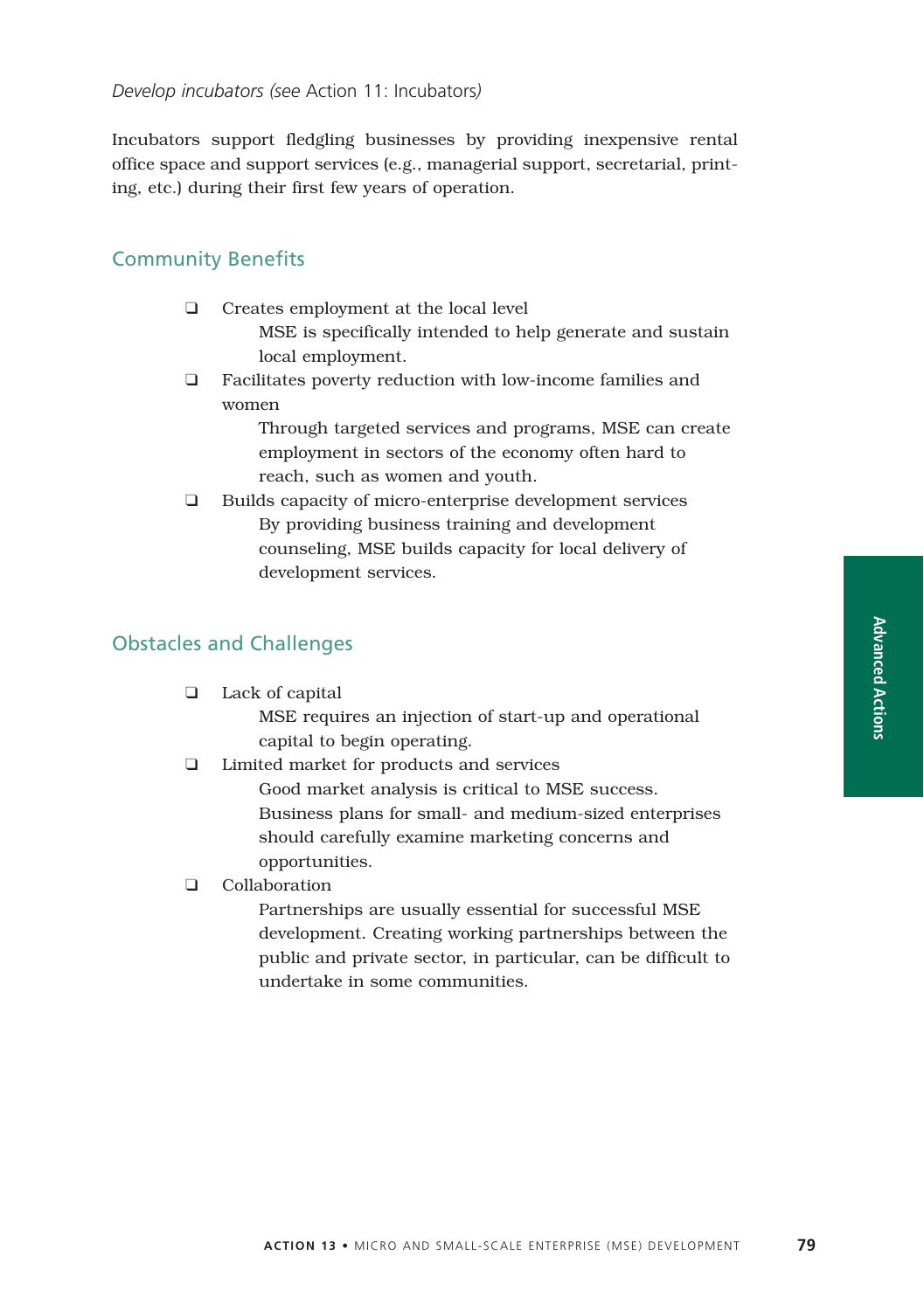# **Case Study 26: Product Design and Development Center, Nairobi, Kenya**

The Product Design and Development Center (PDDC) was created to improve the design and quality of Kenyan handicrafts and to commercially promote exports to Europe and the US. The stakeholders recognize that industrialized countries are interested in Kenyan handicrafts, but that their quality is usually poor. The PDDC suggests that the main problems include

- ❑ Low productivity;
- ❑ Modest and unstable product quality;
- ❑ Difficulties in timely delivery for larger contracts; and
- ❑ Lack of contacts with international buyers of handicraft products.

PDDC's activities include the following:

- ❑ Domestic and international marketing;
- ❑ Providing design consultancies;
- ❑ Developing production and training centers;
- ❑ Operating training and production workshops; and
- ❑ Managing a showroom and sales outlet.

Showroom sales are used to test the expatriate market reaction to designs, production methods and prices. This helps guide the product development process. Training consists of technical training in commercial craft manufacturing, entrepreneurship development and business skills.

PDDC has achieved the following results:

- ❑ 600-800 craft artisans trained per month;
- $\Box$  Creation of 700 jobs in sisal production for export of products;
- ❑ Development of new products in metal casting, resin manufacture, paper-making and paint finishes;
- $\Box$  Introduction of product design and development at the University of Nairobi;
- ❑ Publication of a series of technical and management papers; and
- ❑ Production of a catalogue and a Website.

*Further Information: Product Design & Development Center PO Box 13953 Nairobi, Kenya Tel: +254-2-750005 Fax: +254-2-751397 pddc@iconnect.co.ke*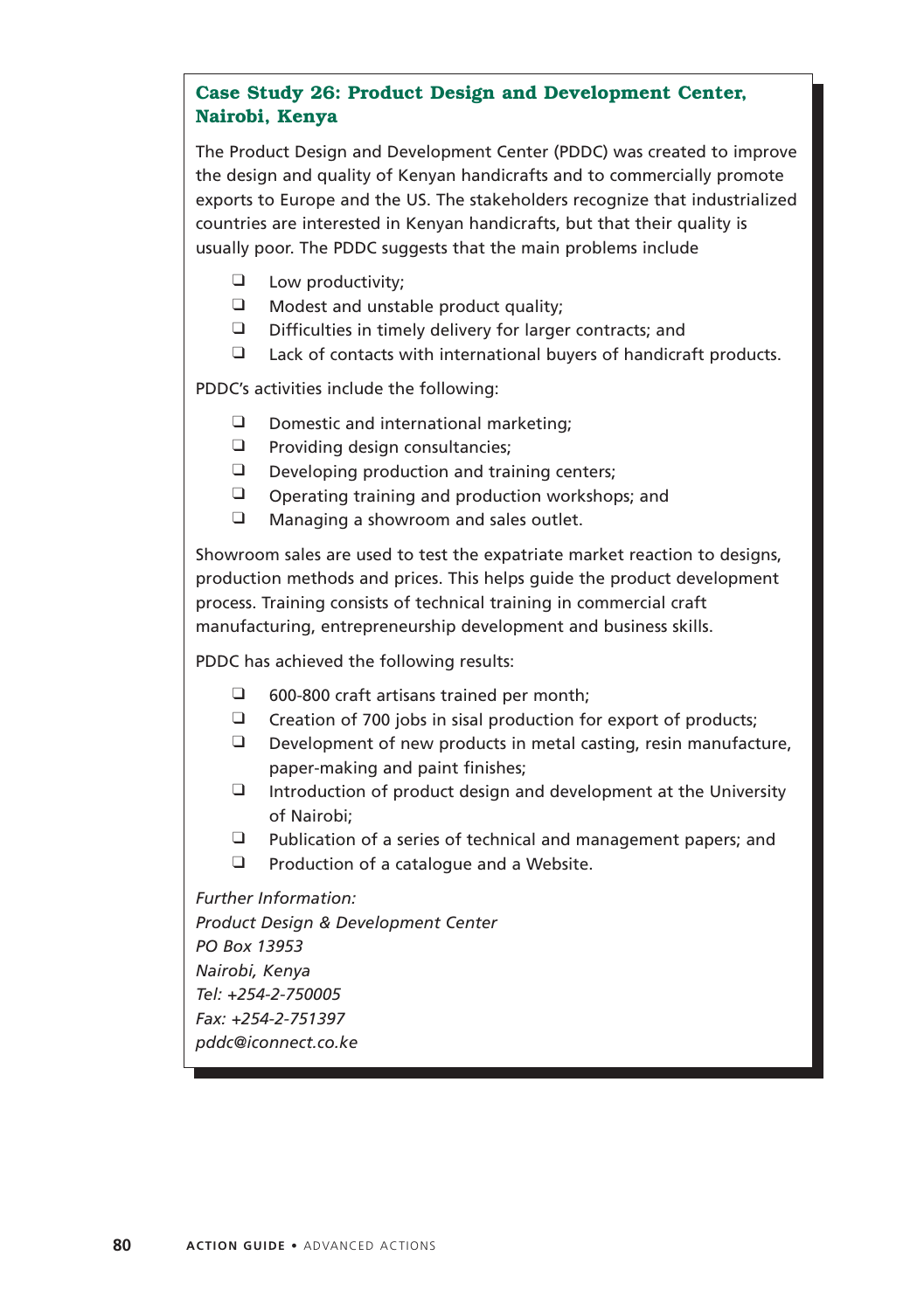# **Case Study 27: Peri-Urban Lusaka Small Enterprise (PULSE) Project, Lusaka, Zambia**

PULSE is an initiative implemented by CARE Zambia that began as a microfinance institution in the peri-urban communities of Mtendere and George, near Lusaka, Zambia. It was created to address the needs of microentrepreneurs that are limited by a lack of skills and resources, unfavorable economic and political climates and a lack of access to capital at affordable rates. The goals of the project are to

- ❑ Increase household income;
- ❑ Improve economic security; and
- ❑ Create employment opportunities.

In order to achieve these goals, a variety of business development and financial services are offered by PULSE, including loans to individuals and groups of MSEs, savings programs and initiatives for MSEs and support for strengthening micro-finance institutions that provide loans.

PULSE's business management programs include management training courses (e.g., accounting) and technical training courses (e.g., food processing). To date, their program participants have generally been women who are the sole earners of their household income, although there is now a significant group of males.

By 1996, 2,018 loans had been disbursed amongst more than 3,000 members. The on-time repayment rate of these loans stood at 91per cent and savings in the Loan Insurance Fund had accumulated to ZK122 million.

PULSE's credit scheme also has had a positive impact in terms of increased employment and strengthened businesses. A 1996 survey found that at least 112 full-time and 127 part-time jobs were created after

businesses received the loans. A further 1996 survey indicated that at least 180 permanent jobs and 150 seasonal jobs had been created. This survey also demonstrated that the project had indirectly generated 1,751 jobs. As a result of micro-lending, some participants have been able to change businesses and others have diversified their holdings. Loans have also enabled women to become less dependent on their spouses, offering them a more significant role at home and in the family.

*Further Information: Peri-Urban Lusaka Small Enterprise (PULSE) Project CARE International-Zambia PO Box 36238, Lusaka, Zambia Tel:: 260 1 265 901 Fax: 260 1 265 060 info@carezam.org*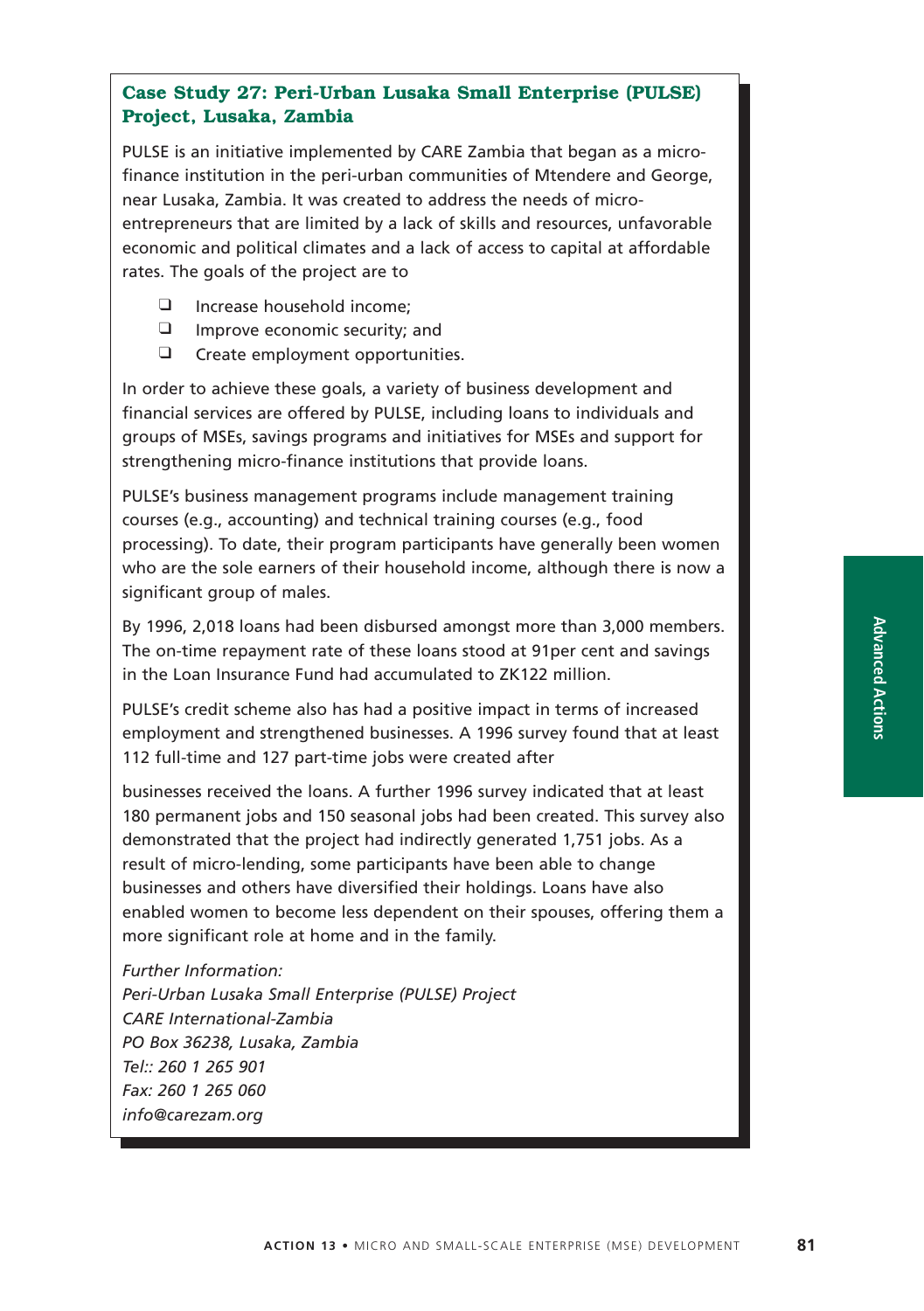#### **Resource Links**

Global Development Learning Network World Bank Institute MSN J2-202 1818 H Street, NW Washington, DC 20433 – USA Tel +1 202 458 8196 Fax +1 202 522 2005 Email GDLN@worldbank.org

http://www.gdln.org/

Canada-Yukon Business Service Centre

This helpful site is a good example of a business support tool and also has information for small businesses on Getting Started, Marketing, Exporting, Financing, Taxation, Importing, Business Guides, Intellectual Property, Innovation, E-Business, Aboriginal Entrepreneurs, Women Entrepreneurs, Youth Entrepreneurs, Regulations, Management as well as a Web-based Interactive Business Planner and an Interactive Export Planner.

http://www.cbsc.org/yukon/english/main.cfm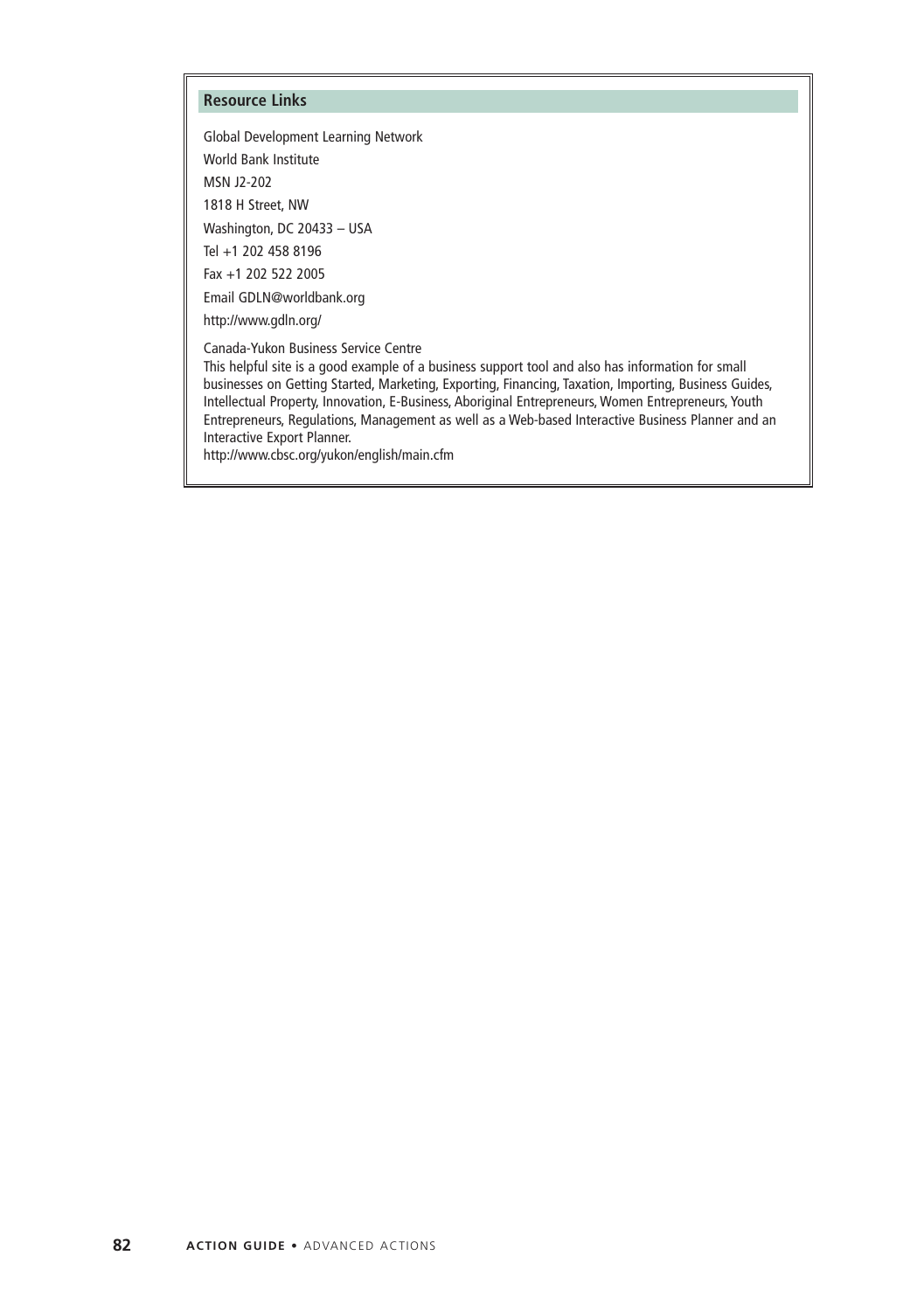# Action 14. Small Business Development Centers

Related Actions: Incubators; Skills Training Center; Creating LED organizations; Micro and Small-Scale Enterprise (MSE) Development

## **Summary**

Small Business Development Centers (SBDC) are organizations designed to provide a range of support for prospective and operating entrepreneurs. Their assistance helps enable entrepreneurs to run a small enterprise effectively and profitably. SBDCs offer technical support such as business plan writing, accounting and financial management training, marketing assistance and directory services to connect different buyers and suppliers. In addition to their own in-house services, SBDCs often serve as the administrative center for other enterprise and support programs such as micro-credit co-ordination (see *Action 24: Micro-Credit*), job training programs, entrepreneurial training (see Action 12: Skills Training Center), business incubators (see *Action 11: Incubators*), and other programs to build capacity for business and co-operative development.

SBDCs do not necessarily only serve single-owner businesses, but can also support the development of co-operatives and other economic entities. By focusing on supporting a variety of different types of enterprises, SBDCs can serve a wider range of local economic development needs.

Municipalities, NGOs, international development agencies, business associations, or other organizations can set up SBDCs. Often, the initial capital investment for SBDCs is contributed by these organizations for the center's activities with the intent that the center will eventually become self-sufficient.

## Making Small Business Centers work

## *Develop equitable service fees*

Service fees help provide revenue to maintain the SBDC staff and update resources. Often it takes 5-10 years or longer for a SBDC to become fully self-sufficient; during this time, the SBDC requires external funding sources to maintain operations. As a result, it is important for a SBDC to determine for which services it can equitably charge fees. Service for existing businesses, such as new technology training, business techniques training or financing might be provided for a fee since the business is expected to financially benefit directly from the assistance. Other programs such as business plan writing, networking with sources of start-up capital and developing business directories might be provided with little or no charges, as most of the intended beneficiaries might have limited financial resources.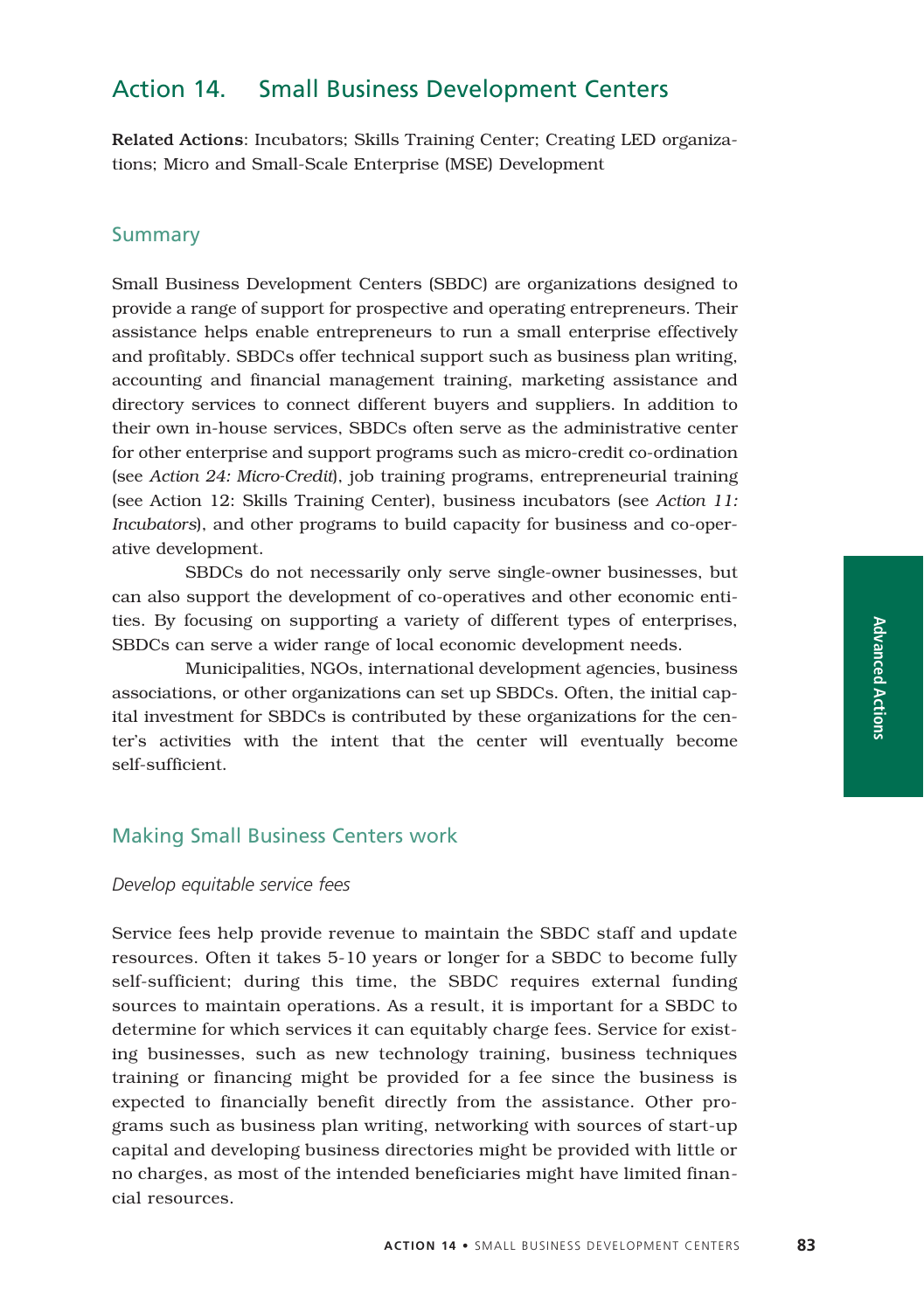### *Utilize community members and local skills*

In the early stages of small business development center operation, the personnel that provide the services for a SBDC might come from outside the community (e.g. business experts from government, international organizations, other outside organizations). As the SBDC becomes more established, however, more of the staff should come from the pool of expertise created in the community. This helps the long-term sustainability of the SBDC as both a local employer and instrument of knowledge transfer. One method to tap into local expertise is to involve businesses that have benefited from the local SBDC in the past who are willing to share their experiences and knowledge with other businesses.

### *Ensure Center accessibility*

The success of a SBDC can be influenced by the physical location and design of the center. SBDCs have the potential to act as organizing facilities that serve as centers for numerous activities that support the development of small and medium-sized business in municipalities. Therefore, SBDCs should be accessible to a variety of users and be a place for community exchange and collaboration. It is important that SBDCs are visible to the community and located in places serviced frequently by public transit. In addition to operating in a suitable location, SBDCs should consider pursuing advertising and outreach activities to ensure that local businesses are aware of the helpful services they offer.

### *Match Center programs to local business needs*

The primary goal of SBDCs is to assist small and medium-sized enterprises; therefore, the services offered by the SBDCs should respond to the needs of entrepreneurs in a local area. To ensure that the programs offered by the SBDC benefit its clients, research and analysis of the local economic climate should be conducted to inform these programs (see *Step 3: Situation Assessment Tools* in The ToolKit). A SBDC's programs should be tailored

towards the economic situation of a local area and its LED objectives. In *Case Study 28* below, a business development center focused its programs on encouraging enterprises that diversified the local economy, which was becoming dominated by oil and gas.

# Community Benefits

❑ Improved organizational capacity

A SBDC pools limited resources to focus towards the development of small and medium-sized enterprises in communities.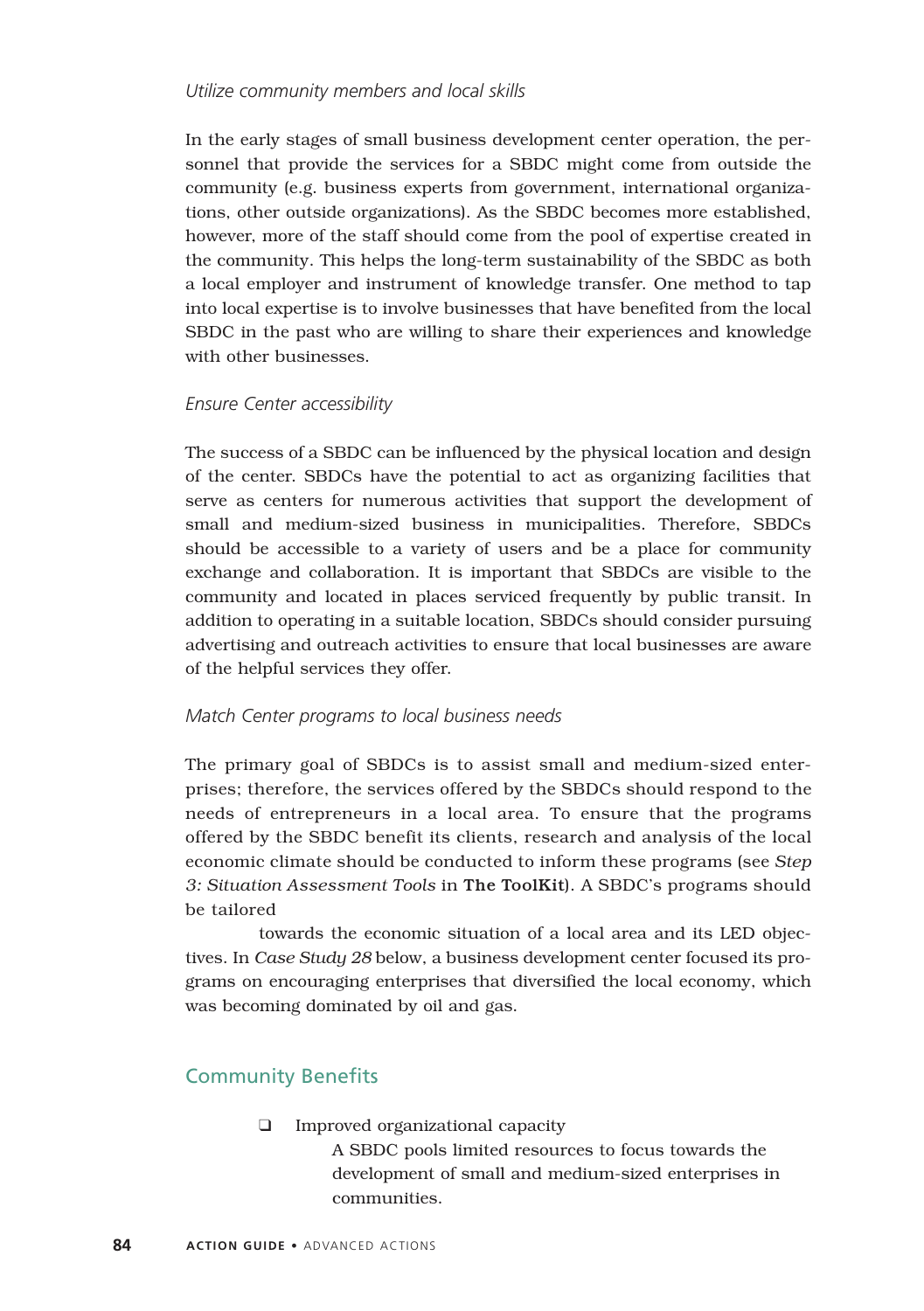❑ Builds capacity of new enterprises

Through business plan development support, financial assistance and management training, SBDCs build capacity for new enterprise development, which improves their success rate.

❑ Supports existing enterprises

SBDCs help existing businesses improve their operations through training in new technology, management, business organization and marketing.

❑ Facilitates an exchange of ideas SBDCs provide a forum to talk about business ethics and practices that benefit the larger community.

## Obstacles and Challenges

❑ Exclusivity

Small Business Development Centers not owned by the community can become exclusive places for certain groups, rather than outreach to new entrepreneurs. Involving public partners in the development and operation of a SBDC can diminish the potential for exclusivity.

- ❑ Failure to specifically address inequality or poverty reduction Business development alone will not ensure equitable and sustainable economic development and should be coupled with other measures to address economic development from a more holistic perspective.
- ❑ Too few resources

Small Business Development Centers might find that they are overextended with more demand for services than they can offer. Continual monitoring of programs can help SBDC staff determine how programs can be streamlined to best meet the needs of their clients (see Step 9: Monitor and Evaluate in The Manual).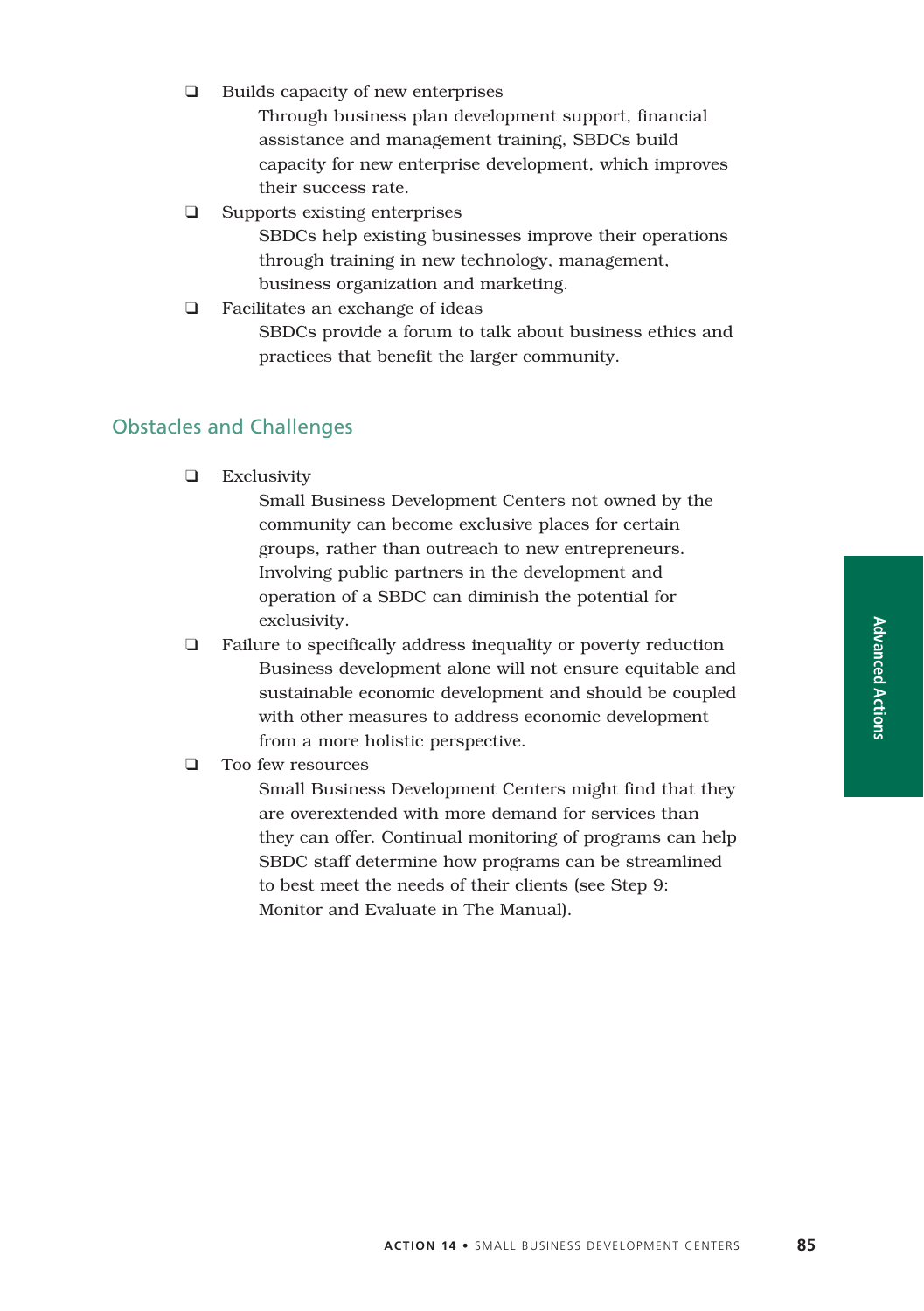# **Case Study 28: Business Development Center, Atyrau, Kazakhstan**

In 1999, UNDP helped establish a Business Development Center (BDC) in Atyrau, Kazakhstan, a city on the coast of the Caspian Sea. The Atyrau Business Development Center project was initiated in response to a growing demand for improved access to social services and opportunities within the local population for self-employment. The Center helps build capacity and diversify small and medium-sized enterprise development in a local economy increasingly dominated by the oil and gas industry. The BDC seeks to

- ❑ Enhance capacity for small and medium enterprises (SMEs) in Atyrau;
- ❑ Provide business advisory services for entrepreneurs;
- ❑ Identify eligible projects and facilitate financial assistance from donor programs operating in Atyrau;
- ❑ Operate micro-lending operations; and
- ❑ Facilitate public/private partnerships.

The BDC has served as a focal point for international donors focused on small and medium-sized enterprises. Currently, the bulk of programs and staff are financed and supported by the UN Development Programme, although the long-term goal is for the Center is to become self-sufficient by 2004 and continue to work without UNDP assistance.

To date, the BDC has

- ❑ Established business consulting services, with its competent project staff that has become an important part of Atyrau business development infrastructure;
- ❑ Provided more than 980 client consultations and helped develop more than 239 business plans, 71 of which are worth US\$2 million and are already approved for financing;
- ❑ Helped create 500 new jobs through new business start-ups;
- ❑ Established a new local NGO "Business Contact" to allow continuation of activities beyond the initial UNDP supported startup; and
- ❑ Published an Atyrau Business Directory and several publications on entrepreneurship and financial management.

In the future, the BDC seeks to expand its project outreach to include neighboring regions and to develop a business incubator in Atyrau.

*Further Information:*

*Natalya Maximchuk, UNDP Project Focal Point natalya.maximchuk@undp.orghttp://www.undp.kz/projects/*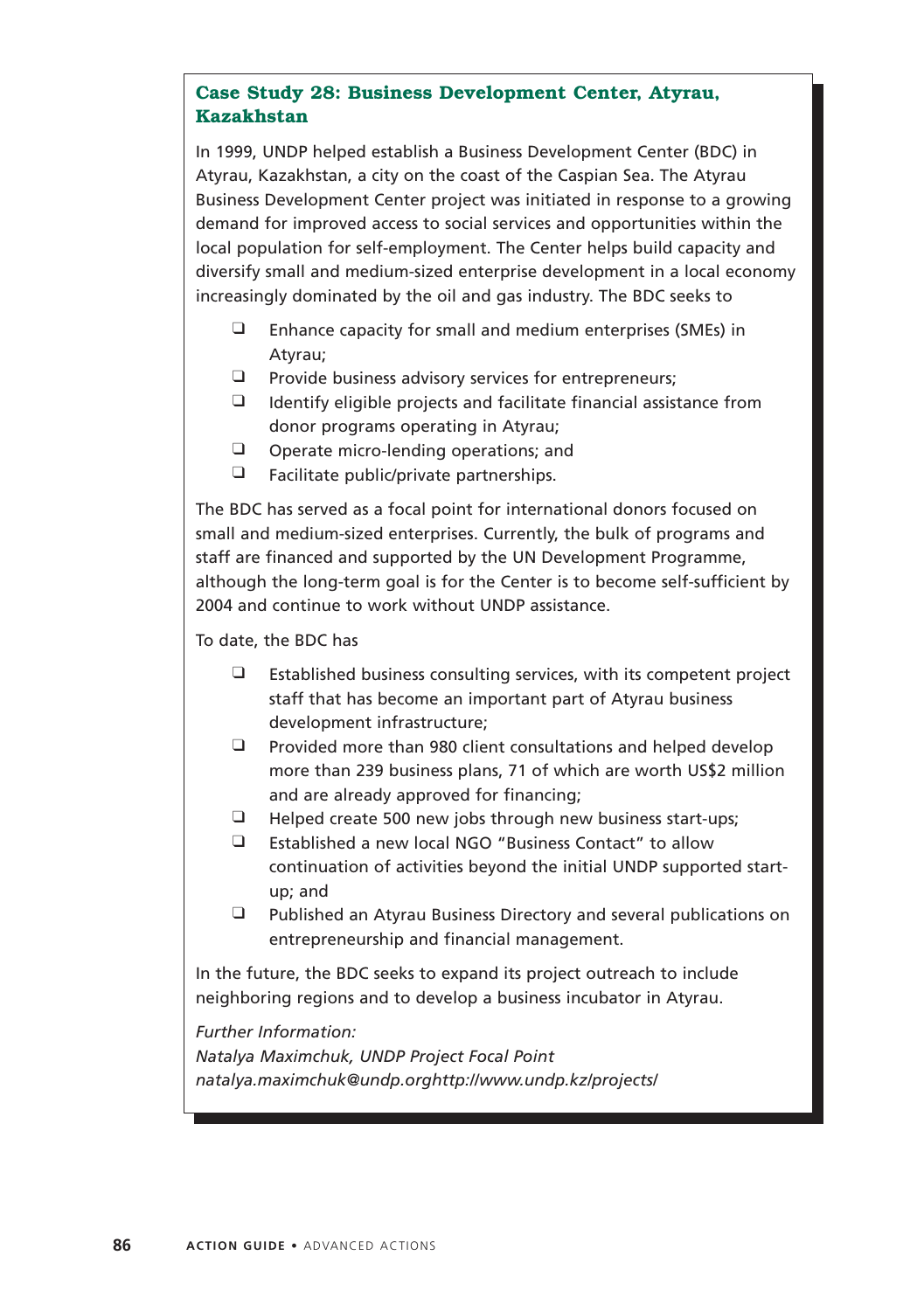# **Case Study 29: A Regional Business Development Center, Nueva Viscaya, Mexico**

Nueva Viscaya is a sparsely populated region of Mexico, comprised of 21 municipalities. The region's primary industries collapsed in the early 1990s when prices for metal and lumber fell. Subsequently, smaller sectors declined, leaving the region in an economic crisis. In the mid 1990s, entrepreneurs in Nueva Viscaya led a community response to the crisis, leading to the development of a regional strategy for economic development. A primary component of the strategy was a partnership with the Autonomous University of Chihuahua, located in the principal city of Parral. The University worked with local entrepreneurs to initiate the Centro de Investigación del Desarrollo Económico y Tecnológico (CIDEyT), a lowbudget business development center.

CIDEyT offers non-financial services focused on low-cost business services and human resources/training to new and developing businesses. Non-financial services have become relevant in the Mexican context, in part because unusually high interest rates have effectively barred expansion via credit for most micro, small and medium firms. CIDEyT is located in Parral, and is accessible to firms in the region. A large part of CIDEyT success, however, has been their programs where associates have gone out into the business community and provided services offsite. The programs CIDEyT offers include the following:

- $\Box$  Initial diagnostic analysis of firm needs and their market potential;
- ❑ Strategic planning for businesses;
- ❑ Technology management;
- ❑ Financial management;
- ❑ Market studies;
- ❑ Design assistance for LED publications; and
- ❑ Skills training courses.

In its first year, CIDEyT recorded a net job creation of 600 jobs and over 900 firms served. Sixty of these firms have developed strategic plans with assistance from the center. It is CIDEyT's five-year plan to assist in the net job creation of 3,000 new jobs and continue offering non-financial services.

### *Source:*

*Mazza, Jacqueline and Manuel Parga Muñoz. A Regional Strategy for Business Growth through Non-Financial Services: the Case of Nueva Viscaya, Mexico*

*Further Information:*

*ILO*

*http://www.ilo.org/public/english/employment/ent/papers/nueva26.htm*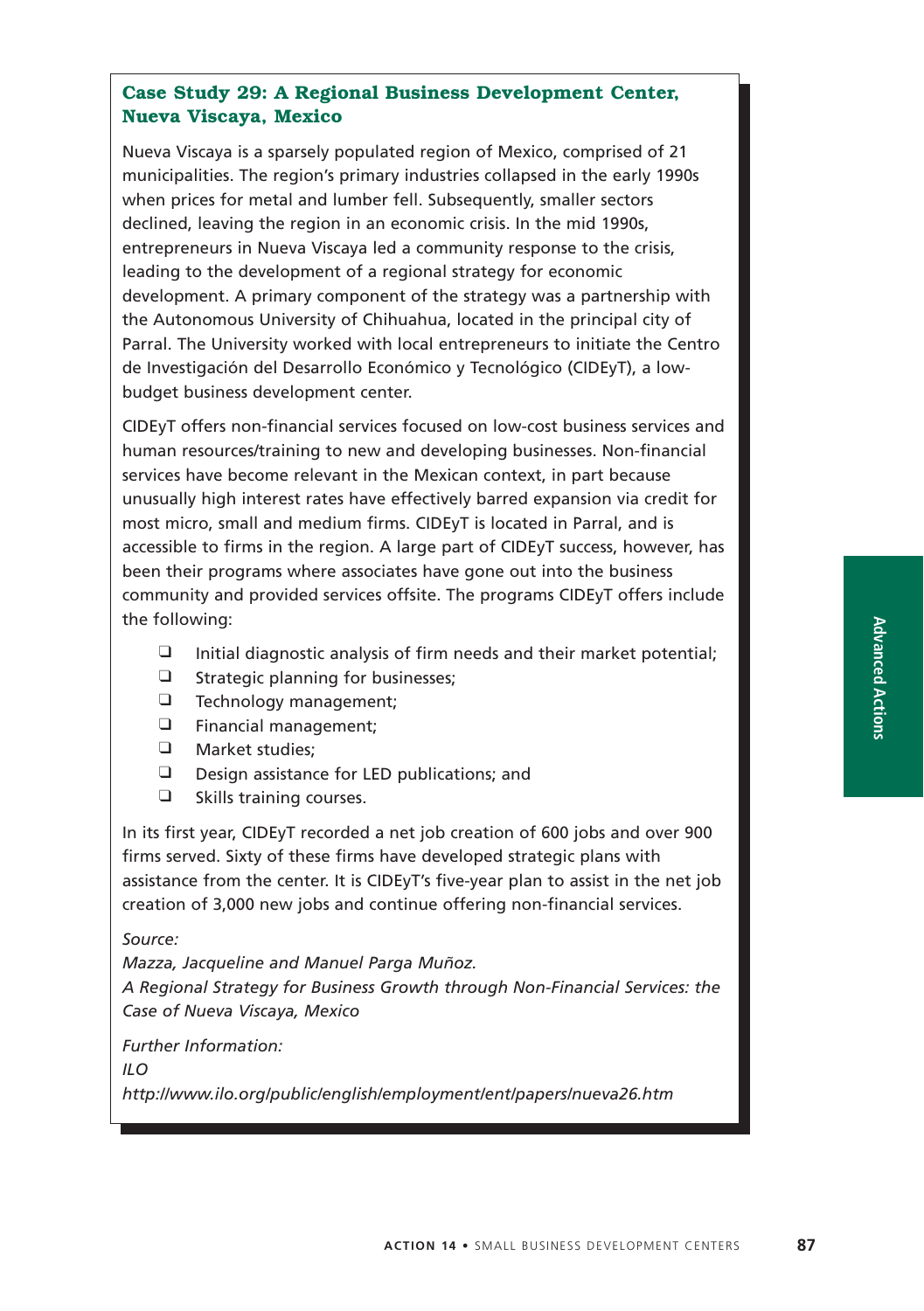### **Resource Links**

United Nations Industrial Organization Business Advisory Center Web site http://www.unido.org/en/doc/4197

Amaica Business Development Center 14 Camp Road, Kingston 4Tel: 876-928-5161-5 Fax: 876-928-8628Visit: http://www.jbdc.net/

Sri Lanka Business Development Center - http://www.lanka.net/slbdc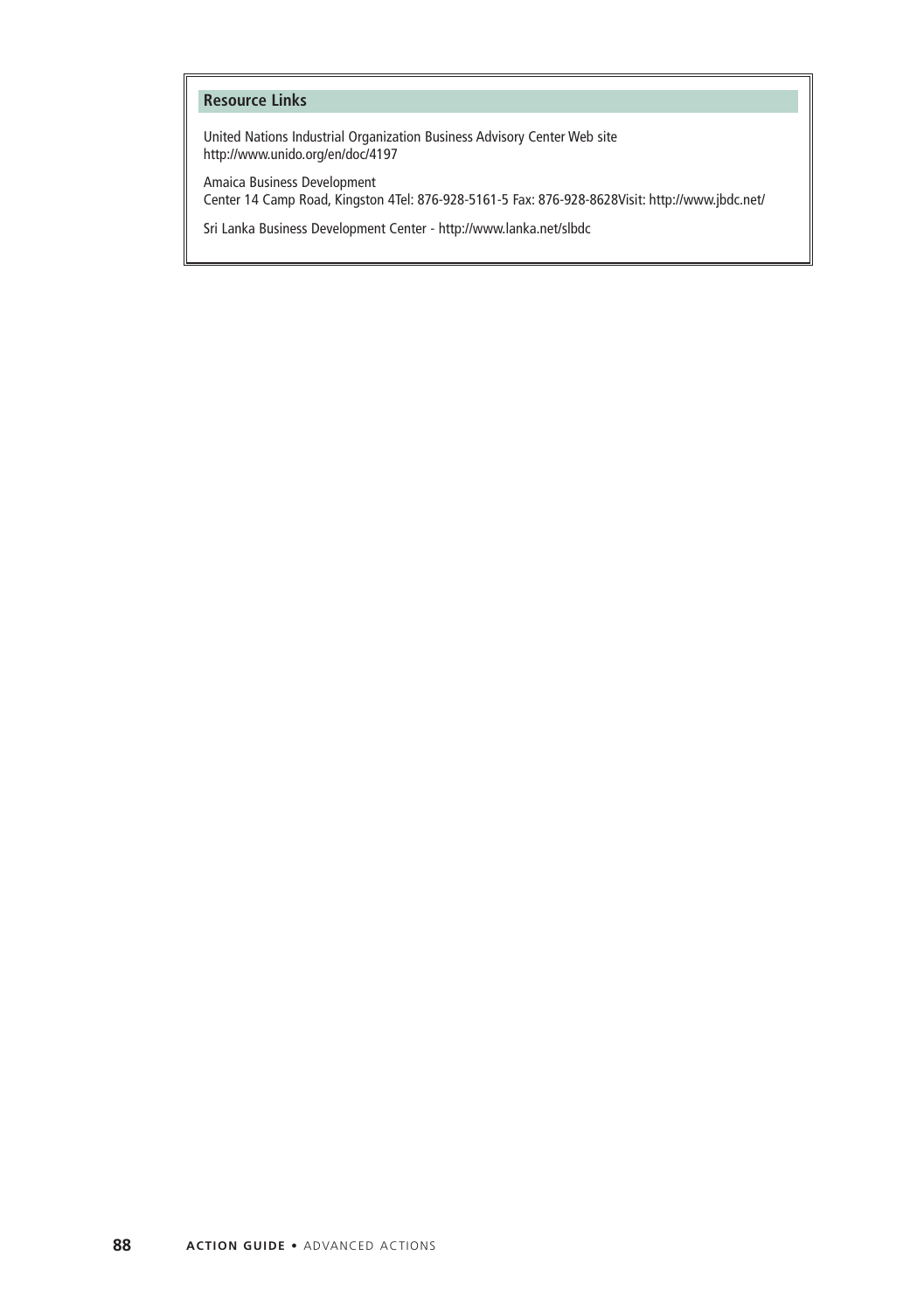# Action 15. Physical Infrastructure investment

Related Actions: Simple Upgrading of Local Business Areas/Streetscape Enhancement; Incubators; Skills Training Center; Small Business Development Centers; Town Center/Business Areas Enhancement; Sustainable Tourism Development; Urban-rural Linkages

## Summary

Investments in physical or "hard" infrastructure projects are done to improve the built environment. These projects are often done to improve economic efficiency (e.g. transportation) and/or quality of life (e.g. water, sewer, power), which make the local area more livable and subsequently, more attractive for business retention, expansion and attraction. Poor physical surroundings and a lack of infrastructure often have a negative impact on a city or town's ability to develop economically.

Problems with infrastructure include a lack of access to potable water, poor electricity supply, limited solid waste management, poor roads, limited public transportation, run-down commercial buildings, poor quality housing and slums. Pollution often goes hand-in-hand with poor infrastructure and is responsible for related public health problems. In cases where poverty dominates, basic infrastructure might be required to meet basic human needs before economic development can proceed.

Physical revitalization does not necessarily have to involve large, expensive mega-projects (e.g. putting in freeways), but might start at a more manageable scale such as beautification schemes (e.g. a pocket park on unused land), sidewalk paving using local labor, or individual building restoration (see *Action 7: Simple Upgrading of Local Business Areas / Streetscape Enhancement*). In places where municipalities do not have the resources to address infrastructure problems, public-private partnerships can often provide solutions to physical upgrades. Starting out small also allows a municipality to gain experience in infrastructure investment and upgrades, which will be valuable when moving to larger projects. Typical projects and programs include:

- ❑ Building or improving key access roads;
- ❑ Improving and expanding the telecommunications systems;
- ❑ Improving the railway for passenger and goods services;
- ❑ Developing, improving and/or expanding the local airport;
- ❑ Developing, improving and/or expanding the local port;
- ❑ Developing, improving and/or expanding industrial sites and buildings; this could include anything from planting a few trees to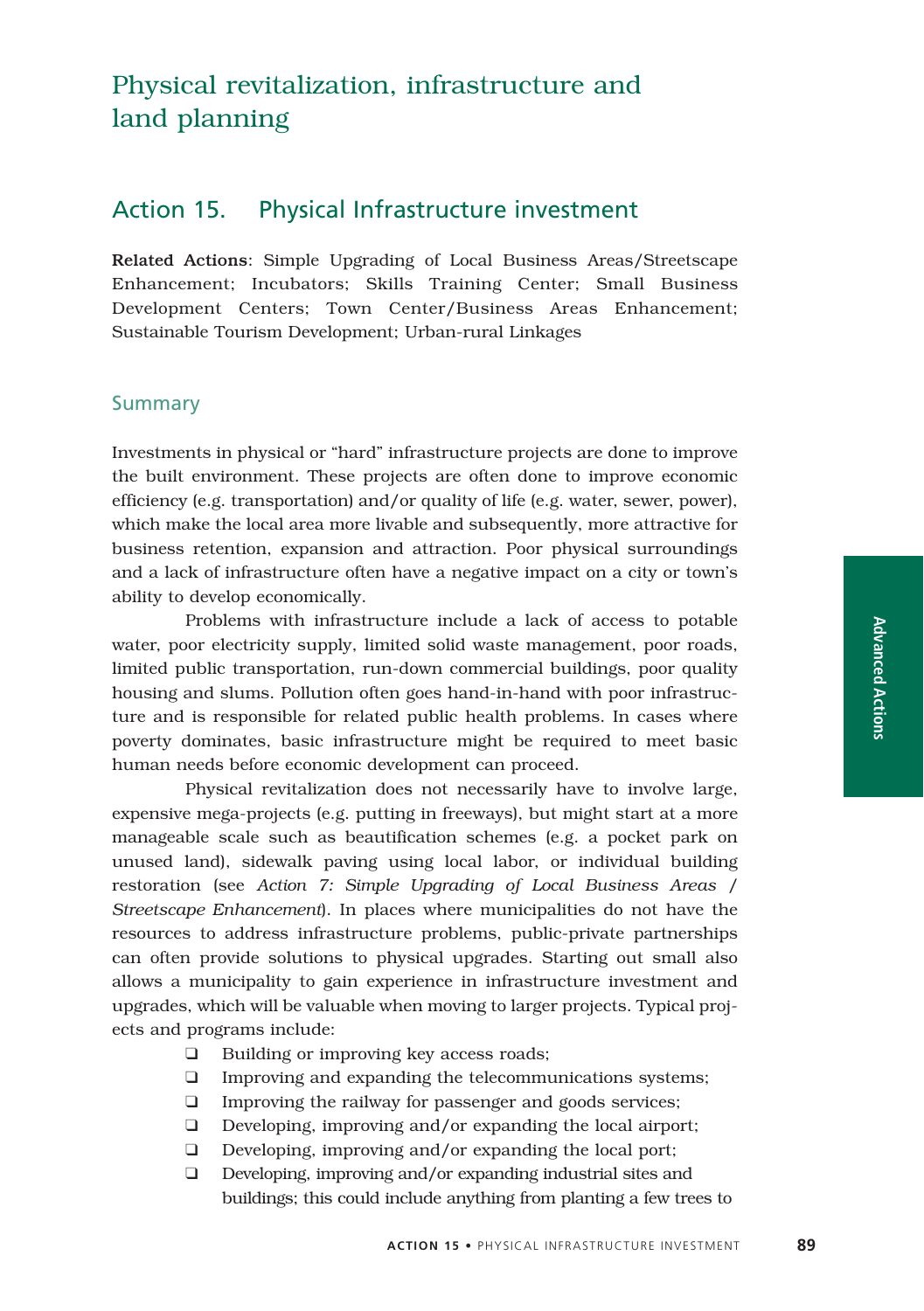comprehensive landscaping or building entire new science parks;

- ❑ Developing, improving and/or expanding commercial sites and buildings (for shops and offices);
- ❑ Increasing the availability of industrial and potable water;
- ❑ Improving and/or expanding the sewage disposal system;
- ❑ Upgrading out-of-date or abandoned industrial premises;
- ❑ Improving and expanding the energy systems; and
- ❑ Environmental enhancements.

## Making Physical Infrastructure Investment Work

### *Analyze the local area*

Physical infrastructure investment often involves expensive projects that can significantly impact a local area, positively and negatively. A complete analysis is required before implementing these projects. Analysis needs to be integrated with land-use planning and a complete impact assessment should be conducted from a technical, social and environmental perspective. Benefits can then be compounded and negative impacts avoided, mitigated, and in some cases, compensated. In the Manual, Step 3: *Situation Analysis* provides a good opportunity to study the local economy.

### *Link projects to public health and safety*

Physical revitalization is often more successful when combined with other community improvement activities; for example, if part of a city has become rundown due to crime, then safety improvement must accompany building restoration. Other possible linkages include combining storm water management with the creation of park and recreation space or urban food production.

### *Minimize waste*

Transparent and accountable tendering processes, and reliable construction firms ensure that the work contracted for is done with minimal waste.

#### *Explore public-private partnerships (see Action 22: Partnerships)*

Public-private partnerships can provide new avenues of financing infrastructure improvements and revitalization projects. For example, local businesses might be willing to get together to invest in street beautification (street cleanup, tree planting, building façade improvement) when they realize that an improved physical environment will attract more customers, and that they can accomplish much more working together than as individuals. Depending on the type and location of the infrastructure, it can be constructed in relatively small contract packages, using local companies and also in partnership with local communities.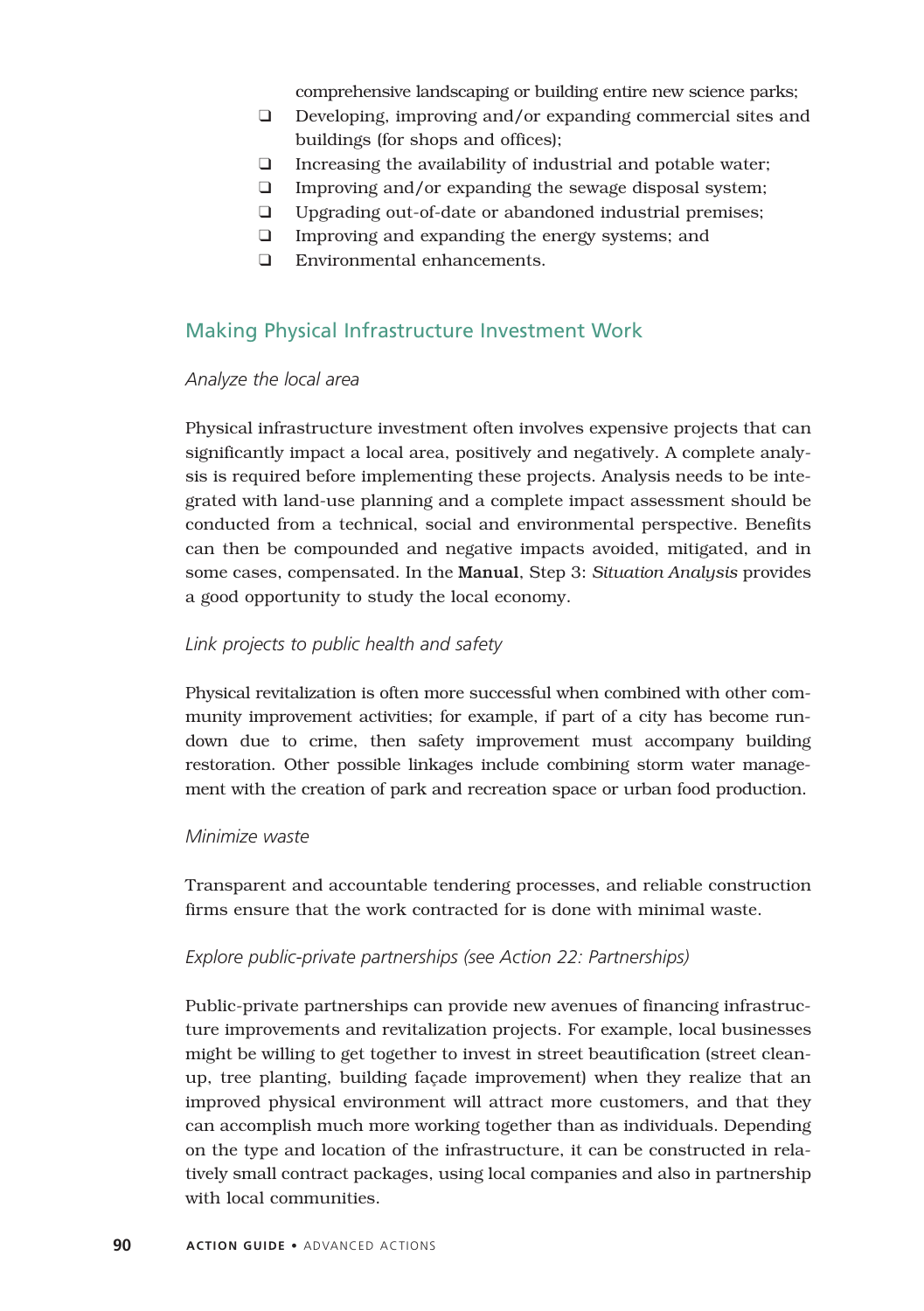### *Encourage community participation*

Community involvement can help ensure that the project is being done for the benefit of the community, and is not being used as an excuse for slum clearance, or pushing out long-time residents. If local communities can participate in the planning, management and implementation of the improvements, then their chances of avoiding negative effects such as slum clearances are enhanced and poverty reduction immediately addressed in terms of employment, combined with a better living and working environment.

### *Technological choice*

The choice of technology in implementing projects should be considered in the context of the local area. Infrastructure is not only a product that can improve the working and living environment, it also has a huge potential for employment in itself. For countries with high un/under-employment and limited capital, less costly options that utilize local labor might be more appropriate. The added advantage of including discussions on technology choice is that at least twice the amount of employment can be created, while quality is assured and costs are likely reduced.

## Community Benefits

❑ Improves liveability

Improved infrastructure and physical revitalization improves the livability of an area for local residents. Infrastructure can improve freedom of movement (e.g. roads, ports, railway), improve health (e.g., potable water) and improve general welfare (available and affordable electricity). Further, it can attract additional investment and create jobs. Good infrastructure and pleasant living environments can also attract tourists and foreign investment.

- ❑ Fosters job creation and provides an economic stimulus Infrastructure is normally targeted at improving economic efficiency and opportunities. Jobs are created both through hiring local people for public works projects, and through the establishment of local businesses in revitalized areas.
- ❑ Improves welfare of the poor

As long as infrastructure development is not strictly intended for the business community, and takes into account some of the structural constraints to poverty, it can significantly improve the lives and well being of the poor from both economic and non-economic benefits.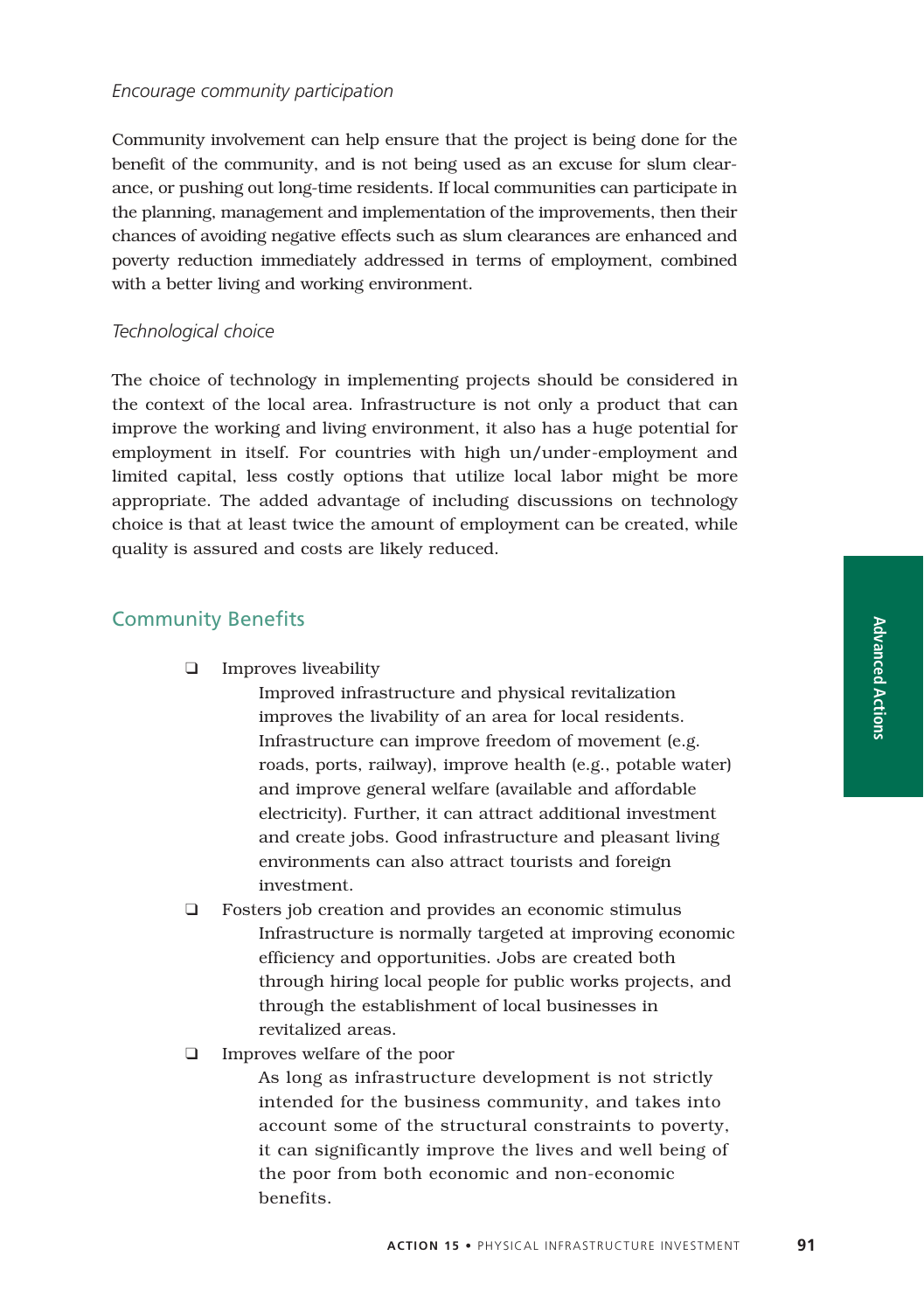# Obstacles and Challenges

❑ Developing strong partnerships

Physical investment can be impeded in communities where working partnerships do not exist between stakeholders, particularly between the public and private sector.

❑ Access to Financial Capital

Physical infrastructure investment requires access to reliable sources of financial capital, even though expenses can be reduced through sound financial planning.

❑ Expensive and subject to corruption Infrastructure investment can often be very expensive and therefore, provide opportunities for possible kickbacks to project contractors and organizers. At the very least, there is a tendency for cost overruns in large, poorly managed

public infrastructure projects.

- ❑ Can be very destructive to urban liveability and communities As many cities in industrialized economies experienced in the 1950s and 1960s, urban renewal can have devastating effects on local communities if the approach taken is to create large infrastructure projects that cause wholesale destruction of old neighborhoods, loss of heritage and displacement of residents. Smaller projects can often contribute considerably to urban renewal, while avoiding some of the pitfalls of large-scale urban renewal.
- ❑ Isolated development

A significant challenge of physical infrastructure revitalization is integrating infrastructure projects into the land and community development-planning framework.

❑ No impact assessment

Even if the project is integrated, it still might be unnecessary, or expensive social, environmental and engineering costs might be incurred without proper impact assessment.

❑ Ignoring the needs of the poor

Poor and marginalized citizens are often displaced by major infrastructure projects, or their communities are the most negatively impacted because they do not have the capacity or power to have their issues recognized.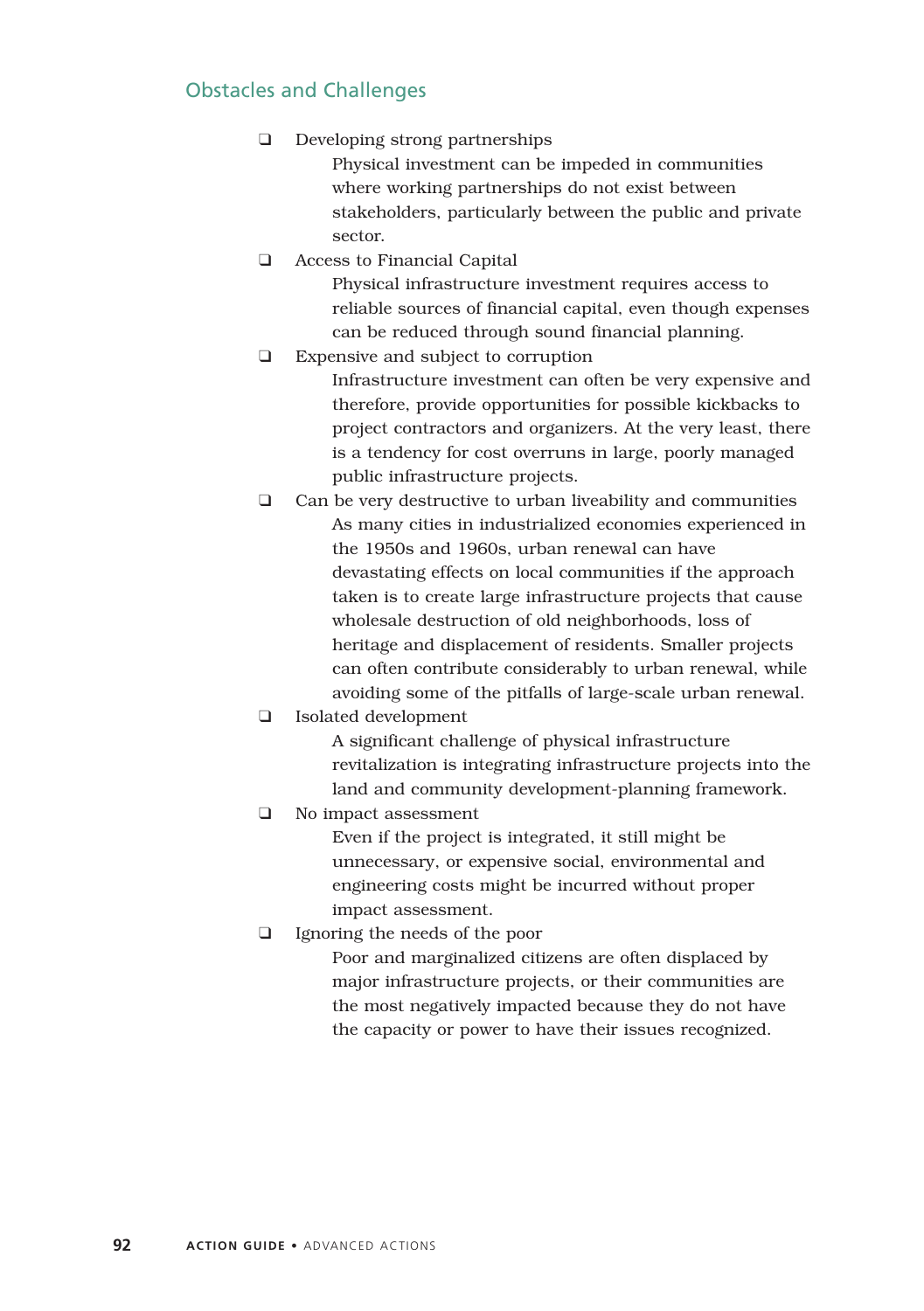## **Case Study 30: The Kingston Restoration Company, Kingston, Jamaica**

The Kingston Restoration Company (KRC) was established in 1983 as "a private company with a public mission." Initially, it concentrated on urban renewal projects in Kingston's downtown, an area that had been devastated by riots and economic decline. Over the years, many buildings had been destroyed by fire, abandoned and many businesses had moved away. The KRC's first major project was the Inner Kingston Development Project, funded partly by USAID (US\$6.9 million) and partly through private funds (US \$10 million). The goal was to rehabilitate space in Inner Kingston for light manufacturing and mixed commercial use, with the expectation that private investment and job creation would follow.

To date, private investment is now 3.75 times as high as the KRC's, land values have increased 100per cent, 6,234 jobs have been created, 166,000 sq. ft [15,420 sq. m.] of industrial space created, 174,000 sq. ft [16,165 sq. m.] of commercial space created and façade improvements have been made on main thoroughfares. Grants were used to pay for repaving, building benches, planting trees and façade improvement of buildings, creating a more appealing environment to attract more customers to the area. Local merchants also contributed funds to façade improvement.

In addition to several non-infrastructure-related projects, other projects include the restoration of a derelict, turn-of-the-century factory complex called the Knitting Mills. After renovating the buildings and obtaining a long-term lease for the property, KRC was able to sell the building for +15per cent more to a private company that now rents out the building to tenants. They have done this with several other buildings, contributing to both economic revitalization and heritage preservation.

The KRC has also established a Restoration Grants Program that helps small business owners and owners of small real estate parcels restore their own properties. The program reimburses 20per cent of the cost for general renovation, and 50per cent for façade renovation. If the building is particularly historic, 25per cent of the cost of renovation will be reimbursed. So far, 57 buildings have taken advantage of the program.

These kinds of initiatives are helping to restore Kingston's reputation amongst tourists as well. Tour books aimed at the North American market once warned people away from Kingston because of concerns over crime, but now say that Kingston appears to be on the edge of a huge revitalization. There is even some discussion of the city again becoming a port-of-call for cruise ships, which had stopped coming to Kingston because of the poor reputation of the city.

#### *Further Information:*

*www.kingstonrestoration.com Kingston Restoration Company Ltd. e-mail : krc@infochan.com Tel: 876 924 9434 or 876 922 3126-7 / Fax: 876 922 0054*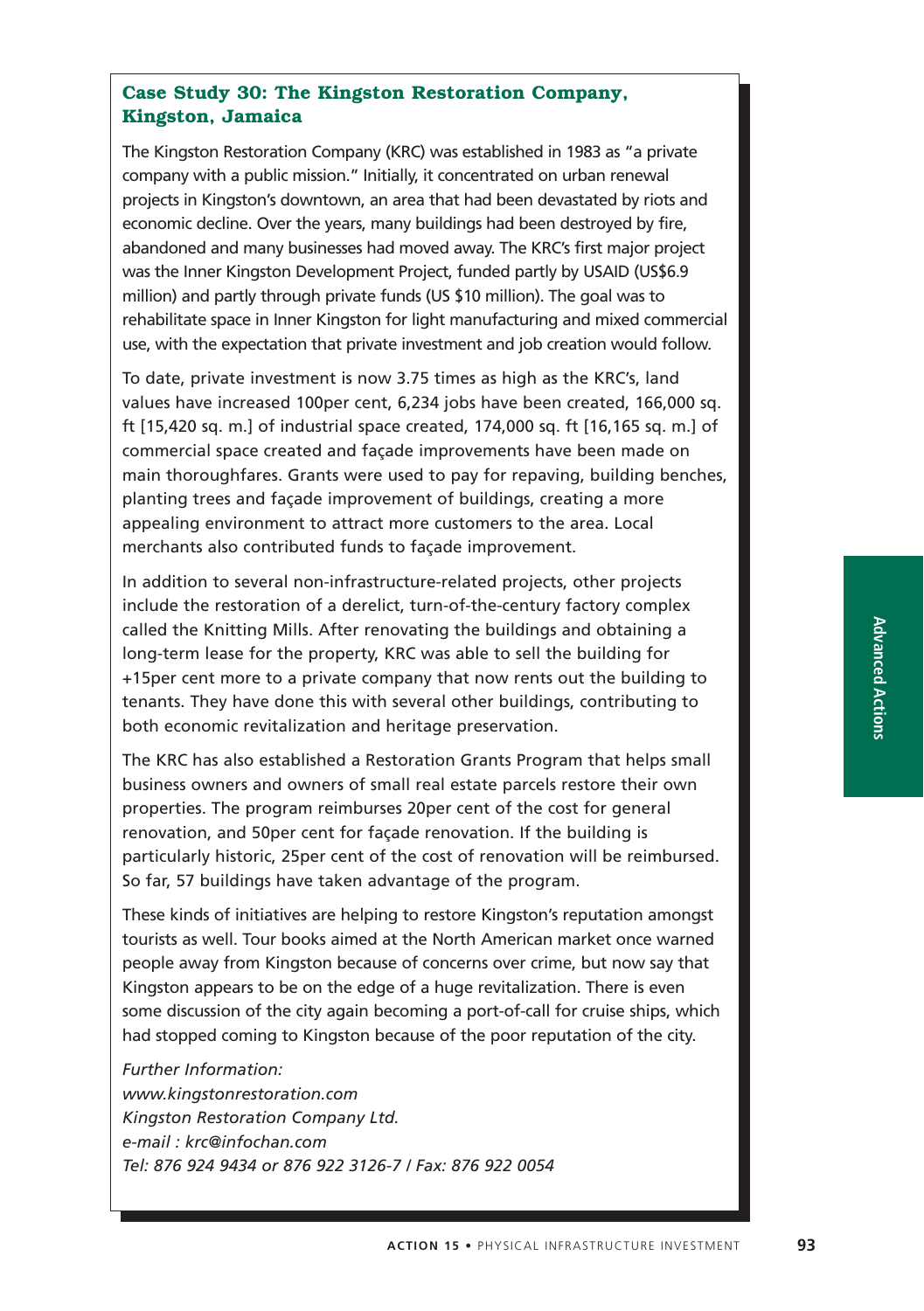## **Case Study 31: Pavement Improvement Project, Tunuyán City, Argentina**

Tunuyán City, Argentina, population 42,000, suffered from a very poor network of roads and limited sewage and water infrastructure. Of the city's 568 streets, 371 were unpaved and approximately 50per cent of the paved streets were in very poor condition.

With a loan from the Inter-American Bank of Development (IDB), the municipality initiated a public works program to pave earth streets. The project's goals were to improve residents' quality of life, decrease flooding by improving storm water management, decrease pollution from dust, decrease costs for maintaining vehicles, minimize costs to the municipality for maintaining earth roads and improve transportation links in the city. Part of the project also included extending gas and water infrastructure to neighborhoods in conjunction with street paving.

As a result of this project, numerous local jobs were created through the construction process, transportation linkages were improved and economic opportunities spread throughout the city with the extension of gas and water lines.

In addition to improving local livability, the project improved the municipal government's standing in the eyes of local residents, improved social and class relations and increased property values in the newly serviced areas of the city.

Further Information: http://www.bestpractices.com

#### **Resource Links**

More information is available from ILO http://www.ilo.org/eiip.

The World Bank — Infrastructure 1818 H Street, N.W. Washington, DC 20433 U.S.A. tel: (202) 473-1000 fax: (202) 477-6391 http://www.worldbank.org/infrastructure/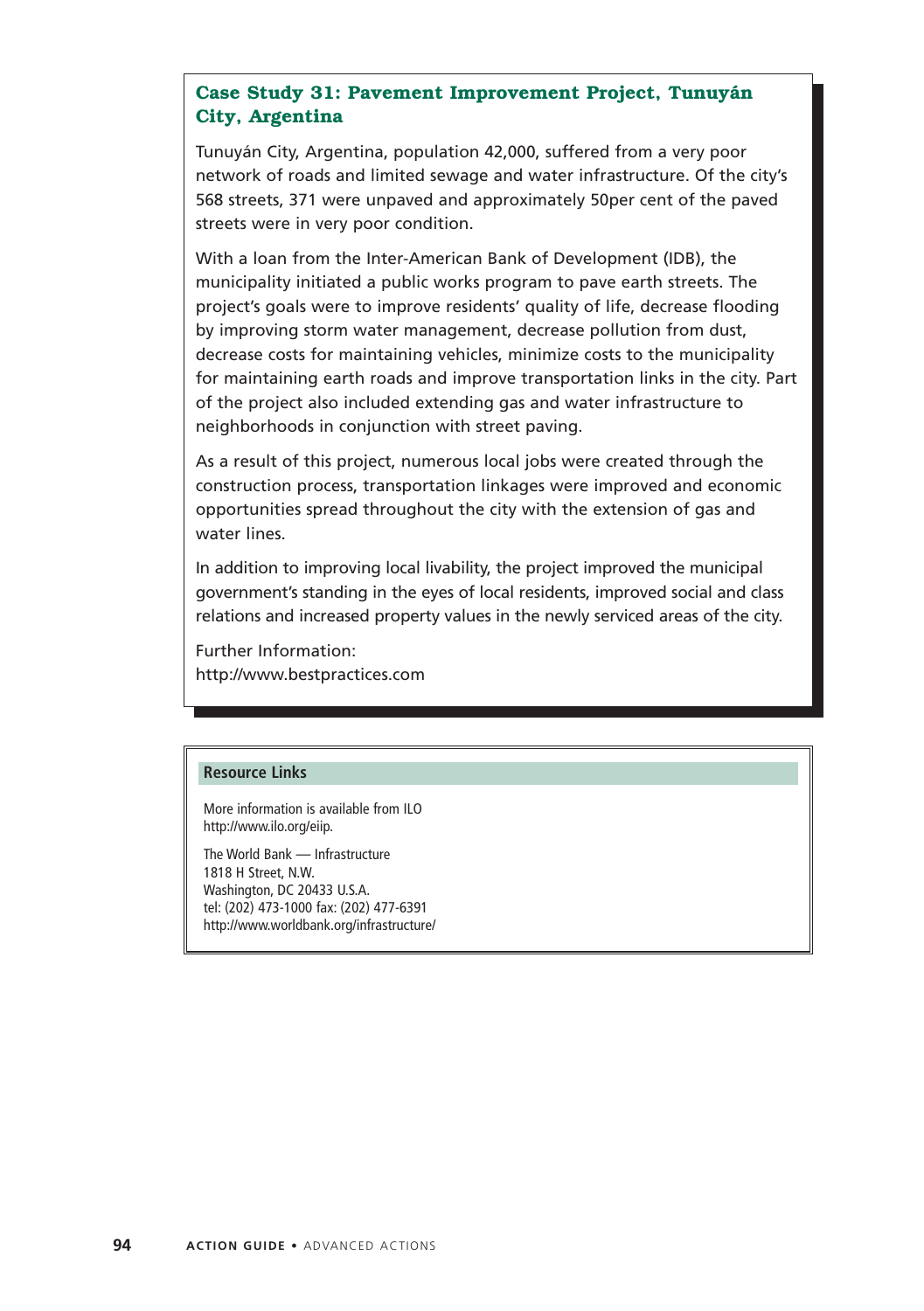# Action 16. Clusters

Related Actions: Policy and Regulation; Marketing; Incubators; Physical Infrastructure Investment; (Eco) Industrial/Business/Science Parks; Cooperatives, Partnerships; Institutional Co-operation Mechanisms

## Summary

Clustering refers to firms engaged in similar or related economic activities located in one area. Clustering can help firms of all sizes take advantage of economies of scale (the economic benefits that can accrue to increased scale of production in a given economic activity, in such areas as transportation, research, marketing) and the recruitment of highly skilled labor. Moreover, a cluster can help provide necessary infrastructure and support services to businesses; these needs are easier to fulfill collectively, when all of the firms in a cluster have similar or related functions.

Commodity-based clustering is common in rural areas (e.g., food production), while sectoral clustering in manufacturing or retail might be more common in urban areas. Traditional markets often operate as clusters, with producers of similar goods and crafts (e.g., goldsmiths, tailors) locating near one another.

The relationships between firms in a cluster can vary, and firms might work in collaboration. Some clusters operate as horizontally integrated production lines, meaning that firms located near one another handle different stages of production. For example, see *Case Study 32*, which examines craft and industrial villages (CIVs) in Vietnam. A cluster will often include pre-production through to post-production activities. It might also create spin-off benefits by creating a market for the support services and related industries to the industries that a cluster might attract. For example, an automotive cluster might be a good place for repair shops to locate.

Clustering of economic activities in one area can be a very effective way to encourage enterprise development and local economic growth, provided the cluster is appropriate to local conditions and takes local skills and market opportunities into account. Clustering can often help address poverty reduction; an example is *Case Study 34*, examining coconut clustering in Indonesia.

Many successful clusters have developed naturally over time in response to historic and market conditions, but others have been encouraged to grow through favorable government policies and support. Possibly the most famous example of a cluster is Silicon Valley in California, US., a major center in the computer hardware and software industry.

### Making Clusters work

### *Develop policies to strengthen clusters*

Cluster development can be encouraged and strengthened through tax regulations and incentives, zoning regulations and other locational advantages that can typically be emphasized through policies.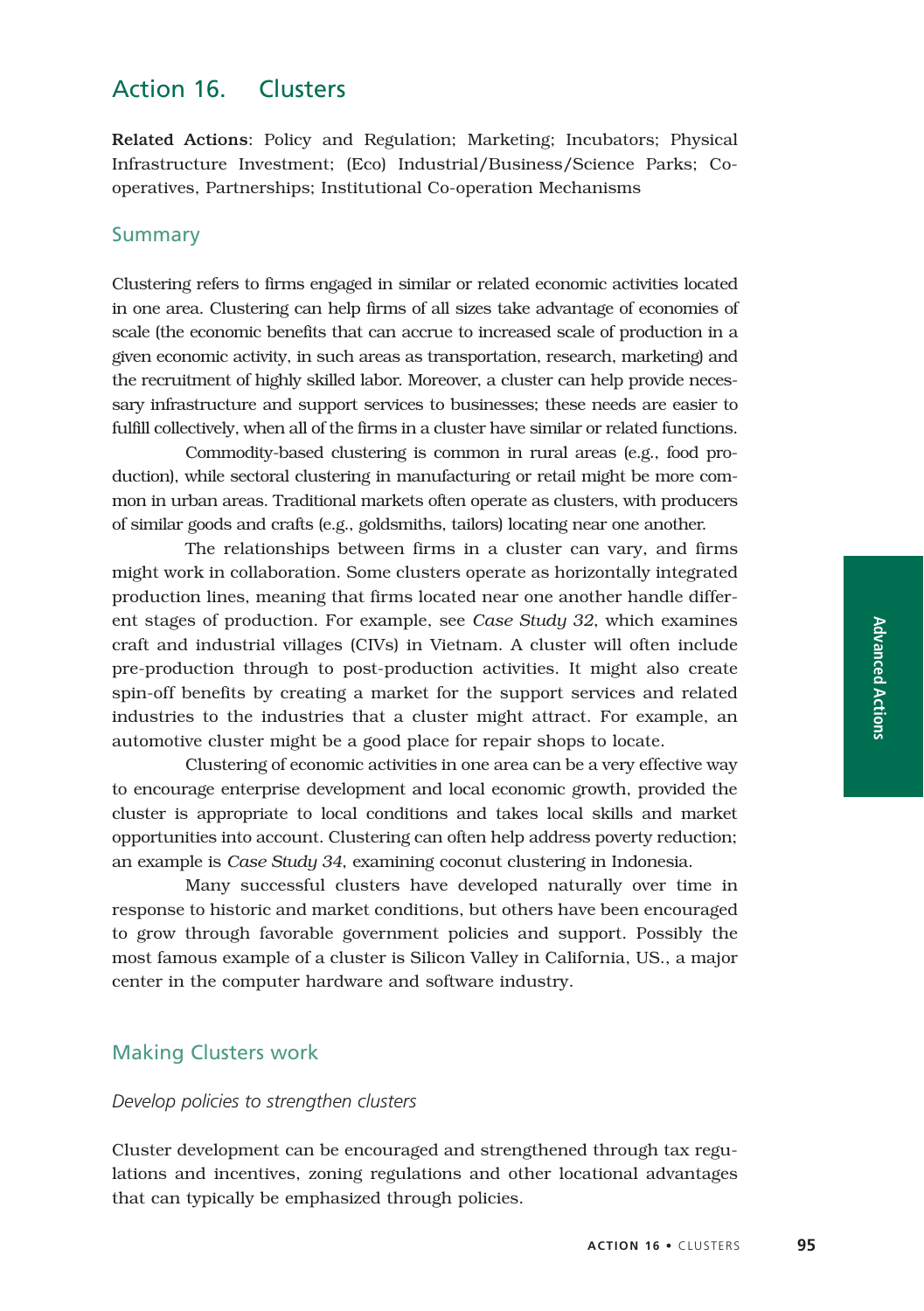## *Understand and build on pre-existing market conditions and opportunities*

It is important to understand and build on a local area's competitive advantages, rather than trying to copy industries that have been successful elsewhere. For example, many cities in Asia and North America regard clustering high-tech industries as the key to economic growth, even though they might not necessarily have the skilled labor or innovative businesses necessary to support a successful high-tech industry. In seeking to copy the success of high-tech clusters elsewhere, these cities might be ignoring industries that could be successfully supported and developed.

Throughout the LED process, there are several opportunities to identify market conditions and the industries that are most likely to succeed in the local or regional economy, particularly when an assessment of the local economy is undertaken (see *Step 3: Situation Analysis* in The Manual and *Step 3* in the ToolKit).

### *Develop a regional economic strategy that strengthens local production*

LED stakeholders should identify and understand the long-term growth patterns projected for the area where the cluster will be developed because regional economic development strategies can help avoid potentially negative internal competition between closely related businesses. A regional strategy can identify how complimentary industries might take advantage of their proximity to one another. Such planning will help provide the required capacity for different organizations to work together effectively.

### *Diversify cluster businesses and industries*

Diversification can be achieved by producing different or complementary products or services in a cluster. This can often be done with the same raw materials and capital that the cluster uses in its primary activities. Diversification will help prevent the cluster from becoming overspecialized, and hence, sensitive to minor economic fluctuations and national/international competition. At the same time, it is important to maintain a cluster's general specialization (e.g., high tech).

### *Support the cluster with basic infrastructure and facilities*

A successful cluster depends on good internal and external connections and transportation links to facilitate efficient goods movement. Service industries are also better supported by good infrastructure (e.g. roads, water, sewage, etc.).

# Community Benefits

❑ Supports a creative and entrepreneurial business environment that fosters collaboration and innovation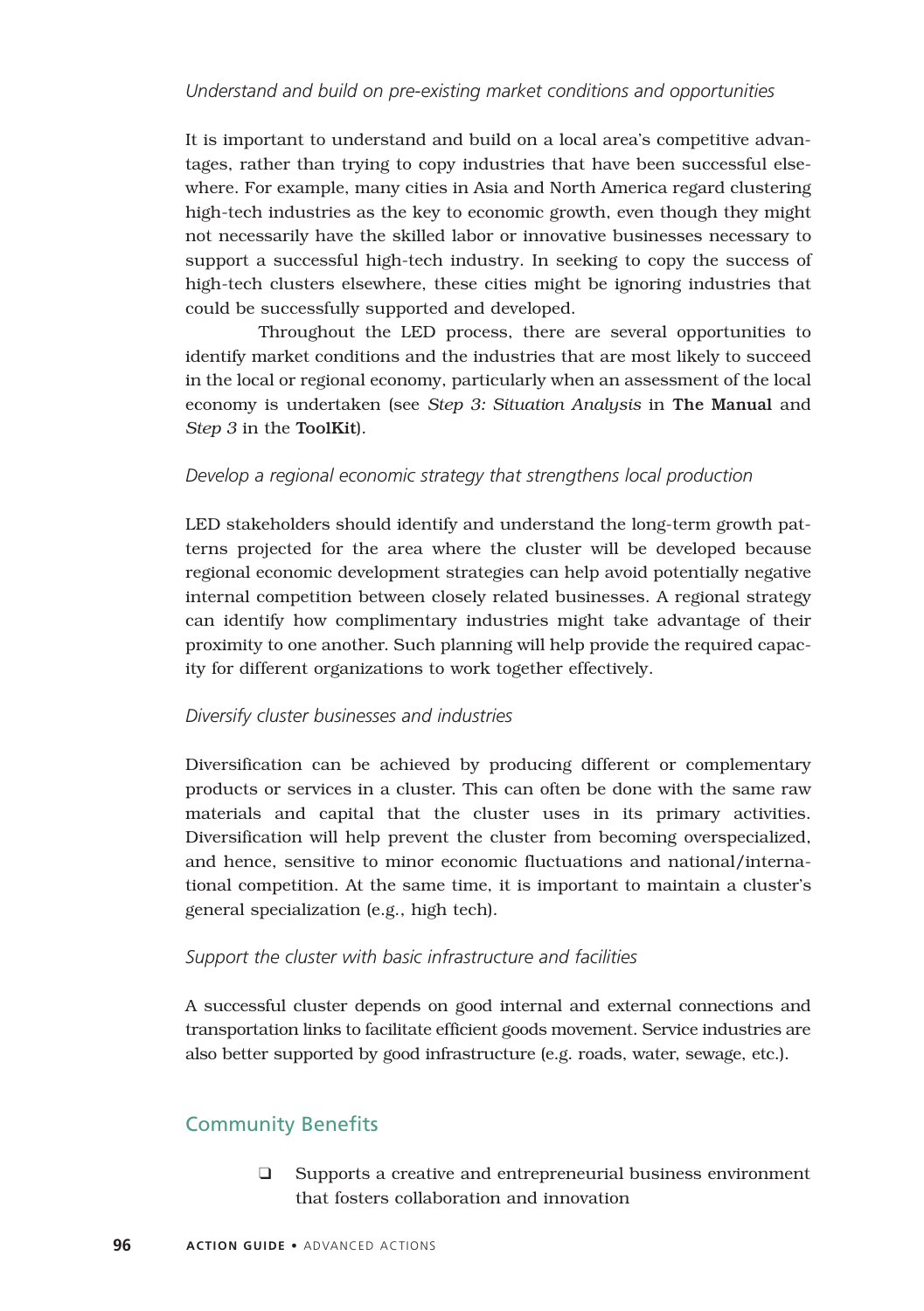When businesses are in a cluster, many positive and unpredictable benefits can accrue from their networking and collaboration. Businesses can work together on product development, distribution, marketing, research and financing, among other things. Also, because of their collective strength, they can lobby for policy changes from the government more effectively than they would be able to do individually.

- ❑ Attracts skilled labor to the cluster's community Labor is always attracted to areas where there is a concentration of businesses in their particular field. Clusters typically offer employment in a particular industry and related industries, which attracts skilled labor appropriate for those activities.
- ❑ Achieves economies of scale

Clustering can help small producers achieve economies of scale for such things as transportation or export contracts. Clusters can also help firms save transportation costs, develop appropriate infrastructure and enjoy a variety of other potential benefits. In many cases, these benefits will help reduce poverty.

### Obstacles and Challenges

❑ Negative internal competition

Intense competition between producers can occur when there is little diversification within a cluster, and when producers are all trying to offer the same product or service. Small producers and/or cottage industries can be particularly vulnerable.

❑ Lack of diversification

A diversified cluster is inherently stronger than one that is not. This is particularly true for commodity clusters, due to the volatile nature of world commodity prices.

❑ Using appropriate policies

Zoning, tax incentives or other policy measures might be used to encourage cluster development. These policies should be developed with concern not only for the cluster itself, but also for the wider community. Some regulations might disadvantage low-income residents of a community and harm the informal sector, particularly where certain businesses and economic activities are specifically favored for expansion. This can be harmful in many ways, including the fact that the informal economy might contribute to the success of the cluster in the community. For further discussion of the informal economy, see Action 28: Support for the Informal Sector.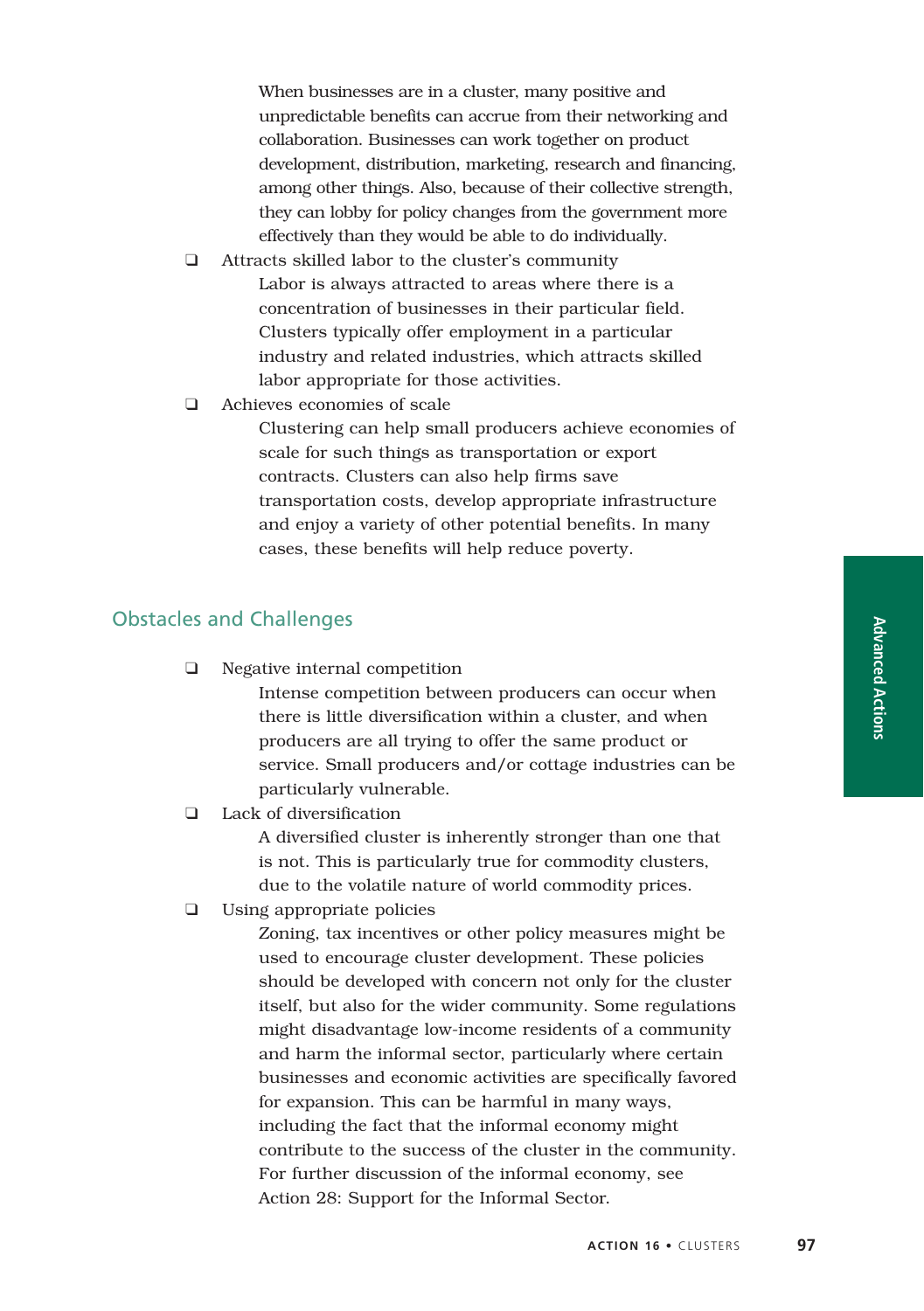#### ❑ Reluctance or inability to change

In many cases, firms in a cluster can be unable or unwilling to move into new, industries, even though this might be worthwhile, because they are entrenched in the economic activities that they have specialized in for a long time.

❑ Ignoring market conditions or local advantages to pursue fashionable economic activities

> Such challenges are often seen in some high-technology industrial areas that are either empty, or have turned into what has been referred to as "high-tech related sweatshops." Such clusters actually become areas for product assembly that relies on a large supply of inexpensive labor.

#### **Case Study 32: Craft and Industrial Villages, Vietnam**

Craft and industrial villages (CIVs) in Vietnam contributed an estimated 41per cent of the country's total GDP and employed 64per cent of the industrial workforce in 1999, according to the World Bank. CIVs typically develop into clusters when an entire village focuses on the production of a particular product. There are many types of CIVs in Vietnam, including those that produce daily goods and tools, such as scissors, knives, baskets and mats, and those that produce cultural and decorative goods, such as inlaid wooden furniture, statuary, embroidery and jewelry. Another broad category of CIVs produces finished industrial goods. CIVs often develop an internal horizontal production process with different villagers responsible for different stages of production. Other types of CIVs develop food processing and construction material industries or recycling villages.

As Vietnam reintegrates into the world economy, there has been a huge upsurge in demand for traditional arts and crafts products, particularly because similar goods are no longer produced in much of the rest of the world. As a result, CIV growth has been impressive. In Ha Tay, a province near Hanoi in northern Vietnam, the value of output for the province's 88 craft villages grew by 17per cent in 1995 and 26per cent in 1996 and employed 80,000 people. The CIVs accounted for 90per cent of the value of the province's non-state industrial output. Bac Ninh province's 58 craft villages employed 34,000 people in 1997 and accounted for 74per cent of the value of non-state industry.

Not all of the industries are traditional ones. Out of about 500 craft villages located in the Red River Delta, half have developed their specialization in the last 20 years. For example, the village of Minh Khai, outside of Hanoi, has developed a strong plastic recycling industry. In 1999, there were about 340 workshops in the village engaged in the supply, processing and trade of water plastic, and the manufacturing of plastic film and bags.

Clustering has been integral for the development of CIVs in Vietnam. Another key to their success is that they are all located near Vietnam's major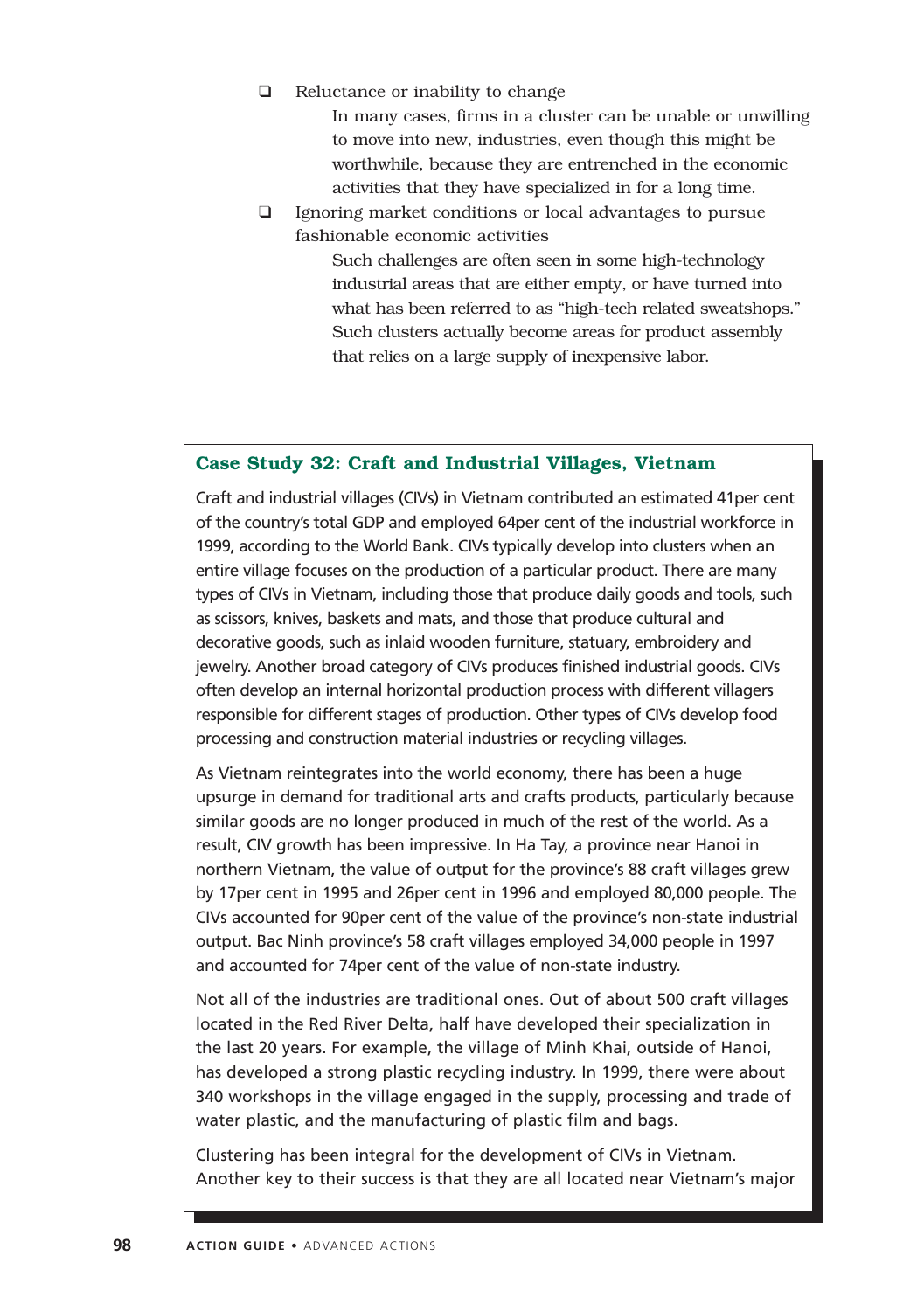*Case Study 32: Craft and Industrial Villages, Vietnam (Continued)*

cities or on transportation routes linking them to urban centers, allowing for the distribution of their products within Vietnam and abroad. Specialization between villages helps develop external economies of scale by bringing together the economic activities of individual households.

*Further Information: World Bank. Vietnam: Preparing for Take-off? Hanoi, 1999: www.worldbank.org.vn/data\_pub/reports/Bank1/rep6/pfto001.htm*

### **Case Study 33: Agrifood Biotech Cluster, Saskatoon, Canada**

The agrifood/biotech cluster in Saskatoon is one of the most well-known biotechnology clusters in the world. It has been in operation for over 20 years as a center for plant and animal genome research. Four biotech research centers are located near the university, including the University of Saskatchewan's College of Agriculture, Saskatchewan Research Centre (SRC), the Western College of Veterinary Medicine (WCVM), Agriculture and AgriFood Canada (AAFC) and National Research Council Plant Biotechnology Centre (NRC-PBC). At the heart of the cluster is the Innovation Place research park, launched in 1981. As of 2002, the park was home to 115 companies and 2,000 employees. The proximity of the park to the University of Saskatchewan and the other research institutions facilitates knowledge exchange within the cluster. The park has a corporate business structure, and government regulations have helped its expansion. The park is located within the cluster and plays an extremely important role in information exchange.

The cluster has been growing steadily in recent years and changing rapidly. It is involved in several projects in animal and plant genomics, which have the potential to develop into various value-added products. In 2002, the NRC-PBI recently developed a new industry partnership incubator facility (NRC-PBI Industry Partnership Wing). Also, AAFC opened only six years ago (1998), demonstrating the growth of the cluster. The cluster has allowed a strong biotech labor pool to be developed in the region, and all of the businesses and government agencies in it enjoy a wide variety of economies of scale. The ongoing development of the cluster is being directed as part of a fiveyear strategic plan created by the National Research Council, designed to promote the development of technology clusters.

### Sources:

National Research Council, Canada http://pbi-ibp.nrc-cnrc.gc.ca/en/bdo/saskatoon.htm http://www.pbi-ibp.nrc-cnrc.gc.ca/en/bulletin/2002issue3/index.htm

The Competitiveness Institute http://www.competitiveness.org/article/articleview/87/1/8/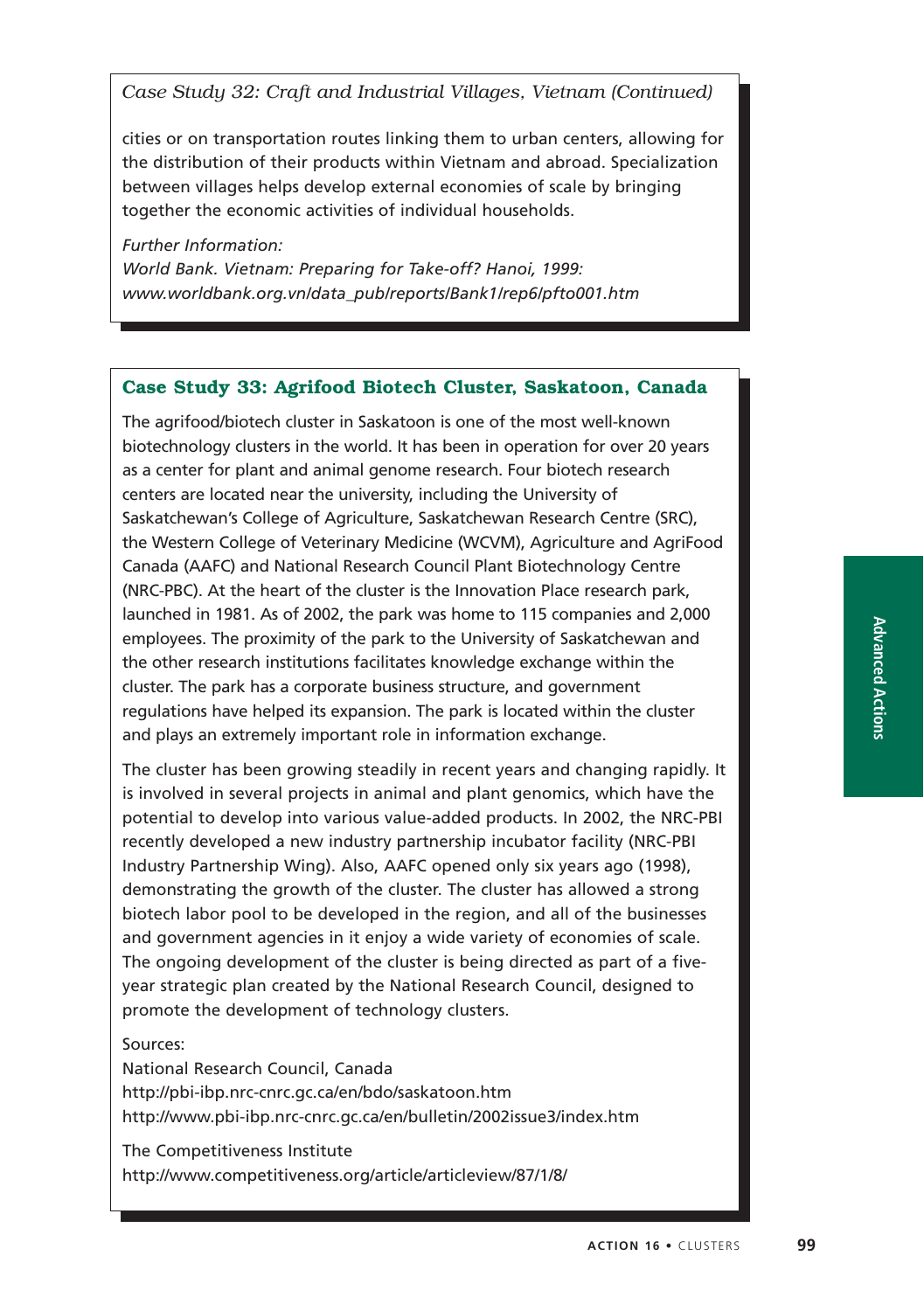## **Case Study 34: Coconut Cluster, Sulawesi, Indonesia**

North Sulawesi, the northern portion of Sulawesi island, is one of the biggest coconut producers in Indonesia. Coconuts account for 70per cent of North Sulawesi's plantation crops, and half of the economically active population works within the cluster. Also, small-scale producers with two hectares (five acres) of land or less account for 96per cent of the plantations. Income from coconuts accounted for between 40 and 80per cent of household income in 1998, making it desirable for LED stakeholders in Indonesia to promote cluster development in this industry.

The development of a coconut cluster in North Sulawesi was undertaken as part of the Local Economic Development Programme of Indonesia, named Kemitraan Bagi Pengembangan Ekonomi (KPEL). Some of the factors that contributed to the development of the coconut cluster were the following:

- ❑ Market demand, especially export market potential;
- ❑ Opportunities to introduce derivative products (e.g. spin-off products, such as food products derived from coconut);
- ❑ Potential to provide income for low-income households;
- ❑ Potential for economic growth (e.g. the multiplier effect of development); and
- $\Box$  Potential to develop a common vision among the breadth of people involved in the cluster. KPEL adopted a multi-pronged strategy to develop the cluster, namely to
	- Create forward linkages for developing derivative products;
	- Empower producers;
	- Share market information;
	- Diversify; and
	- Mobilize government support.

The main benefits of KPEL are:

- ❑ Facilitating partnerships between business and producers;
- $\Box$  Adding value at the point of production, through technical support and the development of derivative products; and
- ❑ Increasing the household income of producers.

*Further Information:*

*Partnership for Local Economic Development (KPEL): Experiences and Lessons for Poverty Alleviation. http://www.kpel.or.id*

*PARUL-KPEL*

*http://www.parul-led.or.id/*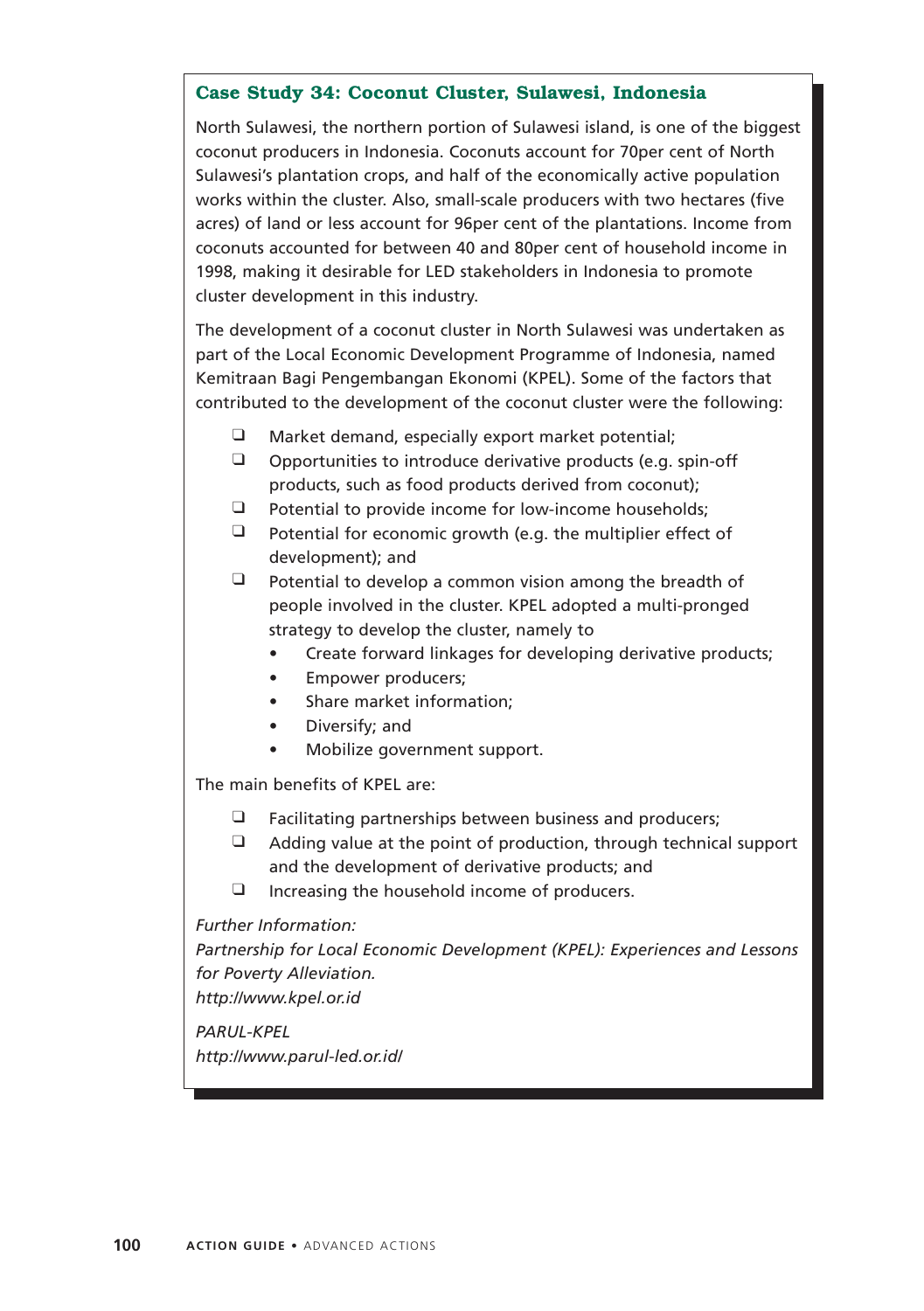### **Resource Links**

Clusters Institute for Strategy and Competitiveness http://www.isc.hbs.edu/

The Competitiveness Institute www.competitiveness.org

The World Bank Group http://www.worldbank.org/urban/led/helmsing.html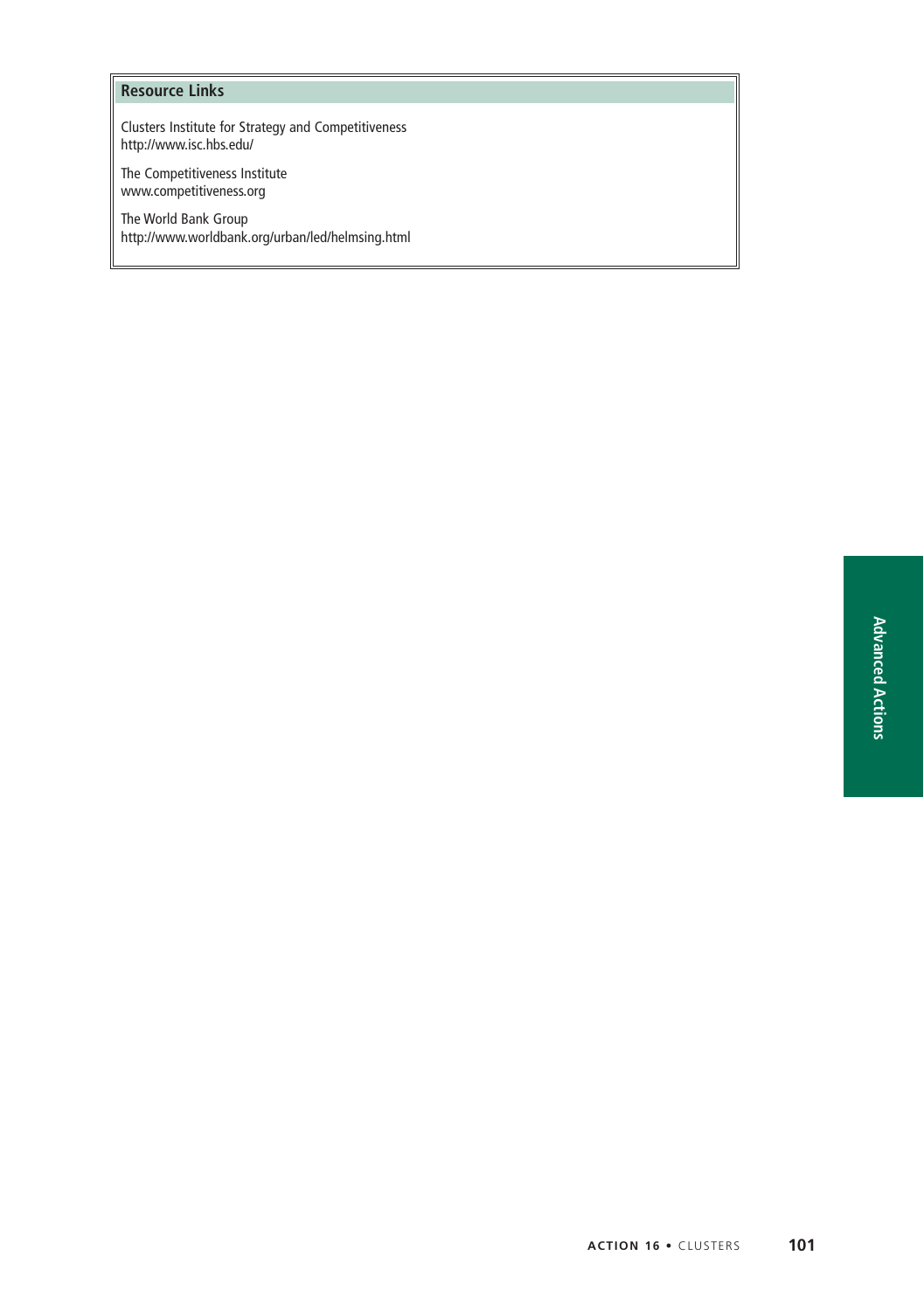# Action 17. (Eco) Industrial / Business / Science Parks

Related Actions: Policy and Regulation; Stakeholder Implementation Groups; Simple Upgrading of Local Business Areas; Incubators; Physical Infrastructure Investment; Clusters; Co-operatives; Partnerships; Institutional Co-operation Mechanisms; Foreign Direct Investment; Local Inward Investment

#### Summary

Industrial/Business/Science/Eco-parks are areas of land specifically set aside and/or zoned for particular uses or activities. Parks are very similar to clusters, but are often defined based on their infrastructure and their use of land more than clusters are.

Developing parks is usually a partnership endeavor between the public and private sectors, whereby government and private businesses invest in parks for specific purposes, such as providing local jobs, developing certain industries and attracting foreign and local inward investment. Parks have the potential to co-ordinate actions among businesses in a cost-effective manner, but they also require extensive planning and can pose significant financial risks to stakeholders, particularly in the short-term.

Among the different types of parks, eco-industrial parks (EIPs) have received increased attention over the last several years because they intentionally try to attract businesses that can work together to improve their environmental and economic performance. The explicit goal of all businesses in an EIP is to increase their efficiency in their use of raw materials, reduce outputs of waste, conserve energy and water resources and reduce transportation requirements. In many cases, EIPs are designed on the basis of industrial ecology, a system whereby the wastes of various companies will be usable in the production activities of other companies. Case Study 6 examines a well-known EIP in Kalundborg, Denmark, based on waste and material exchange.

## Making Industrial/Business/Science/Eco Parks work

#### *Understand the local economy*

To create a long-term plan for a park, stakeholders should understand the characteristics of the local economy, so that they can identify why certain businesses and/or activities should locate near each other. *Step 3* in the Manual, Situation Analysis, provides an opportunity to analyze the local economy, and *Step 3* of the Toolkit outlines some methods for doing so.

#### *Locate in an appropriate area*

Location is an important aspect of successful park development. Parks require access to a wide variety of goods, services, transportation links and facilities. Many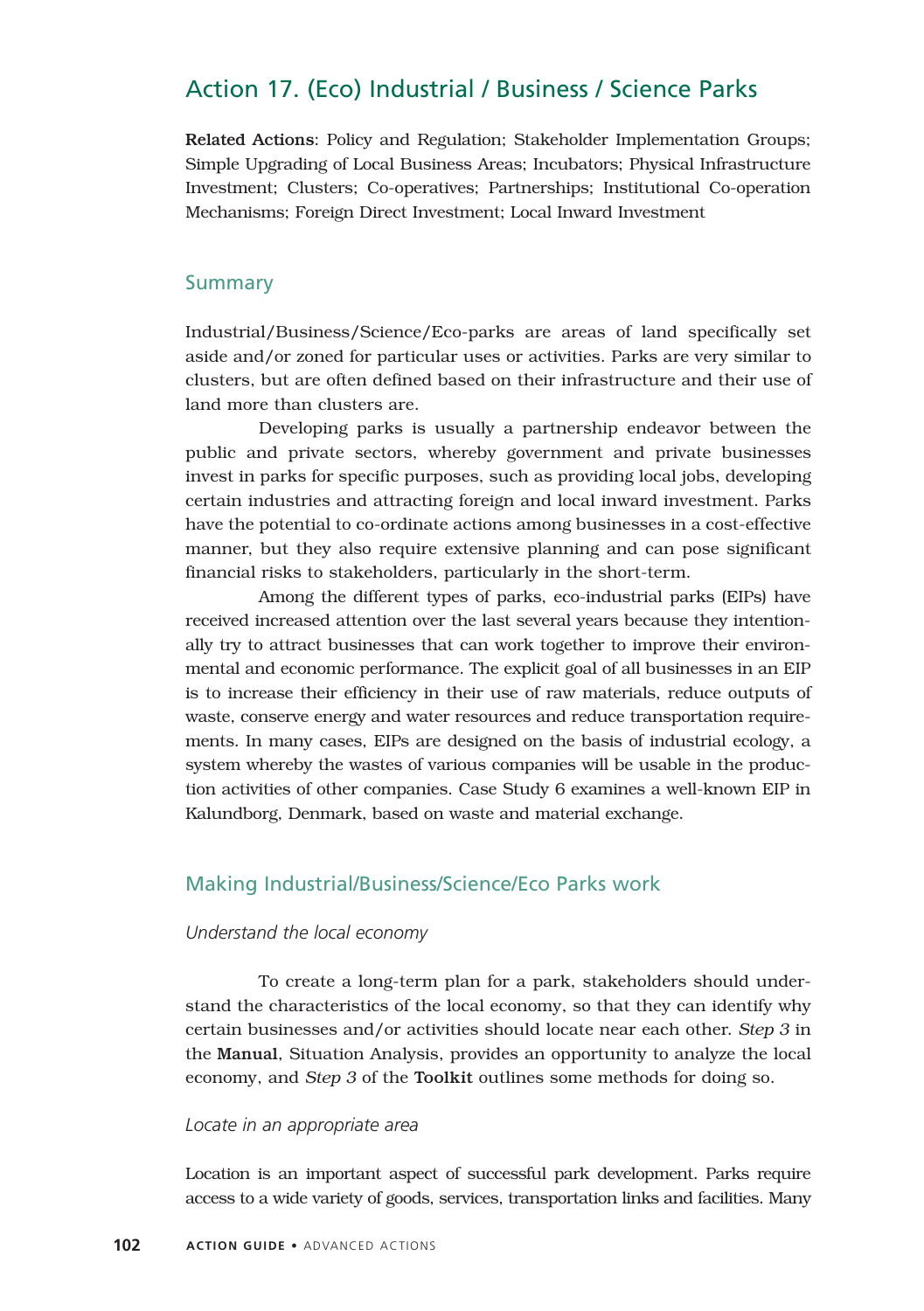parks tend to situate on the periphery of urban areas, where they can have open space, access to the urban area and transportation links, often by land and sea.

### *Provide incentives for investors*

Incentives could be offered as part of a well- thought-out package to attract businesses to invest and locate in a park. Tax rebates, loan systems and other financial measures are possible and should be considered, provided that they are economically feasible and appropriate in other regards.

#### *Use zoning for park development*

Zoning is an important way to make certain areas appropriate for certain uses. For example, *Case Study 4* discusses Haidian Science Park in Beijing, which was created partially through governmental zoning for manufacturing and commercial uses.

#### *Understand market and technical linkages*

For a park to develop successfully, stakeholders should understand what businesses work well together and why, taking into account the advantages and resources of the local economy. This is relevant for all types of parks, and often requires extensive knowledge of economic and technical links. For example, in the Kalundborg EIP in Denmark, agreements were made between an oil refinery and a power station to exchange wastes and production byproducts, because these businesses successfully identified how to profitably exchange their wastes (see *Case Study 6*).

#### *Develop a long-term vision*

The economic, social and/or environmental benefits of a park development might take a long time to materialize; therefore, it is important for LED stakeholders to have a long-term vision. What are the objectives of the park? Why are certain businesses and/or activities included in the park? Many of these issues can be addressed in *Step One* through *Step Four* in the Manual (*Visioning*).

#### *Stakeholder agreements*

Creating a stakeholder implementation group can be helpful for co-ordinating actions between different stakeholders in a park development project (see *Action 2: Stakeholder Implementation Groups*, and *Action 22: Partnerships*). Also, stakeholders should draft a memorandum of understanding (MOU) and related agreements to help clarify their responsibilities.

#### *Consider options for integrating eco-industrial concepts*

There are several different approaches available for lowering the environmental impacts of parks, which can be a significant economic benefit. For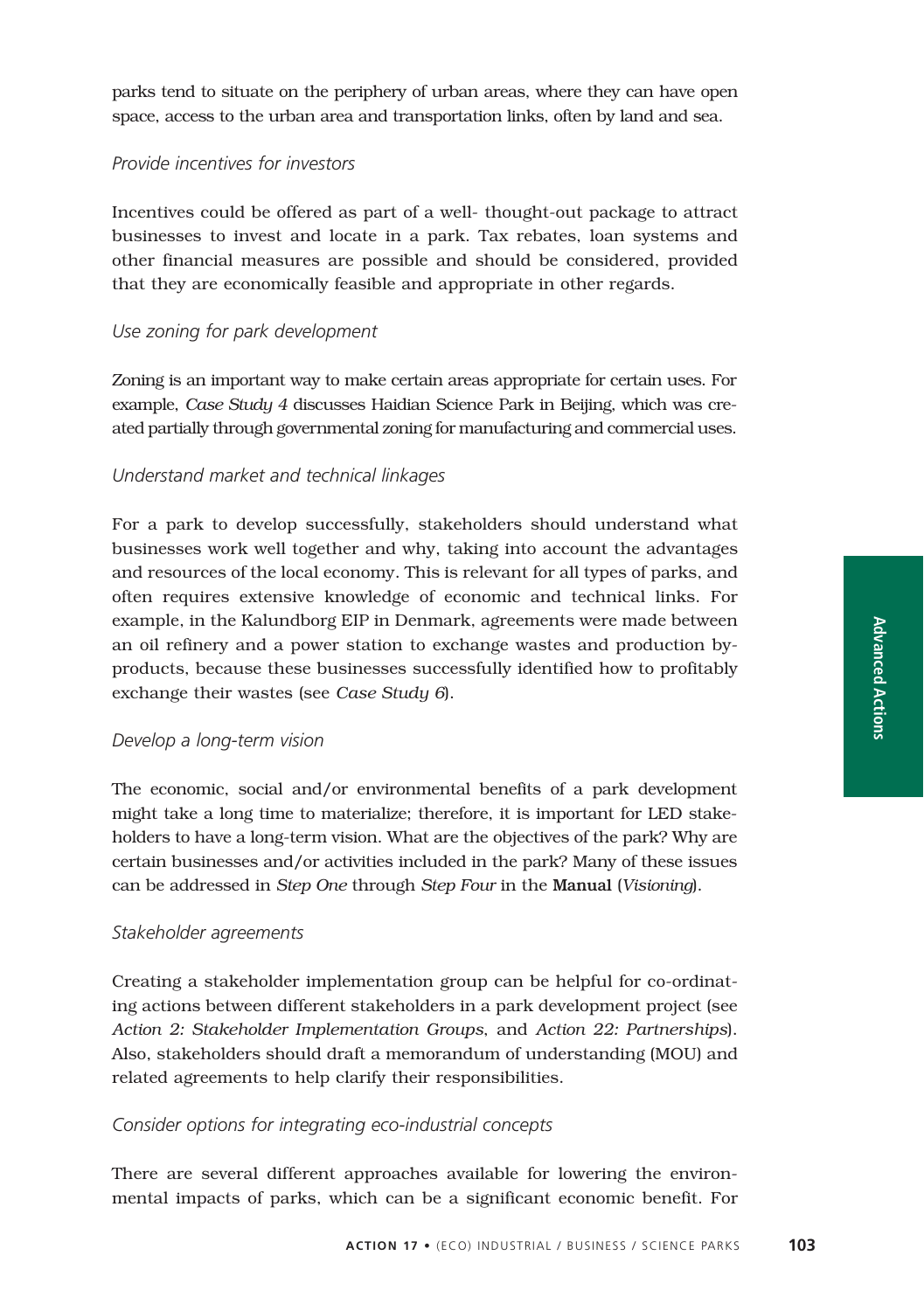example, Case Study 5 describes Cape Charles Sustainable Technology Park in Virginia, US, which contains a green building designed to minimize electricity and water use. With environmental technologies, conservation programs, wastes and materials exchange systems and other choices, parks have several options.

# Community Benefits

❑ Local job creation

Parks can help create local employment. In addition to direct employment, some of these jobs will be created for people to help co-ordinate the interactions of the businesses located with the park; some will be created through spin-off effects in related industries from the main industries working in the park.

❑ Strengthens partnerships

By seeking to integrate the activities of local businesses in a mutually beneficial manner, parks can help to develop and strengthen partnerships between LED stakeholders. In some cases, specific activities required in the park (e.g., waste collection) might be efficiently co-ordinated by groups of businesses working together. Also, informationsharing might become easier.

❑ Increased income for the community

Parks have the potential to generate or retain income in a wide variety of ways, largely through co-ordinated actions and economies of scale, because businesses might enjoy reduced operating costs, lower infrastructure provision costs and easier access to skilled labor. Consequently, successful parks will also tend to attract investment more easily.

❑ Environmentally sound and resource efficient Most parks, and EIPS in particular, can help reduce production costs by using resources and wastes more efficiently. Businesses will also benefit from increased proximity to the resources they require. In turn, local businesses might be able to produce more competitive products.

# Obstacles and Challenges

❑ Risk

Developing services ahead of demand can be risky because of the uncertainty of future market trends and the high level of collaboration and trust required among different businesses, many of who might have never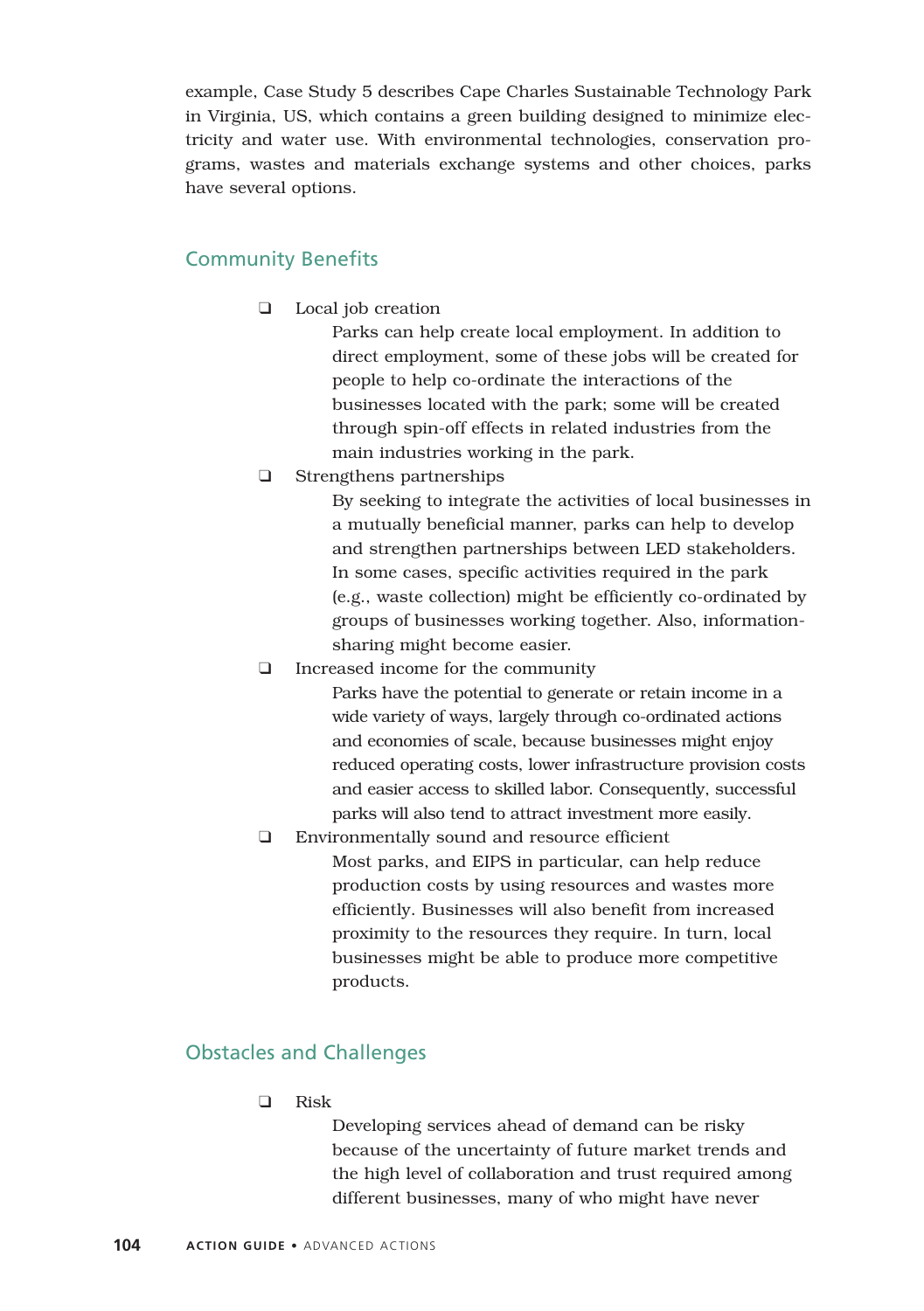considered working together previously. Also, some businesses might become overly dependent on other businesses.

❑ Technical expertise

Technical expertise is required to find effective ways to develop parks. Not all businesses might have the appropriate information required to make appropriate decisions, however, and the linkages created in one park might not be replicable in another.

❑ Developing a viable tax base

Park development is often predicated on providing infrastructure and more efficient service delivery to businesses, with reduced or equivalent tax rates. This might not be financially possible in the long run, even though tax incentives are often used to attract businesses. These and other incentives should be offered when they can be feasibly provided.

❑ Relocating businesses from other areas

In some cases, it will appear that parks are generating employment, when in fact, businesses are simply relocating from nearby urban areas to take advantage of potential tax breaks, transportation links and other advantages. New employment might not really be created, however, and nearby urban and/or rural economies might be losing important businesses.

❑ Trust and maintaining motivation

For stakeholders to enter into any kind of collaborative process, they must be able to trust each other and believe that the benefits of collective action will be worthwhile, given the time, energy, financing and risks involved in creating a park. This is particularly significant because the economic potential of a park might take a long time to be realized.

One way to maintain the trust of stakeholders is to provide them with an appraisal of the risks involved, which will hopefully be understood after a Situation Analysis has been undertaken (Stage 3, The Manual). Another strategy is to draft agreements for collaboration, as mentioned previously.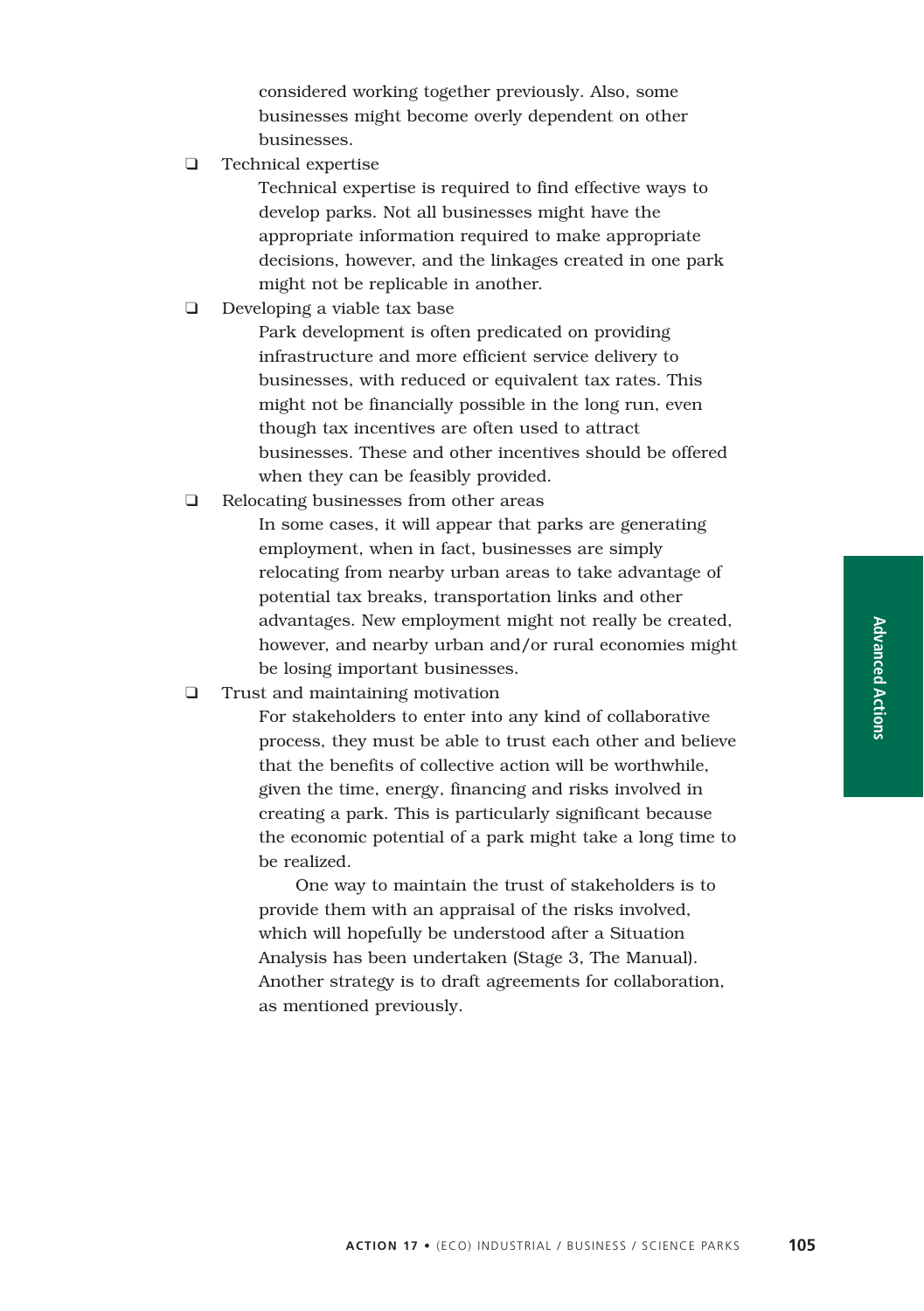### **Case Study 35: Haidian High-tech Zone, Beijing, China**

Haidian is a high-tech science park in Beijing. It is a major center for software development, IT research and the production of computer parts. This previously agricultural area boasts 6,700 high-tech enterprises and generated revenues of US\$17.8 billion in 2000. The transformation of the area was directed by government policy. It was a suitable place for high-tech research because of the high number of universities and research institutes in the area — Haidian has 68 universities and 213 research Centers. Several companies were established in the 1980s, such as Beijing University's Fangzhen Jituan in 1986and Legend Computers, now one of China's largest companies.

Spurred on by strategic municipal tax breaks, development increased dramatically in the 1990s. With the exception of Legend Computers, most businesses in Haidian tend to be small or medium-sized enterprises. Their success appears to be a result of clustering, which allows for a healthy competitive environment. Enterprises have been able to learn management techniques from one another and subsequently improve their quality and service. Although companies in the cluster are profitable, they rarely make enough money to expand rapidly. This has meant that no one company was able to dominate the market and force other smaller companies out of business. This appears to be partly a natural outcome of the market competition through clustering, but is also partly due to government policy, which prevented large multinationals from entering and dominating the market..

#### *Further Information:*

*Haidian Science Park A7, Baishiqiao Road, Haidian District, Beijing, China, 100081 Tel: +86 10 6891 5118Fax: +86 10 6891 5214 http://www.zhongguancun.com.cn/en/default.asp.htm*

# **Case Study 36: Cape Charles Sustainable Technology Park, Cape Charles, United States of America**

Located on Chesapeake Bay in Cape Charles, Virginia, US, Cape Charles Sustainable Technology Park has been under development since 1995. It is located within a Virginia Enterprise Free Zone, Foreign Trade Zone and a HUBzone (historically underutilized business zone), which allows substantial tax benefits for its businesses. Prior to the development of the park, the site was largely unused.

The park is designed to attract businesses that rank highly for their environmental performance. There is a point system for evaluating businesses that operate within it; companies are scored on the basis of economic, environmental and social criteria. All of the businesses in the park are actually located in Building One, the main building in the park. Designed as a green building, it is designed to minimize water and electricity use. Some design features include photovoltaic panels to produce solar power, indoor air-quality monitoring, skylights for natural lighting and porous pavers to reduce storm water runoff. In the future, new buildings in the park will be designed similarly to Building One.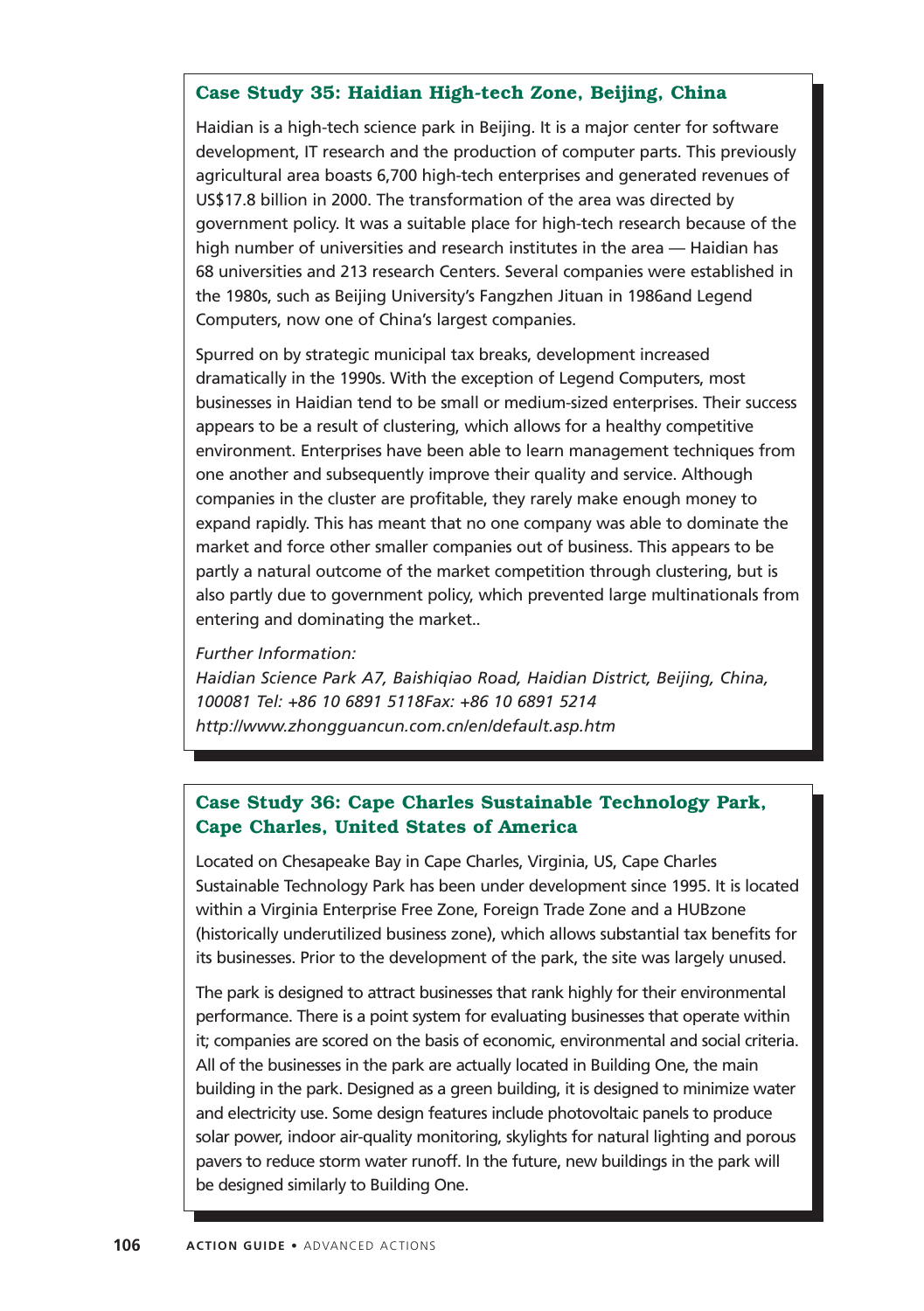## *Case Study 36. (Continued)*

Aside from Building One, the grounds of the park are also designed to minimize environmental impact. The park is 50 acres [20.2 hectares] .in size and 25 acres [10 hectares] are fully preserved for wetlands and wildlife. Storm water is collected and regularly filtered into constructed wetlands.

*Further information: Cape Charles Sustainable Technology Park http:// www.sustainablepark.com*

## **Case Study 37: Industrial Ecology in Kalundborg, Denmark**

The eco-industrial park in Kalundborg, Denmark is the most famous and influential example of applied industrial ecology in the world. Kalundborg is 75 miles [121 kilometers] from Copenhagen in western Denmark; since the 1970s, companies have discovered that they can save money and minimize wastes by creating transactions in which the wastes of one company are used by another company. In sum, a wide variety of energy and material exchange arrangements have been developed.

Originally, these relationships were intended to save money by seeking profitable uses for waste products, but the businesses in Kalundborg started to recognize and harness environmental benefits in the 1990s. The five main partners of the Kalundborg industrial park are

- $\Box$  Asnæs Power Stationa coal-fired facility, with 1,500 megawatts capacity;
- ❑ Statoil Oil Refinery An important petroleum producer in Denmark, with a capacity of 3.2 million tons per year;
- $\Box$  Gyproc a plasterboard factory, making 14 million square meters [1.3 million square feet] of gypsum wallboard annually; and
- $\Box$  Novo Nordisk an international biotechnological company with annual sales of more than \$2 billion [in US dollars?].

The City of Kalundborg supplies district heating to the 20,000 residents, and water to the homes and industries. Throughout the 1970s, these companies gradually made bilateral deals to exchange their wastes and production byproducts. Although a wide variety of transactions are currently in place, the most significant are between the Asnaes Power Station and the Statoil Oil Refinery. The power station provides steam to be used by the refinery, and the refinery provides fuel gas, treated wastewater and water for the power plant. The excess fuel supplied by the refinery substitutes for some of the coal that would otherwise be used by the power plant.

Further Information:

Indigo Development . 26 Blachford Court, Oakland, California, US 94611 Tel:: (510) 530-6521 Fax: (510) 530-7498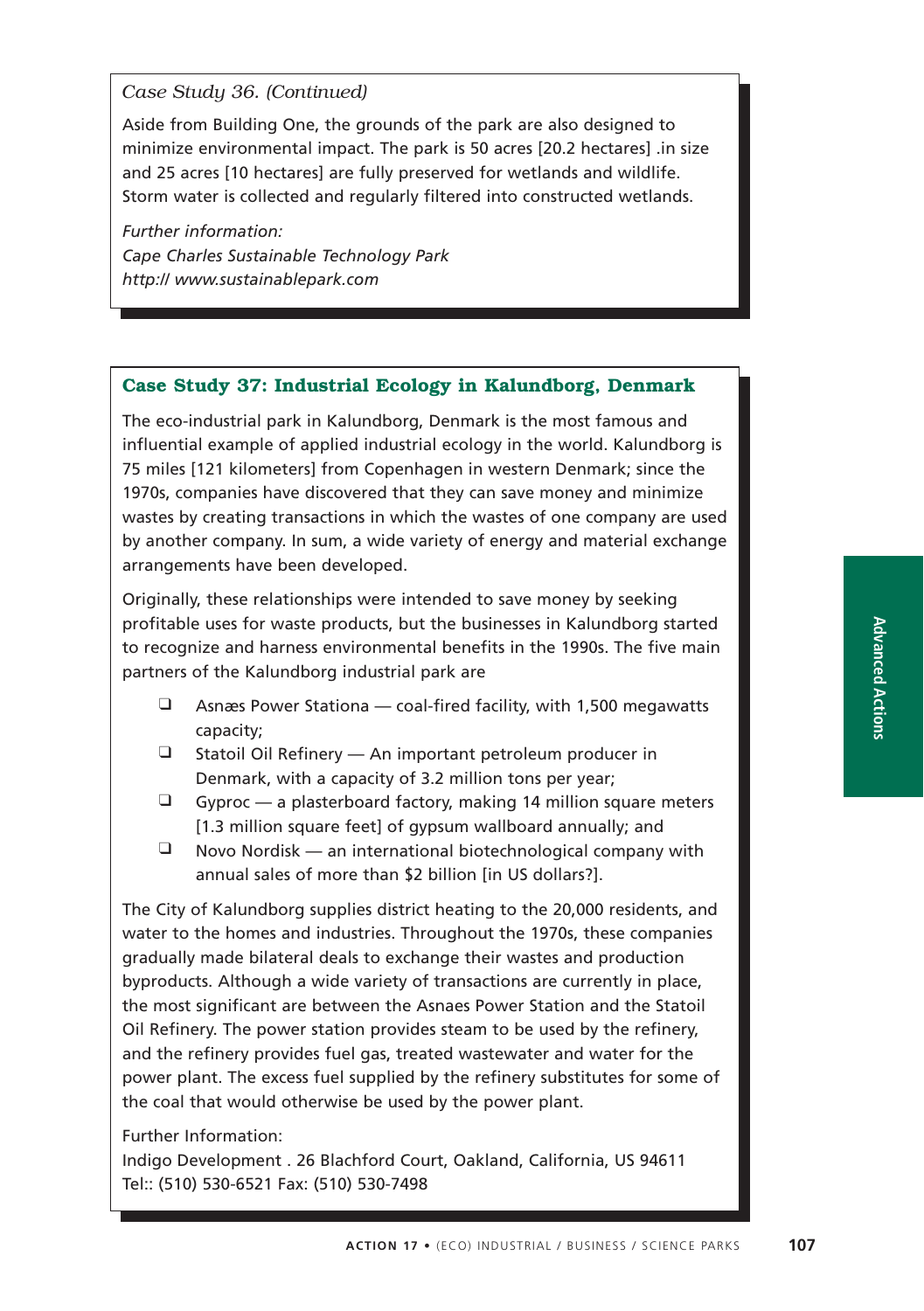#### **Resource Links**

Industrial/Business/Science/Eco-Parks Indigo Development http://www.indigodev.com/ RTI International www.rti.org Smart Growth Online www.smartgrowth.org The Sustainable Communities Network http://www.sustainable.org/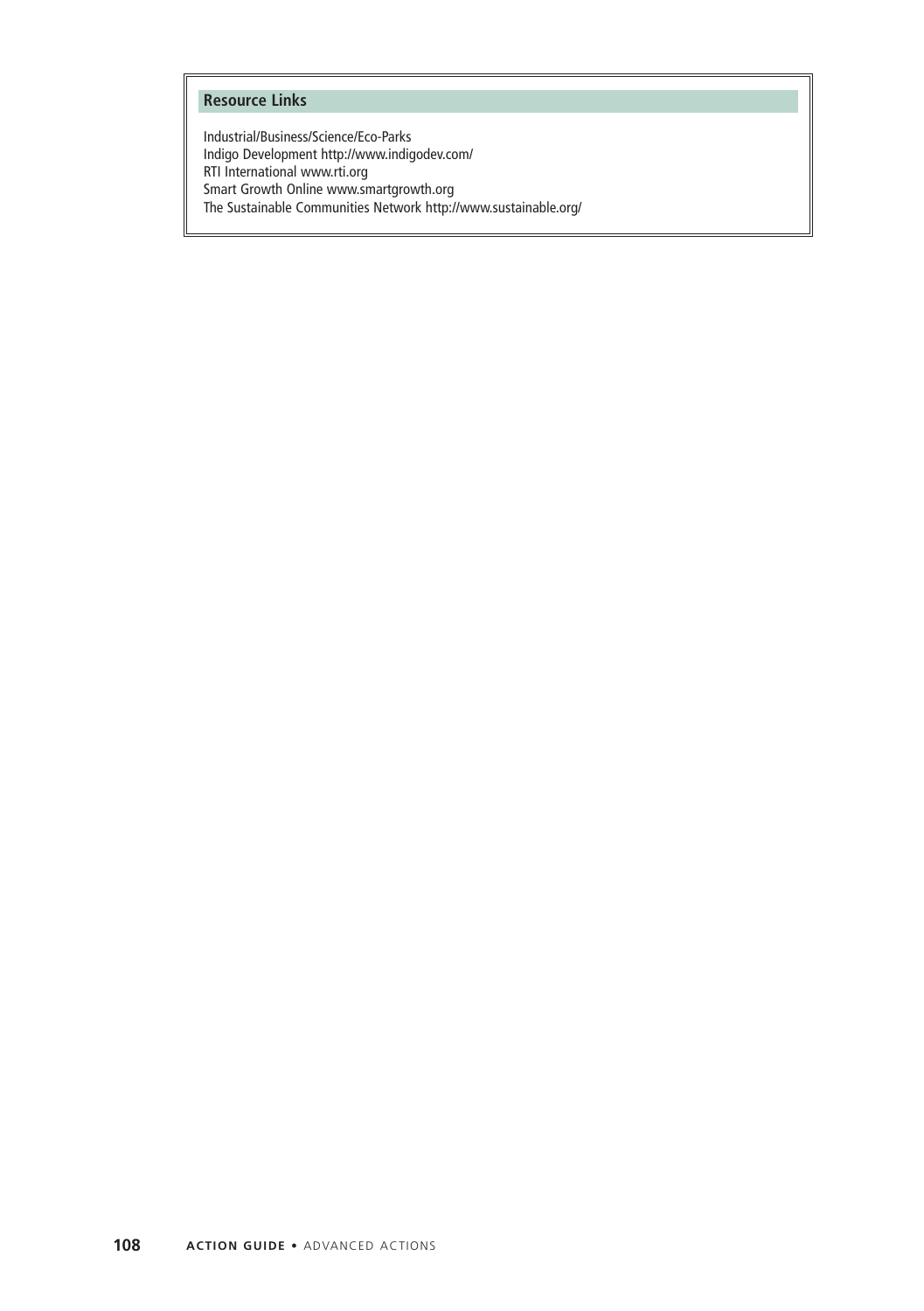# Action 18. Town center / business areas enhancement

Related Actions: Demonstration Projects; Simple Upgrading of Local Business Areas/Streetscape Enhancement; Marketing; Physical Infrastructure Investment; Development "Linking"; Sustainable Tourism Development

### **Summary**

Town Center Enhancement is an array of actions designed to upgrade and enhance a town's central business area to better support economic development. Town Center Enhancement recognizes the economic and symbolic importance of a vibrant town center for businesses and residents alike. A diverse and vibrant town center is a key to local area competitiveness and community pride.

A key aspect of Town Center Enhancement is to create a focus for economic development. This can be achieved in part by simple actions such as greening the streets of the local downtown, improving street signage or installing "branded" street furniture, where streetscape enhancements and other improvements carry a logo symbolizing the revitalization of the Town Center (see *Action 7: Simple Upgrading of Local Business Areas/Streetscape Enhancement*). Improving street furniture can also support another aspect of this action, which is to increase pedestrian access to the downtown business district and implement traffic-calming measures. Attracting more pedestrians to the downtown can also be accomplished by improving safety through better design, improving traffic management, increasing and improving street lighting and increasing police presence. These actions can support economic development by animating urban life and creating successful shopping and office districts that are well patronized.

An enhanced town center can also contribute to environmental goals such as reducing urban sprawl. By encouraging a dense, mixed-use of the downtown core, transit services might also be upgraded, further improving the attractiveness of the town center as a place to both live and work. As in all LED actions, it is important to incorporate the potential benefits of this action with other actions to achieve strategic results.

### Making Town Center/business areas enhancement work

#### *Understand trigger events*

A Town Center's physical decline is often an indicator of wider economic difficulties. This decline often becomes the catalyst for a new vision and LED plan. Understanding the causes that led to this decline will enable an effective Town Center enhancement project.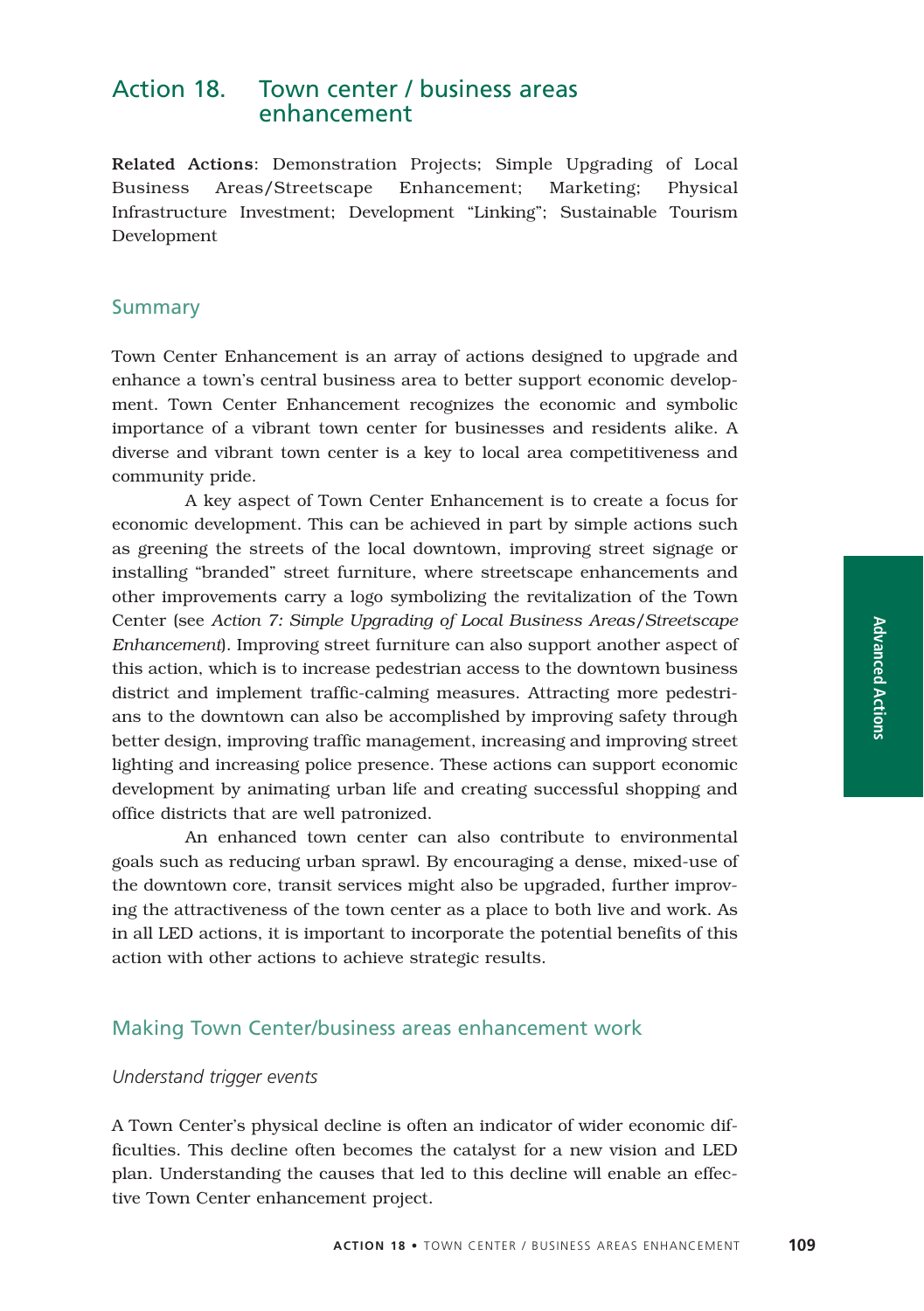### *Consider a wide variety of alternatives*

Enhancement can be done in a variety of ways, depending on what improvements are necessary these should be identified after an analysis of the local area has been completed (see *Step 3, Situation Analysis*, in The Manual). As discussed, some improvements might be necessary to improve safety or attractiveness, others to make public areas more accessible and accommodating. Once the needs for improvement are understood, it will be easier to identify necessary changes.

### *Involve all stakeholders (see* Action 22: Partnerships*)*

Making town centers work requires co-operation among various downtown stakeholders including local government, transit agency, chamber of commerce, local business associations, local resident associations, local tourism bureau and in some cases, waterfront agencies (see *Step 2: Stakeholders and Participation* in The Manual). Often, the Town Center is the symbolic heart of a community; therefore, changes made to this area should reflect the goals and identity of this community to ensure a successful economic outcome.

### *Incremental enhancement*

Town Center/Business Area Enhancement is a long-term action. Small projects undertaken early on can generate momentum and wider public participation in the project, which could lead to better LED results (see *Action 3: Demonstration Projects*). Another important aspect of this action is to implement adequate monitoring and evaluation to ensure enhancement efforts are maximizing LED benefits.

### *Create local employment*

Town center enhancement has significant potential to create local jobs. To the extent possible, development contracts should be provided to local organizations. This would contribute beneficially to any local procurement campaign (see *Action 6: Local Procurement*).

# Community Benefits

❑ Local job creation

Improving the Town Centers can attract new investment and new jobs to communities.

❑ Increased tax base

Town Center enhancements can increase the tax base in a number of ways. First, appropriate enhancements can attract more businesses to an area and improve the revenues of existing businesses. Second, physical enhancements can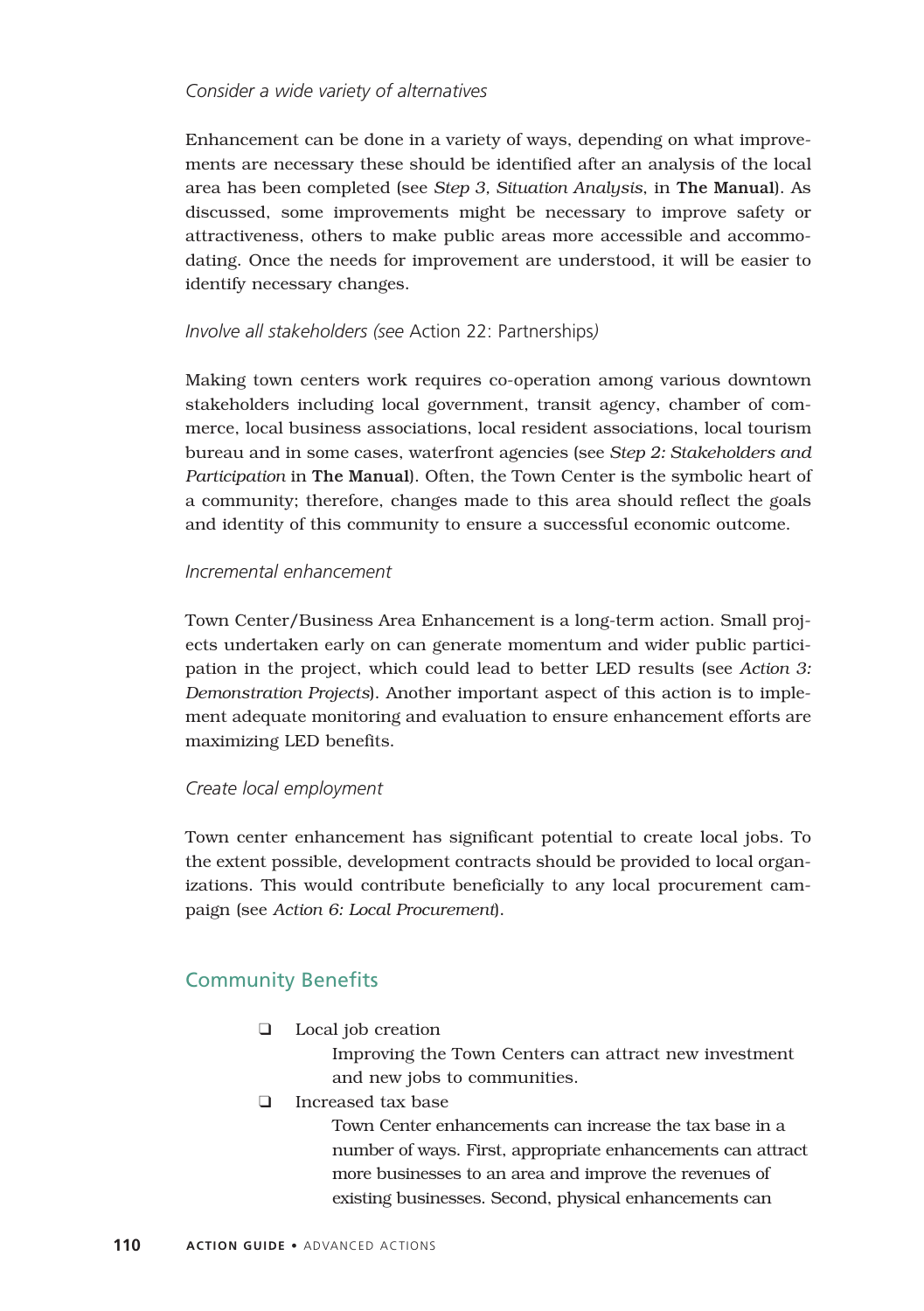increase the underlying value of the land, which, under most tax systems, increases the taxes derived from the lands. The increased tax revenue can be used to finance further town center enhancements or for other LED initiatives.

❑ Long-term plan of development

Well-planned and well-targeted Town Center enhancements that result in increased economic activity can provide a sustainable economic basis for more comprehensive urban renewal plans.

❑ Improve town center safety and ensure more equal gender access to economic space

> Town Center enhancements, such as improved lighting and other CPTED (Crime Prevention Through Environmental Design) initiatives, can make areas feel safer, leading to an increased number of people using these areas. Animating streets can increase the perception of safety for all members in the community, particularly women. By designing town center enhancements with public safety in mind, women's access to these areas is improved, further enriching the economic base of the community. CPTED and related efforts can notably increase pedestrian safety. Please see the Resource Links for further information about CPTED.

## Obstacles and Challenges

❑ Displacement of existing residents

The success of town center enhancement can have negative impacts on those who are already economically marginalized. Care must be taken to develop long-term mixed income housing in the town center. This is key to maintaining a vibrant and diverse cultural setting that propels further economic development.

❑ Displacement of existing businesses

Long-term economic viability requires some measure of stability. Thus, it is important to mitigate changes resulting from town center enhancement that might hurt existing businesses. For example, in the past, some town centers developed suburban-type malls in their core, which had negative impacts on existing merchants who could not participate in the mall. Notably, those most at risk could include economic actors in the informal economy, such as street vendors.

❑ Separating civic identity and corporate identity Many town center enhancement projects are supported by large corporations seeking exposure. This phenomenon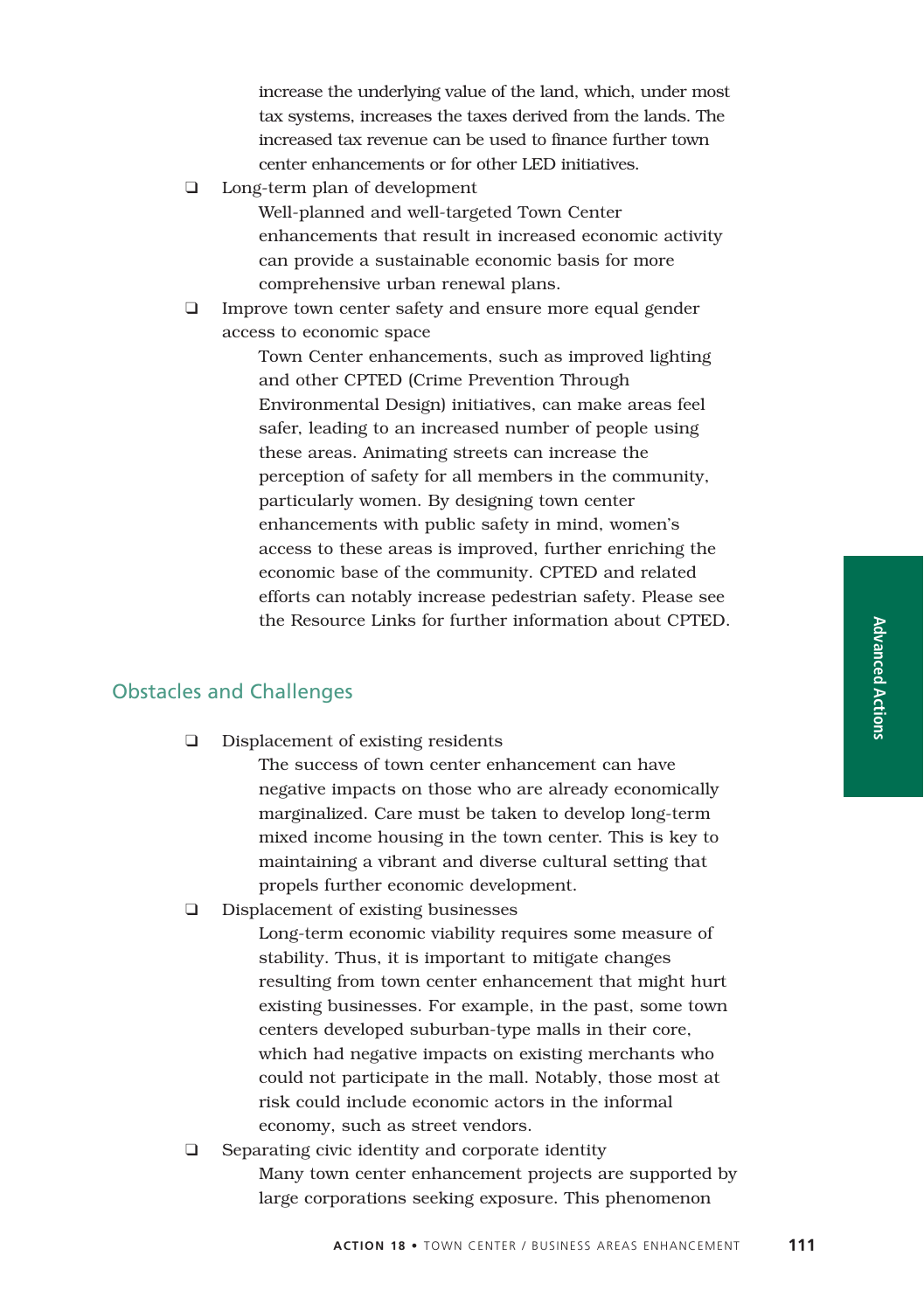can often be win-win, for example, in the renaming of sports centers and other civic venues. However, care must be taken to ensure town enhancement projects reflect the hopes and desires of the broader community to ensure long-term success.

❑ Financial costs

Getting a town enhancement project off the ground can not only require a lot of organization, but also a significant capital investment. In cases where funding is inadequate, it is important to target specific areas where immediate results can be generated to gather momentum, and funding, for broader enhancement actions.

❑ Consensus and collaboration

Seeking consensus among different stakeholders can be difficult to achieve and can impede the enhancement process, particularly where co-financing is necessary between different stakeholders in the public and private sectors.

❑ Professional expertise

In many cases, the financial resources necessary to carry out Town Center Enhancements go beyond what a municipality can fund in the short-term. Some localities, such as Suisen City, California (see Case Study 39, below), tapped financial markets by issuing municipal bonds to finance town center enhancement. This requires careful assessment of the financial implications of the proposed project, and also expert knowledge of debt and capital markets. Most often, this will require involving outside expertise in developing the project, which further adds to the cost and complexity of this action.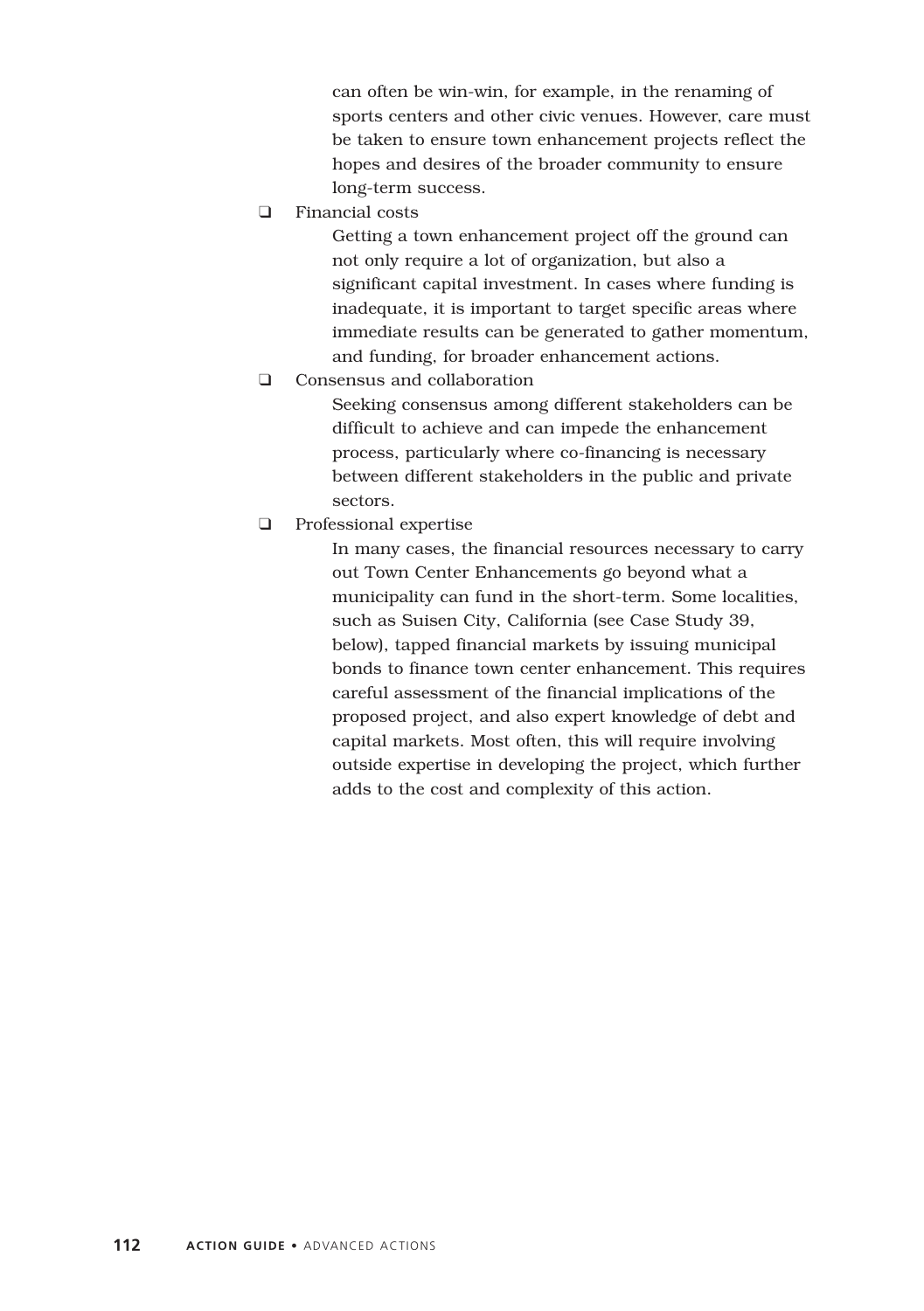# **Case Study 38: Neighborhood Conservation Project, Mount Rainier, US**

Citizens in Mount Rainier, Maryland launched a community-led LED project that focused on redeveloping the town center around a large intersection on Route 1, managed by the Maryland State Highway administration (MSHA). In addition to its economic objectives, the project incorporated environmental issues and social goals, which included reducing crime, creating a sense of place and alleviating local poverty issues.

Working with the City of Mount Rainier and the MSHA, citizens formed a task force responsible for identifying key aspects to be addressed by the plan, the scope of the plan, data collection and implementation and monitoring. (For specific advice on how to implement these, please refer to the **Manual**, *Modules 1 through 4*.)

By using a variety of community outreach techniques, including open houses, design charrettes(workshops), and newsletters, the citizen taskforce was able to develop widespread interest in the project and ensure consensus among the various stakeholders involved in the project. Stakeholders included local business groups, local government, local citizens and several state-wide agencies.

## Lessons Learned

After project completion, the stakeholders agreed that the process provided significant learning and represented an improvement on past planning practices. Participants agreed that the process would have proceeded more smoothly had all affected stakeholders been included from the beginning. Success was finally achieved after a number of false starts, only by including all affected stakeholders and consulting outside expertise such as design artists to realize a true community vision.

The project has also resulted in several tangible benefits that continue to positively affect the local economic development of Mount Rainier, such as the following:

- ❑ Creation of a Town Center Zone and Urban Industrial Zone by Prince George's County;
- $\Box$  Creation of a Design Review committee by the City to evaluate site plans according to design guidelines established by the project;
- ❑ Adoption by the City of new sign regulations to improve aesthetics in all commercial areas;
- ❑ Establishment of a Commercial Development Management Association by local business owners;
- ❑ Several businesses have received loans from the Maryland Department of Housing and Community Development's Neighborhood Business Development Program;
- ❑ Mount Rainier has been named as one of five Gateway Arts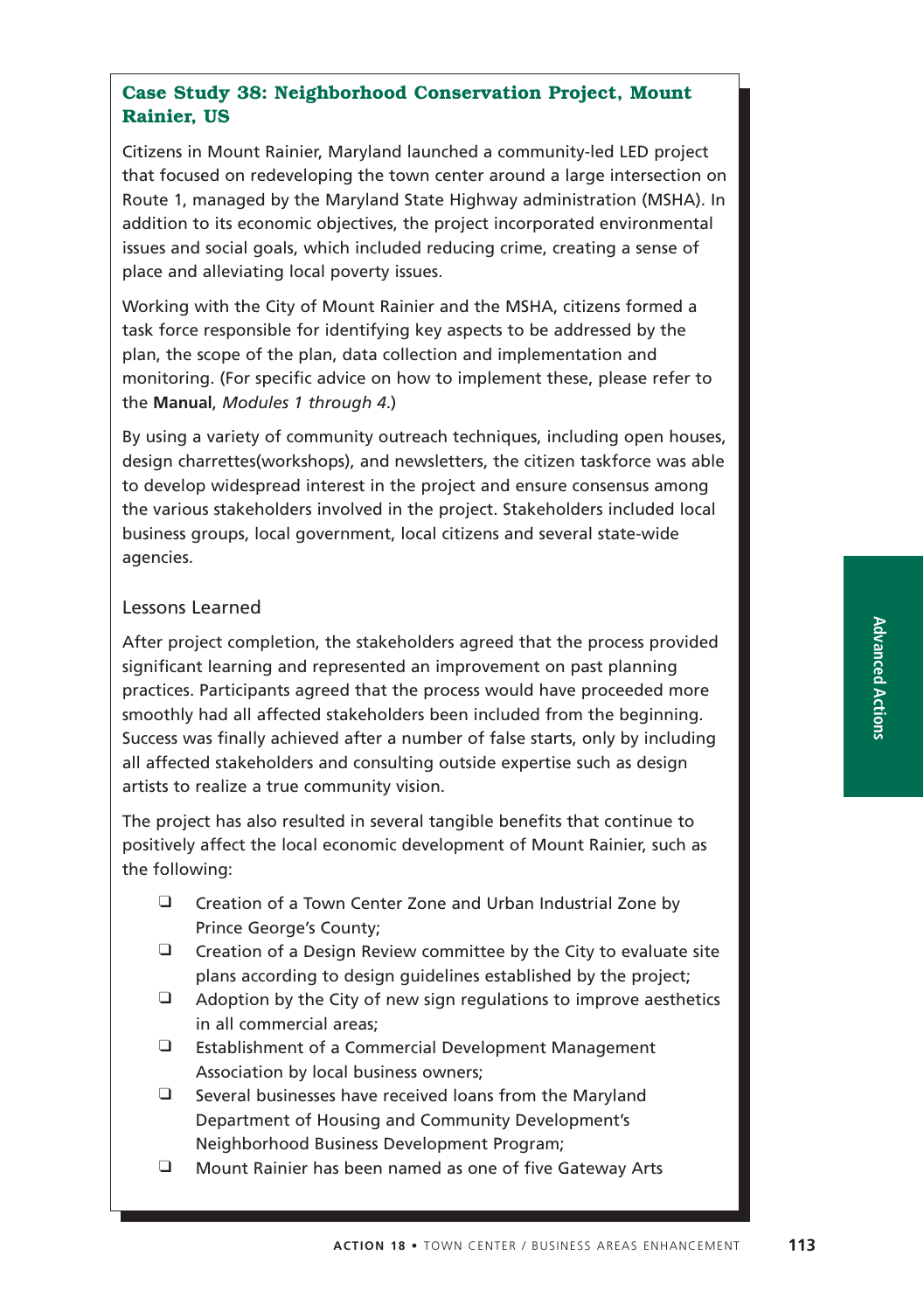*Case Study 38 (Continued)*

Districts in Maryland; and

❑ Recent results have included the expansion of the local food cooperative and the addition of several new businesses, including a dance studio, bookstore, café, and a Latino specialty market.

*For More Information:*

*City Hall One Municipal Place Mount Rainier, Maryland, US 20712 Tel:: 301-985-6585 Fax: 301-985-6595 http://www.mountrainiermd.org/*

### **Case Study 39: Suisun City, USA**

Suisen City, population 27,000, is located between San Francisco and Sacramento. Since 1970, the population has grown by a factor of 10, with most of this new development occurring in a low-density, land-intensive, urban-sprawl pattern.

Along with the rapid growth in the newer areas of the town came a period of abandonment and disinvestment in the traditional town center of Suisen City, which is located next to a harbor. In 1982, the city's town planning department initiated a process of community involvement to address the growing urban decline in the town center, but by 1988, Suisen City ranked last in a survey of quality of life of Bay Area communities by the San Francisco Chronicle.

In 1989, a new effort at town center enhancement and LED was launched through a comprehensive engagement with local residents. Having established a vision, the town engaged in various partnerships with outside organizations and reformed its internal management structures to facilitate improved communication and knowledge-sharing within the municipal government. Having established a public vision for the project with the engagement of local residents, and making internal reforms to improve the efficiency of local government, the city issued US\$58 million dollars in taxincrement bonds to fund the downtown design project, purchase dilapidated waterfront property and develop new infrastructure to support the downtown vision. To ensure the repayment of the bonds, the tax increment used to support the bonds was extended to the entire community of Suisen City, not simply the downtown area under regeneration.

Moreover, to mitigate the financial risk of the bonds, the city had to work actively to find developers who would undertake the increased development risks associated with an innovative, though unproven, town enhancement model. Thus, the city created Enterprise Zone programs that included negotiable land acquisition terms for city-owned land, development and business license fee-waivers and other enticements to ensure the development of the new town center.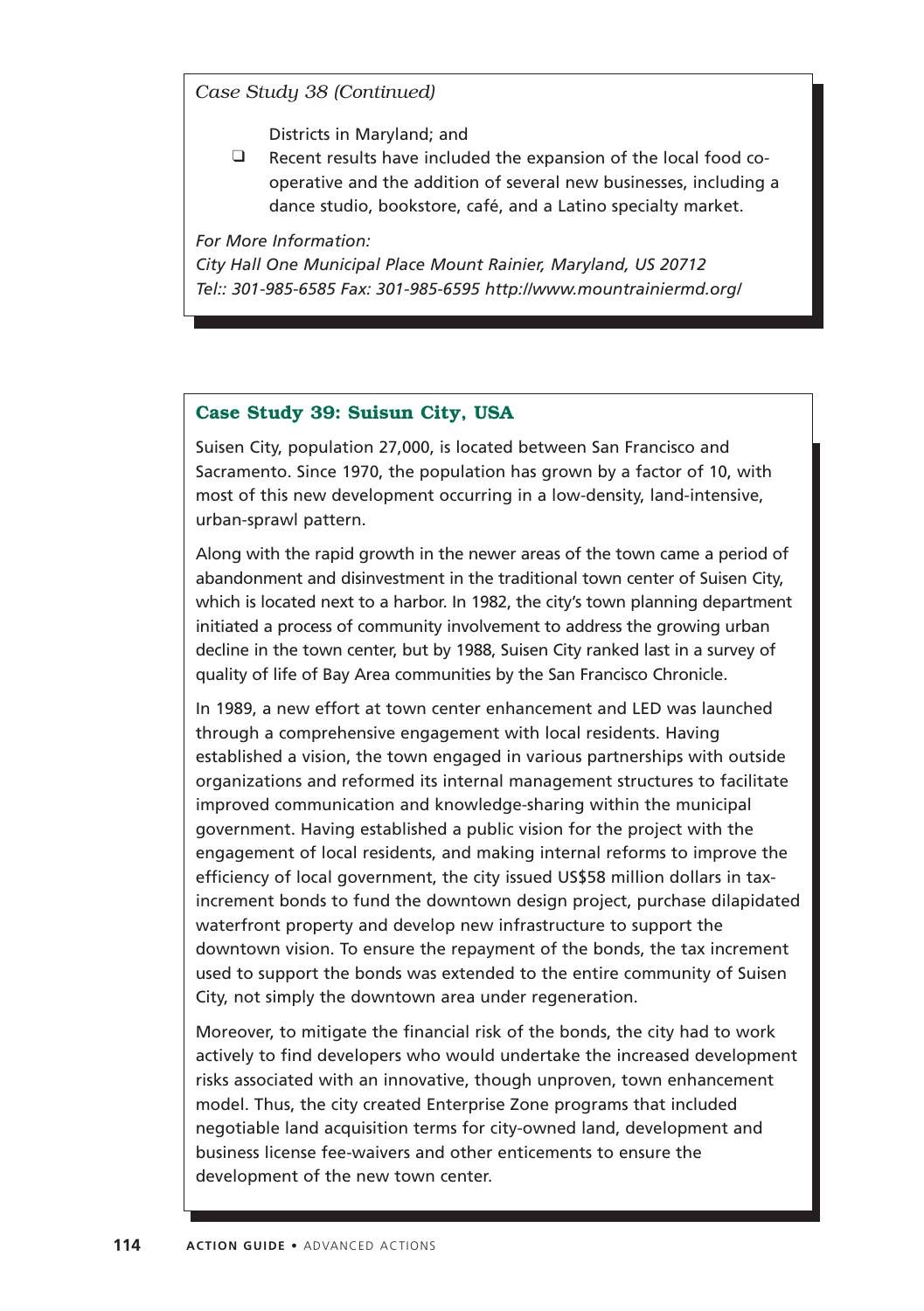### *Case Study 39 (Continued)*

The project has successfully reoriented development to the downtown waterfront area while simultaneously providing funds to help protect the natural wetlands that exist along the urban edge. Cultural projects such as a new City Hall and Theatre, accompanied by access to the waterfront and pedestrian zones, has attracted an influx of residents and shoppers to the area.

*Further Information: City of Suisun City 701 Civic Center Blvd. Suisun, CA, US 94585 Tel: (707) 421-7300 Fax: (707) 421-7366 Website: http://www.suisun.com/*

#### **Resource Links**

International CPTED Association Mr. Barry Davidson Executive Director International CPTED Association Box 13, Site 17 RR2 Strathmore AB T1P 1K5 Canada http://www.cpted.net/default.html

The City of Vancouver Gastown Heritage Management Plan 453 West 12th Avenue Vancouver, BC, Canada V5Y 1V4 http://www.city.vancouver.bc.ca/commsvcs/planning/heritage/gastown.htm planning@city.vancouver.bc.ca

Heritage Incentives for Gastown, Chinatown and Hastings Street http://www.city.vancouver.bc.ca/commsvcs/planning/heritage/incentives.htm planning@city.vancouver.bc.ca

Downtown Research and Development Center 28 West 25th Street, 8th Floor New York, New York US 10010 http://www.downtowndevelopment.com/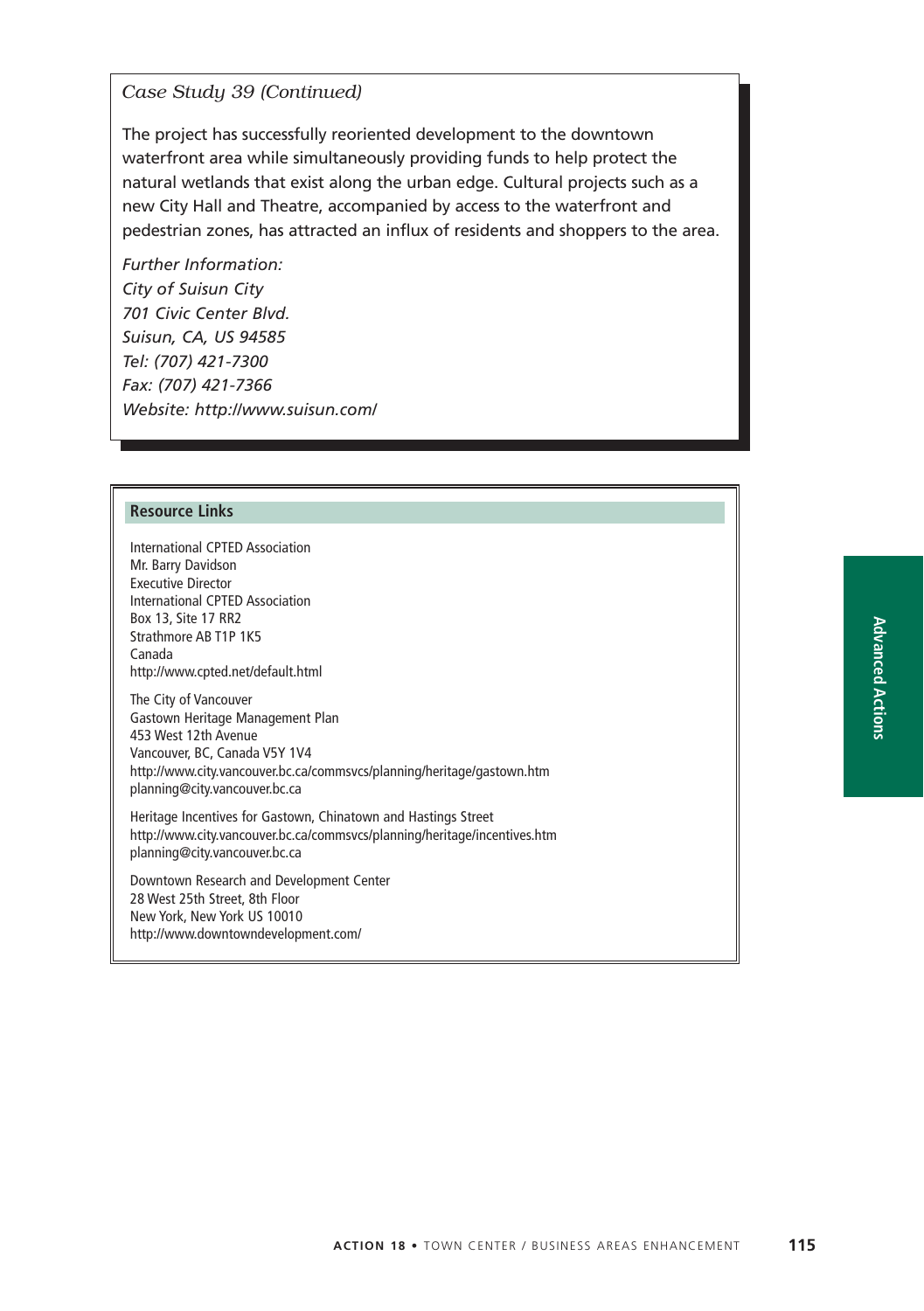# Action 19. Development "Linking"

Related Actions: Stakeholder Implementation Groups; Research and Analysis; LED Publications; Marketing; Physical Infrastructure Investment; Town Center Enhancement; Partnerships

### Summary

Development linking is the act of connecting profitable physical development with providing amenities or funds for community benefits. To facilitate development linking, local governments typically give permission to real estate developers to build in profitable areas on the basis that it is linked with investment in poorer neighborhoods. Development linking evolved from the limited success of large-scale urban redevelopment projects and is locally sensitive and market driven. It is meant as a temporary bridging action in the development, process which directs investment towards supporting LED objectives.

Development linking is used to provide community benefits and mitigate adverse impacts of new development. Impacts from new development can displace businesses and jobs in a locality and decrease affordable housing. Local governments employ development linking to mitigate these effects, in addition to creating opportunities for LED. Development linking can help to reduce poverty by ensuring new stocks of affordable housing are built, commercial space is available for small businesses and there are financial resources for community programs and amenities such as day cares.

Development linking exists in many forms. It can be imposed as a mandatory regulation for development approval or through ad hoc negotiations with local government, private developers and local citizen groups. Regardless of how development linking is administered, it is based on the concept that all parties receive benefits. Incentives that attract private developers to participate in development linking include project approval, permission to rezone land, permission to increase building density and public support of their project. In turn, private developers agree to provide a set amount of funds to support LED programs or to construct facilities decided upon by the local government and citizen groups. These facilities might consist of low-income housing, low-rent commercial space and educational facilities. In some cases, private developers pay fees to local governments, who then construct these facilities. Often, the fees a developer pays for facilities and community programs are called linkage fees.

# Making Development "Linking" work

*Determine locations that support profitable real estate development within a local government's jurisdiction*

Private developers are unlikely to recognize linkage fees and agreements to construct facilities as beneficial unless they are able to make a profit on their orig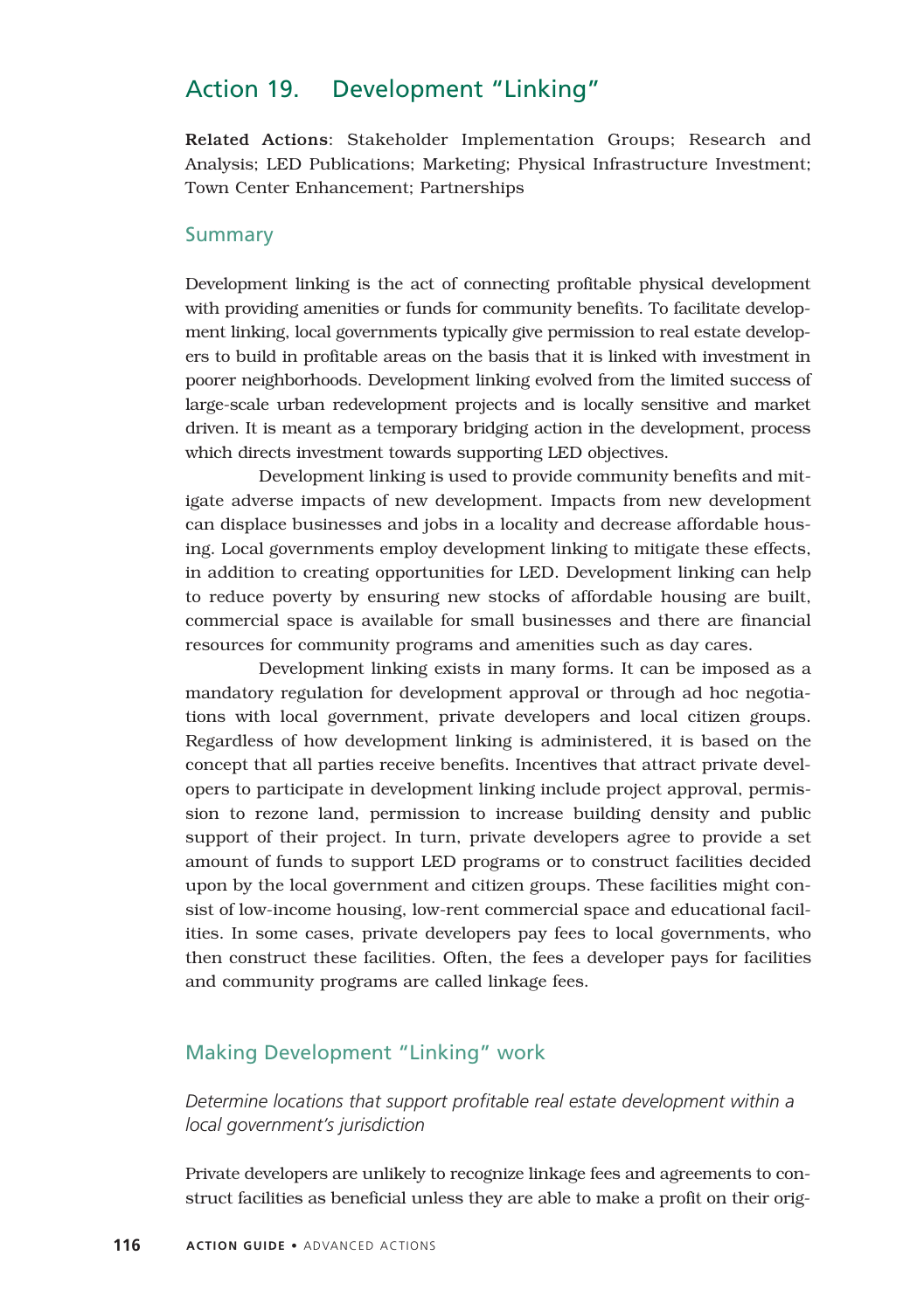inal project. If a local area is competing to attract real estate development, it is doubtful a developer will choose to pursue a project in a location where it is required to engage in development linking, as opposed to an alternative location without development linking. Before a local government imposes development linking, it is useful to determine the areas within their jurisdiction that are profitable and highly desirable for real estate development. To determine this information, research and analysis of local market conditions is necessary (see *Step 3: Situation Analysis* in the Manual and *Action 4: Research and Analysis*). This information will help local governments determine if development linking is a viable option and locations where it is applicable.

## *Determine the most appropriate method for negotiating development linkage fees*

In cities such as San Francisco (see *Case Study 41*), linkage fees are mandatory for certain types of development. This method of administering development linking requires a well-organized system for determining standardized fees for development. Regulation of linkage fees requires local government staff to financially analyze development projects to determine how much can equitably be extracted from the project. Local governments should also regulate for which areas the fees apply. In some cases, linkage fees apply to all development in a local area, with higher fees in more profitable sections.

Development linking can also be determined on a case-by-case basis through discussions between representatives from local government, private developers and citizen groups. When this method is used, it is important to ensure that negotiations between city-staff and developers are transparent. Most approaches to linking combine both methods. In the selection of a method, the local government should consider if there is political support for the process, and whether it can be administered in a transparent manner. As well, local governments need to assess which methods are conducive to ensure long-term commitment from all parties to deliver what was agreed upon.

# *Clearly define how resources derived from development linking will be allocated*

It is important that community groups and citizens clearly define their needs and LED objectives (see *Step 5: Setting Objectives* in The Manual). Local governments and citizens' groups need to quantify what programs and facilities are needed to meet these objectives. The clearer these needs can be expressed in monetary or physical terms, the easier it is to fairly determine how the resources derived from development linking are allocated. Mechanisms should then be used to ensure the programs and facilities are properly implemented. For example, a separate bank account specifically for linkage fees allocated towards a LED program can be opened. Also, if a developer agrees to build a facility for the benefit of the community, local governments can require its completion before units are rented or sold.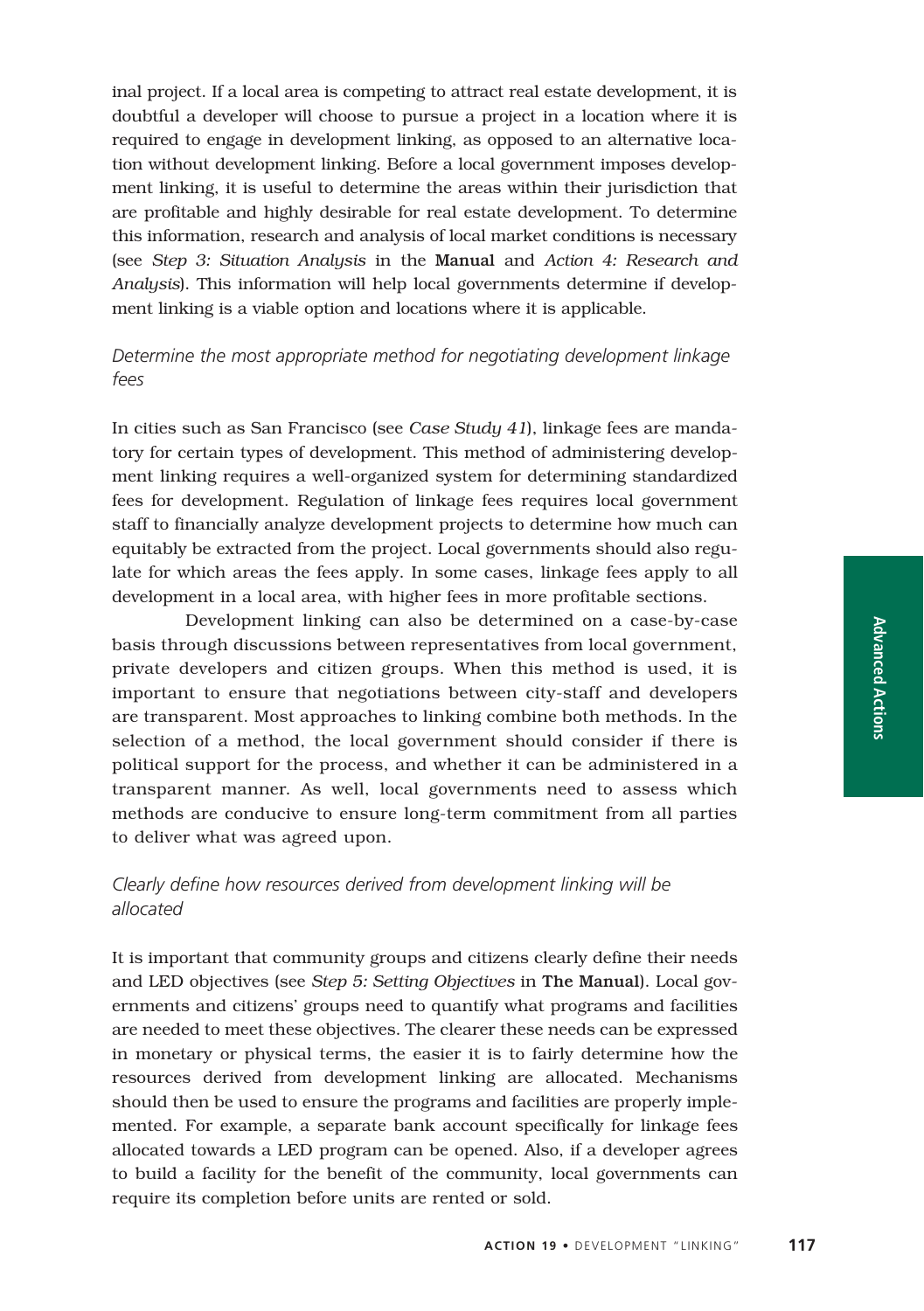#### *Involve local citizens*

Partnerships (see *Action 22: Partnerships*) and Stakeholder Implementation Groups (see *Action 2: Stakeholder Implementation Group*) can be used to include local citizens in the process, thereby making sure that benefits from development linking respond to the needs of citizens living in the local area. In *Case Study 40* below, informal street vendors in Lima, Peru were consulted before a project to revive the historic core was initiated. As a result, the street vendors were voluntarily relocated to formal commercial spaces provided by the developer, which improved their socio-economic working conditions and helped to revitalize the historic city center.

#### *Implement procedures to evaluate development linking*

Development linking can take time to be accepted and administered in an effective manner; therefore, evaluating the process on a regular basis can help local governments to improve their approach to development linking and to determine the benefits and constraints of the system. Criteria local governments can consider for evaluation include the following:

- ❑ What are the legal implications of development linking?
- ❑ Is linkage policy sensitive to the development market?
- ❑ What will linkage fees deliver?

# Community Benefits

❑ Provision of secure land tenure

Development linking can help to provide secure land tenure for local businesses. In areas where businesses are operating in the informal sector, the construction of commercial spaces for these businesses through development linking can improve working conditions and security.

❑ Physical improvement of a local area

The benefits derived from development linking can be used towards upgrading the physical environment.

❑ Increased job creation

Development linking can increase job creation in a local area by providing construction jobs. In addition, it can result in the construction of commercial spaces to attract, retain and expand businesses in the local area, which also leads to job creation.

❑ Provision of affordable housing and services Often, development linking is used to build affordable housing. Providing affordable housing can assist workers find housing in closer proximity to employment opportunities. As well, day care facilities and programs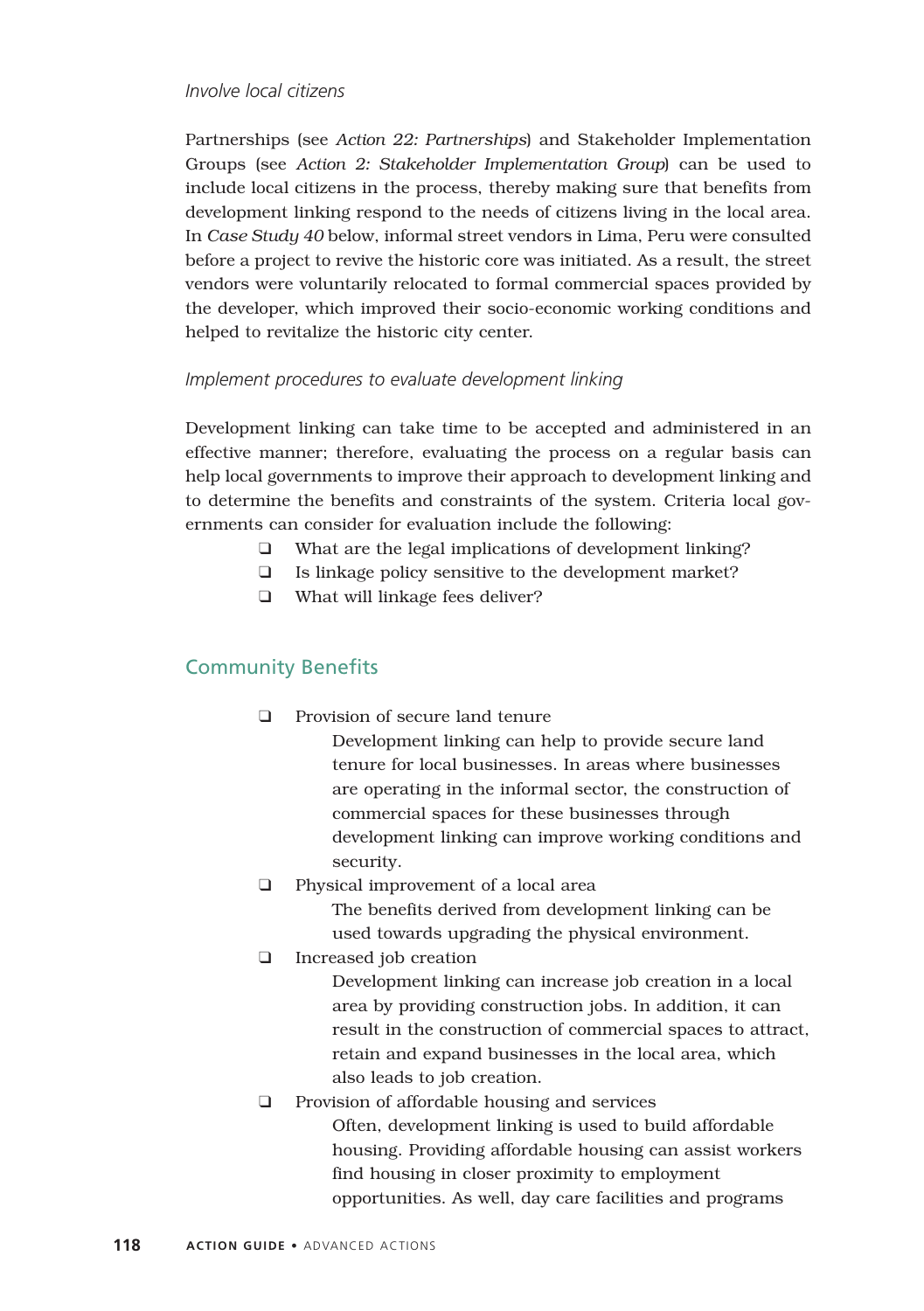funded by development linking enable residents more opportunities to pursue employment.

❑ Fosters a more productive local economy Effective LED institutional co-ordinating mechanisms will improve the economic vitality of the area that they represent.

## Obstacles and Challenges

❑ Market fluctuations

Development linking depends on the availability of profitable sites for private developments. Fluctuations in market conditions can change the real estate environment. The success of development linking will be negatively affected when competition for development in desirable locations goes down. This can undermine the stability and viability of development linking.

### ❑ Non-compliance

Local governments that utilize development linking might find it difficult to ensure that private developers pay linkage fees or complete facility construction.

### ❑ Legal issues

Illustrating a link between appropriate fees for development and local area investment can be difficult. Private developers might legally challenge local governments on the cost of development fees if their use is not clearly and transparently explained.

## ❑ Overdependence on development linking

Due to the shifting nature of real estate development, development linking should be relied on as a temporary action that is meant to direct investment towards supporting LED objectives. Local governments might become overly dependent on development linking to compensate for other programs that allocate funds towards projects that address poverty reduction.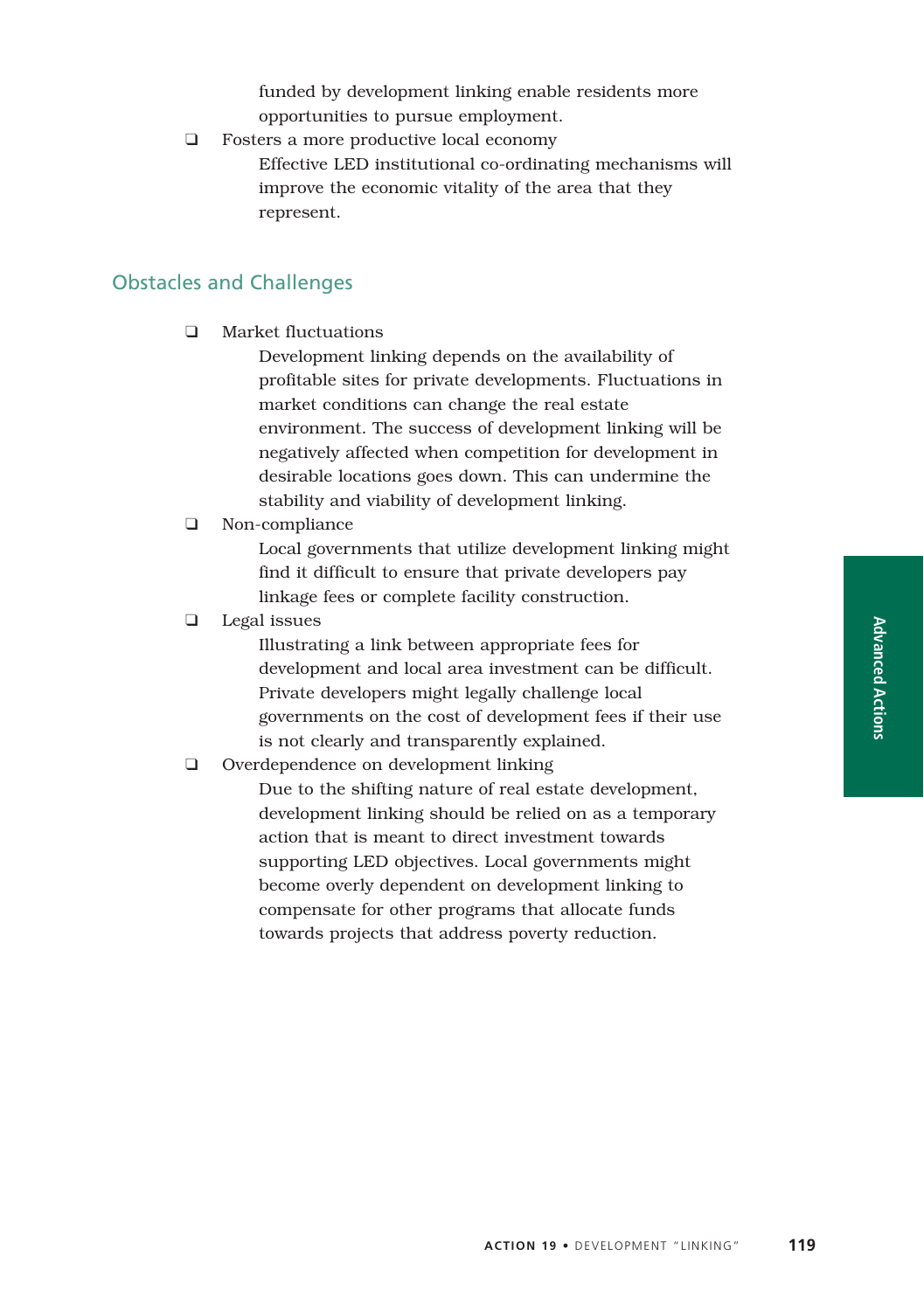## **Case Study 40: Relocation of Street Trading, Lima, Peru**

The central core of Lima, Peru was home to a substantial uncontrolled and informal street market that had degraded the area and discouraged private sector investment. To help improve the situation, maintain the market and jobs, create new public spaces and revive the central city area, city staff initiated a program to relocate street traders to other, more suitable business areas in the metropolis. The program was implemented through the Lima Downtown Master Plan, a comprehensive plan for the entire downtown area, and included the reconditioning and revival of important public spaces in the Lima Historical Center vacated by the street traders. Specifically, the objectives of the program were the following:

- $\Box$  To recover, recondition and revitalize public spaces occupied by street traders;
- ❑ To improve street traders' socio-economic conditions by encouraging formalization;
- ❑ To improve the environmental quality of the Historical Center;
- ❑ To talk to street traders to promote and advise on the relocation and acquisition of premises;
- ❑ To encourage progressive relocation of street traders out of the Historical Center;
- $\Box$  To implement reconditioning and revival activities in recovered spaces; and
- ❑ To simplify municipal requirements and promotional taxation.

Ultimately, the program helped increase private investment in the City Center, reanimated the historical Center of Lima, improved the working conditions for those involved in the street market and helped the City regain its authority over the downtown area and improve its managerial capacity.

### *Source:*

*http://www.bestpractices.org/cgibin/bp98.cgi?cmd=detail&id=11300&key=ElAtyrkbfah*

*Further Information:*

*Municipality of Lima Tel: (511)4-279761/4-278653 Fax: (511) 4-266080 E-mail: ahterry@munlima.gob.pe*

# **Case Study 41: Office-Affordable Housing Linkage Program, San Francisco, US**

In the mid-1960s to the mid-1980s, San Francisco experienced a boom in office construction. The increased speed of development in the downtown core placed pressures on the cost of rental housing and the availability of affordable housing. The amount of affordable housing in relation to jobs faced a growing disparity. To address this problem, the San Francisco Department of City Planning initiated two linkage fee programs: the Office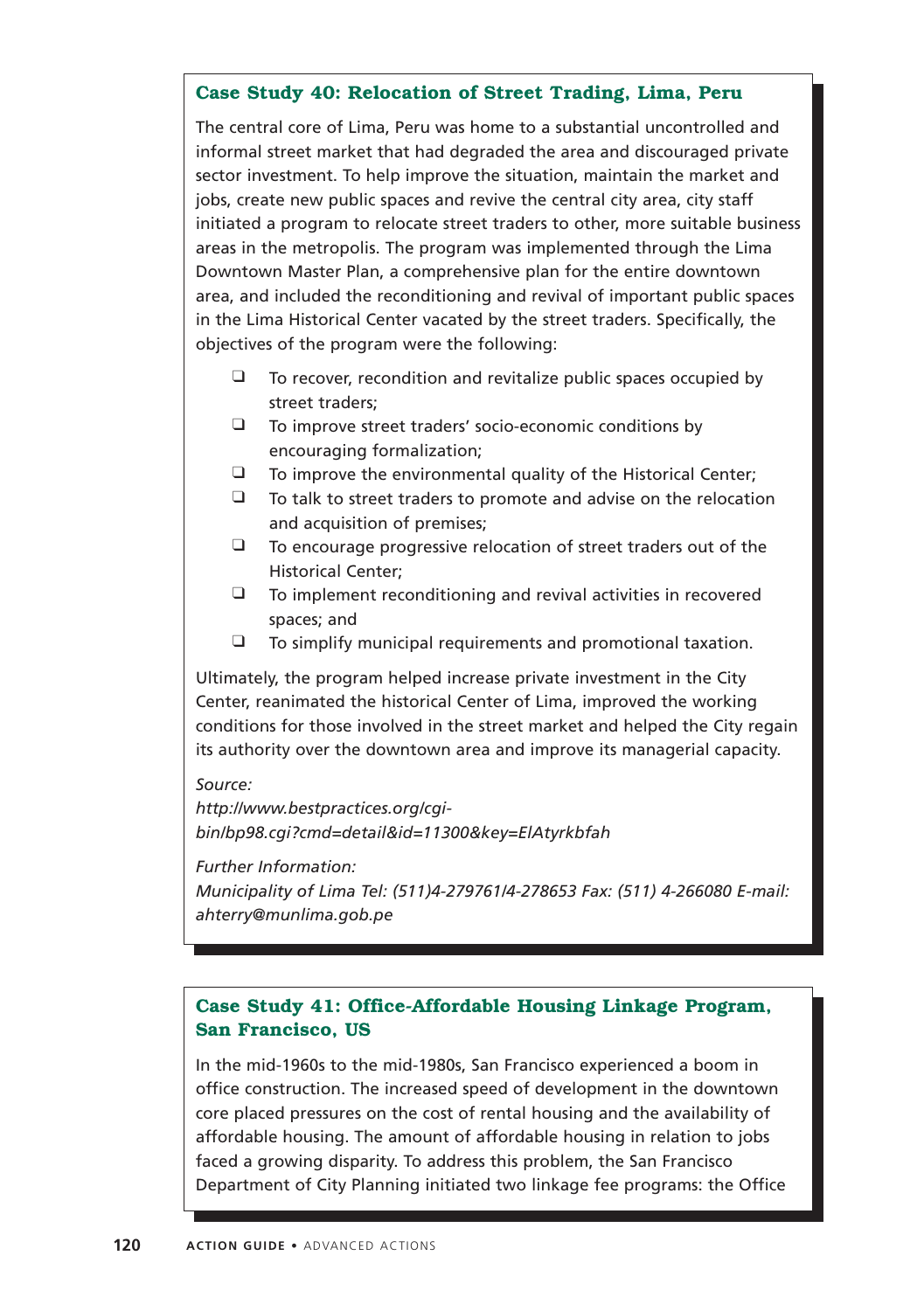## *Case Study 41 (Continued)*

Housing Production Program (OHPP) and the Office Affordable Housing Production Program (OAHPP).

The OHPP existed between 1981-1984 and was an interim program, that required office development of 4,600 or more gross square meters [49,516 square feet] in the downtown core to build .95 units of housing per 100 square meters [1,076 square feet] of office construction. It was intended to increase the general housing supply in the city, and it offered incentives to developers if they built low-income housing. A credit system was created, whereby the more affordable the housing, the less the developer had to build. The OHPP supported 5,690 housing units in the approval of 39 office developments. Of these units, 3, 870 were affordable housing. Developers were also given the choice to make cash-in-lieu contributions to the City's housing trust fund. The City recognized that this program did not support construction of enough affordable housing and the OAHPP was created in 1985.

The OAHPP differed from the OHPP because it enforced the following:

- ❑ Strict requirements for developers to produce affordable housing;
- ❑ Elimination of a credit system; and
- ❑ A fixed cash-in-lieu structure to be paid into a housing trust.

Since 1990, office space construction exceeding 2, 300 square meters [24,750 square feet] must be matched with .41 units of affordable housing for every 100 square meters [1,076 square feet] of office construction. The developer's housing obligation can be met through construction of new housing, rehabilitation of existing housing or contributions to the City's housing trust fund. Shortly after 1990, San Francisco's office market slowed down. However, the OAHPP has delivered 765 units of affordable housing, cash-inlieu fees of US\$8.2 million and more than US\$4 million loaned to assist projects building affordable rental units, single-room occupancy and condominiums. Overall, both programs have contributed more than 4,600 units of affordable housing in San Francisco and have ensured the ongoing production of affordable housing through the Affordable Housing Trust Fund, even when office space development declined in the 1990s.

*Source: Office-Affordable Housing Linkage Programs - San Francisco, California*

*http://www.cmhc-schl.gc.ca/en/imquaf/afho/afadv/pore/usdele/case1.cfm also see San Francisco Web site: www.ci.sf.ca.us/planning*

#### **Resource Links**

Using Development Levies: Canadian Mortgage and Housing Corporation http://www.cmhc-schl.gc.ca/en/imquaf/afho/afadv/pore/usdele/

Lincoln Institute of Land Policy http://www.lincolninst.edu/index-high.asp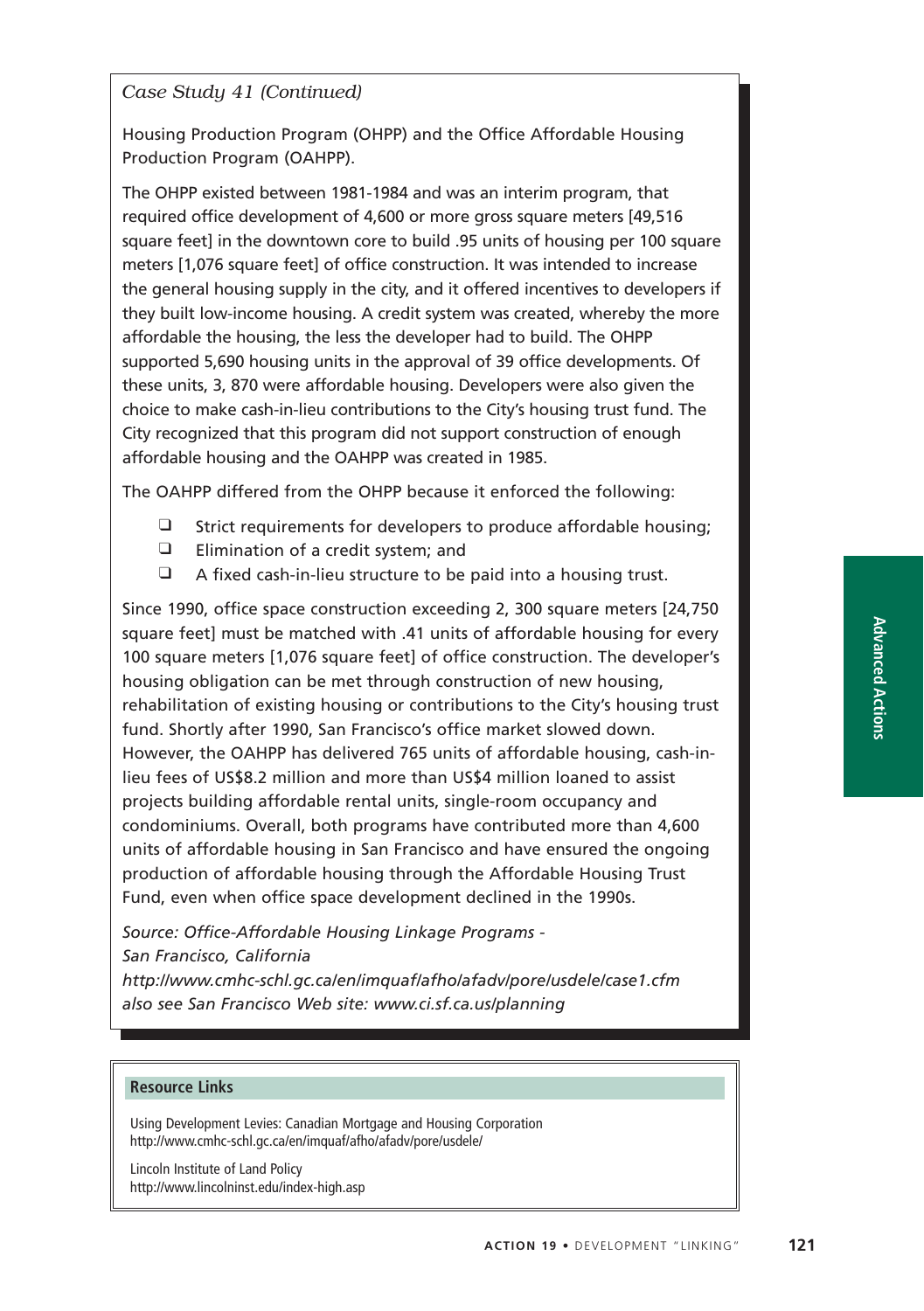# Organizational development for LED

# Action 20. Creating LED Organizations

Related Actions: Policy and Regulation; Skills Training Centers; Small Business Development Centers; Partnerships

### Summary

Local economic development organizations are devoted to planning and implementing LED actions. LED initiatives carried out on a project-to-project basis by separate organizations with little or no co-ordination often prove to be less successful in the long run than those comprehensively planned and well-coordinated. Involving government and non-governmental institutions and organizations is key to building an effective approach. Sustainable and productive organizations can better plan and co-ordinate a LED strategy, and more effectively represent those groups that are often underrepresented in economic development planning. Some organizations that can serve as a base for local economic decision-making are women's organizations, chambers of commerce and community development corporations.

## Making Creating LED Organizations work

Organizational development strategies can be devised in many ways, but some key focus areas are skill development, financial support and strengthening co-operation among community organizations. Often, communities have existing organizations that are engaged in activities centered around a particular issue such as women, environment, veterans or many others. These groups might have a range of interests in LED planning from very low to very high, and from general to specific.

These organizations might only want to be engaged in a particular LED concern or might want to contribute to addressing a number of LED issues. Different individuals and groups in the community can provide different sets of knowledge, skills and resources to LED planning and implementation. Often, the most difficult time for organizations is during initial start-up where LED strategies, government programs and support organizations focus their attention to help support organizations get off the ground. Existing organizations might offer other types of support such as specific skill development.

Types of organizations that support LED include the following:

❑ Business Improvement/ Development Associations (BIA, BDA). These are associations of local business working together to create a better environment for business in a community and/or municipality. BIAs also organize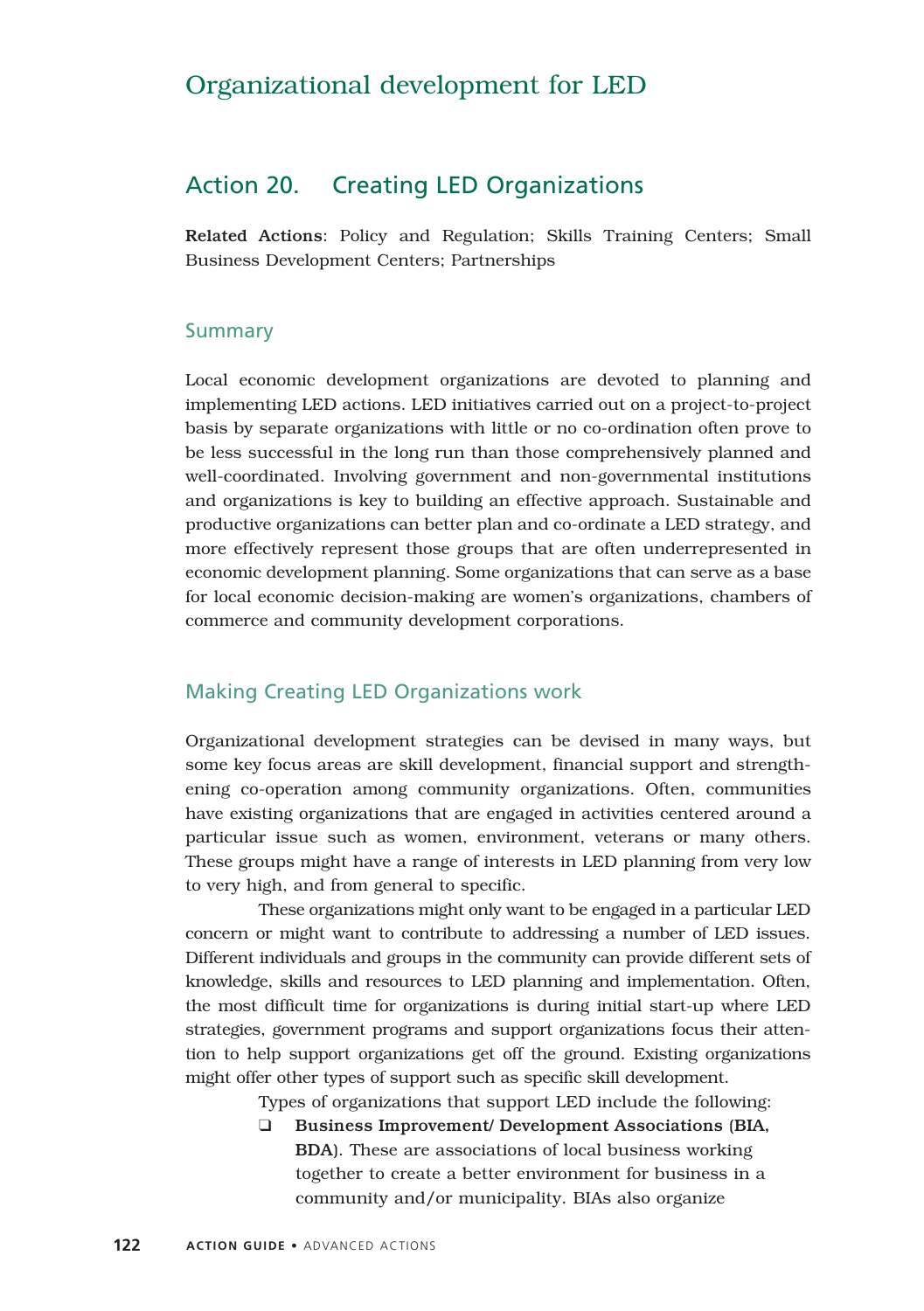businesses to fulfill collectively agreed-upon social responsibilities such as beautification programs and contributions to social programs for marginalized groups such as training programs and housing initiatives.

❑ Community Development Corporations (CDC). Typically, these are non-profit corporations designed to invest in public infrastructure (e.g. affordable housing, roads, parks), promote enterprise development, clean the environment, attract investment and support other initiatives for a specific community. They can be financed through their own loan programs, government, large private donor financing and/or through fundraising programs. CDCs can evolve from Business Development Centers or work in co-operation with them.

❑ Municipal Government LED Department. Municipal governments will often designate an existing department or create a new department designed to head LED initiatives. Choosing which department to lead LED initiatives can have significant influence on LED. For example, by choosing an economic development department to direct LED activities, its expertise and resources would traditionally be dedicated to private- sector development, thus signaling to the business community their importance to the LED process. The specific resources dedicated to this task can heavily influence local municipal decisions. Another option is for the planning department to take the lead on LED planning. This facilitates the integration of private-sector development goals with other municipal planning goals such as transportation, housing and social services. On the other hand, adding LED planning to the responsibilities of a planning department without proper resources can make LED a low priority and lead to poor LED planning. All municipal departments will be heavily influenced by the current political climate, making them vulnerable to abrupt, short-term policy changes.

❑ Standing Local Economic Development Committees. With the purpose of gaining political support for LED initiatives, a permanent or long-standing LED committee can be formed as part of the formal governing structure. The LED committee or commission can help tackle policy issues related to LED such as tax policy, public-sector-initiated LED investment and government lending programs for LED. Standing committees provide a continuous local advocate for economic development and can assert local- level priorities for LED in the face of outside economic development pressures. It is important that political representation on a LED committee not be limited to traditional economic development actors such as business and banking interests, but also include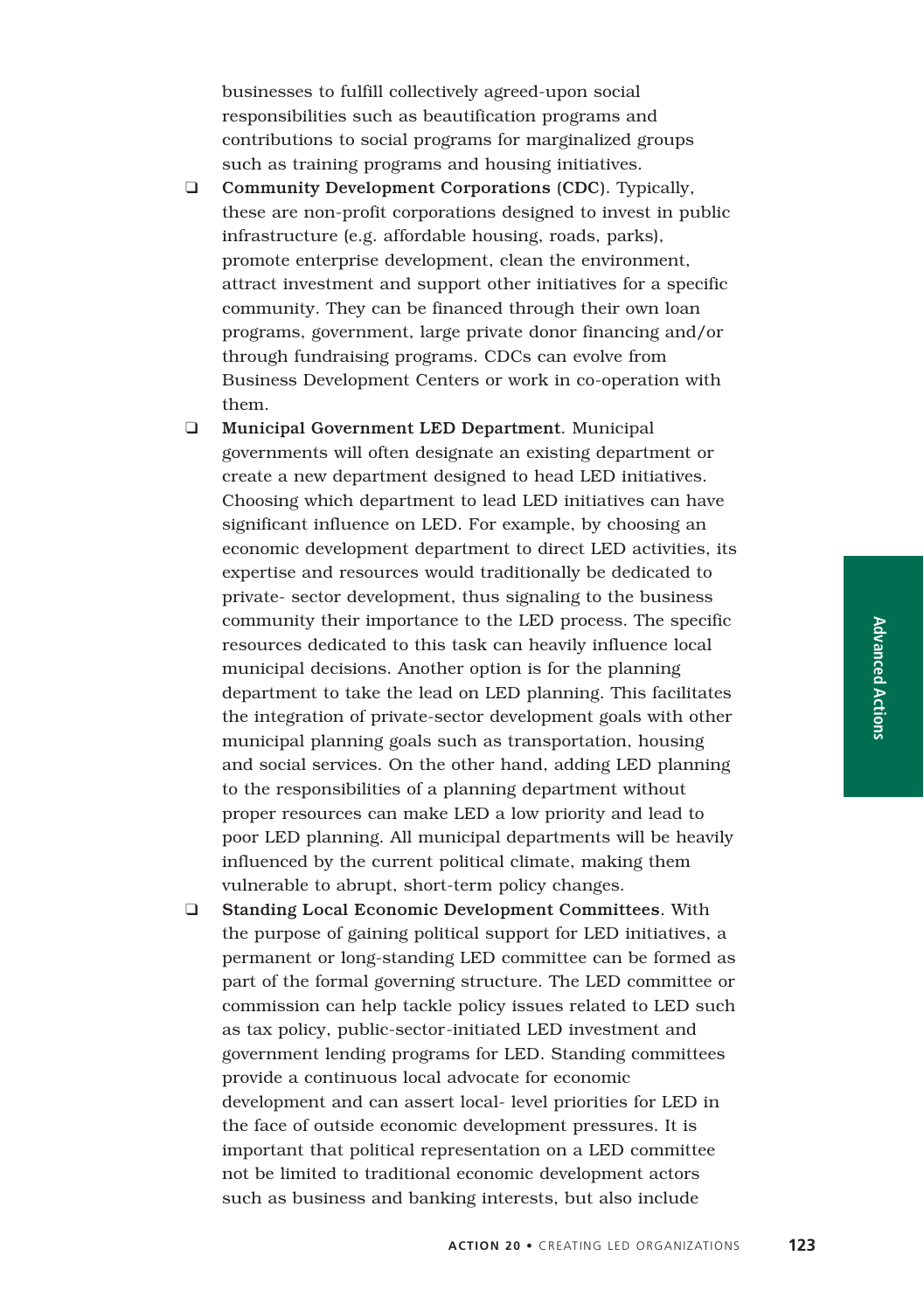representatives from other sectors such as cultural, social and environmental advocates in the community.

- ❑ LED organizations representing marginalized and minority groups. To develop equitable and successful LED policy, it is important to make a special effort to establish organizations that effectively represent groups that have traditionally been underrepresented in economic development planning and implementation. Women are one group that has been widely excluded from LED planning, but in many communities, women have begun to organize women's business and entrepreneur associations, micro-credit lending circles and other initiatives to address the specific LED needs of women. In the same way, ethnic minorities, economically marginalized groups (e.g. squatter settlements, street vendors, youth), and other groups have started organizations to represent their interests (see Case Study 43).
- ❑ Chambers of Commerce. Chambers of Commerce are similar to business improvement associations in that they are primarily advocates for business within a community. They work to raise the profile of local businesses, advocate for local business in the political realm and establish business standards. Chambers of Commerce typically do little to organize businesses towards collective action to address social issues.
- ❑ Other organizations. Other types of organizations that could be taken into consideration might include organizations to represent squatter settlements, or specific economic sectors (e.g. agricultural, high tech, and street vendors), etc.

# Community Benefits

❑ Facilitates and supports the implementation of LED strategies over the long term

> Successful LED projects are often not implemented in the short-term, but require long-term commitment and dedicated support that community organizations can provide.

- ❑ Brings a wider range of community members to the LED development planning and implementation table LED projects can be more successful if they are supported by a broader range of partners, organizers and funders, particularly over the long-term, so that responsibility does not fall on one group or individual.
- ❑ Builds program continuity and long-term support for LED strategy

Program continuity is critical to LED projects that are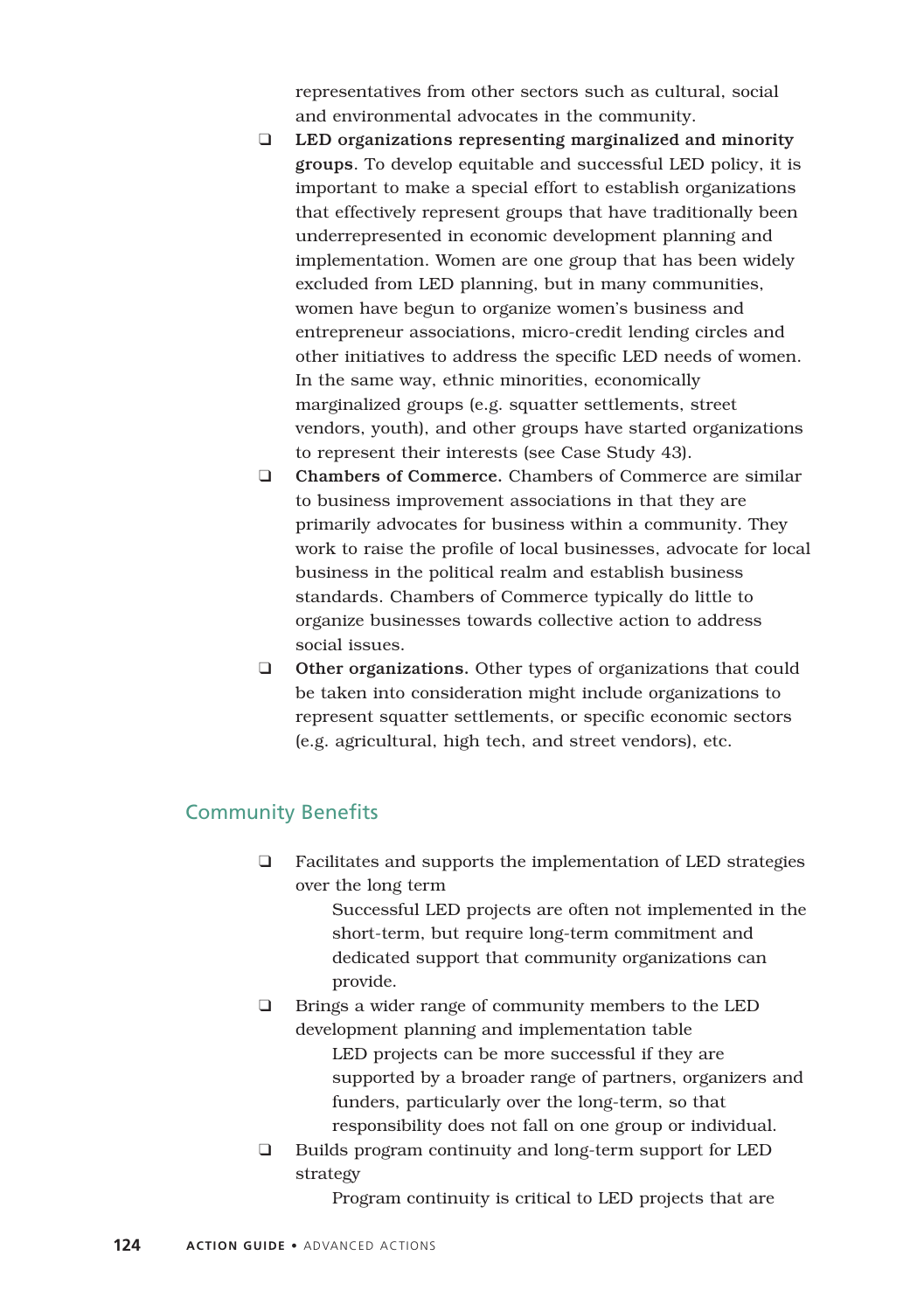implemented in phases over the long-term or those that are incrementally expanded.

- ❑ Pools community resources for economic development LED programs can be expensive or can require substantial managerial or technical support. A good organizational development strategy, however, can help pool community resources and skills to ensure that the program remains adequately funded and staffed.
- ❑ Develops coordinated strategies and policies among economic development interests

Successful LED projects generally must represent the wide range of economic development interests that are present in communities. They cannot simply reflect one group's aspirations or objectives, or they risk alienating other groups or building limited community support.

# Obstacles and Challenges

❑ Lack of representation

Institutionalization of LED can limit community control of the LED process if the institutions are not representative of the community as a whole.

❑ Marginalization

The potential for excluding certain groups exists if the loudest or most powerful stakeholders take control of organizations.

### ❑ Bureaucratization

Creativity can get stifled in the standardization of organizational bureaucracy.

❑ Adaptability

LED organizations might need to change their mandates and objectives as the needs of a local community change, and should be adaptable enough to do so.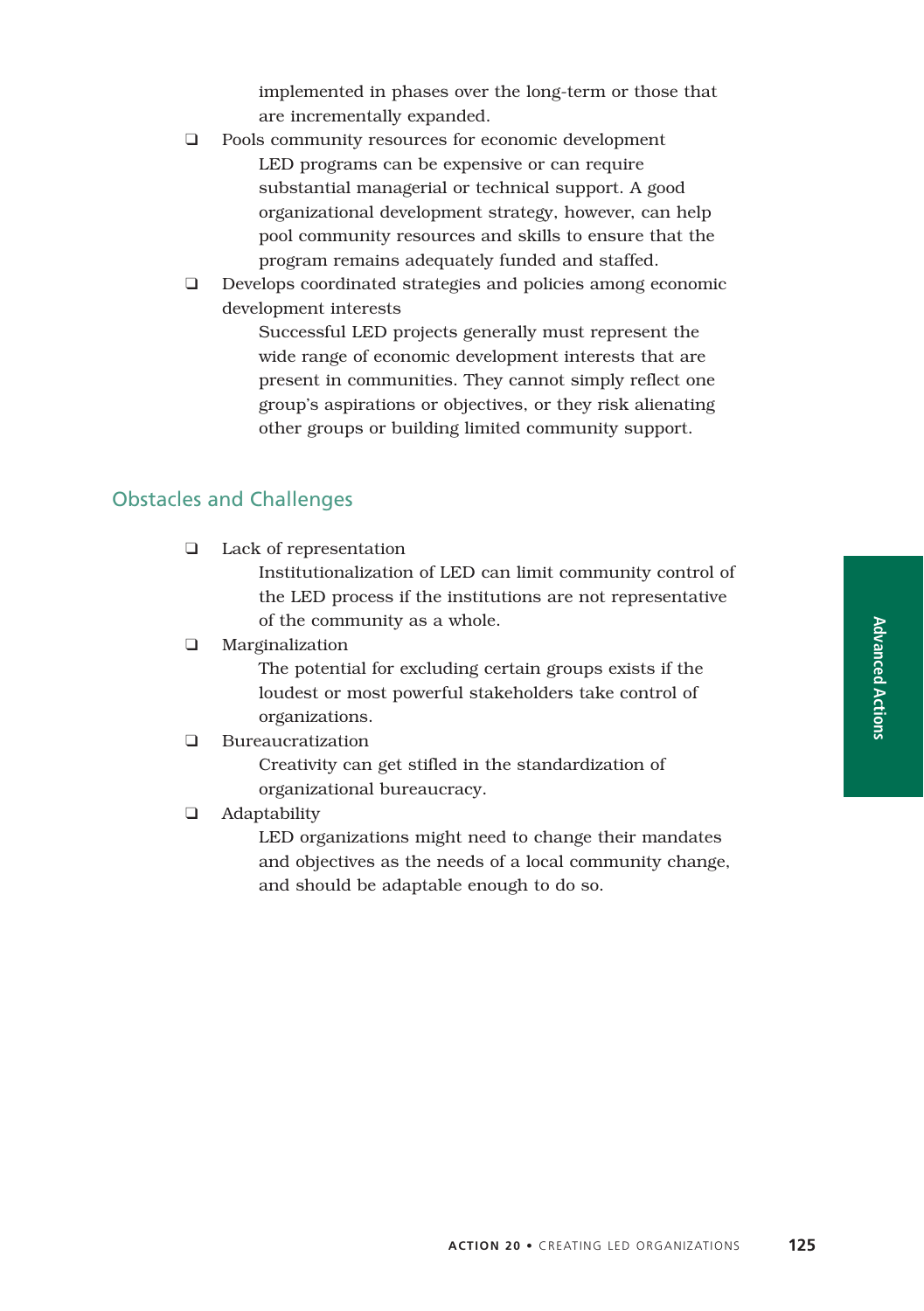# **Case Study 42: Association of Cambodian Local Economic Development Agencies, Cambodia**

Founded in 1993, the Association of Cambodian Local Economic Development Agencies (ACLEDA) is a successful example of NGO development that supports local economic development initiatives. This network of 14 provincial branch offices and numerous district offices started as a national NGO, supporting smalland micro-enterprise development and evolved into a financial institution for the poor. Currently it offers a variety of services, including the following:

- ❑ Identifying business opportunities;
- ❑ Practical training in entrepreneurship and small business management;
- $\Box$  Support for developing business plans;
- ❑ Loans of up to US\$4,000 for self-employment, micro and small enterprise, as well as agricultural activities;
- ❑ Establishing of neighborhood and village banks;
- ❑ Facilitating access to technical consultancy and credit for mediumsized enterprises; and
- ❑ Facilitating access to skill training.

The ACLEDA policy is directed by a General Assembly, a Board of Directors, an Executive Committee and a technical consultancy. Each of the branch offices has a Branch Director and technical staff to help support small and microenterprises in the local areas. Each branch office has an Advisory Committee that includes representatives of other organizations and guides policy for each office. There are also Local Credit Committees that approve loans at the branch offices and advise the Revolving Fund Management Committee at the central level. The RFMC approves loans of more than US\$2,000 and gives advice to the Board on financial matters. ACLEDA has received support from UNDP, ILO, the Government of the Netherlands, the European Union, Caisse Francaise de Developpement, CARERE, the Shell Company of Cambodia Limited, the United Nation Population Fund (UNFPA), and the New Zealand Embassy.

ACLEDA successes have included the following:

- ❑ Currently outstanding loans account for more than US\$19 million in loans to more than 80,000 clients;
- ❑ 74% of the clients are women; and
- ❑ 98% recovery of micro-credit loans and 96% recovery of small business loans.

In 2002, ACLEDA achieved status as a fully operating specialized bank, while continuing to provide financial assistance to the poor.

*Further Information:*

*Association of Cambodian Local Economic Development Agencies #28, Mao Tse Tung Bvd, Phnom Penh, Cambodia Tel:: 855-23-364619/ 210812/ 214634, Fax: 855-23-364914 / 217816 E-mail: acledabank@acledabank.com.kh http://www.acledabank.com.kh*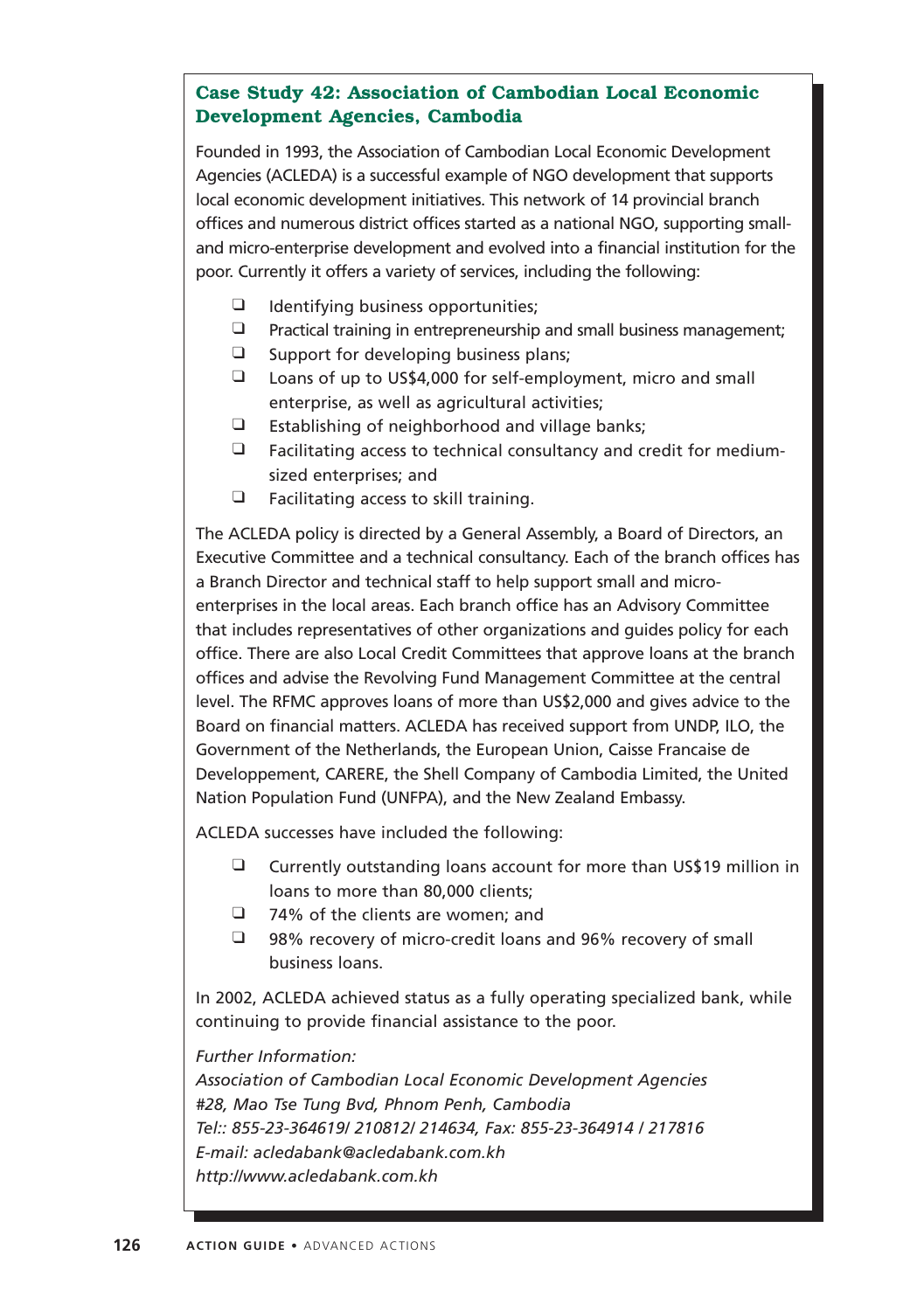# **Case Study 43: Informal Traders Management Board (ITMB), Durban, South Africa**

Street trading is a visible and very significant part of the informal economy of South Africa. Since 1990, new laws have given new freedoms to street traders; however, the needs of traders have encouraged the development of organizations to represent their interests. At present, a small percentage of South African street traders belong to organizations (approximately 11per cent overall), but these organizations are growing steadily.

A prominent example of improved street trader collectivity has been the Informal Traders Management Board (ITMB) in Durban. In 1995, all the street vendors' organizations in Durban decided that they needed "one voice" to communicate their needs to local government, and formed ITMB. Membership requires members to be street traders, South African citizens and to have a trading site. ITMB does not have a membership fee, and has a membership board with 60 per cent women members. It is managed and administrated by volunteer street traders.

Some of the board's achievements have been to improve relations between traders and police by having ITMB representatives sit on the central business district (CBD) community policing forum. Also, ITMB organized the Traders Against Crime (TAC) campaign to discourage crime amongst and against traders. ITMB also participated in the Keep Durban Clean campaign, which has been important for strengthening relationships between traders and local authorities.

In 2000, perhaps most importantly, the organization set up a trader representative forum, a vehicle that ITMB uses to lobby, on behalf of street traders, for improved trading sites, better public sanitation facilities and an insurance plan for traders whose goods are stolen or lost. Also, the organization seek is to develop a Micro-Business Bank to help provide credit. Some gains have been made in these areas, and relationships between street traders and local authorities have vastly improved since the abolition of apartheid. Local authorities have contributed strongly to ITMB's success; they have strengthened the organization by working co-operatively with the ITMB to improve the working conditions and profitability of street trading.

The achievements of organizations like ITMB have helped represent street traders more prominently, make better relationships between street traders and local authorities and create a better environment for street traders to do business. Local authorities have contributed to such organizations by cooperating with them, working with them to instigate change and giving them a greater voice in their own affairs.

#### *Source:*

*The International Labour Organization. Street Traders and Their Organizations in South Africa. Geneva: The International Labour Organization, 2003. www.ilo.org*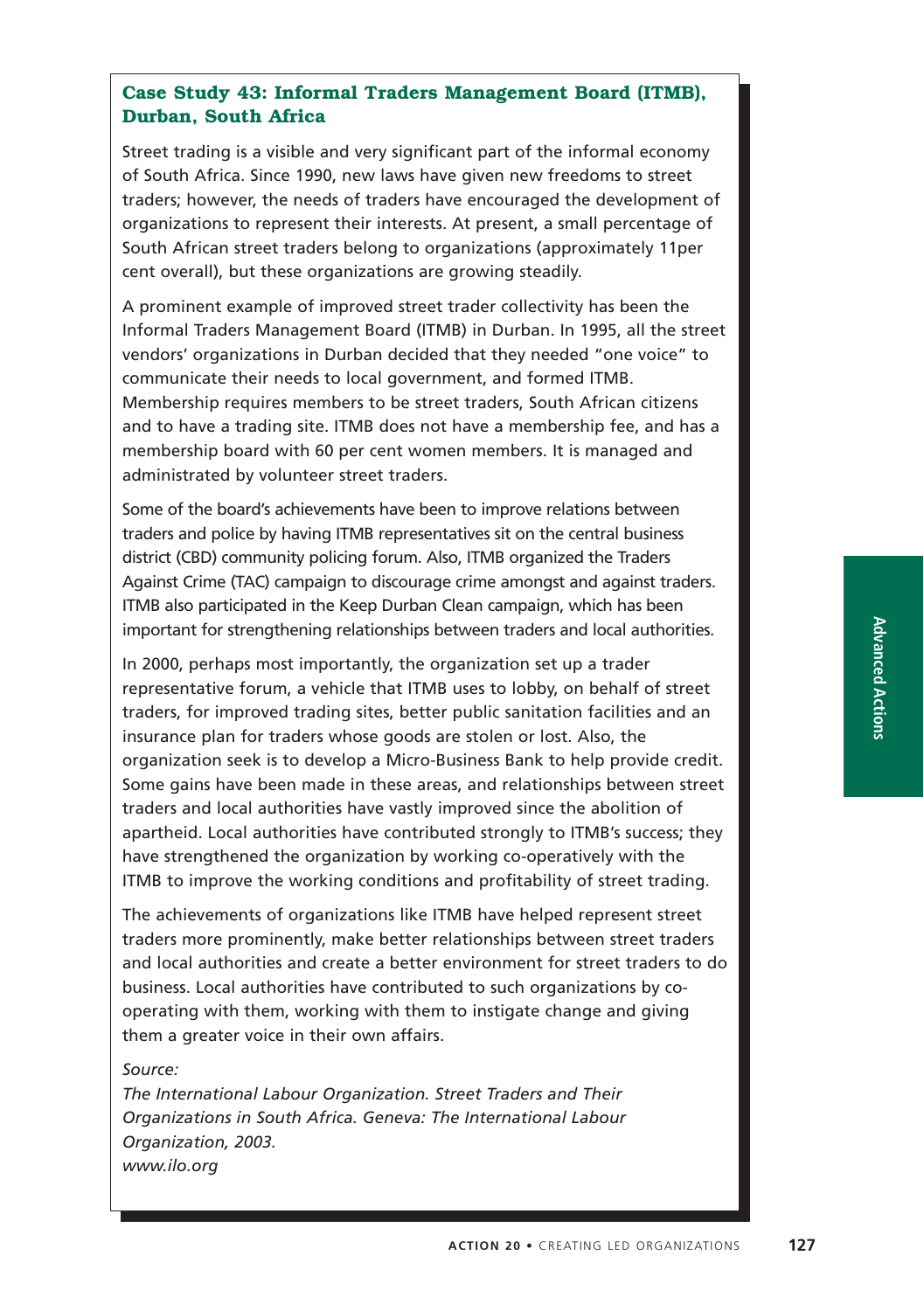#### **Resource Links**

The ILO - Local Economic Development Agencies: international co-operation for human development, democratic economies and poverty reduction.

http://www.ilo.org/public/english/employment/led/download/adel.pdf.

For information on ILO pilot LEDA projects in Serbia and Ghana, visit http://www.ilo.org/led

American Association of Minority Business P. O. Box 35432 Charlotte, NC, US 28235 Tel:: (704) 376-2262 Fax: (704) 597-8486 Email: KAAMB@aol.com http://www.website1.com/aamb

National Cooperative Development Corporation - India Head office 4, Siri Institutional Area Hauzkhas, New Delhi 110016, India. Fax: (011) 6962370/6516032 Tel:. 6510314 & 6519247 E-mail : cdmis@ncdc.delhi.nic.in http://ncdc.nic.in/

Asian Community Development Corporation 888 Washington Street, Suite 102 Boston, MA 02111-1426 Tel: 617-482-2380 Fax 617-482-3056 info@asiancdc.org http://www.asiancdc.org/

National Congress on Community Economic Development (NCCED) 1030 15th Street NW Suite 325 Washington, DC, US 20005 Tel: 202-289-9020 Fax: 202-289-7051 1-877-44-NCCED(62233) E-mail: ncced@ncced.org http://www.ncced.org/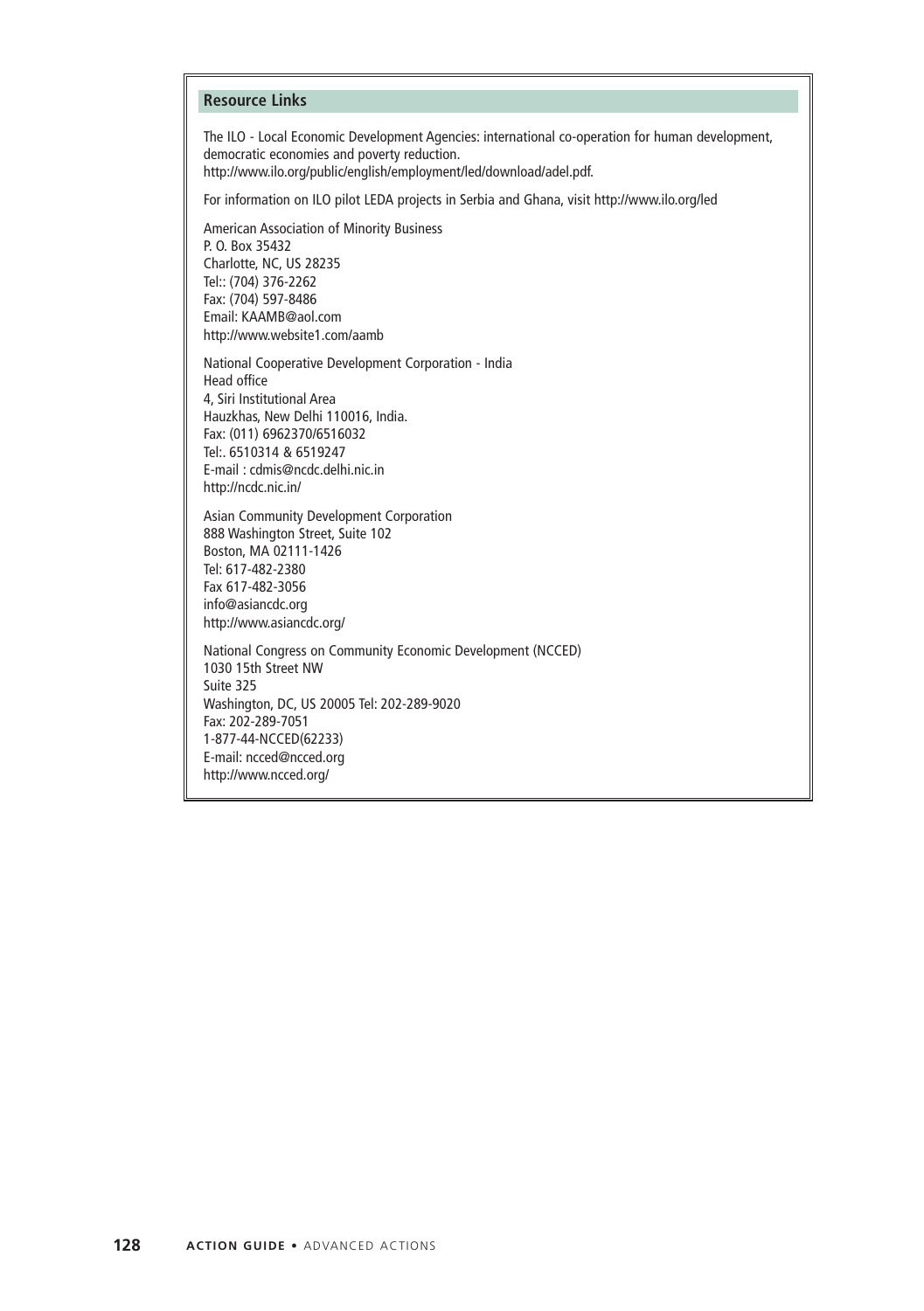# Action 21. Co-operatives

Related Actions: Small Business Development Centers; Micro-Credit; Urban-Rural Linkages

### **Summary**

A co-operative is a democratically controlled enterprise owned by its members to fulfill an economic, social or cultural need. Co-operatives, or co-ops, operate on the core principle of "one member, one vote." This principle gives all members an equal opportunity to have a say in how the co-op is run.

Co-operatives operate in all sectors of the global economy and can provide many types of goods and services, from agricultural products to manufactured goods to childcare. Co-ops fall into three main categories:

1. Producer-owned Co-operatives

These are owned by independent farmers, producers or small businesses. Agricultural producers or crafts people set up cooperatives to process and market their goods and to provide themselves with credit, equipment and production supplies. Similarly, retail stores or small businesses organize cooperatives to provide supplies or common services.

2. Consumer-owned Co-operatives

These enterprises are owned by member/consumers that provide a wide array of goods and services. Consumer-owned co-operatives can keep prices low and respond to member needs through advocacy and buying power. This type of cooperative might also offer health care, utilities, insurance or housing. They might buy and sell food, heating fuel, hardware and other consumer goods. They might also offer services such as credit unions and childcare facilities.

3. Worker-owned Co-operatives

These are businesses owned and managed by their employees. Worker co-operatives might be found in almost any industry. Examples include employee-owned food stores, processing companies, restaurants, taxi cab companies, sewing companies, timber processors and light and heavy industry.

### Making Co-Operatives work

#### *Ensure voluntary and open membership*

Co-operatives are voluntary organizations and should be open to all persons able to use their services and willing to accept the responsibilities of membership without gender, social, racial, political or religious discrimination.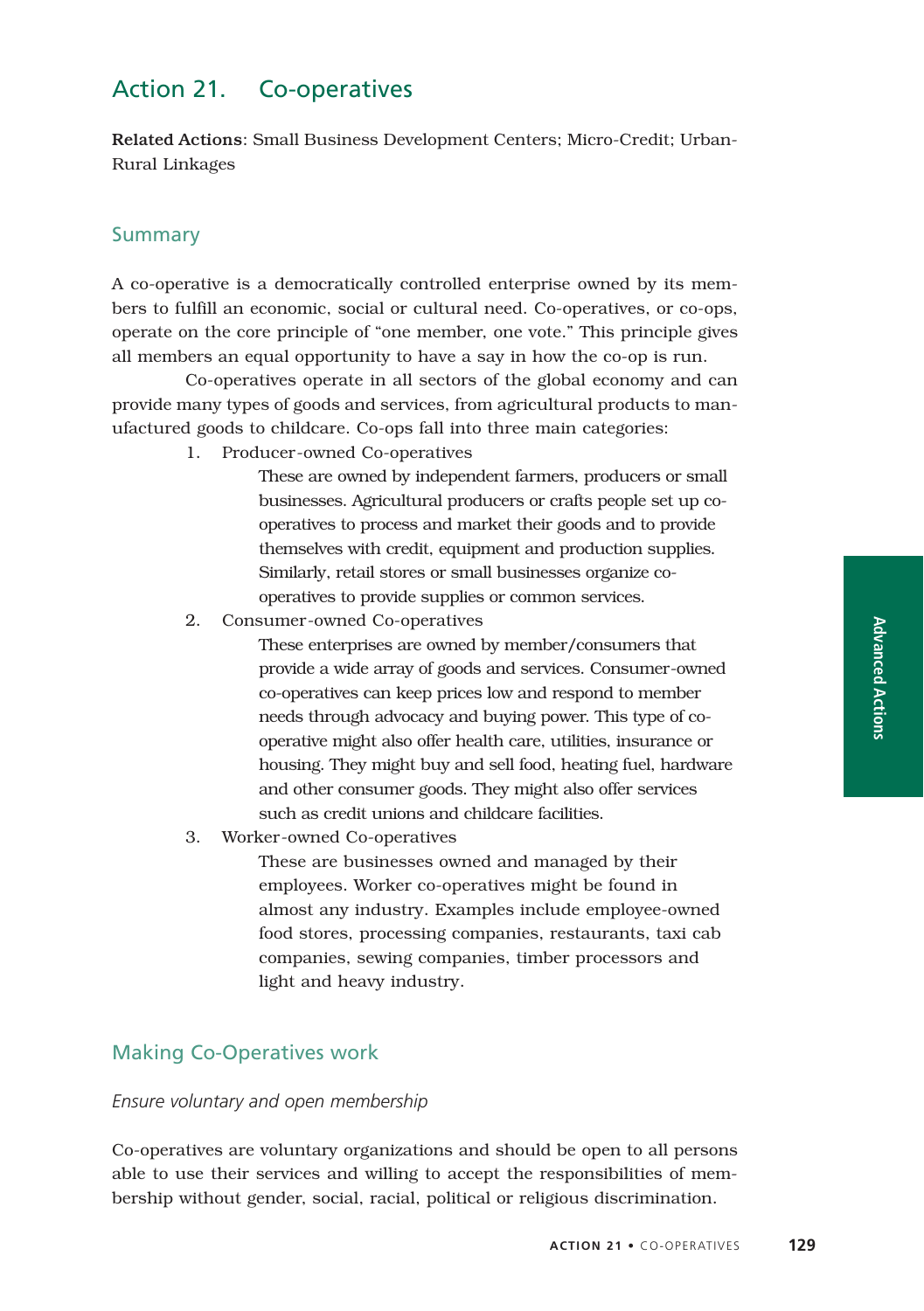### *Maintain democratic member control*

Co-operatives are democratic organizations controlled by their members, who actively participate in setting policies and making decisions. Successful coops have well-defined decision-making processes and structures that are agreed upon by their members. It is important that members decide on the objectives for the Co-operative (see *Step 5: Setting Objectives* in The Manual).

### *Ensure economic participation*

Members contribute equitably to, and democratically control, the capital of their co-operative. Such a personal investment helps build a sense of collective ownership, responsibility and benefit. At least part of that capital is usually the common property of the co-operative. Members usually receive limited compensation, if any, on capital subscribed as a condition of membership. Surpluses can be reinvested in the co-operative or dispersed to members.

### *Maintain skilled management*

As with almost any form of enterprise, a co-operative's success highly depends on skilled management.

# Community Benefits

- ❑ Keeps economic benefits within a community With co-operatives, profit is not diverted to outside investors. Instead, it stays in the community through employee wages, capital investment in the co-operative and other investment in the community.
- ❑ Promotes active democracy Co-operative members develop the values and skills needed to be active in democratic life through the processes of collective decision-making.
- ❑ Builds open markets

Co-operatives spread economic power and encourage competition among enterprises. They provide market leverage to small producers marginalized by powerful cartels or sole-source companies.

❑ Improves the larger community from which co-operatives draw their membership

> Unlike more traditional enterprises, co-operatives tend to be more deeply concerned about the community from which they draw their members, and, as such, tend to be more active in the community. In fact, many co-operatives are developed simply to provide social necessities, such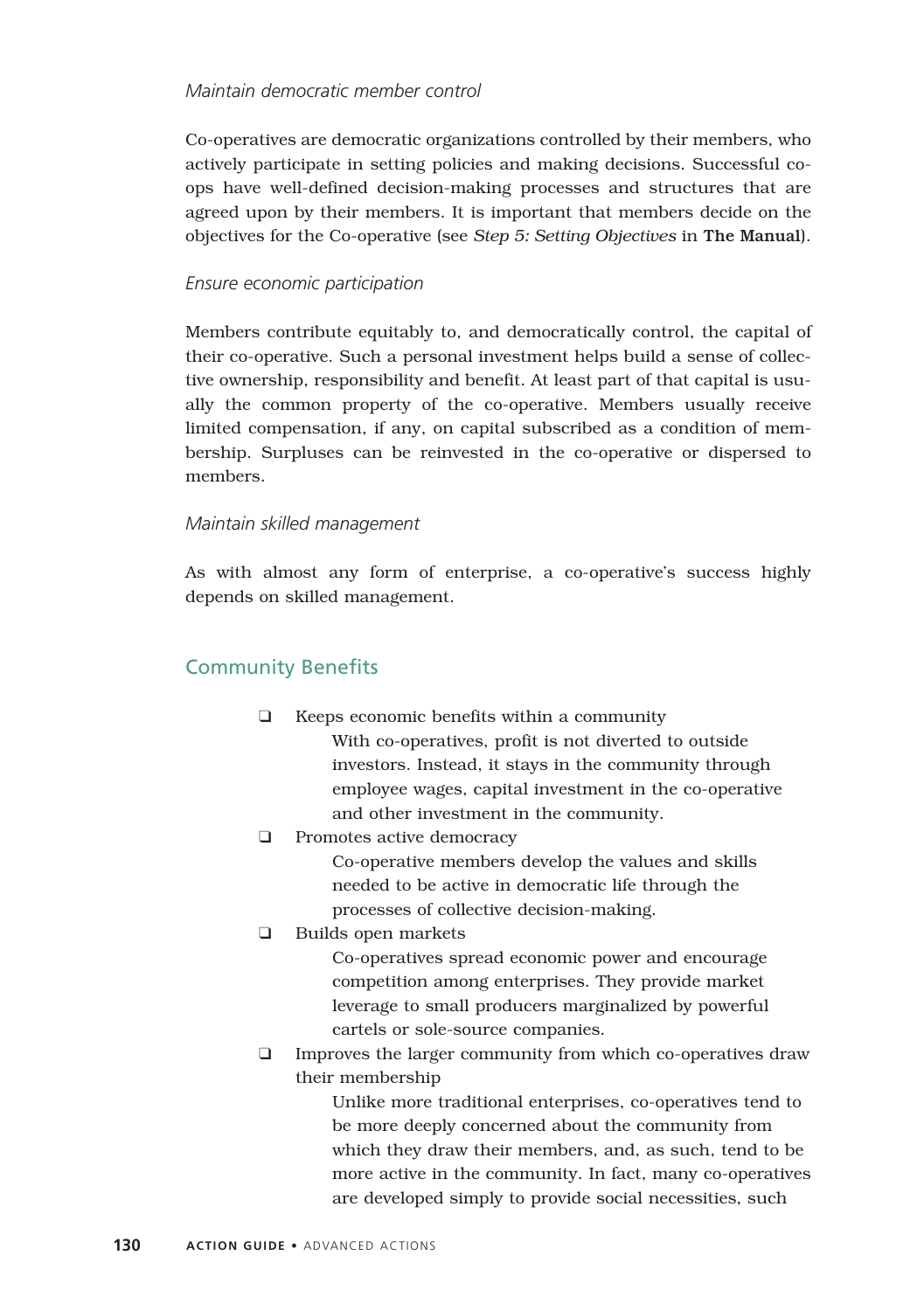as housing, health care or child care, to their members. As a type of co-operative, credit unions are also dedicated to building better communities for their members and often develop programs funded by member capital to improve living conditions in lower-income areas.

Co-ops harness local community skills and resources.

❑ Pooling resources and expertise

A co-operative is an excellent tool to collectively harness a community's different skills, knowledge and resources. As such, the key advantage of a co-op is the ability of members to pool their resources and expertise.

## Obstacles and Challenges

❑ Lack of skilled leadership

A co-operative requires a skilled and dedicated management team, able to work well with members and effectively use members' collective resources and skills. Without good management, a co-operative can break down and create divisions in a community.

❑ Loss of democratic control

Co-operatives can evolve into cartels if they become exclusive organizations that are not open to new members. The collective nature of co-ops is typically a benefit, but it can turn into a pitfall if the co-op becomes a monopoly and starts to push out competing businesses to create additional employment and wealth only for its members.

### ❑ Limited member involvement

A poorly managed co-operative with unclear member responsibilities can lead to a "freeloader" problem where some members reap the benefits of the co-operative, but do not adequately fulfill their responsibility to the cooperative (e.g. not paying dues or rent, not working the expected number of hours, doing poor quality work).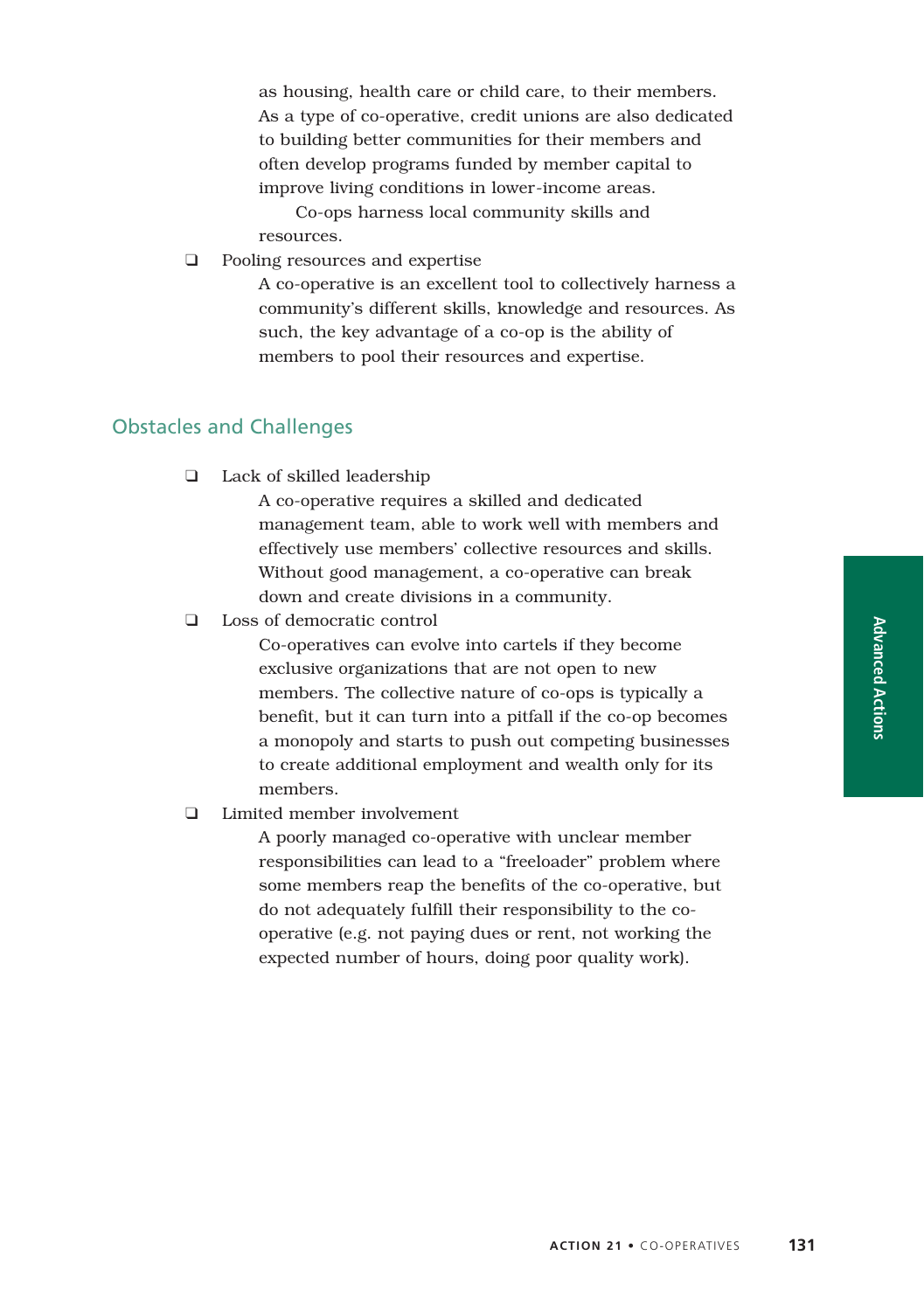### **Case Study 44: Recocarno Coffee Co-operative, Haiti**

In Haiti, small groups of coffee farmers were fragmented, disorganized and forced to sell their coffee at the lowest prices. Quality suffered due to low price incentives and they had little access to information. Farmers were encouraged to re-organize, and 300 disparate producers set up the Recocarno Co-operative in co-ordination with Oxfam, Twin and a local NGO to become the first farmer-owned exporter of quality coffee in Haiti. Following a year of training, Recocarno achieved Fair-trade registration, with Café direct as one of its first customers, which provided them with the higher income needed to support a new business.

Café direct is the leading Fair-trade hot beverage business in the UK and sells its products to all major supermarkets. Café direct's involvement guaranteed 60per cent pre-financing on every contract and provided the co-operative with essential working capital. In the four years that Recocarno has been in operation, it has quadrupled its orders to Café direct and increased its shipping to other Fair-trade customers in Holland and Japan. It now plans to reduce its dependency on Fair-trade and build export volumes in the conventional marketplace.

An assessment and survey of the co-operative conducted by Oxfam identified the following successes:

- ❑ Increased bargaining power;
- ❑ Increased control of assets;
- ❑ Better access for women to capital and participation in decisionmaking structures;
- ❑ Improved entrepreneurial skills and incomes;
- ❑ Reforestation of coffee plots; and
- ❑ More food and better education for children.

*Further Information:*

*http://www.cafedirect.co.uk*

#### **Resource Links**

Cooperative Development Foundation Suite 1100, 1401 New York Ave, NW Washington, DC, US 20005 Tel: (202) 638-6222 Fax : (202) 638-1374 http://www.coopdevelopment.org/

Développement international Desjardins 150, avenue des Commandeurs Lévis, Québec Canada G6V 6P8 Tel: (418) 835-2400 Fax: (418) 833-0742 Email: info@did.qc.ca http://www.did.qc.ca/fr/

International Cooperative Alliance 15, route des Morillons, 1218 Grand-Saconnex, Geneva, Switzerland Tel: (+41) 022 929 88 88 Fax: (+41) 022 798 41 22 E-mail: ica@coop.org http://www.ica.coop/ica/index.html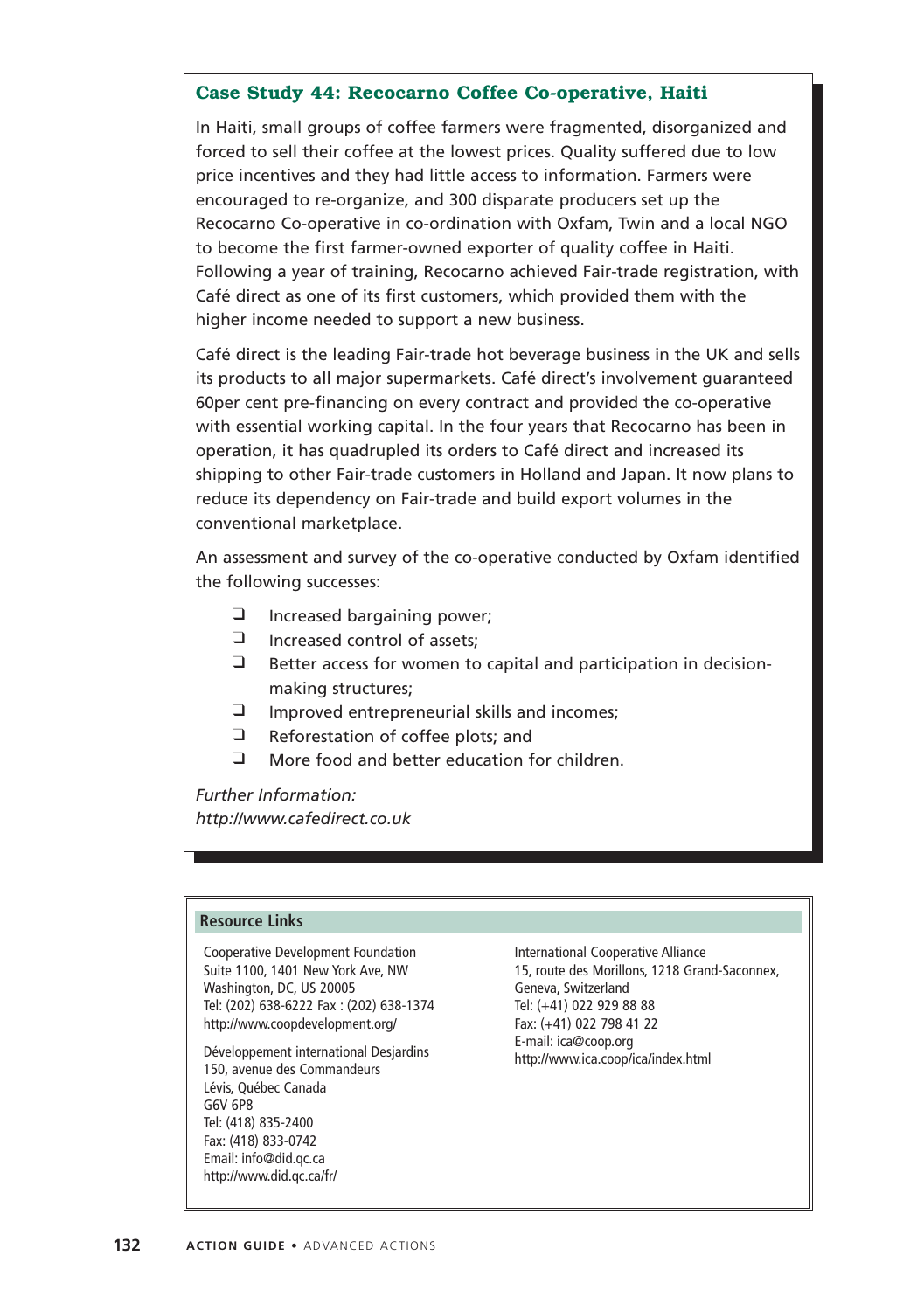## Action 22. Partnerships

Related Actions: Stakeholder Implementation Groups; Co-operatives; Institutional Co-operation Mechanisms; Urban and Rural Linkages.

#### Summary

Partnerships between the public and private sector and the community are often an effective and efficient approach to implementing LED strategies in local communities. They co-ordinate actions between different stakeholders and help define roles and responsibilities for stakeholders who work together.

Partnerships can take many different forms. They might involve the public sector, the private sector, the non-governmental sector and the general public. Partnerships might also develop between stakeholders from the same sector who have different functions, such as state/provincial and national government. Various types of partnerships are possible and different types are appropriate in different situations.

## Making Partnerships work

#### *Stakeholder identification*

To start a partnership, it might be necessary to identify which stakeholders should be included. This is similar to *Action 2: Stakeholder Implementation Groups*. In The ToolKit, *Step 2A* provides methods for identifying stakeholders that might be needed for stakeholder implementation groups or for creating partnerships in general.

#### *Create a well defined vision and identify objectives*

The roles and responsibilities of partner agencies and groups must be made clear for all parties as early as possible in a LED process, to help ensure positive working relationships and to develop clear project time lines. In most cases, it is necessary to define a leader(s) among all of the stakeholders involved, if not readily identified.

Often, written agreements or memorandums of understanding (MOUs) should be prepared to clarify roles and ensure project transparency. A good time to do this is *Step 2: Stakeholders and Participation* in the Manual, when relevant partnering stakeholders are identified and their roles in the LED process are defined. Some partnerships, however, need to be in place from the beginning of LED, particularly when a partnership is responsible for initiating a project.

#### *Make clear the advantages and disadvantages of partnership*

Stakeholders that might become partners should be made aware of all of the advantages and disadvantages of working together. Effective partnerships are likely to develop when stakeholders are aware of these factors in the first place.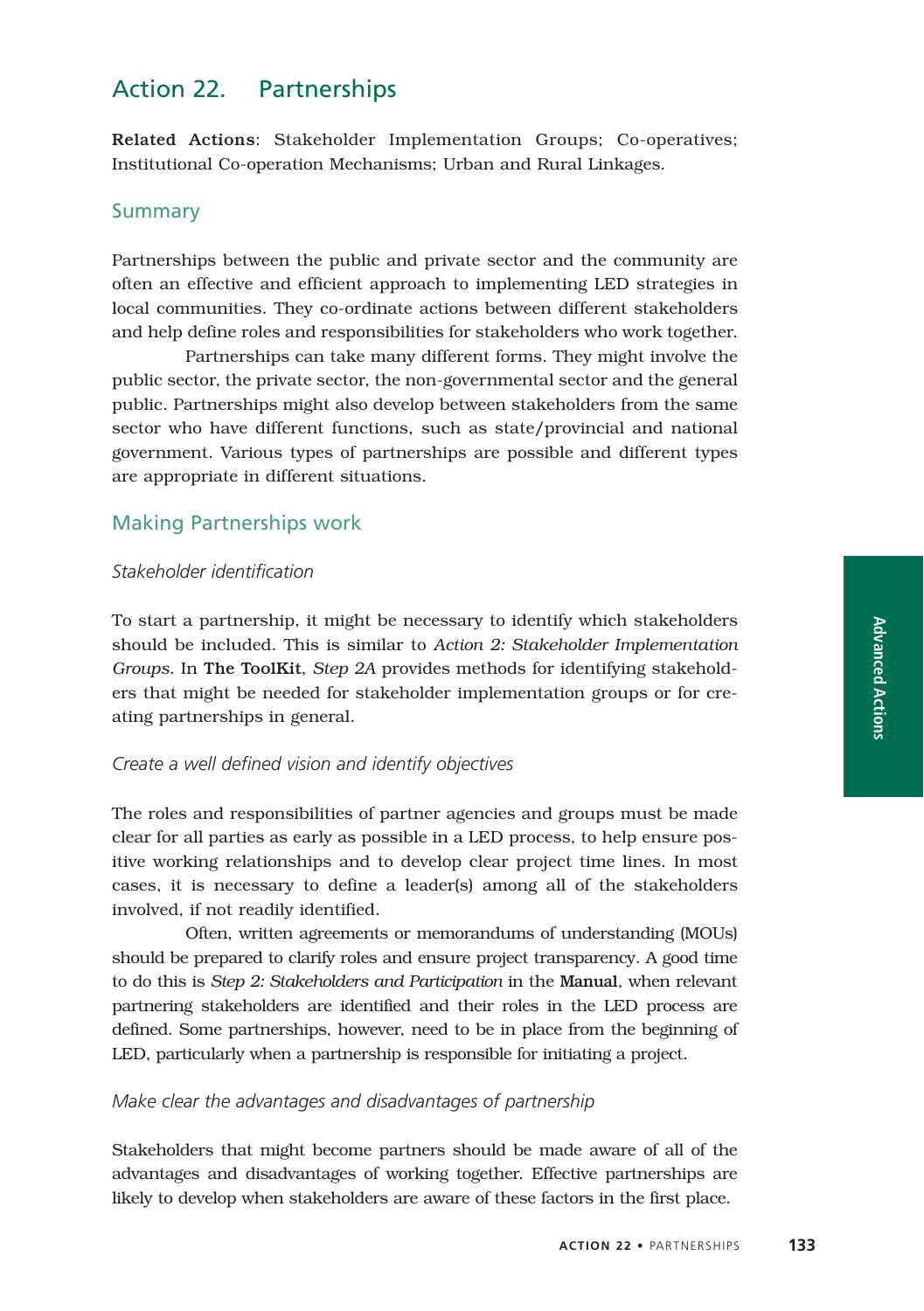#### *Build respect and trust amongst partners*

To effectively share knowledge and move a project forward, partnerships must be transparent, open, fair and based on mutual respect. Otherwise, they might fail or be slow to initiate important actions.

#### *Explore different options*

It is helpful to examine all of the different types of partnerships possible, because there are many options. *Case Study 45* provides various examples of partnerships used in LED in several different countries.

#### *Monitor and evaluate continuously*

Partnerships are ever-evolving arrangements that need to be continuously monitored and updated, to keep up with new internal and external realities, pressures and opportunities (see *Step 9: Monitor and Evaluate* in the Manual). Partnerships should be evaluated at various times throughout the LED process, to see if they should be changed or adjusted, and/or to identify other areas for improvement.

Successful partnerships are developed when each stakeholder is achieving their own objectives, even though the goals/objectives of each individual may not be the same. The monitoring process, therefore, should be sensitive to the goals and objectives of each stakeholder.

## Community Benefits

❑ Builds community capacity

A partnership's main purpose is to build capacity, combine resources and responsibility, and support communities and other stakeholders.

❑ Improves local service delivery

Partnerships among central government, local government, business and private sector and communities can improve service delivery in many different ways. For example, partnerships between the private and public sector might reduce or overcome legal and institutional barriers to LED action.

## Obstacles and Challenges

❑ Lack of Trust

In many communities, there might be a long-standing lack of trust between various stakeholders in the public, private and NGO sectors, which can impede partnerships.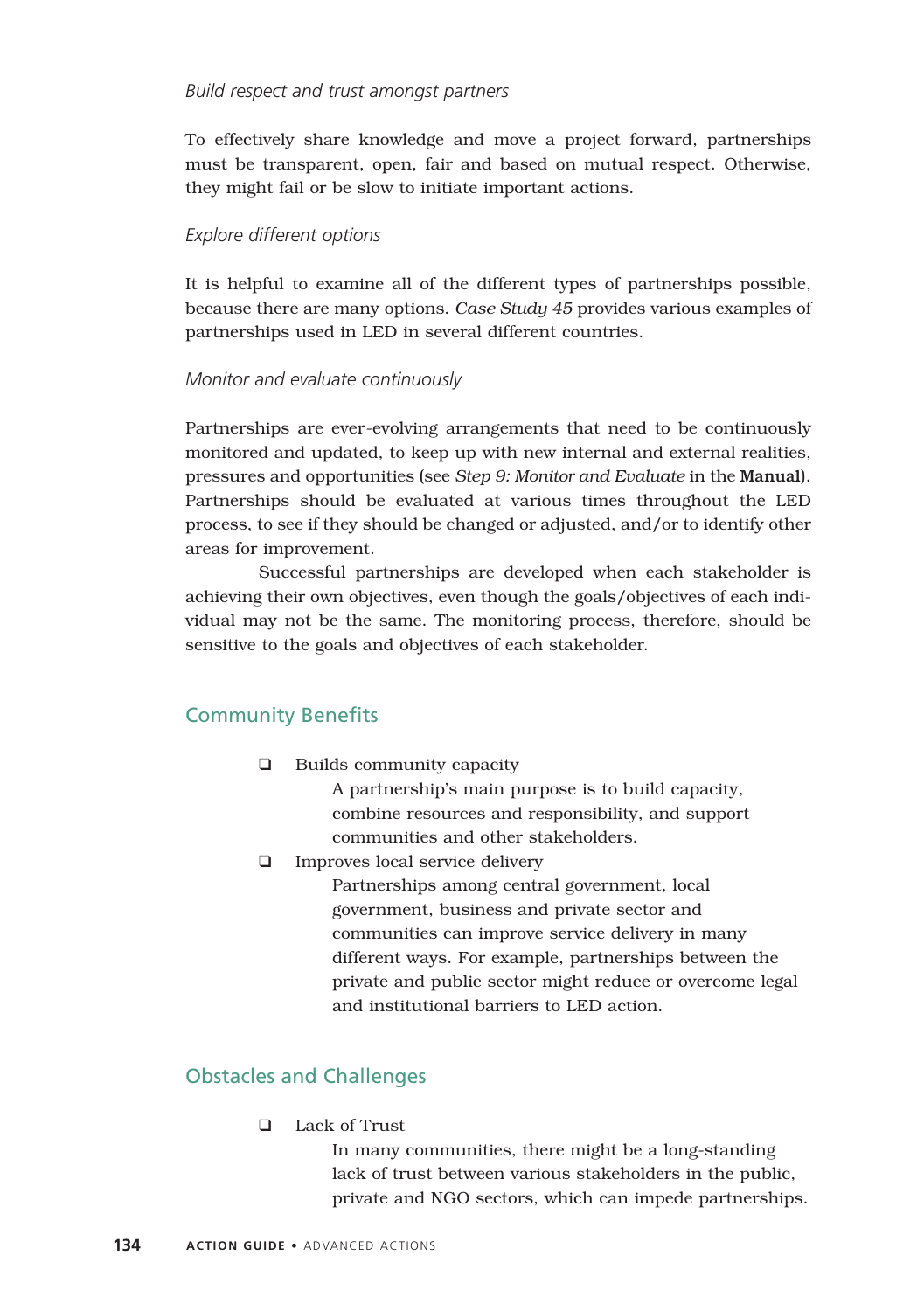**Advanced Actions**

❑ Lack of commitment

Partners need to be committed and fulfill the responsibilities they agree to undertake. Failure to do so can lead to distrust.

❑ Poorly defined roles and expectations

Defining roles and responsibilities can be difficult; however, it is very important for establishing mutual trust, creating lines of accountability and making the partnership more effective overall.

❑ Failure to evaluate frequently

A partnership will work less effectively if it is not monitored and evaluated on a regular basis. If a memorandum of understanding (MOU) is drafted, it should outline terms and conditions for a monitoring process.

❑ Having incentives for partnership

Stakeholders should be aware of why they agreed to enter a partnership in the first place, so that they are fulfilling their own objectives. Each stakeholder's individual objectives are important, but they might not be the same. Therefore, incentives might need to be created and potential advantages identified when seeking the participation of various stakeholders.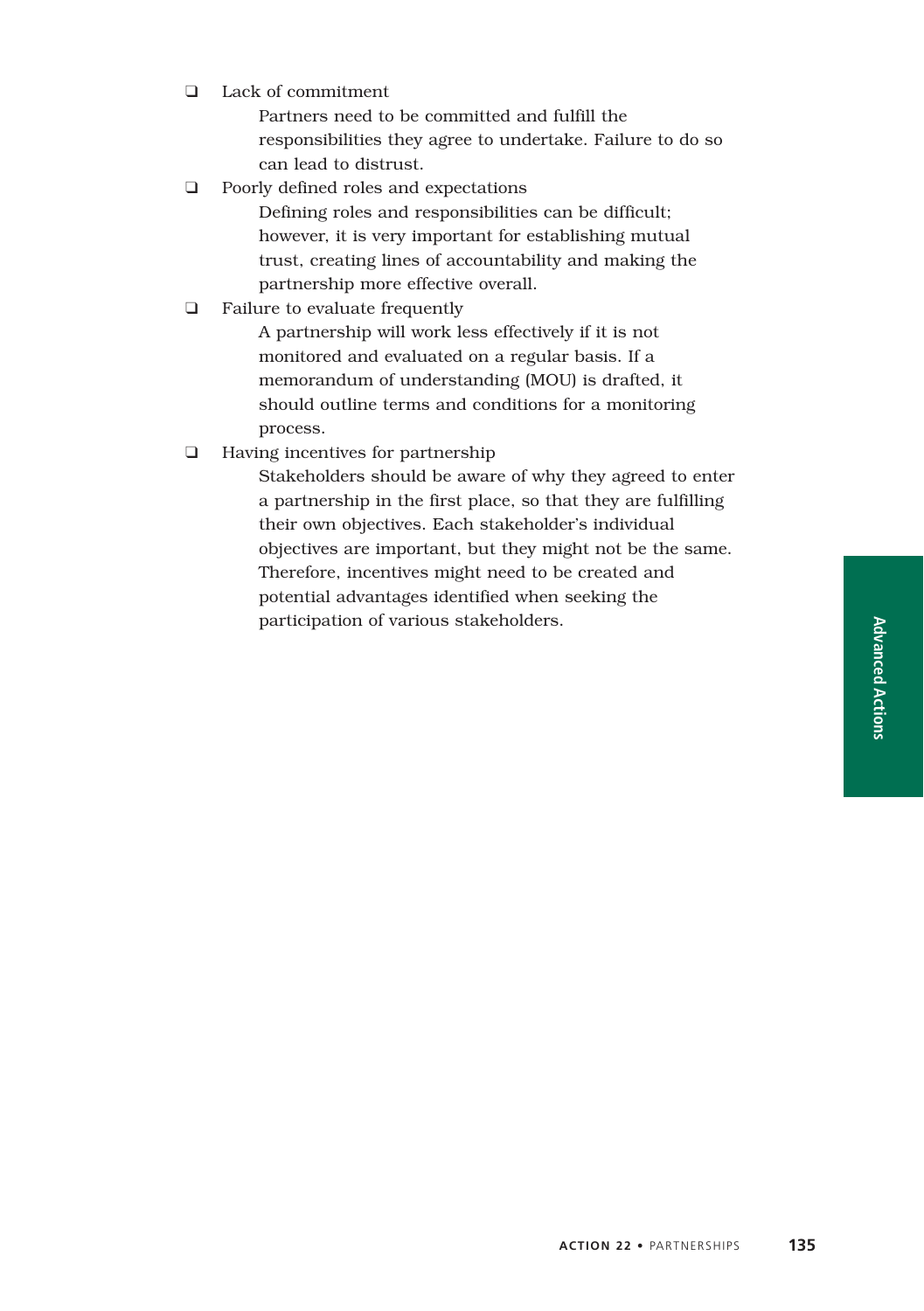## **Case Study 45: Examples of Partnerships of Different Types**

Government - NGO – Communities – Business: Social Impact Project, Poland

The Social Impact Project is an action-research project currently operating in four towns in Poland. It has been operating since 2000. Throughout the project, local NGOs have worked to improve communication and joint action between business, local government and the community. The project's central mission is to encourage community/business partnership to work towards sustainable development, especially in the areas of the environment, economic development and community-based urban renewal. Thus far, these linkages have resulted in a new green business park in Gorlice, a business school in Chorzow, small-business development projects and environmental programs in Malbork. As well, a program for coping with large-scale unemployment has been launched.

Government – Local Business: Partnerships for Sustainable Development in Lontras, Brazil,

In 1997, a network of community farmers' associations, connected through a Local Council, was instituted. The network has decision-making power over, and participated in, the design, execution, evaluation and monitoring of the Local Sustainable Development Plan, to help family farm production in the municipality of Lontras. The plan has helped strengthen local farmers' bargaining power with regards to purchasing inputs, and improving their ability to get value-added goods to market. Diversification and skills training have also been achieved.

Government (Local and Central) – Private Sector – Public Sector – Community Participatory Planning for Sustainable Growth and Development, Ol Kalou, Kenya

Ol Kalou was an isolated farming community that had few urban services. Its population, however, was growing, just as Kenya's economy was declining. Thus, the Town Council decided to prepare a Local Authority Development Plan through a participatory approach. Stakeholders included the business community, religious organizations, the central government and others. As a result, town residents were made aware for the first time of the budgetary shortfalls facing the Town Council and paid their dues promptly, making up the budgetary deficit by more than 200per cent. As a result, the Town Council has been able to form several committees in partnership with various stakeholders to implement projects involving the resettlement of landless people, wastewater management, reforestation and town beautification and is currently rebuilding the retail market.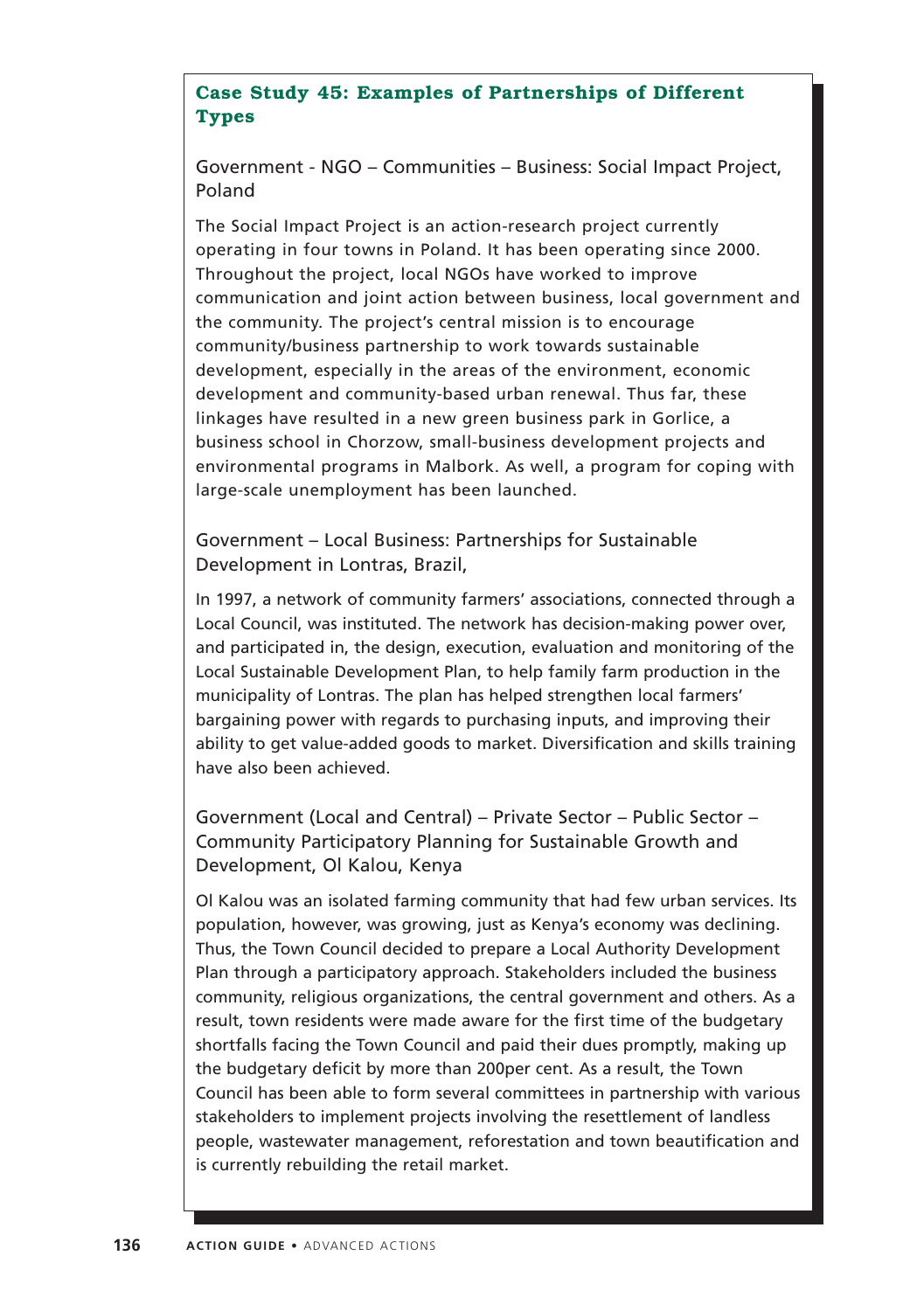*Case Study 45 (Continued)*

Government – Community Strategic Participative Plan of the Canton of El Pan, Ecuador

The Canton of El Pan was dependent on corn crops with little diversification or value-added work. As such, the community was experiencing net emigration, especially of young people. The municipality was felt to be inefficient and paternalistic, but nevertheless, undertook the decentralization of local government toward community organizations. By strengthening local community organizations, called secretarial associations, the community and local authorities were able to join together to develop a Strategic Participative Plan. This has impacted considerably on the local economy through increased diversification and growth in employment.

NGO – Community – Local Businesses: The Alexandria Business Association (ABA), Egypt

The ABA is a non-profit foundation that supplies small and micro-enterprises (SMEs) with credit to support their growth. The ABA has a collateral fund of US\$8 million provided by USAID. This allows the organization to borrow Egyptian pounds, which it then on-lends to small businesses. It has few prerequisites for its loans, allows for flexibility in repayment and, in addition, offers technical advice to clients.

*Further Information: http://www.bestpractices.org/*

## **Case Study 46: Public-Private-Community-Producer Groups, Indonesia**

KPEL is a strategy for LED in Indonesia. In Sorong, located in Irian Jaya in eastern Indonesia, the KPEL partnership helps stakeholders work together to dialogue, plan, implement and monitor a cluster development strategy for the fishing industry. KPEL includes the private sector, the public sector, the community and producers. Although producers are part of the private sector, their interests are not the same as traders, and are often underrepresented.

Since its establishment in 1999, the Partnership has identified new market opportunities, mobilized resources for capacity-building and empowered producers through training and support to setup collective associations to negotiate, trade, and provide technical support to improve catching techniques and processing procedures. The private sector has helped identify investors to expand the market and support services in the area. Government support includes ensuring policy support, technical support, through the agency of marine and fisheries, and agriculture and business development support through the agency of co-operatives and SMEs (Small-Medium Enterprises). Monthly meetings focus on developing options to stimulate LED, through the development of the fishing (and in particular, shrimp) cluster. Since KPEL's intervention, government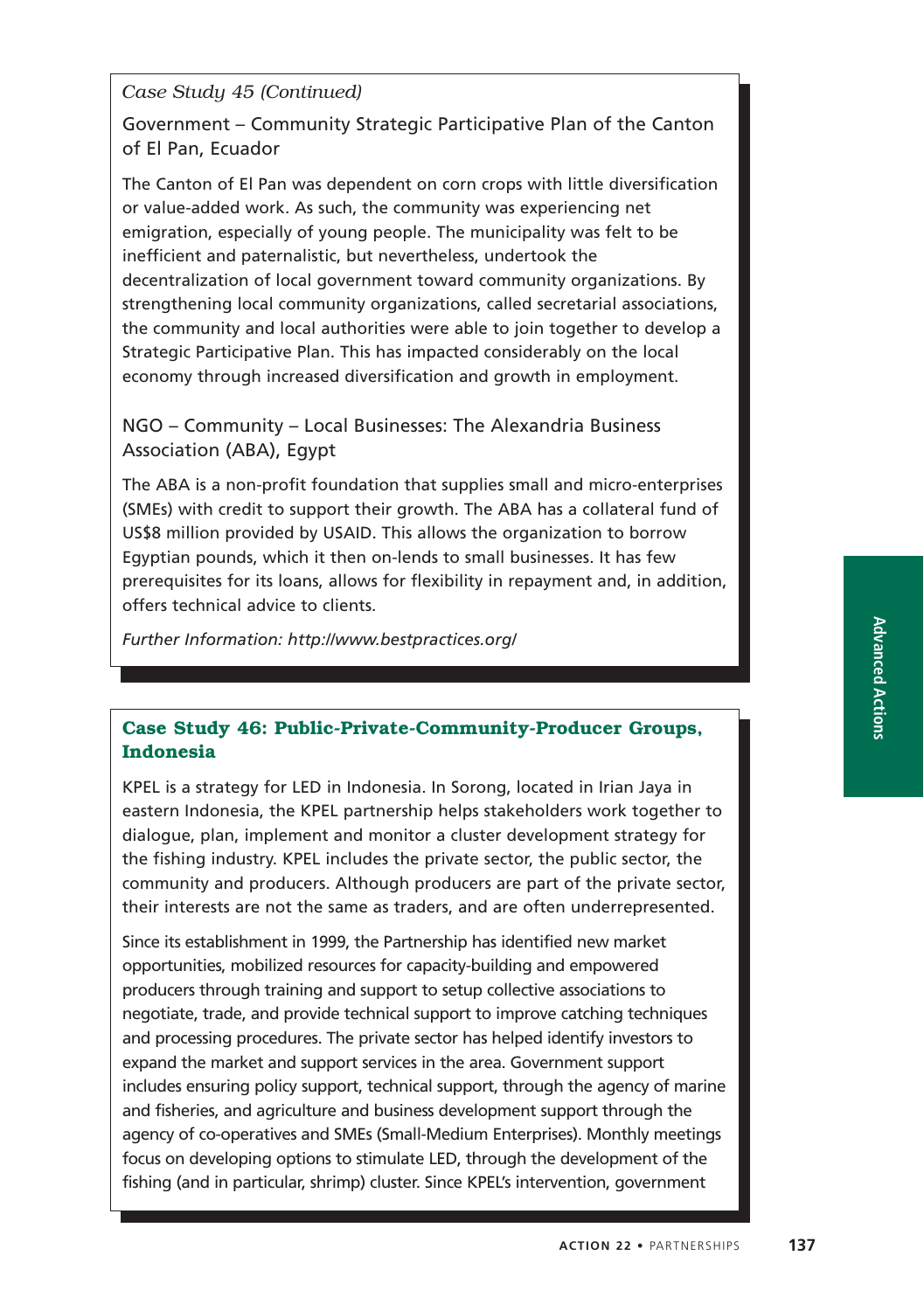## *Case Study 46 (Continued)*

has been in a better position to target its policies to meet the real needs of its citizens, support services have been enhanced and the local economy has, to a certain degree, been also strengthened. The partnership was legalized under Law 8 of 195 as a social/voluntary organization, with a purpose to guide LED.

Some of the challenges for sustaining the involvement of stakeholders have included the following:

- $\Box$  Training the public and private sector to do business differently;
- ❑ Ensuring cross-sectoral collaboration;
- ❑ Sustaining private sector involvement;
- ❑ Formulating a common vision and plan;
- ❑ Ensuring mistakes become lessons that inform the future; and
- ❑ Remaining innovative.

Based on the Sorong Partnership experience, for a partnership to be successful it must

- $\Box$  Be flexible and adaptable to local conditions;
- ❑ Be inclusive and include all of the relevant stakeholders;
- ❑ Have a leader;
- ❑ Have a clear and focused work plan;
- ❑ Put in place a program to monitor the plan; and
- ❑ Be recognized by all of the stakeholders, especially the government.

#### Source:

Adapted from a Contribution by Dr Jos Kbarek, Partnership Forum Chair, KPEL http://www.kpel.or.id

#### **Resource Links**

Community Contracts. ILO, 2001 (ISBN 92-2-112408-8) Organisation, Negotiation

Contracting in Development Programmes and Projects, ILO 2001 (ISBN 92-2-112404-5) http://www.ilo.org/eiip.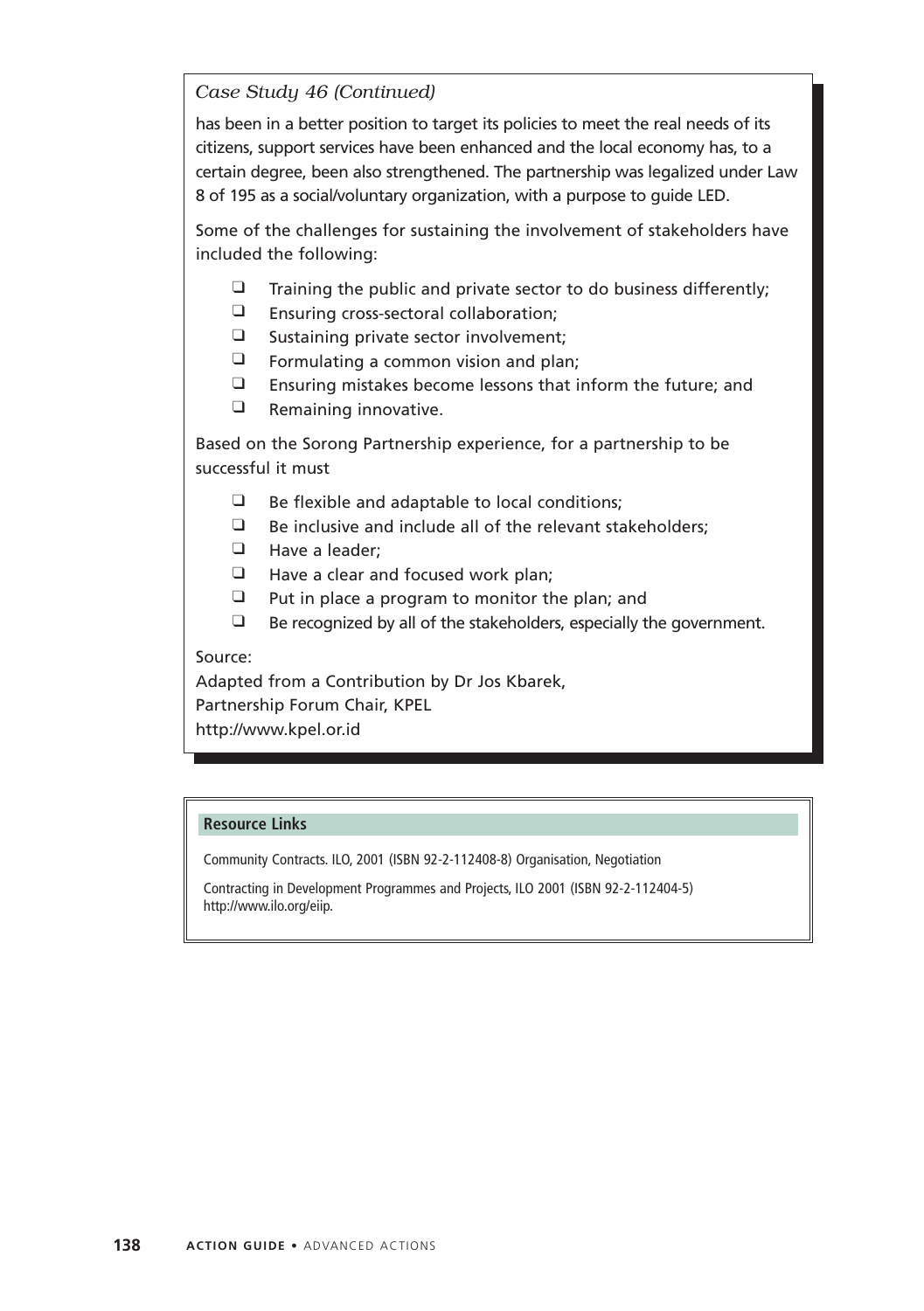## Action 23. Institutional Co-ordination Mechanisms

Related Actions: Policy and Regulation; Demonstration Projects; Research and Analysis; LED Publications; Knowledge Management, Creating LED Organizations Partnerships; Promoting Foreign Direct Investment

#### Summary

Institutional Co-ordination Mechanisms are formal and informal tools designed to promote co-operation in achieving LED goals. An effective LED plan involves all sectors of society. Since the 1992 Rio Conference on Environment and Development (UNCED), great emphasis has been placed on involving more stakeholders in decision-making processes. This has increased the need to find effective co-ordination mechanisms to facilitate coherent policy creation in a timely manner.

Partly due to the complexity and diversity of society, government departments have become increasingly compartmentalized and focused on narrow objectives. It is an enormous challenge to overcome this, but one that must be met to achieve successful results. Often, there is a lack of capacity, or not enough time to integrate different objectives into a single plan. However, with increased awareness of the need for co-operation, it can be achieved through formal and informal methods. Regular meetings between government departments, newsletters, Web sites and conferences are all effective ways to increase co-ordination. Moreover, as planning and collaboration exists across many scales of decision-making, conferences can also be designed that reflect the appropriate scale.

Co-ordination mechanisms must exist across different geographic scales and actors. To craft an effective co-ordination strategy, it is important to begin with a thorough understanding of the institutions and actors at play. One way to achieve this is by drawing a political map of the government institutions and private stakeholders (LEDAs, Chamber of Commerce, Business Associations). This map should illustrate the responsibilities of the various actors, and indicate where these areas overlap. Using this map, it becomes possible to envision potential sources of conflict, as well as opportunities for co-operation.

Institutional Co-ordination methods will vary with each locality, yet they all share a common purpose:

- ❑ To manage and mobilize scarce resources;
- ❑ To define and harmonize the roles of various partners in LED;
- ❑ To monitor ongoing challenges and opportunities in LED; and
- ❑ To facilitate policy and regulatory interventions.

Other regional institutional co-ordination mechanisms include various forms of metropolitan governance. Metropolitan government can range from a distinct level of government to an association of municipalities that come together to address issues of common concern. One example of this type of body is the Greater Vancouver Regional District (GVRD) in Vancouver, BC, Canada. The GVRD is a partnership of 21 municipalities and one elec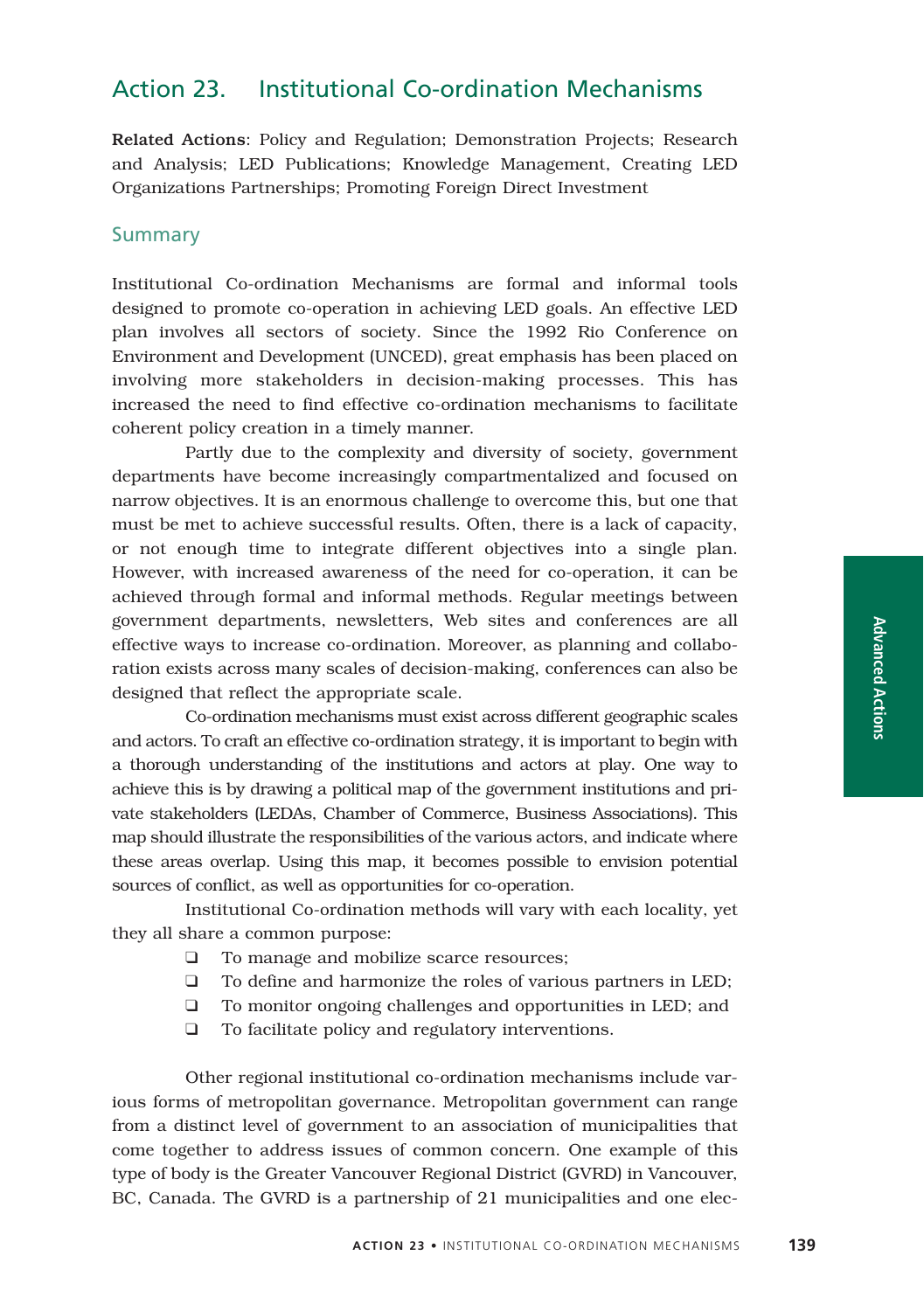toral area that makeup the metropolitan area of Greater Vancouver. While its function is not primarily economic, the GVRD does function as a collective voice for the region, and as a collective decision-making body. More information can be found in the Resources Links section below.

The participation of the national government in LED plans is a crucial factor that can often be overlooked during the LED planning process. Many LED actions such as public transit, workforce training programs, local taxation policies and local currency systems might impact national government interests. For example, in 1998, in the Kud Chum district of northeastern Thailand, local and international development partners established a local currency system (see *Action 25: Local Currency or Local Area Currency Systems*). The program was successful, but ran afoul of national government policies. After a five-month hiatus, the program was re-established, but with consultation and input from a wider group of stakeholders, including academics, NGOs, the Bank of Thailand and the Ministry of Finance. To avoid these types of issues and ensure sustainable success, it is important that local institutions be assigned to work with all levels of government.

## Making Local Institutional Co-ordination work

#### *Promote the idea and make local contacts*

Prior to establishing a co-ordinating agency, it is important to talk to affected stakeholders and identify who might want to work with/for the agency. This step will ensure that the agency truly reflects the range of stakeholders involved in the LED process and enable the agency to co-ordinate these efforts.

#### *Establish the institutional structure of LED*

Whether this is a new LEDA or an existing institution, it is important to establish the credibility of the agency with all local stakeholders. Pursuant to this, the agency should operate according to transparent regulations and open decision-making processes.

#### *Announce the coordinating agency*

Once an agency has been formed, funded and begun operations, it is important to present the agency to regional and national government representatives. Tasking the agency with co-ordinating various government and private LED initiatives is easy, but ensuring it has an effective role requires strong commitment and connections with other agencies.

#### *Demonstrate the effectiveness of the co-ordinating agency*

It is important to establish the credibility of the co-ordinating agency early on in the LED plan. One of the most effective ways of doing this is to run a demonstration project (see *Action 3: Demonstration Projects*)…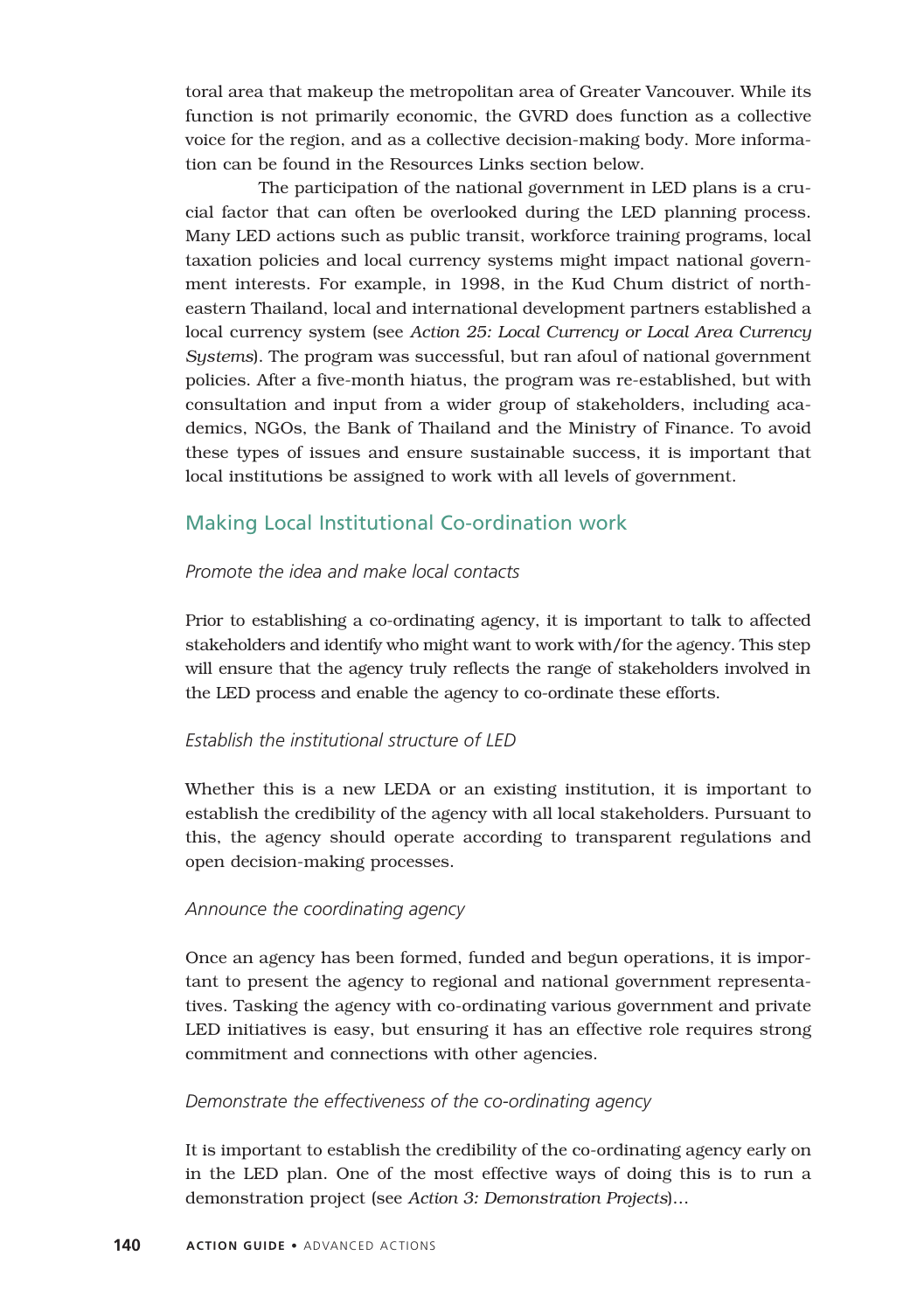# **Advanced Actions**

## Community Benefits

- ❑ Fosters a more productive local economy Effective LED institutional co-ordinating mechanisms will improve the economic vitality of the area that they represent.
- ❑ Fosters a sense of stability and fair play
	- Co-ordinating LED initiatives will increase local awareness of the strategic nature of LED planning. By ensuring that LED Actions are co-ordinated, the local area will benefit from improved economic stability that can result from effective planning. Also, by having a transparent organization responsible for co-ordinating the various actions of a LED plan, participants in the local economy will benefit by knowing who they can- approach to ensure their participation in the initiative.
- ❑ Improves communication amongst regional and national governments affected by LED

An effective co-ordination mechanism is also an effective advocate for LED. Thus, the potential spin-offs that could result from co-ordination are significant.

## Obstacles and Challenges

❑ Government fragmentation and inertia

Co-ordinating the activities of disparate elements of government is difficult. Naturally, most agencies are unwilling to give up influence, but gridlock is often the result of these types of disagreements. Overcoming this requires strong leadership from the highest levels of government. Other times, it can simply be a case of resistance to change. In this circumstance, it might be helpful to revisit the "Triggering Event" discussed in *Task 5* of the Manual.

❑ Lack of policy mandate/legal framework

Many LED actions impact policy areas that involve multiple layers of government. While checks and balances are essential to ensuring the transparency of governance, at times, the institutional web created can seem impossible to navigate. Therefore, it is essential for the co-ordinating agency to enjoy widespread support amongst all stakeholders and be led by a strong individual capable of uniting many others to a common cause.

❑ Bureaucratization of co-ordinating agency In some instances, the co-ordinating agency can become so involved in the LED process that its presence becomes a barrier to economic growth. It is important that the agency serve as a co-ordinating, not controlling presence.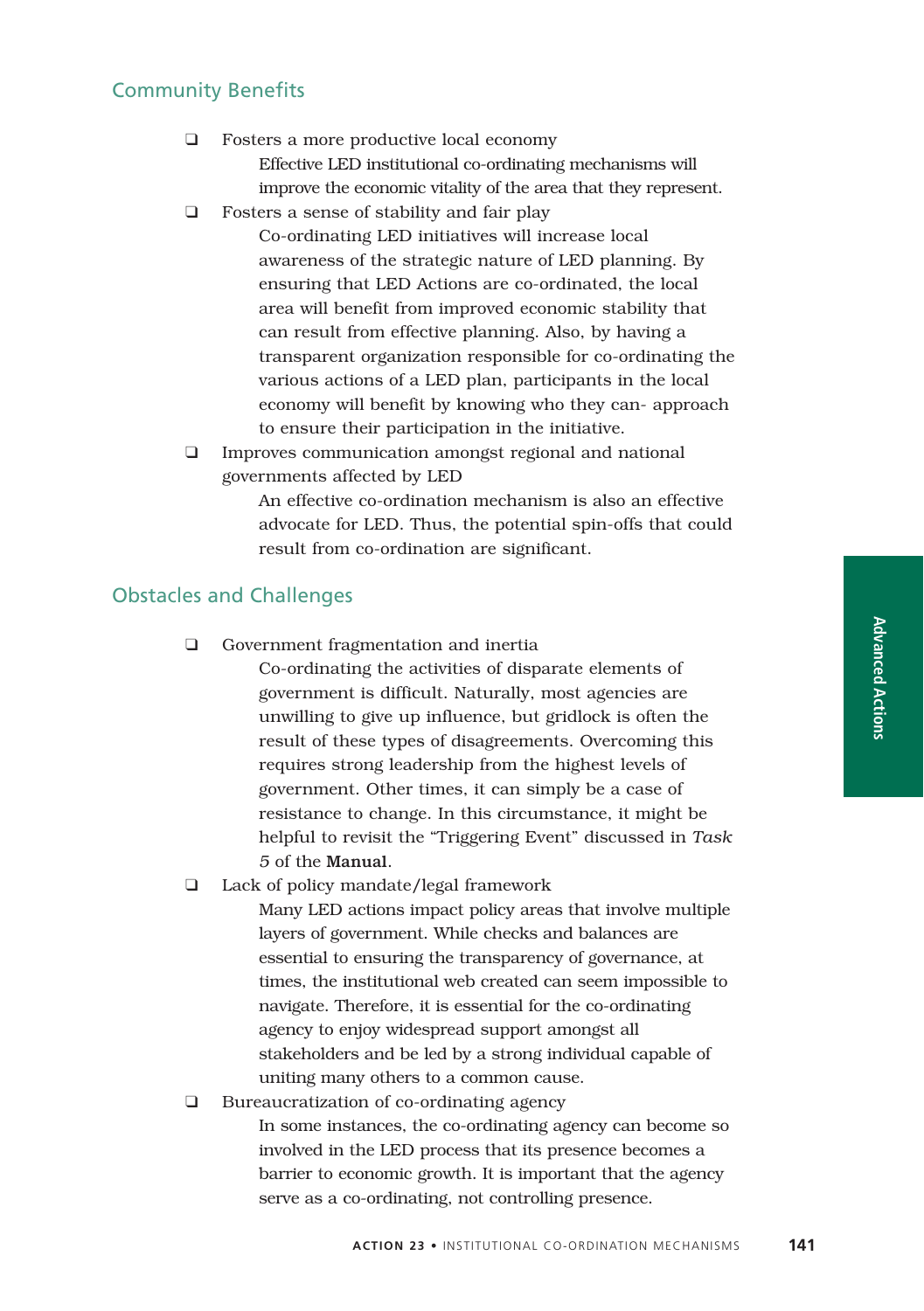## **Case Study 47: City Center Proprietors Association, Philadelphia, Pennsylvania, USA**

City Center Proprietors Association is a member-support, small business group in Philadelphia, USA. The organization's principal goal is "to foster communication, cooperation, education and services among the small businesses of Center City Philadelphia and to maintain, promote and improve the commercial vitality of Center City Philadelphia."

To achieve this goal, the association has become active in organizing and communicating with the City, the City Council, its members and the general public about important issues for small businesses in the community. By actively engaging with the surrounding communities, the association has become recognized as a source of knowledge and network, capable of coordinating local economic development strategies. The association also works to develop the capacity of its members through professional seminars, which further facilitate sharing of information. The City Center Proprietors Association is a great example of how many types of agencies can often contribute towards Local Institutional Co-ordination.

*Further information: 1528 Walnut Street, Suite 2020 Philadelphia, PA, US 19102 Tel:. 215.545.7766 Email: CCPA@CityProprietors.org http://www.centercityproprietors.org/*

#### **Case Study 48: Greater Mekong Subregion**

The Greater Mekong Subregion (GMS) comprises Cambodia, Lao People's Democratic Republic, Myanmar (the former Burma), Thailand, Vietnam, and Yunnan Province in the People's Republic of China. The GMS was started in 1992 with the specific goal to enhance the economic relations between the six participants in the project. The GMS's approach has been to focus on physical infrastructure improvements, more efficient flow of goods amongst the countries, and creating an international identity as a regional growth center.

When the program began in 1992, relations between many of the participating countries were strained, and very few economic linkages existed between them. The Asian Development Bank acted as a facilitator to assist the countries to recognize their common economic goals and interdependency, and from this basis, new markets and co-operative policy initiatives are emerging. The basis of consultation within the GMS is also broadening and now seeks to incorporate the participation of other development agencies, the private sector, and representatives of civil society within their planning structure.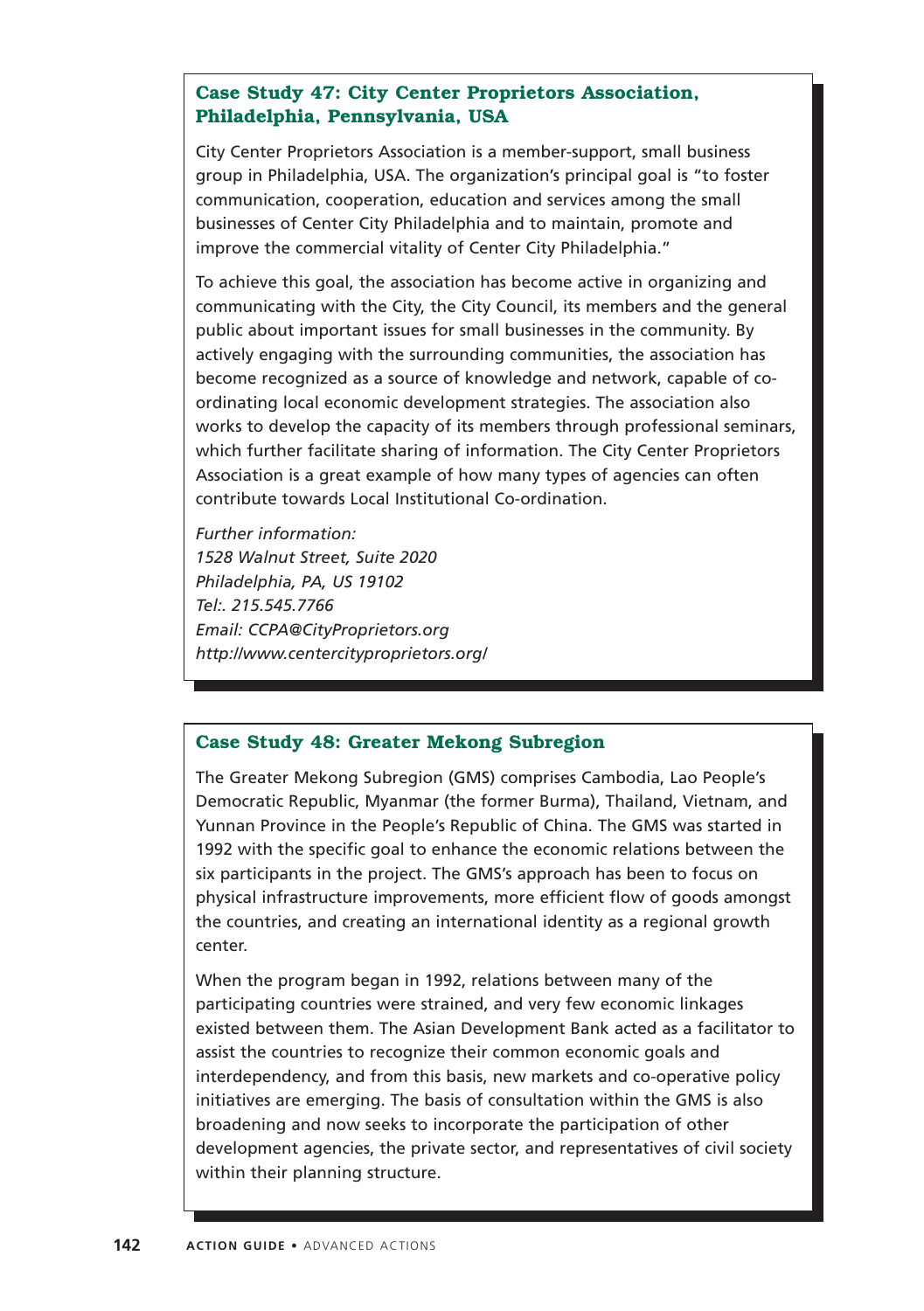## *Case Study 48 (Continued)*

This project identified a lack of physical infrastructure as a key impediment to LED. Thus, working with representatives of all the participating countries, plans were developed and implemented that would improve road and telecommunications within the GMS. Once this was established, the GMS was able to leverage the improved connectivity of the region to create other productive linkages and opportunities for local economic development. BY 2002, the GMS had implemented six successful co-operative programs, with a further ten planned for the decade beginning in 2002. The GMS has been an effective co-ordinating mechanism because of its ability to generate trust and confidence amongst participating countries, to mobilize internal and external financial resources to support project objectives, and select and prioritize projects that ensure benefits to all countries within the GMS.

*Further information: Mr. Paul V. Turner Director, Operations Coordination (GMS) Division Mekong Department PO Box 789 0980 Manila, Philippines Fax: + 63 2 636 2226 Email: gms@adb.org http://www.adb.org/GMS/connecting\_nations.asp*

#### **Resource Links**

Greater Vancouver Regional District 4330 Kingsway Burnaby, BC V5H 4G8 Canada http://www.gvrd.bc.ca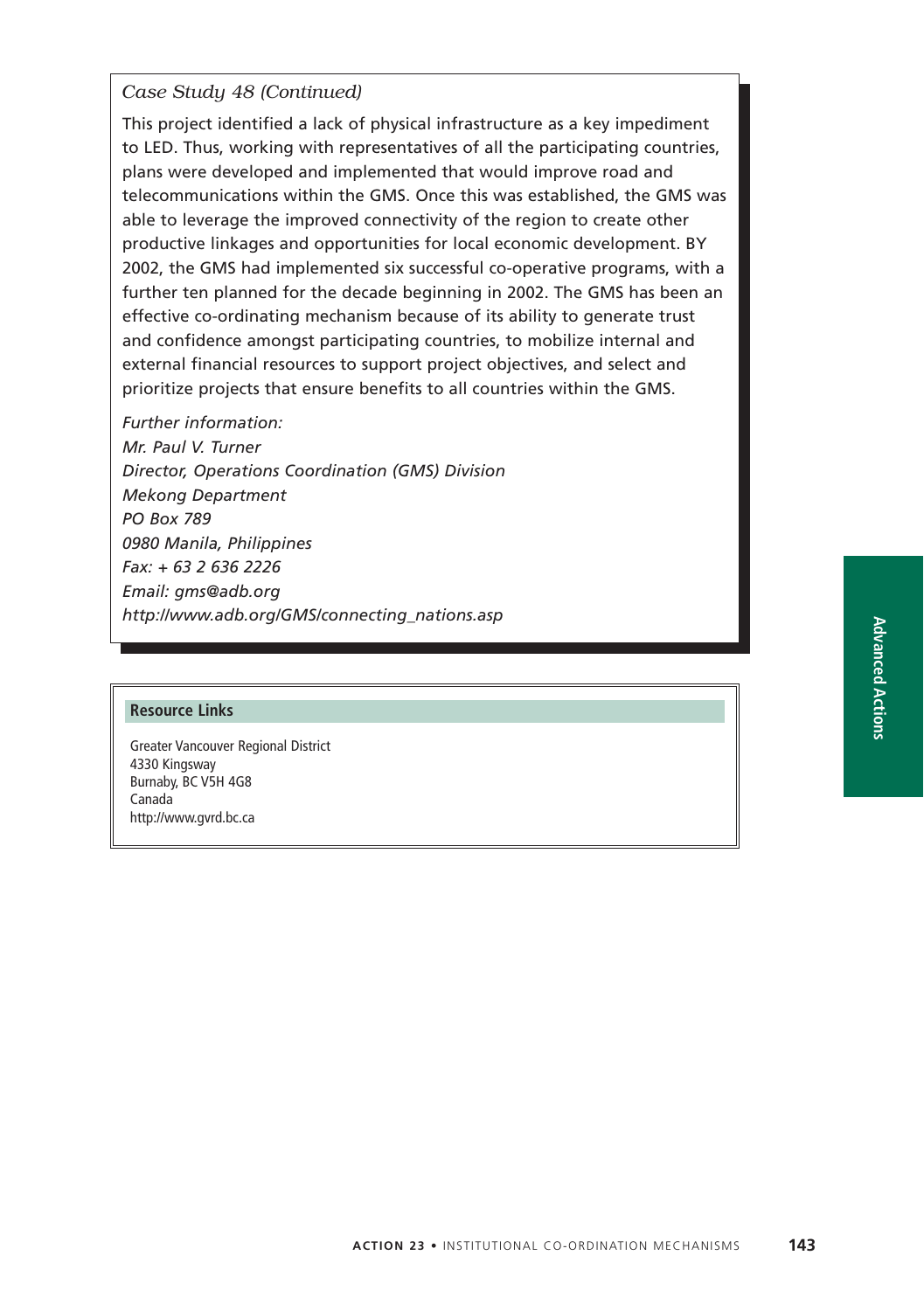## Finance

## Action 24. Micro-credit and local banking

Related Actions: Micro- and Small-Scale Enterprise (MSE) Development; Cooperatives; Support for the Informal Sector

## Summary

Micro-credit is the extension of small loans to entrepreneurs too poor to qualify for traditional bank loans. It enables those without access to lending institutions to borrow money at fair rates to create small business enterprises.

Micro-credit lending with social and financial objectives has been a successful tool for LED initiatives in many countries. Socially, these institutions seek to provide financial services to the lowest income population. Financially, the institution is driven to achieve self-sufficiency to permit sustained service delivery without continued dependence on subsidies. Microcredit institutions utilize a variety of credit-lending models to induce local entrepreneurship. Some of the lending models are described below

## Credit-lending Models

#### *Individual*

This is a straightforward credit-lending model where micro-loans are given directly to the borrower. It does not include the formation of groups or generating peer pressures to ensure repayment. The individual model is, in many cases, part of a larger program where other socio-economic services such as skill development and education are provided.

#### *Intermediaries*

The intermediary model of credit-lending positions an organization between the lenders and borrowers. The intermediary organization plays a critical role of generating credit awareness and education among the borrowers including, in some cases, starting savings programs. These activities are geared towards raising the credit worthiness of borrowers to a level attractive to the lenders. Intermediaries can be government agencies, commercial banks or international donors.

#### *Bank Guarantees*

A bank guarantee is used to obtain a loan from a commercial bank. It might be arranged externally through a donor or government agency or internally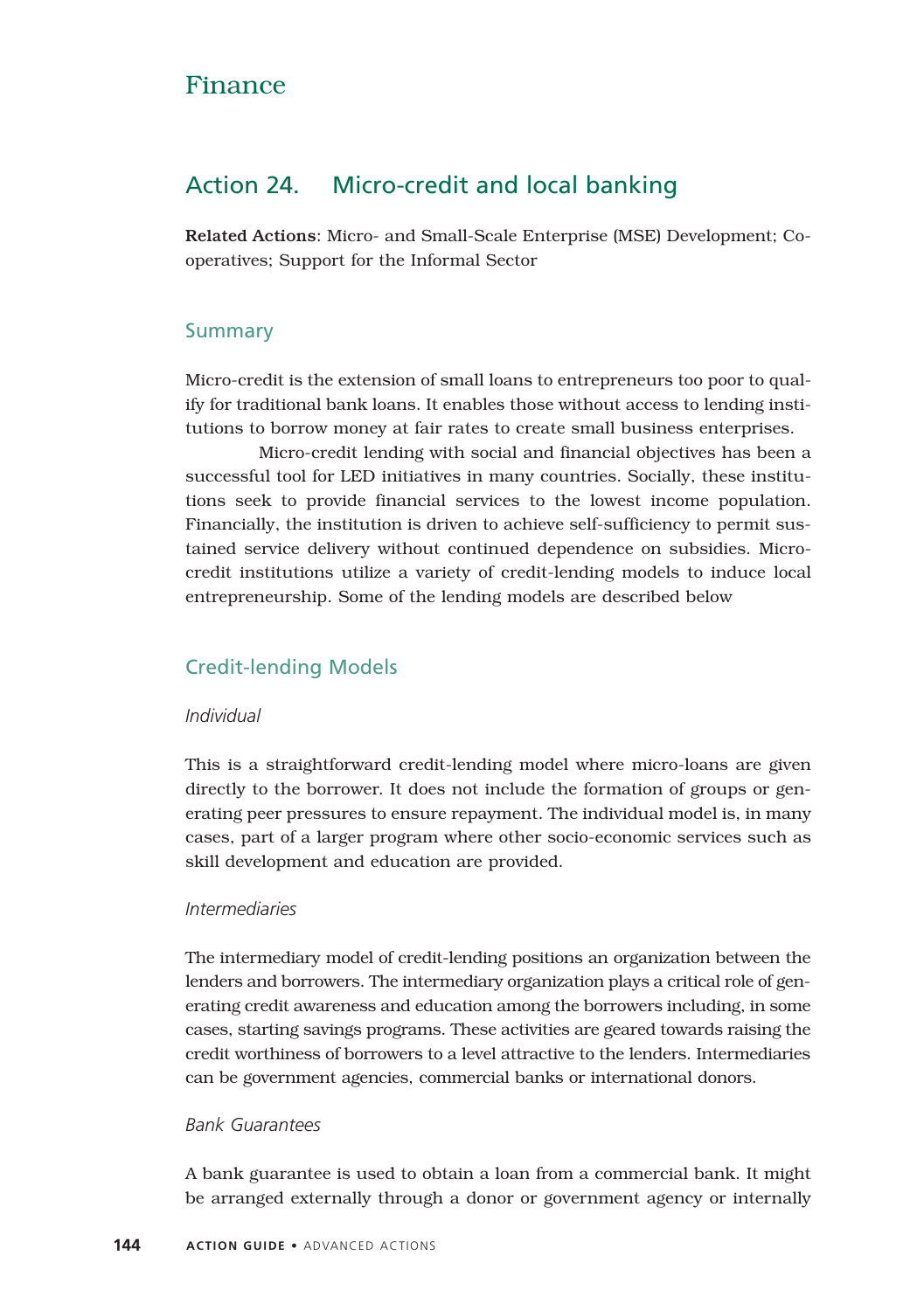by utilizing member savings. Loans might be given to an individual or to a self-formed group.

#### *Community or Village Banking*

The Community Banking model treats the whole community as one unit and establishes semi-formal or formal institutions through which micro-finance is dispensed. Such institutions are usually formed by extensive help from governments, NGOs and other organizations who train the community members in the financial activities of the community bank. These institutions might have savings components and other income-generating projects included in their structure.

#### *Credit Unions*

A credit union is a member-driven, self-help financial institution. It is organized by, and comprised of, members of a particular group or organization, who agree to save their money together and to make loans to each other at reasonable rates of interest. The members are people who share a common bond or live and work in the same community. A credit union's membership is open to all who belong to the group, regardless of race, religion, gender or ethnicity. A credit union is a democratic, not-for-profit financial co-operative. Each is owned and governed by its members, with members having a vote in the election of directors and committee representatives.

#### *Grameen Model*

The Grameen model is an example of a credit union. This model emerged from the poor-focused, grassroots institution, the Grameen Bank. See *Case Study 49* for more information.

## Making Micro-Credit work

#### *Work directly in the community*

Staff should visit villages and poor neighborhoods almost daily, calling upon existing clients and explaining requirements to potential clients. Meetings should be held regularly in the communities.

#### *Simplify application procedures*

Application procedures should be easy to use for the customers. It has been shown that there is little difference in the rate of loan repayment between projects with complex applications and those that reduce applications to one or two pages.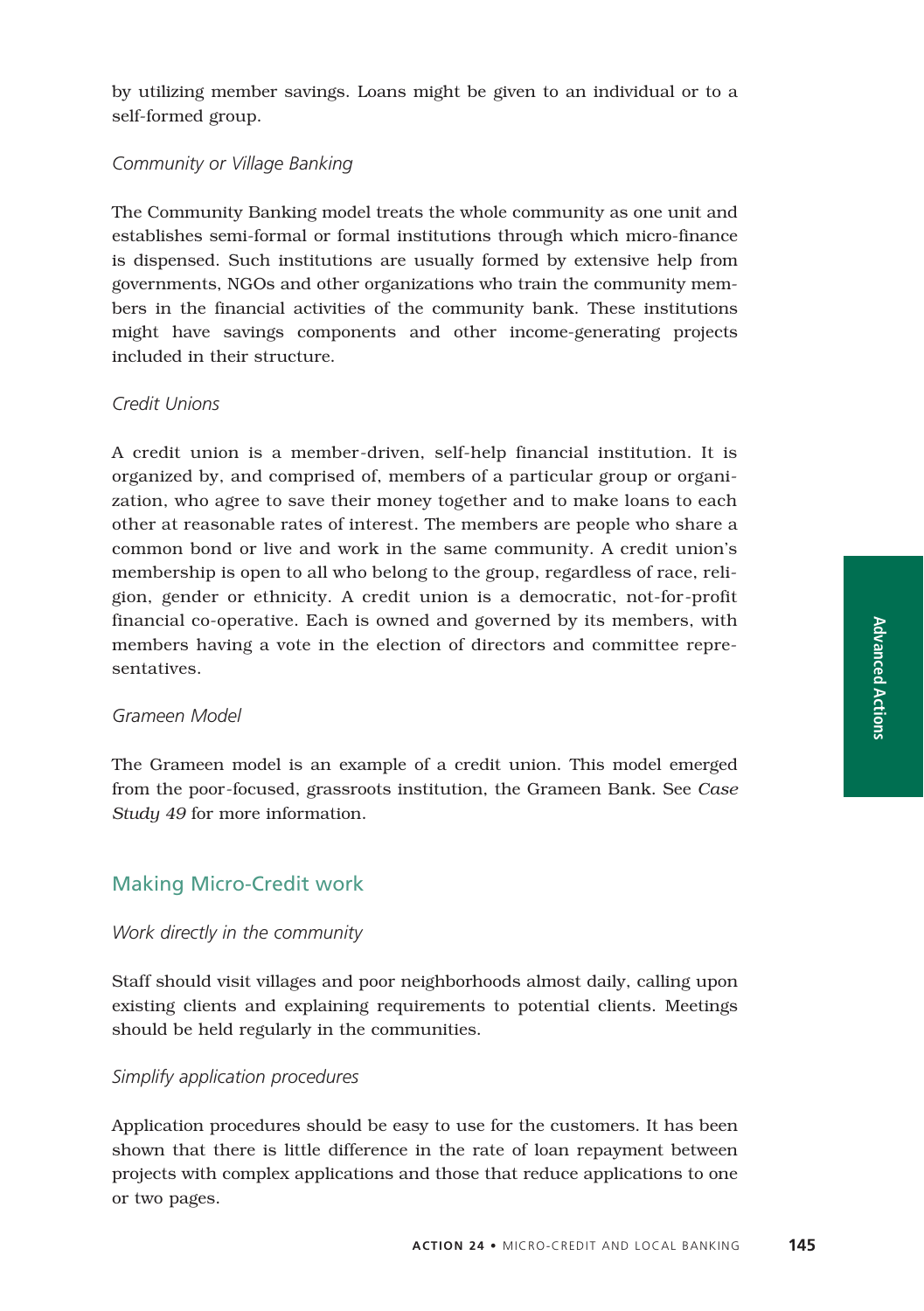#### *Extend credit quickly*

Loan applicants are often accustomed to moneylenders dispensing money on the spot and can thus become discouraged if they have to wait months before receiving services. Well-managed projects extend credit in less than a month and often within a week. They disburse subsequent loans even more quickly.

#### *Provide access to poor clients*

Formal sector banking hours and locations are often not convenient for the working poor's schedules. Successful projects tend to offer flexible schedules and convenient locations for clients.

#### *Limit record needs and complex business plans*

A goal of micro-credit initiatives is to provide the poor with access to capital. Because of limitations such as literacy or simple resources, successful programs refrain from asking for records or plans.

## *Minimize loan guarantee requirements to avoid eliminating most potential candidates*

Credit groups, in which business owners are mutually responsible for repaying loans, substitute effectively for conventional guarantees. The individual's reputation in the community is often more important than collateral. It is important to work with existing economic activities, no matter how small, or work with start-ups appropriate to the community. Relying on peers to choose clients is also an effective tool for loan security.

## *Extend small, short-term loans for working capital on simplified terms*

Small, short-term loans not only "test" the client's commitment to repay, but also allow the client to see whether or not a loan will, in fact, help business grow.

#### *Provide larger loans based on successful repayment*

Almost all successful programs have a well-defined system of providing increased loans based on successful repayment.

*Assume clients, with their network of relationships within the community, will take a major role in the project*

Clients form their own groups and provide one another with advice and assistance, reducing program costs significantly. This intensified interaction serves to develop a commitment among clients to the project, and to each other.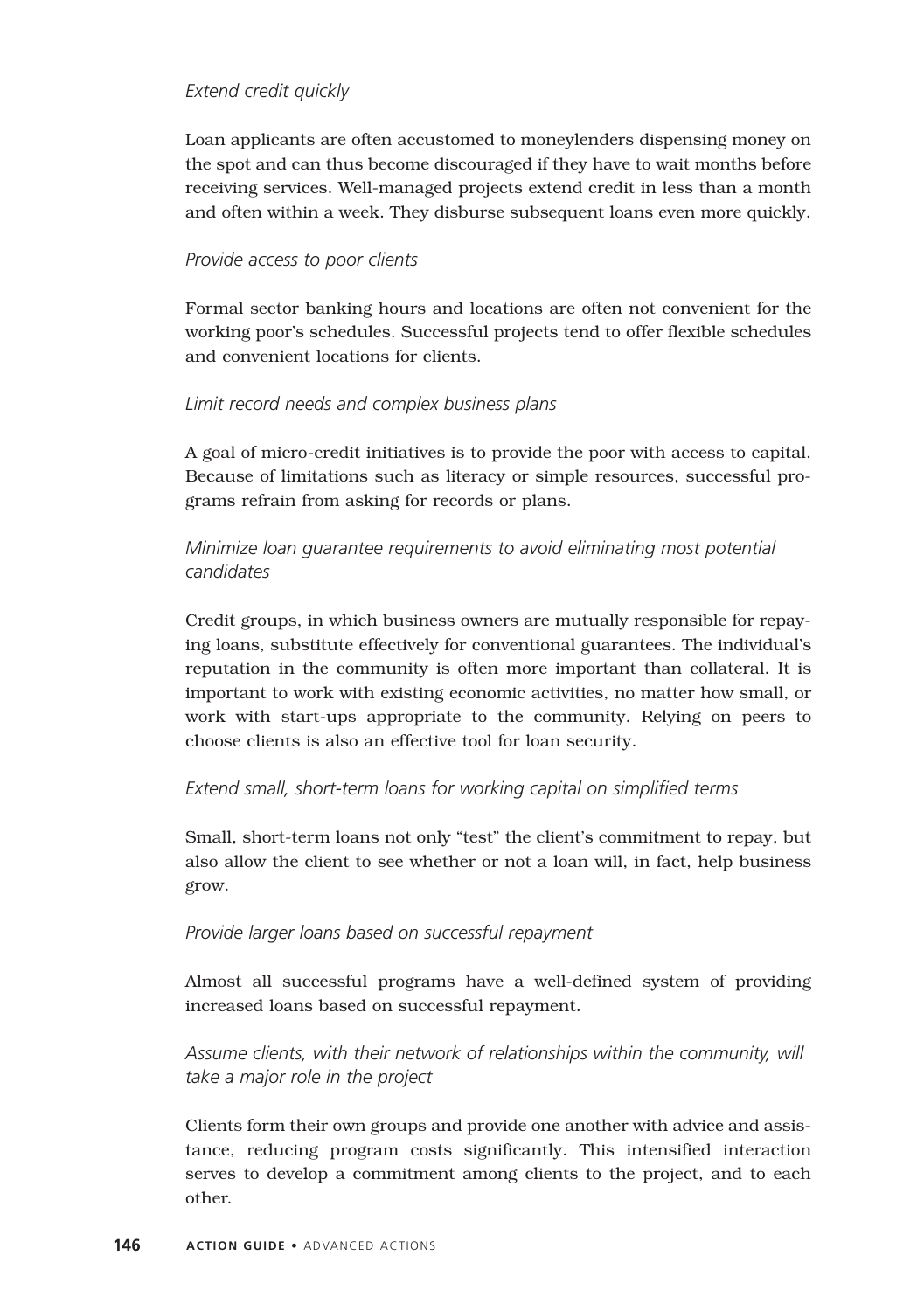#### *Focus on the local market*

Local entrepreneurs can find "niches" often invisible to outside experts. Efforts to find new markets are often costly and difficult.

#### Community Benefits

❑ Increases community capacity

The capacity of the poor for entrepreneurship and small enterprise development is encouraged and facilitated by the availability of accessible, small-scale loans.

❑ Builds local self-reliance

Micro-credit opportunities can create employment options for both men and women in economically productive activities that lead to greater self-reliance and community stability.

❑ Increases community economic security

With the addition of savings initiatives, there can be an added assurance of growth and economic security for the lending institution and the borrower.

#### Obstacles and Challenges

- ❑ Traditional mistrust of government Depending on the country's history, micro-credit operations organized and managed by government might be challenged by a lack of trust.
- ❑ Negative images of the "loan shark"

Prior to micro-credit initiatives, many non-bank loans were often provided by 'loan sharks' or other nonregulated lenders who charged significant interest rates and required onerous debt repayment schedules. Such negative images and stereotypes are often difficult for micro-credit financiers to overcome.

- ❑ Difficulty in balancing banking and counseling services Micro-credit delivery and management is not like typical banking. It requires considerable one-to-one and group financial counseling and assistance, which can require additional staff and costs.
- ❑ Substantial management and monitoring systems Micro-credit and finance systems can require substantial staffing, which can add to project costs, particularly during program start-up.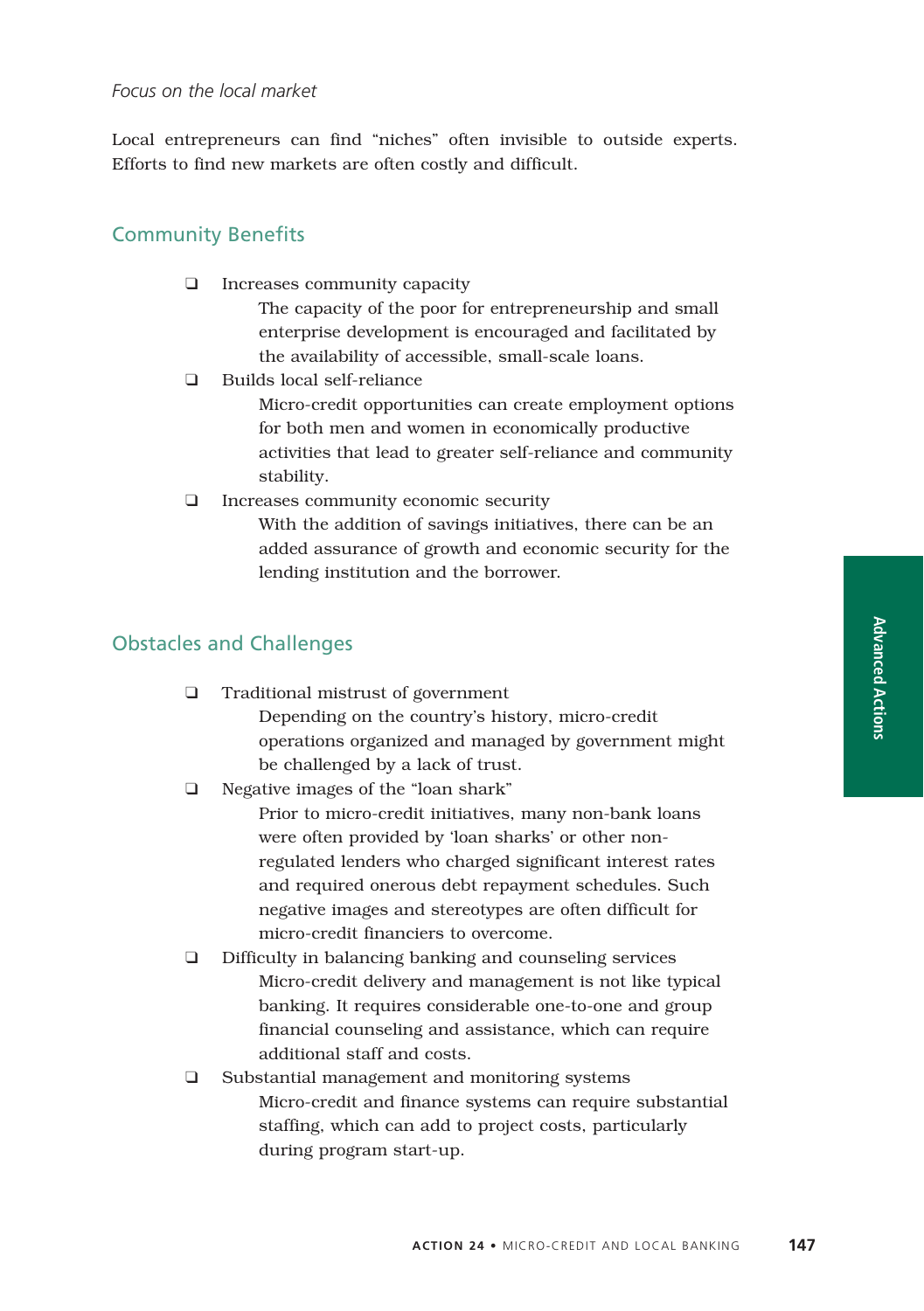## **Case Study 49: Grameen Bank Micro-credit, Dhaka, Bangladesh**

The Shakti Foundation was founded in Bangladesh in 1992, following the Grameen Bank model. Typically, the Grameen Bank model sets up a bank unit with a field manager and a number of bank workers, covering an area of approximately 15 to 22 small communities. The manager and workers start by visiting villages to familiarize themselves with the local milieu in which they will be operating, identify prospective clientele, as well as explain the purpose, functions and mode of operation of the bank to the local population. Groups of five prospective borrowers are formed. In the first stage, only two of them are eligible for, and receive, a loan. The group is observed for a month to see if the members are conforming to the rules of the bank. Only if the first two borrowers repay the principal plus interest over a period of 50 weeks do other members of the group become eligible for a loan. Because of these restrictions, there is substantial group pressure to keep individual records clear. Collective responsibility of the group serves as collateral on the loan.

In the case of the Shakti Foundation, they now lend to more than 15,000 poor urban women. Since its inception, the organization has been providing small loans to poor urban women for income-generating activities while encouraging borrowers to save as well as invest. They have disbursed loans of more than 87 million Taka (US\$2 million), with an average loan size of roughly 4,000 Taka (US\$100). The Shakti Foundation's rate of recovery is almost 100 per cent and the present outstanding loans are around 28 million Taka (US\$600,000). A number of factors contribute to the organization's sustainability.

The Shakti Foundation has been able to maintain a stable loan recovery rate since 1992. The following factors have helped to ensure repayment:

- $\Box$  Regular attendance in weekly meetings;
- ❑ Group pressure if someone is defaulting;
- ❑ Creation of a default fund; and
- ❑ Continuous interaction with borrowers through workshops.

So far, the Shakti Foundation has charged 16per cent interest rates on a reduced and declining balance. Since 1993, they have been able to recover more than 70per cent of operational expenses and are on track to achieve self-reliance.

The Foundation also lowers costs by allowing branches of the bank to formulate their own annual work plan and cost estimations in relation to their income. The more a branch earns, the greater the salary for that branch, and the more it can spend during the next cycle. Each branch tries to outperform the others while keeping expenditures low. In the last four years, salaries of branch staff have been raised twice due to high performance and increased earnings.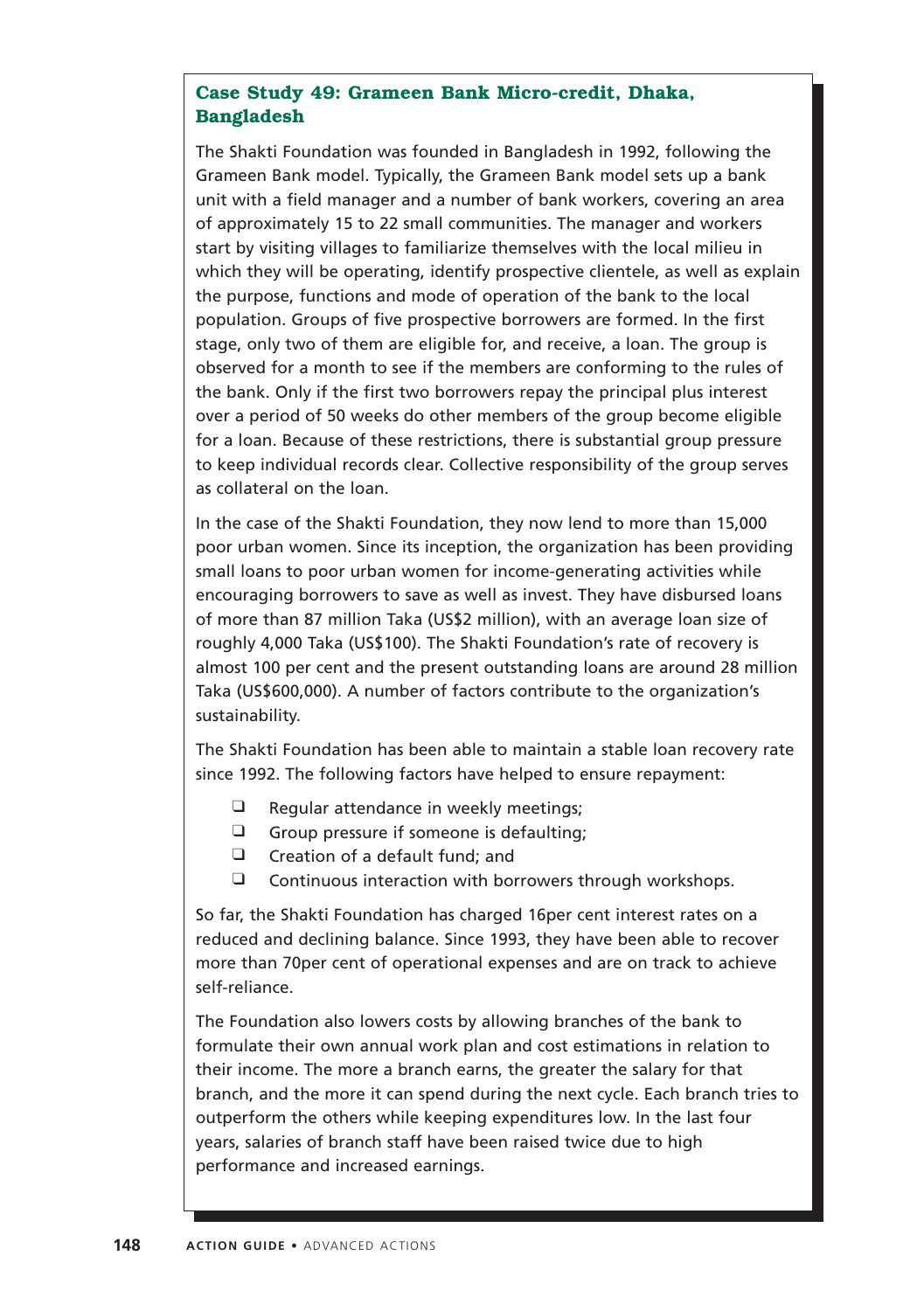*Case Study 49 (Continued)*

*Further Information: Shakti Foundation for Disadvantaged Women Dhaka, Bangladesh Tel: (880) 2-912-1645 Fax: (880) 2-911-2650 shakti@citechco.net*

*Moving Toward Institutional Sustainability in Developing Countries, Dr. Humaira Islam, Micro-Credit Summit Best Practices. Visit: www.microcreditsummit.org*

## **Case Study 50: The Shri Mahila SEWA Sahakari Bank, Ahmedabad, India**

The Self-Employed Women's Association (SEWA) was established in Ahmedabad, India in 1971 and registered as a trade union in April 1972. Within two years, more than 4,000 self-employed women had established the SEWA Bank as a co-operative bank, providing credit to women as a means of economic empowerment and reducing their dependence on "money sharks."

The women are the bank's sole shareholders and meet annually for Board elections. The Board of Directors establishes bank policy and sanctions all loans, but the bank operations are run by qualified managers hired by the Board and supervised by the Reserve Bank of India. There are no subsidies or grants and the bank borrows and lends at market rates. The Bank provides loans with a repayment period of three years for productive purposes. At present, the Bank lends to its members for working capital, for buying tools of the trade and for capital investments, such as a house, store or workspace.

In addition to providing facilities for saving and fixed deposit accounts, the bank also provides technical and management assistance in production, storage, processing, designing and sale of goods and services. They also provide legal and productivity training and other educational upgrading services and assistance.

To help provide easy access for the poor, the bank also accepts jewelry as collateral and accepts guarantees by two persons with regular incomes for loans.

*Further Information: Self Employed Women's Association Bank Ahmedabad, India Tel: (91) 79-658-1652 Fax: (91) 79-657-6074 Email: sewabank@email.com Website: www.sewa.org*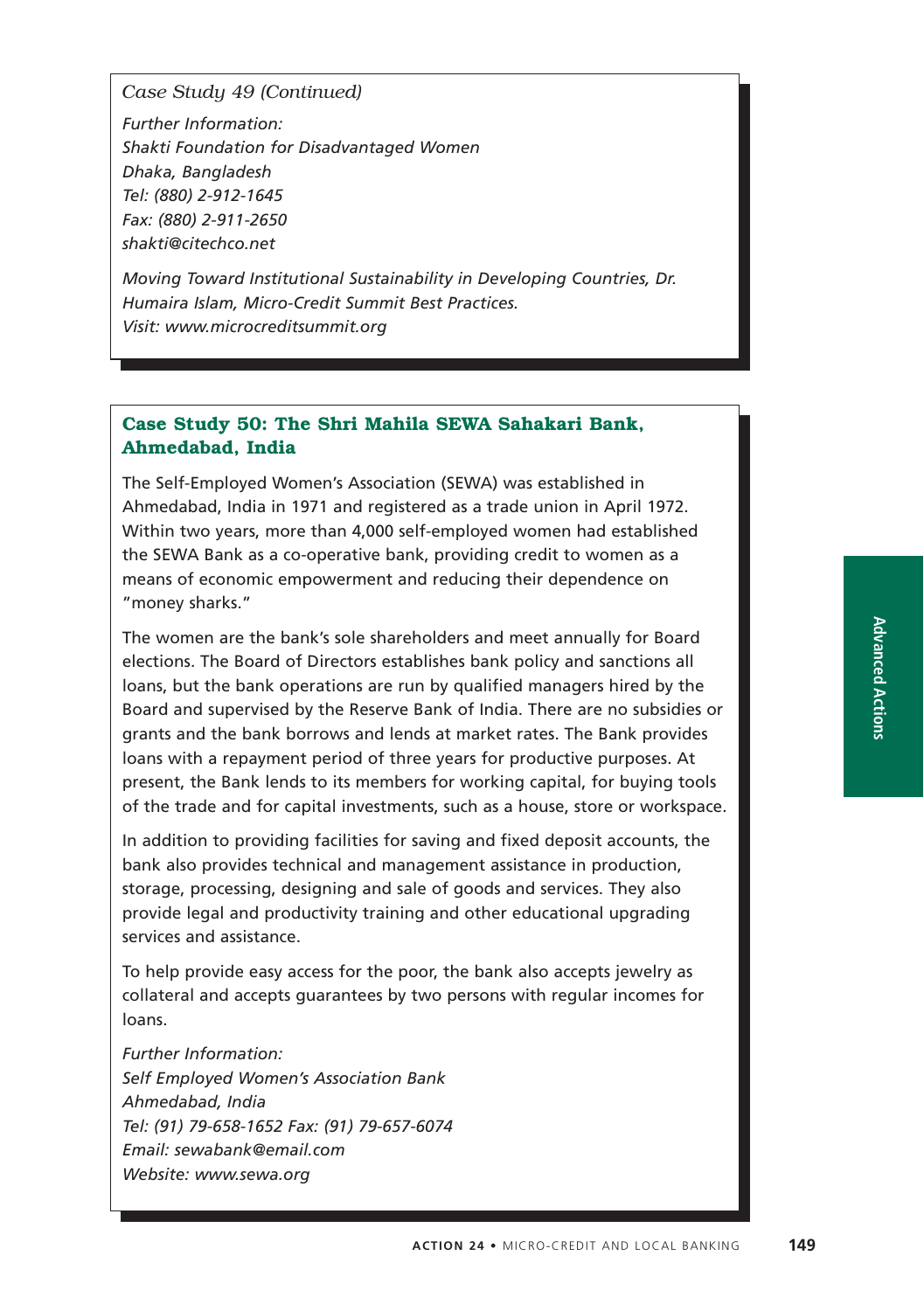#### **Resource Links**

Daley-Harris, Sam, ed., 2002. Pathways Out of Poverty: Innovations in Microfinance for the Poorest Families, Kumarian Press Inc.

Micro Start: a Guide for Planning: Starting and Managing a Microfinance Program, UN Development Programme.

Visit: www.uncdf.org/english/microfinance/ microstart/guide/annex.html

Otero, M. and E. Rhyne. 1994. The New world of micro enterprise finance: Building healthy financial institutions for the poor. Kumarian Press Inc.,

Waterfield, C. and A. Duval. 1996. CARE Savings and Credit Sourcebook, Atlanta, Georgia, USA: CARE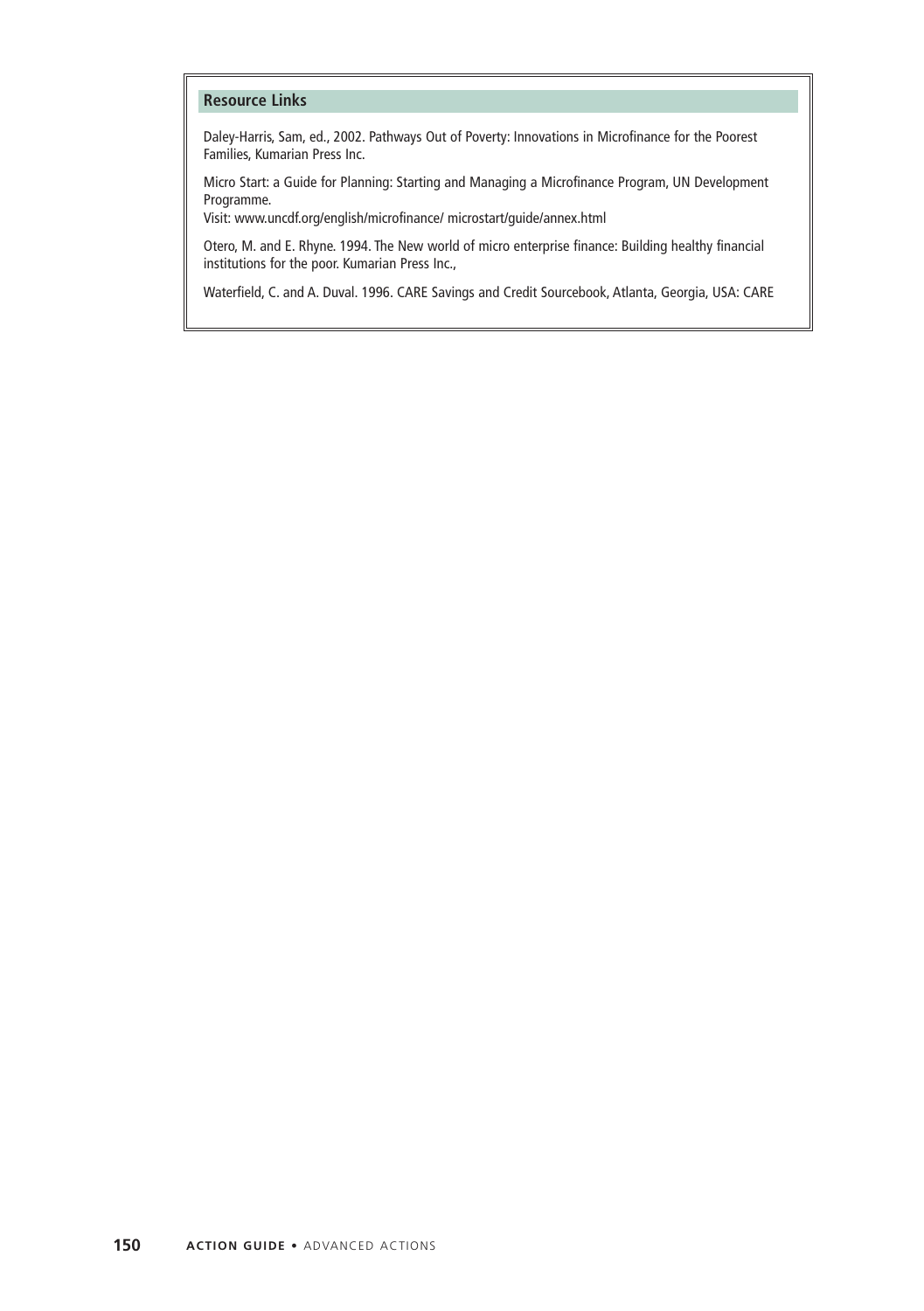## Action 25. Local Currency or Community Currency Systems

Related Actions: Stakeholder Implementation Group; Local Procurement and "Buy Local" Campaigns; Partnerships; Micro-Credit

## Summary

Local currency or community currency systems are a type of parallel currency system with circulation limited to a particular geographic area or social group. To implement local currency systems, communities typically organize and administer a system of exchanging locally produced goods and services, using an interest-free currency. The local currency operates alongside the conventional national currency of the country.

This action depends on the development of partnerships between stakeholders in the local area (see *Action 22: Partnerships*). A local currency program is formed by a partnership committee of non-profit groups, local businesses and community members that manage currency issues and make credit decisions.

Local currency systems encourage money to circulate many times within the community. As a result, they help to keep money in the community and create an infrastructure that encourages local production for local needs. This action can be effective in supporting "Buy Local" Campaigns (see *Action 6: Local Procurement* and "*Buy Local*" Campaigns). In addition, local currency systems can play an important role in creating a stable, equitybased, diversified regional economy that further helps build and define community identity.

Local currency systems also have the potential to reduce poverty. Using local currency creates more opportunities for residents to exchange their goods or services to buy things they need. In *Case Study 51*, residents use a local currency at the market to purchase food. The use of local currency can protect vulnerable residents against high pricing and inflation for essential products and services.

## Making Local Currency or Community Currency Systems work

#### *Determine the value of the local currency*

An initial step in developing a local currency is deciding what the currency will be worth and how it will be measured. In most cases, the partnership committee managing the system determines the value of the currency using two main methods:

> 1) The Local Exchange Trading System (LETS) is the most common form of parallel currency today. In this system, the local currency matches the unit of measure of the national currency.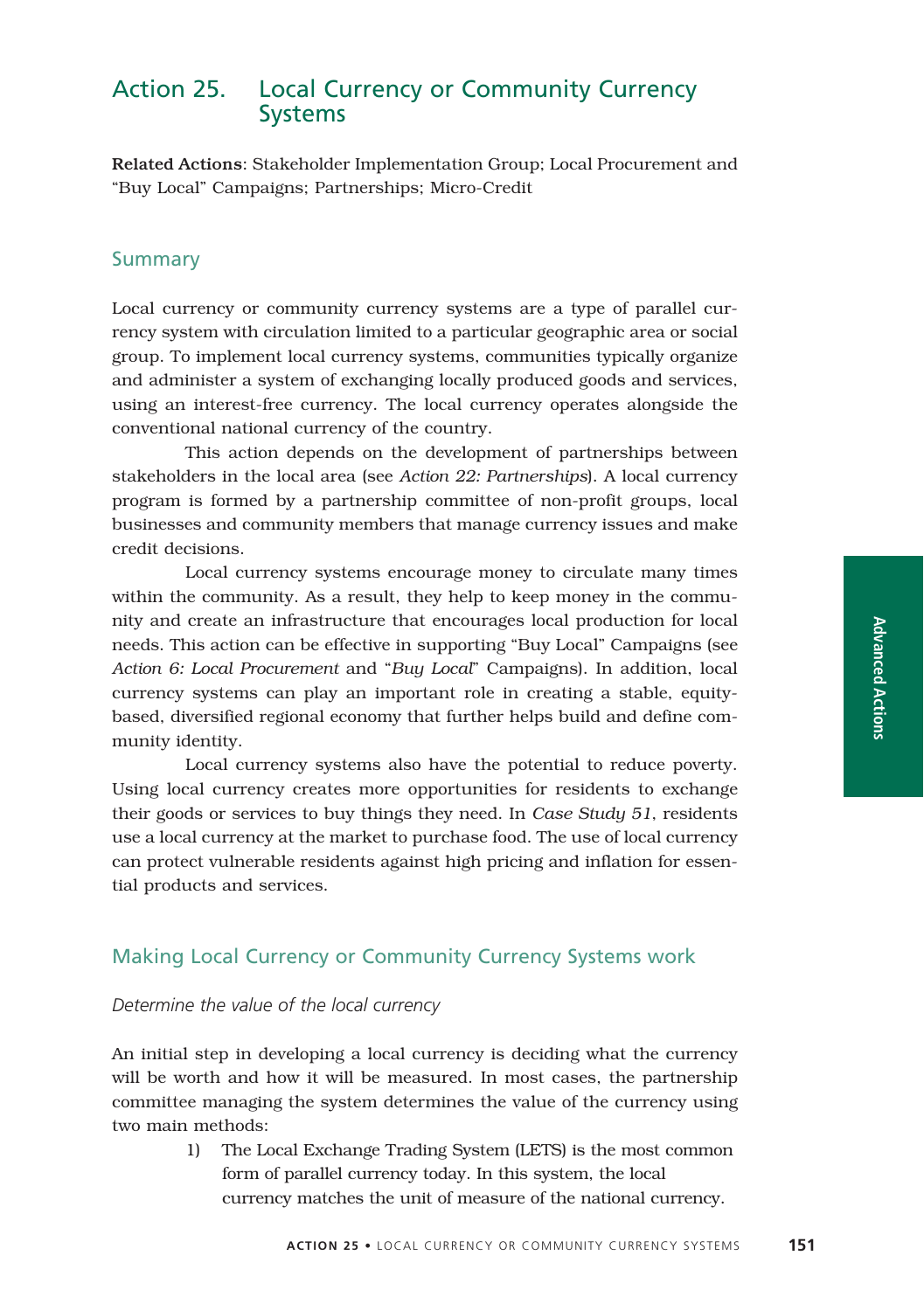2) The HOURS System uses one hour of time as a unit of account, which corresponds to the hourly wage of semi-skilled labor.

## *Develop a network of participating businesses*

A key component of a successful local currency system is having diverse businesses and service providers accepting and using the currency; however, it can take time to build a network of residents and businesses in a local area that actively use the system and help maintain currency circulation. To get a range of participants buying and selling goods and services with the currency, it is important to determine how the participants can benefit from being involved in the system. To achieve this, it is useful to conduct an assessment of local businesses and leakages of goods and services (see *Step 3: Situation Assessment Tools* in the ToolKit) in the early stages of developing the currency.

This step can help organizers determine which sectors of the economy to target and identify local businesses in these sectors that might want to participate in the local currency system.

## *Ensure active community direction and involvement*

Local currency systems are intended to serve the people living in an area. Therefore, participants should have a say over how it operates. This can be achieved by identifying and involving stakeholders and potential participants early on (see *Step 2: Stakeholders and Participation* in the Manual). Stakeholder implementation groups (see *Action 2: Stakeholder Implementation Group*) can also be useful to ensure continued input on the administration of local currency systems.

## *Build community trust*

A local currency's strength depends on how much demand is created for its  $11S<sub>e</sub>$ 

The amount of confidence people have in one another and in the system will influence how the local currency is integrated into the local economy. To build community trust in the system, organizers should consider planning educational activities to increase residents' awareness and understanding of local currency.

## Community Benefits

❑ Encourages trade of goods and services within the community Local currency systems keep the circulation of capital within the immediate community as opposed to more traditional economic systems where money flows into and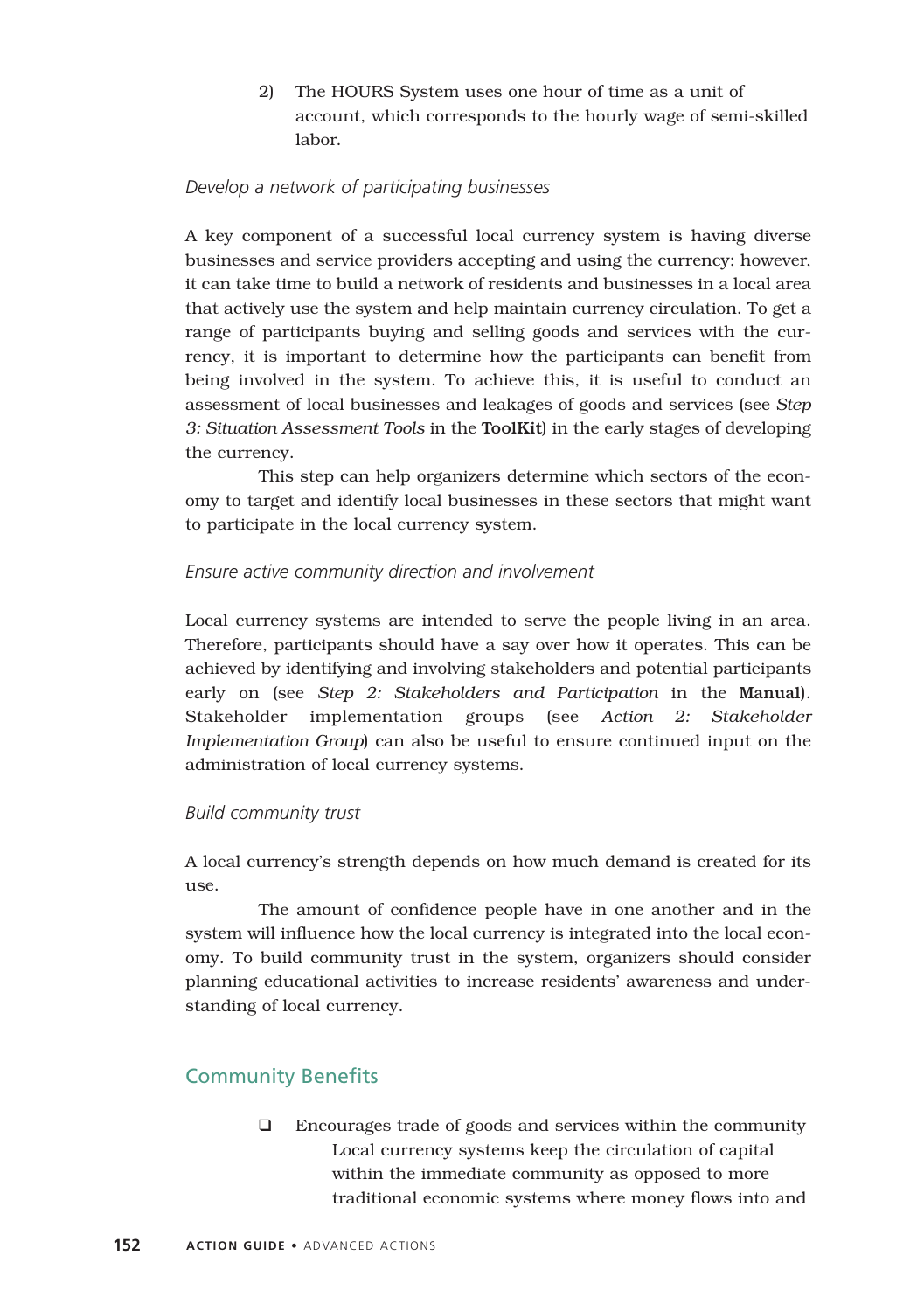out of local communities, often in negative and disproportionate ways.

❑ Supports production and delivery of local goods and services Local currency cannot be used to import goods and services from outside the local area. Therefore, users of the currency help sustain a demand for local goods and services. This can also lead to new opportunities for local businesses to specialize and develop new products.

#### ❑ Creates and supports local employment

By supporting locally produced goods and services, local currency systems can increase employment. Use of the currency may act as a catalyst for new businesses development and existing business expansion. It also provides residents who might have previously been excluded assess to participating in economic activities.

❑ Reinforces and creates social relationships and business networks

> Local currency systems are developed by community efforts. The partnerships created by local currency systems can help foster a greater sense of community identity. Often, these partnerships result in an exchange of knowledge and skills.

#### Obstacles and Challenges

❑ Lack of support

To make the local currency system viable, enough community members and businesses have to participate in the exchange. In some cases, businesses might be reluctant to become involved and might be skeptical about using an alternative currency system.

❑ Poor circulation of currency

Local currency might be used for certain services and products more than others. This can block the flow of currency between participants and result in some enterprises benefiting more than others. Recruiting a diverse mix of participants can help prevent currency circulation from becoming stagnant.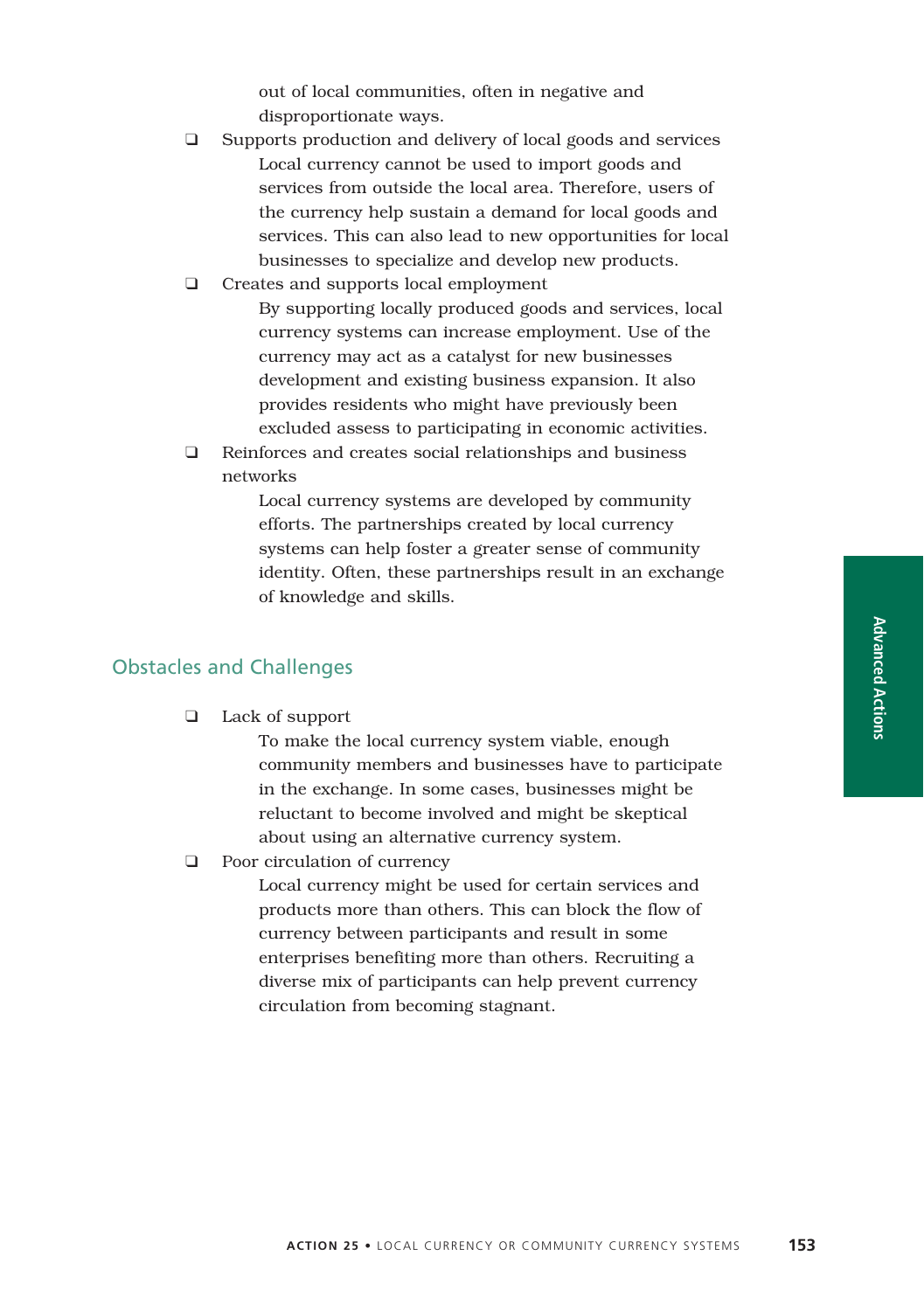## **Case Study 51: Doole, Dakar, Senegal**

The Doole is a local currency network that developed by a small group of women in Dakar. Named after the local currency, the "Bon D'Exchange" now operates in many of Dakar's districts, and in other communities in the country. Members of this network use a currency for trade within the association valued in hours of time corresponding to the West African franc and US dollar, with which they can do the following:

- ❑ Purchase a wide variety of goods and services (fruits, vegetables, fish, meat, clothes, etc.) at monthly markets and a special store called the Doole Boutique;
- ❑ Purchase goods and services form other network members, including such diverse products and services as electricity, schooling, embroidery and woodwork;
- ❑ Learn skills at the Doole Popular University, where members can take courses in literacy, English, French, data processing and business management; and
- ❑ Work in the collective interest in community gardens and other community projects to earn local currency units from the association.

Currently, the rapidly growing network has more than 600 members and the group is considering developing a health-care program for network members.

*Further Information:*

*Community Exchange Systems in Africa http://www.appropriate-economics.org*

## **Case Study 52: Tianguis Tlaloc Currency System, Mexico**

The Tlaloc Community Currency System is a combination between the HOURS system and the LETS System. The Tlaloc System uses printed bills to make transactions easy and allow transactions to take place between people who may not be members. The Tianguis Tlaloc was introduced to the public through neighborhood markets that featured home-made goods and hands-on services to:

Create a network system of producers, service providers, and consumers, which contributes to reorganizing the economy for local community benefit

Create an association that achieves an authentic domestic market improving the production and service capacity of its members, consumer orientation and education, and cultural and ecological activities.

In four years the Tianguis has directly enrolled over 200 individuals and micro enterprises.

*Further Information: e-mail: espacios@laneta.apc.org http://www.laneta.apc.org/otrabolsa/inicio.htmhttp://ccdev.lets.net/latin/mexic o/tianguis.html*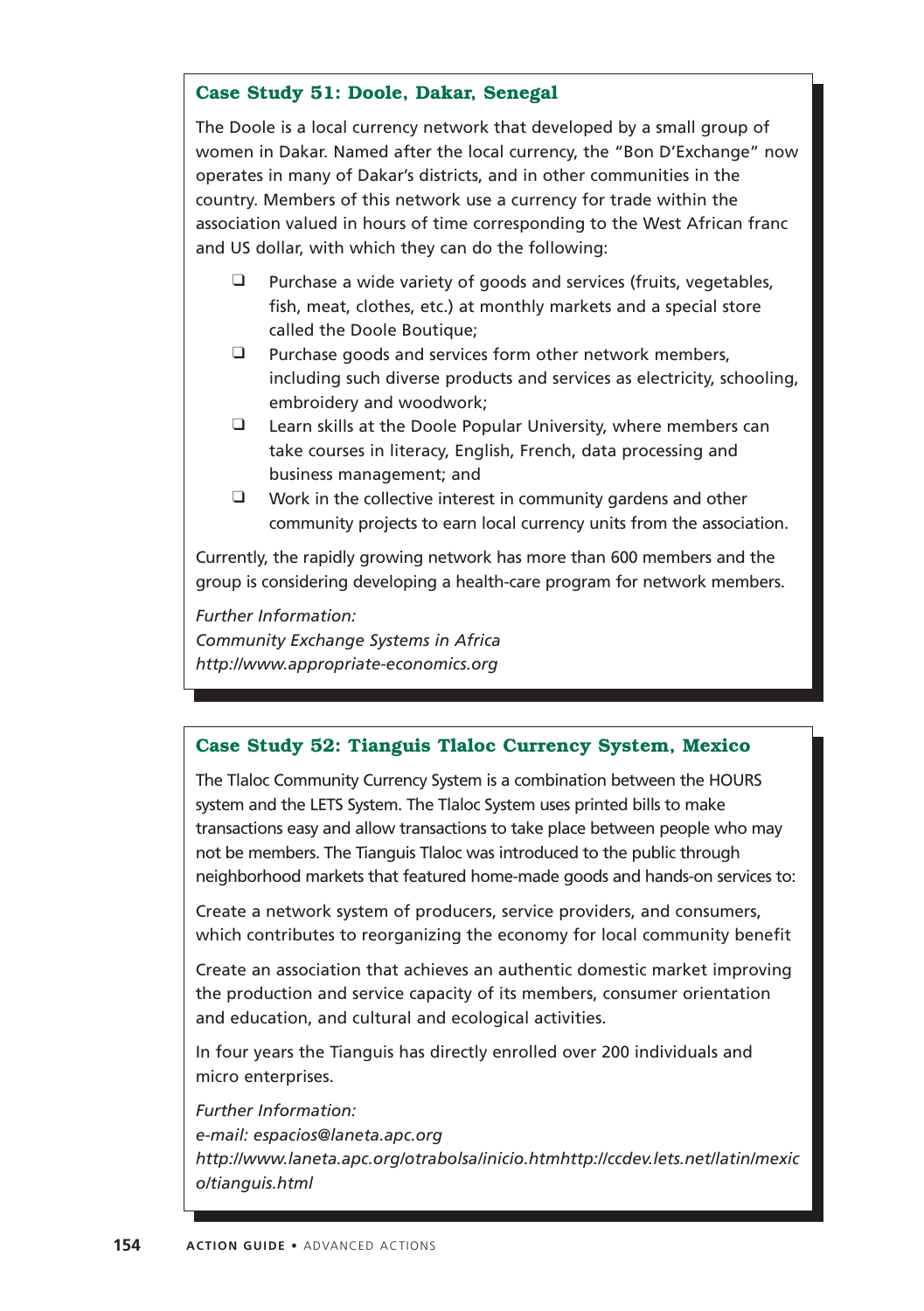#### **Resource Links**

Community Currency Systems Community Exchange Systems: http://ccdev.lets.net LET Systems: http://www.gmlets.u-net.com/

EF Schumacher Society – Local Currency: http://www.schumachersociety.org/frameset\_local\_currencies.html

Indonesia Community Currency Systems: http://ccdev.lets.net/asia/indonesia/indo.html

Japan, Community Currencies: http://www3.plala.or.jp/mig/japan-uk.html

Uruguay, Red Global del Trueque: http://www.chasque.apc.org/aharo/trueque/

Community Currency USA, Ithica, New York: http://www.ithacahours.org/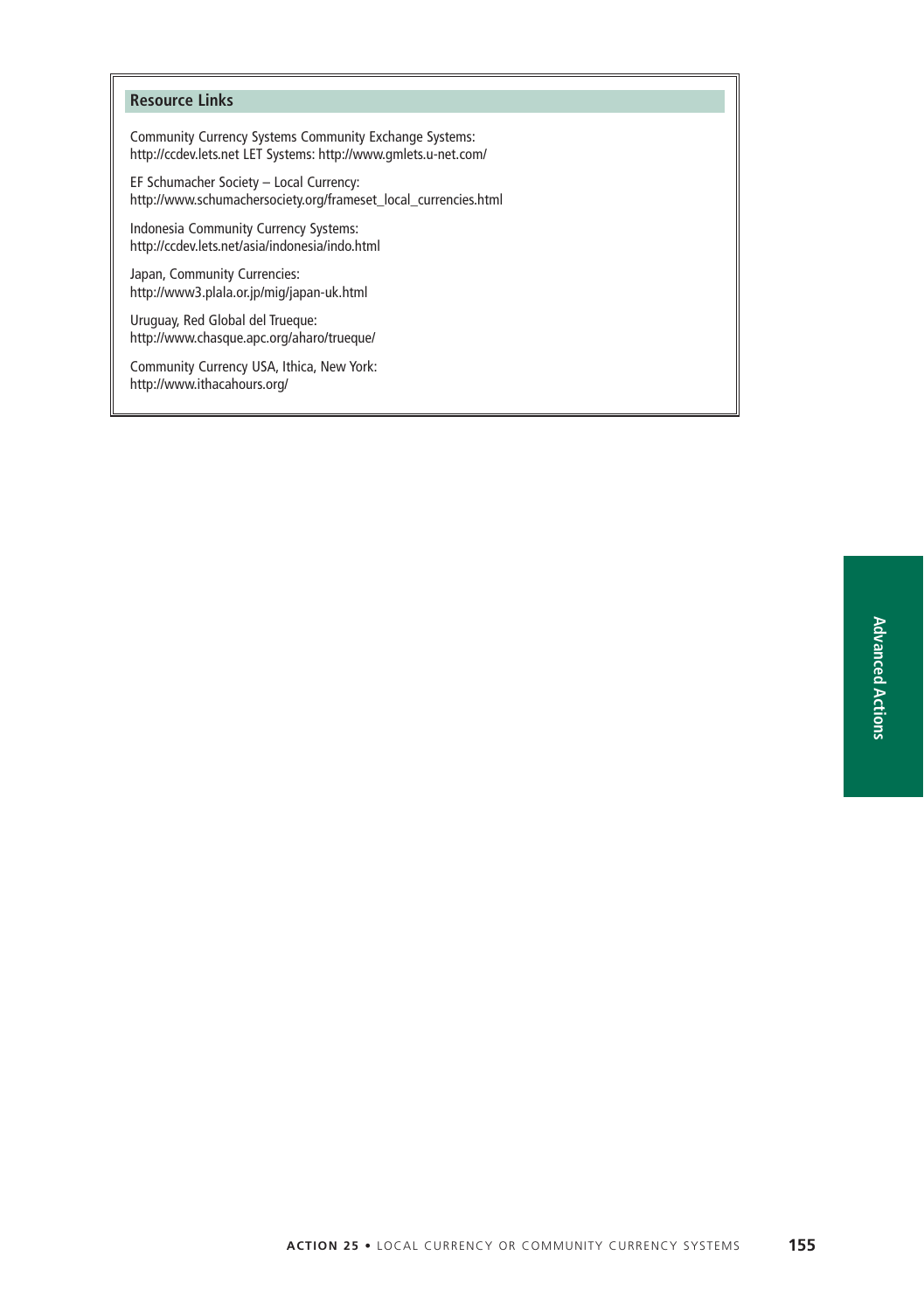## Investment

## Action 26. Promoting Foreign Direct Investment

Related Actions: Policy and Regulation; Marketing; Small Business Development Centers; Micro-Credit; Local Inward Investment

## Summary

Promoting foreign direct investment (FDI) is an important strategy in LED, where communities attempt to attract foreign investment from elsewhere in a country and/or from other countries. Attracting large manufacturing and service-sector employers into communities can be a difficult task, partly because there are fewer investors than communities seeking to attract them, and because many communities are prepared to offer large incentives to attract investors.

Successful FDI can, however, offer numerous advantages. It can create local employment and increase the tax base of an area, and it can help provide knowledge and institutional capacity. In other situations, however, it can be costly to prepare for, and compromise the interests of the local economy in various areas. LED stakeholders are challenged to balance the immediate and future needs of their own communities with their objective of obtaining FDI.

## Making Promoting Foreign Direct Investment work

#### *Modify planning policies and development regulations*

Communities can modify zoning and/or other regulations to create development conditions favorable for FDI. For example, investors often prefer edgeof-town sites; therefore, communities might want to change zoning policies to make these sites useable and attractive for a new range of uses, even though they should examine the full implications of such changes.

#### *Include FDI in a strong and diverse LED strategy*

A community that seeks to develop a certain industry or a highly specific range of industries will be vulnerable if there are regional or global economic downturns in those sectors. Therefore, a community should try to attract foreign investment in industries that it has advantages in accommodating. Also, the community should continually seek to diversify its development. FDI should form only part of a larger LED strategy, so that the local economy will not become overly dependent on foreign investment.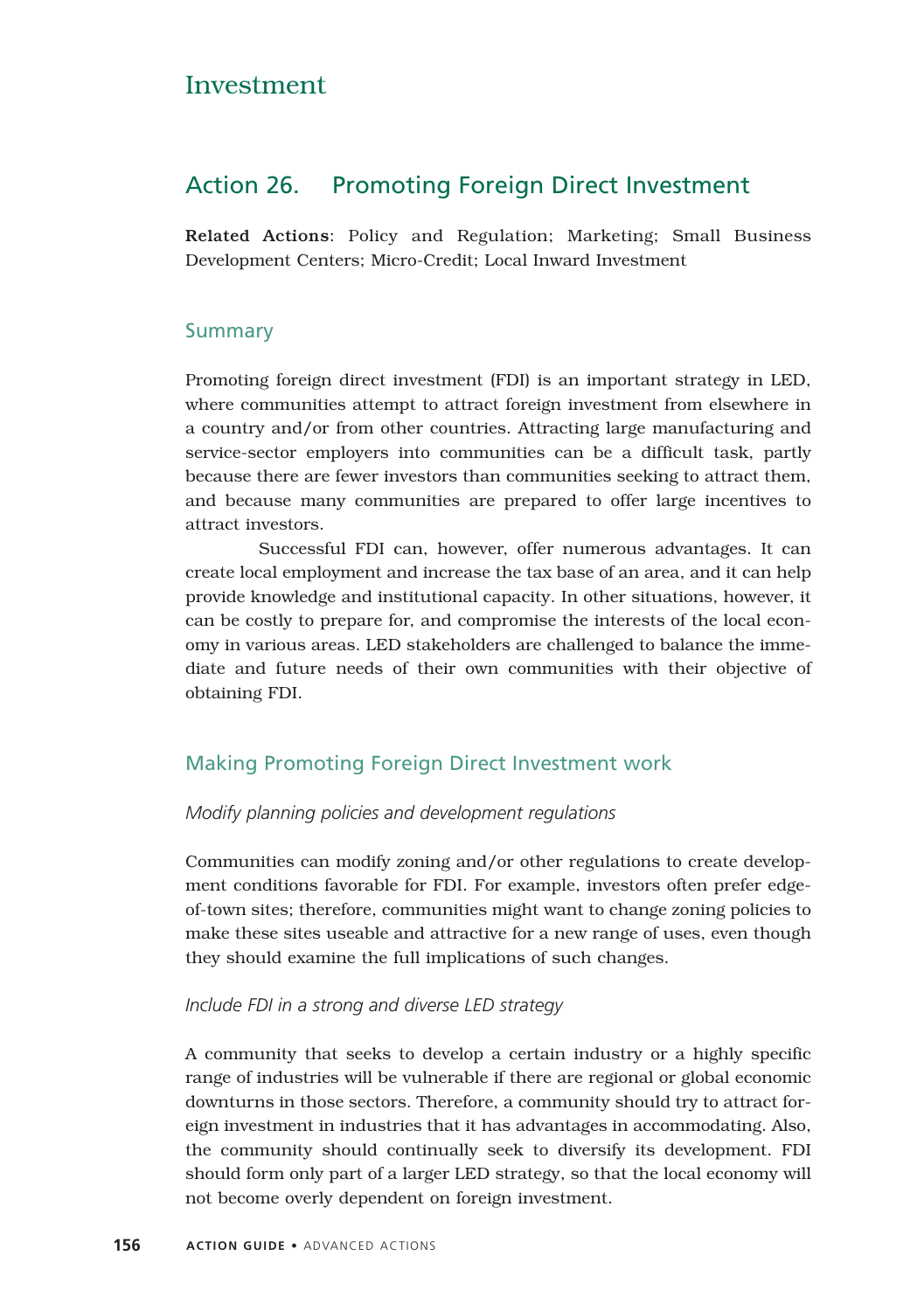#### *Create a welcoming environment for FDI*

When locating a business, investors often seek the following:

- ❑ A stable macro-economic, political and regulatory environment;
- ❑ Market access and open competition;
- ❑ Readily available sites;
- ❑ Appropriate, available and reliable utilities/transportation;
- ❑ Skilled labor;
- ❑ Local suppliers and resources;
- ❑ Appropriate education, training and research facilities;
- ❑ A good quality of life; and
- ❑ Manageable regulation and taxation systems.

Attracting FDI might depend on developing some or all of these areas. Stakeholders should consider what incentives might be important for attracting stakeholders, and how they can be offered feasibly. Deciding what needs to be done will depend largely on the context of the local area. In The Manual, *Step 3: Situation Analysis* of the LED process will help reveal strengths, weaknesses, opportunities and challenges for developing a more attractive LED environment.

#### *Work with the existing strengths of the community*

A community will typically have the greatest success attracting investment in industries where it has a competitive advantage anyway. FDI strategies are more likely to succeed when

- ❑ The community has the appropriate hard and soft infrastructure in place or available to support the likely investments;
- ❑ Marketing strategies are carefully prepared, budgets are appropriate and follow-up procedures are in place;
- ❑ Staff involved in attracting strategic investors have an understanding of investment needs and what their community has to offer; and
- ❑ Opportunities are developed to help local businesses. When a new investor is attracted to a community, every opportunity should be taken to encourage the investor to source their supplies locally, enabling supply chain advantages to be used locally. This is most successfully achieved by developing an investor after-care program, designed to ensure that investors are satisfied and given every opportunity to source their inputs from the local community.

#### *Seek to develop stable capital flows*

To the extent possible, communities should seek to find long-term capital investments. LED stakeholders should know how long the investment will last, and evaluate the possibility of investment leaving the local community, if possible.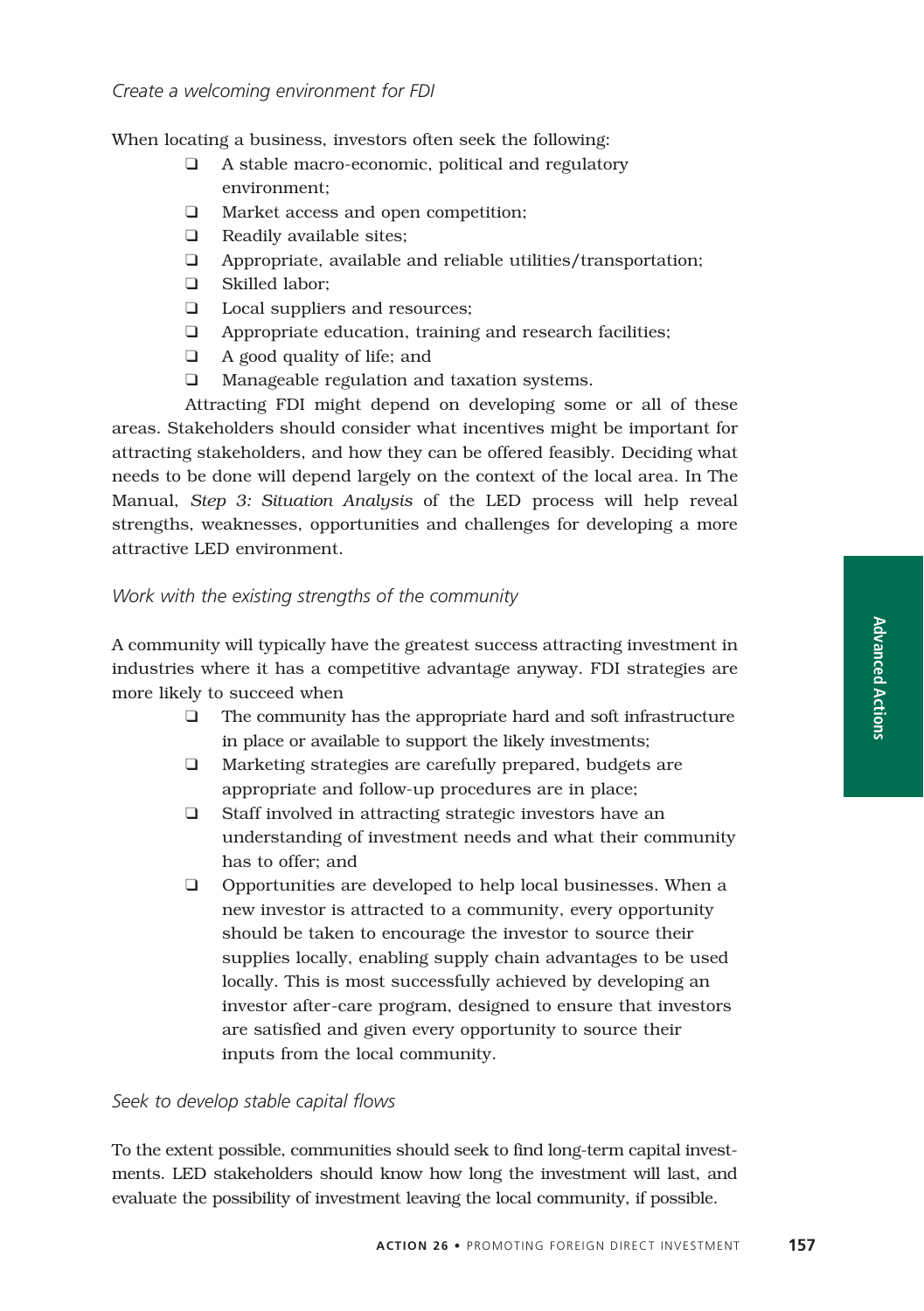## Community Benefits

- ❑ Direct and indirect employment
	- FDI will generate direct employment by developing businesses in a local area. It will usually also develop indirect employment, particularly in industries related to the ones receiving investment.
- ❑ Increase in wages and the local tax base Successful LED initiatives will generate new profits for a local economy, which can increase the tax base and the wages of people working in the community.
- ❑ Skill improvement of the workforce In many cases, FDI initiatives will offer the local workforce opportunities to develop and use new skills. In the process, communities might discover new specializations that can help guide their development.
- ❑ Transfer of "best practices"

FDI provides an opportunity to exchange technical knowledge, policy ideas and other forms of knowledge. What is learned, however, must often be evaluated from the perspective of a different cultural context.

❑ Increased awareness of the community

FDI helps raise the profile of local communities. Local areas that have competed successfully for investment in the past might be highly attractive for more investment from the same or other sources in the future.

❑ Poverty reduction

Successful FDI initiatives have significant potential to reduce poverty in local areas or entire regions.

## Obstacles and Challenges

❑ Frustration and failure

Competition for FDI can lead to frustration for communities that are unsuccessful attracting it, or where FDI takes a long time to materialize.

❑ Requirements to change policies

There are many potential problems with changing policies to suit FDI. For example, policies to assist development at the urban periphery might contribute to urban sprawl and transportation problems. Potential problems will vary with the situation, but careful consideration should be given to the advantages and disadvantages of attracting inward investors.

❑ Expensive incentives might be required The costs of offering incentives to potential investors might significantly undercut the possible economic gains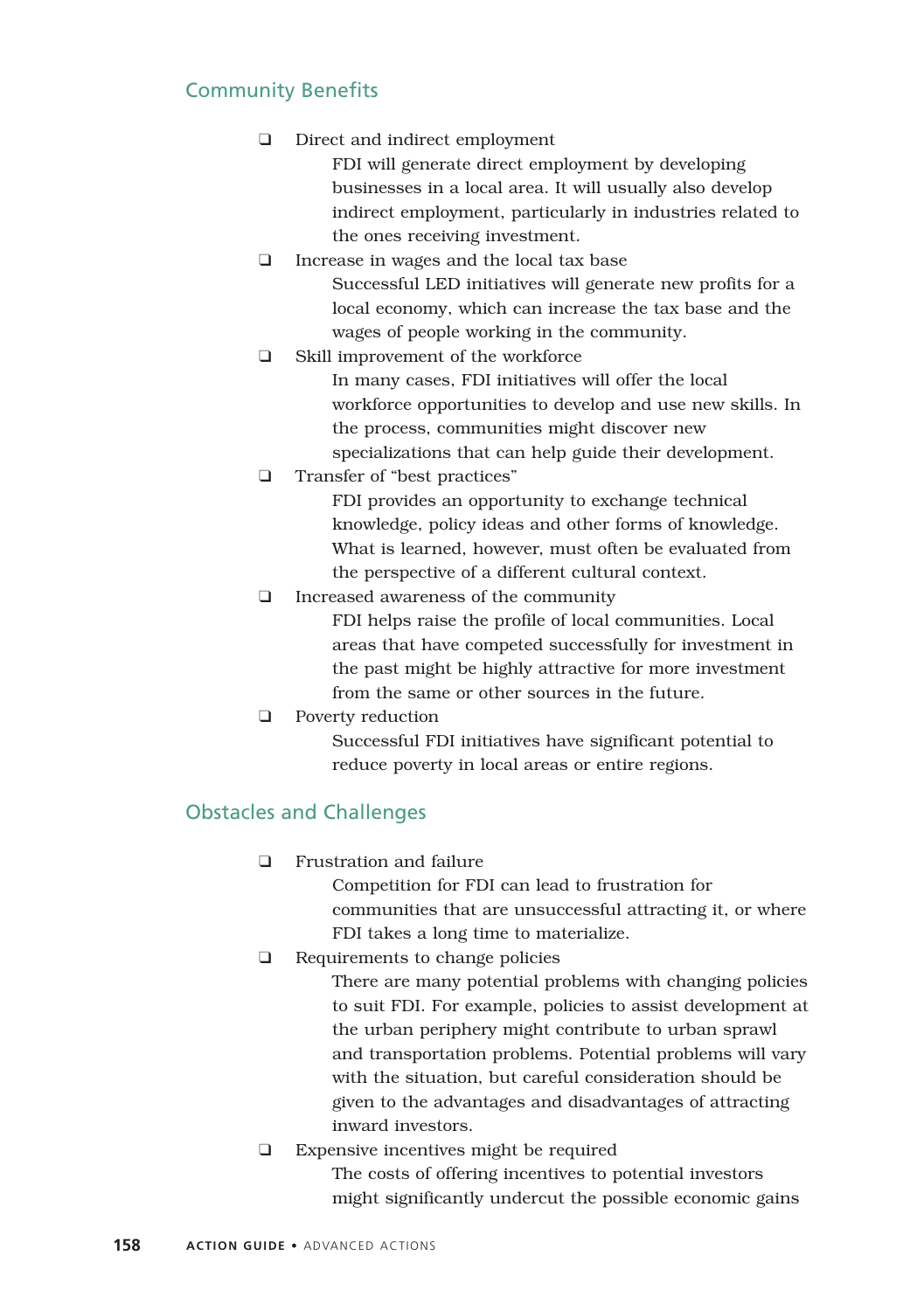of investment. Communities should balance their interest in attracting FDI with their own needs and constraints.

- ❑ Environmental, health and safety standards A common criticism of foreign investment is that it locates in countries that have relatively relaxed environmental, health and safety standards compared to other areas. Hence, some of the negative aspects of production might
	- be borne by local communities.
- ❑ Pushing out local businesses and entrepreneurs FDI might disadvantage communities through increased foreign competition in the local marketplace, whereby new businesses and entrepreneurs in the community might displace local, existing ones.
- ❑ Repatriating the profits of FDI
	- Foreign investors might repatriate the profits made in a local economy to their own home countries. The negative effects of capital drain can be reduced, however, usually when local stakeholders make FDI part of a larger LED strategy.

## **Case Study 53: FDI and Economic Development in Lesotho, South Africa**

Lesotho, a landlocked country in South Africa, experienced strong economic growth throughout the 1990s as a result of political and social stability and FDI. Real GDP growth averaged approximately 4.8per cent per year between 1985 and 1999, and inflation remained relatively stable at approximately 12 per cent throughout the same period. The manufacturing sector contributed strongly to this economic upswing; its contribution to total GDP increased from 12.5per cent in 1991-1995 to about 15 per cent thereafter.

FDI was responsible for most of this gain, due to investments in textiles and clothing, where the most value added was achieved in the manufacturing sector. Also, FDI helped sponsor the Lesotho Highlands Water Project (LHWP), a project to extract and export water, which accounted for 90per cent of Lesotho's total FDI from 1990-1996. The main attracting factors for FDI have been political stability, good macroeconomic policies, a cheap and skilled labor force, tax incentives, and, most importantly, Lesotho's proximity to South Africa's major markets.

*Source:*

*The International Monetary Fund http://www.imf.org/external/pubs/ft/wp/2002/wp0261.pdf*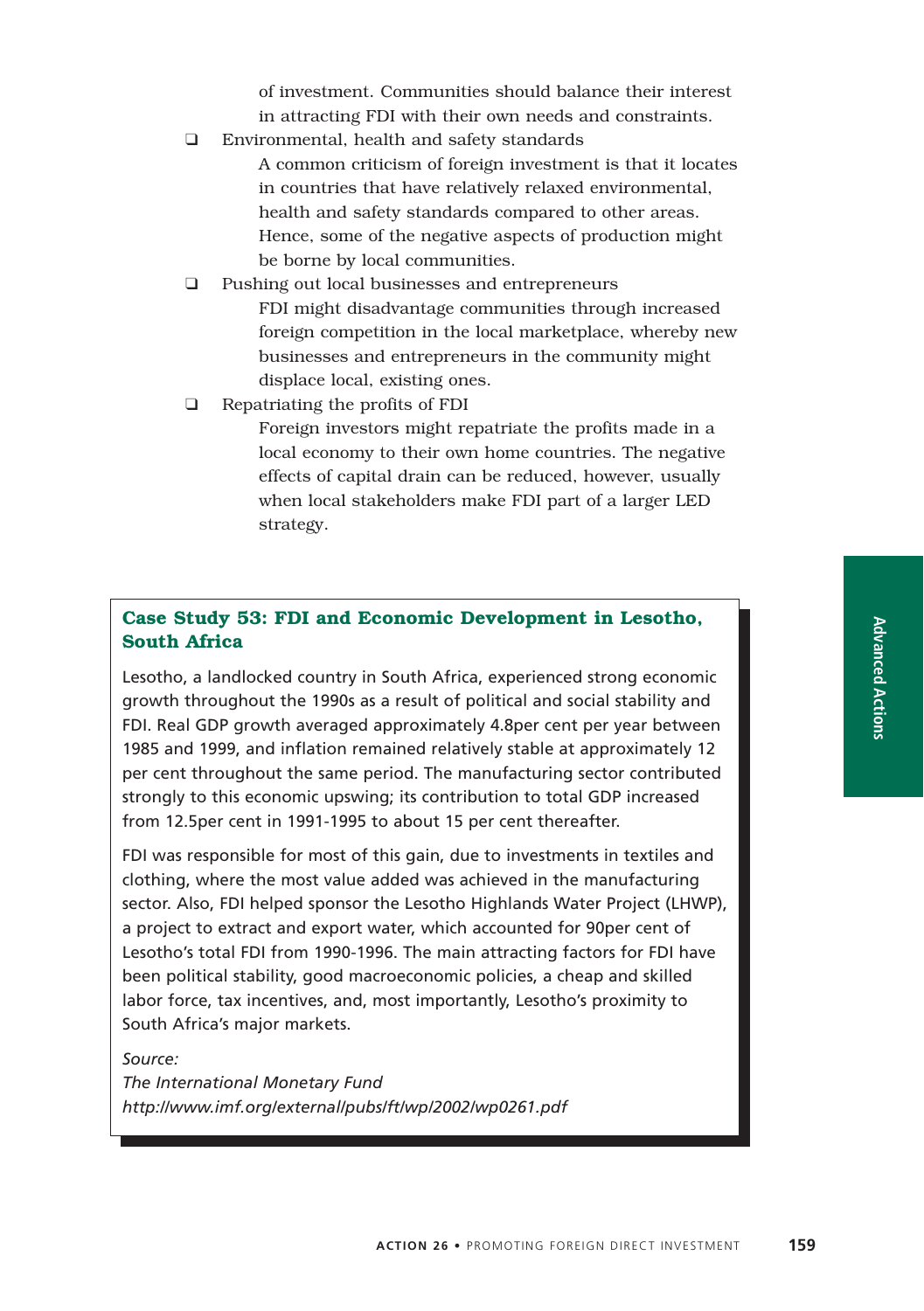## **Case Study 54: FDI and Economic Development in Singapore**

The city-state of Singapore has enjoyed rapid economic growth over the last 39 years, since independence in 1965. At that time, Singapore faced numerous challenges, such as a lack of natural resources, relatively high unemployment, and a small economic base. Between 1965 and 1980, however, the government introduced several reforms to welcome foreign investment, and developed plans to attract FDI, including the following:

- ❑ A strategic plan to create numerous polytechnic schools and technological universities;
- ❑ Major investments in infrastructure, including new ports, roads, airports and telecommunications;
- ❑ Developing one of the world's most liberal and open-trade regimes;
- ❑ National standards extended for the operation of foreign firms; most industries are open to FDI;
- ❑ Duty-free charges for 98per cent of the imports entering the country;
- ❑ Import licenses are not required and customs procedures are minimal and efficient;
- ❑ Concrete steps to protect intellectual property; and
- ❑ One of the lowest piracy rates in Asia

Some of the positive impacts of FDI have included the following:

- ❑ Foreign firms have invested heavily in petroleum, chemicals, electric and electronic equipment, transportation equipment and other manufacturing areas;
- ❑ The foreign share of GDP rose from 18% in 1970 to 36% in 1990;
- ❑ The foreign share of manufacturing has steadily risen. Foreign manufacturing grew from 43% in 1965 to 75% in 1994;
- ❑ Foreign companies account for around 74% of output in manufacturing; and
- ❑ Foreign firms account for 85% of all manufactured exports.

*Further Information:*

## *Amir Program:*

*Access to Microfinance and Improved Implementation of Policy Reform http://www.amir-jordan.org/amir1\_web/pri/fdi/singapore\_fdi.htm*

#### **Resource Links**

The Development Gateway www.developmentgateway.org

fDi Magazine http://www.fdimagazine.com

The Foreign Direct Investment (FDI) Promotion Centre www.fdicenter.org

United Nations Conference on Trade and Development (UNCTAD) www.unctad.org

The World Bank Group - Local Economic Development http://www.worldbank.org/urban/led/index.html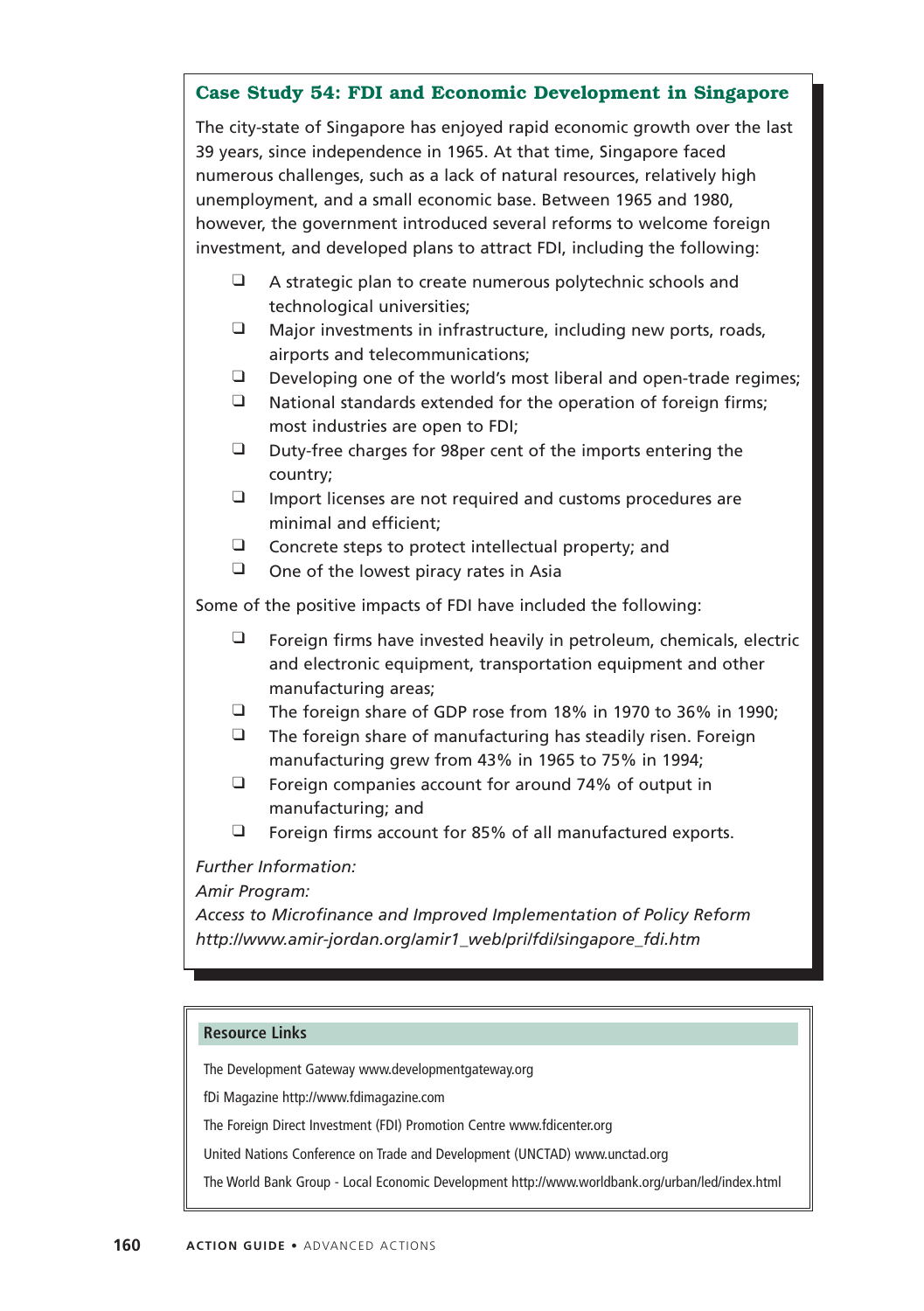Related Actions: Policy and Regulation; Research and Analysis; Local Procurement and "Buy Local" Campaigns; Marketing; Small Business Development Centers; Local Currency or Community Currency System

## Summary

Local inward investment consists of actions that help retain existing businesses in the local economic development area. This encompasses a wide range of potential actions that might include the following:

- ❑ Creating a business-friendly environment through training programs, business support programs and assisting local companies with technical advice;
- ❑ Providing improved access to flexible credit options;
- ❑ Bureaucracy reduction programs;
- ❑ Encouraging local economic activity through "buy Local" campaigns (see *Action 6: Local Procurement*); and
- ❑ Hard and soft infrastructure investments to support the local economy.

One of the reasons local inward investment can be successful is that local businesses have already made investments in the local area. However, ensuring that local businesses remain requires a comprehensive, strategic plan to ensure a vibrant and attractive investment environment. Local Inward Investment actions should be prioritized, based on the information gathered during *Step 3: Situation Assessment*, discussed in The Manual. While implementing steps to retain Local Inward Investment, it is important to remember that a healthy LED targets a diversified economy; therefore, it is important to create a strategic business environment that sustains a range of industries, companies and business scales.

## Making Local Inward Investment Work

#### *Creates incentives and means to support local investment*

A variety of steps can be taken to encourage higher local investment. One step is to encourage the formation of local credit unions that can support local SMEs. Credit unions have the added benefit that they can often offer financial services to clients who might not qualify for financial services from other financial institutions (see *Action 24: Micro-credit*).

Another form of generating capital for local investment is taxfavored investment funds such as the Canadian example of Labor Sponsored Investment Funds. Similar to an investment fund, but offering tax incentives for private individuals to invest in small businesses, Labor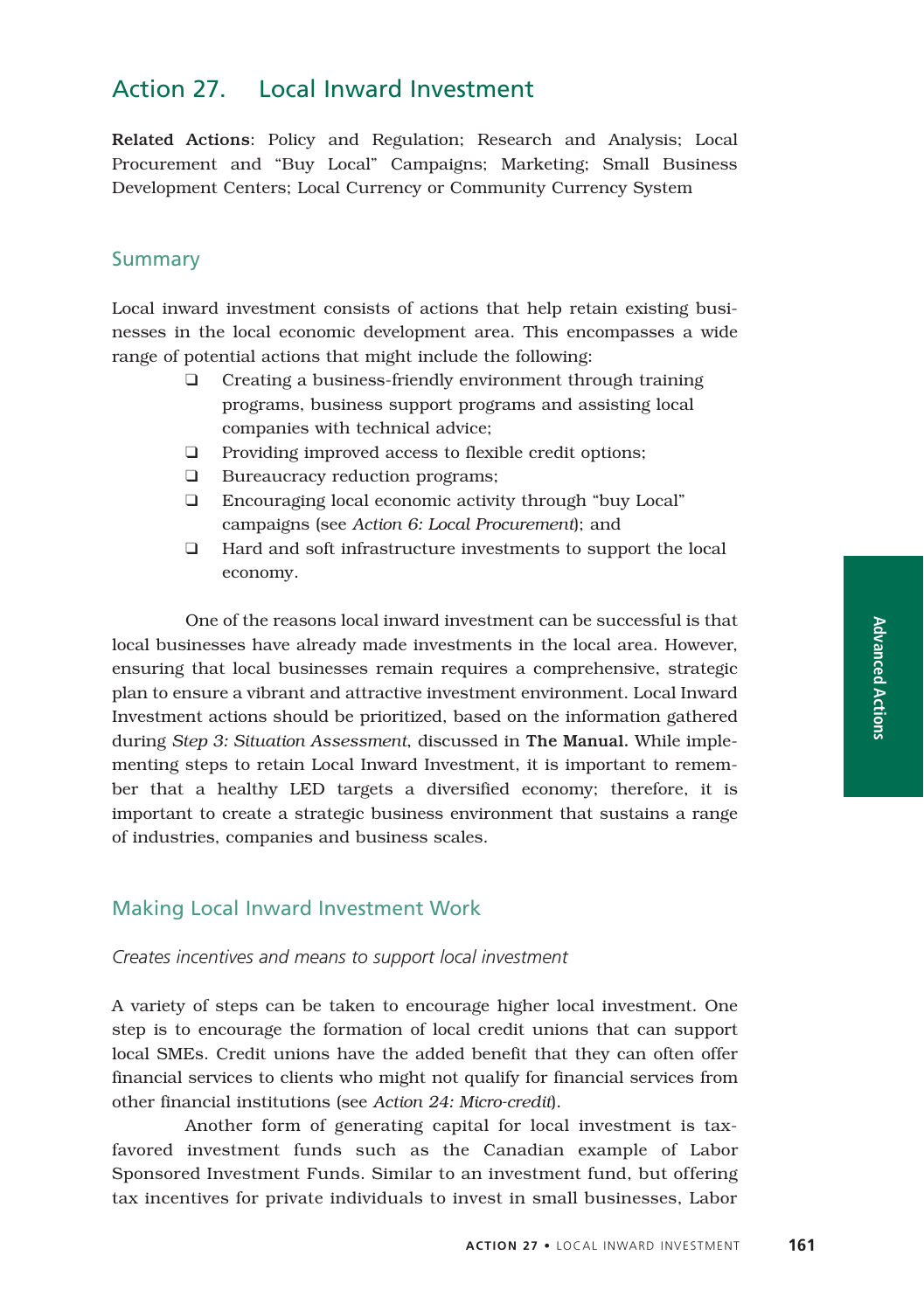Sponsored Investment Funds encourage investment in small Canadian companies. The combination of tax benefits and diversified investment portfolios means that more than 40per cent of venture capital in Canada is raised through these mechanisms, a critical source of capital for local economic development.

#### *Encourage locally owed industry formation*

Locally owned industry is more likely to stay within a local area. There are several innovative LED tools that can encourage this, such as supporting enterprise employee ownership.

#### *Local Exchange Trading Systems (LETS)*

LETS involves creating a local currency that can be used to facilitate the exchange of goods and services within a local economy. More information about LETS programs can be found in the Resource Links section and in *Action 25: Local Currency or Community Currency Systems*.

#### *Micro-Credit*

In 1993, the Grameen Bank in Bangladesh demonstrated the enormous potential of granting small loans to people too poor to qualify for traditional loans. These loans have provided investment that has stimulated local economies that have replicated the structure of the Grameen Bank. This model now reaches over two million borrowers around the world. See the Resource Links and *Case Study 49* for more details.

#### *Local planning and decentralization*

Local Inward Investment requires decision- making capacity at the local level. In order to achieve success, it requires an effective process for local planning, involving co-operation between public and private sector actors.

## Community Benefits

- ❑ Maintains community economic stability By retaining existing economic activity, local areas benefit from a sense of continuity and stability.
- ❑ Local ownership of industry Encouraging local ownership of industry creates longterm economic benefits by increasing the capacity and skills of the local workforce.
- ❑ Flexible financing of local economic priorities An effective local inward investment program provides an avenue for funding economic priorities unique to a local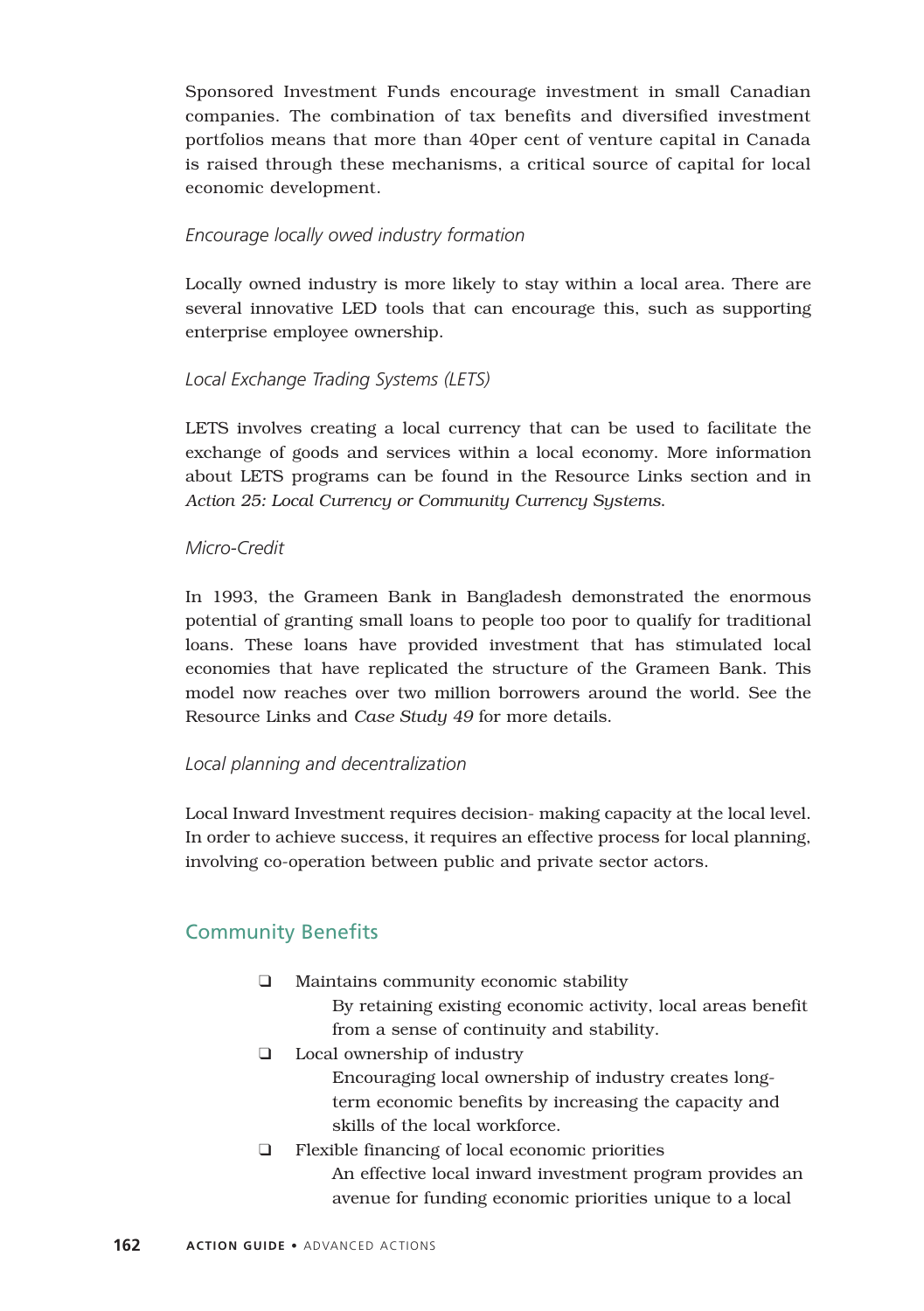community. It can capitalize on local knowledge to take advantage of community strengths.

## Obstacles and Challenges

❑ Avoiding unfavorable economic incentives to retain investment Retaining local inward investment is a difficult task. In some instances, it might appear worthwhile to offer substantial tax incentives, subsidies or other incentives to retain investment. However, research has shown that these techniques often fail to benefit local communities, particularly where funding is diverted from public goods and services. Depending on the situation, community benefits cannot be guaranteed, despite incentives given to local businesses.

#### ❑ Long-term vision, short-term decisions

As local conditions change, so, too, will the basis for the local economy. Thus, the local economic base will naturally change over time. Local inward investment decisions need to balance, creating an economically vibrant environment over the long-term with the immediate needs of the economy.

#### ❑ National policy

A local inward investment strategy must be coherent with regional and national economic policy. It is important that a local economic development strategy complement, and not compete with, other policy objectives.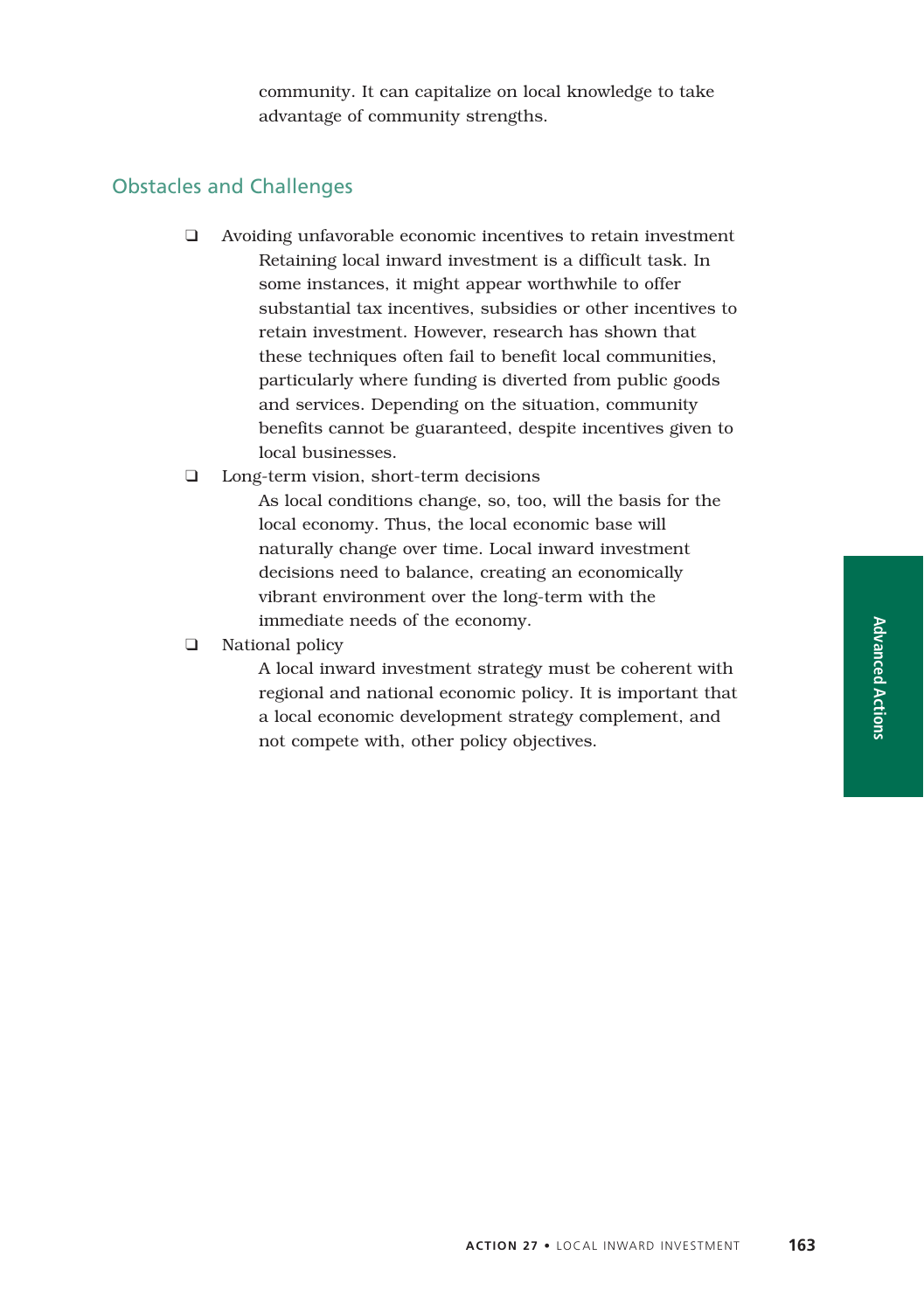## **Case Study 55: Vancouver City Savings Credit Union, Vancouver, Canada**

Vancouver City (VanCity) Credit Union, located in British Columbia, Canada, has grown into one of the largest financial institutions in the region. VanCity's business activities are designed to support its own long-term viability, while contributing to the social, economic and environmental wellbeing of the community. Currently, the credit union has 297,000 members with more than \$8.2 billion Canadian dollars in assets.

The credit union has garnered widespread recognition for its contributions towards socially sustainable and economically sound practices. One indication of the success in achieving its dual mission is the high rates of client satisfaction (voted best financial institution by readers of a Vancouver daily newspaper, The Vancouver Courier) and by being awarded the Business and Industry Award by the International Association of Official Human Rights Agencies.

As part of its commitment to a socially responsible business model, the credit union undergoes a social audit report and makes available its Accountability Report to the general public. The credit union has further strengthened its commitment to living up to its values by adopting an international process standard (AccountAbility, see Resource Links for more details) that establishes meaningful, measurable targets for the credit union to continually improve its operations.

Much of the success of VanCity can be attributed to offering its clients a wide choice in financial services. An example of a wonderful LED tool is VanCity's Community Investment Program (CID). This program enables investors to place their money in pre-screened, local economic development programs. In exchange for knowing where and how their money is invested, and how it is helping their community, investors are given a fixed, but lowerthan-market return on their investment. This enables VanCity to lend these funds at better-than-market rates to selected groups to benefit the local community. The program has raised \$1.86 million Canadian dollars for local investments in British Columbia, and has a sister program that has raised \$2.13 million Canadian dollars for international, community-based lending projects. This program provides concrete evidence that there are a significant number of local investors who are willing to accept a lower rate of return in exchange for assisting local economic development in their community.

*Further Information: VanCity Centre Mailing Address: PO Box 2120 Station Terminal Vancouver, BC Canada V6B 5R8 Tel:: (604) 877-7000 Web: www.vancity.com*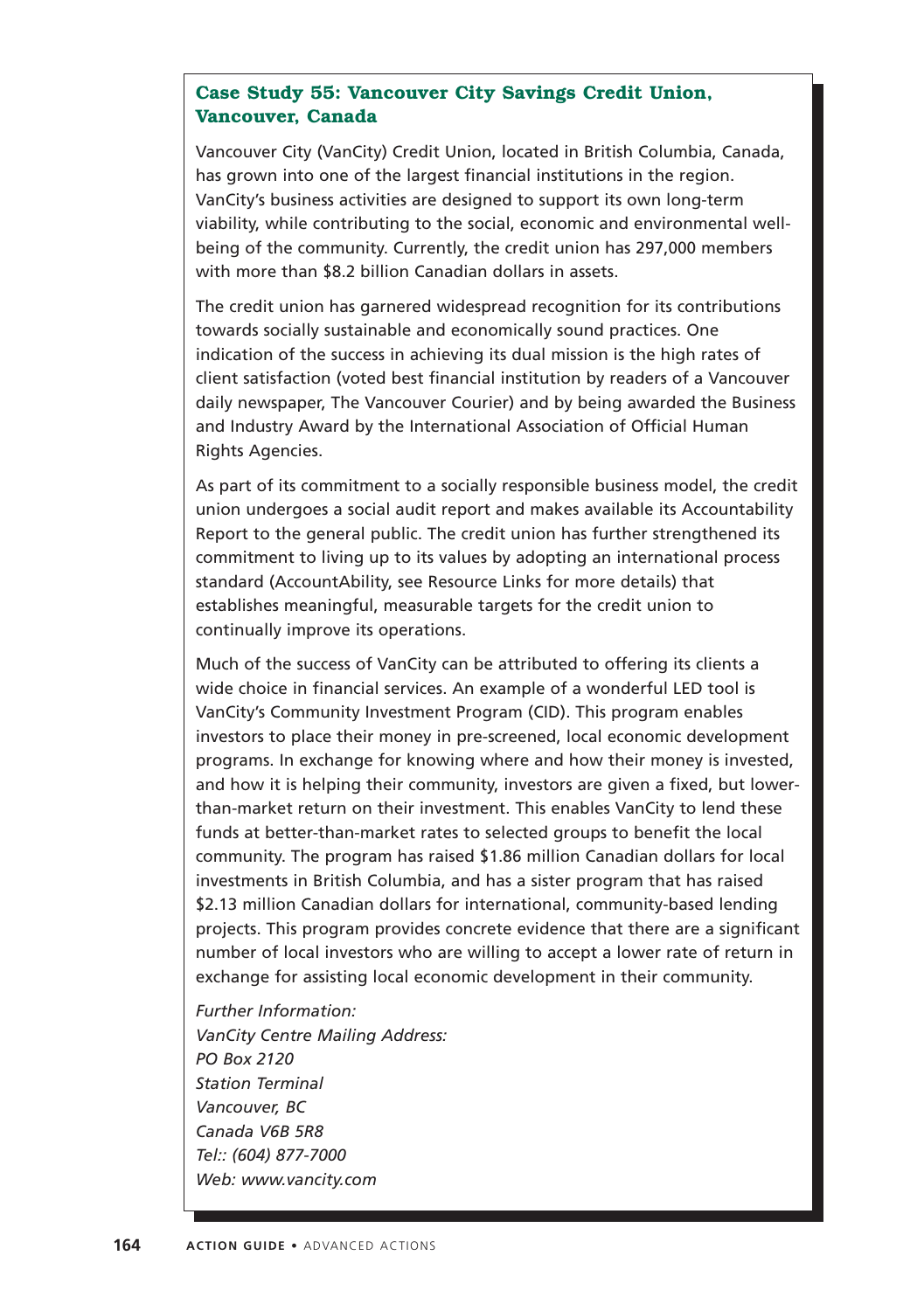## **Case Study 56: The Gate Project, Turin, Italy**

The Gate project focuses on the economic regeneration of a local market located in the center of historic Turin, Italy. The market is home to more than 1,000 traders, and is visited daily by up to 40,000 people. In spite of its dynamic market, the local area was experiencing declining levels of employment, higher-than- average crime and overall urban decay.

In response to these issues, the Gate project was initiated. It is a partnership between the public and private sectors that aims to enhance the local area, support local employment and encourage people to remain in the area.

One of the project's specific actions to encourage local inward investment was the creation of a quality standard for locally produced fruits and vegetables. By helping to raise the quality of these goods, it is hoped that both farmers and merchants in the market will benefit from higher prices for these products. Other actions include upgrading market facilities (see *Action 7: Simple Upgrading of Local Business Area*s and *Action 18: Town Center/Business Areas Enhancement* for more ideas) and organizing regular antique fairs. Assisting local merchants to organize new fairs demonstrates how encouraging local inward investment does not necessarily involve significant capital expenses, yet still creates a positive local economic development result. In all, the project expects to create 100 new jobs.

The project has also sought to extend the benefits of Local Inward Investment by increasing local community capacity through the creation of a communityaccessed Web site, which facilitates the discussion and sharing of new ideas to improve the local economy. This has provided a forum to increase the local communities' participation in the project, as well as linking the positive experience created in Turin with other communities in the region.

*Source:*

*The World Bank http://www.worldbank.org/urban/led/eu\_italy.html*

#### **Resource Links**

Institute of Social and Ethical AccountAbility Unit A, 137 Shepherdess Walk London N1 7RQ United Kingdom Tel: +44 (0)20 7549 0400 Fax: +44 (0)20 7253 7440 email: secretariat@accountability.org.uk http://www.accountability.org.uk/

The Grameen Bank Grameen Bank Bhaban Mirpur, Section-2 Dhaka-1216, Bangladesh Tel:: 8802-9005257-68 Email: grameen.bank@grameen.net http://www.grameen-info.org/

Local Investment Fund 123 Minories London EC3N 1NT Tel: 020 7680 1028 Fax: 020 7488 9231 Email: information@lif.org.uk http://www.lif.org.uk/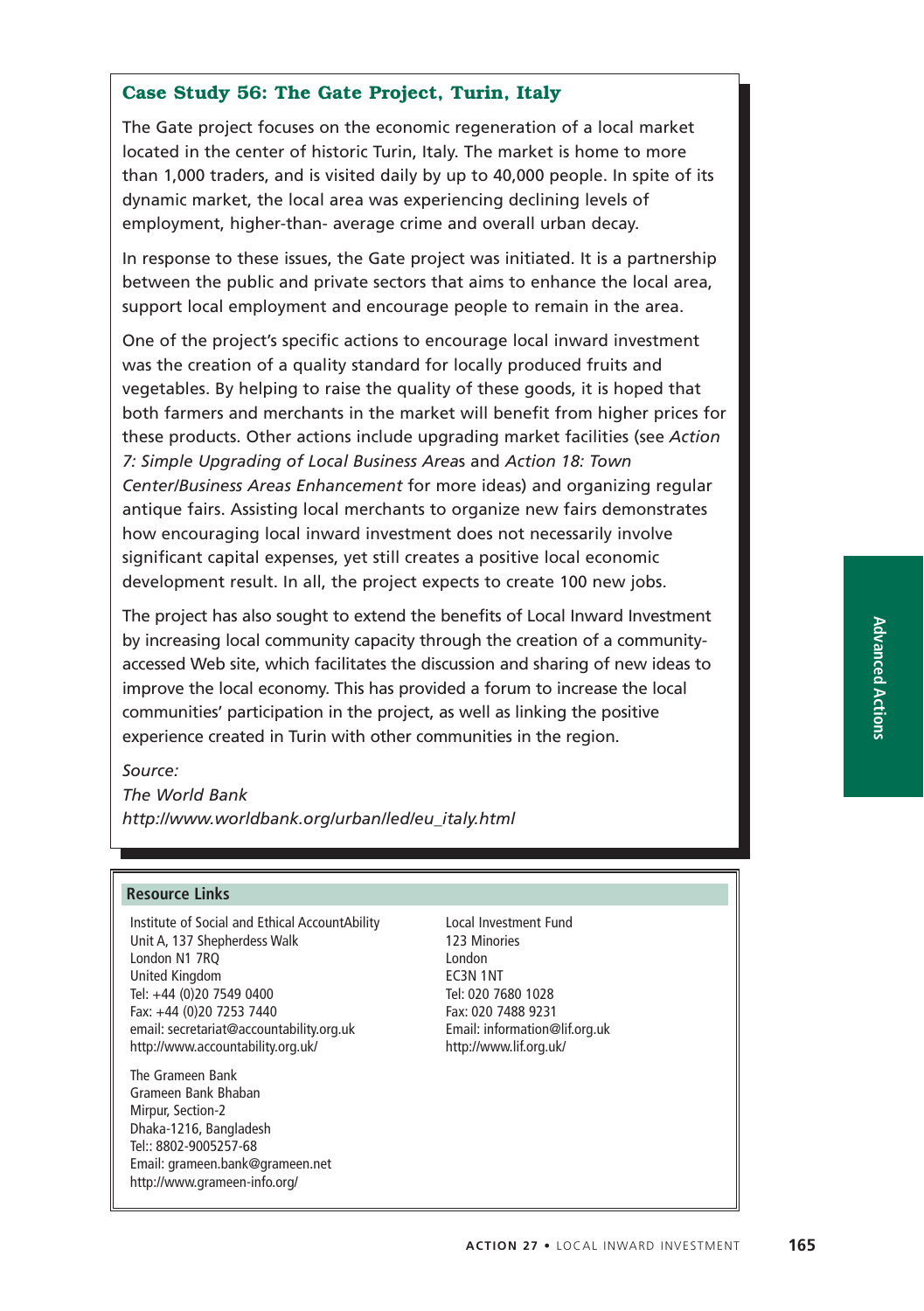## Broad-based Actions

**T**his final section reviews larger LED programs referred to as *Broad-based Actions*. These are more comprehensive approaches, or sectortheme (e.g., informal sector, tourism) specific alternatives that incorporate many of the previously outlined actions in an integrated program. Although they can be more expensive and complicated to co-ordinate, broad-based alternatives generally bring significant results, given their comprehensive and integrated nature. Examples of *Broad-based Actions* include informal economy, sustainable tourism and urban-rural linkages.

## Action 28. Support for the Informal Sector

Related Actions: Incubators; Micro- and Small-Scale Enterprise (MSE) Development; Micro-Credit

#### **Summary**

The informal economy is comprised of economic activities not recorded and not subject to formal rules of contract, licensing, labor and taxation. The activities are often small scale, labor intensive and reliant on indigenous resources. They typically include skills acquired external to the school system and are unregulated and competitive. The informal economy includes businesses that are

- ❑ Involved in manufacturing activities and service provision, e.g. maintenance, repair, food preparation, construction and transport
- ❑ Unregistered and out of compliance with legal standards;
- ❑ Often operating from semi-permanent locations such as public space or in urban areas; and
- ❑ At subsistence or poverty levels.

The informal economy is a growing part of local and national economies. Although incomes earned in the informal economy are generally very low, collectively, they are valuable and can form a substantial portion of national, regional, city-level economies. Informal economies contribute directly to poverty reduction by providing the livelihoods of large portions of the population. By supporting the informal economy, other important social development issues can also be addressed, including gender equity, cultural preservation, child labor and public health and safety.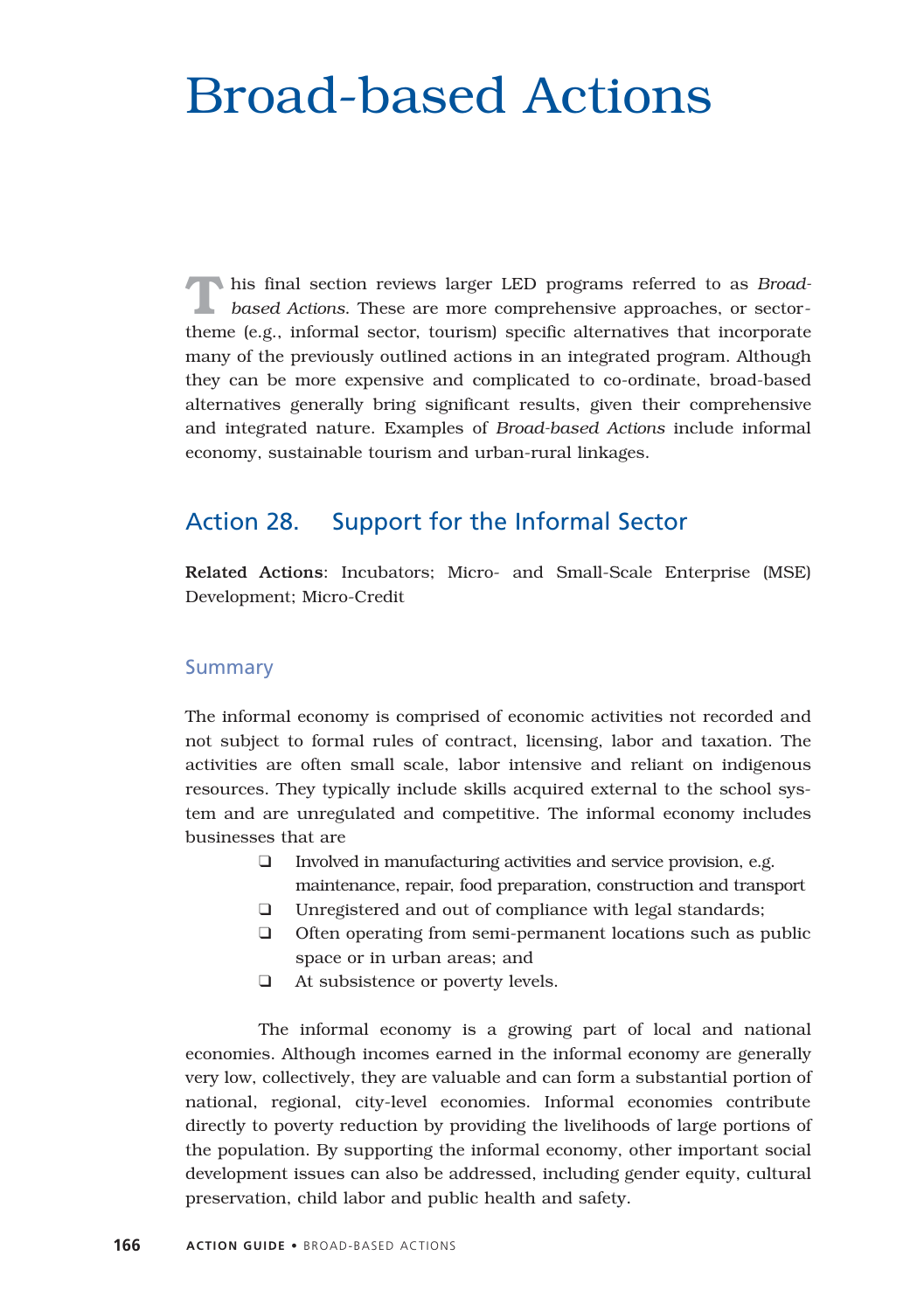## Making Support for the Informal Sector work

## *Explicitly study the local informal economy*

Any analysis of the local economy (See *Step 3, Situation and Analysis* in the Manual) should explicitly include the informal economy. This is important for planning for the informal economy.

#### *Improve infrastructure*

Local authorities can improve their physical infrastructure to better incorporate the informal economy in the regular economy (see *Action 15: Physical Infrastructure Investment*). Physical improvements can include the development of markets for street vendors, the provision of street furniture, improved utilities (e.g. water, electricity, sewage, etc.), better policing to protect the informal economy against crime and violence, and improved transportation services to offer better access to markets and delivery nodes.

#### *Offer resources*

Local authorities and their partners can offer better access to financial services (especially micro-credit) and training programs (e.g., management, health, accounting, etc.) to those in the informal economy. Public health resources and programs are an important part of this component.

## *Develop policies and regulations to benefit the informal economy*

A local authority should not only promote the informal economy, but also recognize its economic importance and employment significance. Policies and programs can be developed to help the informal economy improve its purchasing power (e.g., co-operative buying) and the local authority can assist certain sectors within the informal economy by providing access to greater economies of scale (e.g., through the provision of municipally coordinated recycling and salvage centers). These policies might be general in nature but account for impacts on the informal economy. Alternatively, specific bylaws and regulations can be designed.

## *Develop gender responsive policies and programs*

New sectoral policies and programs need to be context-specific and account for how history and past policies have presented both opportunities and barriers to the informal economy. In particular, it is important to be gender sensitive, given the important role of women in the informal economy. Informal workers should be involved forming policy through democratic processes that involve all stakeholders.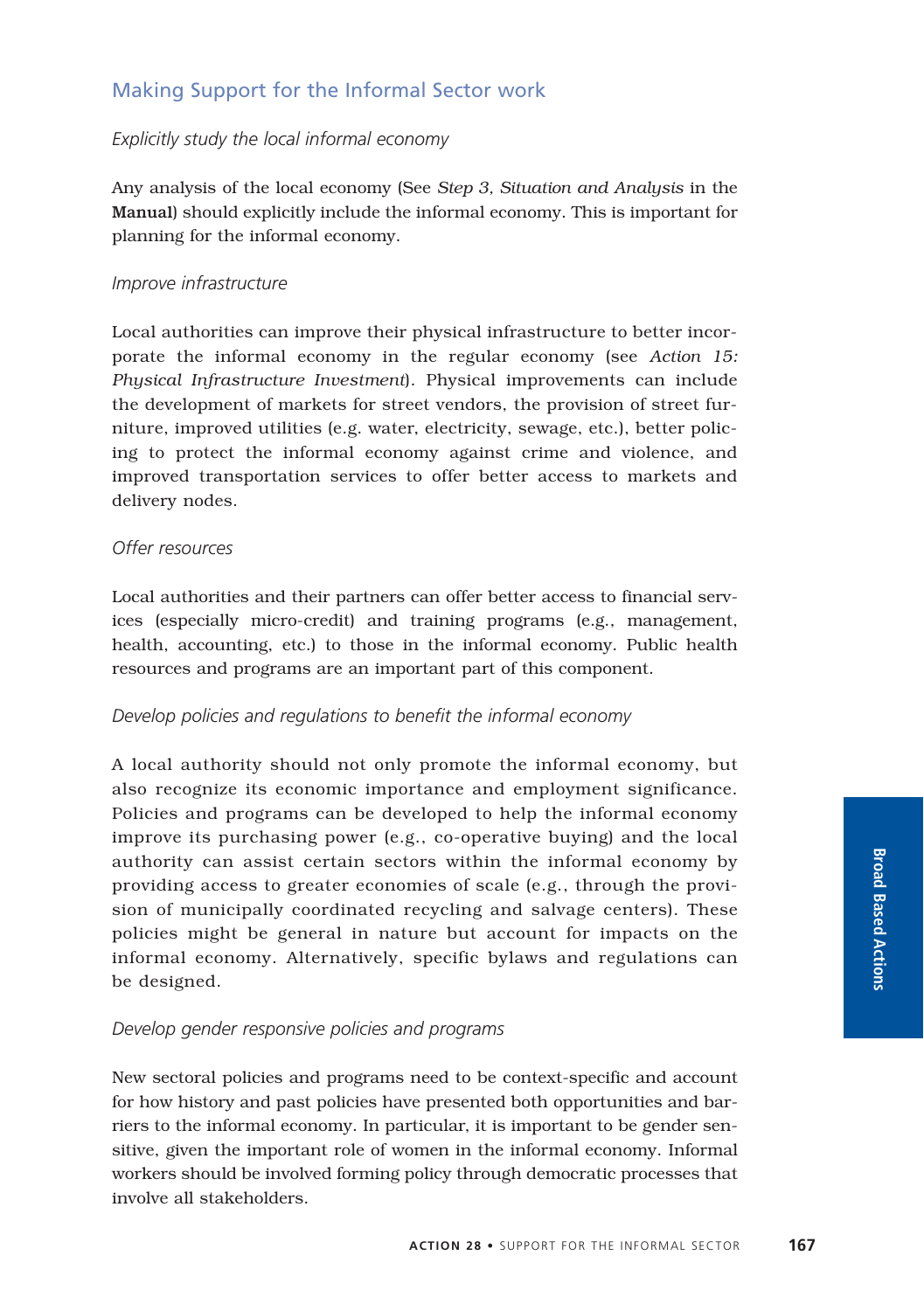For LED benefits to be distributed across all socio-economic groups, it is necessary to take measures targeted at marginalized or disadvantaged groups of individuals such as ethnic minority groups, the urban poor, women, redundant workers, the long-term unemployed and youth. Often these groups are involved in the informal sector to some degree.

The World Bank has developed a listing of possible projects, including the following:

❑ Language training

This is a key issue where there are groups of foreign workers and minority communities. Outreach programs are often successful.

- ❑ Skills retraining and job placement programs Skills retraining should be done using a demand-led approach, e.g. businesses need to be involved in articulating the skills needs. There is little point in retraining individuals in skill areas for which there is no local demand. Job placement programs assist individuals in acquiring the skills they need to access jobs and assist in identifying opportunities.
- ❑ Raising educational achievement

This is usually an issue for an entire city, but specific communities might need extra support.

❑ Enterprise training

Many disadvantaged groups have both high unemployment and a large proportion of workers in the informal sector. Basic training in terms of business management, finance and marketing can have a significant impact on these communities.

❑ Helping women to access employment and self-employment programs

> Projects could include skills development, confidencebuilding programs and provision of crèches and afterschool clubs.

- ❑ Micro-enterprise lending programs This area of activity is also well suited to assisting disadvantaged groups to access self employment.
- ❑ Work experience and teacher/pupil placement schemes: These schemes involve teachers and students working for short periods of time in businesses to gain work experience. Teachers do this to gain a better understanding of workplace requirements.
- ❑ Developing mentor programs

The premise behind mentorship programs is that more experienced business people mentor new starters and give them support, encouragement and ideas. Mentor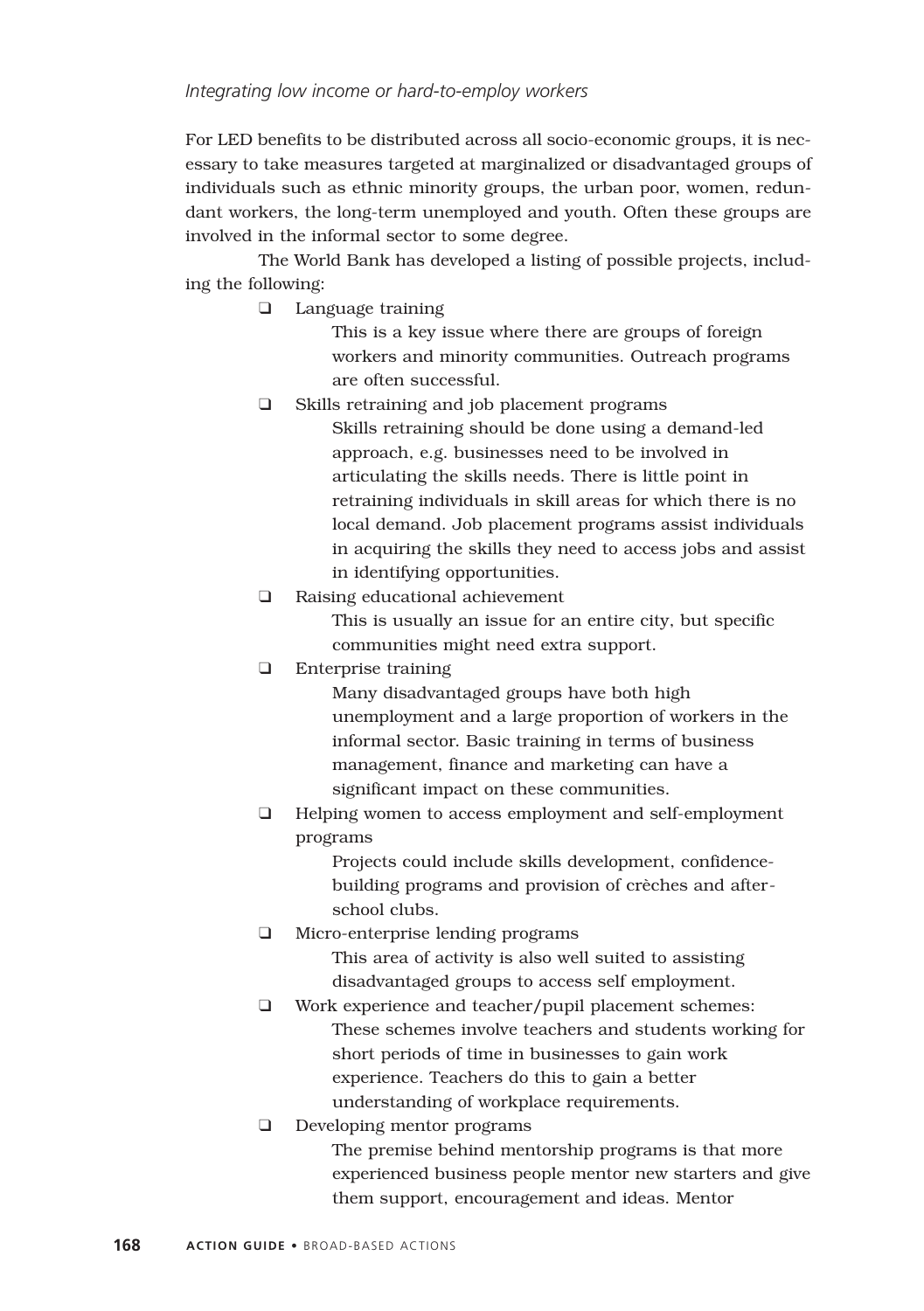programs can be very informal, and are a way of helping individuals to start their own business.

❑ Health awareness programs

Often the most disadvantaged suffer from the worst health. Besides the direct effects on individuals, poor health becomes a serious, limiting factor when trying to access work. Health awareness programs can be closely targeted at, for example, specific schools, communities and so on. They might also be delivered through community resource Centers. HIV/AIDS programs will be a priority for many LED programs in areas affected by the epidemic. Prevention and care reduce the negative burden imposed on families – particularly the poor.

❑ Development of community resource centers The purpose of these Centers is to gather together information, support and services to meet the needs of the local community. These Centers do not need to be sophisticated. Services might include everything from health care, education services, business advice on paying taxes, play areas for children and so on.

### Community Benefits

- ❑ Supports broader range social development initiatives As the informal economy tends to disproportionately involve the working poor, women and children, support programs can also help address important social development issues associated with these groups and reduce poverty.
- ❑ Supports local economic development

The informal economy is full of ready entrepreneurs who could increase their contribution to the socio-economic development of their locale or region with proper training and support.

❑ Builds local tax base

By developing and formalizing certain components of the informal economy (e.g., scrap metal collection or street market development), a local authority can expand its tax base through user fees charged for upgraded and centralized facilities.

❑ Supports environmental and public health programs Some informal economies might pose significant environmental and public health problems (e.g., auto repair, electrical component salvage). By supporting these areas of the informal economy with public health and environmental programs (e.g., used motor oil collection,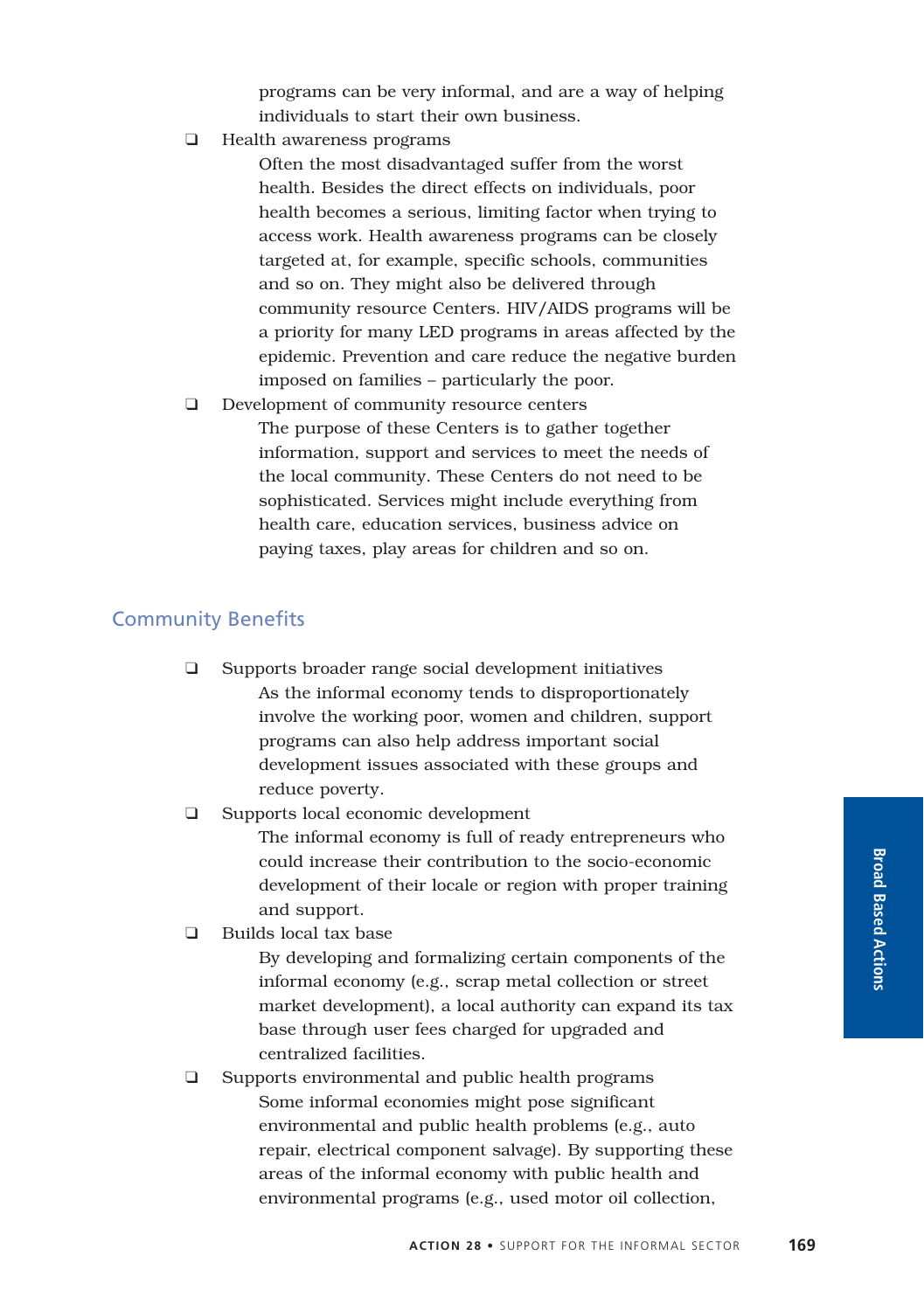chemical hazard training), important public health and environmental issues can be addressed and working conditions can be improved.

# Obstacles and Challenges

- ❑ Complexity of formalization process The transition from extra-legal to legal is complex and might require change in the regulatory environment, including changes to zoning, municipal regulations and land use planning.
- ❑ Expensive infrastructure upgrades

Infrastructure improvements like new roads, street markets and utilities upgrades are expensive and time consuming.

❑ Backlash from formal sector businesses

Businesses in the formal sector might resent the time and money spent on improving the informal economy, particularly if the informal economy is not required to pay municipal fees or taxes. Informal operators might also not desire government intervention and regulation.

❑ Management Costs

The regulation and registration of new businesses will likely be expensive and time consuming, particularly during the start-up phases.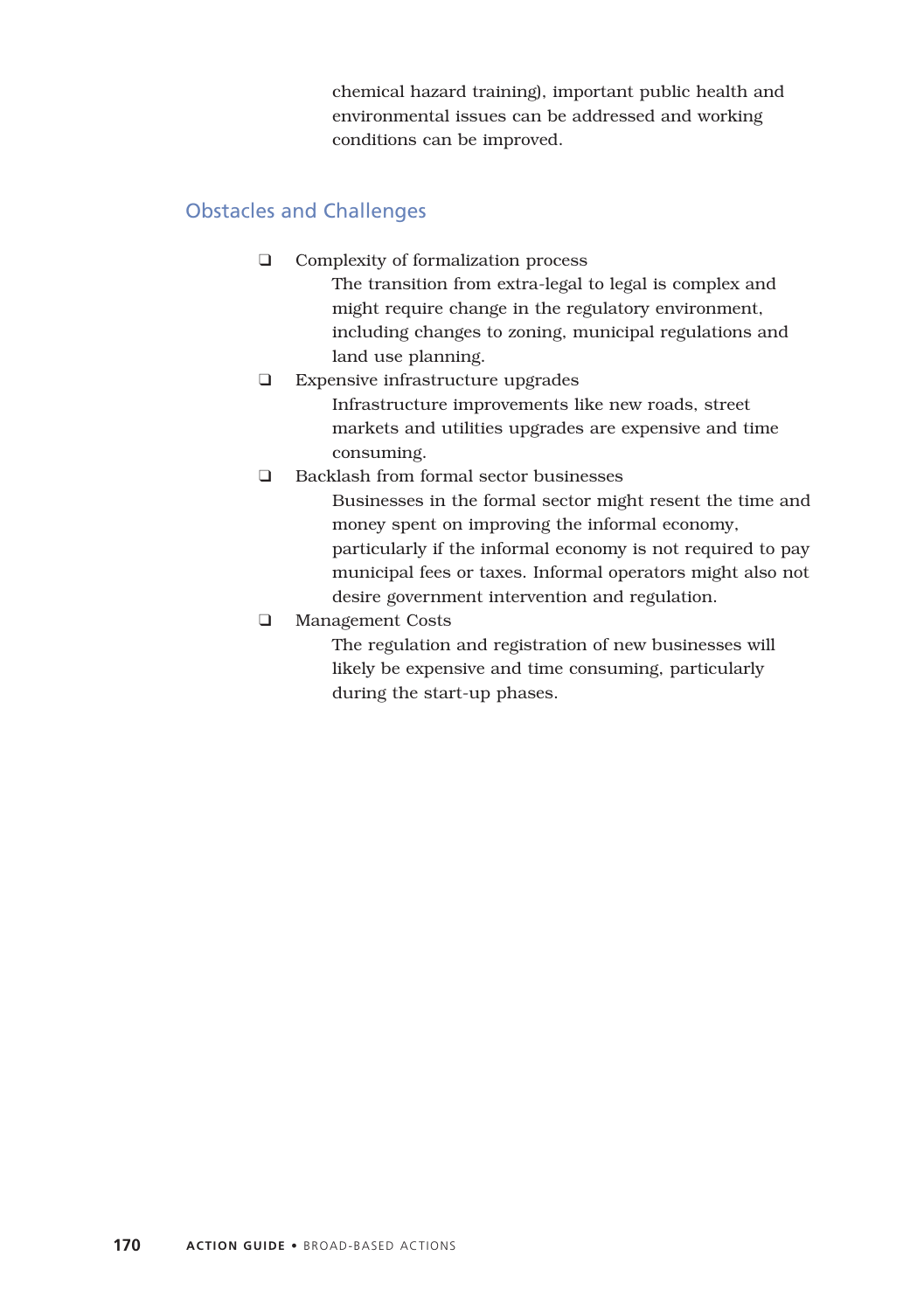# **Case Study 57: Informal Labor Organizations, Shanghai, China**

With the intensification of state enterprise reform from the mid-1990s onwards, the Chinese Government has taken an increased interest in the informal economy as a way to address unemployment. The Shanghai municipal government has proceeded furthest in creating a favorable policy and regulatory environment for promoting the informal economy, and is now considered to a pioneering model for the development of the informal economy in China.

The Shanghai municipal government coined the term "informal labor organization"; this describes individual ventures and small enterprises established through its special policies and measures to encourage the informal economy and to distinguish such ventures from both registered selfemployed and private companies. A set of specific facilitating policies and measures, adopted by the Shanghai municipal government to promote the informal economy, includes

- $\Box$  The extension of basic social insurance to employers and employees in informal labor organizations;
- $\Box$  Training opportunities for employers and employees in the informal economy in subjects such as business start-up, business theory, and technical skills such as hairdressing, TV repair and domestic household work;
- $\Box$  Preferential tax policies exempting informal labor organizations from local taxes and non-statutory social insurance contribution payments for three years;
- ❑ Entitlement to contribute to risk insurance;
- ❑ Assistance with obtaining credit;
- ❑ Establishment of public works programs;
- ❑ Creation of a voluntary network of experts to assist informal labor organizations; and
- ❑ Creation of the "4050" project, targeted at laid-off workers more than 40 and 50 years old.

By September 2001, over 14,364 informal labor organizations had been established in Shanghai. Challenges still being addressed include issues of management capacity, support systems, training infrastructure, policy environment, access to credit and employee representation.

*Further Information:*

*Good Practice Study in Shanghai: Employment Services for the Informal Economy,*

*Jude Howell, International Labor Organization Report, December 2001*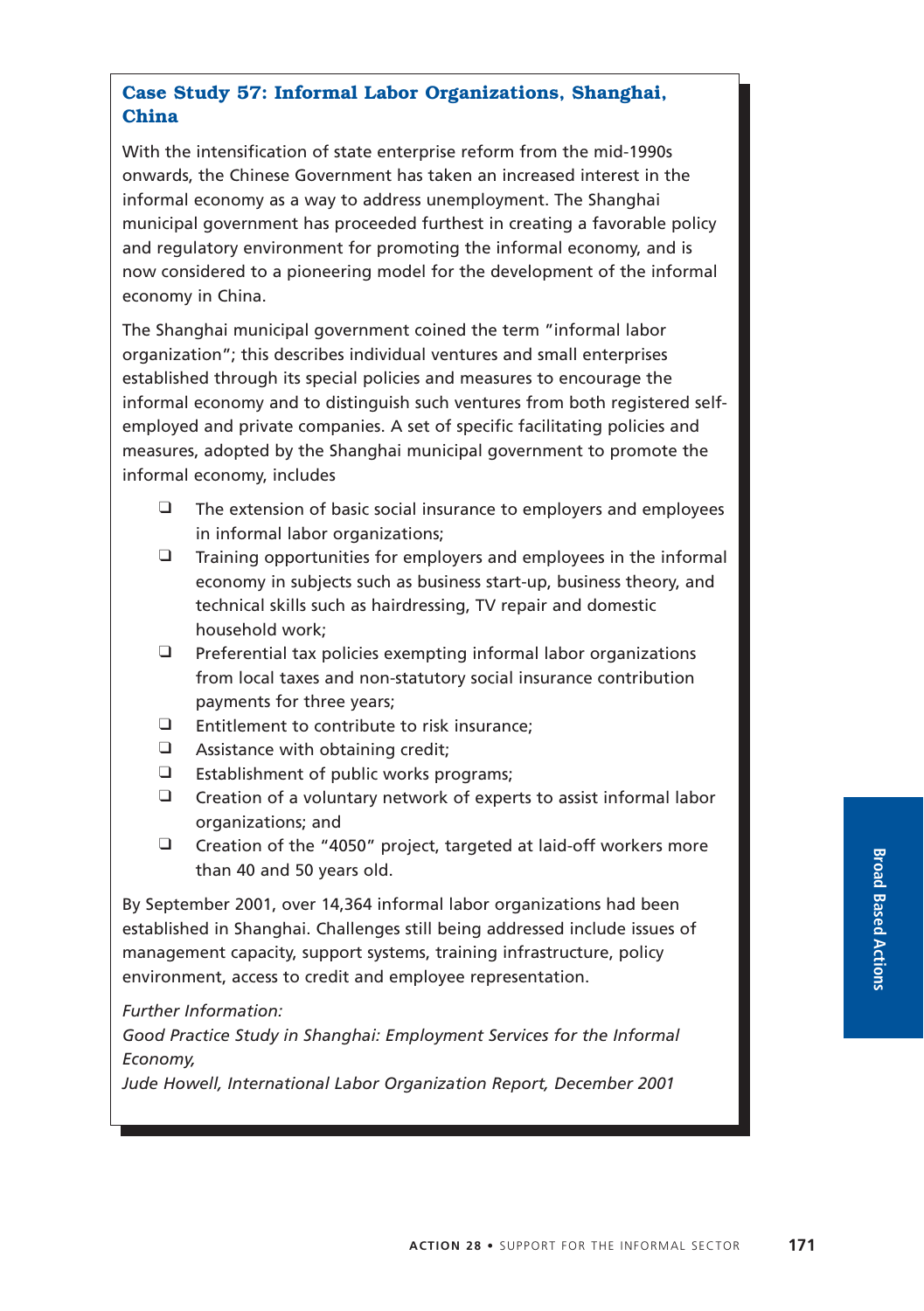## **Case Study 58: JAMPRO Productivity Center, Kingston, Jamaica**

The JAMPRO Productivity Center was developed to enhance human resources for industry and to create linkages between small and informal businesses and larger enterprises. It also focuses on environmental issues such as waste and energy management as a means of increasing efficiency. The Center assists small informal businesses to develop, and offers a range of services from simple advice to technical support and design services. Clients are interviewed through a formal screening process designed to assess their needs. If need is determined, a program of training is designed and implemented.

The programs include entrepreneurial skills such as product development, accounting, bookkeeping, marketing, negotiation techniques, preparation of business plans and subsequent referral to lending institutions like the Micro Development Agency and the Self-Start Fund. Apart from training in small business management skills, JAMPRO operates a Business Development Clinic, which offers training in legal and tax issues. The Clinic also provides product design and development, and product engineering and human resource development. Participants pay a minimal fee, as the government funds the organization. The success rate of the JAMPRO projects is evaluated by the strength of the economic linkages that they foster, the benefits to the community, the number of new projects that result from the training, and the revenue generated as new projects open up.

*Further Information: The Jamaica Productivity Center jpcweb@jampro.org www.jamaicaproductivity.org*

#### **Resource Links**

Local Employment in the Informal Economy: Course Guide for Staff in Local Governments and Partnership Organisations, International Labor Organization, 2001 http://www.ilo.org/seed/ppp.

Improving Safety, Health and the Working Environment in the Informal Sector, International Labor Organization, 1999 part of the PATRIS (Participatory Action Training for Informal Sector Operators) program http://www.ilo.org/public/english/protection/safework/sectors/informal/patris/patrisop.htm

Supporting Workers in the Informal Economy: A Policy Framework, by Martha Alter Chen, Renana Jhabvala, and Frances Lund, Paper Prepared for International Labor Organization Task Force on the Informal Economy, 2001, http://www.wiego.org/papers/policypaper.pdf

United Nations Economic and Social Commission for Asia and the Pacific http://www.unescap.org/huset/urban\_poverty/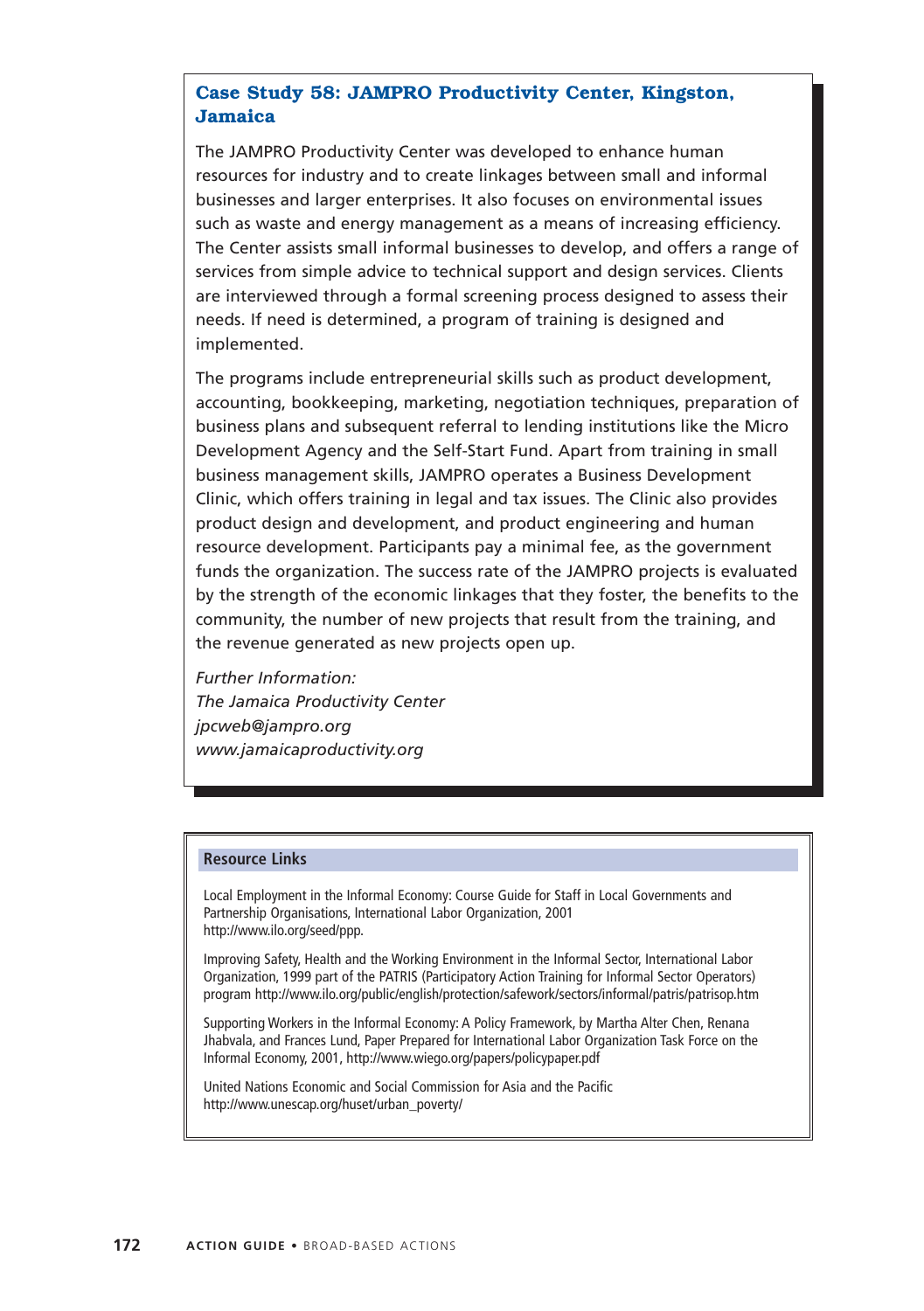# Action 29. Sustainable Tourism Development

Related Actions: Policy and Regulation; Marketing; Skills Training Center; MSE Development; Physical Infrastructure Investment; Clusters; Co-operatives; Partnerships

### Summary

Sustainable tourism occurs when a local area pursues activities to develop their tourism industry with an emphasis on balancing economic returns with poverty alleviation, resource protection and the interests of local residents. Recently, sustainable tourism has emerged as an increasingly important part of the economy because it is not so dependent on financial capital or major infrastructure and is, therefore, an entry sector that can achieve quick results for poorer areas. It is also seen as a win-win option, designed to meet the economic needs of a community without degrading the cultural and natural environment. Some tourism investment opportunities include the following:

- ❑ Accommodation: hotels, integrated resorts, accommodation with indigenous communities;
- ❑ Ancillary services: restaurants, bars, shopping, transport;
- ❑ Support services: travel brokering, information centers, professional services;
- ❑ Tourism enterprises: interpretive tours, adventure activities, sports, historical site visits; and
- ❑ Infrastructure: roads, electricity, water, sewage.

### Making Sustainable Tourism work

#### *Develop appropriate policy and regulations*

To encourage sustainable tourism development, it is important to create policies that promote and reward best practices while controlling negative development (see *Action 1: Policy and Regulation*). These policies should ensure community participation in tourism planning and the protection of natural and cultural resources of the local area (see *Step 2: Stakeholders and Participation* in the Manual). Mechanisms to support policy might include educating and training local residents, developing standards and guidelines and instituting zoning bylaws. The earlier in the tourism planning process these are instituted, the better.

### Minimize leakage

It is important to find mechanisms that retain the profits and dollars spent in the local area where tourism takes place. With many forms of tourism 50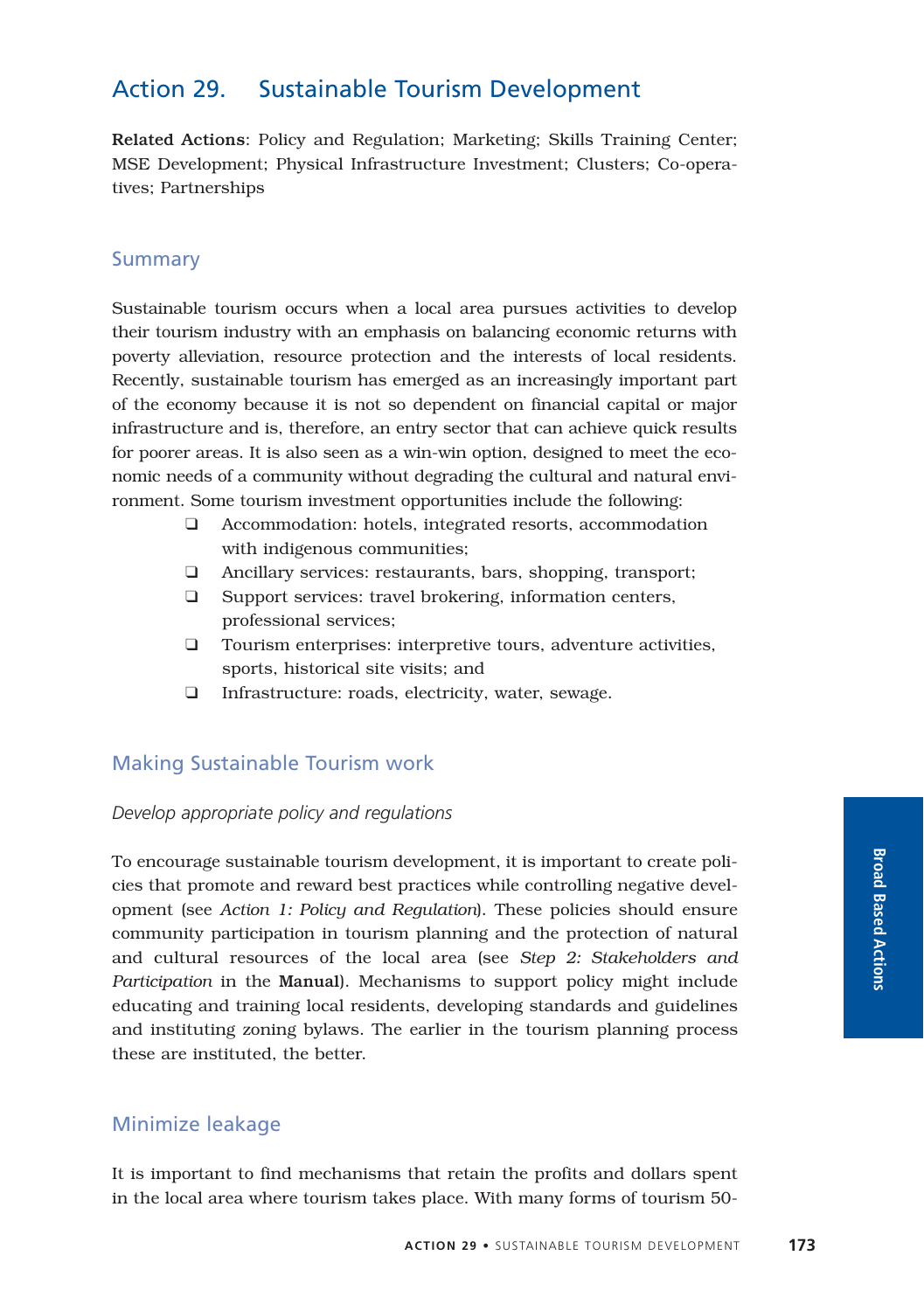90per cent of each dollar spent "leaks out" of the local economy via foreignowned tourism businesses, especially package tours. Although independent travelers spend less overall money, they typically have a per-dollar impact three times greater than a packaged tour traveler. Supporting small, local businesses can reduce leakage. However, small business development alone cannot prevent leakages; small businesses should be supported to enable them to achieve the objectives of sustainable tourism. Many small companies do not have the capital to protect the environment or to provide proper staff training. *Action 22: Partnerships* and *Action 21: Co-operatives* are mechanisms that can be used to minimize leakage.

#### *Develop complimentary products and services, encourage local procurement*

Low-cost, complementary products that accompany tourism excursions, transportation and accommodation facilities should be developed. Developing these products often requires little capital and often integrates the informal economy into tourism development activities. With minimal skills training and marketing (see *Action 10: Marketing*), an experiential tourism industry can be created that utilizes local culture, traditions, and cuisine. Examples of these products include guided walks and tours, cultural performances (e.g. music, dance, martial arts) and classes (e.g. language, cooking, dance). These activities contribute to a strong local procurement strategy (see *Action 6: Local Procurement*). Notably, the promotion of the local area should also be a local endeavor (i.e., not outsourced to outside organizations) to the extent possible.

#### *Improve infrastructure*

Tourism can often contribute to the overall socio-economic development of a locale through the provision of roads, telephones, water, waste disposal and electricity. These facilities can, conversely, offer access and amenities to new tourism resources. Opening roads and improving modes of transport can enhance the movement of people within a region, boosting domestic and intra-regional travel (see *Action 15: Physical Infrastructure Investment*).

#### *Promote domestic tourism*

In many communities, a large part of revenue from tourism will come from domestic tourists (i.e. people from the same region or country). It is important to promote domestic tourism as part of the marketing strategy, in addition to foreign tourism.

#### *Reduce seasonality*

The seasonality of tourist arrivals is a major limitation on local employment, tourist expenditure and the overall development of a tourism industry. Strategies to extend the tourism season include promoting festivals, special events, off-season pricing policies and attracting travelers with flexible travel dates.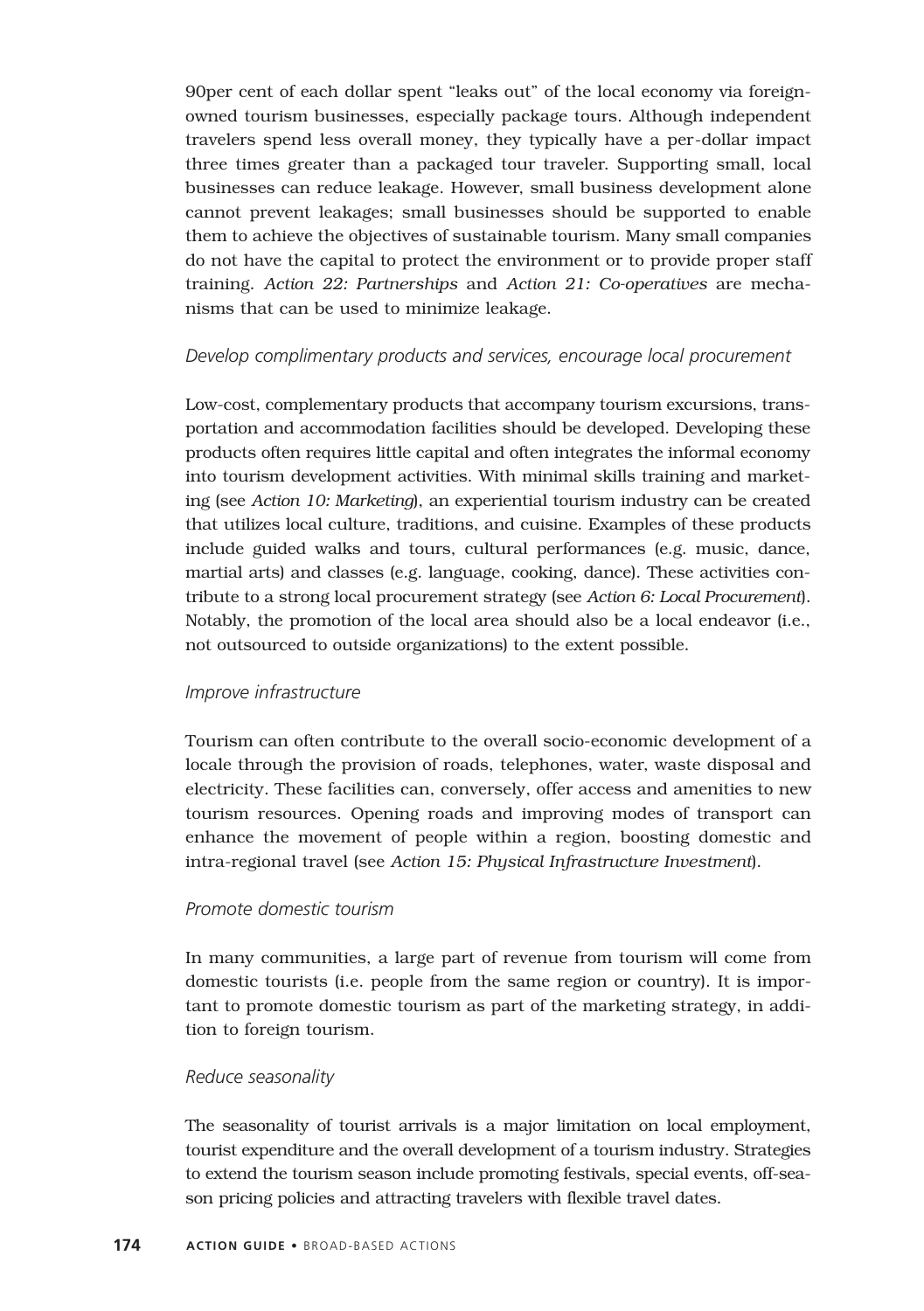It is beneficial for local areas to support and link with tourism activities outside their jurisdiction and within their region. If holidaymakers are offered a more diverse geographical and ecological experience within close proximity, they are encouraged to travel further, extending their length of stay and increasing their expenditure. Local governments can accomplish this by establishing products such as parks, heritage trails and cultural sites. Utilizing nature-based and cultural heritage tourism initiatives can create local employment, generate income, conserve resources, utilize local knowledge and maintain cultural integrity.

#### *Local management and community tourism*

Local management of tourism products helps promote stewardship of tourism resources and gives local stakeholders a vested interest in the sustainability of the industry (see *Case Study 59* below). Tourism products should be informed by local and traditional knowledge and respect the environmental, social and cultural integrity of destinations.

#### *Respect tourism's limitations*

Tourism can be unpredictable and should be seen as only one component of a larger series of development initiatives within any economic system. The fluctuating nature of tourism is not conducive to stability in un-diversified economies.

# Community Benefits

❑ Increased resources for the protection and conservation of natural and cultural resources

> Sustainable tourism focuses tourism activity on maintaining cultural and natural resources over the long term. Mechanisms such as heritage site designations and nature parks help to ensure resources are allocated toward protecting the local area's natural and cultural assets.

❑ New employment opportunities

A range of employment opportunities both in the formal and informal sector often arises from tourism. As tourism grows, these opportunities often become more diverse.

❑ Increased community visibility, leading to other economic development opportunities

> Sustainable tourism can increase the profile of a local area outside its jurisdiction, even internationally. Services and facilities developed for tourism might attract potential investors into the local area for non-tourism-related economic activity.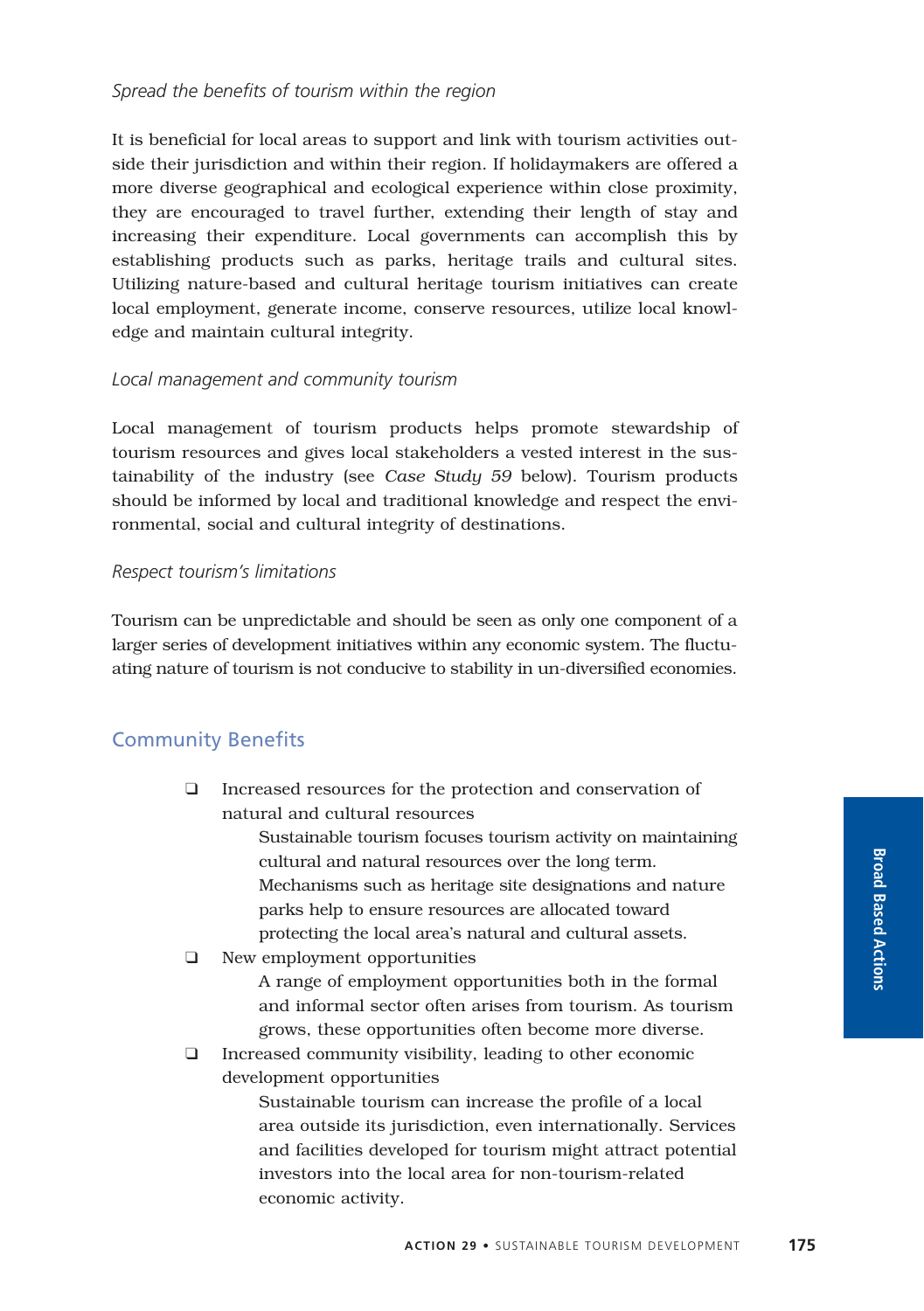❑ Improved infrastructure and facilities

Private businesses might construct infrastructure to make their operations more attractive to tourists, or governments might construct infrastructure to accommodate increased use of existing infrastructure by tourists. Consequently, these improvements benefit residents.

- ❑ Development of local skills, crafts and services Tourism development often leads to new demands for local skills, crafts and services. In response to these demands, residents improve and gain new skills. Skills training centers (see Action 12: Skills Training Center) can help residents gain access to professional development assistance.
- ❑ Increased income and improved standard of living Through improved infrastructure and increased job creation, tourism can be an effective means of improving the standard of living in an area and reducing poverty.

# Obstacles and Challenges

❑ Commodification

Tourism can turn culture into a commodity when cultural heritage is altered to conform to tourist expectations. This can result in what is known as "reconstructed ethnicity."

❑ Loss of local involvement and control

As sustainable tourism becomes successful, the local and small-scale aspects might become lost to larger corporations as the industry consolidates.

❑ Increased demand on local resources

Tourism can increase demand on local resources like energy, food, water and other materials already in short supply. Increased resources (e.g. heating, hot water, exotic food, etc.) are often needed to meet the high expectations of tourists.

❑ Infrastructure cost

Tourism development can often require improved infrastructure to function properly. Public spending on infrastructure can limit investment in other areas such as education and health.

❑ Increase in prices

Increasing demand for basic services and goods from tourists can increase prices and negatively affect local residents whose income does not increase proportionately.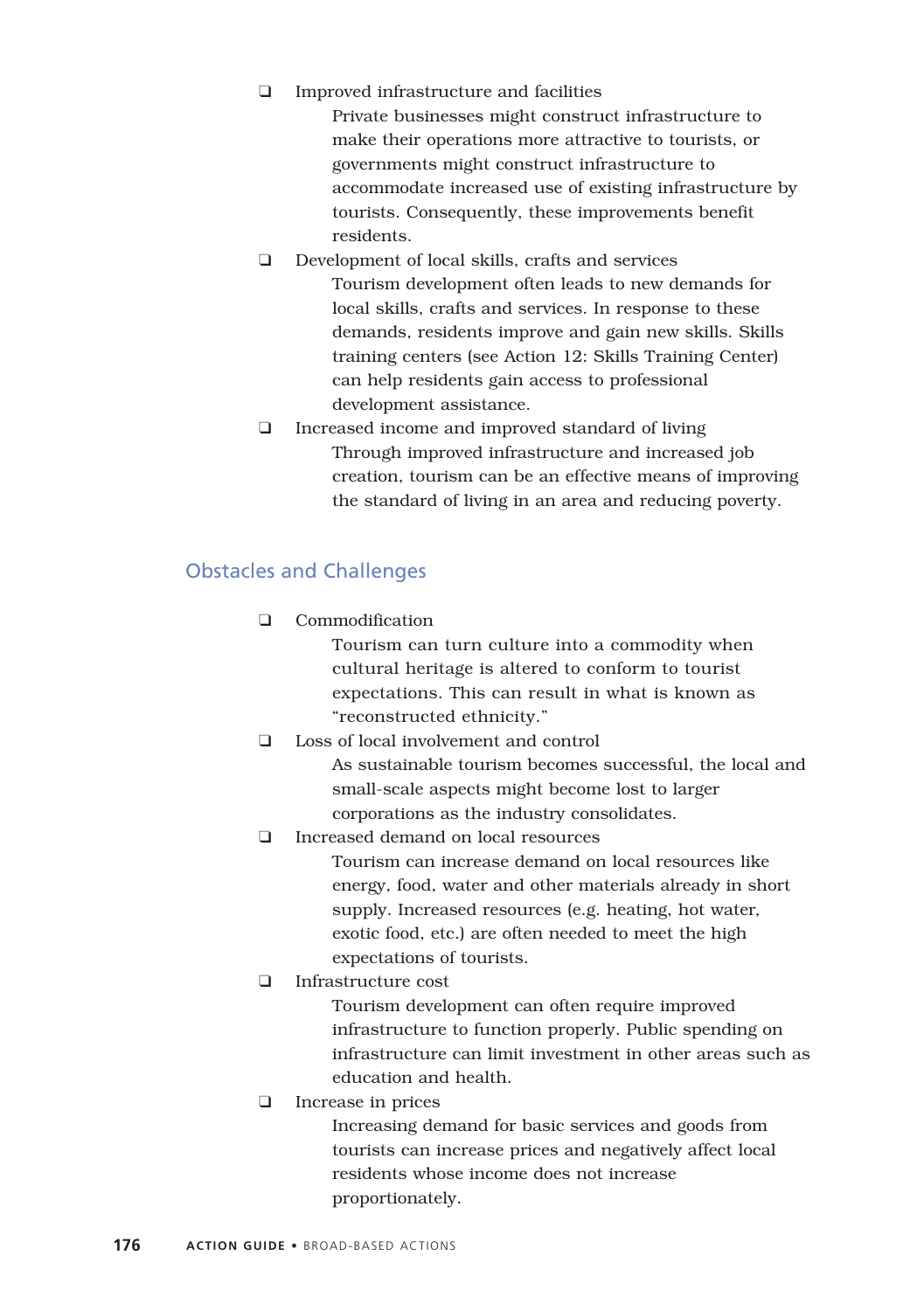# **Case Study 59: Namibia Community-Based Tourism Association, Namibia**

Until recently, the tourism sector in Namibia was developed, owned, managed and controlled by a minority, private-sector group, which offered traditional tourism products oriented towards wildlife, desert and wilderness environments, safaris and the heritage of Namibia's colonial past. After independence, the Namibian government began to formulate policies to promote sustainable tourism, community involvement in tourism and natural resource management, including wildlife conservation. The rapid growth of these community-based tourism policies gave rise to the need for an association, the Namibia Community-Based Tourism Association or NACOBTA. NACOBTA was created in 1995 to champion the causes of the poor and to promote the use of the natural and cultural resources as tourist attractions for economic benefit. Currently NACOBTA has 38 member enterprises that include the following:

- ❑ Conservancies;
- ❑ Camp sites;
- ❑ Rest camps;
- ❑ Traditional villages;
- ❑ Craft centers;
- ❑ Museums; and
- ❑ Indigenous tour guides.

NACOBTA is directed by a seven-member management committee, with each member representing a specific, community-based tourism enterprise. NACOBTA collaborates closely with the private sector with an aim to spread involvement across the country. The government maintains a liaison role with NACOBTA. The Association offers skill development sessions that

- ❑ Improve skills in tourism and tourism-related businesses;
- ❑ Promote and market their products in national and international tourism fairs; and

❑ Involve communities in the management of tourism enterprises. Some examples of NACOBTA's success include the following:

- ❑ Involving young people in tourism development activities;
- ❑ Increasing private sector/community partnerships;
- ❑ The formation of community-based conservation and management committees;
- ❑ An increase in public awareness and understanding about tourism;
- $\Box$  The direct involvement and participation of local indigenous communities;
- ❑ Co-operative arrangements among small tourism companies such as
	- training of human resources;
	- marketing and promotion of tourism services;
	- access to financial resources; and
	- negotiation with large tour operators.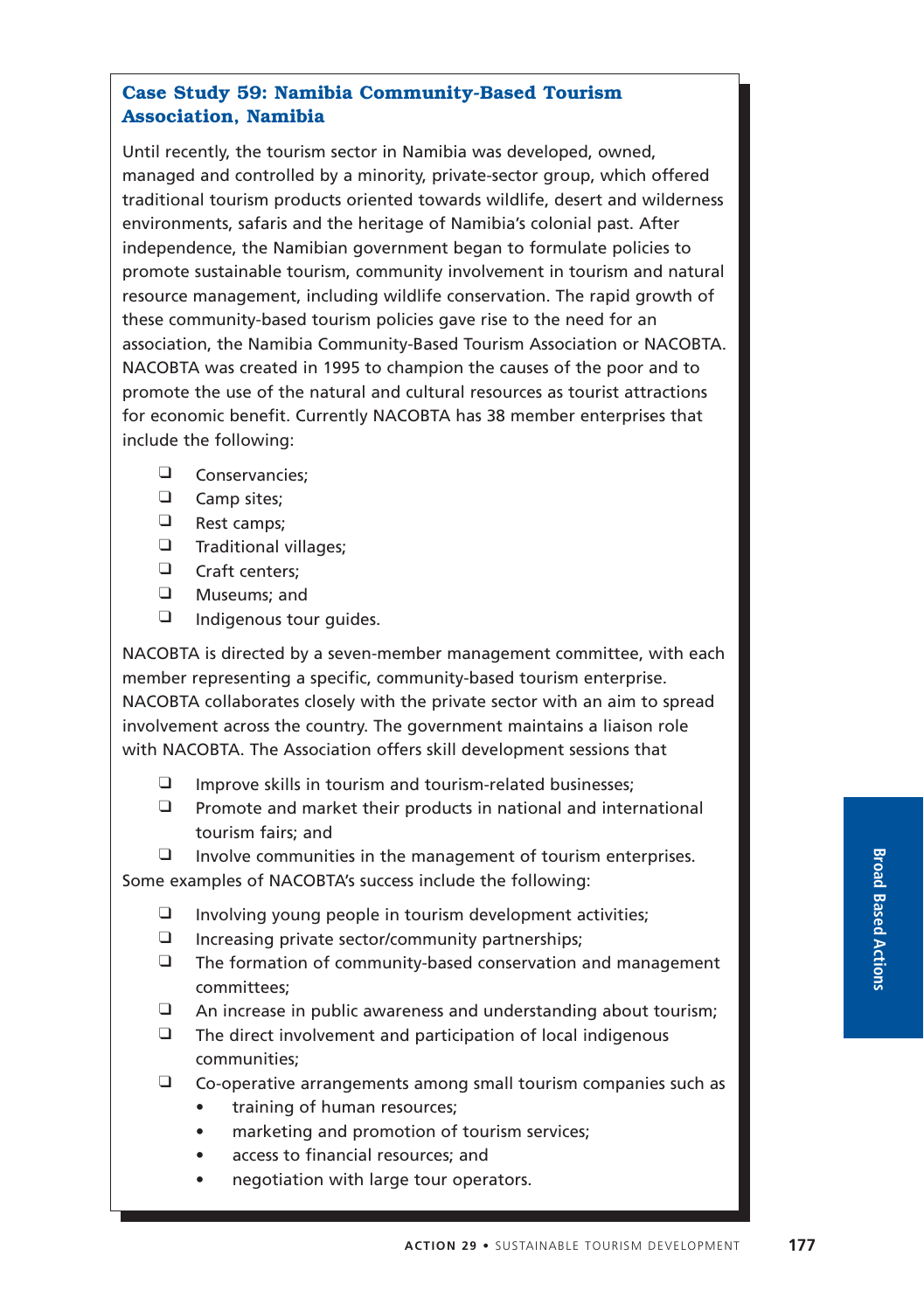*Case Study 59 (Continued)*

- $\Box$  17 tourism workshops and training courses over the last three years; and
- $\Box$  40 new community-based tourism enterprises.

*Further Information: Namibia Community-Based Tourism Association (NACOBTA), P.O. Box 86099, Windhoek, Namibia3, Weberstreet Tel: +264 (0)61 250 558Fax: +264 (0)61 222 647 E-mail: office.nacobta@iway.na http:// www.nacobta.com.na*

## **Case Study 60: Job Creation Through Tourism Program, Cape Town, South Africa**

In Cape Town, South Africa, tourism is an ideal industry for economic development, community participation and empowerment. The Community Based Tourism Development Fund, a project initiated by the City of Cape Town, is part of the city's commitment to kick-start tourism and increase job opportunities for the disadvantaged. The intention is to encourage local involvement in tourism projects by offering skills training, employment and funding. The goals of the project are to

- ❑ Create community-based tourism infrastructure;
- ❑ Manage cultural heritage resources; and
- ❑ Design and develop goods and services to attract tourists to disadvantaged areas.

Projects are designed to include the following:

- $\Box$  Benefits for previously disadvantaged individuals or communities;
- $\Box$  Broadened participation in the economy;
- ❑ Viability and sustainability, captured in a business plan;
- ❑ Value for money/leverage;
- $\Box$  Measurable impact must meet job opportunities targets; and
- ❑ Clear target groups and demonstrated demand.

Some of the funded projects include three Tourism Development Centers, an adventure tours company, a craft market and two museums.

Further Information: City of Cape Town, Economic Development & Tourism Directorate 9th floor, 38 Wale Street, Cape Town Tel: 487 2873 Econdev@capetown.gov.za • http//www.capetown.gov.za Economic Development, Tourism and Property Management, City of Cape Town, October 2001 http://www.capetown.gov.za/econdev/downloads/achievements.pdf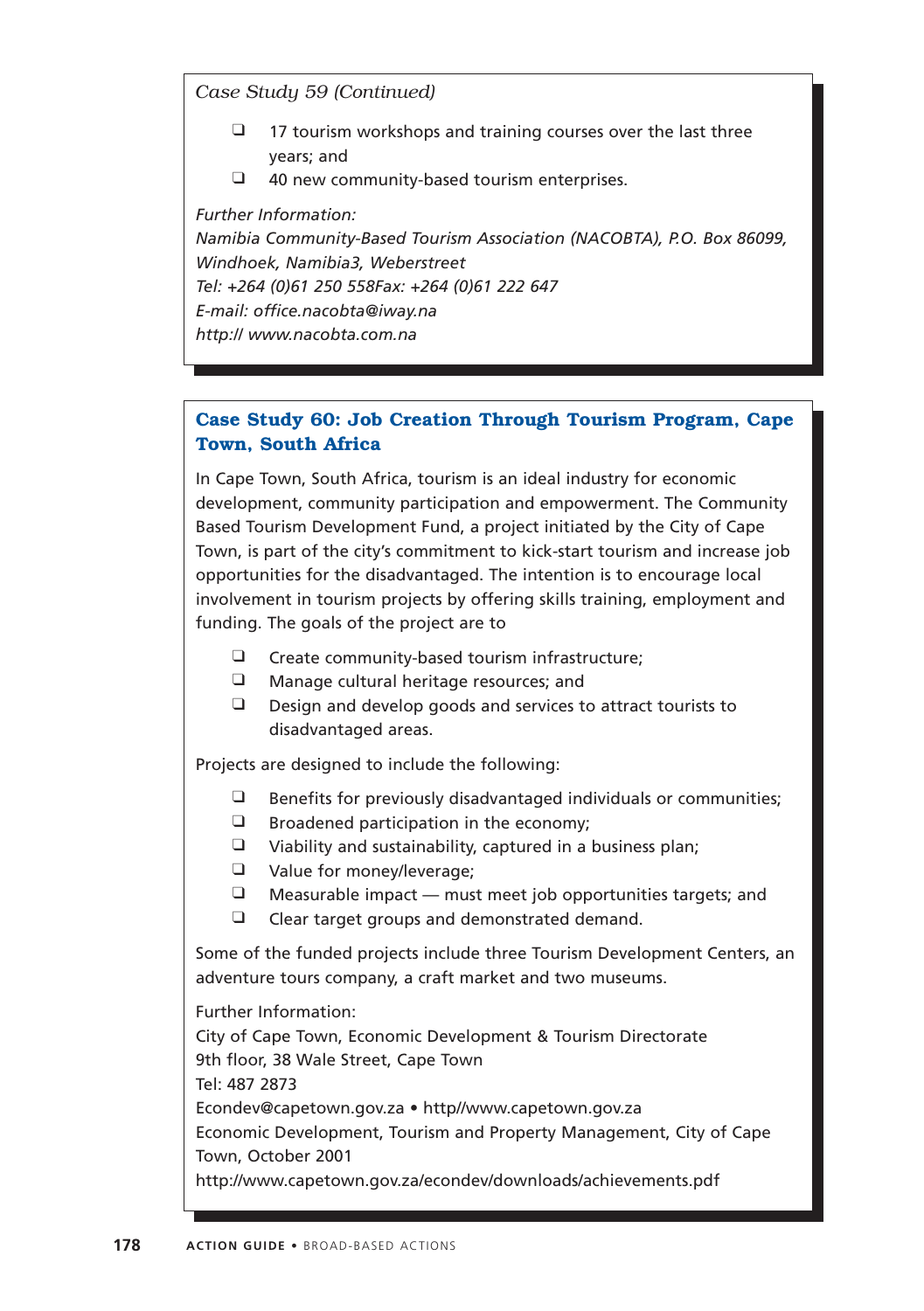#### **Resource Links**

How to Accelerate Local Tourism Clusters: A Manual for Tourism Development Officials. http://www.nedlac.org.za/research/fridge/tourism/

Pro-Poor Tourism Strategies: Making Tourism Work for the Poor, Ashley, Roe & Goodwin http://www.odi.org.uk/pptourism/ppt\_report.pdf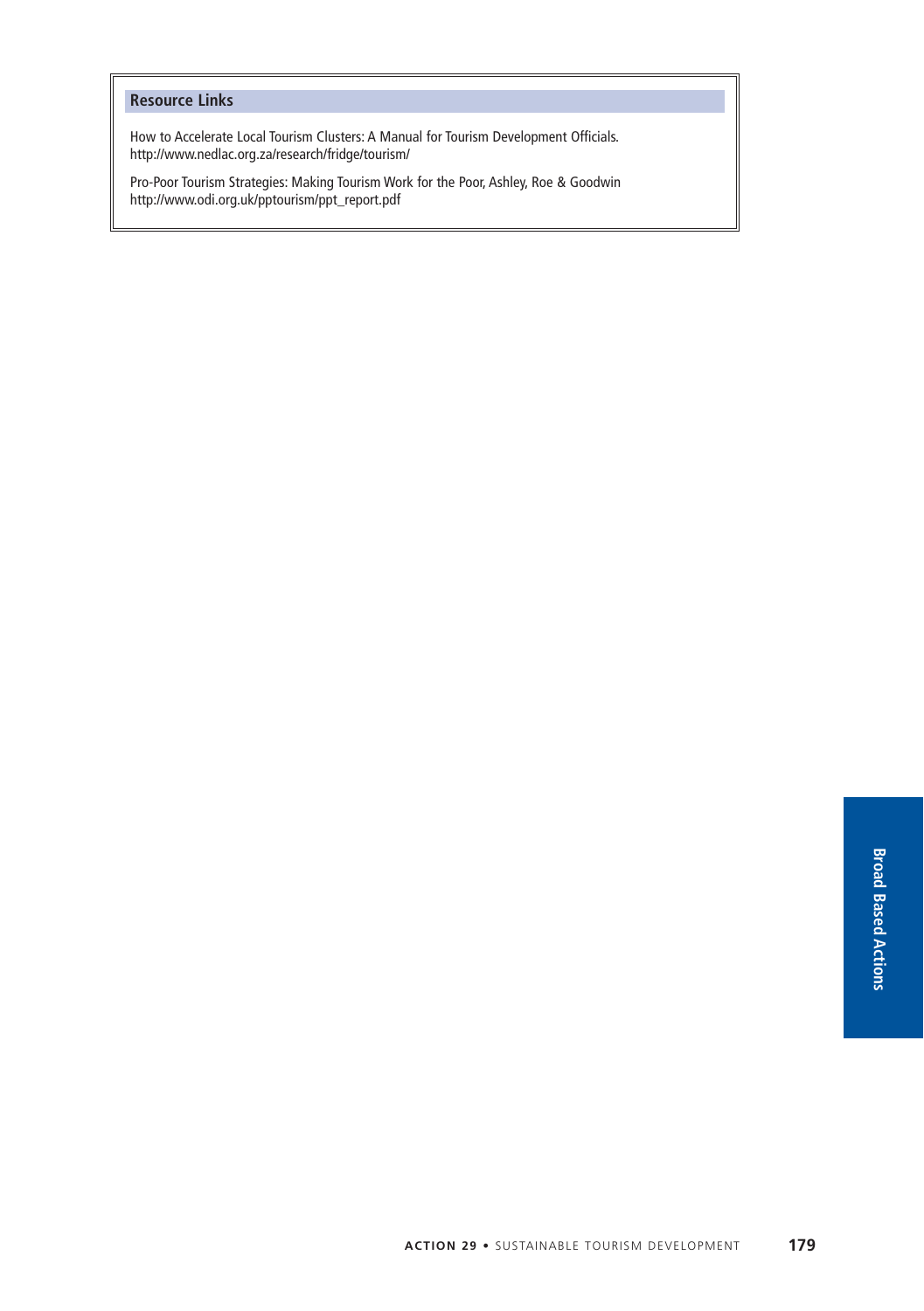# Action 30. Urban-Rural Linkages

Related Actions: Policy and Regulation; Skills Training Center; Co-operatives; Partnerships; Institutional Co-operation Mechanisms; Support for the Informal Economy

### Summary

Urban and rural linkages are connections between rural and urban areas that facilitate the transfer of goods and services human resources, and knowledge between them. They are also links through which regional governance can be established.

Creating strong urban-rural linkages helps facilitate the economic development of rural and urban areas by connecting the human, financial and manufactured resources in urban areas with the natural resources in rural areas, among other goods and services.

Urban-rural links can help realize many of the objectives of local and regional development, by increasing the economic autonomy of both urban and rural areas, and a region as a whole. From the rural perspective, improved access to services in urban areas, such as education, training, health care and other services can help slow the migration of rural residents to urban areas, which is a challenge for many countries. Vibrant and stable rural communities have a stake in the long-term health of rural ecosystems and economies, helping them effectively manage their own local economies. Urban-rural linkages, therefore, have significant potential for poverty reduction.

#### Making Urban-Rural Linkages work

### *Establish a network of urban centers and rural areas*

Urban areas should be networked to rural markets surrounding them, to the extent possible. One effective way to do this is through Rural Market Centers (RMCs), which are localities (usually towns and villages) in rural areas that are the nodes of economic, administrative and social activities/services for several rural settlements in close proximity. They can serve as hubs for contact between urban areas and more dispersed rural areas. *Case Study 61* discusses the Rural Urban Partnership Program in Nepal, which uses RMCs to create effective networks.

#### *Establish trade links*

To facilitate greater economic interaction, urban and rural areas should create trade policies designed to increase interaction between them. Community development activities at the local level, such as neighborhoods and villages, can help develop new trade partnerships where urban businesses connect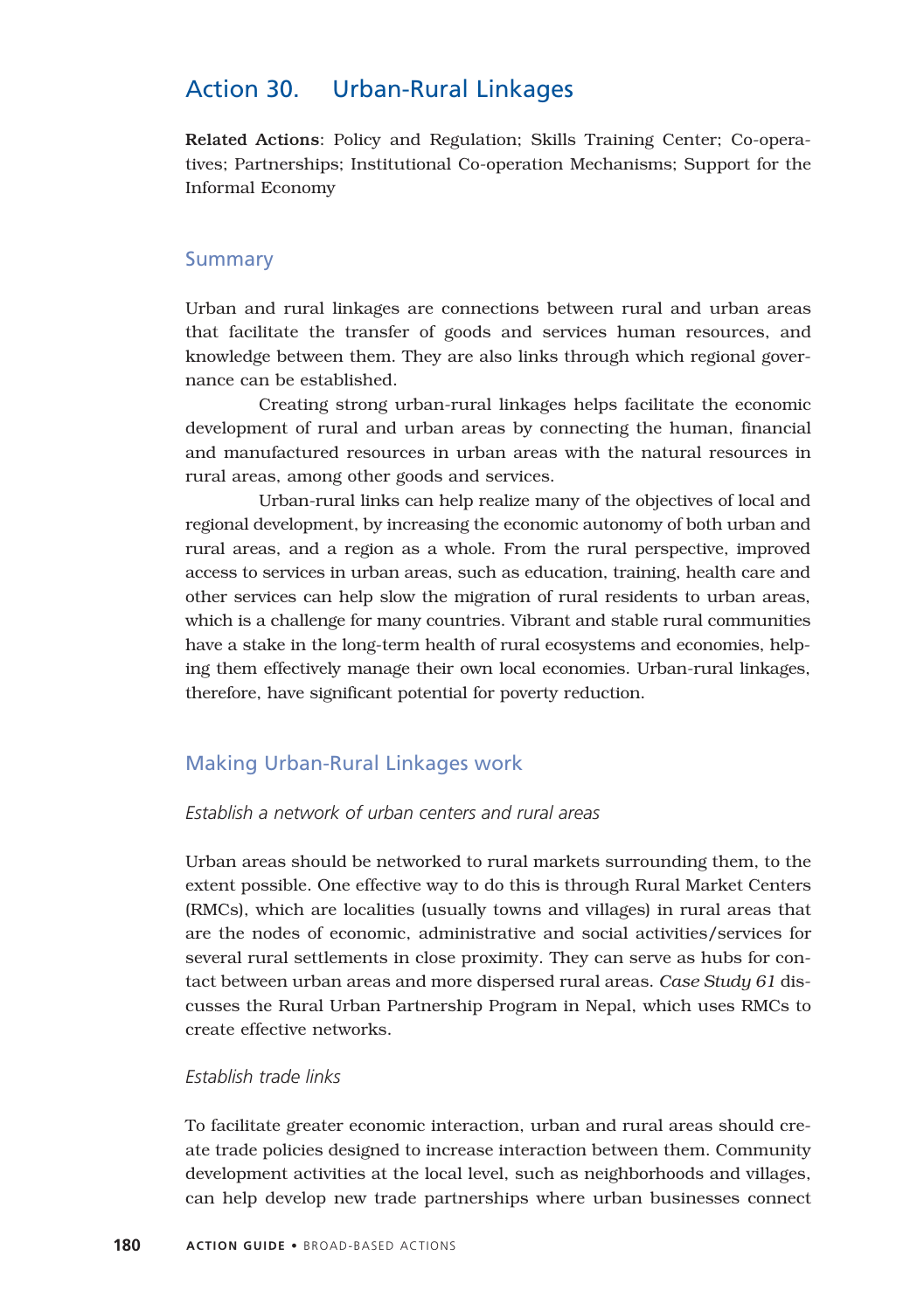with rural businesses to develop direct trade networks and relationships. RMCs might serve an effective role in developing these links, but several options are possible.

## *Establish a cooperative governance framework, taking a multi-stakeholder approach*

Numerous stakeholders in both urban and rural areas should be involved in developing urban-rural networks. These include local enterprise owners, rural/urban labor groups and local and regional governments, among others. *Step 2: Stakeholders and Participation* in The Manual and *Step 2A* in The ToolKit provide methods for identifying stakeholders who should likely be involved in this process.

An urban government and the rural municipalities surrounding it can establish a governance and policy framework for co-operation that sets out goals and objectives of rural-urban partnerships and collaborations, and also creates terms and conditions for those partnerships (see *Action 22: Partnerships*). Rural and urban governments should draft a variety of agreements for their interaction, so that rights and responsibilities are clearly stated. An example of an agreement is a Memorandum of Understanding (MOU).

## Community Benefits

❑ Opens up direct access to urban markets for rural stakeholders

> This can be very helpful for spurring economic development in rural areas and helping urban areas obtain necessary goods and services more easily.

❑ Provides better access to credit and other financial capital for rural areas

> By having easier access to financial institutions, many of which are located in urban areas, rural areas might be able to obtain credit for development projects outside the urban area.

❑ Slows or reverses migration to urban areas from rural areas Rural-to-urban migration is a prevalent trend in many countries, but strong urban-rural links might help reduce the speed of migration into cities by strengthening the economies of rural areas.

# ❑ Provides government services to rural areas With strengthened links, it is easier for regional, state/provincial and national governments to provide services to rural areas. Strengthened links can also provide an opportunity for urban areas to help rural centers administer services, as might be agreed upon by the terms of their collaboration.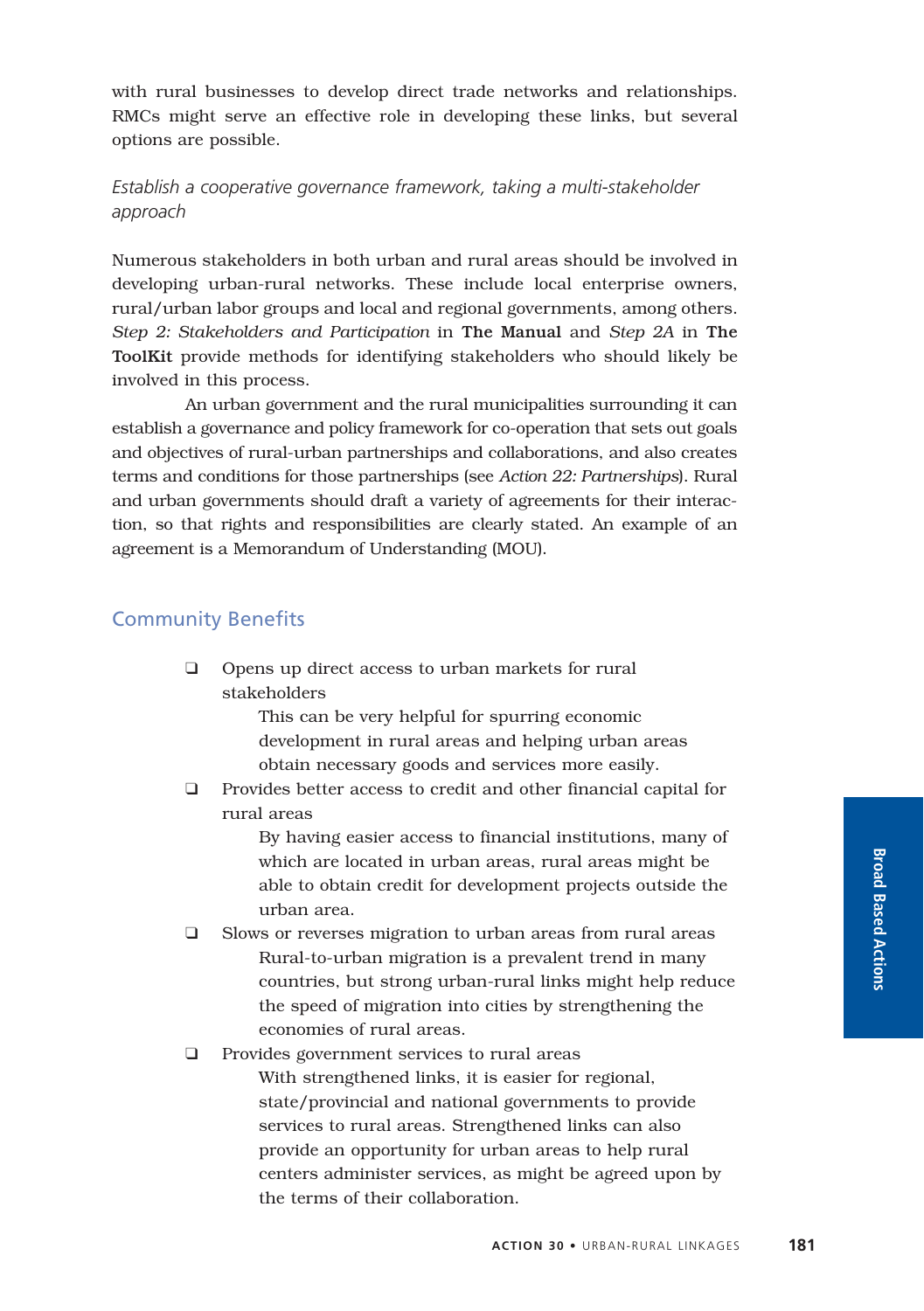❑ Provides affordable, quality goods to urban and rural residents

> Inherently, an attractive factor for urban and rural integration is that many goods and services can be acquired more cheaply locally than they can be obtained from abroad or outside of the region.

- ❑ Reduces transportation costs and environmental impacts of transporting raw material long distances to urban markets When urban-rural linkages succeed, urban and rural centers will be more compelled to obtain goods and services from one another. This will help lower the transportation requirements for goods and services, which can lower the economic costs and environmental impacts of transportation.
- ❑ Increases employment opportunities for the urban poor in rural areas, and vice-versa

Employment can be created through the economic connection of urban and rural areas, allowing rural workers to benefit from the urban economy without actually having to move there, and vice-versa.

❑ Greater rural autonomy

The process of urban-rural linking often strengthens the local economies and governmental autonomy of rural areas. This allows them to control their resources more efficiently, with a greater degree of independence.

# Obstacles and Challenges

❑ Political will

Strengthening links between rural and urban areas can be a lengthy process, which requires mutual trust and commitment. Lack of political can impede the process by creating distrust and hesitancy to make changes.

❑ Exploitive relationships

There is a potential for exploitive relationships to develop if there is not equal decision-making power in both urban and rural areas.

❑ Over-dependence of rural areas on urban areas, or vice-versa Increased urban-rural interaction might create overdependence, often where rural areas become reliant on urban governance and financial management. Defining a comprehensive list of terms and conditions for interaction, which retains autonomous governance at the local level in urban and/or rural areas, can help avoid this problem.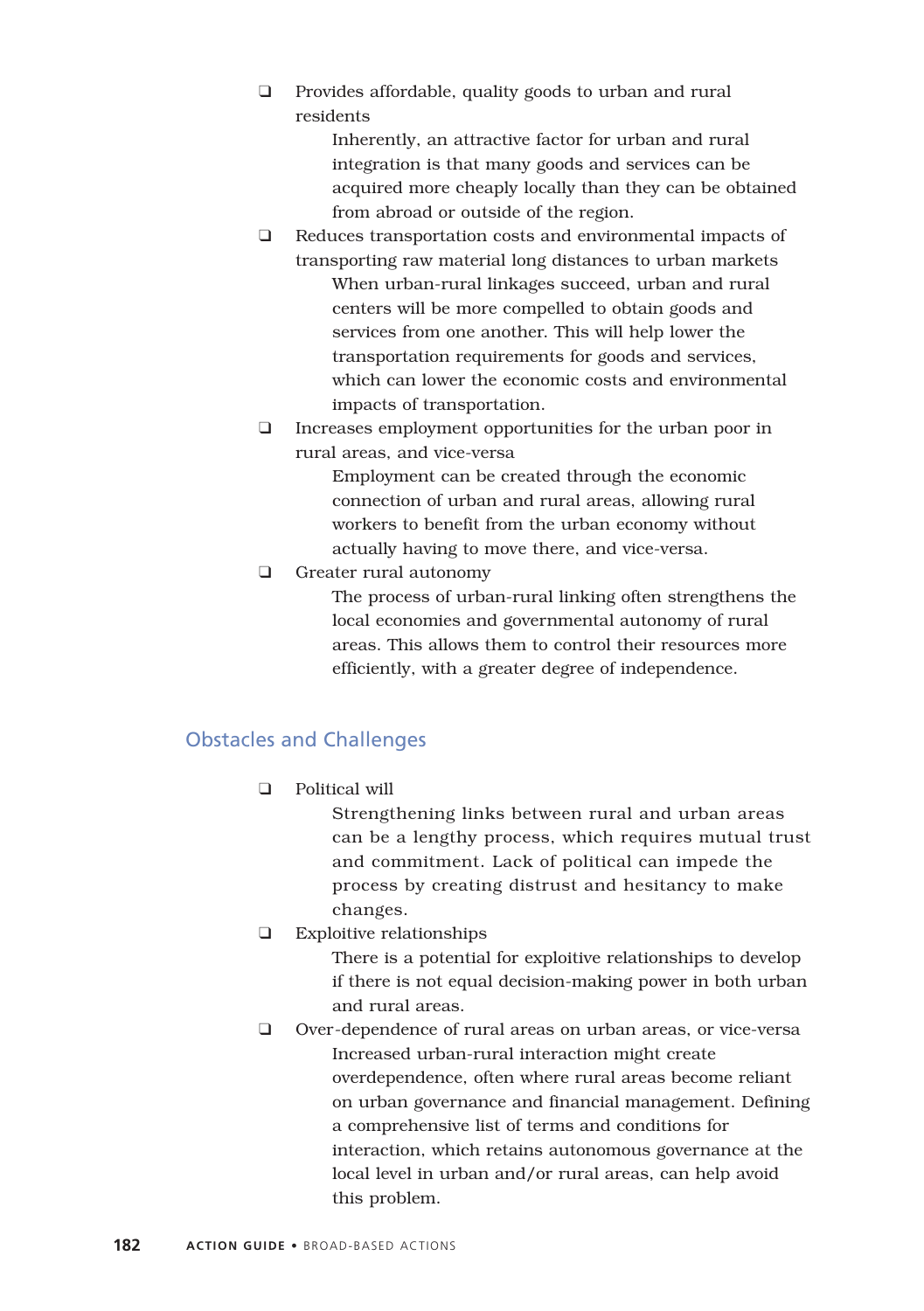- ❑ Might promote unsustainable practices Programs can promote destructive agricultural and manufacturing practices driven by profit if guidelines and regulations for suitable activities are not established.
- ❑ Potential conflict
	- There is the possibility of conflicts when rural areas are not properly included in the process of creating urbanrural links.

# **Case Study 61: Rural-Urban Partnership Programme (RUPP), Nepal**

The Ministry of Local Development in Nepal initiated RUPP in 1997 to develop rural-urban linkages throughout the country. RUPP is designed to promote local development in rural and urban areas that benefits the poor, promotes good urban governance, strengthens entrepreneurial activity and strengthen links between urban and rural economies. The strategy relies heavily on community mobilization, participation, institutional strengthening and training for developing the capacity of rural and urban areas. RUPP is, therefore, based on a network of socio-economic exchange between the urban centers and Rural Market Centers (RMC). The four main of objectives of the program are as follows:

- 1. To strengthen the capacity of municipalities and smaller towns and villages to assist in the formulation of pro-poor (poverty reduction) policies, and prepare them for the increasing level of devolution(a trend of government decentralization prevalent in Nepal);
- 2. To strengthen the information and communication technology component of the program to promote e-governance and ecommerce initiatives;
- 3. To increase the market linkages between rural and urban areas and promote entrepreneurship among the poor; and
- 4. To produce policy guidelines for good urban governance, based on program successes.

Activities in RMCs are intended to enhance and improve the socio-economic condition of rural inhabitants by utilizing the existing potential for urban/rural linkages. Urban-based local development strategies involving rural markets and urban centers need to be developed to provide the required markets and other services needed to strengthen rural economies. In Nepal, rural market Centers (RMC) lying within the market zones of the partner municipalities are identified as those localities or cluster settlements that offer services (e.g. economic, social, administrative, financial, etc.) to the inhabitants living in their hinterland areas.

The program has adopted four innovative action strategies: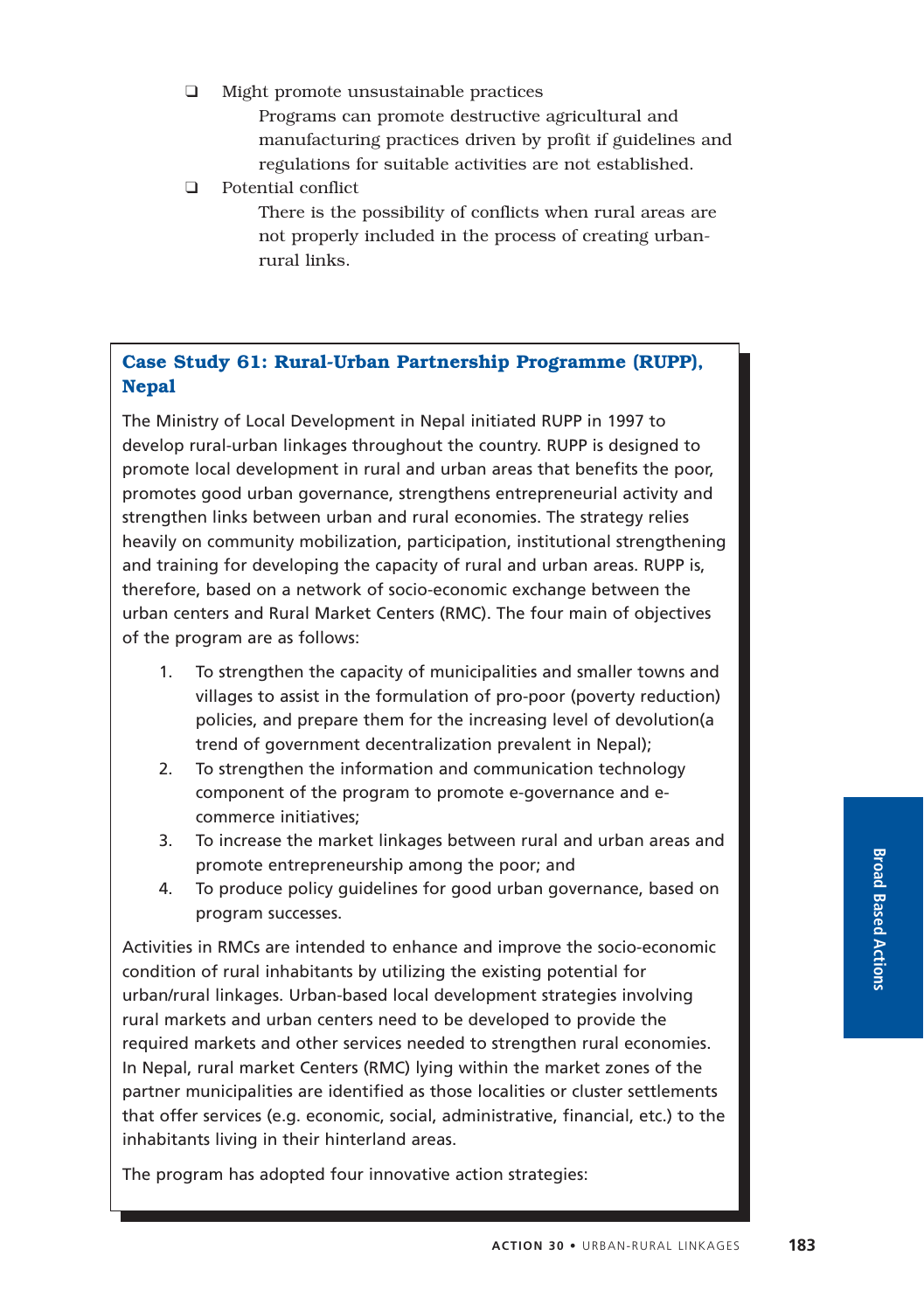*Case Study 61 (Continued)*

- 1. Management and Policy Support at the local and national level for (a) the development of a well-articulated network of urban Centers, rural market Centers and villages for linking their production and consumption systems; and to (b) create conditions for better urban governance for better delivery of services and products. Development of an appropriate information system and communication (e.g. staff training) is key to improve management;
- 2. Development of Decentralized Social Institutions, including communitybased economic enterprises, to participate in strengthening rural-urban interactions. Social capital formation and empowerment through the community mobilization process have been taken as an entry point while training, credit and seed grant funds are provided for their socioeconomic development. To make such a process sustainable, a Market Development Fund (MDF) is established;
- 3. Private Efforts (partnership) are mobilized for the provision of urban goods and services to facilitate the optimum utilization of rural and urban social and economic opportunities for local development; and
- 4. Rural Labor Linked to Industrial/Commercial Establishments. Technology transfer and skill development initiatives are keys to establishing such linkages. All these action strategies are directed to (a) alleviate poverty with a focus on the poorest communities, enabling them to mainstream into the development process; and (b) create conditions for women to enhance their roles in social and economic development.

*Further Information: Rural-Urban Partnership Program www.rupp.org.np*

# **Case Study 62: Poverty Alleviation through Rural-Urban Linkages, Indonesia**

Poverty Alleviation through Rural Urban Linkages (PARUL) started in 1997 as a pilot program to test how to create stronger linkages between urban and rural areas in Indonesia. PARUL was formed because weak links have been a significant impeding factor for LED, particularly in rural areas isolated from cities. Five projects were incorporated in the planning phase, but in 2000, the project added eight provinces and was renamed the Partnership for Local Economic Development (PLED). The principles of PARUL/PLED areas follows:

- ❑ Promote LED-based exports out of the region;
- ❑ Focus on particular clusters of economic activities associated with key export commodities;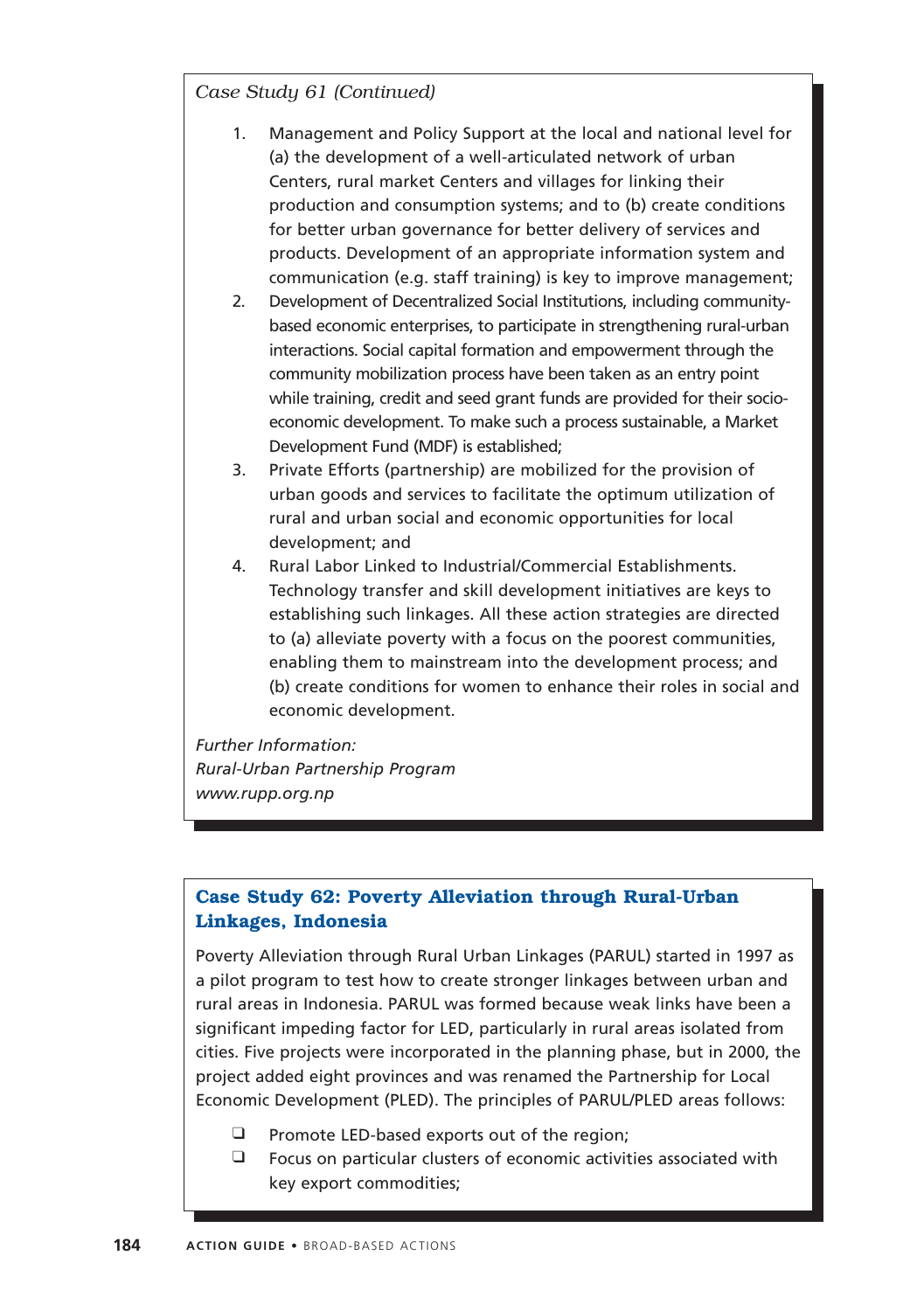*Case Study 62 (Continued)*

- ❑ Apply a "market driven" approach to local economic planning and development;
- ❑ Link small-scale producers to broader markets through collaboration with larger-scale enterprises;
- ❑ Establish public–private partnerships to formulate action plans, mobilize resources and implement the plans for promoting local economic development; and
- ❑ Empower farmers, fishermen and small and medium entrepreneurs through their participation in planning and decision-making in the public and private partnerships.

The program has been designed to create action plans to fulfill these objectives. Public-private partnerships and urban-rural partnerships were required to make these plans. As of 2001, the achievements of PARUL/PLED were the following:

- $\Box$  Establishing a public-private partnership at the provincial and district level in all pilot regions;
- $\Box$  Improving insights into urban-rural interactions at the national, regional and local levels, and providing a better understanding of how such linkages can be strengthened through partnerships;
- ❑ Developing an analytical methodology for understanding ruralurban linkages and defining appropriate interventions;
- $\Box$  Defining an initial stage of implementation of the proposals for actions and initiatives to expand production and trade among clusters of associated economic activities;
- $\Box$  Developing an overall framework for applying a rural-urban linkage approach to planning and development that can be adopted in other projects in Indonesia; and
- $\Box$  Contributing towards the development of a national strategy for poverty alleviation, regional development, and responding to economic crisis.

*Sources:*

*http://www.parul-led.or.id/e\_overview.htm*

*Making Cities Work-*

*http://www.makingcitieswork.org/www/files/docs/LED/LED\_Primer.*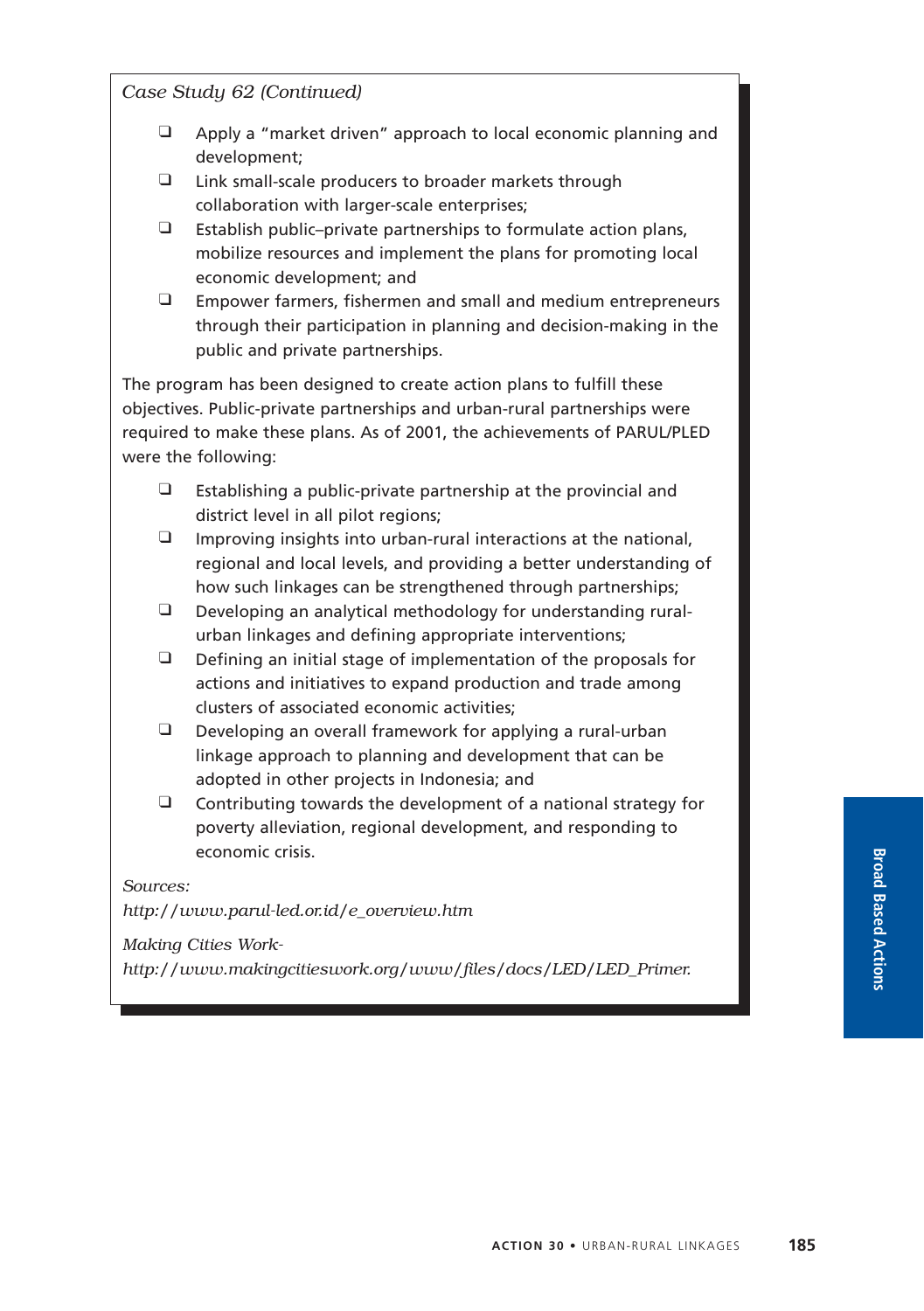| <b>Resource Links</b> |                                                                                                                                                                                                                                                    |
|-----------------------|----------------------------------------------------------------------------------------------------------------------------------------------------------------------------------------------------------------------------------------------------|
| Urban-Rural Linkages  | International Institute for Environment and Development - Rural-Urban Home<br>http://www.iied.org/rural_urban/index.html                                                                                                                           |
|                       | Strengthening the Urban-Rural Connection<br>Heartland Center for Leadership Development<br>941 O Street, Suite 920<br>Lincoln, NE 68508<br>Tel:: (402) 474-7667<br>Fax: (402) 474-7672<br>Email: info@ruralurban.org<br>http://www.ruralurban.org/ |
|                       | UK Department for International Development<br>Key Sheets on Sustainable Livelihoods Urban-Rural Linkages<br>http://www.keysheets.org/red_10_ruralurban.html                                                                                       |
|                       | UN-HABITAT Rural-Urban Linkages Programme<br>Urban Economy and Finance Branch<br>Tel: (254-2) 623041 Fax: (254-2) 624266/67<br>http://www.unhabitat.org /cdrom/unhabitat_cdrom/html/programmes_rural.html                                          |
|                       | The World Bank Group World Bank Urban-Rural Linkages and Interactions<br>Policy implications for development planning and poverty reduction<br>http://www.worldbank.org                                                                            |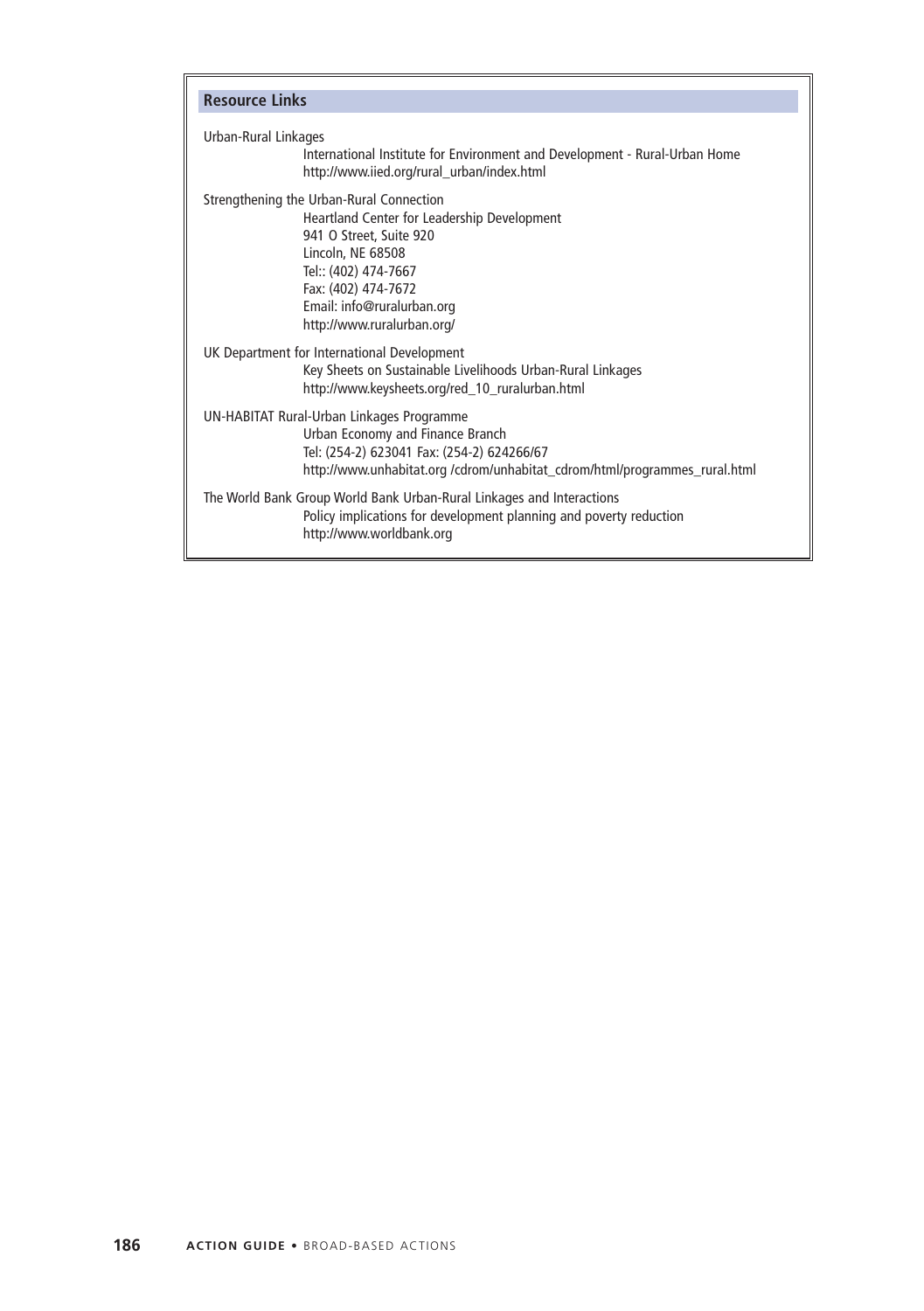# Action 31. Invest in Natural Capital

Related Actions: Policy and Regulation; Research and Analysis; Local Procurement and "Buy Local" campaigns; Physical Infrastructure Investment; (Eco) Industrial/Business/Science Parks; Sustainable Tourism Development; Support For the Informal Economy

### Summary

Investing in natural capital involves the replenishment, conservation and/or more efficient use of natural goods and services. These projects are predicated on maintaining or improving natural resources; creating or preventing the loss of revenue by using natural goods and services more effectively and efficiently; and being creative about maximizing economic benefits while enjoying and protecting other values.

Living systems provide us with resources (trees, water, soil, air, oil) and services (aesthetics, flood control, purification of water and air, pest and disease control, storage and cycling of water) that are essential for everyday life. Investing in resources (e.g. tree planting, reef protection/development) and services (e.g. create urban ecosystems for aesthetics and pest/disease control, maintain wetland for waste treatment and storm water retention, maintain watersheds for flood control, drinking water) can provide innovative ways of achieving economic returns, environmental benefits and community and social gains. A key task is choosing what actual projects to undertake among the many options for investment available.

# Making Investing in Natural Capital Work

#### *Research options in-depth*

A wide variety of options are available to invest in natural capital in LED. Some of these seek to generate revenue or to prevent the loss of revenue, and some seek both. These include, but are not limited to the following:

#### I. Investing in resources

Examples:

- Energy efficiency programs;
- Developing low-impact materials;
- Installing low-flush toilets and energy-efficient appliances in buildings;
- Reusing materials from demolished buildings for new buildings (see *Case Study 64*); and
- Waste matching: a system whereby companies, which can use each other's wastes, are identified and matched through a computer system. This is often done in eco-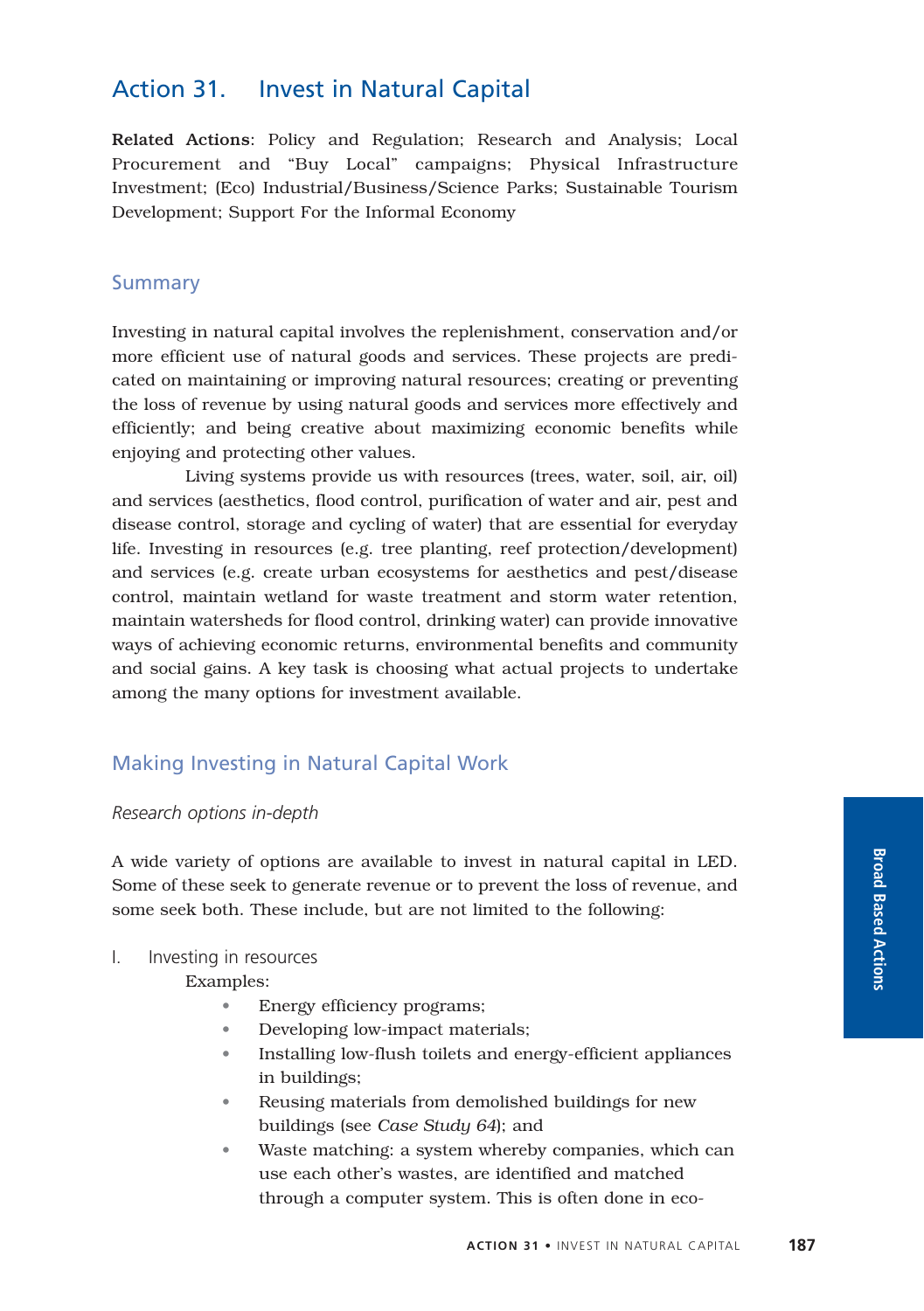industrial parks (see *Action 17: (Eco) Industrial/Business/Science Parks*).

II. Investing in natural systems and natural services

Examples:

- Restoring natural ecosystems: wetlands, ground water, vegetative cover, and aquatic and faunal habitat; and
- Creating urban ecosystems: a number of functions can be undertaken in cities to create flows of energy and resources that emulate natural systems, and reduce environmental impact. An example is developing permeable concrete, which has emerged in recent years as a cost-effective construction material in the United States and elsewhere.

Understand that the local economy and local ecology natural-capital LED should be informed by a comprehensive study of the characteristics of the local economy (see *Step 3, Situation Analysis*, in the Manual), so that the strengths of the local economy can be maximized, and opportunities for investing in natural capital can be identified. Also, natural capital LED should be informed by studies of the local environment and local ecosystems, depending on how the proposed project might affect the local environment.

## *Include all stakeholders and foster partnerships*

Natural capital investment typically requires the input and co-operation of a variety of stakeholders from the public, private and NGO sector. Collaboration and consensus are required because various parties might need to take actions, provide funding or modify their everyday actions to make a certain project feasible. In the Manual, *Step 2 (Stakeholders and Participation)* should provide a good opportunity to identify relevant stakeholders and develop partnerships (also see *Action 22: Partnerships*).

# *Recognize the informal economy* (see Action 28: Support for the Informal Sector)

The informal economy can play an important role in natural capital projects in some communities. For example, a thriving waste economy exists in Vietnam, where "waste pickers" create new products out of cans, plastics and other products in the waste stream. Stakeholders should be aware of the informal economy and the impacts it can have for natural capital LED.

### *Consider long-term impacts and short term impacts*

Depending on the approach taken, significant benefits and drawbacks from natural capital investment might not be realized for a long time after an initiative is undertaken. A long-term view is usually needed to have a full under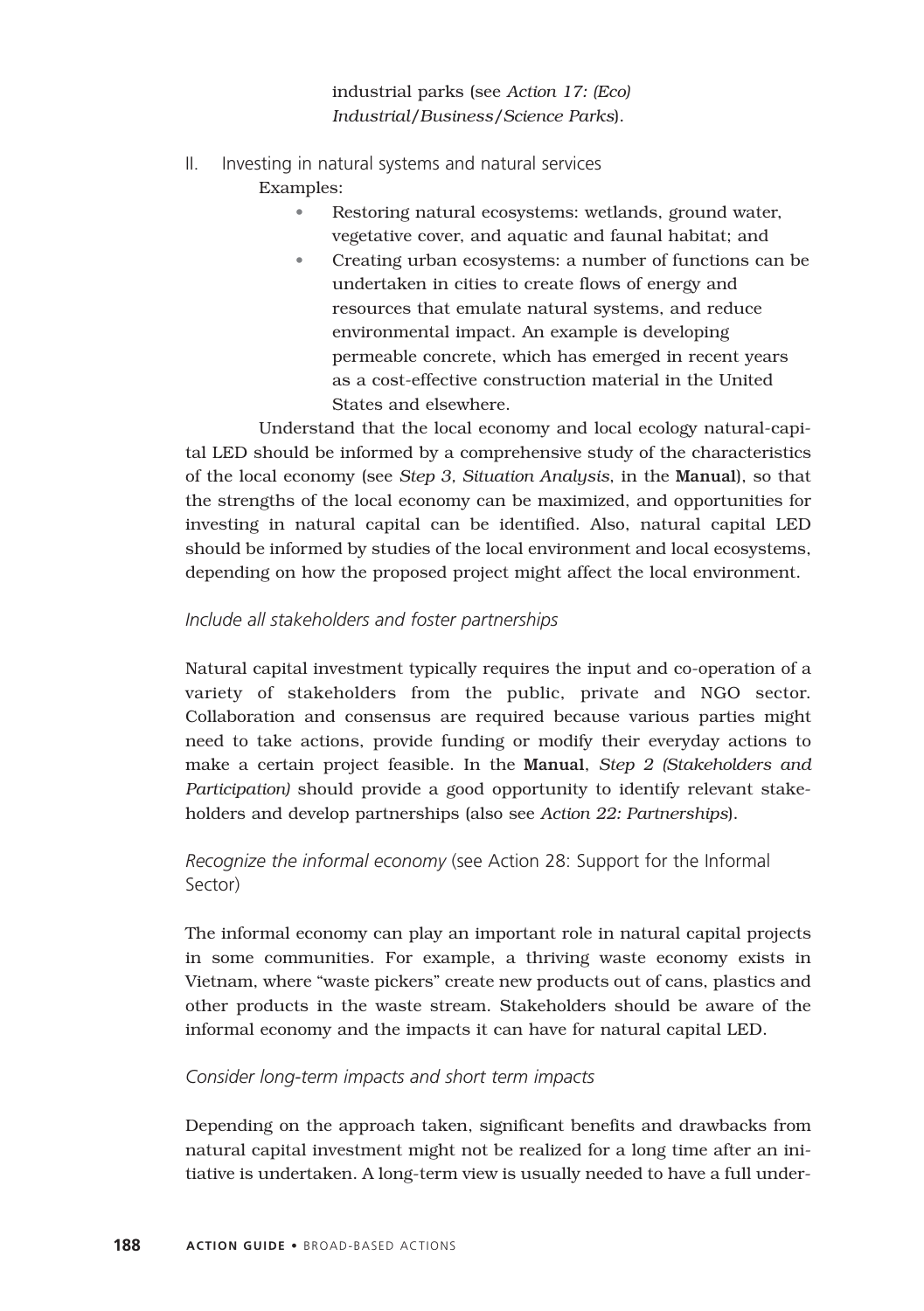standing of the advantages and weaknesses of an initiative, in addition to examining short-term impacts.

#### *Have an on-going monitoring and evaluation process*

Stakeholders should agree upon a process for on-going monitoring a natural capital project. The evaluation should be adequate enough to examine the different economic, environmental and social impacts of the project.

#### Community Benefits

❑ Reduced environmental impacts

Natural capital projects are based on using natural goods and services more efficiently. Natural resources and services can be used more efficiently, due to protection and/or direct and indirect resource savings.

❑ Revenue creation and revenue savings

Some effective natural capital projects have the potential to create revenue, such as through the use of waste materials in the production of a sellable product or by reducing inputs into a community or business, thereby reducing costs. Others have the potential to save revenue, such as through the reuse of salvaged building materials. Many have the potential to do both.

#### ❑ Job creation

People are needed to undertake many of the tasks required in natural capital investment projects. Some projects are labor intensive and create many employment opportunities. Some jobs will be for specially trained people, and some will be for low-income people.

#### ❑ Community pride

LED projects are designed to achieve the "triple bottom line" of high economic, environmental and social performance; hence, successful projects stimulate a sense of community achievement.

### Obstacles and Challenges

❑ Financing

While many natural capital LED projects can generate profits, initial capital is required to change manufacturing processes, research new ways of conducting businesses or undertake restoration activities. Stakeholders should be prepared for up-front expenses and long-run expenses, even though these can be minimized in some projects.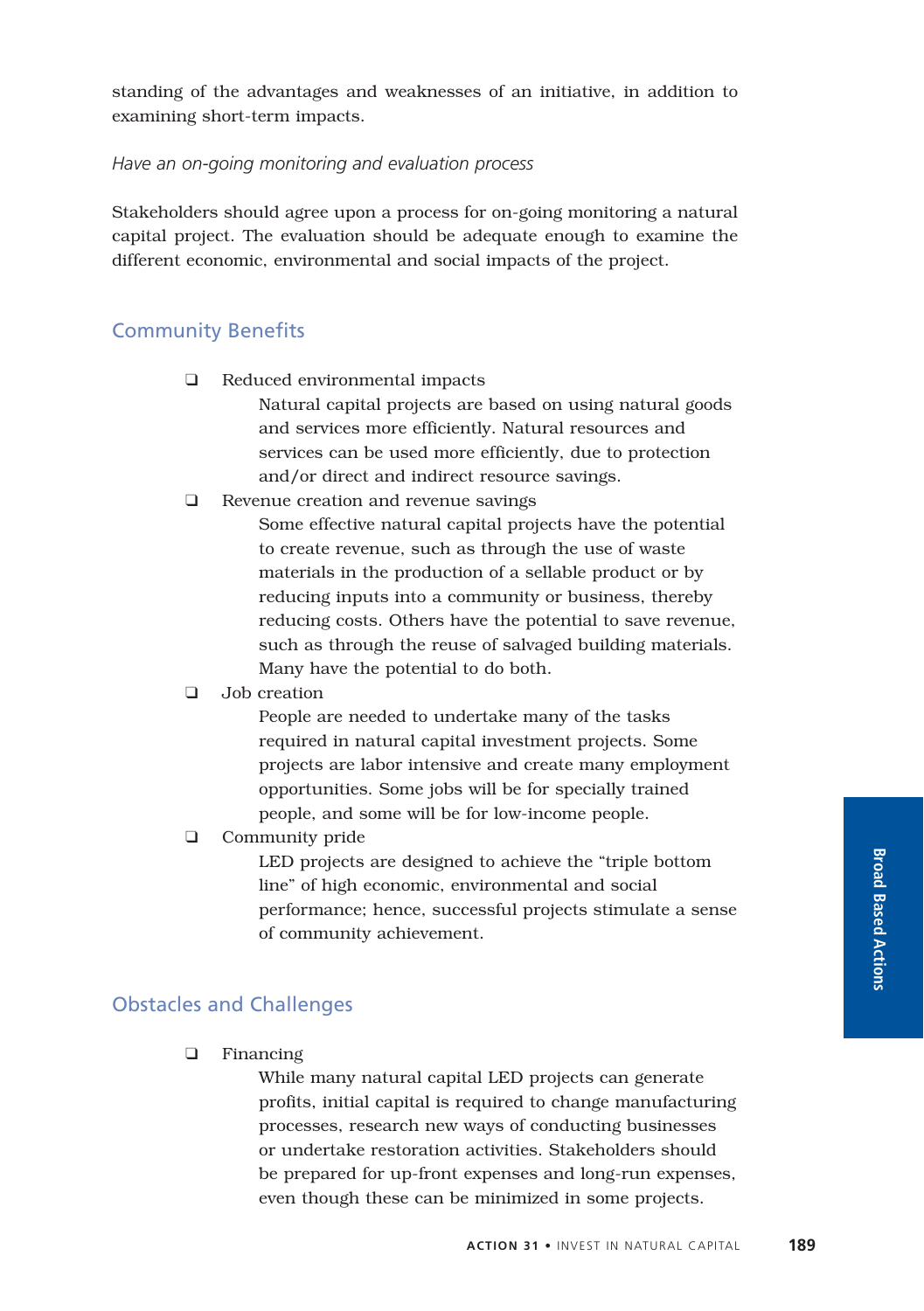❑ Stakeholder Agreement

Given the range of options available and the significant actions that can be undertaken to change production and consumption in a natural capital LED project, it might be difficult to have stakeholders agree on what actions to undertake.

❑ Short term versus long term benefits

Seeking consensus over natural capital investment projects often requires difficult choices over long- and short-term benefits and disadvantages of different development options. For many stakeholders, it is difficult to turn down development projects where short-term benefits appear significant, even if extended forecasts suggest that long-term benefits will be even more significant.

❑ Unique community conditions

Although researching successful natural capital investment projects in other communities might be a good way to research natural capital LED, each community is unique in various ways. Decision-making must take into the unique circumstances of each community.

❑ Community capacity

Some options available in natural capital LED require technical expertise or other forms of expertise. Some options might also require significant behavioral changes. Communities might not have the capacity to do everything they would like to do.

❑ Evaluation

It can be difficult to monitor and objectively judge the success of a natural capital LED project. Value trade offs might be required to decide which criteria are most important, particularly when environmental, economic and social interests conflict with each other.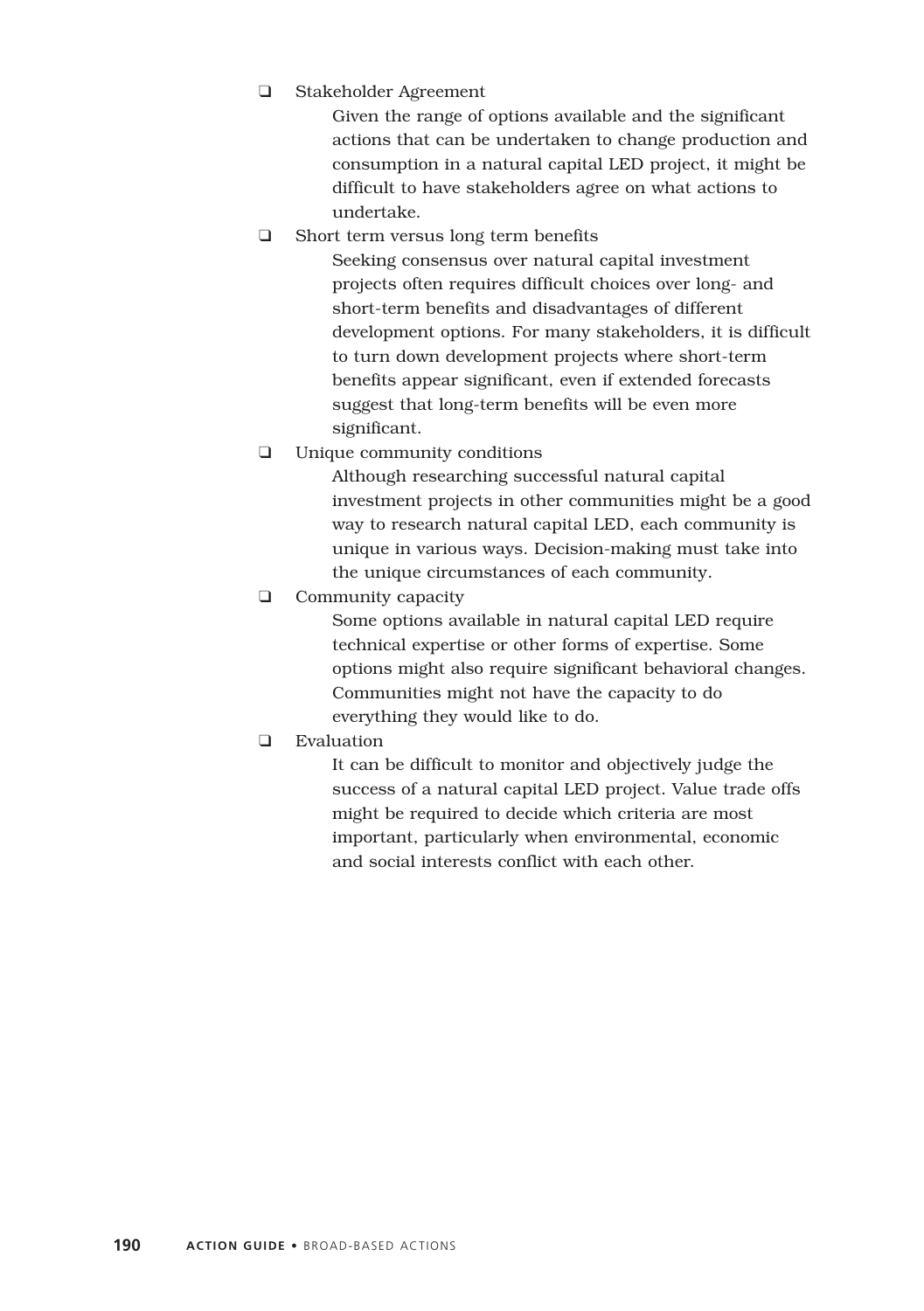# **Case Study 63: Resource Ingenuity for Small Enterprises (RISE), Zambia**

Started in Zambia in 2002, the RISE project was undertaken by the Zambia Chamber of Small and Medium Business Associations and Capacity Building International, Germany. RISE is intended to help businesses find ways to use resources and energy more efficiently. The guiding premise of RISE is that Non-Product Output (NPO), the energy and materials not included in the final product of any manufacturing process, should be reduced to the fullest extent possible. This is important because customers do not want NPO and often nor do communities; therefore, it is entirely waste product that costs money to produce and then eliminate. Reducing these products provides opportunities to lower production costs while improving environmental performance.

For any business, RISE follows a nine-step process to find opportunities for improvement, in which the production process is analyzed, stages where NPO is produced are identified, options are considered to reduce NPO, and changes in business operations are implemented. An iterative monitoring process to evaluate the impact of changes is followed thereafter. RISE representatives visit businesses on site, and help them identify opportunities for improving their resource efficiency while generating revenue. They lend expertise required to help identify opportunities for improvement. Interestingly, however, many of the implemented solutions are quite basic. Here are some examples:

- ❑ 48 hours Restaurant and Bar in the city of Livingstone has turned previously unused potato peelings into fried snacks, installed more energy-efficient equipment, and adjusted the menu moderately, reducing business operation costs by 5% in the process;
- ❑ Menco Textiles in the City of Ndola has cut rejects, started reusing waste materials and reduced monthly electricity bills by almost 40per cent by implementing a quality control system and
- ❑ Livingstone's Tunya Lodge has reduced electricity consumption by more than 30 per cent, simply by switching off power whenever it is not in use.

Some of these solutions are basic while others are more sophisticated. RISE follows a straightforward evaluation procedure that helps businesses find opportunities to increase their material and energy efficiency.

*Further Information: Zambia Chamber of Small and Medium Business Association PO Box 32932 Lusaka, Zambia*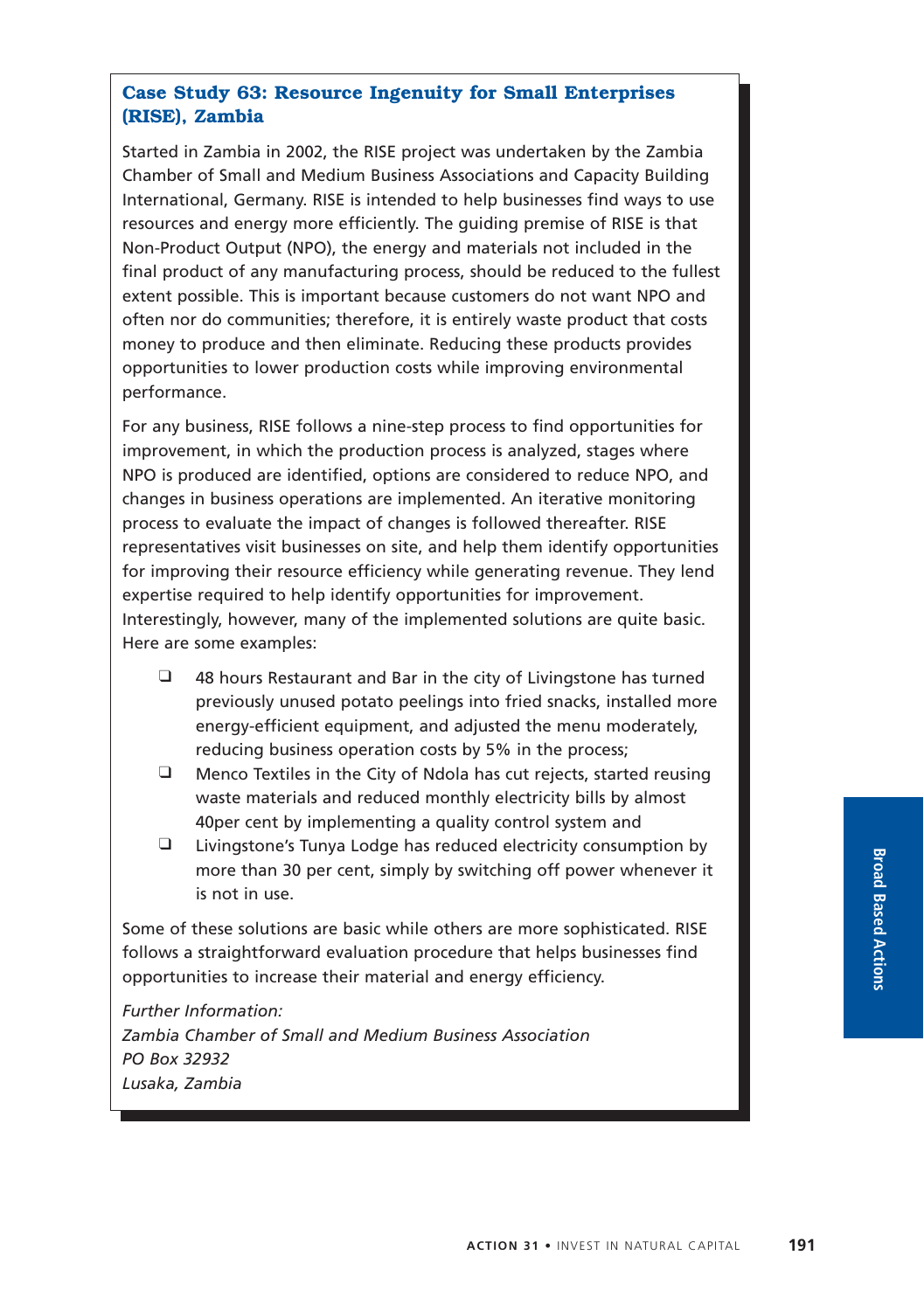## **Case Study 64: An Inter-Jurisdictional Commitment to Sustainable Development of the River Ter Basin, Spain**

The River Ter basin, located northeast of Catalonia, used to be the economic motor of the region. Today, varied problems affect this territory: environmental degradation; water outflow; loss of biodiversity; destruction of the river basin and its cultural heritage; lack of territorial unity; and a lack of a common policy framework linked to the river. The objective of the Alba-Ter Consortium was to pioneer good governance as well as interadministrative co-operation between a good number of governmental units at different territorial levels. The consortium aimed to put

into practice the idea that the river basin should be the "management unit" around which territorial, socio-economic and environmental policies should converge. The number of communities adhering to the consortium has been continuously expanding since its foundation, covering more than 90 per cent of the riverside population. By addressing environmental challenges, the basin might well again become the economic engine for the region.

*Source: UN-HABITAT Best Practice Database http://www.bestpractices.org/*

#### **Case Study 65: Inn of the Anasazi, Santa Fe, New Mexico, US**

In building a hotel, the developers of the Inn of the Anasazi wanted to showcase energy- and resource-saving technologies, strengthen the local community, offer first-class accommodations, be financially profitable and develop a leading hotel in the state overall.

Completed in 1991, the hotel is a 54,000-square-foot [5,017-meter] luxury facility with 59 rooms. It is rated four stars by Mobil and the American Automobile Association, and has embraced a philosophy of sustainability. The developers reused a 1960s steel-framed building that had previously housed the New Mexico State Penitentiary offices and served as a juvenile detention center, and avoided the environmental impacts of building from the ground up in the process. The central location reduces guests' dependence on automobiles during their stay, and helps maintain revenue flows within the local economy. Local and low-toxic materials in construction provide "authenticity," support the local economy and provide good indoor air quality. Water-saving fixtures, natural daylight and energy-efficient lighting help to ensure resource efficiency. The restaurant supports the regional economy by purchasing produce grown by local farmers — 70 percent of the food is grown from local sources. Kitchen wastes sent to the local pig farm and leftovers are given to food shelters. As a result, the food wastes are a small fraction of what they would be in a similar-sized hotel elsewhere. Special attention is paid to employees who are encouraged to work for community organizations. The hotel has a very low employee turnover rate.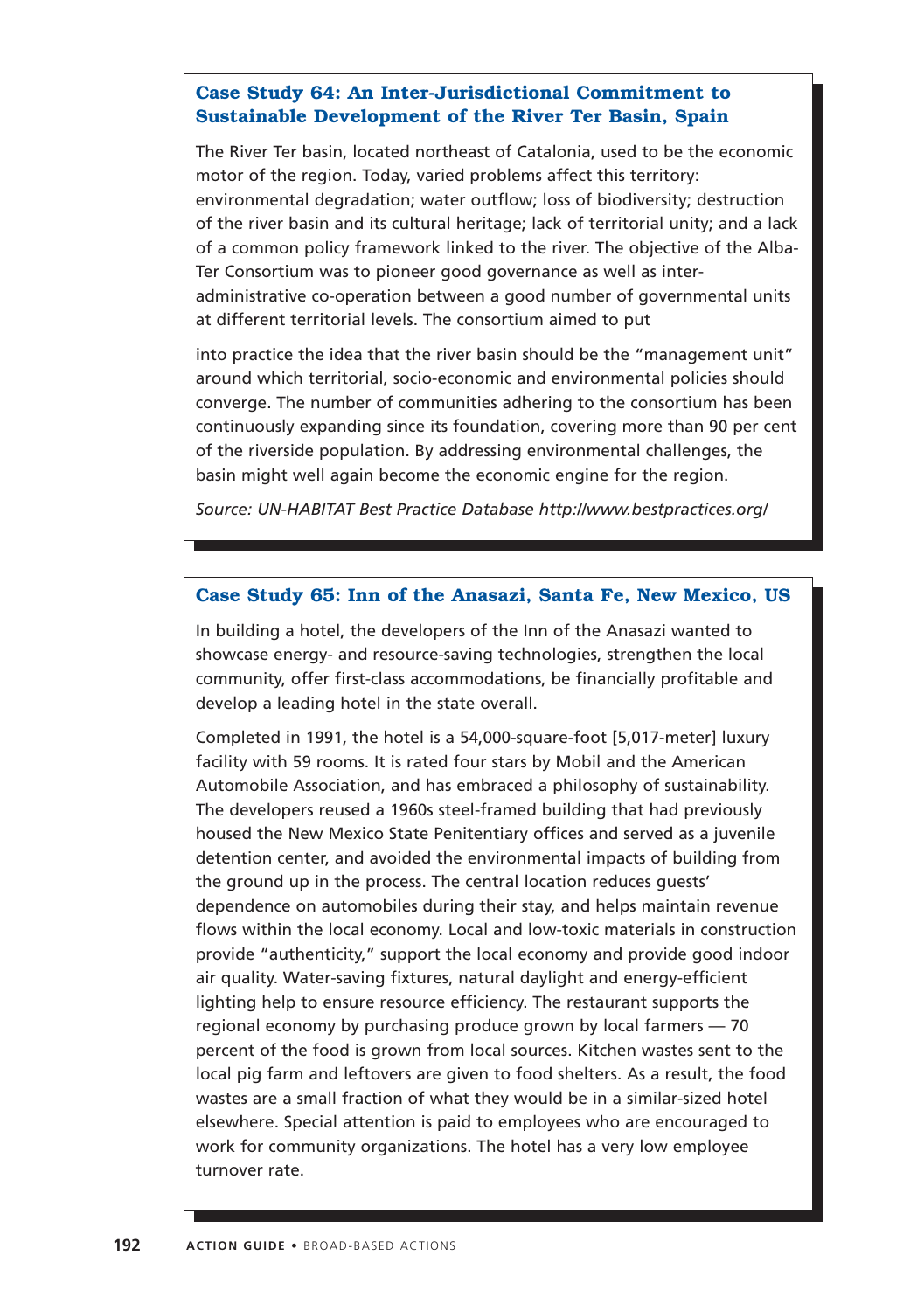*Case Study 65 (Continued)*

The hotel has an 83 per cent average occupancy rate. Although the developers attribute a great deal of the hotel's success to superior design and location, they also believe that their careful attention to environmental and community issues has boosted hotel and restaurant performance, in terms of occupancy and revenues, by at least 15 per cent.

*Source: Rocky Mountain Institute http: //www.rmi.org*

*Further Information: Inn of the Anasazi 113 Washington Avenue Santa Fe, New Mexico, US 87501 505-988-3030 http://www.innoftheanasazi.com/index.htm*

#### **Resource Links**

Rocky Mountain Institute www.rmi.org

Natural Step www.naturalstep.org

Center for Livable Communities www.lgc.org/clc

> **Broad Based Actions**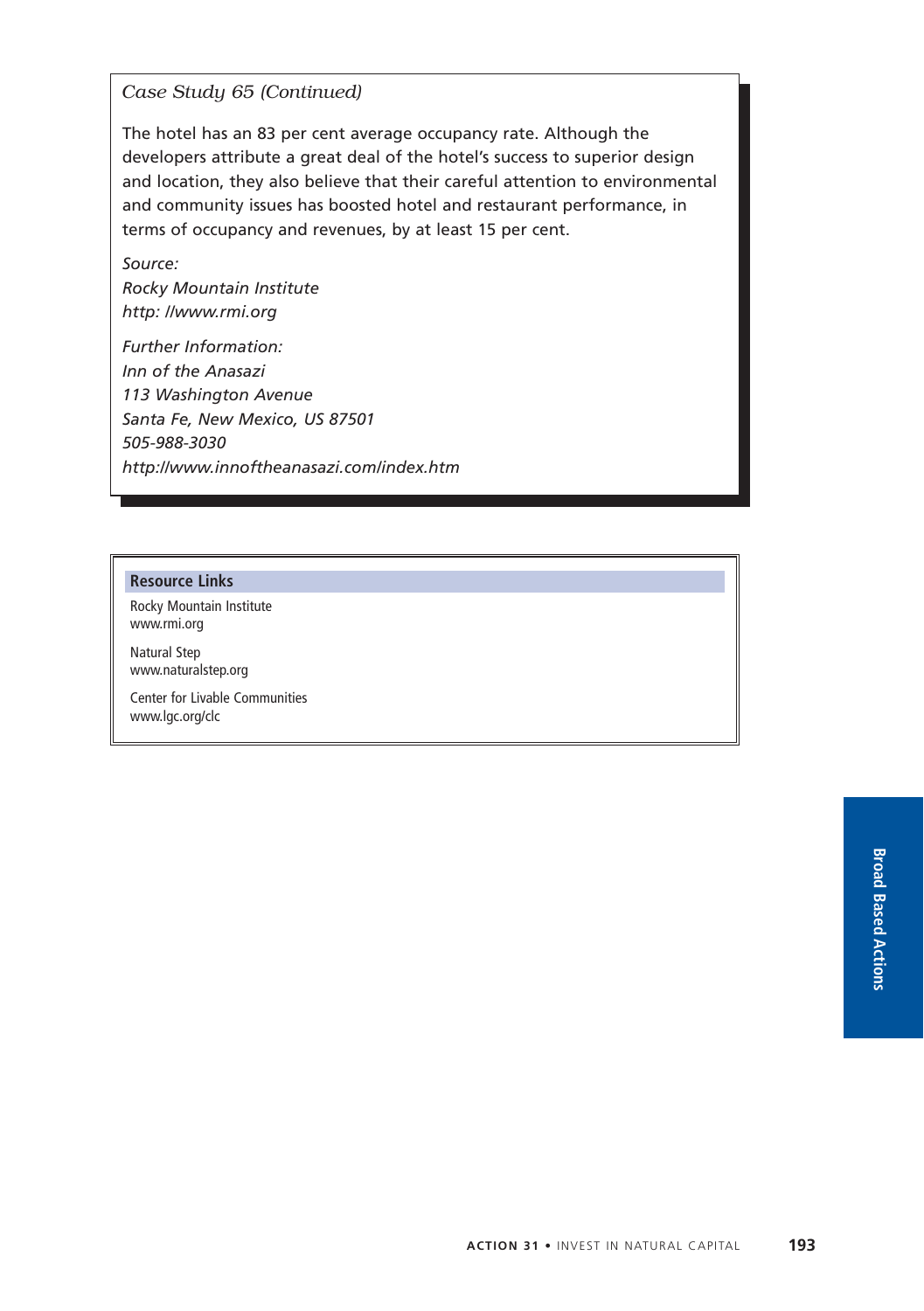# Strategy Development

# Action Linkages

Designing a LED strategy is exciting. Many options and combinations can be pursued. Each option can be designed to meet the priority objectives of your LED strategy (see *Steps 5 and 6* in the Manual). For example, it is possible to develop a skills training center targeted at the urban poor or at the community in general. Similarly, physical revitalization could focus on business areas or in slums as part of upgrading. Some of the actions also complement each other. For example, a business incubator is often included in a small business development center or a micro-credit is part of a micro-enterprise project. The matrix on the following page highlights some of the more prominent linkages. Of course, most any action could be combined with any other action to best achieve local objectives. The matrix is to highlight these links and to provide a starting point for developing strategies.

# *From Step 6 of the Manual*

## Designing Strategies

Identifying strategies is at the heart of LED planning. Strategies are different ways of realizing the LED vision and objectives. This is perhaps the most tangible point in the planning process — where thinkers and doers connect, where specific action steps are envisioned and where those with the greatest promise are chosen. It is worth noting that people will probably think both in terms of specific actions and strategies (a group of actions working together), not necessarily distinguishing between the two. Making this distinction, however, will allow for more creative combinations of actions to be made into strategy options. As in all steps, the design and selection of strategies must

#### A Note on Strategy Development

In some cases, a local area may create a LED strategy with only one or two objectives and a limited number of related action ideas that fall within the capacity and resources of the local area. For many local areas this is a good place to start. Working within immediate local constraints and realities, a local area should be able to more quickly achieve action. Additional refinement and analysis may be limited to simply prioritizing the actions.

Here, the challenge is to choose the limited action(s) that will have the greatest positive impact on the objective(s), with a focus on the high priority objective(s). So while the strategy development is not as complex, it still requires the steps in the process to be completed.

In most cases, however, a local area will have developed multiple LED objectives and a correspondingly large number of action ideas. In these cases, it will be necessary to refine and organize the actions in greater detail to ensure that the best and most realistic strategy option is developed for the final LED strategy

respect local traditions and cultural processes, as well as be long term and consistent with other plans (e.g., environmental management plans and capital budget plans).

#### How are Strategy options identified?

- Task 1. Generate actions for pursuing priority objectives (see *Step 5*).
- Task 2. Refine and organize actions.
- Task 3. Combine into strategy options, evaluate against LED objectives and improve.
- Task 4. Negotiate and redesign the strategies; agree on strategy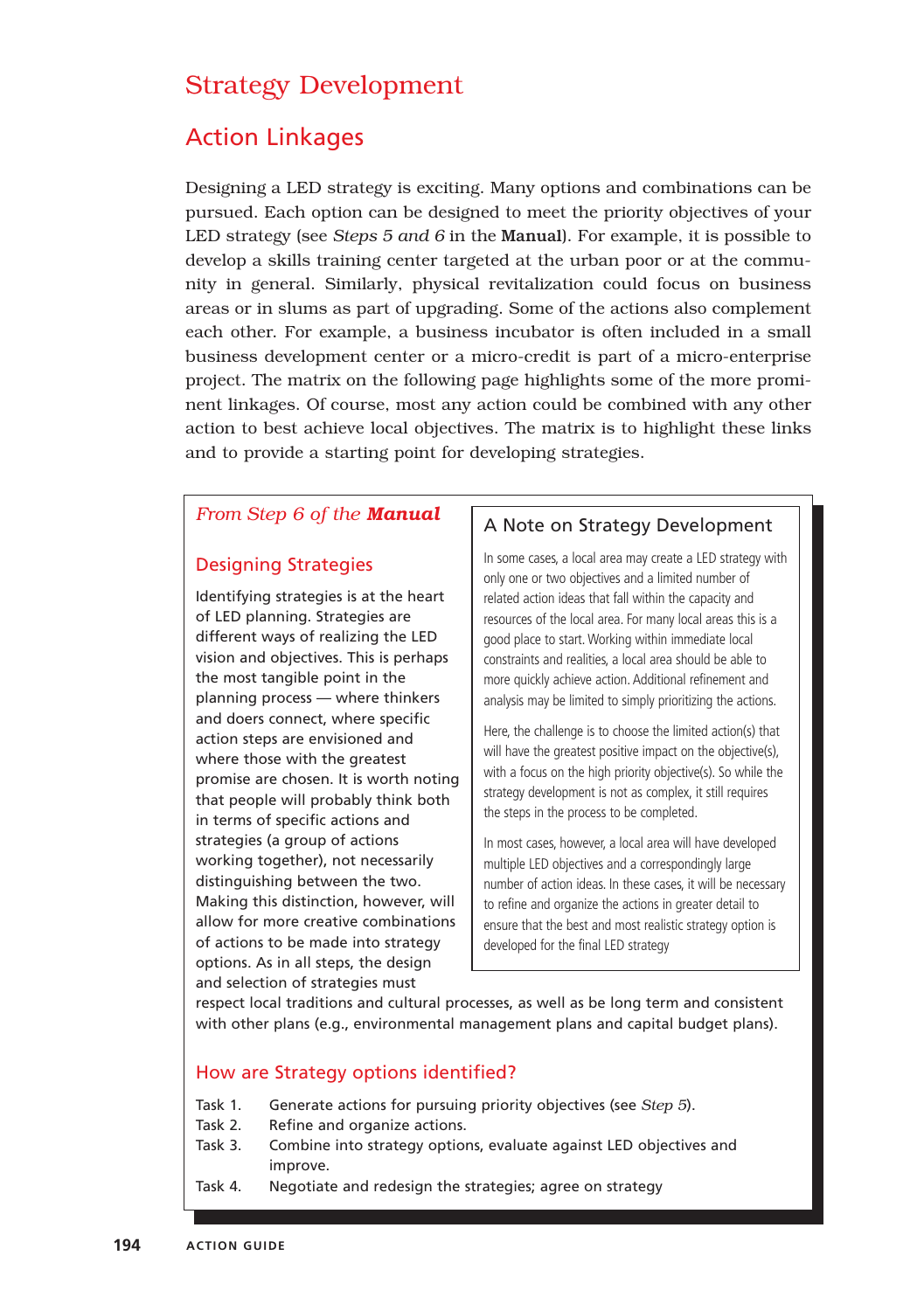| ľ<br>í |
|--------|
| O      |
|        |
|        |
|        |
| ſ<br>I |

| Urban-Rural Linkages<br>framable Tourism Development<br>Sector of the Informal Sector<br>Local Inward Investment<br>Promoting Foreign Direct Investment<br>Local Currency or Community Currency Systems<br>Micro-credit<br>Institutional Cooperation Mechanisms<br>Partnerships<br>Co-operatives<br>Creating LED Organizations<br>Development Linking<br>Town Center/Business Areas Enhancement<br>(Eco) Industrial/Business/Science Parks<br>Clusters<br>Physical Infrastructure Investment<br>Small Business Development Centres<br>Development<br>Micro and Small-Scale Enterprise (NSE)<br>Skills Training Centre<br>Incubators<br>Marketing<br>Knowledge Management<br>LED Publications<br>Simple Upgrabers Enhancement<br>Areas/Streetscape Enhancement<br>Local Procurement and 'Buy Local' Campaigns<br>StuoT vbut2<br>Riesearch and Analysis<br>Demonstration Project<br>Stakeholder Implementation Group<br>Policy and Regulation |                                                                              |                       |                                     |                        |                       |             |                                                |                                                                               |                  |
|---------------------------------------------------------------------------------------------------------------------------------------------------------------------------------------------------------------------------------------------------------------------------------------------------------------------------------------------------------------------------------------------------------------------------------------------------------------------------------------------------------------------------------------------------------------------------------------------------------------------------------------------------------------------------------------------------------------------------------------------------------------------------------------------------------------------------------------------------------------------------------------------------------------------------------------------|------------------------------------------------------------------------------|-----------------------|-------------------------------------|------------------------|-----------------------|-------------|------------------------------------------------|-------------------------------------------------------------------------------|------------------|
|                                                                                                                                                                                                                                                                                                                                                                                                                                                                                                                                                                                                                                                                                                                                                                                                                                                                                                                                             |                                                                              |                       |                                     |                        |                       |             |                                                |                                                                               |                  |
|                                                                                                                                                                                                                                                                                                                                                                                                                                                                                                                                                                                                                                                                                                                                                                                                                                                                                                                                             |                                                                              |                       |                                     |                        |                       |             |                                                |                                                                               |                  |
|                                                                                                                                                                                                                                                                                                                                                                                                                                                                                                                                                                                                                                                                                                                                                                                                                                                                                                                                             |                                                                              |                       |                                     |                        |                       |             |                                                |                                                                               |                  |
|                                                                                                                                                                                                                                                                                                                                                                                                                                                                                                                                                                                                                                                                                                                                                                                                                                                                                                                                             |                                                                              |                       |                                     |                        |                       |             |                                                |                                                                               |                  |
|                                                                                                                                                                                                                                                                                                                                                                                                                                                                                                                                                                                                                                                                                                                                                                                                                                                                                                                                             |                                                                              |                       |                                     |                        |                       |             |                                                |                                                                               |                  |
|                                                                                                                                                                                                                                                                                                                                                                                                                                                                                                                                                                                                                                                                                                                                                                                                                                                                                                                                             |                                                                              |                       |                                     |                        |                       |             |                                                |                                                                               |                  |
|                                                                                                                                                                                                                                                                                                                                                                                                                                                                                                                                                                                                                                                                                                                                                                                                                                                                                                                                             |                                                                              |                       |                                     |                        |                       |             |                                                |                                                                               |                  |
|                                                                                                                                                                                                                                                                                                                                                                                                                                                                                                                                                                                                                                                                                                                                                                                                                                                                                                                                             |                                                                              |                       |                                     |                        |                       |             |                                                |                                                                               |                  |
|                                                                                                                                                                                                                                                                                                                                                                                                                                                                                                                                                                                                                                                                                                                                                                                                                                                                                                                                             |                                                                              |                       |                                     |                        |                       |             |                                                |                                                                               |                  |
|                                                                                                                                                                                                                                                                                                                                                                                                                                                                                                                                                                                                                                                                                                                                                                                                                                                                                                                                             |                                                                              |                       |                                     |                        |                       |             |                                                |                                                                               |                  |
|                                                                                                                                                                                                                                                                                                                                                                                                                                                                                                                                                                                                                                                                                                                                                                                                                                                                                                                                             |                                                                              |                       |                                     |                        |                       |             |                                                |                                                                               |                  |
|                                                                                                                                                                                                                                                                                                                                                                                                                                                                                                                                                                                                                                                                                                                                                                                                                                                                                                                                             |                                                                              |                       |                                     |                        |                       |             |                                                |                                                                               |                  |
|                                                                                                                                                                                                                                                                                                                                                                                                                                                                                                                                                                                                                                                                                                                                                                                                                                                                                                                                             |                                                                              |                       |                                     |                        |                       |             |                                                |                                                                               |                  |
|                                                                                                                                                                                                                                                                                                                                                                                                                                                                                                                                                                                                                                                                                                                                                                                                                                                                                                                                             |                                                                              |                       |                                     |                        |                       |             |                                                |                                                                               |                  |
|                                                                                                                                                                                                                                                                                                                                                                                                                                                                                                                                                                                                                                                                                                                                                                                                                                                                                                                                             |                                                                              |                       |                                     |                        |                       |             |                                                |                                                                               |                  |
|                                                                                                                                                                                                                                                                                                                                                                                                                                                                                                                                                                                                                                                                                                                                                                                                                                                                                                                                             |                                                                              |                       |                                     |                        |                       |             |                                                |                                                                               |                  |
|                                                                                                                                                                                                                                                                                                                                                                                                                                                                                                                                                                                                                                                                                                                                                                                                                                                                                                                                             |                                                                              |                       |                                     |                        |                       |             |                                                |                                                                               |                  |
|                                                                                                                                                                                                                                                                                                                                                                                                                                                                                                                                                                                                                                                                                                                                                                                                                                                                                                                                             |                                                                              |                       |                                     |                        |                       |             |                                                |                                                                               |                  |
|                                                                                                                                                                                                                                                                                                                                                                                                                                                                                                                                                                                                                                                                                                                                                                                                                                                                                                                                             |                                                                              |                       |                                     |                        |                       |             |                                                |                                                                               |                  |
|                                                                                                                                                                                                                                                                                                                                                                                                                                                                                                                                                                                                                                                                                                                                                                                                                                                                                                                                             |                                                                              |                       |                                     |                        |                       |             |                                                |                                                                               |                  |
|                                                                                                                                                                                                                                                                                                                                                                                                                                                                                                                                                                                                                                                                                                                                                                                                                                                                                                                                             |                                                                              |                       |                                     |                        |                       |             |                                                |                                                                               |                  |
|                                                                                                                                                                                                                                                                                                                                                                                                                                                                                                                                                                                                                                                                                                                                                                                                                                                                                                                                             |                                                                              |                       |                                     |                        |                       |             |                                                |                                                                               |                  |
|                                                                                                                                                                                                                                                                                                                                                                                                                                                                                                                                                                                                                                                                                                                                                                                                                                                                                                                                             |                                                                              |                       |                                     |                        |                       |             |                                                |                                                                               |                  |
|                                                                                                                                                                                                                                                                                                                                                                                                                                                                                                                                                                                                                                                                                                                                                                                                                                                                                                                                             |                                                                              |                       |                                     |                        |                       |             |                                                |                                                                               |                  |
|                                                                                                                                                                                                                                                                                                                                                                                                                                                                                                                                                                                                                                                                                                                                                                                                                                                                                                                                             |                                                                              |                       |                                     |                        |                       |             |                                                |                                                                               |                  |
|                                                                                                                                                                                                                                                                                                                                                                                                                                                                                                                                                                                                                                                                                                                                                                                                                                                                                                                                             |                                                                              |                       |                                     |                        |                       |             |                                                |                                                                               |                  |
|                                                                                                                                                                                                                                                                                                                                                                                                                                                                                                                                                                                                                                                                                                                                                                                                                                                                                                                                             |                                                                              |                       |                                     |                        |                       |             |                                                |                                                                               |                  |
|                                                                                                                                                                                                                                                                                                                                                                                                                                                                                                                                                                                                                                                                                                                                                                                                                                                                                                                                             |                                                                              |                       |                                     |                        |                       |             |                                                |                                                                               |                  |
|                                                                                                                                                                                                                                                                                                                                                                                                                                                                                                                                                                                                                                                                                                                                                                                                                                                                                                                                             |                                                                              |                       |                                     |                        |                       |             |                                                |                                                                               |                  |
|                                                                                                                                                                                                                                                                                                                                                                                                                                                                                                                                                                                                                                                                                                                                                                                                                                                                                                                                             |                                                                              |                       |                                     |                        |                       |             |                                                |                                                                               |                  |
|                                                                                                                                                                                                                                                                                                                                                                                                                                                                                                                                                                                                                                                                                                                                                                                                                                                                                                                                             | <b>Related Actions for Local</b><br><b>Government and Initial</b><br>Actions | Policy and Regulation | Stakeholder Implementation<br>Group | Demonstration Projects | Research and Analysis | Study Tours | Local Procurement and 'Buy<br>Local' Campaigns | <b>Business Areas/Streetscape</b><br>Simple Upgrading of Local<br>Enhancement | .ED publications |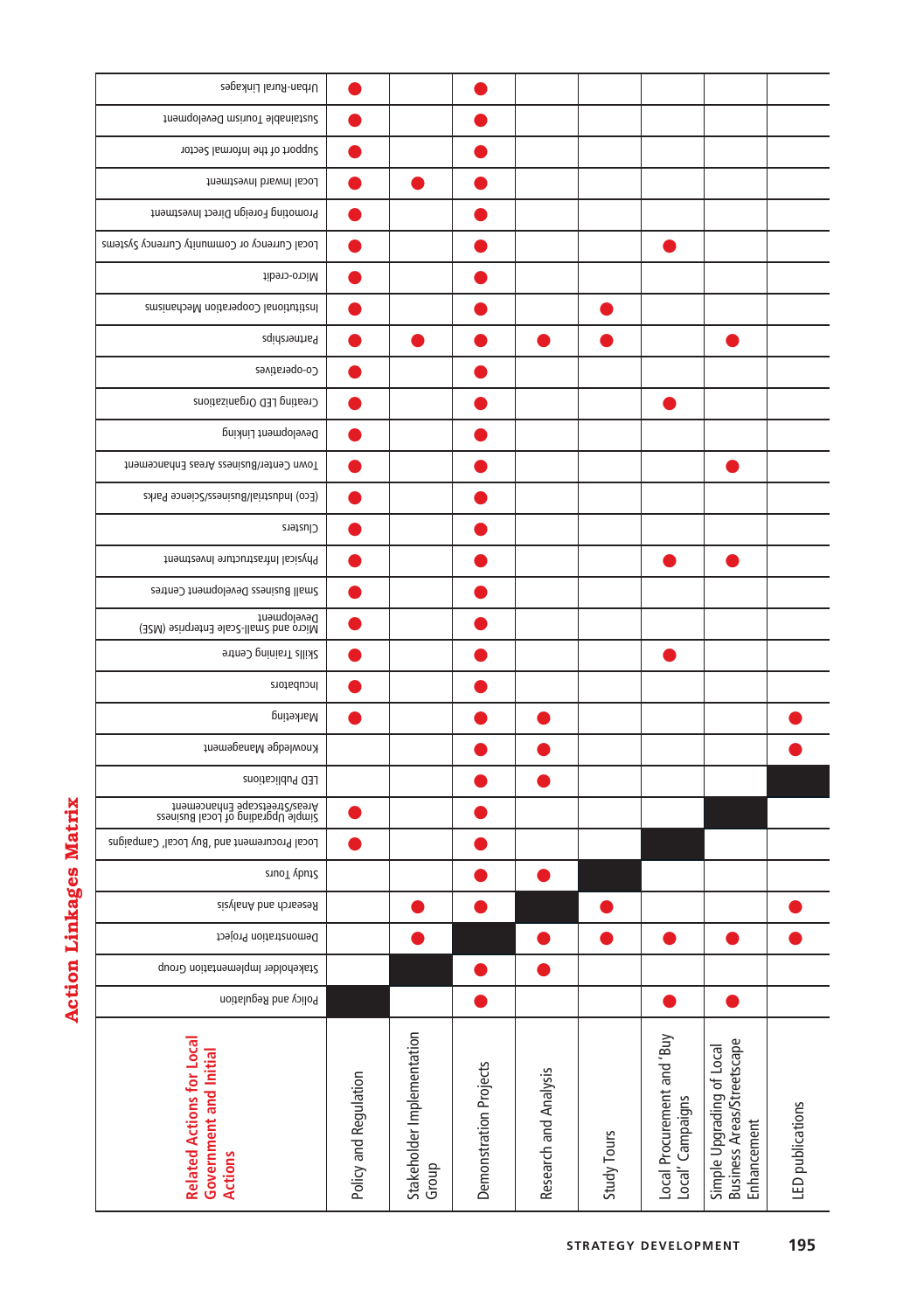| Urban-Rural Linkages                                                |                      |            |            |                        |                                                       |                                       |
|---------------------------------------------------------------------|----------------------|------------|------------|------------------------|-------------------------------------------------------|---------------------------------------|
| finamqolavaQ mainuoT aldanistau2                                    |                      |            |            |                        |                                                       |                                       |
| support of the Informal Sector                                      |                      |            |            |                        |                                                       |                                       |
| Local Inward Investment                                             |                      |            |            |                        |                                                       |                                       |
| Promoting Foreign Direct Investment                                 |                      |            |            |                        |                                                       |                                       |
| Local Currency or Community Currency Systems                        |                      |            |            |                        |                                                       |                                       |
| Micro-credit                                                        |                      |            |            |                        |                                                       |                                       |
| Institutional Cooperation Mechanisms                                |                      |            |            |                        |                                                       |                                       |
| Partnerships                                                        |                      |            |            |                        |                                                       |                                       |
| Co-operatives                                                       |                      |            |            |                        |                                                       |                                       |
| Creating LED Organizations                                          |                      |            |            |                        |                                                       |                                       |
| Development Linking                                                 |                      |            |            |                        |                                                       |                                       |
| Town Center/Business Areas Enhancement                              |                      |            |            |                        |                                                       |                                       |
| (Eco) Industrial/Business/Science Parks                             |                      |            |            |                        |                                                       |                                       |
| Clusters                                                            |                      |            |            |                        |                                                       |                                       |
| Physical Infrastructure Investment                                  |                      |            |            |                        |                                                       |                                       |
| Small Business Development Centres                                  |                      |            |            |                        |                                                       |                                       |
| Development<br>Micro and Small-Scale Enterprise (MSE)               |                      |            |            |                        |                                                       |                                       |
| Skills Training Centre                                              |                      |            |            |                        |                                                       |                                       |
| Incubators                                                          |                      |            |            |                        |                                                       |                                       |
| Marketing                                                           |                      |            |            |                        |                                                       |                                       |
| Knowledge Management                                                |                      |            |            |                        |                                                       |                                       |
| LED Publications                                                    |                      |            |            |                        |                                                       |                                       |
| Areas/Streetscape Enhancement<br>simple Upgrabing of Local Business |                      |            |            |                        |                                                       |                                       |
| Local Procurement and 'Buy Local' Campaigns                         |                      |            |            |                        |                                                       |                                       |
| StuoT vbut2                                                         |                      |            |            |                        |                                                       |                                       |
| Riesearch and Analysis                                              |                      |            |            |                        |                                                       |                                       |
| Demonstration Project                                               |                      |            |            |                        |                                                       |                                       |
| Stakeholder Implementation Group                                    |                      |            |            |                        |                                                       |                                       |
| Policy and Regulation                                               |                      |            |            |                        |                                                       |                                       |
| <b>Related Actions for</b><br><b>Advanced Actions</b>               | Knowledge Management | Marketting | Incubators | Skills Training Centre | Micro and Small Scale<br>Enterprise (MSE) Development | Small Business Development<br>Centres |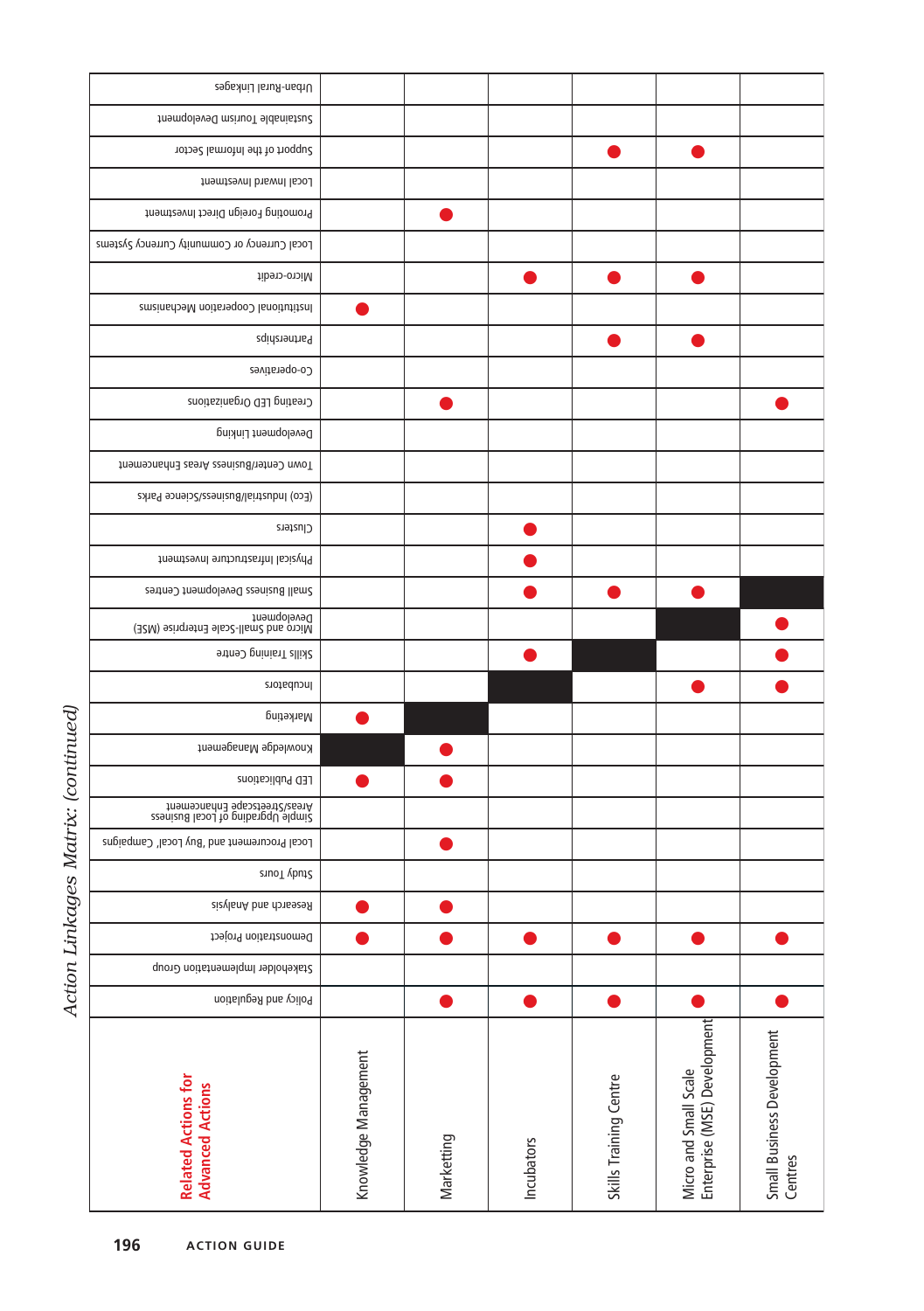| くこうしょう |   |
|--------|---|
| Ì<br>l | í |
| こくしょう  |   |
| ç      |   |

| Urban-Rural Linkages                                                |                                       |          |                                             |                                           |                     |                            |               |              |                                         |
|---------------------------------------------------------------------|---------------------------------------|----------|---------------------------------------------|-------------------------------------------|---------------------|----------------------------|---------------|--------------|-----------------------------------------|
| framaple Tourism Development                                        |                                       |          |                                             |                                           |                     |                            |               |              |                                         |
| Sector of the Informal Sector                                       |                                       |          |                                             |                                           |                     |                            |               |              |                                         |
| Local Inward Investment                                             |                                       |          |                                             |                                           |                     |                            |               |              |                                         |
| Promoting Foreign Direct Investment                                 |                                       |          |                                             |                                           |                     |                            |               |              |                                         |
| Local Currency or Community Currency Systems                        |                                       |          |                                             |                                           |                     |                            |               |              |                                         |
| Micro-credit                                                        |                                       |          |                                             |                                           |                     |                            |               |              |                                         |
| Institutional Cooperation Mechanisms                                |                                       |          |                                             |                                           |                     |                            |               |              |                                         |
| Partnerships                                                        |                                       |          |                                             |                                           |                     |                            |               |              |                                         |
| Co-operatives                                                       |                                       |          |                                             |                                           |                     |                            |               |              |                                         |
| Creating LED Organizations                                          |                                       |          |                                             |                                           |                     |                            |               |              |                                         |
| Development Linking                                                 |                                       |          |                                             |                                           |                     |                            |               |              |                                         |
| Town Center/Business Areas Enhancement                              |                                       |          |                                             |                                           |                     |                            |               |              |                                         |
| (Eco) Industrial/Business/Science Parks                             |                                       |          |                                             |                                           |                     |                            |               |              |                                         |
| Clusters                                                            |                                       |          |                                             |                                           |                     |                            |               |              |                                         |
| Physical Infrastructure Investment                                  |                                       |          |                                             |                                           |                     |                            |               |              |                                         |
| Small Business Development Centres                                  |                                       |          |                                             |                                           |                     |                            |               |              |                                         |
| Development<br>Micro and Small-Scale Enterprise (MSE)               |                                       |          |                                             |                                           |                     |                            |               |              |                                         |
| Skills Training Centre                                              |                                       |          |                                             |                                           |                     |                            |               |              |                                         |
| Incubators                                                          |                                       |          |                                             |                                           |                     |                            |               |              |                                         |
| Marketing                                                           |                                       |          |                                             |                                           |                     |                            |               |              |                                         |
| Knowledge Management                                                |                                       |          |                                             |                                           |                     |                            |               |              |                                         |
| LED Publications                                                    |                                       |          |                                             |                                           |                     |                            |               |              |                                         |
| Areas/Streetscape Enhancement<br>stenizud lesod to pribargqU elqmi2 |                                       |          |                                             |                                           |                     |                            |               |              |                                         |
| Local Procurement and 'Buy Local' Campaigns                         |                                       |          |                                             |                                           |                     |                            |               |              |                                         |
| StuoT vbut2                                                         |                                       |          |                                             |                                           |                     |                            |               |              |                                         |
| Research and Analysis                                               |                                       |          |                                             |                                           |                     |                            |               |              |                                         |
| Demonstration Project                                               |                                       |          |                                             |                                           |                     |                            |               |              |                                         |
| Stakeholder Implementation Group                                    |                                       |          |                                             |                                           |                     |                            |               |              |                                         |
| Policy and Regulation                                               |                                       |          |                                             |                                           | O                   |                            |               |              |                                         |
| <b>Related Actions for</b><br><b>Advanced Actions</b>               | Physical Infrastructure<br>Investment | Clusters | (Eco) Industrial/Business/<br>Science Parks | Town Center/Business<br>Areas Enhancement | Development Linking | Creating LED Organizations | Co-operatives | Partnerships | Institutional Cooperation<br>Mechanisms |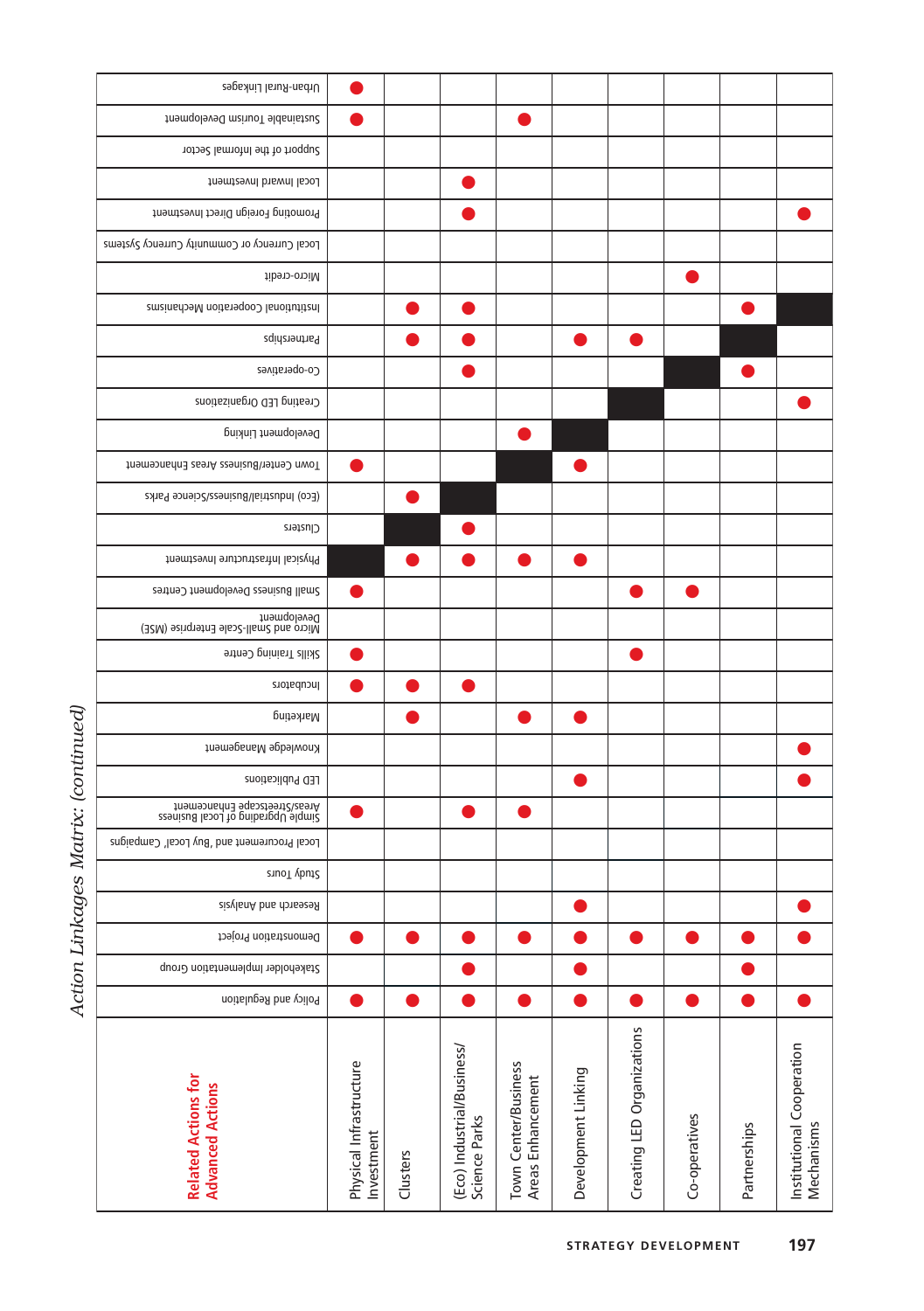| Urban-Rural Linkages                                                     |              |                                                 |                                        |                         |                                |                                    |                      |
|--------------------------------------------------------------------------|--------------|-------------------------------------------------|----------------------------------------|-------------------------|--------------------------------|------------------------------------|----------------------|
| finam Surism Development                                                 |              |                                                 |                                        |                         |                                |                                    |                      |
| Sector of the Informal Sector                                            |              |                                                 |                                        |                         |                                |                                    |                      |
| Local Inward Investment                                                  |              |                                                 |                                        |                         |                                |                                    |                      |
| Promoting Foreign Direct Investment                                      |              |                                                 |                                        |                         |                                |                                    |                      |
| Local Currency or Community Currency Systems                             |              |                                                 |                                        |                         |                                |                                    |                      |
| Micro-credit                                                             |              |                                                 |                                        |                         |                                |                                    |                      |
| Institutional Cooperation Mechanisms                                     |              |                                                 |                                        |                         |                                |                                    |                      |
| Partnerships                                                             |              |                                                 |                                        |                         |                                |                                    |                      |
| Co-operatives                                                            |              |                                                 |                                        |                         |                                |                                    |                      |
| Creating LED Organizations                                               |              |                                                 |                                        |                         |                                |                                    |                      |
| Development Linking                                                      |              |                                                 |                                        |                         |                                |                                    |                      |
| Town Center/Business Areas Enhancement                                   |              |                                                 |                                        |                         |                                |                                    |                      |
| (Eco) Industrial/Business/Science Parks                                  |              |                                                 |                                        |                         |                                |                                    |                      |
| Clusters                                                                 |              |                                                 |                                        |                         |                                |                                    |                      |
| Physical Infrastructure Investment                                       |              |                                                 |                                        |                         |                                |                                    |                      |
| Small Business Development Centres                                       |              |                                                 |                                        |                         |                                |                                    |                      |
| Development<br>Micro and Small-Scale Enterprise (MSE)                    |              |                                                 |                                        |                         |                                |                                    |                      |
| Skills Training Centre                                                   |              |                                                 |                                        |                         |                                |                                    |                      |
| Incubators                                                               |              |                                                 |                                        |                         |                                |                                    |                      |
| Marketing                                                                |              |                                                 |                                        |                         |                                |                                    |                      |
| Knowledge Management                                                     |              |                                                 |                                        |                         |                                |                                    |                      |
| LED Publications                                                         |              |                                                 |                                        |                         |                                |                                    |                      |
| Areas/Streetscape Enhancement<br>Simple Upgrading of Local Business      |              |                                                 |                                        |                         |                                |                                    |                      |
| Local Procurement and 'Buy Local' Campaigns                              |              |                                                 |                                        |                         |                                |                                    |                      |
| StuoT vbut2                                                              |              |                                                 |                                        |                         |                                |                                    |                      |
| zizylanA bna donasesA                                                    |              |                                                 |                                        |                         |                                |                                    |                      |
| Demonstration Project                                                    |              |                                                 |                                        |                         |                                |                                    |                      |
| Stakeholder Implementation Group                                         |              |                                                 |                                        |                         |                                |                                    |                      |
| Policy and Regulation                                                    |              |                                                 |                                        |                         |                                | D                                  |                      |
| <b>Broad Based Actions</b><br><b>Related Actions for</b><br>Advanced and | Micro-Credit | Local Currency or Community<br>Currency Systems | Promoting Foreign Direct<br>Investment | Local Inward Investment | Support of the Informal Sector | Sustainable Tourism<br>Development | Urban-Rural Linkages |